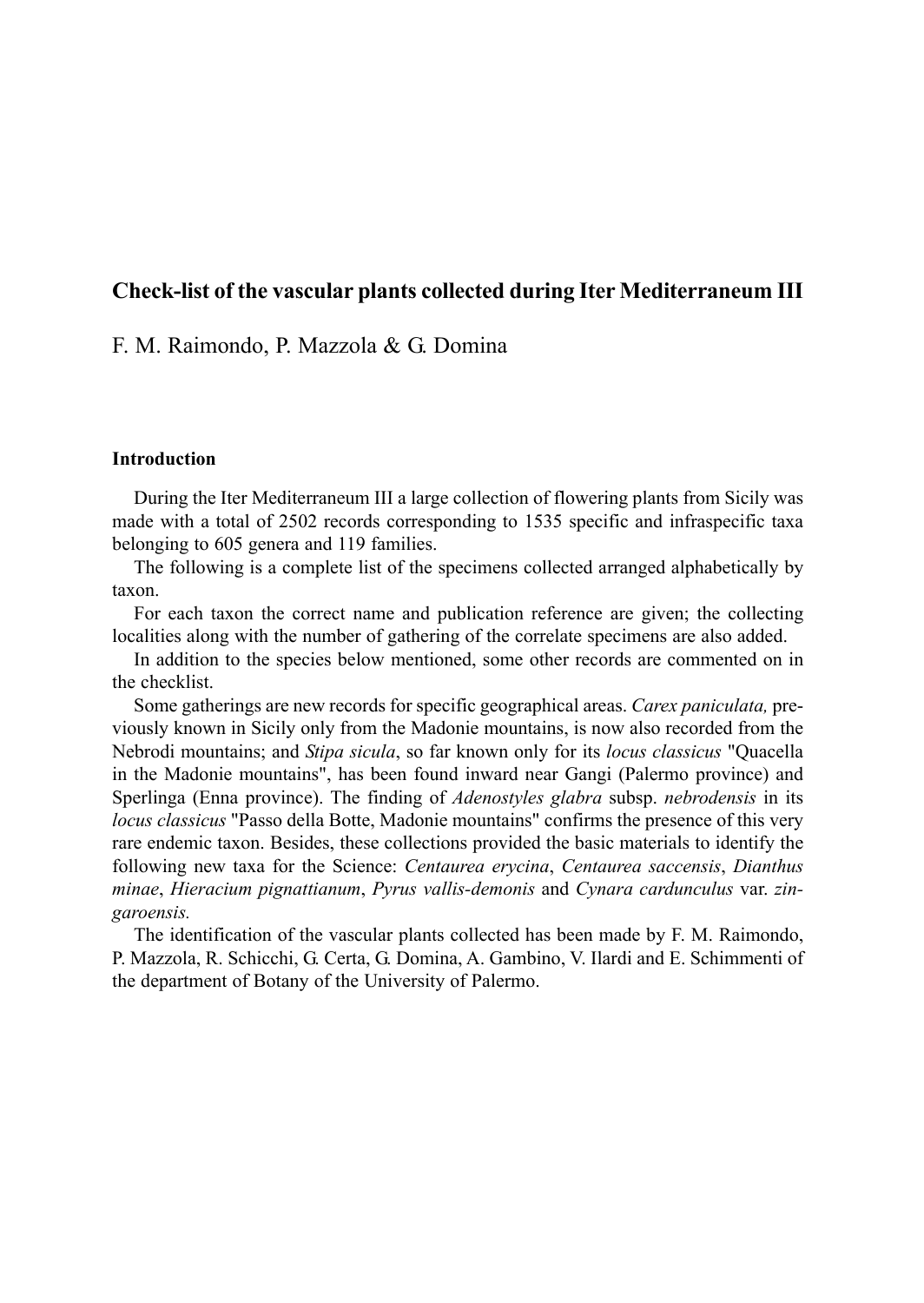# **Check-list**

*Abies nebrodensis* (Lojac.) Mattei, Boll. Reale Orto Bot. Palermo 7: 64 (1908)

MADONIE: Vallone Madonna degli Angeli, siliceous soil, 1400-1500 m a.s.l., 07.06.1990, *1583*.

*Acanthus mollis* L., Sp. Pl.: ""939"" [639] (1753)

MADONIE: between Gibilmanna and Cefalù, siliceous soil, 250-350 m a.s.l., 18.06.1990, *2474*.

*Acer campestre* L., Sp. Pl.: 1055 (1753)

CHIUSA SCLAFANI: Fiume Sosio, banks, 400 m a.s.l., 02.06.1990, *677*.

MADONIE: Monte Catarineci, slopes, siliceous soil, 1300-1600 m a.s.l., 06.06.1990, *1502*.

MT. PIZZUTA: slopes, calcareous soil, 1200-1300 m a.s.l., 02.06.1990, *887*.

MT. SAN GIULIANO: near Erice, calcareous soil, 600-700 m a.s.l., 31.05.1990, *422*.

NEBRODI: Portella Femmina Morta, siliceous soil, 1500-1600 m a.s.l., 09.06.1990, *1747*.

## *Acer monspessulanum* L., Sp. Pl.: 1056 (1753)

MADONIE: Castelbuono, Barraca, siliceous woody soil, 700 m a.s.l., 04.06.1990, *1164*. MADONIE: near Isnello, calcareous soil, 400-500 m a.s.l., 04.06.1990, *1064*.

*Acer obtusatum* Willd., Sp. Pl. 4: 984 (1806)

ETNA: Bosco di Milo, volcanic soil, 700-800 m a.s.l., 11.06.1990, *1967*.

#### *Acer pseudoplatanus* L., Sp. Pl.: 1054 (1753) var. *pseudoplatanus*

ETNA: Monti Sartorius, volcanic soil, 1600-1700 m a.s.l., 11.06.1990, *2019*.

NEBRODI: Monte Soro, brown siliceous woody soil, 1700-1800 m a.s.l., 09.06.1990, *1809*.

ROCCA BUSAMBRA: cliffs and slopes, calcareous soil, 1100-1400 m a.s.l., 02.06.1990, *756*. SICANI: Monte Rose, carbonate soil, 1000-1200 m a.s.l., 01.06.1990, *541*.

*Acer pseudoplatanus* var. *villosum* (C. Presl) Strobl, Verh. K. K. Zool.-Bot. Ges. Wien 53: 498 (1903)

SICANI: Monte Rose, carbonate soil, 1000-1200 m a.s.l., 01.06.1990, *601*.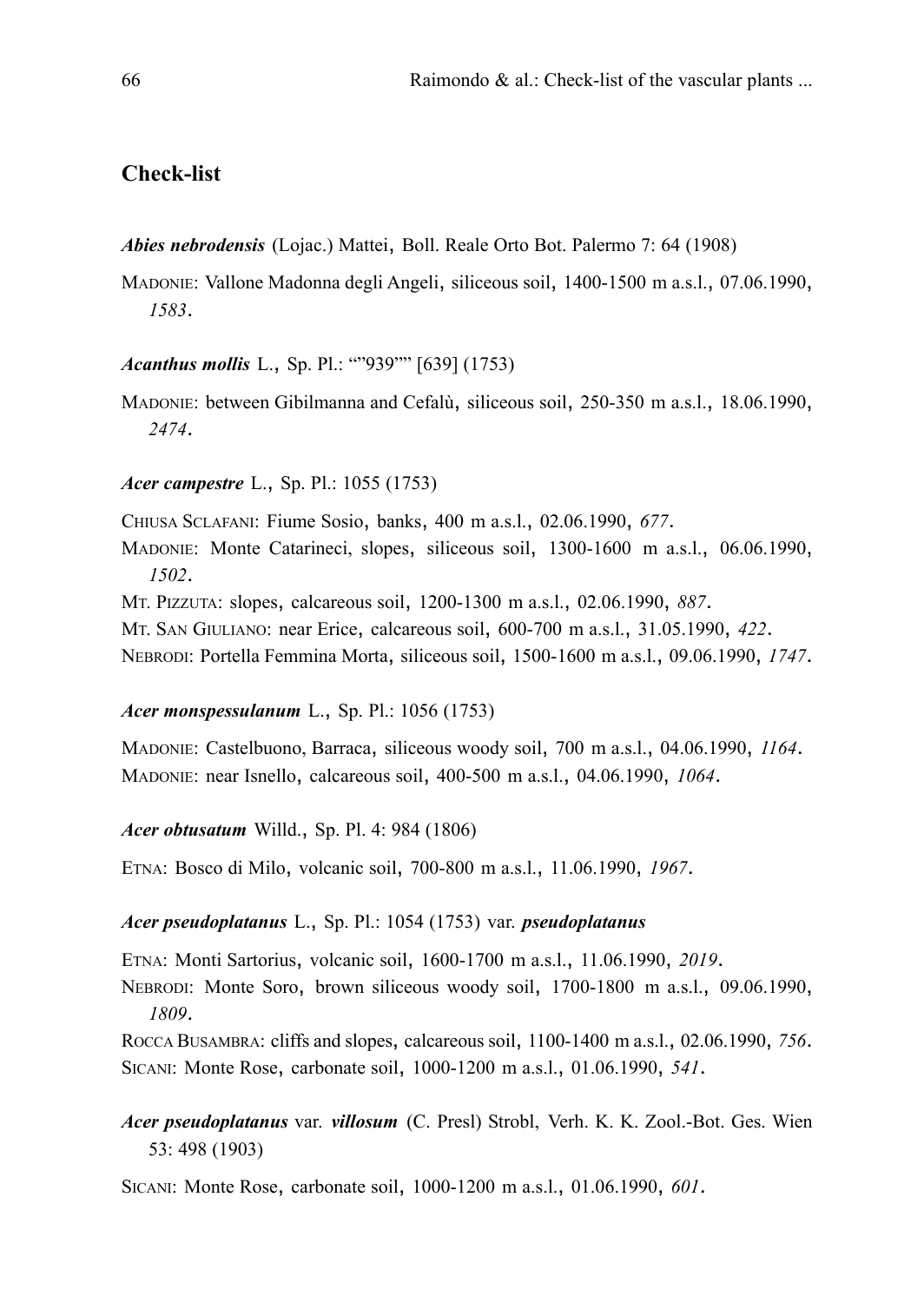# *Aceras anthropophorum* (L.) W. T. Aiton, Epit. Hort. Kew. 281 (1814)

MADONIE: Monte Carbonara, calcareous soil, 1800-1900 m a.s.l., 05.06.1990, *1272*. MADONIE: Quacella, dolomitic soil, 1400-1500 m a.s.l., 07.06.1990, *1576*. MT. SAN GIULIANO: slopes, calcareous soil, 350-450 m a.s.l., 31.05.1990, *375*.

# *Achillea ligustica* All., Fl. Pedem. 1: 181 (1785)

CHIUSA SCLAFANI: Fiume Sosio, banks, 400 m a.s.l., 02.06.1990, *688*. MADONIE: Quacella, carbonate soil, 1400-1500 m a.s.l., 07.06.1990, *1577*. ZINGARO: near Monte Sparagio, calcareous cliff, 100-200 m a.s.l., 30.05.1990, *137*.

*Acinos alpinus* (L.) Moench, Methodus: 407 (1794) var. *alpinus*

SICANI: Monte Rose, carbonate soil, 1000-1200 m a.s.l., 01.06.1990, *605*.

*Acinos alpinus* var. *nebrodensis* ( Kern. & Strobl ) Pignatti, Giorn. Bot. Ital. 111 (1-2): 52 (1977)

MADONIE: Monte Carbonara, calcareous soil, 1800-1900 m a.s.l., 05.06.1990, *1313*.

*Acinos granatensis* subsp. *aetnensis* (Strobl) Pignatti, Giorn. Bot. Ital. 111: 52 (1977)

ETNA: Bosco di Milo, volcanic soil, 700-800 m a.s.l., 11.06.1990, *2003*.

*Adenocarpus complicatus* (L.) J. Gay, Ann. Sci. Nat., Bot. 6: 125 (1836). subsp. *complicatus* ETNA: Monti Sartorius, volcanic soil, 1600-1700 m a.s.l., 11.06.1990, *2011*.

*Adenocarpus complicatus* subsp. *commutatus* (Guss.) Cout., Fl. Portugal: 320 (1913)

MESSINA: Antennamare, marley soil, 800-900 m a.s.l., 17.06.1990, *2393*.

*Adenostyles glabra* subsp. *nebrodensis* (Strobl) Wagenitz & I. Müller, Phyton (Austria) 23(1): 149 (1983)

MADONIE: Passo della Botte, carbonate cliff, 1200-1400 m a.s.l., 06.06.1990, *1367*. Note: This species, known only from its *locus classicus* "Passo Botte in the Madonie mountains", is here confirmed as very rare and localized.

*Adiantum capillus-veneris* L., Sp. Pl.: 1096 (1753)

PALERMO: Monte Pellegrino, calcareous rocks, 300-400 m a.s.l., 29.05.1990, *25*.

PELORITANI: Monte Scuderi, slopes, calcareous rocks, 700-800 m a.s.l., 13.06.1990, *2046*.

SICANI: Monte Carcaci, calcareous rocks, 900-1100 m a.s.l., 01.06.1990, *645*.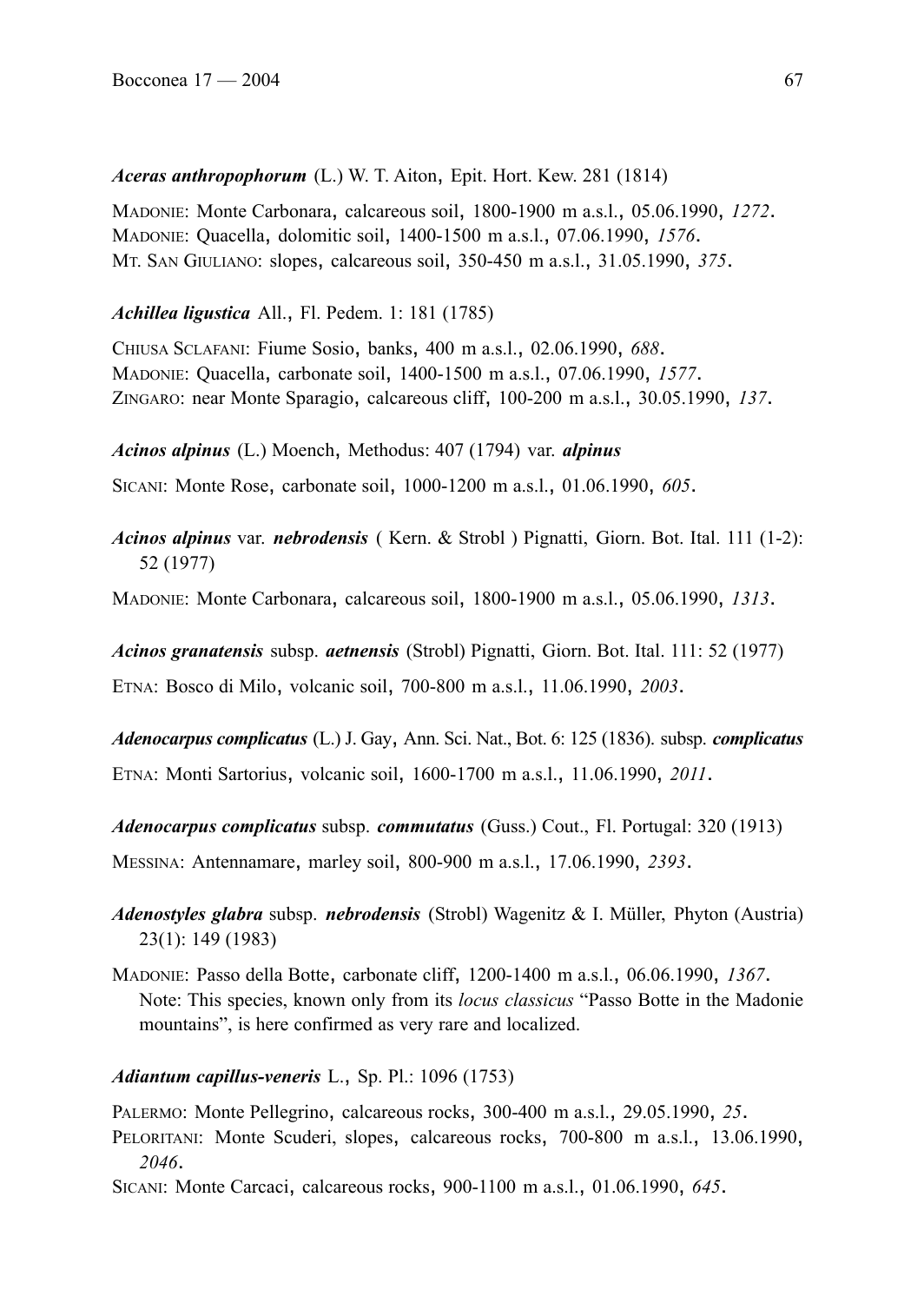### *Adonis annua* L., Sp. Pl.: 547 (1753). subsp. *annua*

SICANI: Monte Carcaci, calcareous soil, 900-1100 m a.s.l., 01.06.1990, *620*.

*Adonis annua* subsp. *cupaniana* (Guss.) C. H. Steinb., Webbia 25: 324 (1971)

ARAGONA: Maccalube, clay soil, 50-150 m a.s.l., 08.06.1990, *1710*.

*Aegilops geniculata* Roth, Bot. Abh. Beobacht.: 45 (1787)

MADONIE: Gangi, near the gurghi di monte Zimmarra, pastures on siliceous soil, 1100- 1200 m a.s.l., 08.06.1990, *1638*. MT. COFANO: slopes, calcareous soil, 150-250 m a.s.l., 31.05.1990, *331*. PALERMO: Addaura, calcareous soil, 0-50 m a.s.l., 29.05.1990, *102*.

*Aeluropus lagopoides* (L.) Trin. ex Thwaites, Enum. Pl. Zeyl.: 374 (1864) VENDICARI: natural reserve, marsh, 0-20 m a.s.l., 16.06.1990, *2214*.

*Aeluropus littoralis* (Gouan) Parl., Fl. Ital. 1: 461 (1850)

PORTO PALO: Pantani Longarini, marsh, 0-10 m a.s.l., 16.06.1990, *2244*.

*Aetheorhiza bulbosa* (L.) Cass., Dict. Sci. Nat. 48: 426 (1827)

ZINGARO: Tonnarella dell'Uzzo, calcareous soil, 0-50 m a.s.l., 30.05.1990, *282*.

*Aethionema saxatile* (L.) R. Br., Hort. Kew. 4: 80 (1812)

MADONIE: Monte Carbonara, calcareous soil, 1800-1900 m a.s.l., 05.06.1990, *1254*.

## *Agrimonia agrimonioides* (L.) DC., Prodr. 2: 588 (1825)

NEBRODI: Monte Soro, brown siliceous woody soil, 1700-1800 m a.s.l., 09.06.1990, *1833*.

## *Agrimonia eupatoria* L., Sp. Pl.: 448 (1753)

PALERMO: Monte Pellegrino, calcareous soil, 300-400 m a.s.l., 29.05.1990, *24*. ROCCA BUSAMBRA: cliffs and slopes, calcareous soil, 1100-1400 m a.s.l., 02.06.1990, *786*.

#### *Agropyron caninum* (L.) P. Beauv., Ess. Agrostogr.: 146 (1812)

MADONIE: Canna, calcareous soil, 1200-1500 m a.s.l., 06.06.1990, *1363*.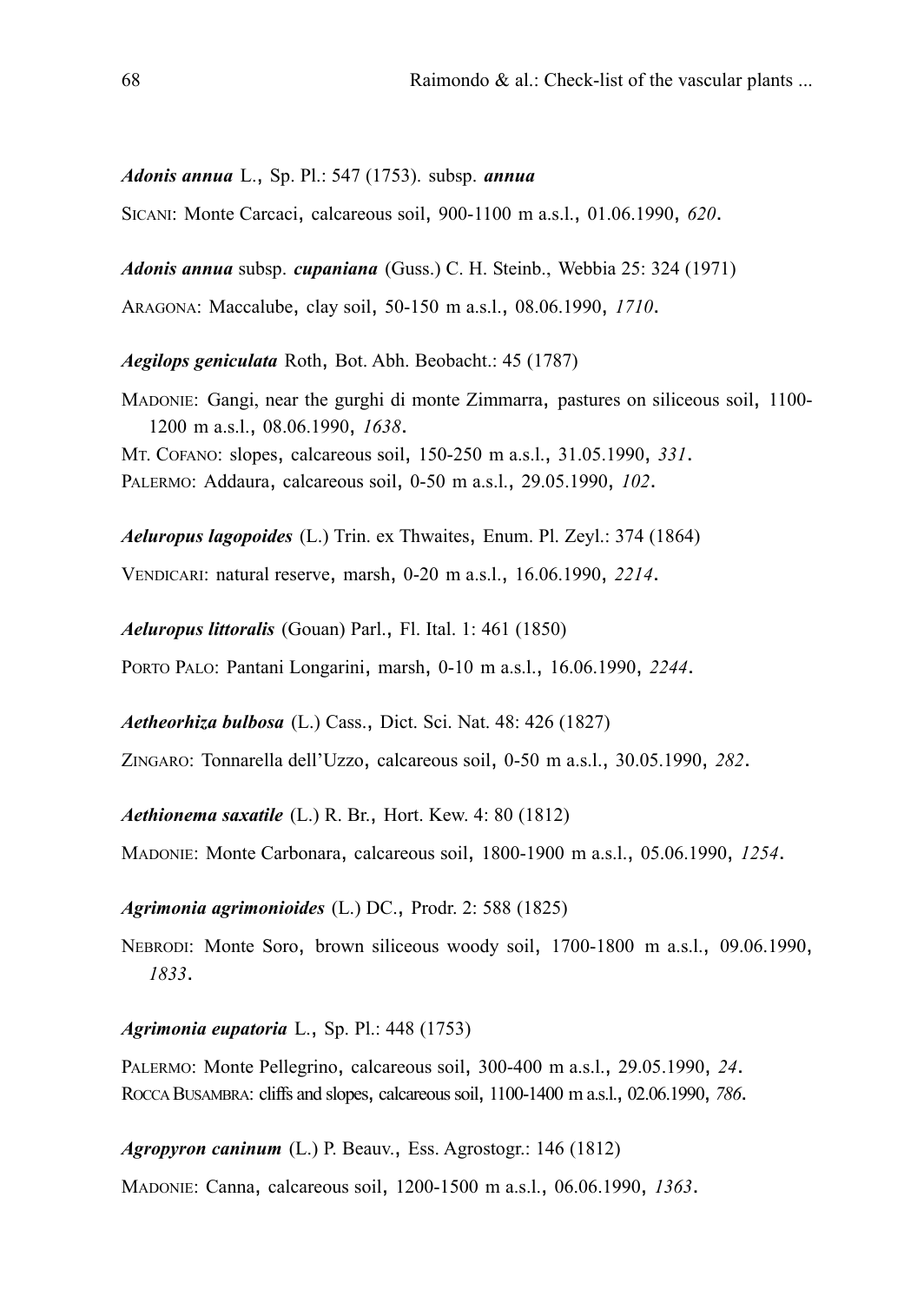*Agropyron junceum* (L.) P. Beauv., Bull. Soc. Bot. France 85: 176 (1938)

MT. COFANO: seaside, littoral sands, 0-10 m a.s.l., 31.05.1990, *290*. VENDICARI: natural reserve, marsh, 0-20 m a.s.l., 16.06.1990, *2206*.

## *Agropyron panormitanum* Parl., Pl. Rar. Sic. 2: 20 (1840)

MADONIE: Canna, calcareous soil, 1200-1500 m a.s.l., 06.06.1990, *1359*.

*Agropyron pungens* (C. Presl) Roem. & Shult., Syst. Veg. (ed. 16) 2: 753 (1817)

MADONIE: between Castellana and Petralia Sottana, clay soil, 550-650 m a.s.l., 06.06.1990, *1553*.

## *Agropyron repens* (L.) P. Beauv., Ess. Agrostogr.: 146 (1812)

MADONIE: Gangi, gurghi di monte Zimmarra, marshy and lacustrine habitat, 1100-1200 m a.s.l., 08.06.1990, *1641*. SIRACUSA: Fiume Ciane, banks, 0-20 m a.s.l., 15.06.1990, *2190*.

*Agrostis stolonifera* L., Sp. Pl.: 62 (1753).

MADONIE: Piano Battaglia, calcareous soil, 1500-1600 m a.s.l., 05.06.1990, *1212*.

## *Aira caryophyllea* L., Sp. Pl.: 66 (1753)

ETNA: Bosco di Milo, volcanic soil, 700-800 m a.s.l., 11.06.1990, *1993*. MADONIE: near Castelbuono, siliceous soil, 300-400 m a.s.l., 04.06.1990, *1076*.

*Aira cupaniana* Guss., Fl. Sic. Syn. 1: 148 (1843)

MADONIE: Monte Catarineci, slopes, siliceous soil, 1300-1600 m a.s.l., 06.06.1990, *1483*.

MESSINA: Colle San Rizzo, marley soil, 450-550 m a.s.l., 18.06.1990, *2421*.

PALERMO: Addaura, calcareous soil, 0-50 m a.s.l., 29.05.1990, *109*.

PELORITANI: Monte Scuderi, calcareous soil, 800-900 m a.s.l., 13.06.1990, *2076*.

ZINGARO: near Monte Sparagio, calcareous cliff, 100-200 m a.s.l., 30.05.1990, *184*.

*Aira elegantissima* Schur, Verh. Mitth. Siebenbürg. Vereins Naturwiss. Hermannstadt 4: 85 (1853)

MT. PIZZUTA: slopes, calcareous soil, 1200-1300 m a.s.l., 02.06.1990, *911*.

*Ajuga chamaepitis* (L.) Schreber, Pl. Verticill. Unilab. gen. sp.: 24 (1773)

RANDAZZO: Lago Gurrida, moist meadows, 850 m a.s.l., 14.06.1990, *2092*.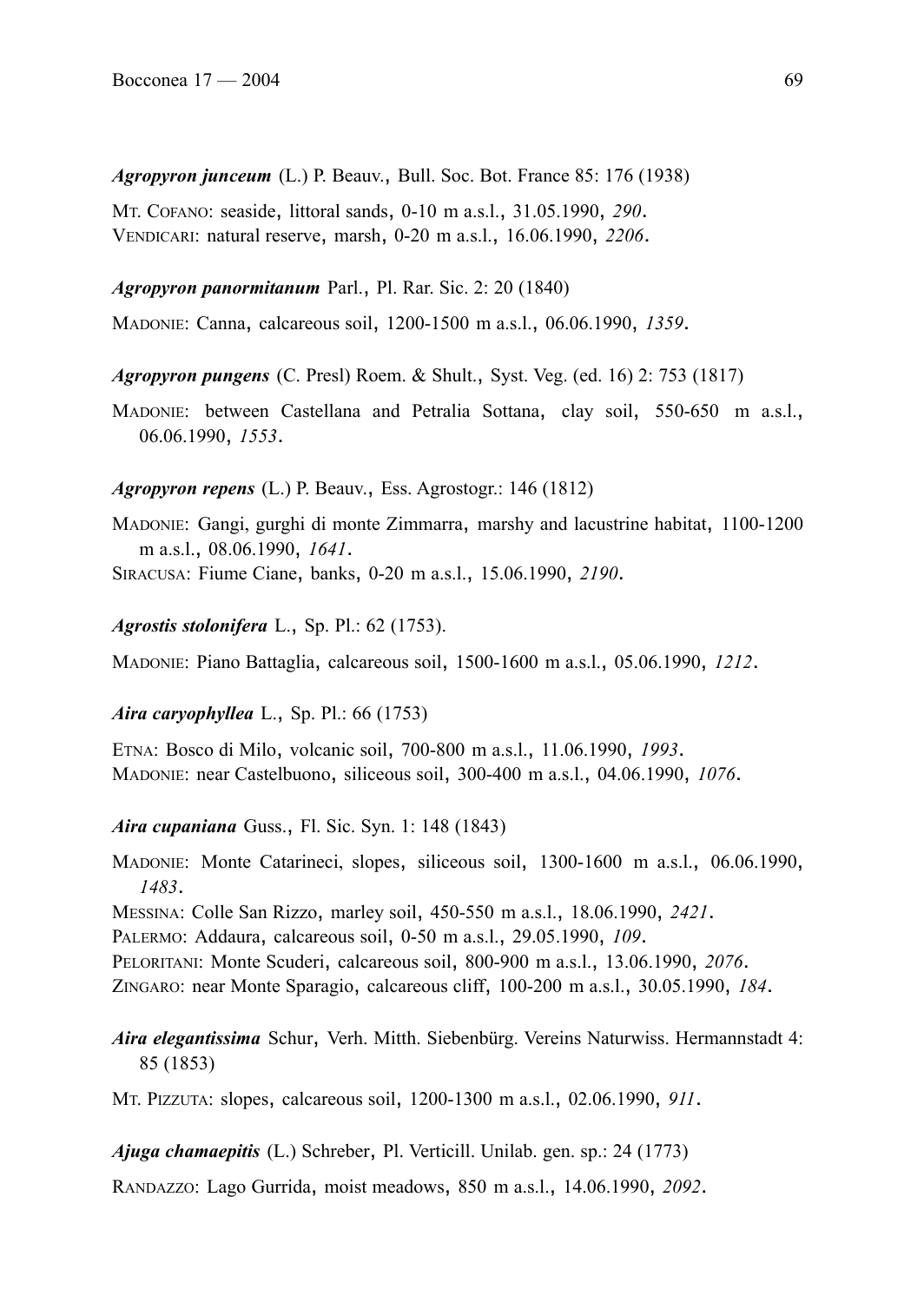SORTINO: Valle dell'Anapo, calcareous soil, 250-300 m a.s.l., 15.06.1990, *2162*.

*Ajuga iva* (L.) Schott, Pl. Verticill. Unilab. gen. sp.: 25 (1773)

ZINGARO: Portella S. Giovanni, calcareous soil, 750-850 m a.s.l., 30.05.1990, *205*.

- *Ajuga orientalis* L., Sp. Pl.: 561 (1753)
- RANDAZZO: between Lago Gurrida and Fiume Alcantara, roadside, 600-700 m a.s.l., 14.06.1990, *2115*.
- *Ajuga reptans* L., Sp. Pl.: 561 (1753)
- NEBRODI: Lago Maulazzo, meadows on siliceous soil, 1400-1450 m a.s.l., 09.06.1990, *1790*.

*Ajuga tenorii* C. Presl, Delic. Prag.: 79 (1822)

NEBRODI: Monte Soro, brown siliceous woody soil, 1700-1800 m a.s.l., 09.06.1990, *1822*.

*Alcea rosea* L., Sp. Pl.: 687 (1753)

RANDAZZO: between Lago Gurrida and Fiume Alcantara, roadside, 600-700 m a.s.l., 14.06.1990, *2111*.

*Alisma plantago-aquatica* L., Sp. Pl.: 342 (1753)

RANDAZZO: Lago Gurrida, moist meadows, 850 m a.s.l., 14.06.1990, *2085*. SICANI: Monte Carcaci, marsh, 900-1100 m a.s.l., 01.06.1990, *617*.

#### *Alkanna tinctoria* (L.) Tausch, Flora 7: 234 (1824)

CALTAGIRONE: Bosco di Santo Pietro, sandstone and marlic soil, 250-300 m a.s.l., 17.06.1990, *2368*.

*Alliaria petiolata* (M. Bieb.) Cavara & Grande, Bull. Orto Bot. Regia Univ. Napoli 3: 418 (1913)

MADONIE: near Castelbuono, siliceous soil, 300-400 m a.s.l., 04.06.1990, *1132*. ROCCA BUSAMBRA: cliffs and slopes, calcareous soil, 1100-1400 m a.s.l., 02.06.1990, *757*.

## *Allium ampeloprasum* L., Sp. Pl.: 294 (1753)

MADONIE: near Polizzi Generosa, siliceous soil, 700-800 m a.s.l., 07.06.1990, *1606*.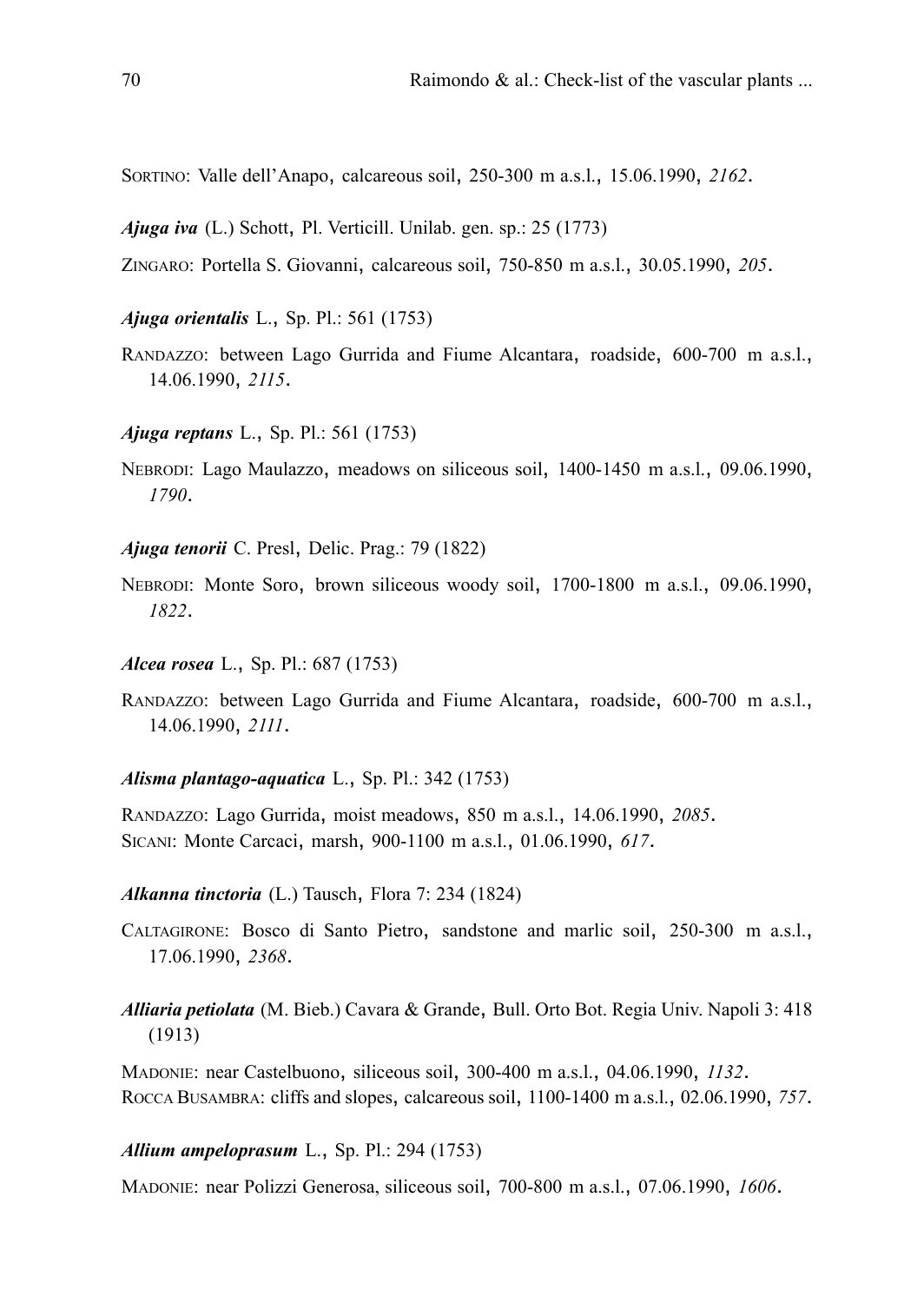SCIACCA: Gole della Tardara, calcareous cliff, 50-200 m a.s.l., 02.06.1990, *854*.

*Allium castellanense* (Garbari, Miceli & Raimondo) Brullo, Guglielmo, Pavone & Salmeri, Inform. Bot. Ital. 33(2): 503 (2002)

MADONIE: Castellana, laghetto Xiremi clay soil, 900-1000 m a.s.l., 06.06.1990, *1552*.

*Allium chamaemoly* L., Sp. Pl.: 301 (1753)

EGADI: Favignana, calcareous soil, 0-100 m a.s.l., 31.05.1990, *488*. NICOSIA: neighborhoods, siliceous soil, 600-700 m a.s.l., 08.06.1990, *1623*.

*Allium commutatum* Guss., Enum. Pl. Inarim.: 339 (1854)

SCOGLITTI: neighborhoods, calcareous cliff, 10-30 m a.s.l., 16.06.1990, *2287*.

*Allium cupani* Raf., Caratt. Nuov. Gen.: 86 (1810)

MADONIE: Monte Catarineci, slopes, siliceous soil, 1300-1600 m a.s.l., 06.06.1990, *1501*.

*Allium flavum* L., Sp. Pl.: 298 (1753)

MADONIE: Comunello, calcareous soil, 1200-1400 m a.s.l., 07.06.1990, *1581*.

*Allium lehmanni* Lojac., Fl. Sic. 3: 114 (1909)

NEBRODI: Fiume Troina, banks, 700-800 m a.s.l., 09.06.1990, *1726*. VENDICARI: natural reserve, marsh, 0-20 m a.s.l., 16.06.1990, *2204*. VENDICARI: seaside, calcareous marine cliffs, 0-5 m a.s.l., 16.06.1990, *2222*.

## *Allium moschatum* L., Sp. Pl.: 298 (1753)

NEBRODI: Monte Soro, brown siliceous woody soil, 1700-1800 m a.s.l., 09.06.1990, *1808*.

*Allium nebrodense* Guss., Fl. Sic. Prodr. 1: 404 (1827)

MADONIE: Monte San Salvatore, siliceous soil, 1500-1900 m a.s.l., 03.06.1990, *1031*.

*Allium pallens* L., Sp. Pl.: 427 (1762)

MADONIE: Piano Battaglia, calcareous soil, 1500-1600 m a.s.l., 05.06.1990, *1209*.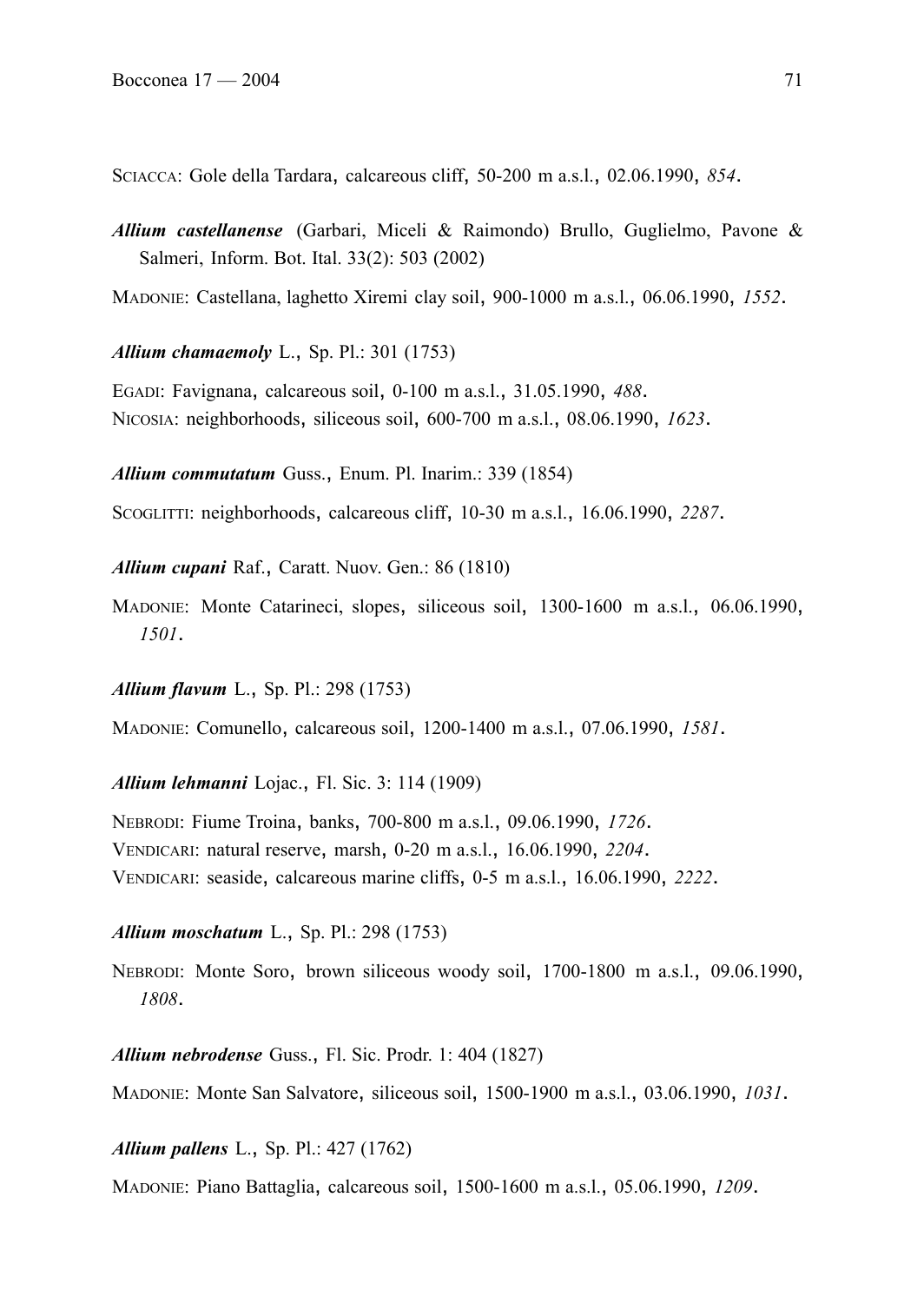### *Allium pendulinum* Ten., Fl. Napol. 1: 22 (1811)

MADONIE: Canna, in *Fagus selvatica* woods, 1200-1500 m a.s.l., 06.06.1990, *1348*. NEBRODI: Monte Soro, in *Fagus selvatica* woods, 1700-1800 m a.s.l., 09.06.1990, *1799*.

*Allium roseum* L., Sp. Pl.: 296 (1753)

MADONIE: near Polizzi Generosa, marley cliff, 700-800 m a.s.l., 07.06.1990, *1618*.

*Allium sphaerocephalon* L., Sp. Pl.: 297 (1753). subsp. *spaerocephalon*

CALTAGIRONE: Bosco di Santo Pietro, sandstone and marlic soil, 250-300 m a.s.l., 17.06.1990, *2367*.

*Allium sphaerocephalon* subsp. *arvense* (Guss.) Arcang., Comp. Fl. Ital.: 702 (1882)

ARAGONA: Maccalube, clay soil, 50-150 m a.s.l., 08.06.1990, *1712*.

## *Allium subhirsutum* L., Sp. Pl.: 295 (1753)

MADONIE: Faguare, calcareous soil, 1300-1400 m a.s.l., 06.06.1990, *1334*. SICANI: Monte Rose, carbonate soil, 1000-1200 m a.s.l., 01.06.1990, *564*. ZINGARO: near Monte Sparagio, calcareous cliff, 100-200 m a.s.l., 30.05.1990, *200*.

## *Allium ursinum* L., Sp. Pl.: 300 (1753)

MADONIE: Piano Pomo, siliceous soil, 1200-1300 m a.s.l., 04.06.1990, *1059*. NEBRODI: Monte Soro, brown siliceous woody soil, 1700-1800 m a.s.l., 09.06.1990, *1848*.

*Alnus cordata* (Loisel.) Loisel., Fl. Gall. 2: 317 (1828)

NEBRODI: near Longi, sin a river subspontaneous, 600-700 m a.s.l., 10.06.1990, *1930*.

*Alnus glutinosa* (L.) Gaertn., Fruct. Sem. Pl. 2: 54 (1790)

MADONIE: Gangi, gurghi di monte Zimmarra, marshy and lacustrine habitat, 1100-1200 m a.s.l., 08.06.1990, *1630*.

TAORMINA: Fiume Alcantara, basalt gorges, 50-100 m a.s.l., 14.06.1990, *2143*.

*Aloe vera* (L.) Burm. f., Fl. Indica: 83 (1768)

MADONIE: Rocca di Cefalù, calcareous soil, 30-100 m a.s.l., 18.06.1990, *2464*.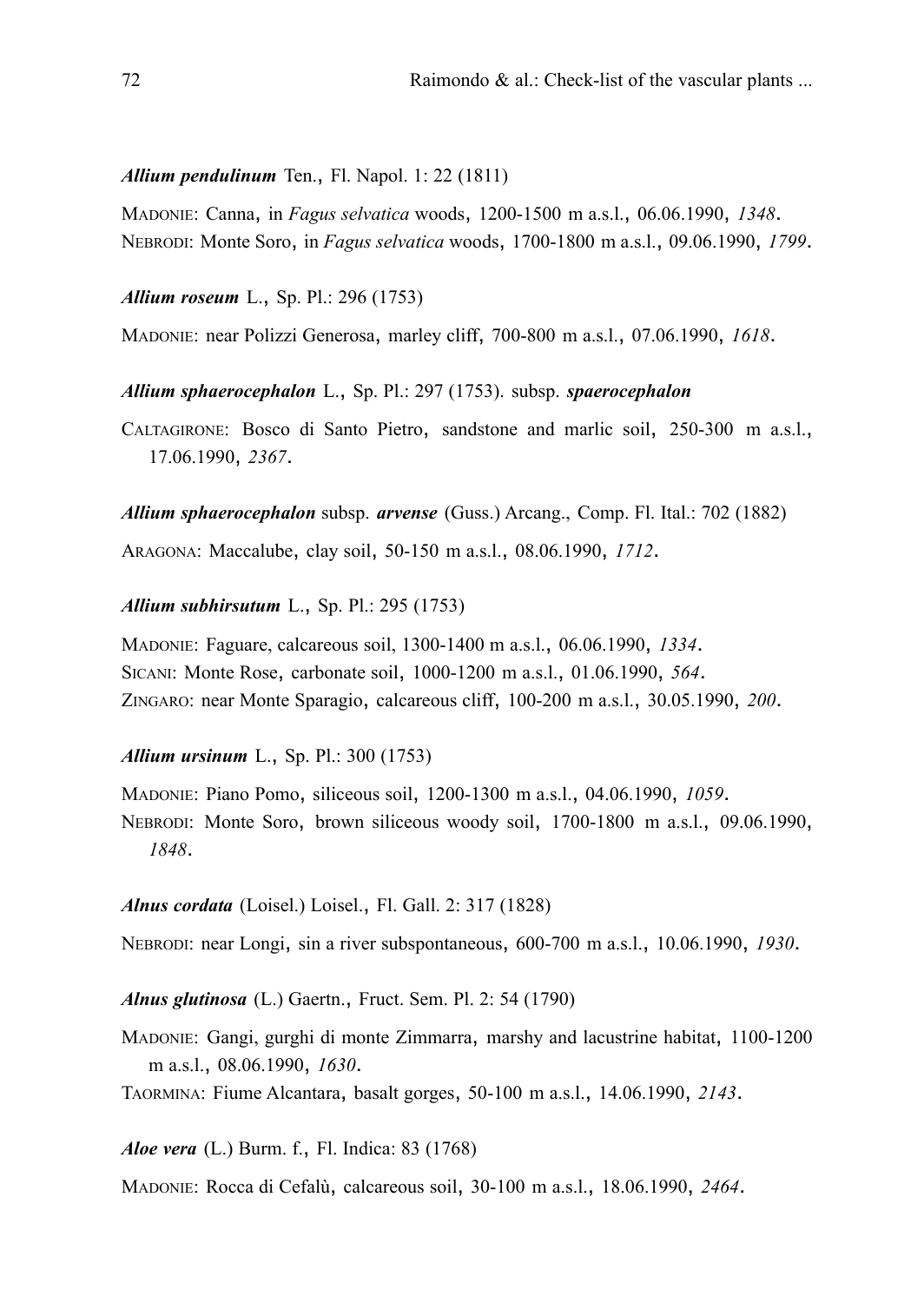#### *Alopecurus geniculatus* L., Sp. Pl.: 60 (1753)

NEBRODI: Biviere di Cesarò, marsh, 1250-1450 m a.s.l., 10.06.1990, *1891*.

### *Alyssum minus* (L.) Rothm., Feddes Repert. 50: 77 (1941)

MADONIE: Monte Carbonara, calcareous soil, 1800-1900 m a.s.l., 05.06.1990, *1256*. MT. SAN GIULIANO: near Erice, calcareous soil, 600-700 m a.s.l., 31.05.1990, *392*. ROCCA BUSAMBRA: cliffs and slopes, calcareous soil, 1100-1400 m a.s.l., 02.06.1990, *832*.

*Alyssum nebrodense* Tineo, Pl. Rar. Sic. 1: 12 (1817)

MADONIE: Monte Carbonara, calcareous soil, 1800-1900 m a.s.l., 05.06.1990, *1250*. MADONIE: Quacella, carbonate soil, 1650-1800 m a.s.l., 03.06.1990, *969*.

*Amaranthus albus* L., Syst. Nat. ed. 10: 1268 (1759)

ETNA: Bosco di Milo, volcanic soil, 700-800 m a.s.l., 11.06.1990, *1963*.

*Amaranthus retroflexus* L., Sp. Pl.: 991 (1753)

SIRACUSA: Fiume Ciane, banks, 0-20 m a.s.l., 15.06.1990, *2197*.

# *Amelanchier ovalis* subsp. *embergerii* Favarger & Stearn, Bot. J. Linn. Soc. 87(1): 100 (1983)

MADONIE: Quacella, carbonate soil, 1650-1800 m a.s.l., 03.06.1990, *947*.

*Ammi crinitum* Guss., Pl. Rar.: 128 (1826)

MONTALLEGRO: neighborhoods, clay soil, 100-200 m a.s.l., 08.06.1990, *1695*.

*Ammi majus* L., Sp. Pl.: 243 (1753)

MT. SAN GIULIANO: near Erice, calcareous soil, 600-700 m a.s.l., 31.05.1990, *389*.

*Ammi visnaga* (L.) Lam., Fl. Franç. 3: 462 (1778)

SORTINO: Vaccarizzo, calcareous soil, 250-300 m a.s.l., 15.06.1990, *2178*.

*Ammoides pusilla* (Brot.) Breistr., Bull. Soc. Sci. Isère 61: 628 (1947) PALERMO: Monte Pellegrino, calcareous soil, 300-400 m a.s.l., 29.05.1990, *70*.

*Ammophila littoralis* (P. Beauv.) Rothm., Fedde, Repert. 52: 269 (1943) SCOGLITTI: neighborhoods, calcareous soil, 10-30 m a.s.l., 16.06.1990, *2291*.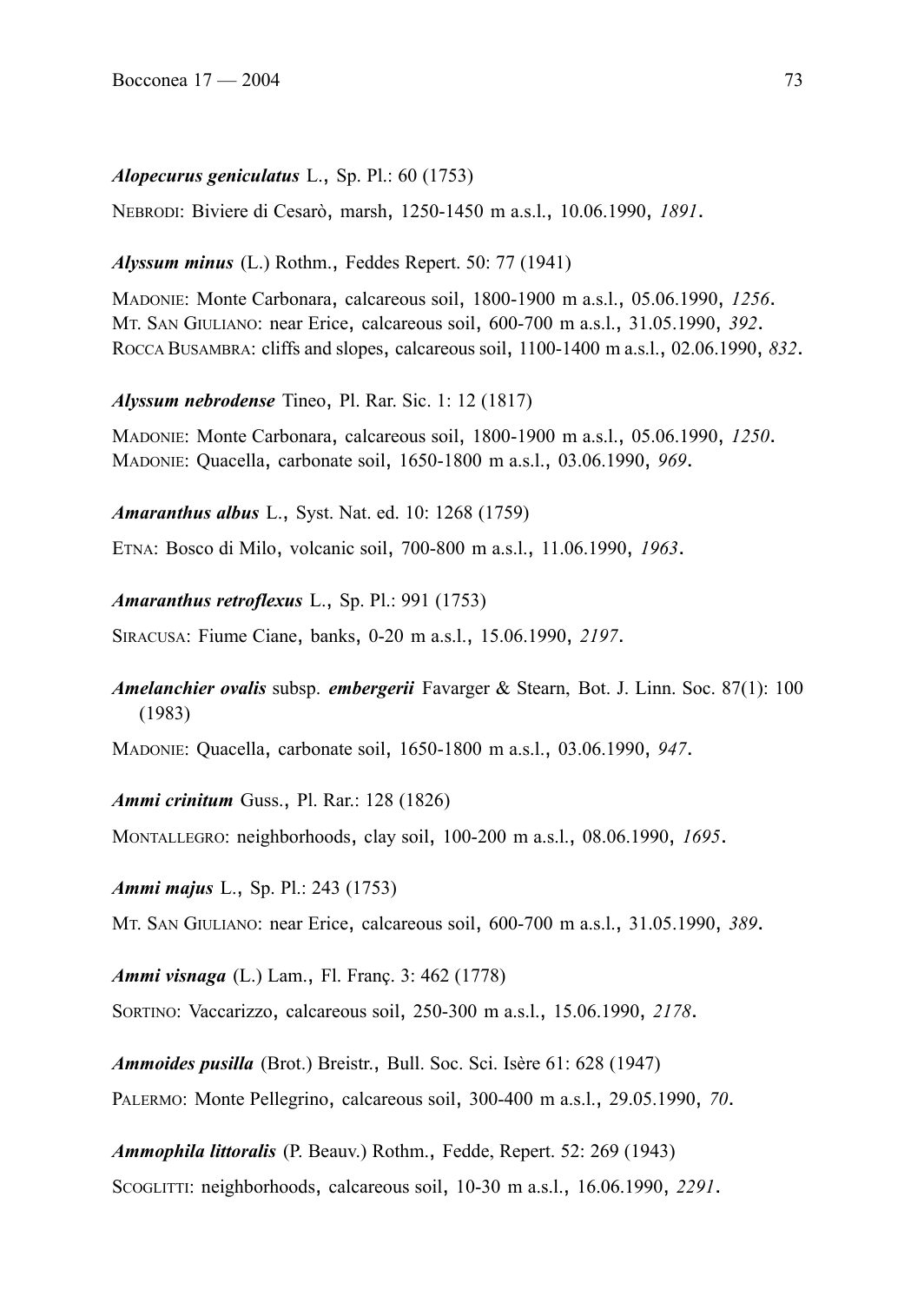*Ampelodesmos mauritanica* (Poir.) T. Durand & Schinz, Consp. Fl. Afric. 5: 874 (1894) PELORITANI: Monte Scuderi, calcareous soil, 800-900 m a.s.l., 13.06.1990, *2068*.

*Anacamptis pyramidalis* (L.) L. C. Rich., De Orchid. Eur.: 33 (1817)

MADONIE: near Polizzi Generosa, siliceous soil, 700-800 m a.s.l., 07.06.1990, *1604*. SICANI: Monte Rose, carbonate soil, 1000-1200 m a.s.l., 01.06.1990, *581*. ZINGARO: near Monte Sparagio, calcareous cliff, 100-200 m a.s.l., 30.05.1990, *153*.

*Anagallis arvensis* L., Sp. Pl.: 148 (1753)

NEBRODI: Fiume Troina, banks, 700-800 m a.s.l., 09.06.1990, *1737*.

*Anagallis foemina* Mill., Gard. Dict. ed. 8: Anagallis no.2 (1768) CHIUSA SCLAFANI: Fiume Sosio, banks, 400 m a.s.l., 02.06.1990, *660*.

*Anagyris foetida* L., Sp. Pl.: 374 (1753)

MT. PIZZUTA: slopes, calcareous soil, 1200-1300 m a.s.l., 02.06.1990, *881*.

*Anchusa aggregata* Lehm., Pl. Asperif. Nucif.: 395 (1818)

GELA: Manfria, littoral sands, 20-30 m a.s.l., 16.06.1990, *2364*.

*Anchusa cretica* Mill., Gard. Dict. ed. 8: Anchusa no. 7 (1768)

NEBRODI: Monte Soro, brown siliceous woody soil, 1700-1800 m a.s.l., 09.06.1990, *1804*.

*Andrachne telephioides* L., Sp. Pl.: 1014 (1753)

ETNA: Bosco di Milo, volcanic soil, 700-800 m a.s.l., 11.06.1990, *1981*.

### *Andropogon distachyos* L., Sp. Pl.: 1046 (1753)

SCIACCA: Gole della Tardara, calcareous cliff, 50-200 m a.s.l., 02.06.1990, *863*. ZINGARO: near Monte Sparagio, calcareous cliff, 100-200 m a.s.l., 30.05.1990, *142*.

*Androsace elongata* subsp. *breistrofferi* (Charpin & Greuter) Molero & J. M. Monts., Collect. Bot. (Barcelona) 14: 361 (1983)

MADONIE: Monte Carbonara, calcareous soil, 1800-1900 m a.s.l., 05.06.1990, *1290*.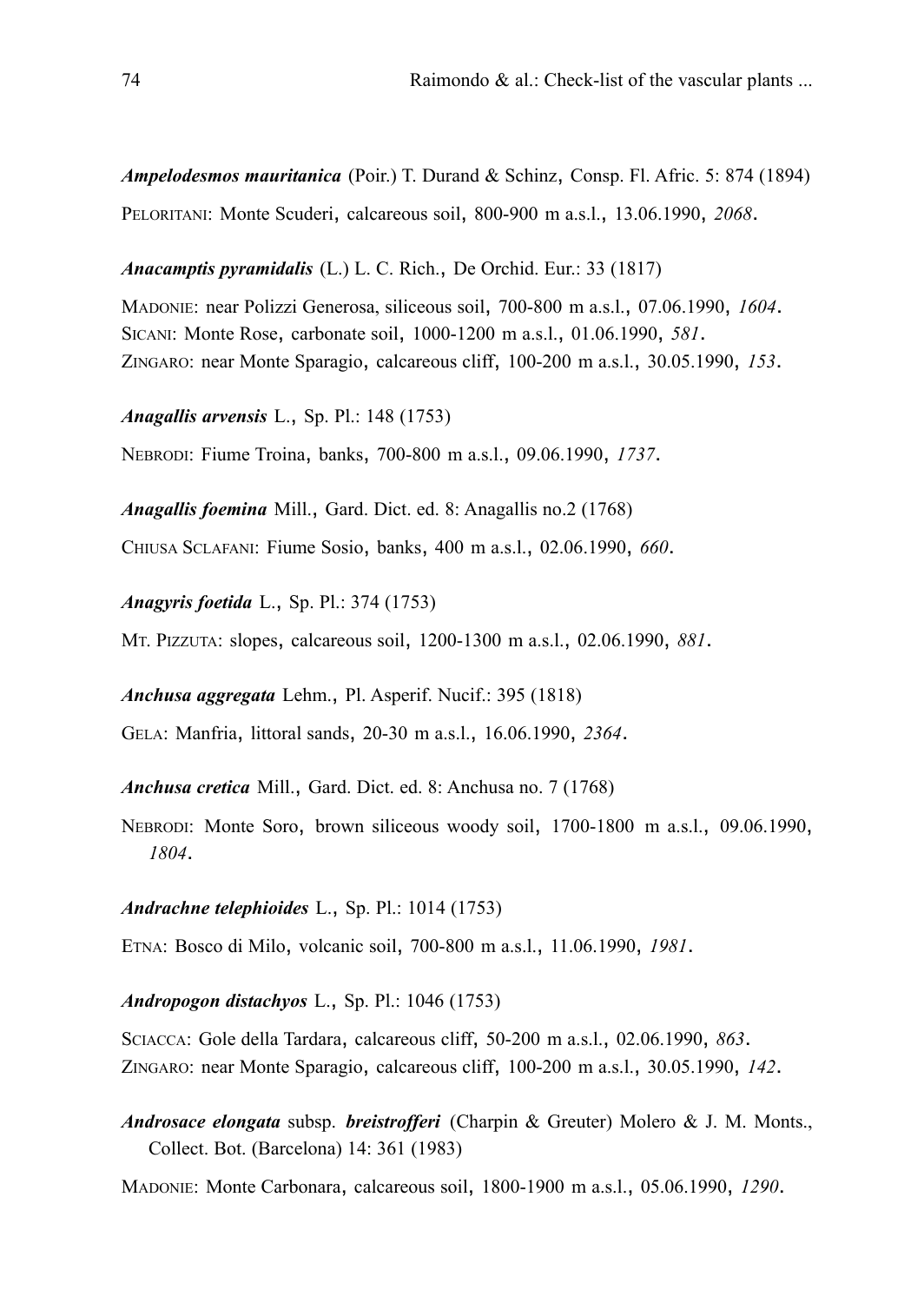#### *Andryala integrifolia* L., Sp. Pl.: 808 (1753)

ETNA: Bosco di Milo, volcanic soil, 700-800 m a.s.l., 11.06.1990, *1982*.

*Anemone apennina* L., Sp. Pl.: 541 (1753)

MADONIE: Piano Battaglia, calcareous soil, 1500-1600 m a.s.l., 05.06.1990, *1232*.

*Anemone hortensis* L., Sp. Pl.: 540 (1753)

CHIUSA SCLAFANI: Portella Grande, calcareous soil, 400-500 m a.s.l., 02.06.1990, *690*.

*Anemone palmata* L., Sp. Pl.: 538 (1753)

MAZARA DEL VALLO: neighborhoods, calcareous soil, 10-50 m a.s.l., 31.05.1990, *502*.

*Angelica archangelica* L., Sp. Pl.: 250 (1753)

SORTINO: Valle dell'Anapo, calcareous soil, 250-300 m a.s.l., 15.06.1990, *2175*.

*Anogramma leptophylla* (L.) Link, Fil. Spec.: 137 (1841)

MADONIE: near Castelbuono, siliceous soil, 300-400 m a.s.l., 04.06.1990, *1080*. PALERMO: Monte Pellegrino, calcareous soil, 300-400 m a.s.l., 29.05.1990, *53*.

*Anthemis aetnensis* Schouw., Syst. Veg. 3: 595 (1826)

ETNA: Monti Sartorius, volcanic soil, 1600-1700 m a.s.l., 11.06.1990, *2021*.

*Anthemis arvensis* L., Sp. Pl.: 894 (1753). subsp. *arvensis*

MADONIE: Bozzolino, siliceous soil, 1000-1200 m a.s.l., 06.06.1990, *1446*. MADONIE: near Castelbuono, siliceous soil, 300-400 m a.s.l., 04.06.1990, *1115*. PALERMO: Monte Pellegrino, calcareous soil, 300-400 m a.s.l., 29.05.1990, *63*.

*Anthemis arvensis* subsp. *incrassata* (Loisel.) Nyman, Consp. Fl. Eur.: 361 (1879)

MT. SAN GIULIANO: near Erice, calcareous soil, 600-700 m a.s.l., 31.05.1990, *424*. SICANI: Monte Carcaci, calcareous soil, 900-1100 m a.s.l., 01.06.1990, *633*.

*Anthemis arvensis* subsp. *sphacelata* (C. Presl) Fernandez, Bot. J. Linn. Soc. 70: 12 (1975)

ETNA: Bosco di Milo, volcanic soil, 700-800 m a.s.l., 11.06.1990, *2004*. MADONIE: Piano Battaglia, calcareous soil, 1500-1600 m a.s.l., 05.06.1990, *1190*. MADONIE: near Polizzi Generosa, siliceous soil, 700-800 m a.s.l., 07.06.1990, *1615*.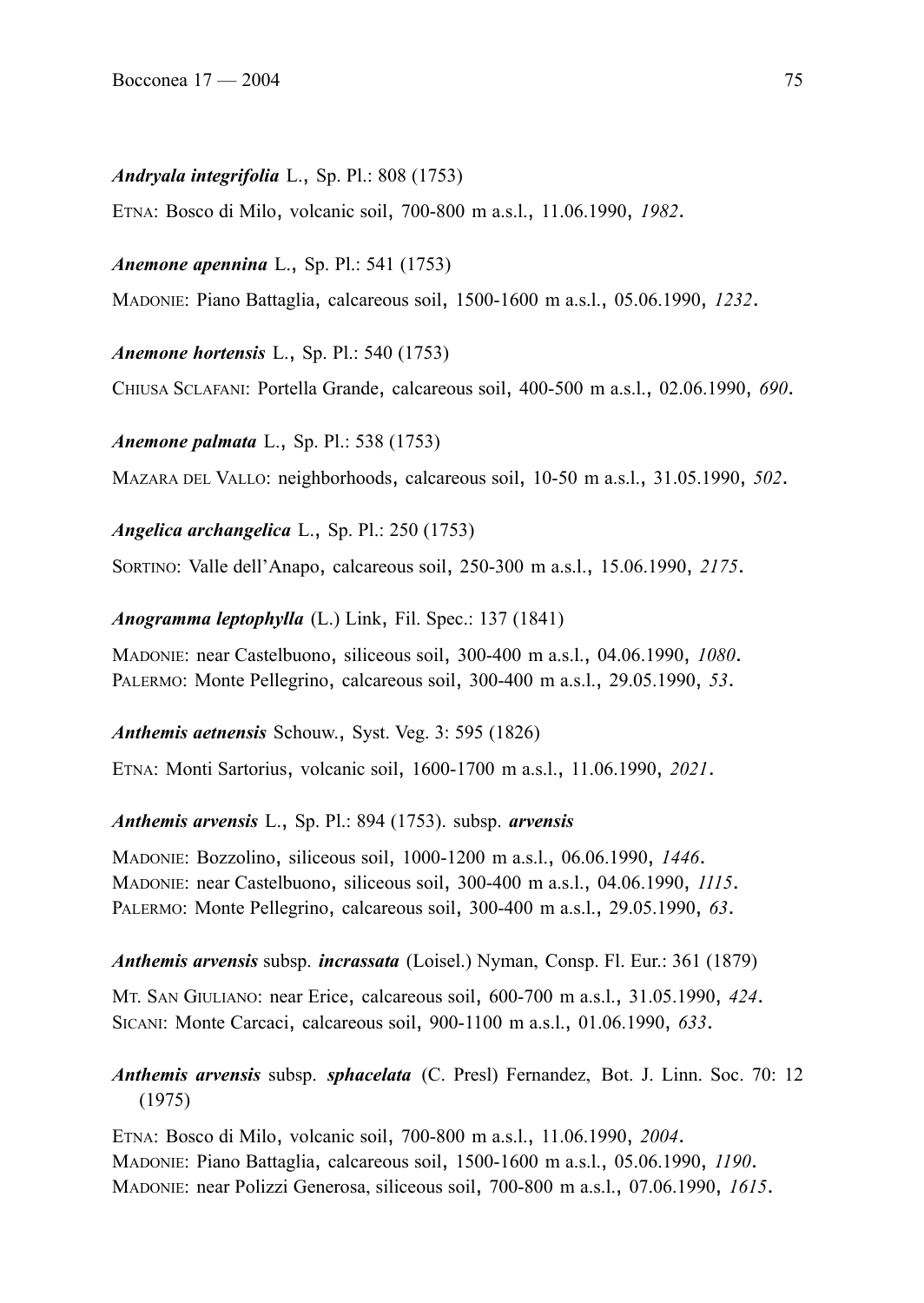ROCCA BUSAMBRA: cliffs and slopes, calcareous soil, 1100-1400 m a.s.l., 02.06.1990, *730*.

*Anthemis cretica* L., Sp. Pl.: 895 (1753).

MADONIE: Piano Battaglia, calcareous soil, 1500-1600 m a.s.l., 05.06.1990, *1213*.

*Anthemis cupaniana* Tod. ex Lojac., Consp. Fl. Eur.: 360 (1879)

MADONIE: Piano Pomieri, calcareous cliff, 1200-1300 m a.s.l., 06.06.1990, *1382*. SICANI: Monte Rose, carbonate soil, 1000-1200 m a.s.l., 01.06.1990, *522*.

*Anthemis ismelia* Lojac., Fl. Sic. 2(1): 78 (1902)

PALERMO: Monte Gallo, slopes, calcareous cliff, 100-200 m a.s.l., 29.05.1990, *118*.

*Anthemis muricata* (DC.) Guss., Fl. Sic. Syn. 2: 490 (1844)

GELA: Biviere, sandy soil, 20-30 m a.s.l., 16.06.1990, *2358*.

*Anthemis triumfetti* (L.) DC., Fl. Franç. 5: 483 (1815)

MADONIE: near Castellana Sicula, clay soil, 600-700 m a.s.l., 06.06.1990, *1532*. MADONIE: Polizzi, Pietà, calcareous soil, 600-700 m a.s.l., 07.06.1990, *1587*.

*Anthoxanthum gracile* Biv., Stirp. Rar. Sicilia 1: t. 1, fig. 1 (1813)

ZINGARO: Tonnarella dell'Uzzo, calcareous soil, 0-50 m a.s.l., 30.05.1990, *266*.

### *Anthoxanthum odoratum* L., Sp. Pl.: 28 (1753)

MADONIE: Bozzolino, siliceous soil, 1000-1200 m a.s.l., 06.06.1990, *1455*. MADONIE: near Castelbuono, siliceous soil, 300-400 m a.s.l., 04.06.1990, *1144*. ZINGARO: near Monte Sparagio, calcareous cliff, 100-200 m a.s.l., 30.05.1990, *148*.

*Anthriscus nemorosa* (M. Bieb.) Sprengel, Pl. Umbell. Prodr.: 27 (1813)

ROCCA BUSAMBRA: cliffs and slopes, calcareous soil, 1100-1400 m a.s.l., 02.06.1990, *769*.

*Anthyllis barba-jovis* L., Sp. Pl.: 720 (1753)

S. STEFANO DI CAMASTRA: between S. Stefano di Camastra and Tusa, clay and marley soil, 0-50 m a.s.l., 18.06.1990, *2457*.

## *Anthyllis tetraphylla* L., Sp. Pl.: 719 (1753)

MT. PIZZUTA: slopes, calcareous soil, 1200-1300 m a.s.l., 02.06.1990, *908*.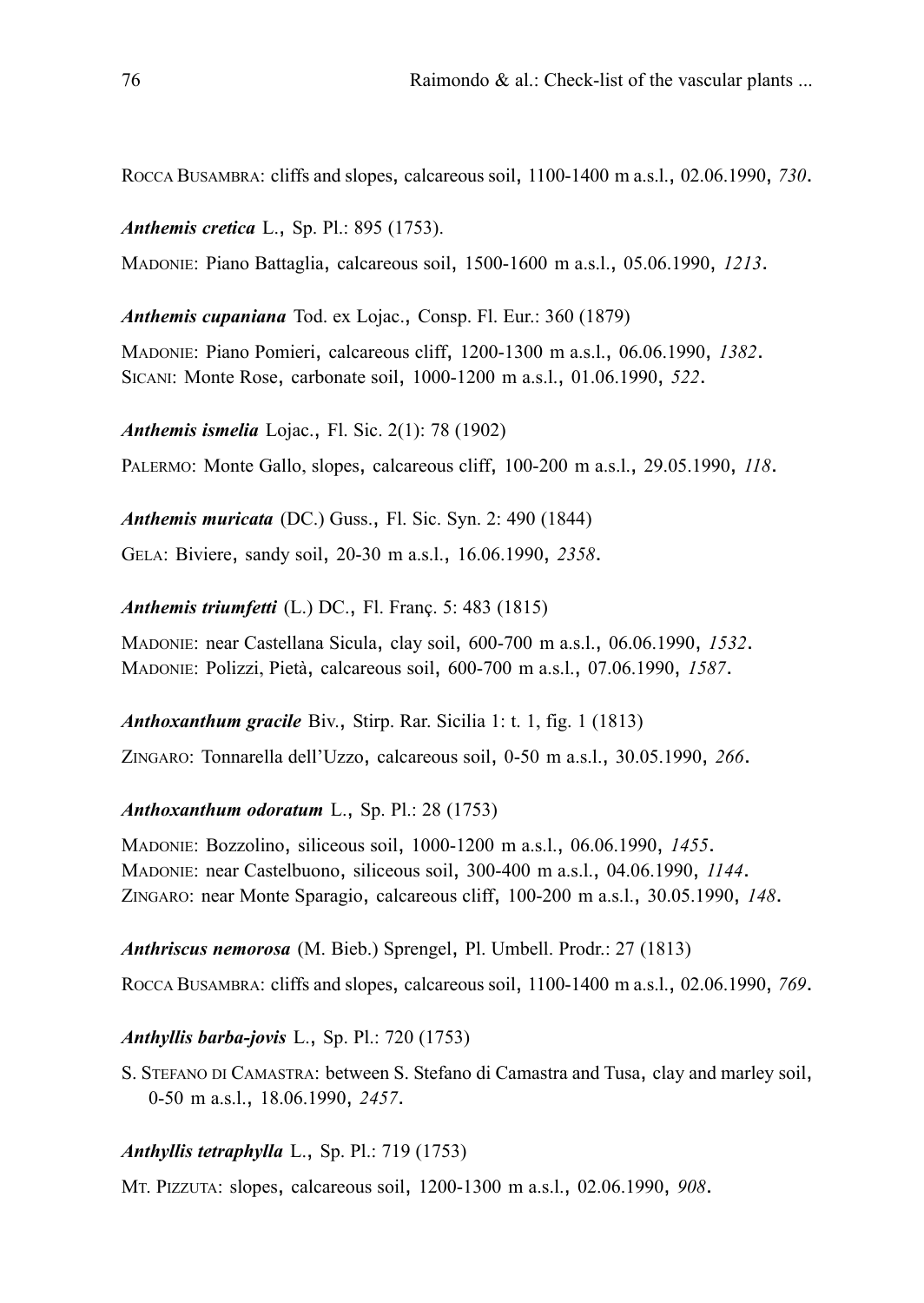SCIACCA: Gole della Tardara, calcareous cliff, 50-200 m a.s.l., 02.06.1990, *857*. ZINGARO: Tonnarella dell'Uzzo, carbonate soil, 0-50 m a.s.l., 30.05.1990, *279*.

# *Anthyllis vulneraria* subsp. *busambarensis* (Lojac.) Pignatti, Giorn. Bot. Ital. 111: 46 (1977)

MT. PIZZUTA: slopes, calcareous soil, 1200-1300 m a.s.l., 02.06.1990, *904*.

*Anthyllis vulneraria* subsp. *maura* (Beck) Maire, Bull. Soc. Hist. Nat. Afrique N. 20: 20 (1929)

MADONIE: near Castelbuono, siliceous soil, 300-400 m a.s.l., 04.06.1990, *1074*. ZINGARO: Monte Passo del Lupo, calcareous soil, 550-650 m a.s.l., 30.05.1990, *233*.

*Antinoria insularis* Parl., Fl. Palerm. 1: 94 (1845)

NEBRODI: Biviere di Cesarò, marsh, 1250-1450 m a.s.l., 10.06.1990, *1894*.

*Antirrhinum orontium* L., Sp. Pl.: 617 (1753)

MADONIE: between Gibilmanna and Cefalù, siliceous soil, 250-350 m a.s.l., 18.06.1990, *2476*.

*Antirrhinum siculum* Mill., Gard. Dict. ed. 8: Antirrhinum no. 6 (1768)

MESSINA: Colle San Rizzo, marley soil, 450-550 m a.s.l., 18.06.1990, *2430*. MT. SAN GIULIANO: near Erice, calcareous soil, 600-700 m a.s.l., 31.05.1990, *447*. VITTORIA: Pineta di Vittoria, calcareous soil, 100-200 m a.s.l., 16.06.1990, *2315*.

*Antirrhinum tortuosum* Bosc ex Lam., Encycl. 4: 365 (1797)

MADONIE: between Gibilmanna and Cefalù, siliceous soil, 250-350 m a.s.l., 18.06.1990, *2472*.

*Apium graveolens* L., Sp. Pl.: 264 (1753)

MADONIE: Polizzi, Sorgente di Pietà, calcareous soil, 600-700 m a.s.l., 07.06.1990, *1589*.

*Apium inundatum* (L.) Rchb. f., Icon. Fl. Germ. Helv. 21: 9 (1863)

NEBRODI: Biviere di Cesarò, marsh, 1250-1450 m a.s.l., 10.06.1990, *1868*.

*Apium nodiflorum* (L.) Lag., Amen. nat. Espag. 1: 101 (1821)

CHIUSA SCLAFANI: Fiume Sosio, banks, 400 m a.s.l., 02.06.1990, *673*.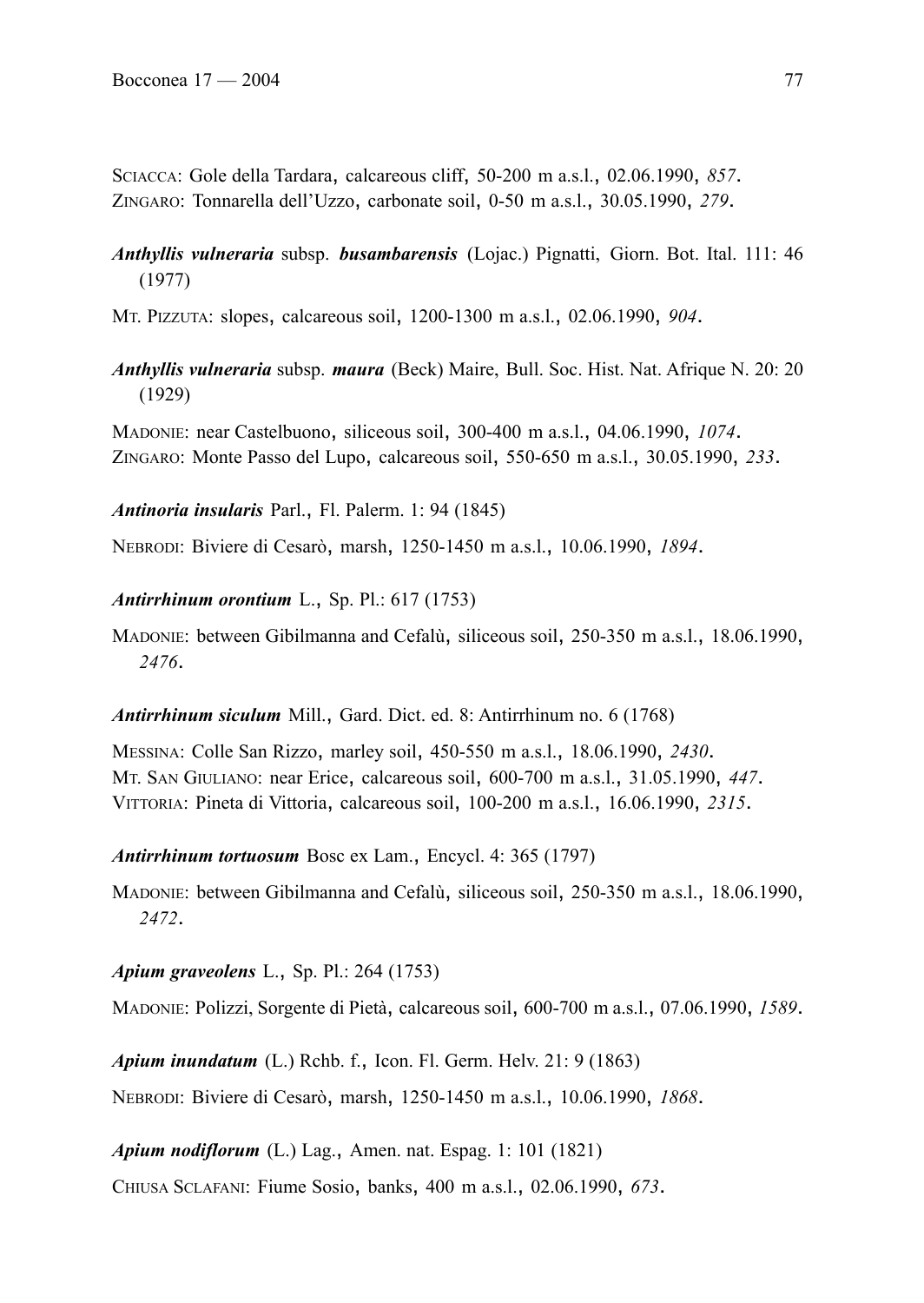MADONIE: Margio Scorzone, marshy area on siliceous soil, 1300-1400 m a.s.l., 06.06.1990, *1464*.

MADONIE: near Polizzi Generosa, marsh, 700-800 m a.s.l., 07.06.1990, *1616*.

#### *Aquilegia vulgaris* L., Sp. Pl.: 533 (1753)

- MADONIE: Monte Catarineci, slopes, siliceous soil, 1300-1600 m a.s.l., 06.06.1990, *1489*.
- NEBRODI: Biviere di Cesarò, *Quercus cerris* wood, 1250-1450 m a.s.l., 10.06.1990, *1904*.
- NEBRODI: Monte Soro, brown siliceous woody soil, 1700-1800 m a.s.l., 09.06.1990, *1823*.

*Arabis alpina* subsp. *caucasica* (Willd.) Briq., Prodr. Pl. Corse 2(1): 48 (1913)

MT. SAN GIULIANO: near Erice, calcareous soil, 600-700 m a.s.l., 31.05.1990, *394*. ROCCA BUSAMBRA: cliffs and slopes, calcareous soil, 1100-1400 m a.s.l., 02.06.1990, *815*.

*Arabis auriculata* Lam., Encycl. 1: 219 (1783)

MT. PIZZUTA: slopes, calcareous soil, 1200-1300 m a.s.l., 02.06.1990, *888*.

*Arabis collina* Ten., Fl. Napol. 1: xxxix (1811)

MT. SAN GIULIANO: near Erice, calcareous soil, 600-700 m a.s.l., 31.05.1990, *391*. SICANI: Monte Rose, carbonate soil, 1000-1200 m a.s.l., 01.06.1990, *518*. ZINGARO: near Monte Sparagio, calcareous cliff, 100-200 m a.s.l., 30.05.1990, *141*.

*Arabis turrita* L., Sp. Pl.: 665 (1753)

ETNA: Bosco di Milo, volcanic soil, 700-800 m a.s.l., 11.06.1990, *1975*.

*Arabis verna* (L.) R. Br., Hort. kew. 4: 105 (1812)

MT. PIZZUTA: slopes, calcareous soil, 1200-1300 m a.s.l., 02.06.1990, *913*.

*Arbutus unedo* L., Sp. Pl.: 395 (1753)

CALTAGIRONE: Bosco di Santo Pietro, sandstone and marlic soil, 250-300 m a.s.l., 17.06.1990, *2388*.

## *Arenaria grandiflora* L., Syst. Nat. ed. 10: 1034 (1759)

MADONIE: Quacella, carbonate cliffs, 1800 m a.s.l., 03.06.1990, *934*.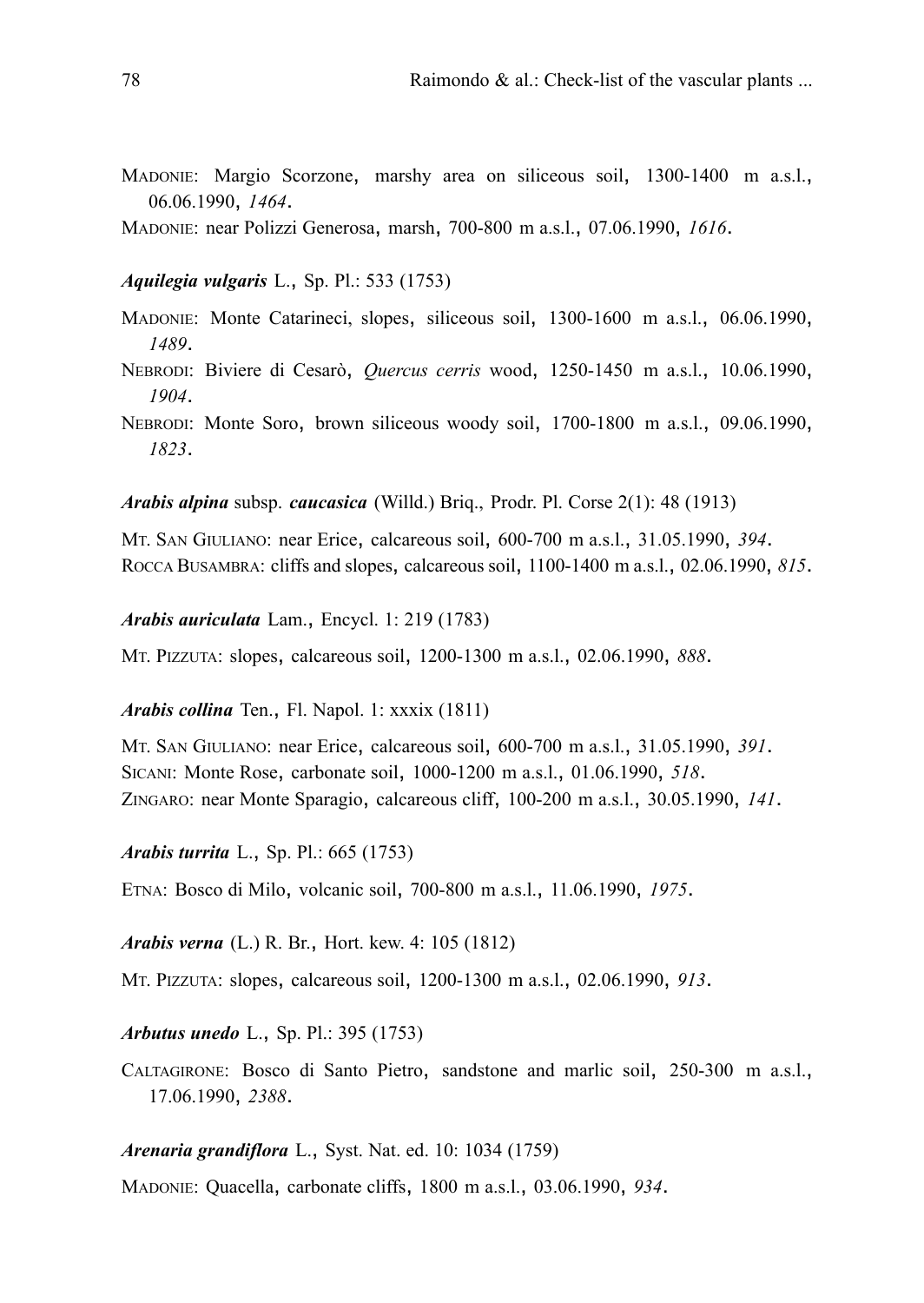*Arenaria leptoclados* (Rchb.) Guss., Fl. Sic. Syn. 2: 824 (1845)

MADONIE: Monte Carbonara, calcareous soil, 1800-1900 m a.s.l., 05.06.1990, *1317*. SICANI: Monte Rose, carbonate soil, 1000-1200 m a.s.l., 01.06.1990, *525*.

# *Arenaria serpyllifolia* L., Sp. Pl.: 423 (1753)

PALERMO: Monte Pellegrino, calcareous soil, 300-400 m a.s.l., 29.05.1990, *84*. ZINGARO: near Monte Sparagio, calcareous cliff, 100-200 m a.s.l., 30.05.1990, *138*.

*Arisarum vulgare* O. Targ. Tozz., Ann. Mus. Imp. Fis. Firenze 2(2): 67 (1810)

CHIUSA SCLAFANI: Portella Grande, calcareous soil, 400-500 m a.s.l., 02.06.1990, *694*.

## *Aristolochia altissima* Desf., Fl. Atlant. 2: 324 (1799).

SORTINO: Valle dell'Anapo, calcareous soil, 250-300 m a.s.l., 15.06.1990, *2161*.

*Aristolochia clusii* Lojac., Fl. Sic. 2(2): 314 (1907).

MADONIE: Quacella, carbonate soil, 1400-1500 m a.s.l., 07.06.1990, *1578*. SICANI: Monte Rose, carbonate soil, 1000-1200 m a.s.l., 01.06.1990, *574*.

# *Aristolochia longa* L., Sp. Pl.: 961 (1753)

ETNA: Bosco di Milo, volcanic soil, 700-800 m a.s.l., 11.06.1990, *1978*. MT. SAN GIULIANO: near Erice, calcareous soil, 600-700 m a.s.l., 31.05.1990, *414*.

# *Aristolochia rotunda* L., Sp. Pl.: 962 (1753)

ETNA: Bosco di Milo, volcanic soil, 700-800 m a.s.l., 11.06.1990, *1984*. MADONIE: Portella Mandarini, siliceous soil, 1200 m a.s.l., 06.06.1990, *1403*. NEBRODI: Portella Femmina Morta, siliceous soil, 1500-1600 m a.s.l., 09.06.1990, *1758*.

*Aristolochia sicula* Tineo, Fl. Sic. Syn. 2: 878 (1845).

MADONIE: Piano Zucchi, calcareous soil, 1000-1100 m a.s.l., 07.06.1990, *1558*.

*Armeria gussonei* Boiss., Prodr. 12: 687 (1848)

ROCCA BUSAMBRA: cliffs and slopes, calcareous soil, 1100-1400 m a.s.l., 02.06.1990, *790*.

# *Armeria nebrodensis* (Guss.) Boiss., Prodr. 12: 685 (1848)

MADONIE: Monte San Salvatore, siliceous soil, 1500-1900 m a.s.l., 03.06.1990, *1028*.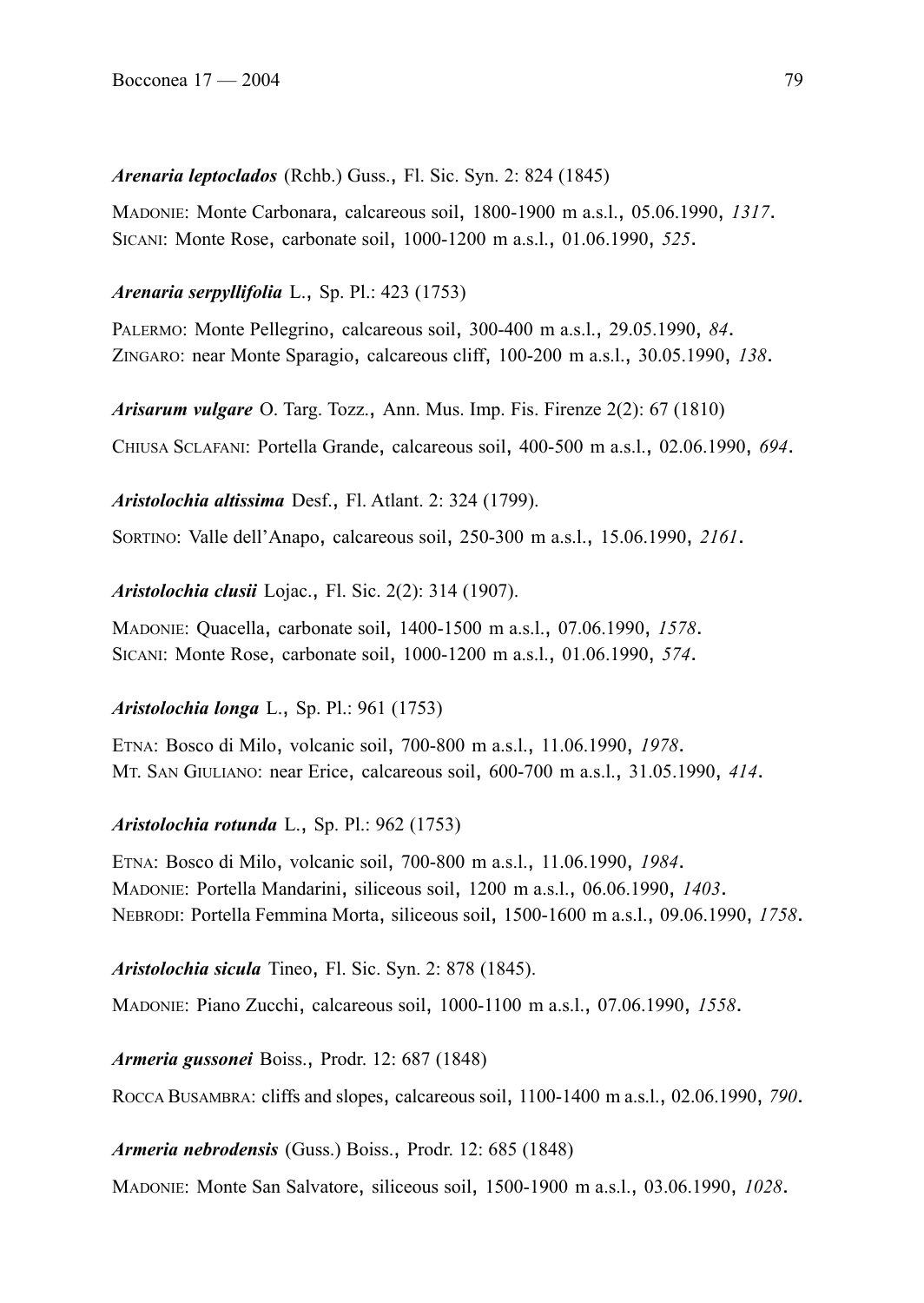## *Arrhenatherum elatius* (L.) J. Presl & C. Presl, Fl. Cech.: 17 (1819)

MT. SAN GIULIANO: near Erice, calcareous soil, 600-700 m a.s.l., 31.05.1990, *404*. ROCCA BUSAMBRA: cliffs and slopes, calcareous soil, 1100-1400 m a.s.l., 02.06.1990, *734*. ZINGARO: near Monte Sparagio, calcareous cliff, 100-200 m a.s.l., 30.05.1990, *178*.

*Arrhenatherum nebrodense* Brullo, Minissale & Spampinato, Lagascalia 19(1–2): 903 (1997)

MADONIE: Monte Carbonara, calcareous soil, 1800-1900 m a.s.l., 05.06.1990, *1293*. SICANI: Monte Rose, carbonate soil, 1000-1200 m a.s.l., 01.06.1990, *565*.

*Artemisia alba* Turra, Giorn. Italia Sci. Nat. 1: 144 (1764).

MADONIE: Piano Battaglia, calcareous soil, 1500-1600 m a.s.l., 05.06.1990, *1214*.

*Artemisia arborescens* L., Sp. Pl. ed. 2: 1188 (1763)

PALERMO: Monte Pellegrino, calcareous soil, 300-400 m a.s.l., 29.05.1990, *78*.

*Artemisia verlotorum* Lamotte, Mem. Assoc. Franc. Cong. Clerm. -Ferr.: 511 (1876) MADONIE: Portella Mandarini, siliceous soil, 1200 m a.s.l., 06.06.1990, *1394*.

*Arthrocnemum fruticosum* (L.) Moq., Chenop. Monogr. Enum.: 111 (1840)

PORTO PALO: Pantani Longarini, marsh, 0-10 m a.s.l., 16.06.1990, *2254*.

*Arum cylindraceum* Gasp., Fl. Sic. Syn. 2: 597 (1884)

NEBRODI: Monte Soro, moist clearings in the beech wood, 1500-1600 m a.s.l., 09.06.1990, *1795*.

*Arundo plinii* Turra, Farsetia: 11 (1765)

MADONIE: Fiume Himera, riverbed, 0-20 m a.s.l., 02.06.1990, *845*.

*Asparagus acutifolius* L., Sp. Pl.: 314 (1753)

PALERMO: Monte Pellegrino, calcareous soil, 300-400 m a.s.l., 29.05.1990, *80*.

*Asparagus albus* L., Sp. Pl.: 314 (1753)

PALERMO: Monte Pellegrino, calcareous soil, 300-400 m a.s.l., 29.05.1990, *81*.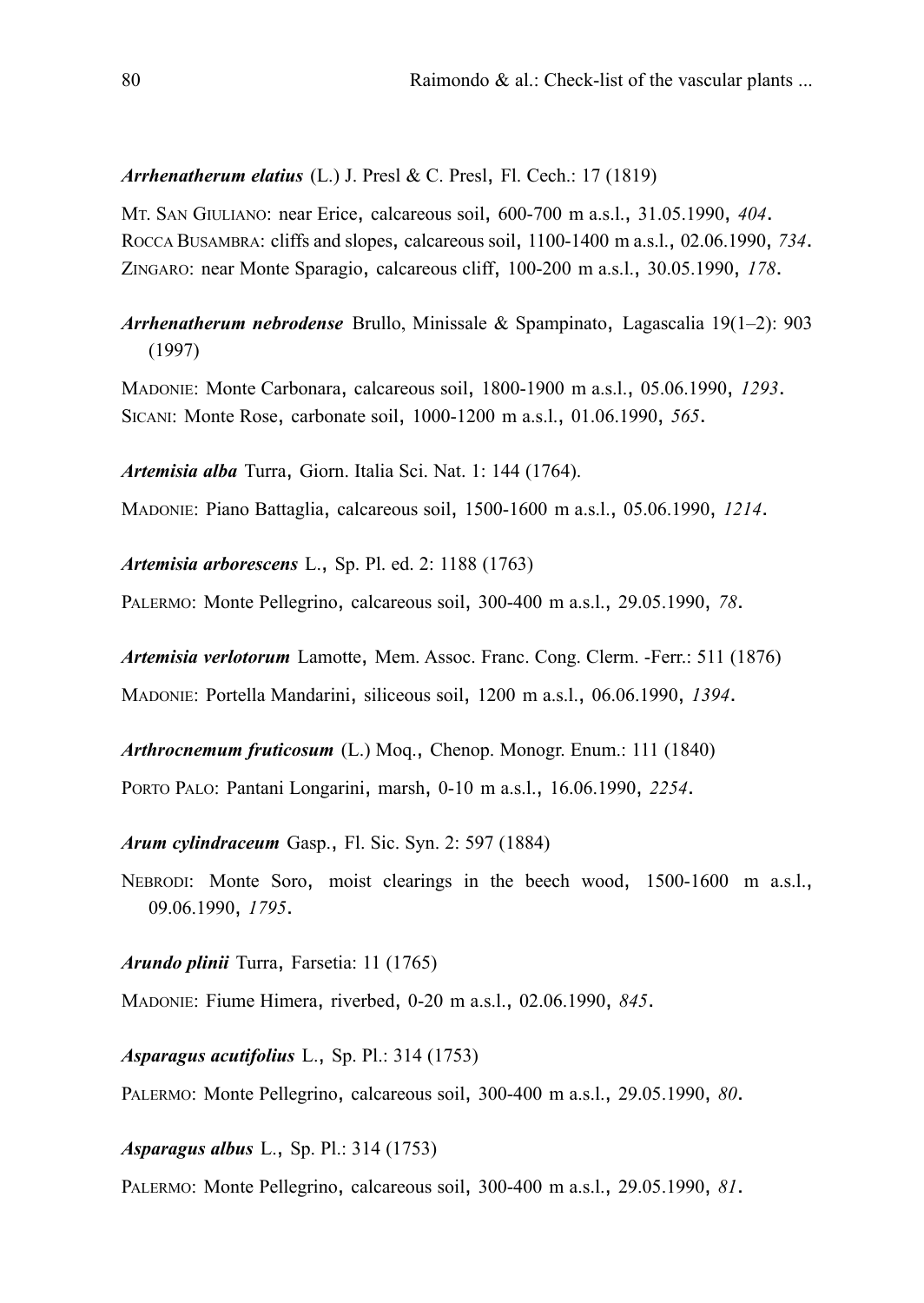## *Asparagus medeoloides* (L.f.) Thunb., Prodr. Pl. Cap.: 66 (1794)

TAORMINA: in the village, 50-100 m a.s.l., 12.06.1990, *2024*.

## *Asparagus stipularis* Forssk., Fl. Aegypt.-Arab.: 72 (1775)

SCOGLITTI: Passo Marinaro, calcareous soil, 20-40 m a.s.l., 16.06.1990, *2300*.

*Asperula aristata* subsp. *scabra* (J. & C. Presl) Nyman, Consp. Fl. Eur.: 334 (1879)

CALTAGIRONE: Bosco di Santo Pietro, sandstone and marlic soil, 250-300 m a.s.l., 17.06.1990, *2389*.

PALERMO: Monte Pellegrino, calcareous soil, 300-400 m a.s.l., 29.05.1990, *35*. PELORITANI: Monte Scuderi, calcareous soil, 800-900 m a.s.l., 13.06.1990, *2084*.

### *Asperula gussonei* Boiss., Diagn. Pl. Orient. 2(10): 63 (1849)

MADONIE: Quacella, carbonate cliff, 1650-1800 m a.s.l., 03.06.1990, *992*. PELORITANI: Monte Scuderi, carbonate cliff, 800-900 m a.s.l., 13.06.1990, *2057*.

### *Asperula laevigata* L., Mant. Pl.: 38 (1767)

MADONIE: Monte Catarineci, slopes, siliceous soil, 1300-1600 m a.s.l., 06.06.1990, *1482*.

MT. SAN GIULIANO: near Erice, calcareous soil, 600-700 m a.s.l., 31.05.1990, *462*. PELORITANI: Monte Scuderi, carbonate soil, 800-900 m a.s.l., 13.06.1990, *2080*. SICANI: Monte Rose, carbonate soil, 1000-1200 m a.s.l., 01.06.1990, *566*.

*Asperula rupestris* Tineo, Cat. Pl. Hort. Panorm.: 276 (1827)

MT. COFANO: Westward slope, carbonate cliff, 400-600 m a.s.l., 31.05.1990, *312*.

*Asphodeline lutea* (L.) Rchb., Fl. Germ. Excurs.: 116 (1830)

FICUZZA: Alpe Cucco, subacid brown soil, 850-1000 m a.s.l., 02.06.1990, *725*. MADONIE: Piano Zucchi, carbonate soil, 1000-1100 m a.s.l., 07.06.1990, *1560*.

## *Asphodelus fistulosus* L., Sp. Pl.: 309 (1753)

MADONIE: Fiume Himera, riverbed, 0-20 m a.s.l., 02.06.1990, *848*. MADONIE: Rocca di Cefalù, carbonate soil, 30-100 m a.s.l., 18.06.1990, *2468*. TAORMINA: near Isola Bella, roadside, 10-30 m a.s.l., 12.06.1990, *2026*. TINDARI: Olivieri, littoral sands, 0-10 m a.s.l., 18.06.1990, *2438*.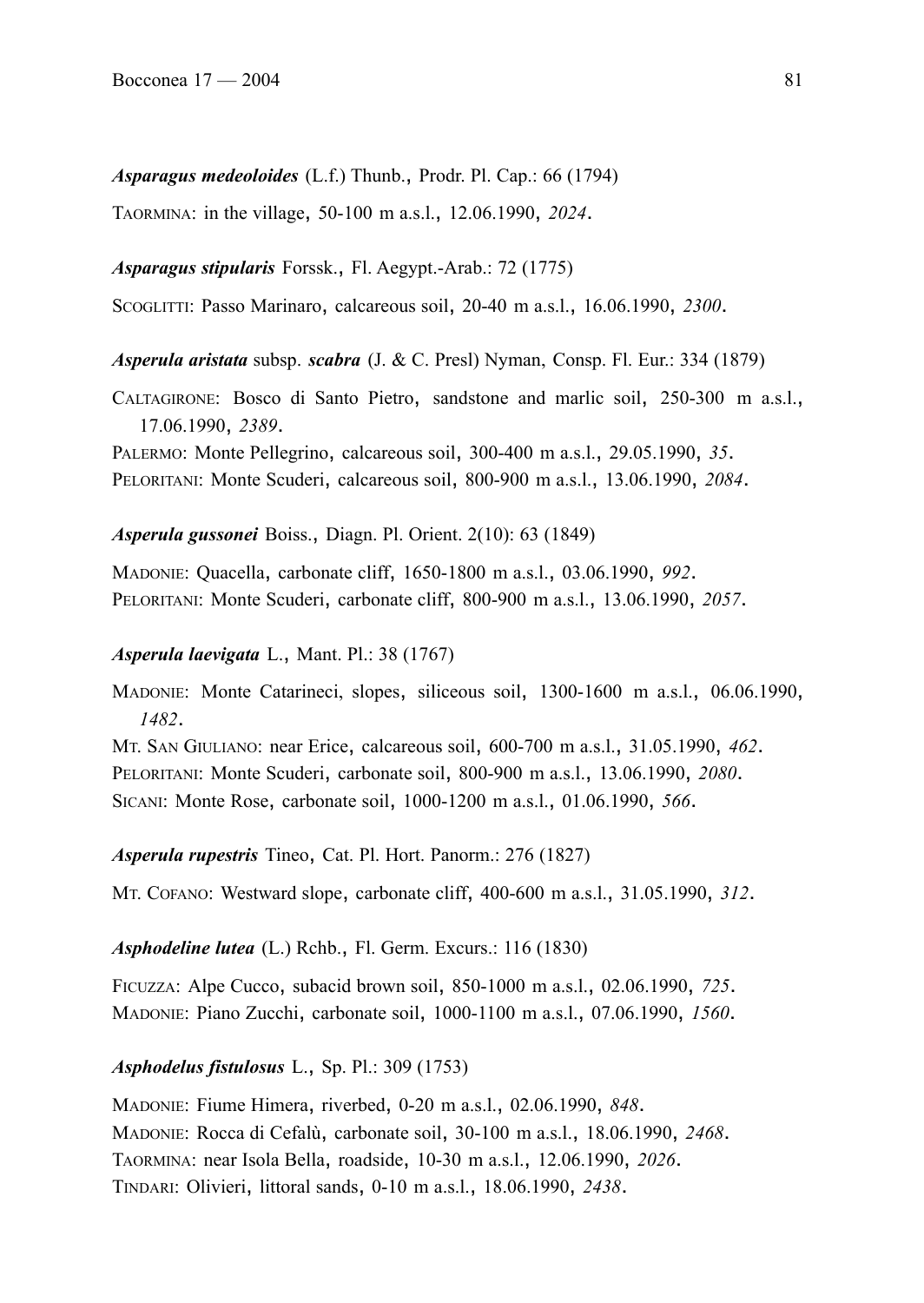# *Asphodelus microcarpus* Viv., Fl. Cors. 5 (1824)

CHIUSA SCLAFANI: Portella Grande, carbonate soil, 400-500 m a.s.l., 02.06.1990, *709*.

## *Asplenium ceterach* L., Sp. Pl.: 1080 (1753)

ETNA: Bosco di Milo, volcanic rock, 700-800 m a.s.l., 11.06.1990, *1983*. MT. SAN GIULIANO: near Erice, carbonate rock, 600-700 m a.s.l., 31.05.1990, *459*. ROCCA BUSAMBRA: cliffs and slopes, carbonate rock, 1100-1400 m a.s.l., 02.06.1990, *841*.

*Asplenium obovatum* Viv., Fl. Libyc. Spec.: 68 (1824)

PELORITANI: Monte Scuderi, carbonate soil, 800-900 m a.s.l., 13.06.1990, *2064*.

## *Asplenium onopteris* L., Sp. Pl.: 1081 (1753)

ETNA: Bosco di Milo, volcanic soil, 700-800 m a.s.l., 11.06.1990, *1986*. NEBRODI: Portella Femmina Morta, siliceous soil, 1500-1600 m a.s.l., 09.06.1990, *1759*. ROCCA BUSAMBRA: cliffs and slopes, carbonate soil, 1100-1400 m a.s.l., 02.06.1990, *806*.

## *Asplenium petrarchae* (Guérin) DC., Fl. Franç. 5: 238 (1815)

ZINGARO: Tonnarella dell'Uzzo, carbonate soil, 0-50 m a.s.l., 30.05.1990, *264*.

*Asplenium septentrionale* (L.) Hoffm., Deutschl. Fl. (Crypt.): 12 (1795)

ETNA: Zafferana Etnea, walls, 500-600 m a.s.l., 11.06.1990, *1947*.

*Asplenium trichomanes* L., Sp. Pl.: 1080 (1753)

SICANI: Monte Carcaci, carbonate rock, 900-1100 m a.s.l., 01.06.1990, *653*.

## *Aster sorrentini* (Tod.) Lojac., Fl. Sic. 2(1): 56 (1902)

ARAGONA: Maccalube, clay soil, 50-150 m a.s.l., 08.06.1990, *1719*.

MADONIE: between Castellana and Petralia Sottana, clay soil, 550-650 m a.s.l., 06.06.1990, *1554*.

MILENA: neighborhoods, clay soil, 400-500 m a.s.l., 08.06.1990, *1692*.

SUTERA: neighborhoods, clay soil, 600-700 m a.s.l., 08.06.1990, *1684*.

*Aster squamatus* (Spreng.) Hieron., Bot. Jahrb. Syst. 29: 19 (1900)

SICANI: Monte Carcaci, damp soil, 900-1100 m a.s.l., 01.06.1990, *637*.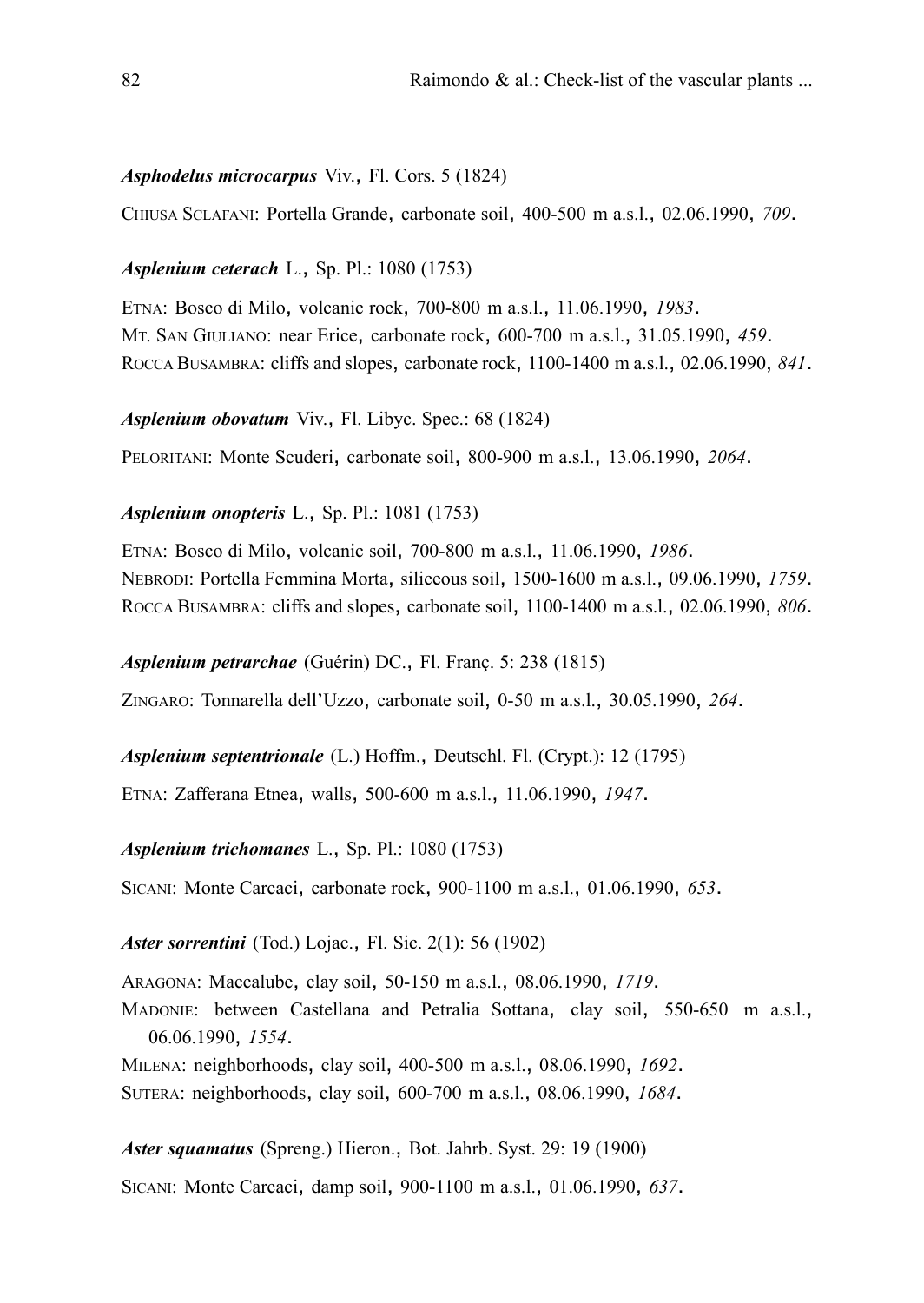*Asteriscus aquaticus* (L.) Less., Syn. Gen. Compos.: 210 (1832) VENDICARI: natural reserve, marsh, 0-20 m a.s.l., 16.06.1990, *2205*.

*Asteriscus maritimus* (L.) Less., Syn. Gen. Compos.: 210 (1832) MT. COFANO: seaside, littoral consolidated sands, 0-10 m a.s.l., 31.05.1990, *294*. MT. COFANO: seaside, carbonate cliff, 0-20 m a.s.l., 31.05.1990, *299*.

*Asterolinon linum-stellatum* (L.) Duby, Prodr. 8: 68 (1844) MT. PIZZUTA: slopes, carbonate soil, 1200-1300 m a.s.l., 02.06.1990, *916*.

*Astracantha nebrodensis* (Guss.) Greuter, Willdenowia 15: 425 (1986) MADONIE: Piano Battaglia, carbonate soil, 1500-1600 m a.s.l., 05.06.1990, *1208*.

*Astracantha sicula* (Raf.) Greuter, Willdenowia 15: 425 (1986)

ETNA: Bosco di Milo, volcanic soil, 700-800 m a.s.l., 11.06.1990, *1966*.

*Astragalus boeticus* L., Sp. Pl.: 758 (1753)

VITTORIA: Pineta di Vittoria, siliceous soil, 100-200 m a.s.l., 16.06.1990, *2311*.

*Astragalus depressus* L., Cent. Pl. 2: 29 (1756)

MADONIE: Monte Carbonara, carbonate soil, 1800-1900 m a.s.l., 05.06.1990, *1245*.

*Astragalus echinatus* Murray, Prodr. Stirp. Gott.: 222 (1770)

MADONIE: between Gibilmanna and Cefalù, siliceous soil, 250-350 m a.s.l., 18.06.1990, *2470*.

## *Astragalus hamosus* L., Sp. Pl.: 758 (1753)

MADONIE: Gangi, gurghi di monte Zimmarra, marshy and lacustrine habitat, 1100-1200 m a.s.l., 08.06.1990, *1654*.

SICANI: Monte Carcaci, carbonate soil, 900-1100 m a.s.l., 01.06.1990, *624*.

*Astragalus huetii* Bunge, Gen. Astragali 1: 37 (1868)

SICANI: Bosco S. Adriano, carbonate soil, 900-1000 m a.s.l., 01.06.1990, *607*.

*Astragalus monspessulanus* L., Sp. Pl.: 761 (1753)

MADONIE: Nociazzi, carbonate soil, 800-900 m a.s.l., 06.06.1990, *1556*.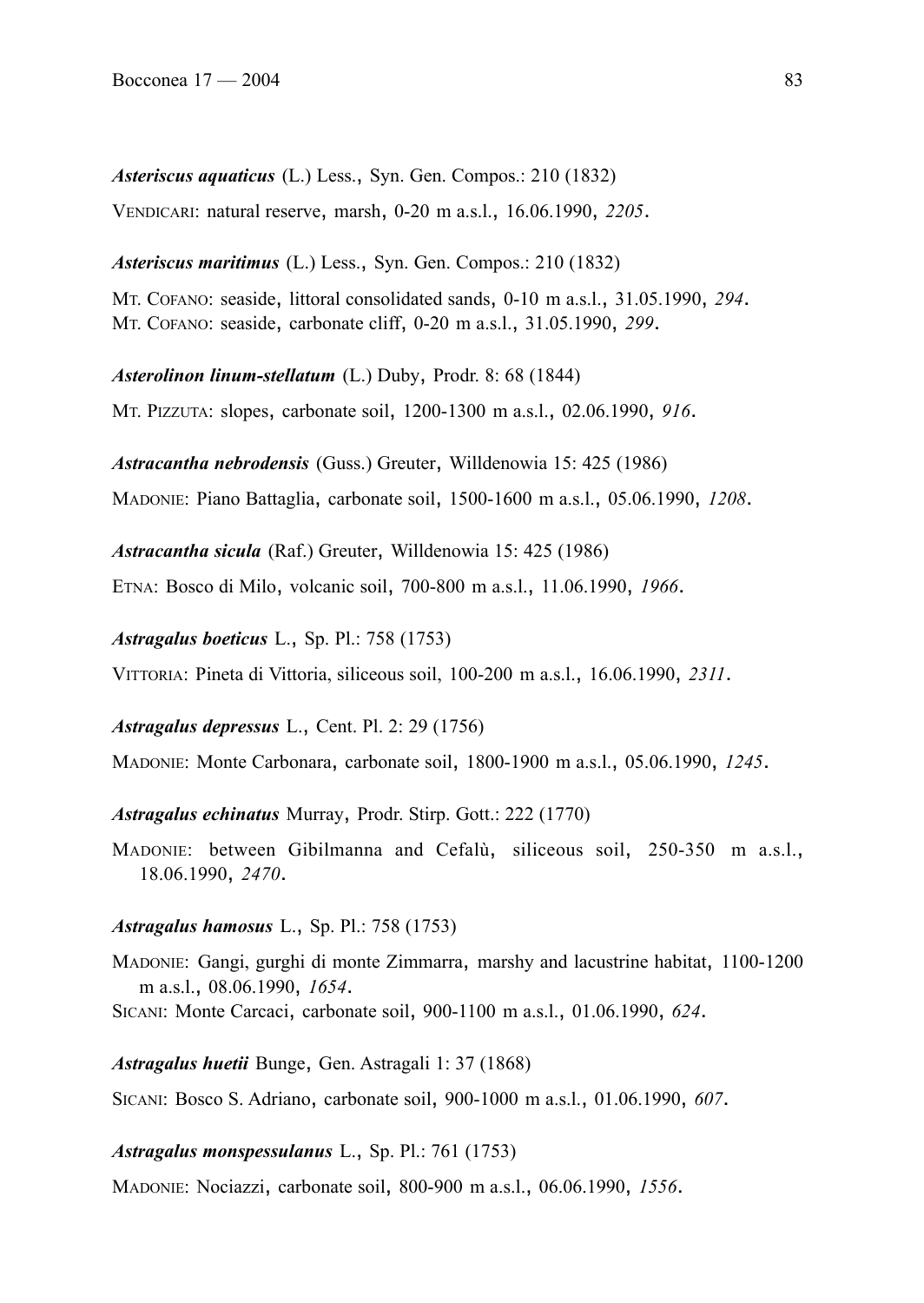MADONIE: Portella Mandarini, clay soil, 1200 m a.s.l., 06.06.1990, *1397*.

*Astragalus raphaelis* Ferro, Atti Ist. Bot. Lab. Crittog. Univ. Pavia 13: 45 (1978)

MADONIE: near Petralia Sottana, carbonate soil, 800-900 m a.s.l., 06.06.1990, *1539*.

*Astragalus sesameus* L., Sp. Pl.: 759 (1753)

SICANI: Monte Carcaci, carbonate soil, 900-1100 m a.s.l., 01.06.1990, *623*.

*Athamanta sicula* L., Sp. Pl.: 244 (1753)

MT. SAN GIULIANO: slopes, carbonate cliff, 350-450 m a.s.l., 31.05.1990, *386*. PELORITANI: Monte Scuderi, carbonate cliff, 800-900 m a.s.l., 13.06.1990, *2079*. SCIACCA: Gole della Tardara, carbonate cliff, 50-200 m a.s.l., 02.06.1990, *876*. ZINGARO: Monte Passo del Lupo, carbonate cliff, 550-650 m a.s.l., 30.05.1990, *248*. ZINGARO: near Monte Sparagio, carbonate cliff, 100-200 m a.s.l., 30.05.1990, *194*.

*Athyrium filix-femina* (L.) Roth, Tent. Fl. Germ. 3: 65 (1799)

MADONIE: Castelbuono, Coprania, swamp on siliceous soil, 1200-1300 m a.s.l., 04.06.1990, *1173*.

*Atractylis cancellata* L., Sp. Pl.: 830 (1753)

MT. COFANO: Westward slope, carbonate soil, 400-600 m a.s.l., 31.05.1990, *311*.

*Atriplex halimus* L., Sp. Pl.: 1052 (1753)

PORTO PALO: neighborhoods, carbonate soil, 10-20 m a.s.l., 16.06.1990, *2230*.

*Atriplex latifolia* Wahlenb., Sv. Bot. 9: tab. 628 (1824)

VITTORIA: Pineta di Vittoria, siliceous soil, 100-200 m a.s.l., 16.06.1990, *2322*.

*Atropa belladonna* L., Sp. Pl.: 181 (1753)

MADONIE: Piano Battaglia, carbonate soil, 1500-1600 m a.s.l., 05.06.1990, *1203*.

*Aubrieta deltoidea* var. *sicula* Strobl, Verh. K. K. Zool.-Bot. Ges. Wien 53: 458 (1903)

MADONIE: Monte Carbonara, carbonate rocky soil, 1800-1900 m a.s.l., 05.06.1990, *1288*.

MADONIE: Quacella, carbonate rocky soil, 1650-1800 m a.s.l., 03.06.1990, *936*.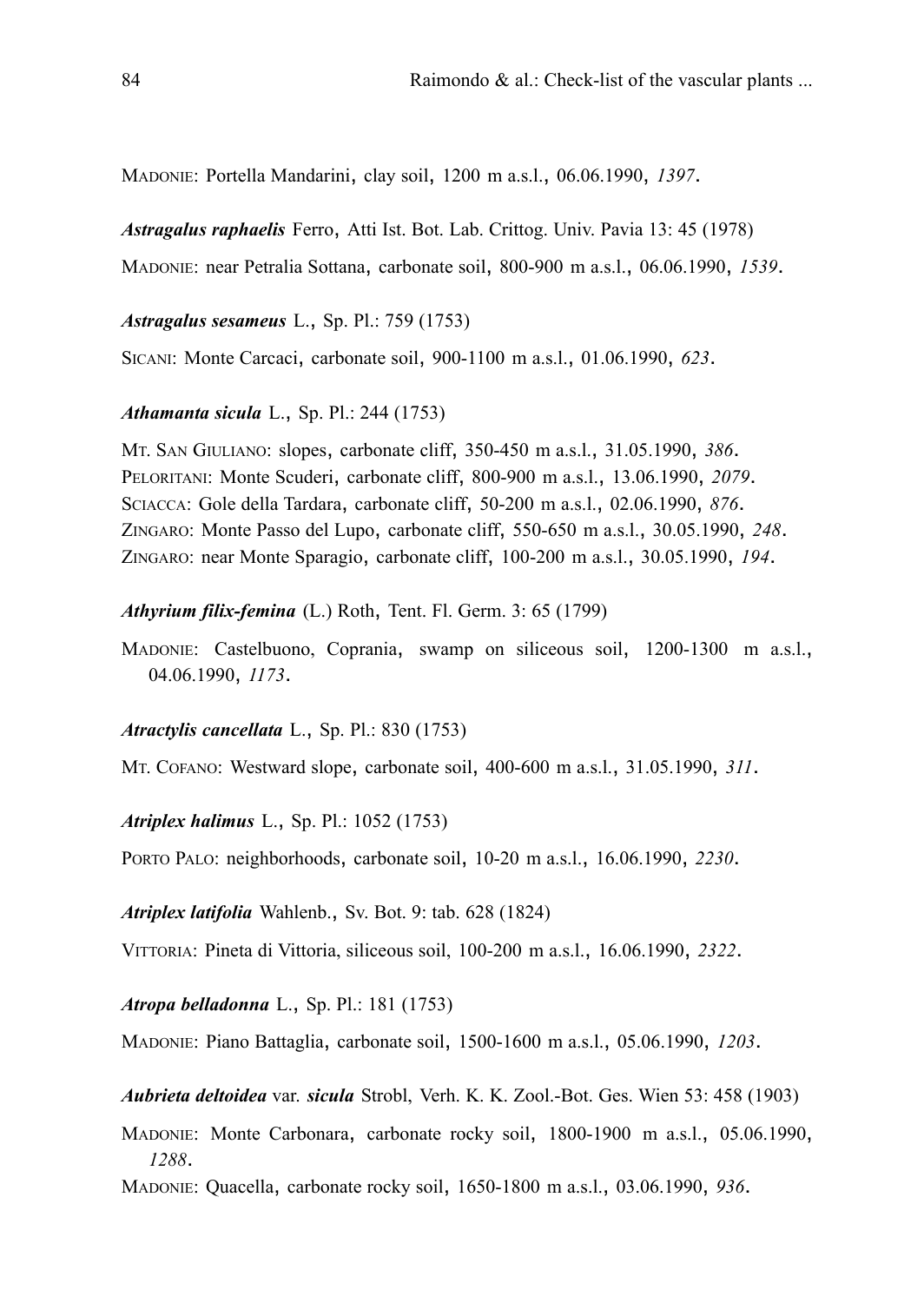#### *Avena barbata* Potter, J. Bot. 1799(2): 315 (1800)

MADONIE: Quacella, carbonate soil, 1650-1800 m a.s.l., 03.06.1990, *984*.

*Avena fatua* L., Sp. Pl.: 80 (1753)

MT. COFANO: slopes, carbonate soil, 150-250 m a.s.l., 31.05.1990, *347*.

*Avenella flexuosa* (L.) Parl., Fl. Excurs. Hafn.: 32 (1838)

MADONIE: Bozzolino, siliceous soil, 1000-1200 m a.s.l., 06.06.1990, *1412*. MADONIE: Gangi, near monte Zimmarra, siliceous rocky soil, 1100-1200 m a.s.l., 08.06.1990, *1644*. MADONIE: Portella Mandarini, siliceous soil, 1200 m a.s.l., 06.06.1990, *1396*. MESSINA: Colle San Rizzo, marley soil, 450-550 m a.s.l., 18.06.1990, *2408*.

*Avenula cincinnata* (Ten.) Holub, Folia Geobot. Phytotax. 11: 294 (1976)

MADONIE: Bozzolino, siliceous soil, 1000-1200 m a.s.l., 06.06.1990, *1449*. MT. SAN GIULIANO: near Erice, carbonate soil, 600-700 m a.s.l., 31.05.1990, *405*. ROCCA BUSAMBRA: cliffs and slopes, carbonate soil, 1100-1400 m a.s.l., 02.06.1990, *826*. ZINGARO: near Monte Sparagio, carbonate cliff, 100-200 m a.s.l., 30.05.1990, *162*.

*Ballota nigra* subsp. *uncinata* (Fiori & Bég.) Patzak, Ann. Naturhist. Mus. Wien 62: 64 (1958)

SICANI: Bevaio Carcaci, moist area, 800-900 m a.s.l., 01.06.1990, *618*.

*Ballota rupestris* (Biv.) Vis., Fl. Dalmat. 2: 216 (1847)

MT. SAN GIULIANO: near Erice, carbonate soil, 600-700 m a.s.l., 31.05.1990, *449*. SCIACCA: Gole della Tardara, carbonate cliff, 50-200 m a.s.l., 02.06.1990, *877*.

#### *Barbarea bracteosa* Guss., Fl. Sic. Prodr. 2: 257 (1828)

MADONIE: Piano Battaglia, carbonate soil, 1500-1600 m a.s.l., 05.06.1990, *1183*.

*Barbarea sicula* C. Presl, Delic. Prag.: 17 (1822)

MADONIE: Monte Catarineci, slopes, siliceous soil, 1300-1600 m a.s.l., 06.06.1990, *1512*.

MADONIE: Piano Battaglia, carbonate soil, 1500-1600 m a.s.l., 05.06.1990, *1219*.

### *Bellardia trixago* (L.) All., Fl. Pedem. 1: 61 (1785)

RANDAZZO: Lago Gurrida, moist meadows, 850 m a.s.l., 14.06.1990, *2107*.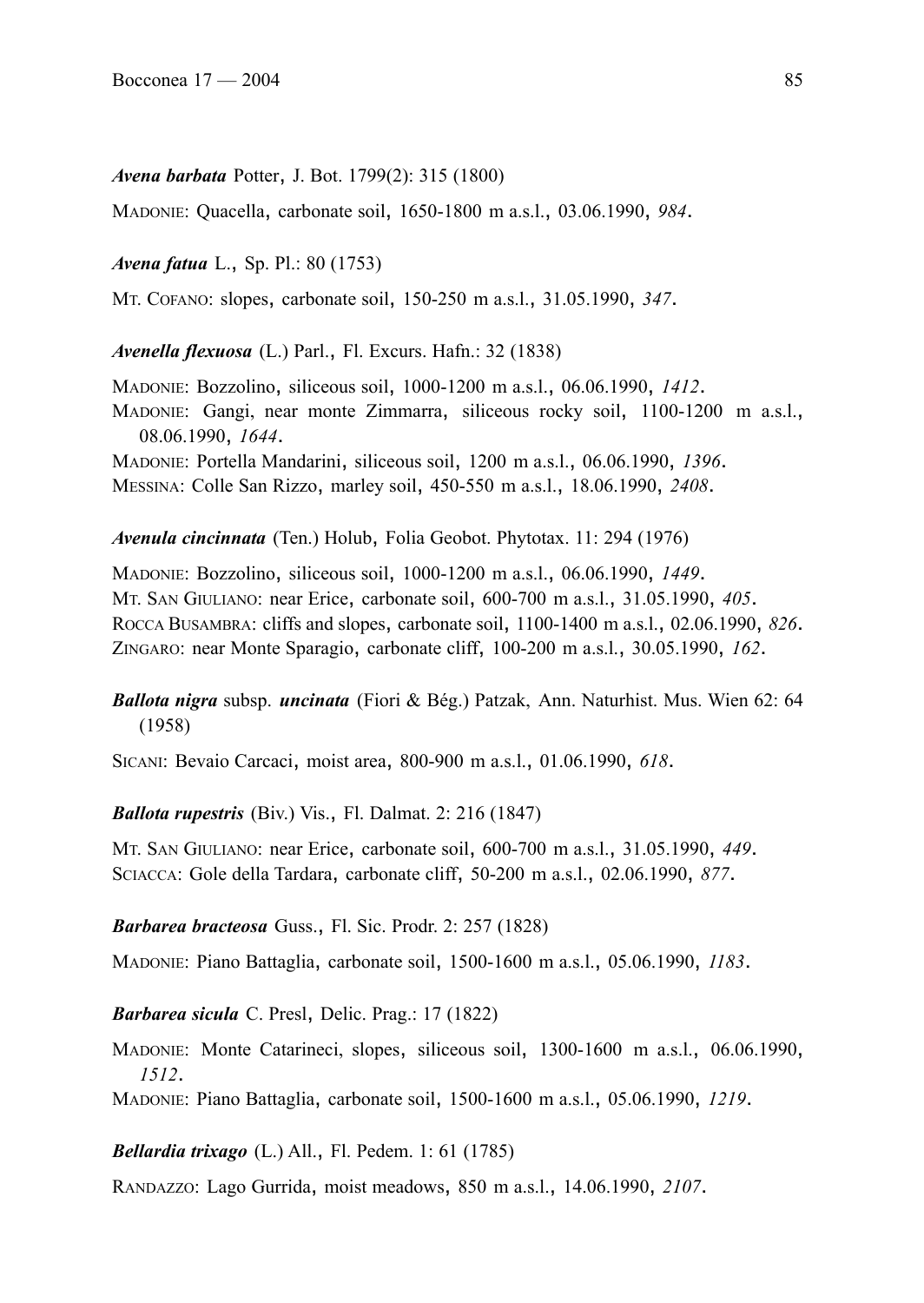#### *Bellis annua* L., Sp. Pl.: 887 (1753)

ARAGONA: Maccalube, clay soil, 50-150 m a.s.l., 08.06.1990, *1714*.

*Bellis hybrida* Ten., Fl. Napol. 5: 233 (1835-1838)

MADONIE: Geraci Siculo, Pietra Giordano, marsh on siliceous soil, 1400-1500 m a.s.l., 06.06.1990, *1522*.

*Bellis perennis* L., Sp. Pl.: 886 (1753)

MADONIE: near Castelbuono, siliceous soil, 300-400 m a.s.l., 04.06.1990, *1147*. MADONIE: Piano Battaglia, carbonate soil, 1500-1600 m a.s.l., 05.06.1990, *1221*. MADONIE: Quacella, carbonate soil, 1400-1500 m a.s.l., 07.06.1990, *1569*. NEBRODI: Biviere di Cesarò, marsh, 1250-1450 m a.s.l., 10.06.1990, *1909*. NEBRODI: Monte Soro, brown siliceous woody soil, 1700-1800 m a.s.l., 09.06.1990, *1800*.

#### *Berberis aetnensis* C. Presl, Fl. Sic.: 28 (1826)

MADONIE: Monte Carbonara, carbonate soil, 1800-1900 m a.s.l., 05.06.1990, *1276*.

*Berula erecta* (Huds.) Coville, Contr. U. S. Natl. Herb. 4: 115 (1893)

MADONIE: Passo della Botte, carbonate cliff, 1200-1400 m a.s.l., 06.06.1990, *1368*.

*Beta vulgaris* subsp. *maritima* (L.) Arcang., Comp. Fl. Ital.: 593 (1882)

SICANI: Monte Rose, carbonate soil, 1000-1200 m a.s.l., 01.06.1990, *532*.

*Betula aetnensis* Raf., Specchio Sci. 1: 17 (1814)

ETNA: Bosco di Milo, volcanic soil, 700-800 m a.s.l., 11.06.1990, *1995*.

*Biarum tenuifolium* (L.) Schott, Melet. Bot.: 17 (1832)

MT. COFANO: slopes, carbonate soil, 150-250 m a.s.l., 31.05.1990, *352*. ZINGARO: near Monte Sparagio, carbonate cliff, 100-200 m a.s.l., 30.05.1990, *144*.

*Bidens bipinnata* L., Sp. Pl.: 832 (1753)

ALTAVILLA MILICIA: neighborhoods, disturbed soil, 50-100 m a.s.l., 19.06.1990, *2480*.

*Bidens frondosa* L., Sp. Pl.: 832 (1753)

PALERMO: Fiume Oreto, banks, 0-10 m a.s.l., 29.05.1990, *121*.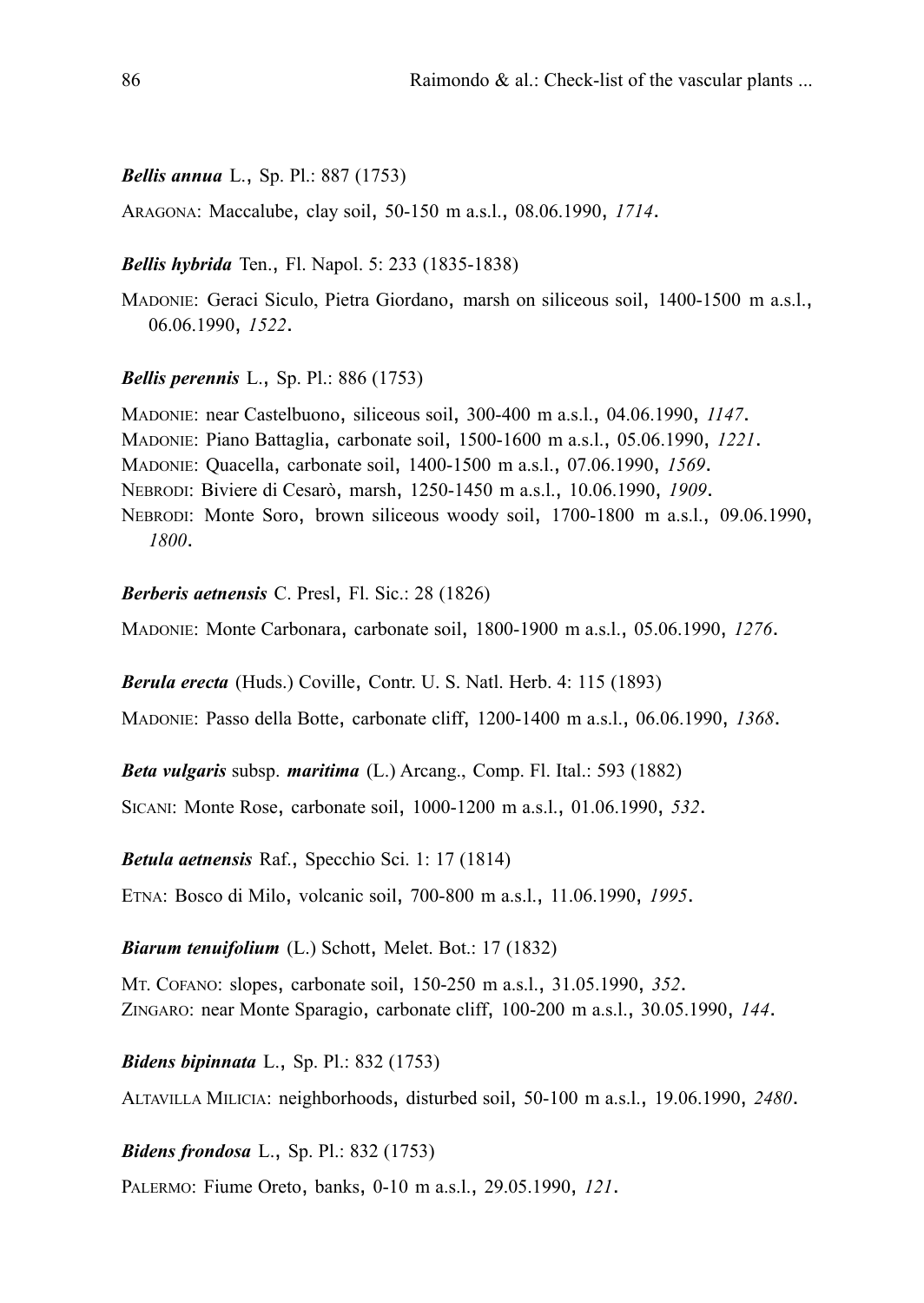*Bifora testiculata* Roth, Enum. Pl. Phaen. Germ. 1(1): 888 (1827)

NEBRODI: Biviere di Cesarò, marsh, 1250-1450 m a.s.l., 10.06.1990, *1852*.

*Biscutella maritima* Ten., Fl. Napol. 1: 38 (1811)

MT. SAN GIULIANO: near Erice, carbonate soil, 600-700 m a.s.l., 31.05.1990, *395*. ZINGARO: Portella S. Giovanni, carbonate soil, 750-850 m a.s.l., 30.05.1990, *215*.

*Bitumunaria bituminosa* (L.) C. H. Stirt., Bothalia 13: 318 (1981)

PALERMO: Monte Pellegrino, carbonate soil, 300-400 m a.s.l., 29.05.1990, *92*.

*Bivonaea lutea* (Biv.) DC., Syst. Nat. 2: 555 (1821)

MT. PIZZUTA: slopes, carbonate soil, 1200-1300 m a.s.l., 02.06.1990, *880*.

*Blackstonia perfoliata* (L.) Huds., Fl. Angl.: 146 (1762)

CHIUSA SCLAFANI: Fiume Sosio, banks, 400 m a.s.l., 02.06.1990, *678*. MT. COFANO: slopes, carbonate soil, 150-250 m a.s.l., 31.05.1990, *367*.

*Blechnum spicant* (L.) Roth, Ann. Bot. (Usteri) 10: 56 (1794)

MADONIE: Margio Scorzone, marshy area on siliceous soil, 1300-1400 m a.s.l., 06.06.1990, *1474*.

MADONIE: Piano Pomieri, siliceous soil, 1200-1300 m a.s.l., 06.06.1990, *1371*.

*Boerhavia repens* subsp. *viscosa* (Choisy) Maire, Mém. Soc. Hist. Nat. Afrique n. 3: 88 (1933)

MADONIE: Castelbuono, Rocca Lupa, flysch, 150-200 m a.s.l., 04.06.1990, *1068*. MADONIE: Rocca di Cefalù, carbonate soil, 30-100 m a.s.l., 18.06.1990, *2465*. PALERMO: Foro Italico, disturbed soil, 0-20 m a.s.l., 29.05.1990, *3*.

*Bolboschoenus maritimus* (L.) Palla, Syn. Deut. Schweiz. Fl. 3: 2532 (1905)

RANDAZZO: Lago Gurrida, moist meadows, 850 m a.s.l., 14.06.1990, *2108*.

*Bonannia graeca* (L.) Halácsy, Consp. Fl. Graec. 1: 641 (1901)

MADONIE: Quacella, carbonate soil, 1400-1500 m a.s.l., 07.06.1990, *1575*. MT. PIZZUTA: slopes, carbonate soil, 1200-1300 m a.s.l., 02.06.1990, *893*.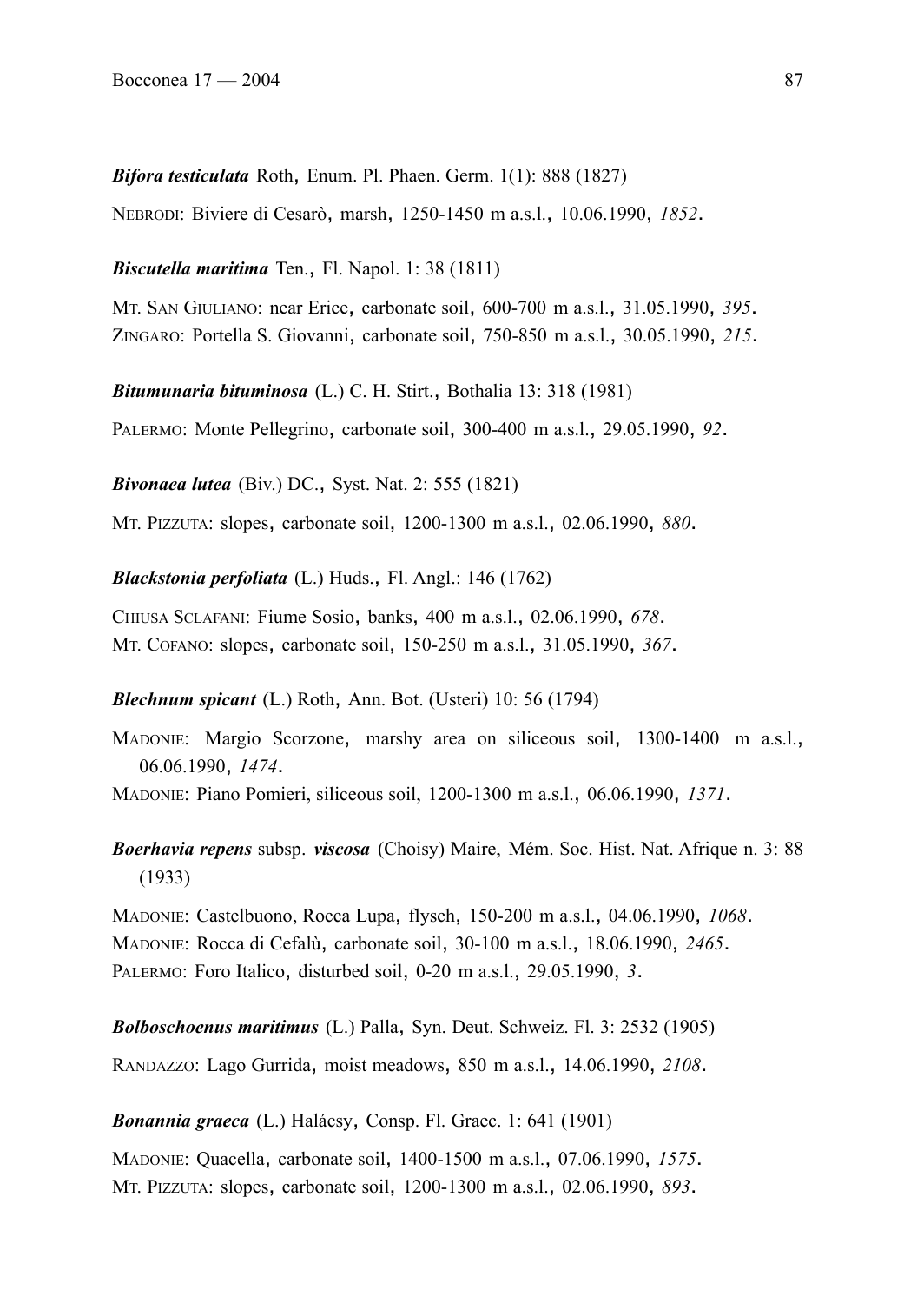#### *Borago officinalis* L., Sp. Pl.: 137 (1753)

MADONIE: Bozzolino, siliceous soil, 1000-1200 m a.s.l., 06.06.1990, *1447*.

*Brachypodium distachyon* (L.) P. Beauv., Ess. Agrostogr.: 101 & 155 (1812)

PALERMO: Monte Pellegrino, carbonate soil, 300-400 m a.s.l., 29.05.1990, *73*. VITTORIA: Pineta di Vittoria, siliceous soil, 100-200 m a.s.l., 16.06.1990, *2317*. ZINGARO: near Monte Sparagio, carbonate cliff, 100-200 m a.s.l., 30.05.1990, *186*.

*Brachypodium phoenicoides* (L.) Roem. & Shult., Syst. Veg. 2: 740 (1817)

MADONIE: near Castelbuono, siliceous soil, 300-400 m a.s.l., 04.06.1990, *1146*.

*Brachypodium pinnatum* (L.) P. Beauv., Ess. Agrostogr.: 101 & 155 (1812)

MADONIE: Monte Catarineci, slopes, siliceous soil, 1300-1600 m a.s.l., 06.06.1990, *1486*.

ZINGARO: Monte Passo del Lupo, carbonate soil, 550-650 m a.s.l., 30.05.1990, *228*.

*Brachypodium ramosum* (L.) Roem. & Shult., Syst. Veg.: 737 (1817)

MADONIE: Gangi, gurghi di monte Zimmarra, marshy and lacustrine habitat, 1100-1200 m a.s.l., 08.06.1990, *1635*.

*Brachypodium retusum* (Pers.) P. Beauv., Ess. Agrostogr.: 101 & 155 (1812)

MT. COFANO: slopes, carbonate soil, 150-250 m a.s.l., 31.05.1990, *355*.

*Brachypodium sylvaticum* (Huds.) P. Beauv., Ess. Agrostogr.: 101 & 155 (1812)

MADONIE: Castelbuono, Barraca, siliceous woody soil, 700 m a.s.l., 04.06.1990, *1165*. SICANI: Monte Rose, carbonate soil, 1000-1200 m a.s.l., 01.06.1990, *567*.

## *Brassica fruticulosa* Cyr., Pl. Rar. Neapol. 2: 7 (1792)

BRONTE: between Bronte and Adrano, volcanic and sandstone soil, 650-750 m a.s.l., 14.06.1990, *2138*.

*Brassica incana* Ten., Fl. Napol. 1: 39 (1811-1815)

CAPO CALAVÀ: neighborhoods, carbonate cliff, 0-100 m a.s.l., 18.06.1990, *2450*. MADONIE: Castelbuono, Gonato, carbonate cliff, 900-1000 m a.s.l., 04.06.1990, *1161*. PELORITANI: Capo S. Alessio, carbonate cliff, 10-50 m a.s.l., 12.06.1990, *2033*.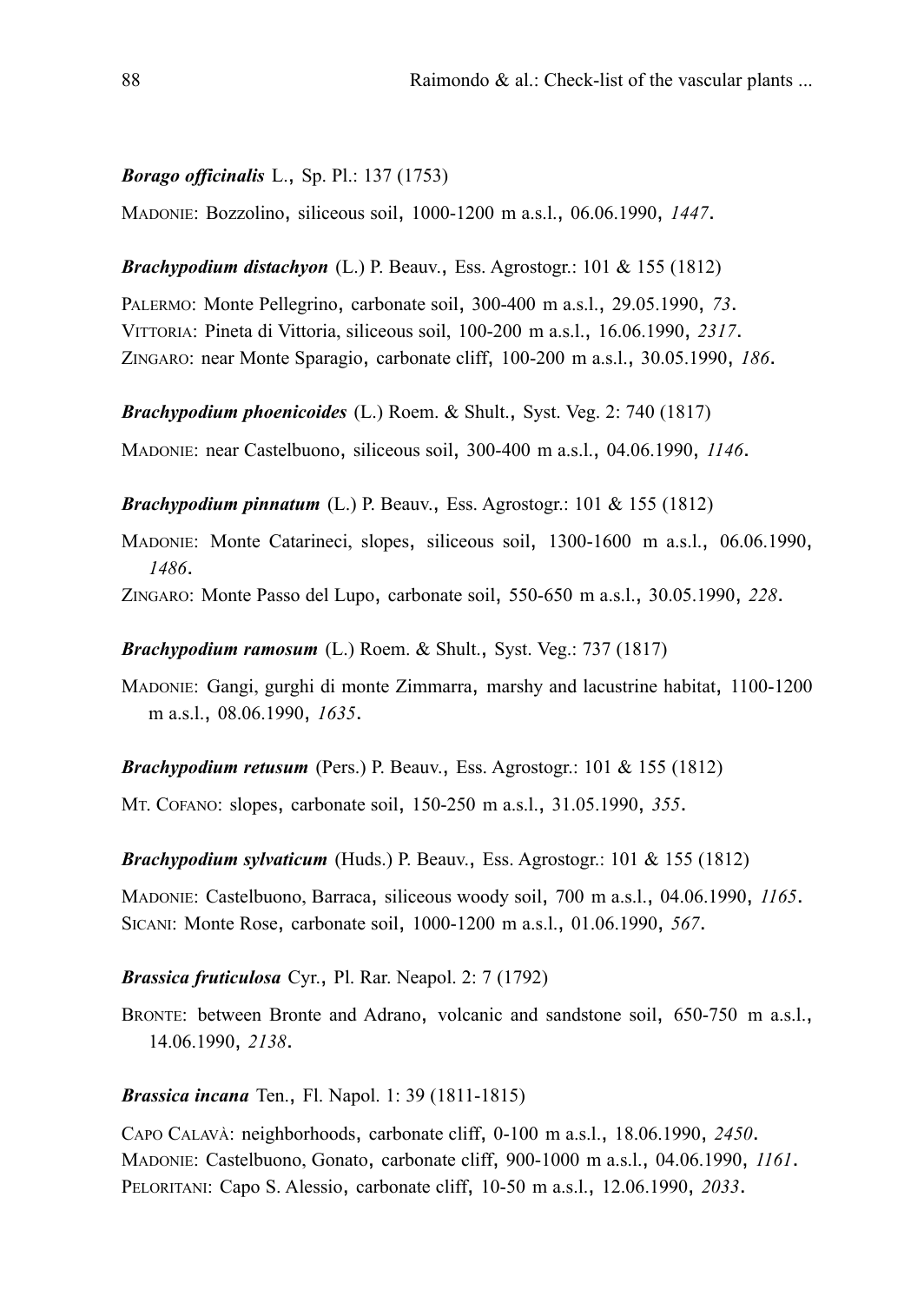*Brassica macrocarpa* Guss., Ind. Sem. Horto Boccad. 1825: 3 (1825-1826)

EGADI: Favignana, carbonate rock, 0-100 m a.s.l., 31.05.1990, *487*.

*Brassica pubescens* (L.) Ardoino, Fl. Anal. Alpes-Mar.: 29 (1867)

MADONIE: Piano Zucchi, carbonate nitrophilous soil, 1000-1100 m a.s.l., 07.06.1990, *1559*.

*Brassica rupestris* Raf., Caratt. Nuov. Gen.: 77 (1810). subsp. *rupestris*

MT. CATALFANO: Capo Zafferano, carbonate cilff, 25-75 m a.s.l., 19.06.1990, *2500*. ROCCA BUSAMBRA: cliffs and slopes, carbonate cliff, 1100-1400 m a.s.l., 02.06.1990, *741*. SCIACCA: Gole della Tardara, carbonate cliff, 50-200 m a.s.l., 02.06.1990, *870*.

*Brassica rupestris* subsp. *hispida* Raimondo & Mazzola, Lagascalia 19(1–2): 832 (1997) MT. PIZZUTA: slopes, carbonate cliff, 1200-1300 m a.s.l., 02.06.1990, *909*.

*Brassica souliei* (Batt.) Batt., Bull. Soc. Bot. France 40: 262 (1893)

MADONIE: near Petralia Sottana, clay soil, 800-900 m a.s.l., 06.06.1990, *1537*.

*Brassica villosa* subsp. *bivoniana* (Mazzola & Raimondo) Raimondo & Mazzola, Lagascalia 19(1–2): 832 (1997)

MT. COFANO: Westward slope, carbonate cliff, 400-600 m a.s.l., 31.05.1990, *307*.

*Brassica villosa* subsp. *brevisiliqua* (Raimondo & Mazzola) Raimondo & Geraci, Fl. Medit. 12: 441 (2003)

SAN VITO LO CAPO: Isulidda, carbonate cliff, 10-30 m a.s.l., 31.05.1990, *286*.

*Brassica villosa* subsp. *drepanensis* (Caruel) Raimondo & Mazzola, Lagascalia 19(1–2): 832 (1997)

MT. SAN GIULIANO: near Erice, carbonate cliff, 600-700 m a.s.l., 31.05.1990, *437*.

*Brassica villosa* subsp. *tinei* (Lojac.) Raimondo & Mazzola, Lagascalia 19(1–2): 832 (1997).

CALTANISSETTA: Terrapilata, carbonate soil, 300-400 m a.s.l., 08.06.1990, *1682*.

*Briza maxima* L., Sp. Pl.: 70 (1753)

ETNA: Bosco di Milo, volcanic soil, 700-800 m a.s.l., 11.06.1990, *1990*.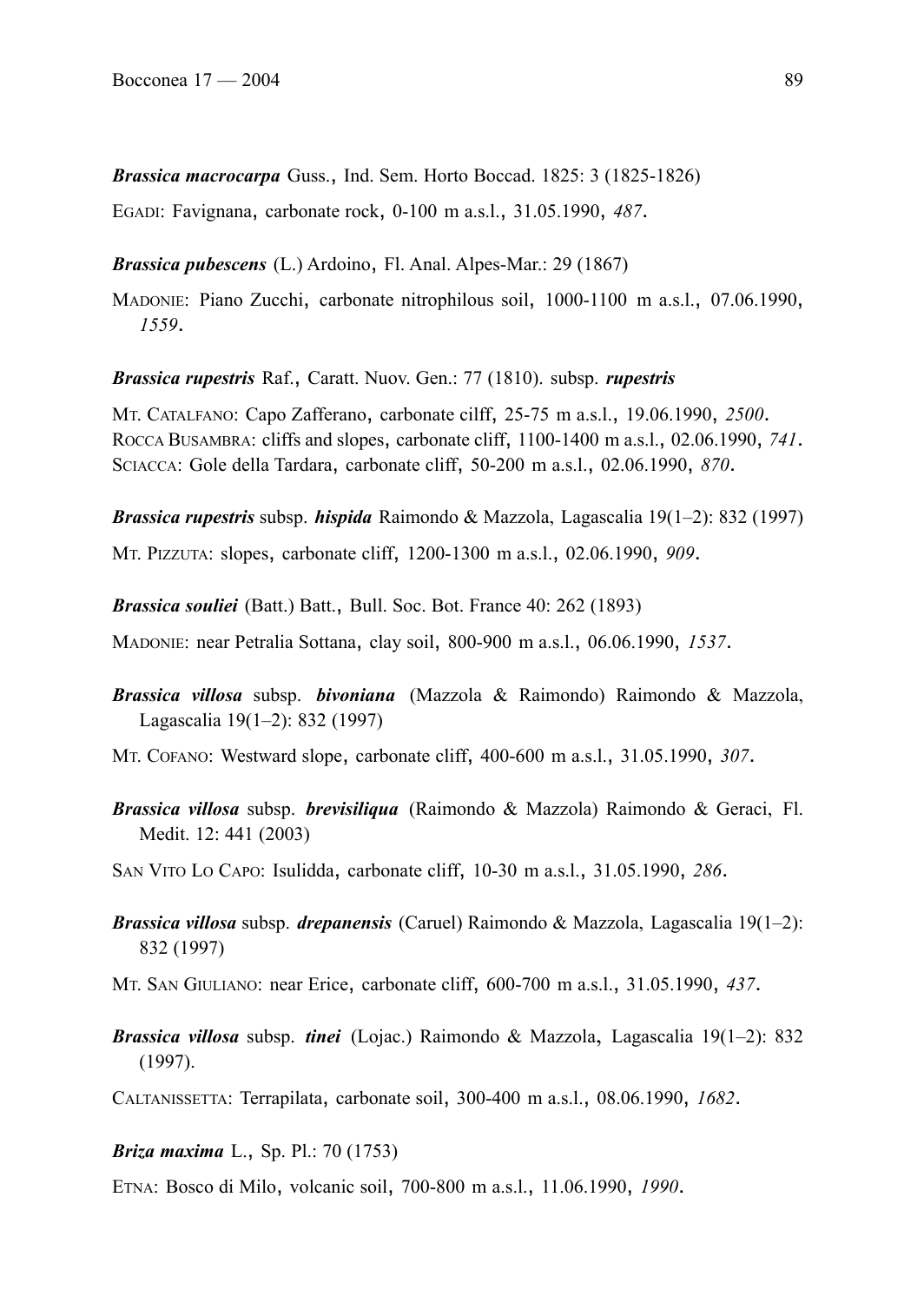MADONIE: Quacella, carbonate soil, 1400-1500 m a.s.l., 07.06.1990, *1568*. PALERMO: Addaura, carbonate soil, 0-50 m a.s.l., 29.05.1990, *104*.

## *Briza minor* L., Sp. Pl.: 70 (1753)

RANDAZZO: between Lago Gurrida and Fiume Alcantara, roadside, 600-700 m a.s.l., 14.06.1990, *2113*.

*Bromus alopecuros* Poir., Voy. Barbarie 2: 100 (1789)

MT. SAN GIULIANO: near Erice, carbonate soil, 600-700 m a.s.l., 31.05.1990, *401*.

*Bromus commutatus* subsp. *neglectus* (Parl.) P. M. Sm., Bot. J. Linn. Soc. 76: 360 (1978) SICANI: Gorgo Carcaci, marsh, 800-900 m a.s.l., 01.06.1990, *613*.

*Bromus fasciculatus* C. Presl, Cyper. Gramin. Sic.: 39 (1820)

PELORITANI: Monte Scuderi, carbonate soil, 800-900 m a.s.l., 13.06.1990, *2069*.

*Bromus gussonei* Parl., Pl. Nov.: 66 (1842)

MADONIE: Canna, carbonate soil, 1200-1500 m a.s.l., 06.06.1990, *1362*. SICANI: Monte Rose, carbonate soil, 1000-1200 m a.s.l., 01.06.1990, *519*. VITTORIA: Pineta di Vittoria, siliceous soil, 100-200 m a.s.l., 16.06.1990, *2326*.

### *Bromus hordeaceus* L., Sp. Pl.: 77 (1753)

MADONIE: near Polizzi Generosa, siliceous soil, 700-800 m a.s.l., 07.06.1990, *1595*.

*Bromus intermedius* Guss., Fl. Sic. Prodr. 1: 114 (1827)

MT. KUMETA: slopes, carbonate soil, 900-1000 m a.s.l., 02.06.1990, *925*.

## *Bromus madritensis* L., Cent. Pl. I: 5 (1755)

MADONIE: Bozzolino, siliceous soil, 1000-1200 m a.s.l., 06.06.1990, *1428*. MADONIE: Canna, carbonate soil, 1200-1500 m a.s.l., 06.06.1990, *1357*. MADONIE: Piano Battaglia, carbonate soil, 1500-1600 m a.s.l., 05.06.1990, *1227*. ROCCA BUSAMBRA: cliffs and slopes, carbonate soil, 1100-1400 m a.s.l., 02.06.1990, *767*. ZINGARO: near Monte Sparagio, carbonate cliff, 100-200 m a.s.l., 30.05.1990, *185*.

## *Bromus racemosus* L., Sp. Pl.: 114 (1762)

SICANI: Monte Carcaci, carbonate soil, 900-1100 m a.s.l., 01.06.1990, *621*.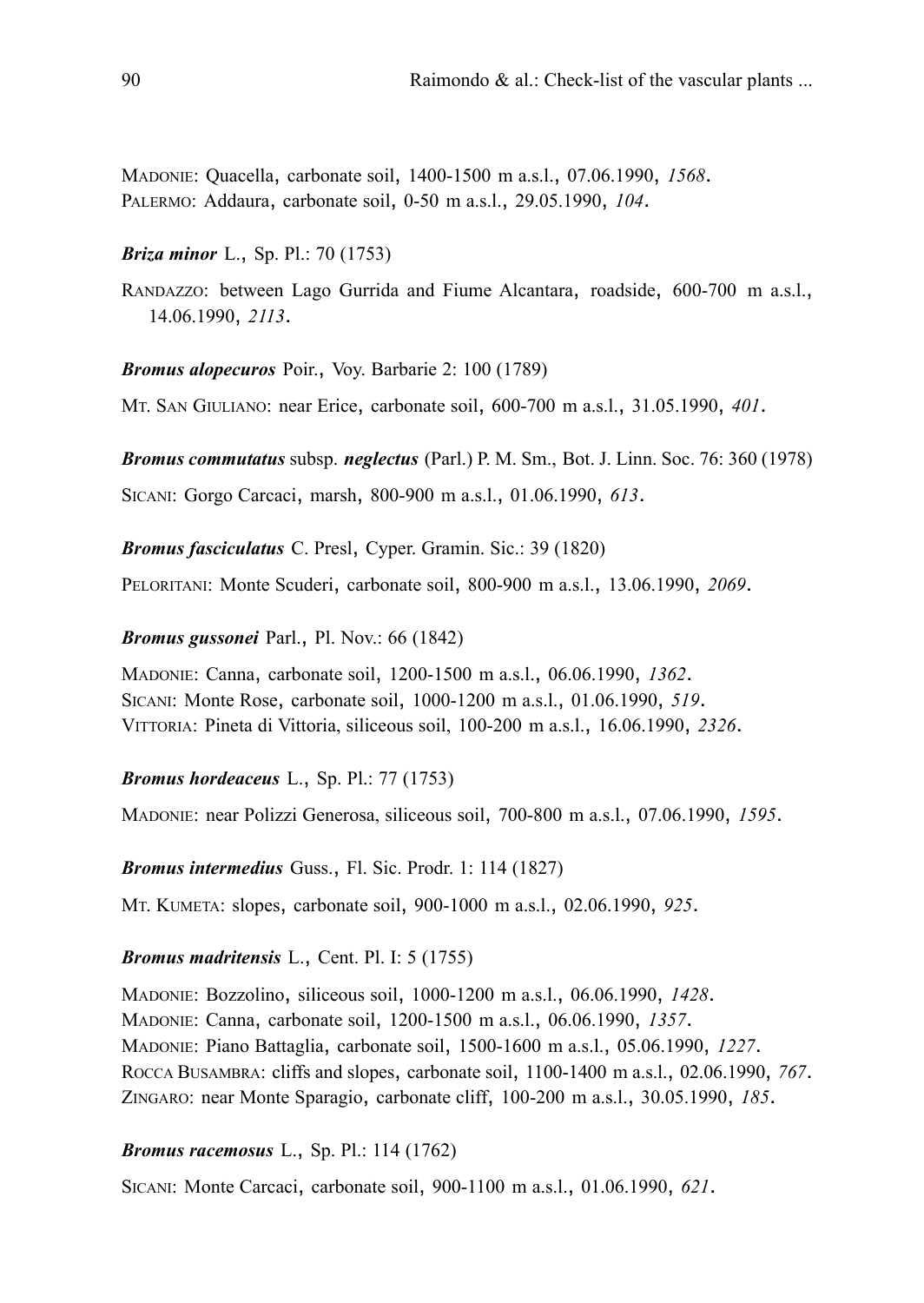## *Bromus ramosus* Huds., Fl. Angl.: 40 (1762)

MADONIE: Canna, carbonate soil, 1200-1500 m a.s.l., 06.06.1990, *1360*. ROCCA BUSAMBRA: cliffs and slopes, carbonate soil, 1100-1400 m a.s.l., 02.06.1990, *794*.

# *Bromus scoparius* L., Cent. Pl. I: 6 (1755)

MT. PIZZUTA: slopes, carbonate soil, 1200-1300 m a.s.l., 02.06.1990, *903*.

*Bromus sterilis* L., Sp. Pl.: 77 (1753)

ETNA: Monti Sartorius, volcanic soil, 1600-1700 m a.s.l., 11.06.1990, *2022*.

*Bromus tectorum* L., Sp. Pl.: 77 (1753)

MADONIE: Piano Battaglia, carbonate soil, 1500-1600 m a.s.l., 05.06.1990, *1187*. MT. SAN GIULIANO: near Erice, carbonate soil, 600-700 m a.s.l., 31.05.1990, *455*. ROCCA BUSAMBRA: cliffs and slopes, carbonate soil, 1100-1400 m a.s.l., 02.06.1990, *807*.

*Bryonia acuta* Desf., Fl. Atlant. 2: 360 (1799)

GELA: Biviere, marsh, 20-30 m a.s.l., 16.06.1990, *2357*.

## *Bryonia dioica* Jacq., Fl. Austriac. 2: 59 (1773)

RANDAZZO: between Lago Gurrida and Fiume Alcantara, roadside, 600-700 m a.s.l., 14.06.1990, *2128*.

*Buglossoides arvensis* (L.) I. M. Johnst., J. Arnold Arbor. 35: 44 (1954)

MADONIE: Monte Carbonara, carbonate soil, 1800-1900 m a.s.l., 05.06.1990, *1260*. MADONIE: near Castelbuono, siliceous soil, 300-400 m a.s.l., 04.06.1990, *1106*. ROCCA BUSAMBRA: cliffs and slopes, carbonate soil, 1100-1400 m a.s.l., 02.06.1990, *788*.

*Buglossoides gasparrinii* (Guss.) Pignatti, Giorn. Bot. Ital. 113: 360 (1980)

MADONIE: Castelbuono, bosco comunale, siliceous soil, 900-1000 m a.s.l., 04.06.1990, *1153*.

*Buglossoides purpurocaerulea* (L.) I. M. Johnst., J. Arnold Arbor. 35: 44 (1954)

CHIUSA SCLAFANI: Portella Grande, carbonate soil, 400-500 m a.s.l., 02.06.1990, *697*.

*Bunias erucago* L., Sp. Pl.: 670 (1753)

NEBRODI: Biviere di Cesarò, marsh, 1250-1450 m a.s.l., 10.06.1990, *1905*.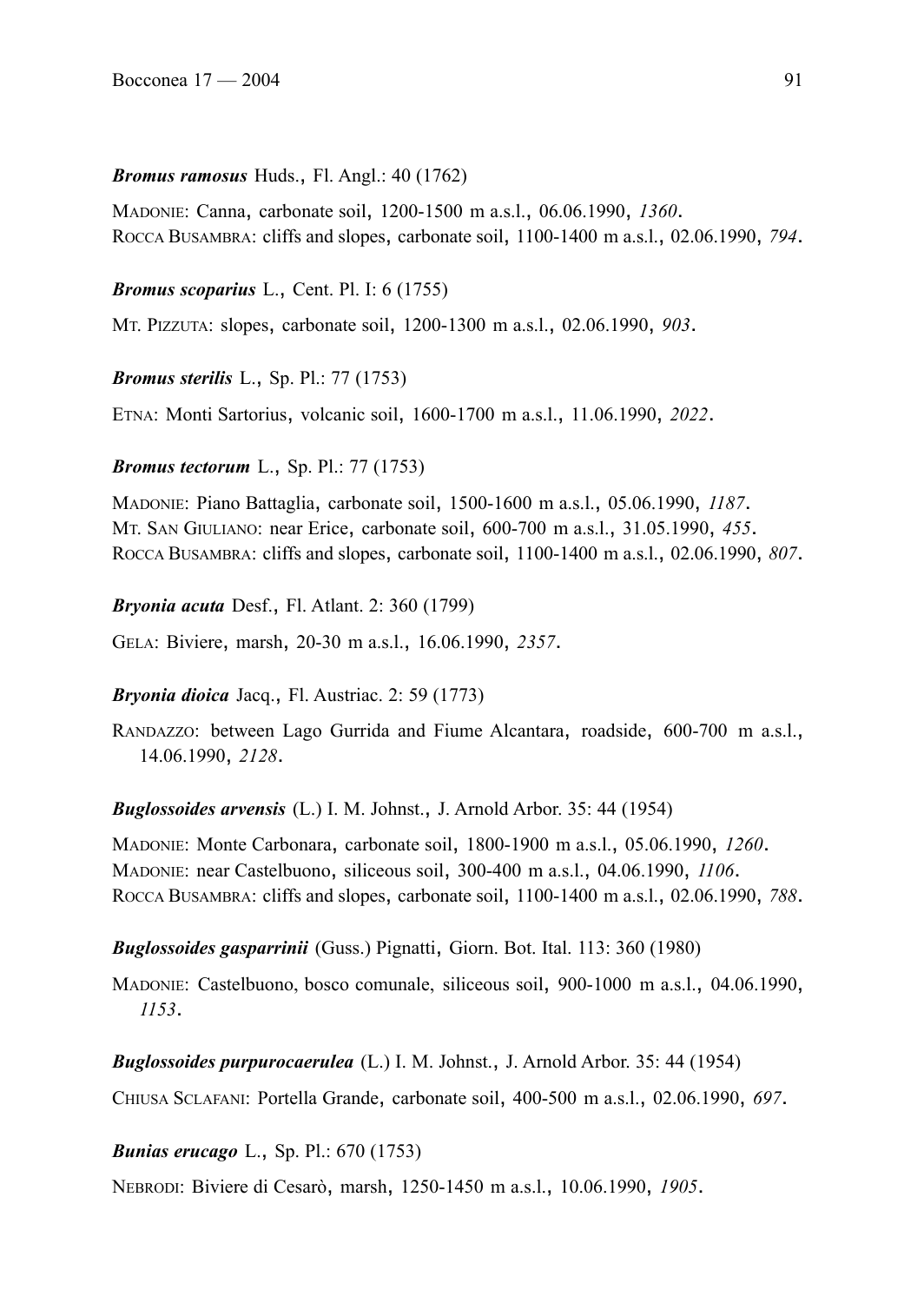### *Bunium bulbocastanum* L., Sp. Pl.: 243 (1753)

ROCCA BUSAMBRA: cliffs and slopes, carbonate soil, 1100-1400 m a.s.l., 02.06.1990, *751*. SICANI: Monte Rose, carbonate soil, 1000-1200 m a.s.l., 01.06.1990, *556*.

*Bupleurum dianthifolium* Guss., Fl. Sic. Prodr.: Suppl. 71 (1832)

EGADI: Marettimo, carbonate cliff, 0-100 m a.s.l., 31.05.1990, *497*.

*Bupleurum elatum* Guss., Fl. Sic. Prodr. 1: 316 (1827)

MADONIE: Monte Carbonara, carbonate cliff, 1800-1900 m a.s.l., 05.06.1990, *1301*.

*Bupleurum fontanesii* Guss. ex Caruel, Fl. Ital. 8: 417 (1889)

ARAGONA: Maccalube, clay soil, 50-150 m a.s.l., 08.06.1990, *1711*.

*Bupleurum fruticosum* L., Sp. Pl.: 238 (1753)

PELORITANI: Monte Scuderi, carbonate soil, 800-900 m a.s.l., 13.06.1990, *2071*.

*Bupleurum lancifolium* Hornem., Hort. Bot. Hafn.: 267 (1813)

MT. PIZZUTA: slopes, carbonate soil, 1200-1300 m a.s.l., 02.06.1990, *890*. SICANI: Gorgo Carcaci, cereal field on carbonate soil, 800-900 m a.s.l., 01.06.1990, *614*.

*Cachrys ferulacea* (L.) Calest., Webbia 1: 154 (1905)

FICUZZA: Bosco di Ficuzza, subacid brown soil, 850-1000 m a.s.l., 02.06.1990, *718*. MADONIE: Monte Carbonara, carbonate soil, 1800-1900 m a.s.l., 05.06.1990, *1307*.

*Cachrys libanotis* L., Sp. Pl.: 246 (1753)

SCOGLITTI: neighborhoods, carbonate soil, 10-30 m a.s.l., 16.06.1990, *2272*.

*Cachrys pungens* Jan ex Guss., Fl. Sic. Prodr. 1: add. 7 (1827)

TRAPANI: Bonagia, carbonate soil, 0-50 m a.s.l., 31.05.1990, *370*.

*Cachrys sicula* L., Sp. Pl.: 355 (1762)

MT. COFANO: slopes, carbonate soil, 150-250 m a.s.l., 31.05.1990, *359*. PALERMO: Monte Pellegrino, carbonate soil, 300-400 m a.s.l., 29.05.1990, *71*. VENDICARI: natural reserve, carbonate soil, 0-20 m a.s.l., 16.06.1990, *2211*.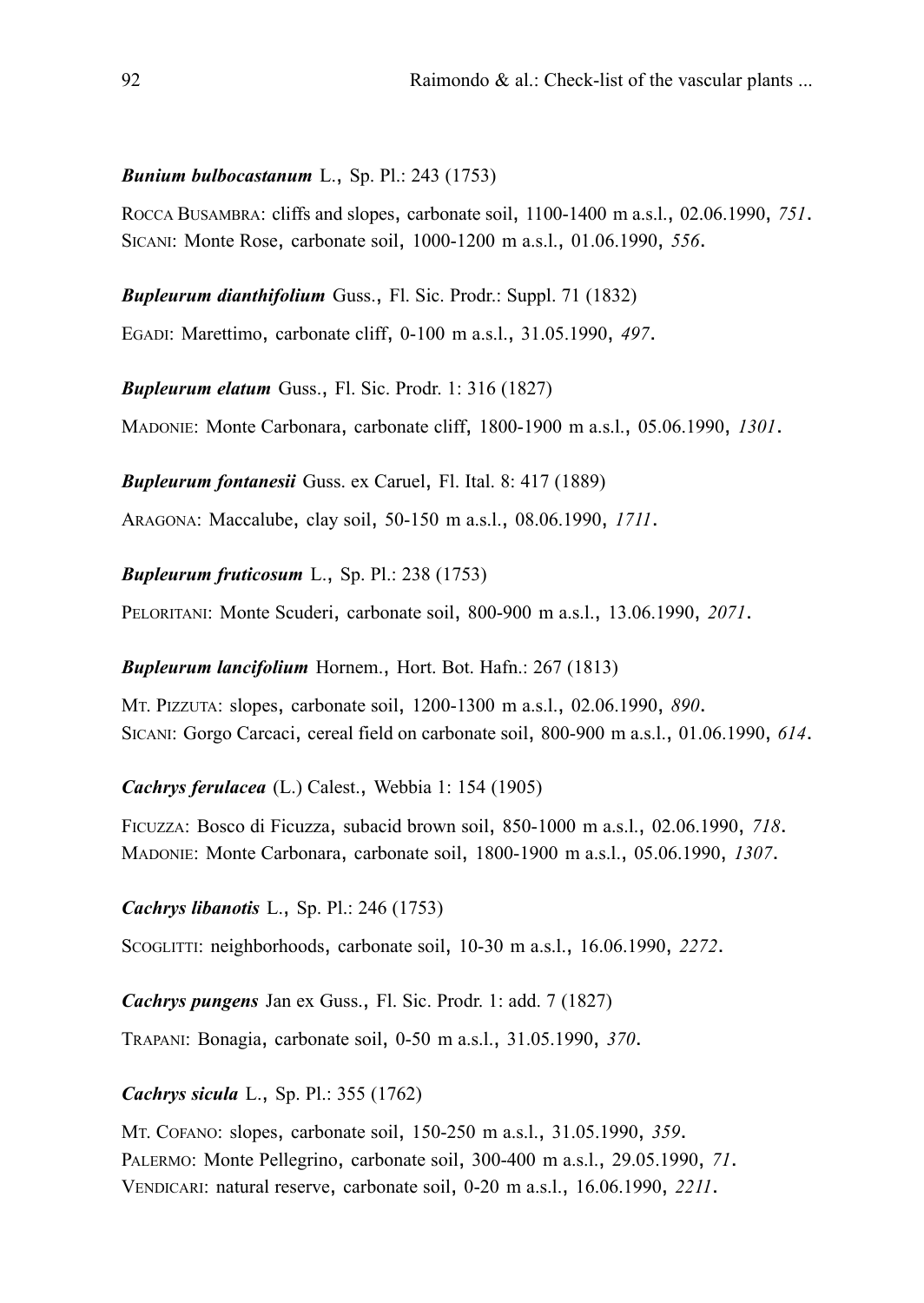## *Cakile maritima* Scop., Fl. Carniol. 2: 35 (1772)

GELA: Manfria, littoral sands, 20-30 m a.s.l., 16.06.1990, *2360*. SCOGLITTI: neighborhoods, littoral carbonate soil, 10-30 m a.s.l., 16.06.1990, *2293*.

## *Calamagrostis epigejos* (L.) Roth, Tent. Fl. Germ. 1: 34 (1788)

MADONIE: Geraci Siculo, Pietra Giordano, marsh on siliceous soil, 1400-1500 m a.s.l., 06.06.1990, *1519*.

## *Calamintha nepeta* (L.) Savi, Fl. Pis. 2: 63 (1798)

CHIUSA SCLAFANI: Portella Grande, carbonate soil, 400-500 m a.s.l., 02.06.1990, *695*. ETNA: Bosco di Milo, volcanic soil, 700-800 m a.s.l., 11.06.1990, *2001*.

*Calendula arvensis* L., Sp. Pl.: 1303 (1763)

CHIUSA SCLAFANI: Portella Grande, carbonate soil, 400-500 m a.s.l., 02.06.1990, *691*.

*Calendula maritima* Guss., Ind. Sem. Horto Boccad.: 3 (1825) TRAPANI: saline, salty soil, 0-10 m a.s.l., 31.05.1990, *499*.

## *Calendula suffruticosa* subsp. *fulgida* (Raf.) Ohle, Feddes Repert. 85: 265 (1974)

MADONIE: near Gangi, siliceous soil, 700-800 m a.s.l., 08.06.1990, *1624*.

## *Calepina irregularis* (Asso) Thell., Fl. Schweiz 1: 218 (1905)

RANDAZZO: between Randazzo and Cesarò, siliceous soil, 800-900 m a.s.l., 14.06.1990, *2133*.

## *Calicotome infesta* (C. Presl) Guss., Fl. Sic. Syn. 2: 247 (1844)

MADONIE: Geraci Siculo, sughereta, siliceous soil, 800-900 m a.s.l., 06.06.1990, *1531*.

*Callitriche obtusangula* Le Gall, Fl. Morbihan: 202 (1852)

NEBRODI: Biviere di Cesarò, lacustrine habitat, 1250-1450 m a.s.l., 10.06.1990, *1884*.

# *Callitriche stagnalis* Scop., Fl. Carniol. 2: 251 (1772)

NEBRODI: Biviere di Cesarò, lacustrine habitat, 1250-1450 m a.s.l., 10.06.1990, *1873*. NEBRODI: Monte Soro, lacustrine habitat, 1700-1800 m a.s.l., 09.06.1990, *1824*. VITTORIA: lacustrine habitat, 100-200 m a.s.l., 16.06.1990, *2312*.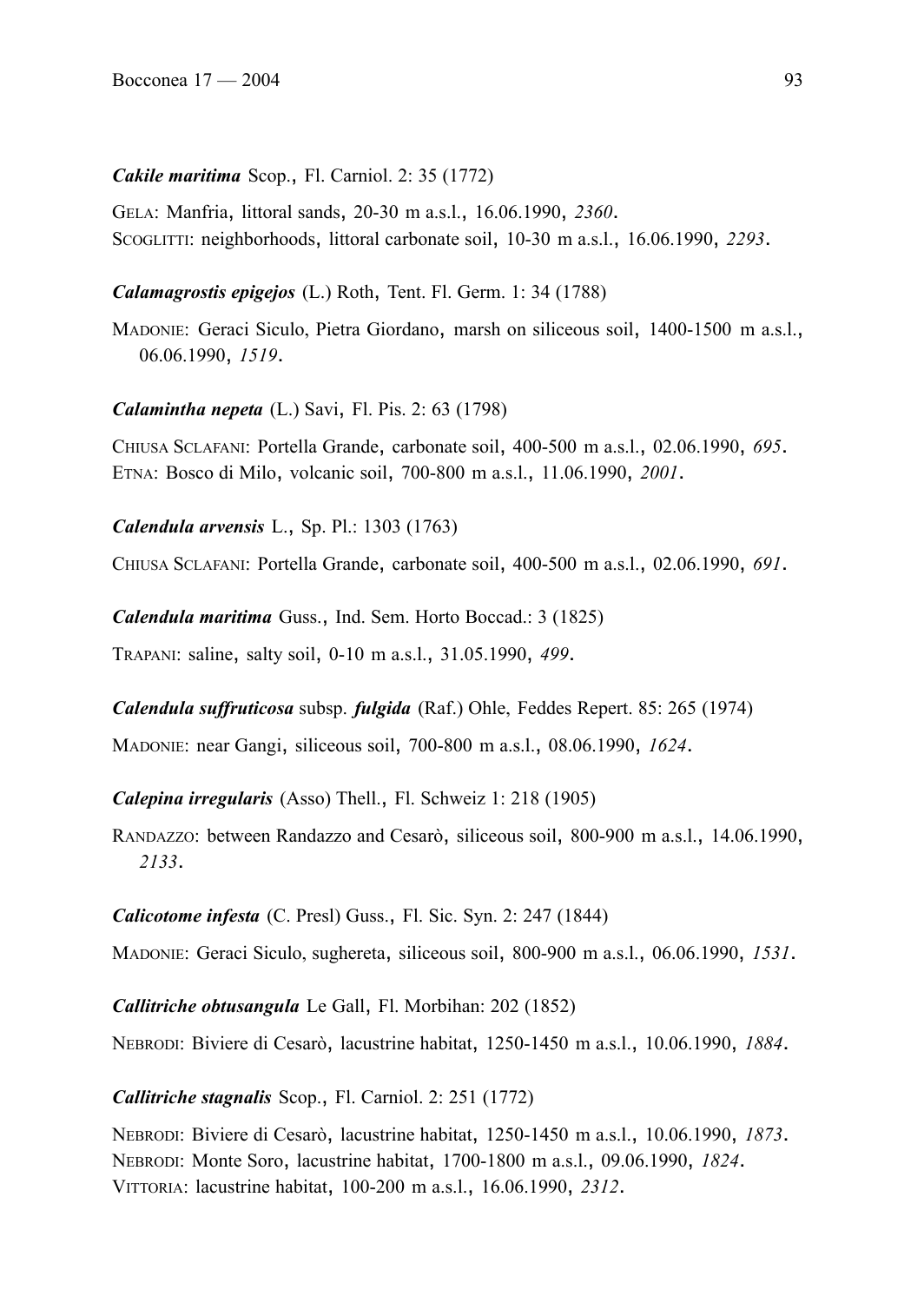# *Calystegia sepium* (L.) R. Br., Prodr.: 483 (1810)

CHIUSA SCLAFANI: Fiume Sosio, banks, 400 m a.s.l., 02.06.1990, *675*.

## *Calystegia soldanella* (L.) R. Br., Prodr.: 484 (1810)

MT. COFANO: seaside, littoral sands, 0-10 m a.s.l., 31.05.1990, *287*.

## *Campanula dichotoma* L., Cent. Pl. I: 10 (1756)

MESSINA: Colle San Rizzo, marley soil, 450-550 m a.s.l., 18.06.1990, *2419*. PELORITANI: Monte Scuderi, carbonate soil, 800-900 m a.s.l., 13.06.1990, *2066*.

## *Campanula erinus* L., Sp. Pl.: 169 (1753)

MADONIE: Quacella, carbonate soil, 1650-1800 m a.s.l., 03.06.1990, *985*. ROCCA BUSAMBRA: cliffs and slopes, carbonate soil, 1100-1400 m a.s.l., 02.06.1990, *742*. ZINGARO: near Monte Sparagio, carbonate cliff, 100-200 m a.s.l., 30.05.1990, *158*.

## *Camphorosma monspeliaca* L., Sp. Pl.: 122 (1753)

SAN NICOLA L'ARENA: Torre Normanna, carbonate cliff, 10-50 m a.s.l., 19.06.1990, *2479*.

## *Capnophyllum peregrinum* (L.) Lange, Prodr. Fl. Hispan. 3: 33 (1874).

ARAGONA: Maccalube, clay soil, 50-150 m a.s.l., 08.06.1990, *1698*. MADONIE: Alimena, clay soil, 300-400 m a.s.l., 08.06.1990, *1672*.

# *Capparis spinosa* L., Sp. Pl.: 503 (1753). subsp. *spinosa*

SANTA CATERINA VILLARMOSA: Torrente Vaccarizzo, salty riverbed and banks, 350 m a.s.l., 08.06.1990, *1679*.

## *Capparis spinosa* subsp. *rupestris* (Sm.) Nyman, Consp. Fl. Eur.: 68 (1878)

PALERMO: Monte Pellegrino, carbonate soil, 300-400 m a.s.l., 29.05.1990, *66*. PELORITANI: Castelmola, carbonate soil, 400-500 m a.s.l., 12.06.1990, *2035*.

S. STEFANO DI CAMASTRA: between S. Stefano di Camastra and Tusa, clay and marley soil, 0-50 m a.s.l., 18.06.1990, *2455*.

SCIACCA: Gole della Tardara, carbonate cliff, 50-200 m a.s.l., 02.06.1990, *874*.

## *Capsella bursa-pastoris* (L.) Medicus, Pfl.-Gatt.: 85 (1792)

MADONIE: near Castelbuono, nitrophilous siliceous soil, 300-400 m a.s.l., 04.06.1990, *1086*.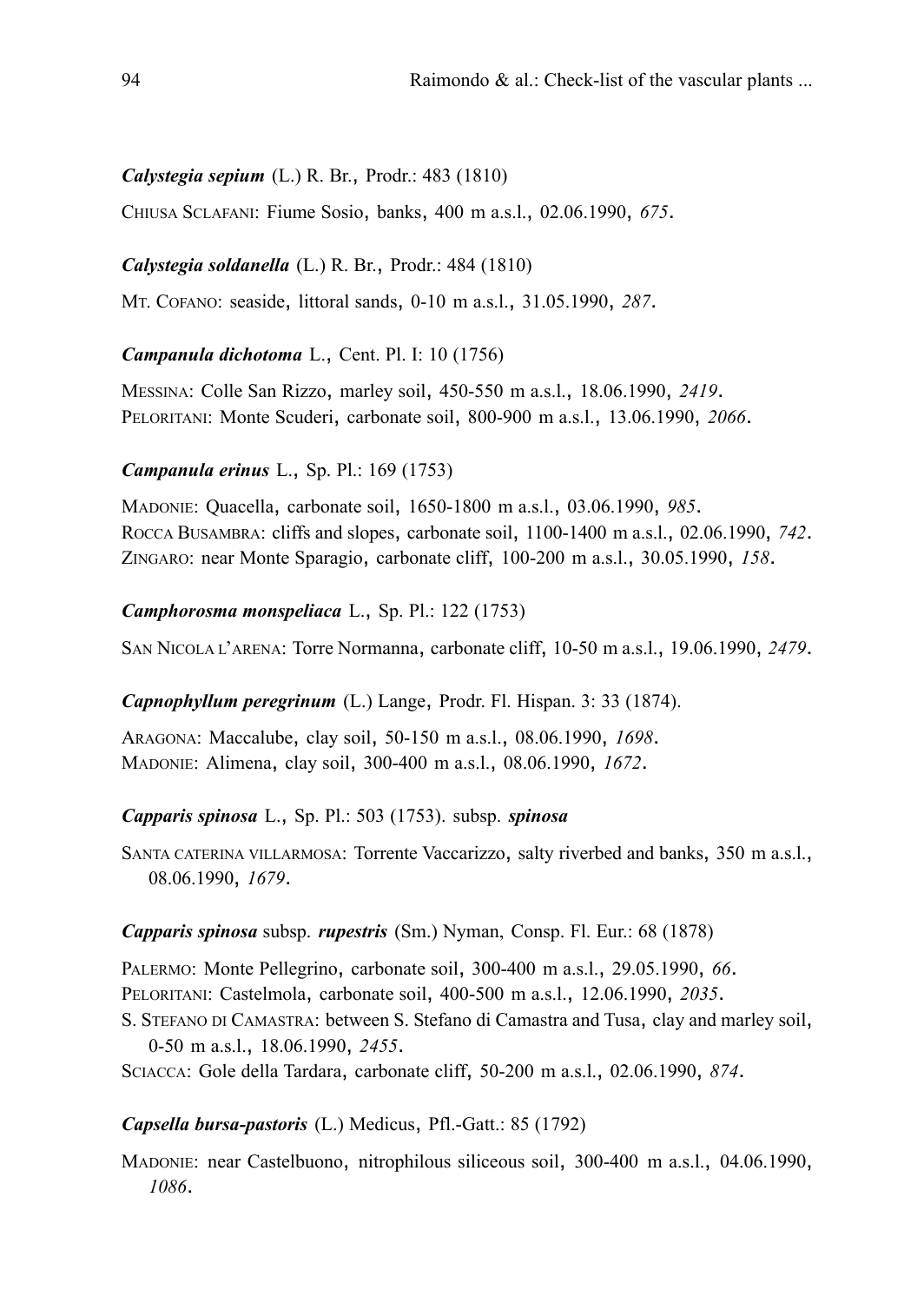*Capsella rubella* Reut., Compt.-Rend. Trav. Soc. Hallér. 2: 18 (1854)

MADONIE: Piano Battaglia, nitrophilous carbonate soil, 1500-1600 m a.s.l., 05.06.1990, *1188*.

*Cardamine graeca* L., Sp. Pl.: 655 (1753)

MADONIE: Faguare, carbonate soil, 1300-1400 m a.s.l., 06.06.1990, *1337*.

*Cardamine hirsuta* L., Sp. Pl.: 655 (1753)

NEBRODI: Monte Soro, brown siliceous woody soil, 1700-1800 m a.s.l., 09.06.1990, *1803*.

*Cardaria draba* (L.) Desv., J. Bot. Appl. 3: 163 (1814)

SICANI: Monte Carcaci, carbonate soil, 900-1100 m a.s.l., 01.06.1990, *641*.

*Cardopatum corymbosum* (L.) Pers., Syn. Pl. 2: 500 (1807)

MAZARA DEL VALLO: neighborhoods, carbonate soil, 10-50 m a.s.l., 31.05.1990, *500*.

*Carduncellus coeruleus* (L.) DC., Prodr. Syst. Nat. 6: 615 (1838)

ROCCA BUSAMBRA: cliffs and slopes, carbonate soil, 1100-1400 m a.s.l., 02.06.1990, *748*.

*Carduncellus pinnatus* (Desf.) DC., Prodr. 6: 614 (1838)

MADONIE: near Margio Scorzone, siliceous soil, 1300-1400 m a.s.l., 06.06.1990, *1475*. MT. SAN GIULIANO: near Erice, carbonate soil, 600-700 m a.s.l., 31.05.1990, *409*. ROCCA BUSAMBRA: cliffs and slopes, carbonate soil, 1100-1400 m a.s.l., 02.06.1990, *750*.

*Carduus corymbosus* Ten., Fl. Napol. 1: 48 (1811)

RANDAZZO: between Randazzo and Cesarò, clay soil, 800-900 m a.s.l., 14.06.1990, *2134*.

*Carduus nutans* L., Sp. Pl.: 821 (1753)

MADONIE: Portella Colla, clay soil, 1400-1500 m a.s.l., 07.06.1990, *1563*.

*Carduus pycnocephalus* L., Sp. Pl.: 1151 (1753)

CHIUSA SCLAFANI: Portella Grande, carbonate soil, 400-500 m a.s.l., 02.06.1990, *708*.

*Carex acutiformis* Ehrh., Beitr. Naturk. 4: 43 (1789)

TRAPANI: Bonagia, salty marsh, 0-10 m a.s.l., 31.05.1990, *340*.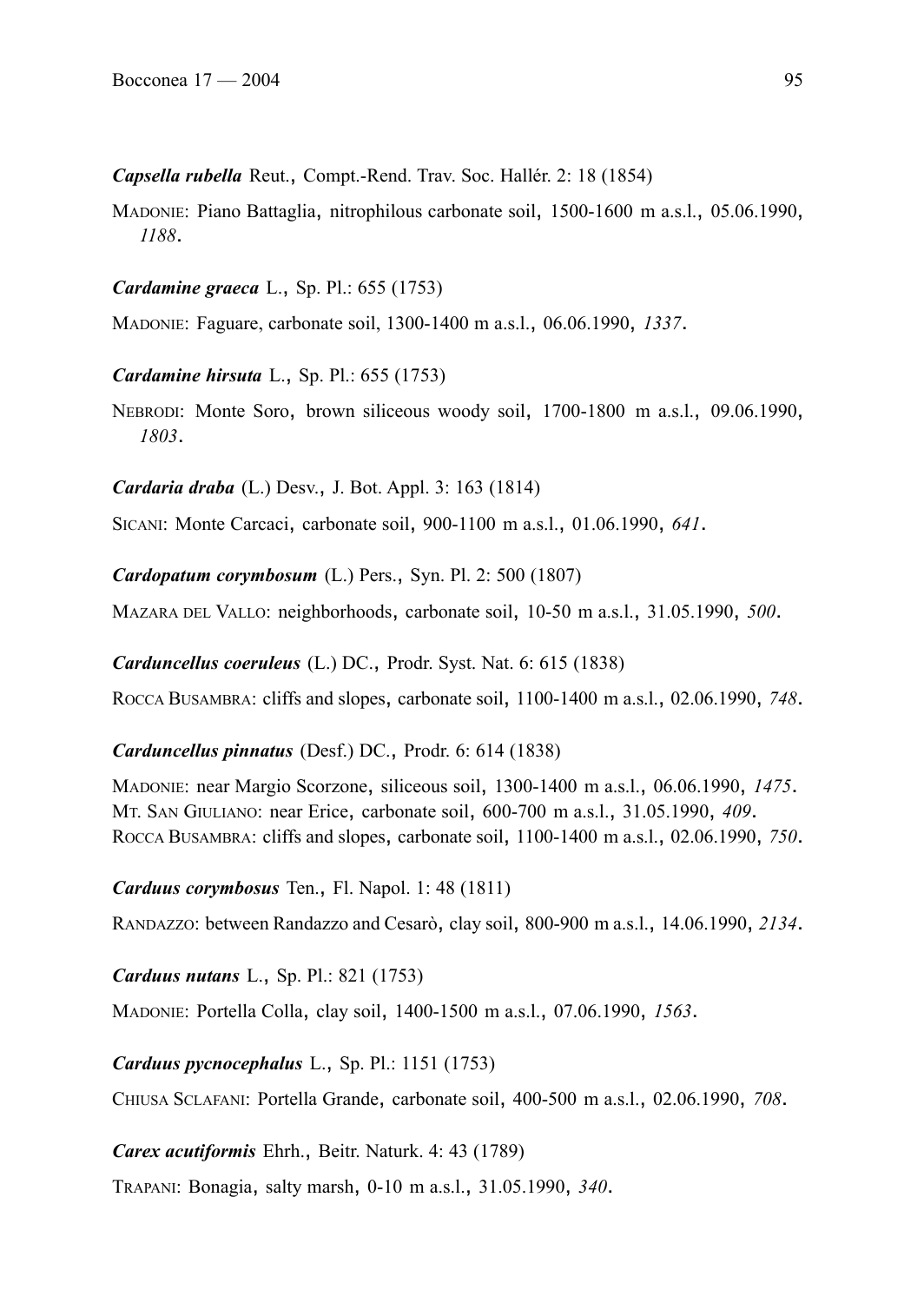*Carex caryophyllea* Latourr., Chlor. Lugd.: 27 (1785)

ZINGARO: Monte Passo del Lupo, carbonate soil, 550-650 m a.s.l., 30.05.1990, *251*.

*Carex demissa* Hornem., Fors. Oecon. Plantel. 1: 939 (1821)

MADONIE: Monte Catarineci, marshy area, 1300-1600 m a.s.l., 06.06.1990, *1503*.

*Carex depauperata* Curtis ex With., Bot. Arr. Brit. pl. ed. 2 2: 1049 (1787)

MADONIE: Castelbuono, Barraca, siliceous woody soil, 700 m a.s.l., 04.06.1990, *1163*.

*Carex distachya* Desf., Fl. Atlant. 2: 336 (1799)

ETNA: Bosco di Milo, volcanic soil, 700-800 m a.s.l., 11.06.1990, *1977*. MT. COFANO: slopes, carbonate soil, 150-250 m a.s.l., 31.05.1990, *353*.

*Carex distans* L., Syst. Nat. ed. 10 2: 1263 (1759)

MADONIE: Margio Scorzone, marshy area on siliceous soil, 1300-1400 m a.s.l., 06.06.1990, *1461*.

NEBRODI: Fiume Troina, banks, 700-800 m a.s.l., 09.06.1990, *1735*.

*Carex divisa* Huds., Fl. Angl.: 348 (1762)

MADONIE: Piano Battaglia, damp clay soil, 1500-1600 m a.s.l., 05.06.1990, *1204*.

*Carex divulsa* Stokes, Bot. Arr. Brit. Pl. ed. 2 2: 1035 (1787)

MT. SAN GIULIANO: near Erice, carbonate soil, 600-700 m a.s.l., 31.05.1990, *470*. ROCCA BUSAMBRA: cliffs and slopes, carbonate soil, 1100-1400 m a.s.l., 02.06.1990, *812*.

*Carex extensa* Gooden., Trans. Linn. Soc. London 2: 175 (1794)

SCOGLITTI: neighborhoods, subsalty marshes, 10-30 m a.s.l., 16.06.1990, *2259*. TINDARI: Oliveri, subsalty marshes, 0-10 m a.s.l., 18.06.1990, *2434*. VITTORIA: neighborhoods, subsalty soil, 0-10 m a.s.l., 16.06.1990, *2303*.

*Carex flacca* subsp. *serrulata* (Biv.) Greuter, Boissiera 13: 167 (1967)

MADONIE: Margio Scorzone, damp clayey soil, 1300-1400 m a.s.l., 06.06.1990, *1460*. PALERMO: Monte Pellegrino, damp clayey soil, 300-400 m a.s.l., 29.05.1990, *34*. PELORITANI: Monte Scuderi, damp clayey soil, 800-900 m a.s.l., 13.06.1990, *2083*. SICANI: Monte Rose, damp clayey soil, 1000-1200 m a.s.l., 01.06.1990, *595*.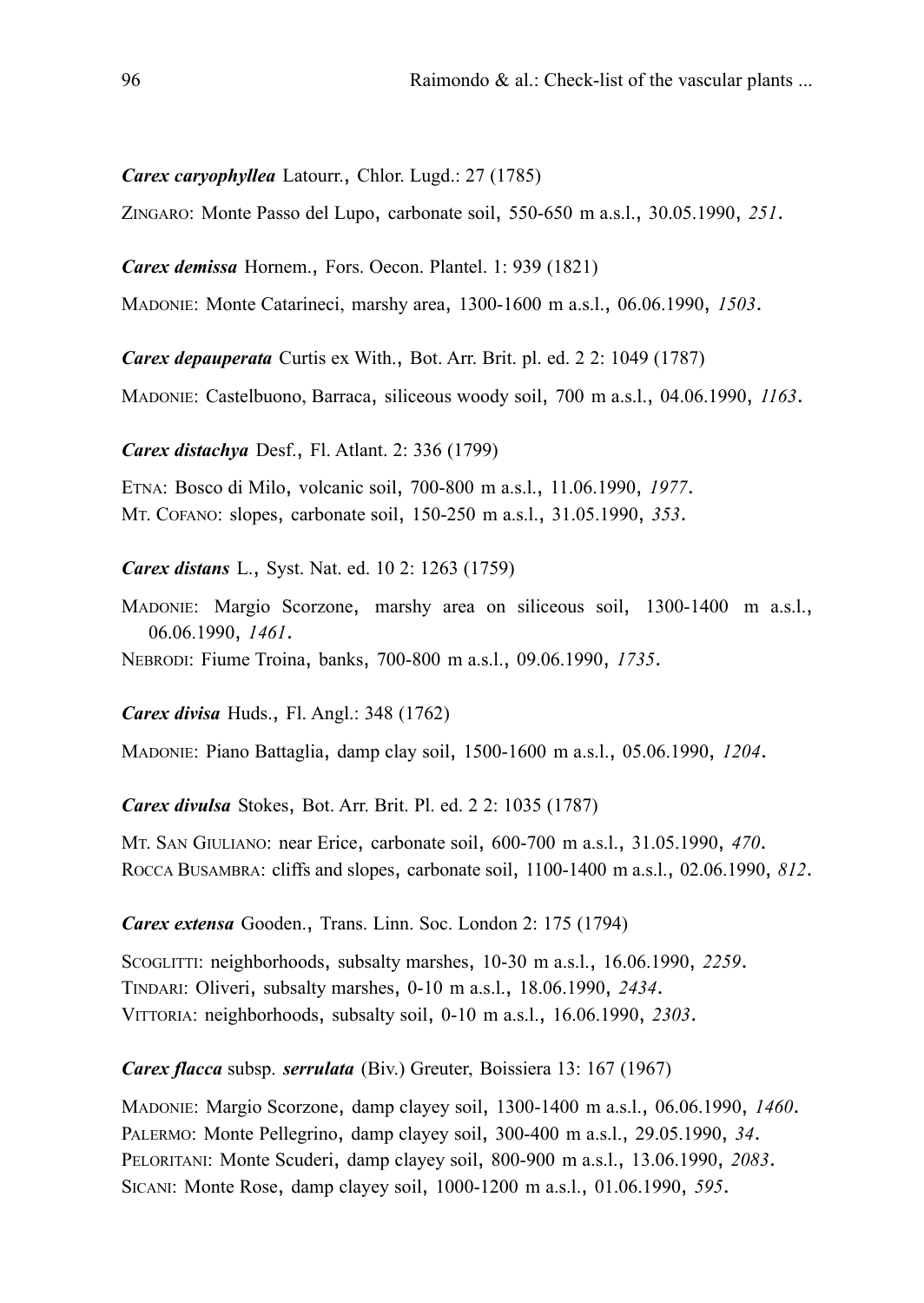# *Carex hispida* Willd., Beschr. Riedgräs.: 63 (1801)

CHIUSA SCLAFANI: Fiume Sosio, banks, 400 m a.s.l., 02.06.1990, *670*.

MADONIE: near Polizzi Generosa, damp carbonate soil, 700-800 m a.s.l., 07.06.1990, *1591*.

MAZARA DEL VALLO: laghetti Preola, marshes, 10-50 m a.s.l., 31.05.1990, *507*.

SICANI: Monte Rose, damp carbonate soil, 1000-1200 m a.s.l., 01.06.1990, *534*.

*Carex intricata* Tineo in Guss., Fl. Sic. Syn. 2: 574 (1844)

MADONIE: Faguare, damp carbonate soil, 1300-1400 m a.s.l., 06.06.1990, *1343*.

# *Carex leporina* L., Sp. Pl.: 973 (1753)

MADONIE: Faguare, carbonate soil, 1300-1400 m a.s.l., 06.06.1990, *1332*. MADONIE: Monte San Salvatore, siliceous soil, 1500-1900 m a.s.l., 03.06.1990, *1030*. MADONIE: near Isnello, carbonate soil, 400-500 m a.s.l., 04.06.1990, *1045*. MADONIE: near Polizzi Generosa, siliceous soil, 700-800 m a.s.l., 07.06.1990, *1592*. MADONIE: Piano Battaglia, carbonate soil, 1500-1600 m a.s.l., 05.06.1990, *1218*. NEBRODI: Biviere di Cesarò, marsh, 1250-1450 m a.s.l., 10.06.1990, *1906*. NEBRODI: Portella Femmina Morta, marsh, 1500-1600 m a.s.l., 09.06.1990, *1780*.

# *Carex oederi* Retz, Fl. Scand. Prodr.: 179 (1779)

MADONIE: Faguare, damp carbonate soil, 1300-1400 m a.s.l., 06.06.1990, *1339*. NEBRODI: Biviere di Cesarò, marsh, 1250-1450 m a.s.l., 10.06.1990, *1879*.

*Carex otrubae* Podp., Spisy Prir. Fak. Masarykovy Univ. 12: 15 (1922)

MADONIE: Faguare, marsh, 1300-1400 m a.s.l., 06.06.1990, *1335*. MADONIE: near Castelbuono, marsh on siliceous soil, 300-400 m a.s.l., 04.06.1990, *1151*. RANDAZZO: Lago Gurrida, moist meadows, 850 m a.s.l., 14.06.1990, *2100*.

# *Carex paniculata* L., Cent. Pl. 1: 32 (1755)

MADONIE: Geraci Siculo, Pietra Giordano, marsh on siliceous soil, 1400-1500 m a.s.l., 06.06.1990, *1517*.

NEBRODI: Portella Scafi, swamp on siliceous soil, 1300-1400 m a.s.l., 10.06.1990, *1918*. Note: This species was known only from the Madonie mountains (Marcenò & Raimondo 1977), with the record *1918* its distribution includes the Nebrodi mountains.

# *Carex panormitana* Guss., Fl. Sic. Syn. 2: 575 (1844)

PALERMO: Fiume Oreto, banks, 0-10 m a.s.l., 29.05.1990, *120*.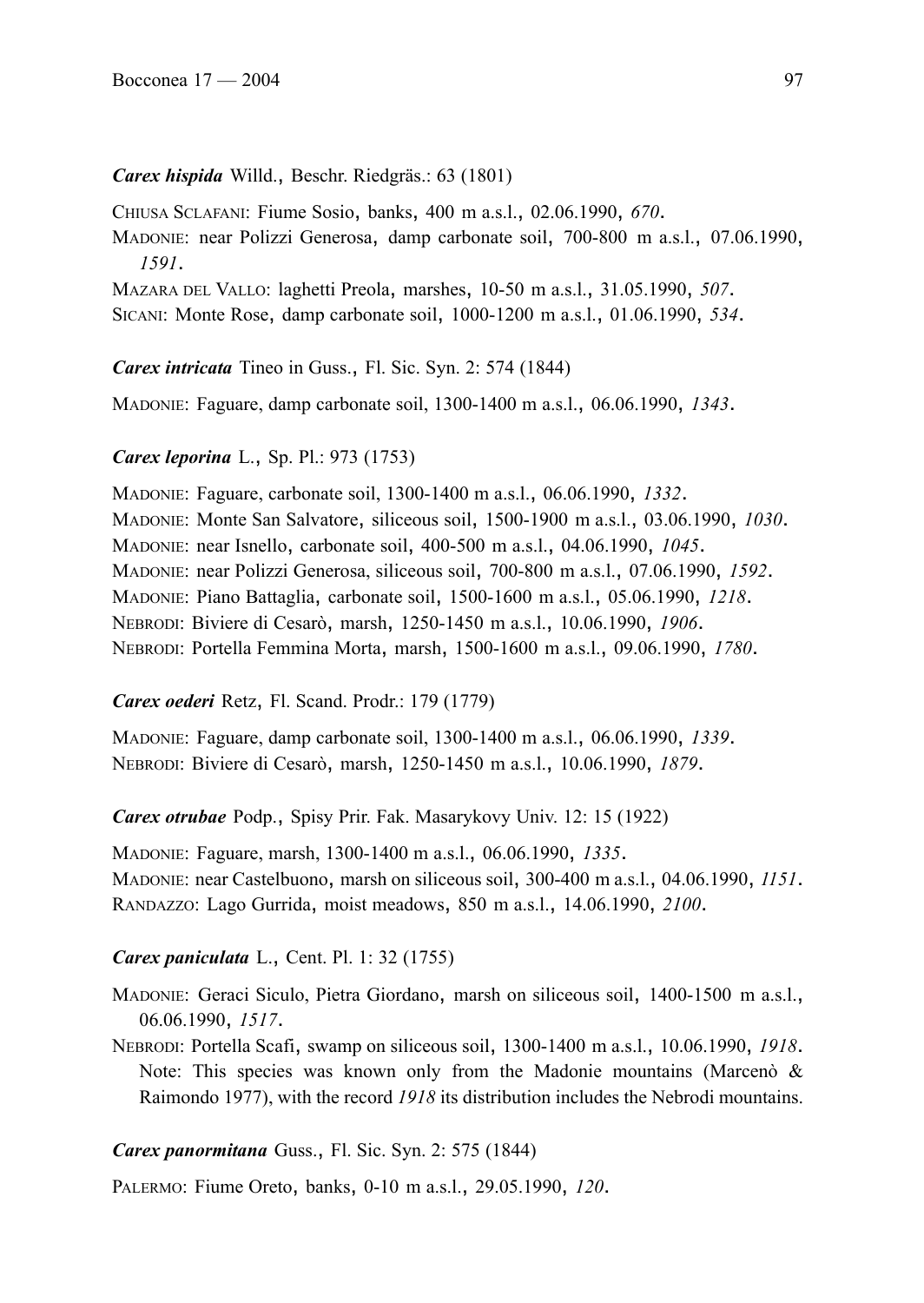### *Carex pendula* Huds., Fl. Angl.: 352 (1762)

CHIUSA SCLAFANI: Fiume Sosio, banks, 400 m a.s.l., 02.06.1990, *666*. MADONIE: Faguare, marsh on carbonate, 1300-1400 m a.s.l., 06.06.1990, *1338*. SORTINO: Valle dell'Anapo, marsh on carbonate, 250-300 m a.s.l., 15.06.1990, *2156*.

## *Carex punctata* Gaudin, Agrost. Helv. 2: 152 (1811)

MADONIE: Margio Scorzone, marshy area on siliceous soil, 1300-1400 m a.s.l., 06.06.1990, *1473*.

#### *Carex remota* L., Fl. Angl.: 24 (1754)

ETNA: Bosco di Milo, volcanic soil, 700-800 m a.s.l., 11.06.1990, *1988*.

- MADONIE: Margio Scorzone, marshy area on siliceous soil, 1300-1400 m a.s.l., 06.06.1990, *1471*.
- MADONIE: near Castelbuono, siliceous soil, 300-400 m a.s.l., 04.06.1990, *1129*.
- NEBRODI: Biviere di Cesarò, marsh, 1250-1450 m a.s.l., 10.06.1990, *1851*.
- NEBRODI: Monte Soro, moist clearings in the beech wood, 1500-1600 m a.s.l., 09.06.1990, *1794*.
- NEBRODI: Portella Femmina Morta, siliceous soil, 1500-1600 m a.s.l., 09.06.1990, *1778*.

### *Carex vulpina* L., Sp. Pl.: 973 (1753)

MADONIE: Geraci Siculo, Pietra Giordano, marsh on siliceous soil, 1400-1500 m a.s.l., 06.06.1990, *1521*.

## *Carlina corymbosa* L., Sp. Pl.: 828 (1753)

TINDARI: cliff, carbonate rock, 10-50 m a.s.l., 18.06.1990, *2448*.

## *Carlina lanata* L., Sp. Pl.: 828 (1753)

MADONIE: near Petralia Sottana, carbonate soil, 900-1000 m a.s.l., 06.06.1990, *1544*. MT. COFANO: Westward slope, carbonate soil, 400-600 m a.s.l., 31.05.1990, *303*. NEBRODI: Fiume Troina, banks, 700-800 m a.s.l., 09.06.1990, *1729*. VENDICARI: natural reserve, marsh, 0-20 m a.s.l., 16.06.1990, *2217*.

*Carlina nebrodensis* Guss. in DC., Prodr. 6: 546 (1838)

MADONIE: Monte San Salvatore, siliceous soil, 1500-1900 m a.s.l., 03.06.1990, *1022*.

*Carlina sicula* Ten., Cat. Hort. Neapol. App.: 74 (1819)

PALERMO: Monte Pellegrino, carbonate soil, 300-400 m a.s.l., 29.05.1990, *15*.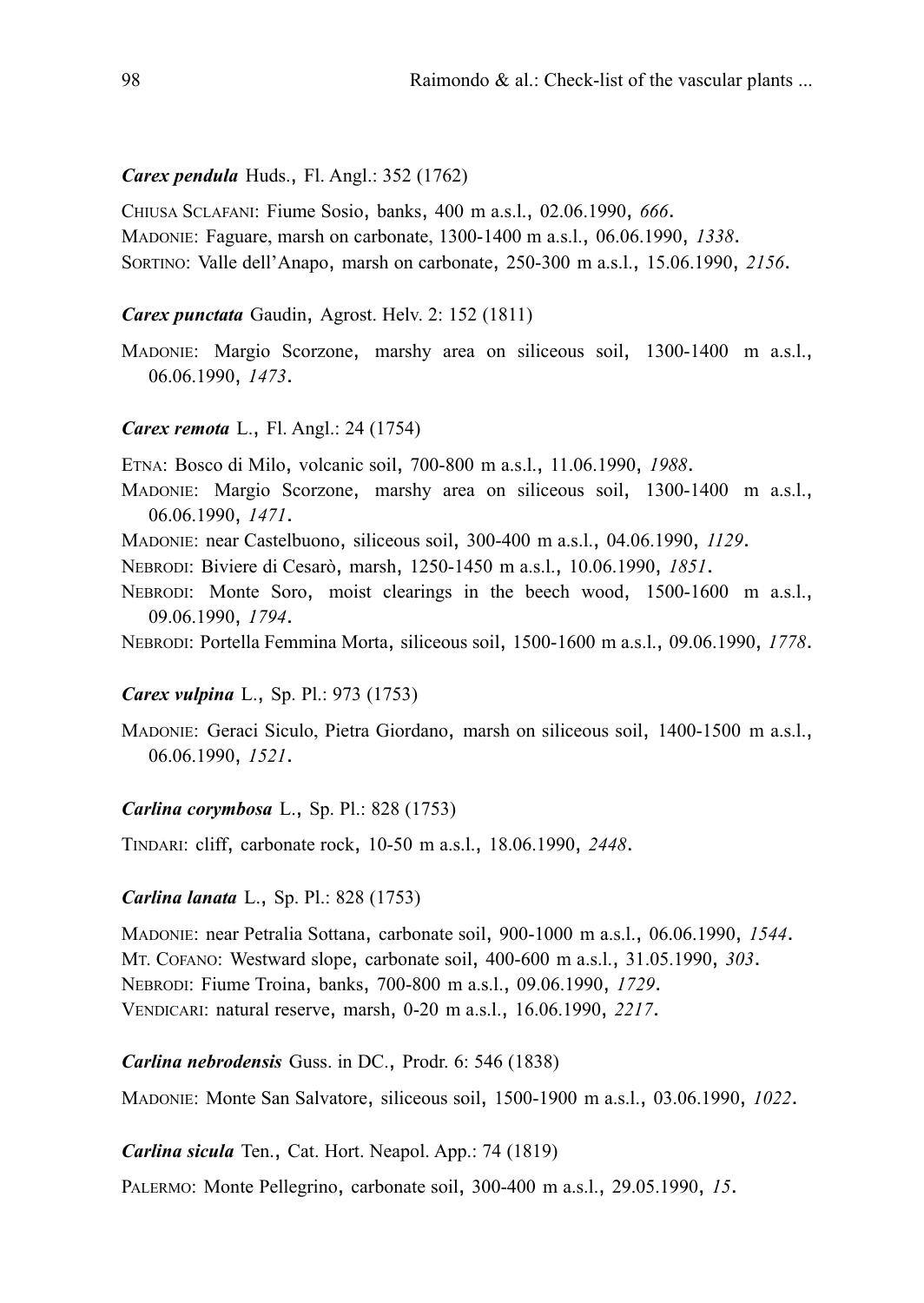ZINGARO: Monte Passo del Lupo, carbonate soil, 550-650 m a.s.l., 30.05.1990, *246*.

*Carrichtera annua* (L.) DC., Mém. Mus. Hist. Nat. 7: 250 (1821)

MT. CATALFANO: Cavallo Di Mezzo, carbonate soil, 50-150 m a.s.l., 19.06.1990, *2487*.

*Carthamus lanatus* L., Sp. Pl.: 830 (1753)

MT. COFANO: Westward slope, carbonate soil, 400-600 m a.s.l., 31.05.1990, *315*.

*Castanea sativa* Mill., Gard. Dict. ed. 8: Castanea no. 1 (1768)

MADONIE: between Petralia Sottana and Piano Battaglia, carbonate soil, 1000-1100 m a.s.l., 07.06.1990, *1582*.

*Catabrosa aquatica* (L.) P. Beauv., Ess. Agrostogr.: 97 & 157 (1812)

MADONIE: near Castelbuono, marsh on siliceous soil, 300-400 m a.s.l., 04.06.1990, *1152*. SICANI: Monte Rose, marsh on carbonate, 1000-1200 m a.s.l., 01.06.1990, *598*.

*Catananche lutea* L., Sp. Pl.: 812 (1753)

ARAGONA: Maccalube, clay soil, 50-150 m a.s.l., 08.06.1990, *1706*.

*Catapodium marinum* (L.) C. E. Hubb., Kew Bull. 9: 375 (1954)

PORTO PALO: neighborhoods, carbonate soil, 10-20 m a.s.l., 16.06.1990, *2234*. S. STEFANO DI CAMASTRA: between S. Stefano di Camastra and Tusa, clay and marley soil, 0-50 m a.s.l., 18.06.1990, *2454*.

*Catapodium rigidum* (L.) C. E. Hubb., Fl. Bedfordshire: 437 (1953)

MADONIE: near Castelbuono, siliceous soil, 300-400 m a.s.l., 04.06.1990, *1088*. PALERMO: Addaura, carbonate soil, 0-50 m a.s.l., 29.05.1990, *97*.

*Catapodium siculum* (Jacq.) Link, Hort. Berol. 2: 194 (1827)

PORTO PALO: neighborhoods, carbonate soil, 10-20 m a.s.l., 16.06.1990, *2225*.

*Celtis aetnensis* Strobl, Oestr. Bot. Zeitschr. 24: 68 (1874)

ETNA: near Nicolosi, volcanic soil, 700-800 m a.s.l., 11.06.1990, *2005*.

*Celtis australis* L., Sp. Pl.: 1043 (1753)

PALERMO: Monte Pellegrino, carbonate soil, 300-400 m a.s.l., 29.05.1990, *26*.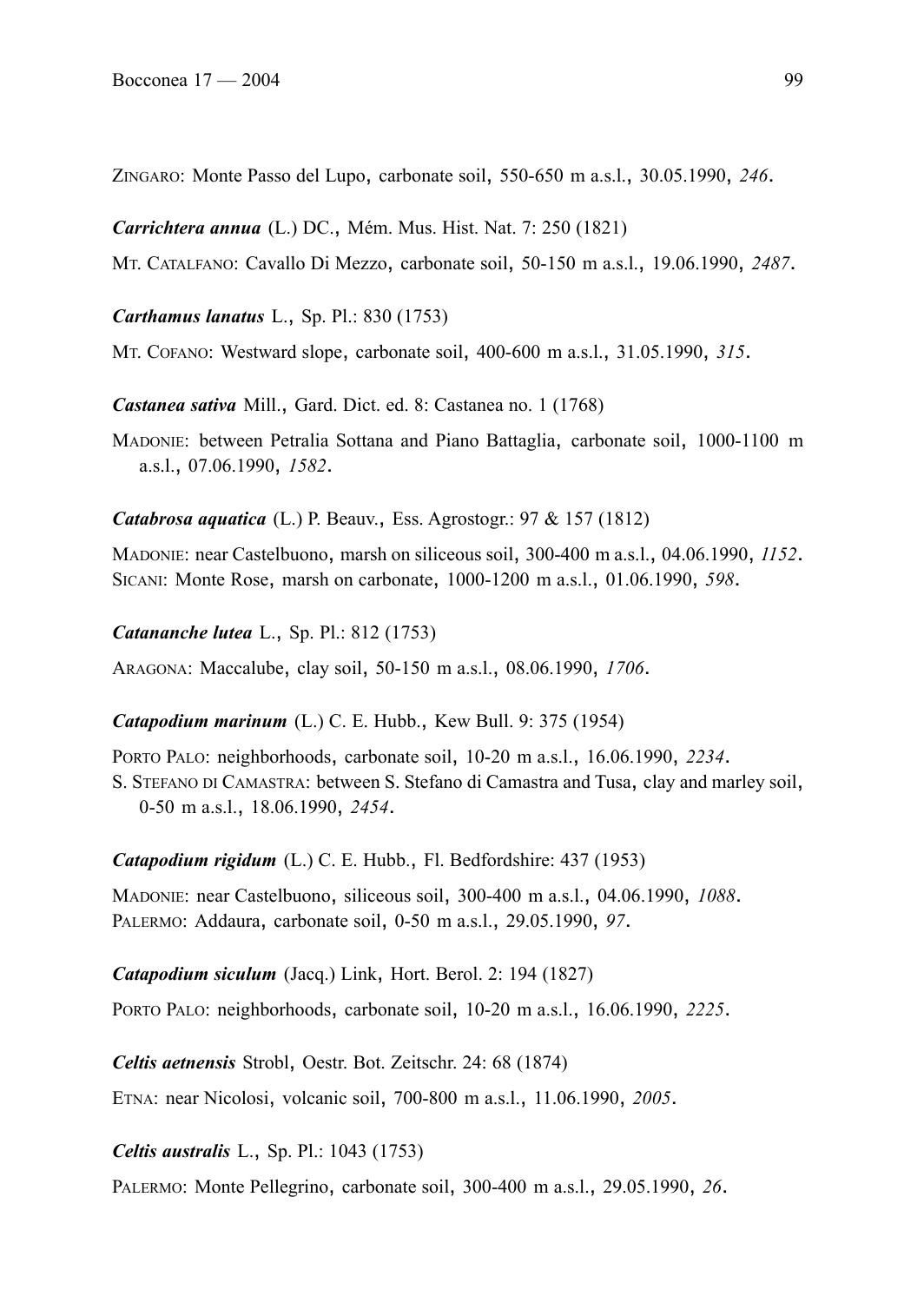SICANI: Monte Rose, carbonate soil, 1000-1200 m a.s.l., 01.06.1990, *513*.

*Celtis tournefortii* Lam., Encycl. 4: 138 (1797)

MADONIE: Gangi, Monte San Calogero, siliceous soil, 850-950 m a.s.l., 08.06.1990, *1627*.

*Cenchrus ciliaris* L., Mant. Pl. Alt.: 302 (1771)

PALERMO: Monte Pellegrino, carbonate soil, 300-400 m a.s.l., 29.05.1990, *42*. TAORMINA: roadside littoral, 10-30 m a.s.l., 12.06.1990, *2027*.

*Centaurea busambarensis* Guss., Fl. Sic. Syn. 2: 873 (1845)

MADONIE: near Isnello, carbonate rock, 400-500 m a.s.l., 04.06.1990, *1046*.

*Centaurea calcitrapa* L., Sp. Pl.: 917 (1753)

FICUZZA: Alpe Cucco, subacid brown soil, 850-1000 m a.s.l., 02.06.1990, *723*. MADONIE: near Isnello, carbonate soil, 400-500 m a.s.l., 04.06.1990, *1062*.

*Centaurea corymbosa* Pourr., Hist. & Mém. Acad. Roy. Sci. Toulouse 3: 310 (1788) TINDARI: cliff, carbonate rock, 10-50 m a.s.l., 18.06.1990, *2449*.

*Centaurea erycina* Raimondo & Bancheva, Bocconea 17: 299 (2004)

MT. SAN GIULIANO: Erice, carbonate rock and cliff, 700 m a.s.l., 31.05.1990, *485*. Note: Species described on material collected during the Iter.

*Centaurea jacea* L., Sp. Pl.: 914 (1753)

NEBRODI: Portella Scafi, swamp on siliceous soil, 1300-1400 m a.s.l., 10.06.1990, *1920*.

*Centaurea macroacantha* Guss., Fl. Sic. Syn. 2: 518 (1844)

PALERMO: Monte Pellegrino, slopes, carbonate soil, 100-200 m a.s.l., 29.05.1990, *8*.

*Centaurea nicaeensis* All., Fl. Pedem. 1: 162 (1785)

CHIUSA SCLAFANI: Portella Grande, carbonate soil, 400-500 m a.s.l., 02.06.1990, *698*.

*Centaurea parlatoris* Heldr., Ann. Accad. Aspir. Naturalisti 1: 287 (1843)

ETNA: Bosco di Milo, volcanic soil, 700-800 m a.s.l., 11.06.1990, *1965*. MADONIE: Piano Battaglia, carbonate soil, 1500-1600 m a.s.l., 05.06.1990, *1216*.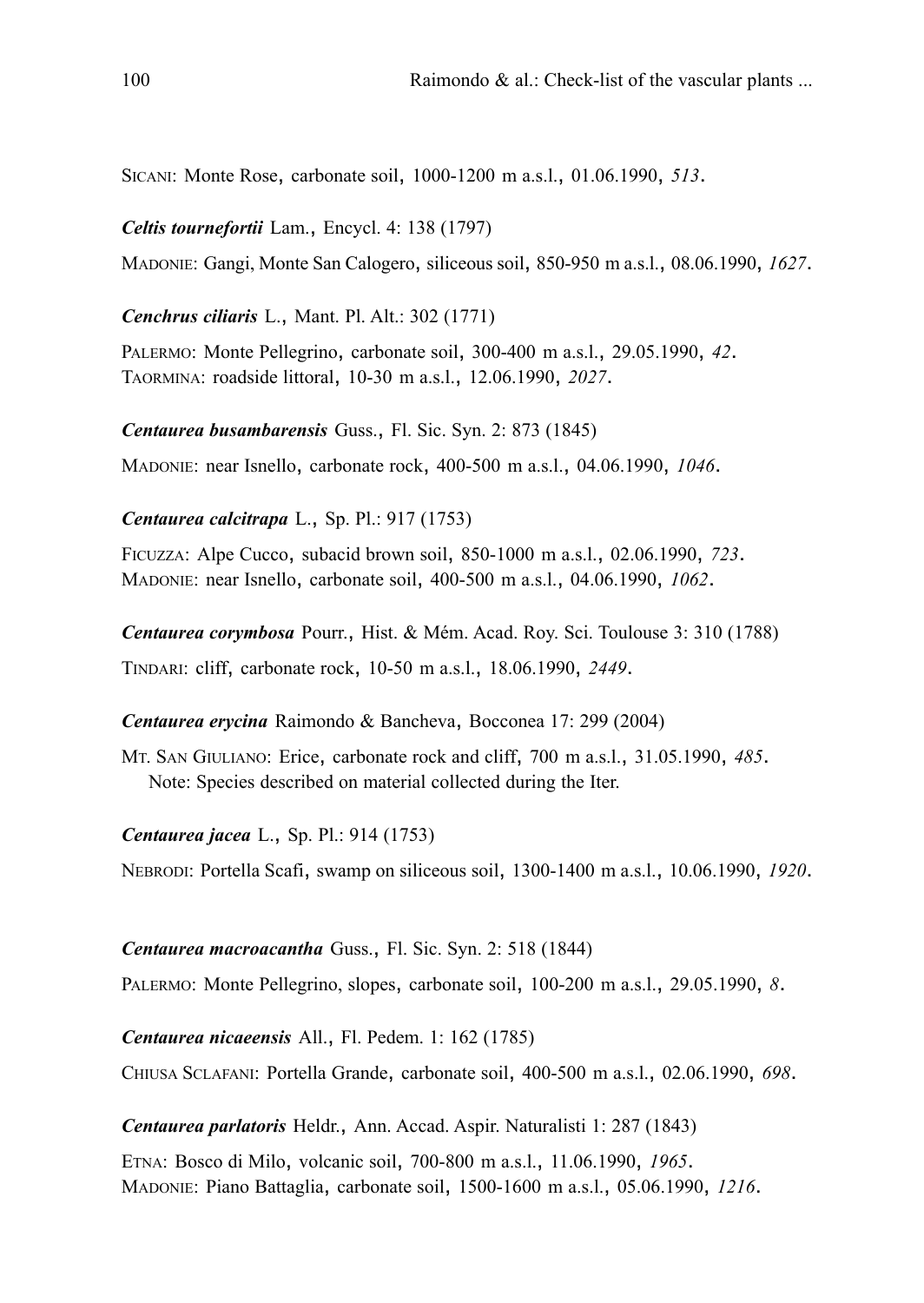MADONIE: Quacella, carbonate soil, 1650-1800 m a.s.l., 03.06.1990, *955*. MT. PIZZUTA: slopes, carbonate soil, 1200-1300 m a.s.l., 02.06.1990, *884*. PELORITANI: Monte Scuderi, carbonate soil, 800-900 m a.s.l., 13.06.1990, *2074*.

*Centaurea saccensis* Raimondo, Bancheva & Ilardi, Bocconea 17: 293 (2004)

SCIACCA: Gole della Tardara, carbonate cliff, 50-200 m a.s.l., 02.06.1990, *861*. Note: Species described on material collected during the Iter.

*Centaurea salmantica* L., Sp. Pl.: 918 (1753)

ARAGONA: Maccalube, clay soil, 50-150 m a.s.l., 08.06.1990, *1703*.

*Centaurea solstitialis* subsp. *shouwii* (DC) Dostál, Bot. J. Linn. Soc. 71: 204 (1976)

MADONIE: Faguare, carbonate soil, 1300-1400 m a.s.l., 06.06.1990, *1329*. MADONIE: Monte Carbonara, carbonate soil, 1800-1900 m a.s.l., 05.06.1990, *1249*. ROCCA BUSAMBRA: cliffs and slopes, carbonate soil, 1100-1400 m a.s.l., 02.06.1990, *760*.

*Centaurea sphaerocephala* L., Sp. Pl.: 916 (1753)

SCOGLITTI: neighborhoods, sandy soil, 10-30 m a.s.l., 16.06.1990, *2294*.

*Centaurea tauromenitana* Guss., Fl. Sic. Syn. 2: 512 (1844)

PELORITANI: Capo S. Alessio, carbonate cliff, 10-50 m a.s.l., 12.06.1990, *2032*.

*Centaurea todari* Lacaita, Nuovo Giorn. Bot. Ital. n. s. 22: 245 (1915)

MESSINA: Colle San Rizzo, marley soil, 450-550 m a.s.l., 18.06.1990, *2412*.

*Centaurea ucriae* Lacaita, Nuovo Giorn. Bot. Ital. n. s. 22: 244 subsp. *ucriae*

(1915).

ZINGARO: Monte Passo del Lupo, carbonate soil, 550-650 m a.s.l., 30.05.1990, *229*.

*Centaurea ucriae* subsp. *umbrosa* (Lacaita) Cela Renzoni & Viegi, Atti Soc. Tosc. Sci. Nat., Mem., B, 89: 128 (1983)

SICANI: Monte Rose, carbonate soil, 1000-1200 m a.s.l., 01.06.1990, *548*.

*Centaurium erythraea* Raf., Danm. Holst. Fl. 2: 75 (1800)

MADONIE: Bozzolino, siliceous soil, 1000-1200 m a.s.l., 06.06.1990, *1429*. PELORITANI: Monte Scuderi, slopes, carbonate soil, 700-800 m a.s.l., 13.06.1990, *2049*.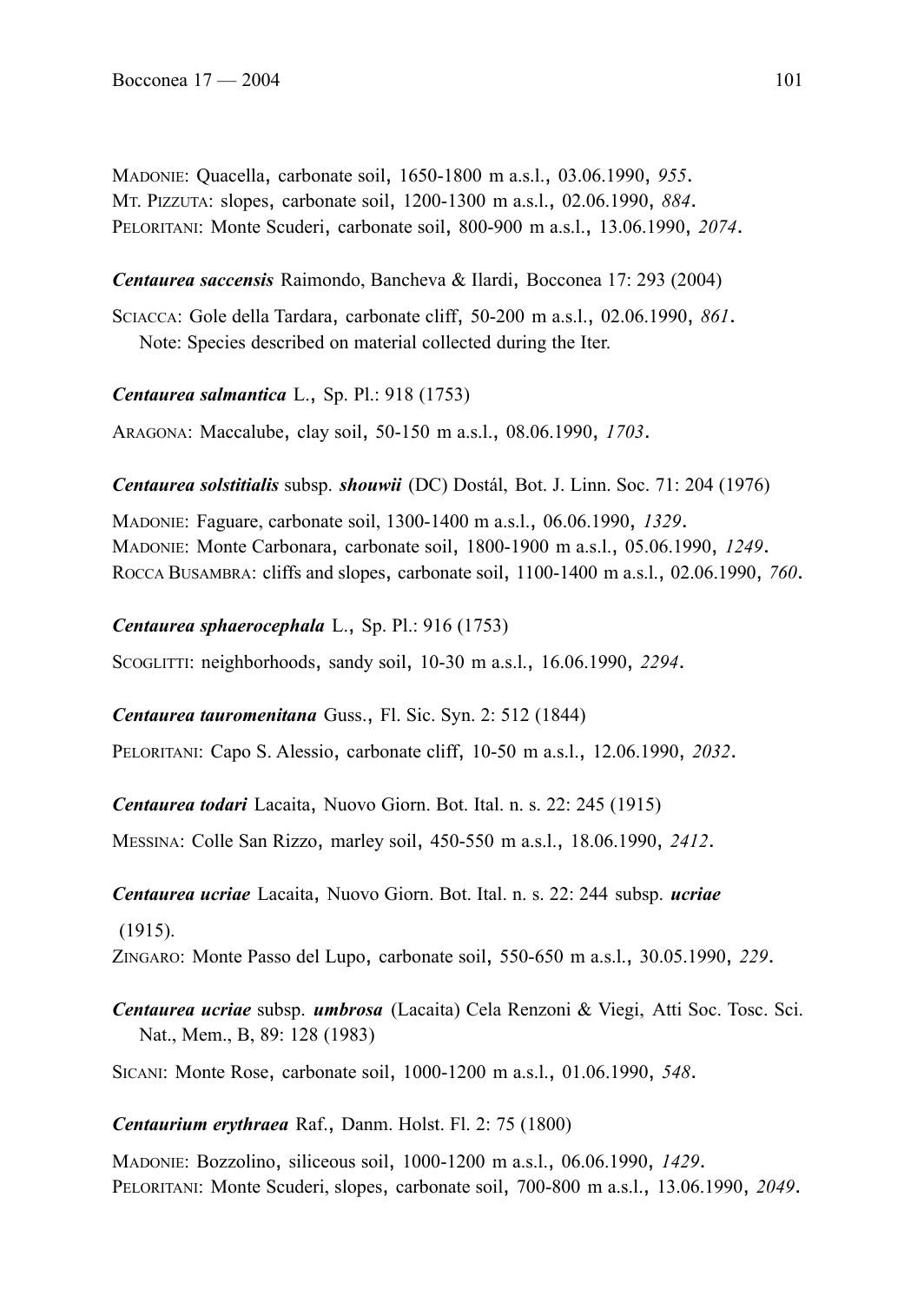ZINGARO: Portella S. Giovanni, carbonate soil, 750-850 m a.s.l., 30.05.1990, *218*.

*Centaurium maritimum* (L.) Fritsch, Mitt. Naturwiss. Vereins Univ. Wien 5: 97 (1907) NEBRODI: Biviere di Cesarò, marsh, 1250-1450 m a.s.l., 10.06.1990, *1869*. VENDICARI: natural reserve, marsh, 0-20 m a.s.l., 16.06.1990, *2220*. ZINGARO: near Monte Sparagio, marsh, 100-200 m a.s.l., 30.05.1990, *181*.

*Centaurium pulchellum* (Swartz) Druce, Fl. Berks.: 342 (1898)

VITTORIA: near Pineta di Vittoria, siliceous soil, 100-200 m a.s.l., 16.06.1990, *2333*. ZINGARO: near Monte Sparagio, carbonate soil, 100-200 m a.s.l., 30.05.1990, *173*.

*Centaurium spicatum* (L.) Fritsch, Mitt. Naturwiss. Vereins Univ. Wien 5: 97 (1907) GELA: Biviere, marsh, 20-30 m a.s.l., 16.06.1990, *2339*.

*Centaurium tenuiflorum* (Hoffmgg. & Link) Fritsch, Mitt. Naturwiss. Vereins Univ. Wien 5: 97 (1907)

MT. SAN GIULIANO: near Erice, carbonate soil, 600-700 m a.s.l., 31.05.1990, *387*.

*Centranthus calcitrapa* (L.) DC., Fl. Franç.: 492 (1805)

MT. SAN GIULIANO: near Erice, carbonate soil, 600-700 m a.s.l., 31.05.1990, *412*. ZINGARO: Monte Passo del Lupo, carbonate soil, 550-650 m a.s.l., 30.05.1990, *235*.

*Centranthus ruber* (L.) DC., Fl. Franç. 4: 239 (1805)

RANDAZZO: Fiume Flascio, banks, 900-1000 m a.s.l., 14.06.1990, *2140*.

*Cephalanthera damasonium* (Mill.) Druce, Ann. Scott. Nat. Hist. 1906: 225 (1906)

ROCCA BUSAMBRA: cliffs and slopes, carbonate soil, 1100-1400 m a.s.l., 02.06.1990, *773*.

*Cerastium brachypetalum* Desp. & Pers., Syn. Pl. 1: 520 (1805)

MADONIE: near Castelbuono, siliceous soil, 300-400 m a.s.l., 04.06.1990, *1114*. ROCCA BUSAMBRA: cliffs and slopes, carbonate soil, 1100-1400 m a.s.l., 02.06.1990, *803*.

*Cerastium glomeratum* Thuill., Fl. Env. Paris: 226 (1799)

MT. SAN GIULIANO: near Erice, carbonate soil, 600-700 m a.s.l., 31.05.1990, *451*.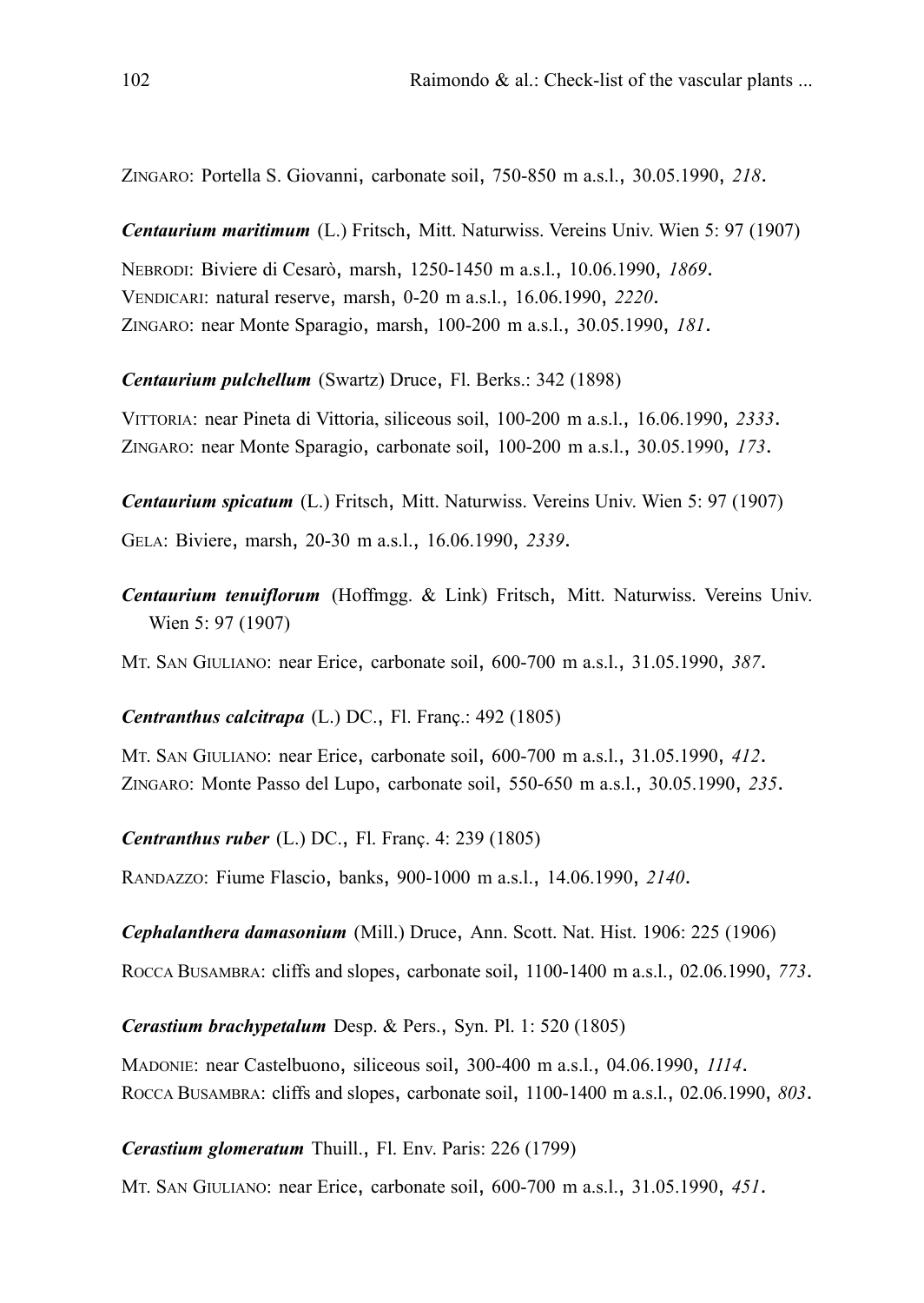## *Cerastium semidecandrum* L., Sp. Pl.: 438 (1753)

MADONIE: Piano Battaglia, carbonate soil, 1500-1600 m a.s.l., 05.06.1990, *1186*. MADONIE: Quacella, carbonate soil, 1650-1800 m a.s.l., 03.06.1990, *950*.

### *Cerastium tomentosum* L., Sp. Pl.: 440 (1753)

ETNA: Monti Sartorius, volcanic soil, 1600-1700 m a.s.l., 11.06.1990, *2010*. MADONIE: Monte Carbonara, carbonate soil, 1800-1900 m a.s.l., 05.06.1990, *1286*. MADONIE: Piano Battaglia, carbonate soil, 1500-1600 m a.s.l., 05.06.1990, *1229*. PELORITANI: Monte Scuderi, carbonate soil, 800-900 m a.s.l., 13.06.1990, *2075*. ROCCA BUSAMBRA: cliffs and slopes, carbonate soil, 1100-1400 m a.s.l., 02.06.1990, *796*. ROCCA BUSAMBRA: cliffs and slopes, carbonate rock, 1100-1400 m a.s.l., 02.06.1990, *840*.

### *Ceratophyllum demersum* L., Sp. Pl.: 992 (1753)

NEBRODI: Biviere di Cesarò, marsh, 1250-1450 m a.s.l., 10.06.1990, *1895*.

### *Cercis siliquastrum* L., Sp. Pl.: 374 (1753)

ZINGARO: Monte Sparagio, slopes, carbonate cliff, 100-200 m a.s.l., 30.05.1990, *191*.

### *Cerinthe auriculata* Ten., Ind. Sem. Horti Neap. 1830: 12 (1830)

MADONIE: Monte Carbonara, carbonate soil, 1800-1900 m a.s.l., 05.06.1990, *1282*.

# *Cerinthe major* L., Sp. Pl.: 136 (1753)

SICANI: Monte Rose, carbonate soil, 1000-1200 m a.s.l., 01.06.1990, *578*.

### *Cestrum parqui* L'Hér, Stirp. Nov.: 73 (1788)

MESSINA: Colle San Rizzo, marley soil, 450-550 m a.s.l., 18.06.1990, *2394*.

# *Chaenorhinum rubrifolium* (Robill. & Castagne ex DC.) Fourr., Ann. Soc. Linn. Lyon 17: 127 (1869).

SUTERA: neighborhoods, gypsum, 600-700 m a.s.l., 08.06.1990, *1686*.

# *Chaerophyllum temulum* L., Sp. Pl.: 258 (1753)

MADONIE: Monte Catarineci, slopes, siliceous soil, 1300-1600 m a.s.l., 06.06.1990, *1498*.

MADONIE: near Castelbuono, siliceous soil, 300-400 m a.s.l., 04.06.1990, *1150*.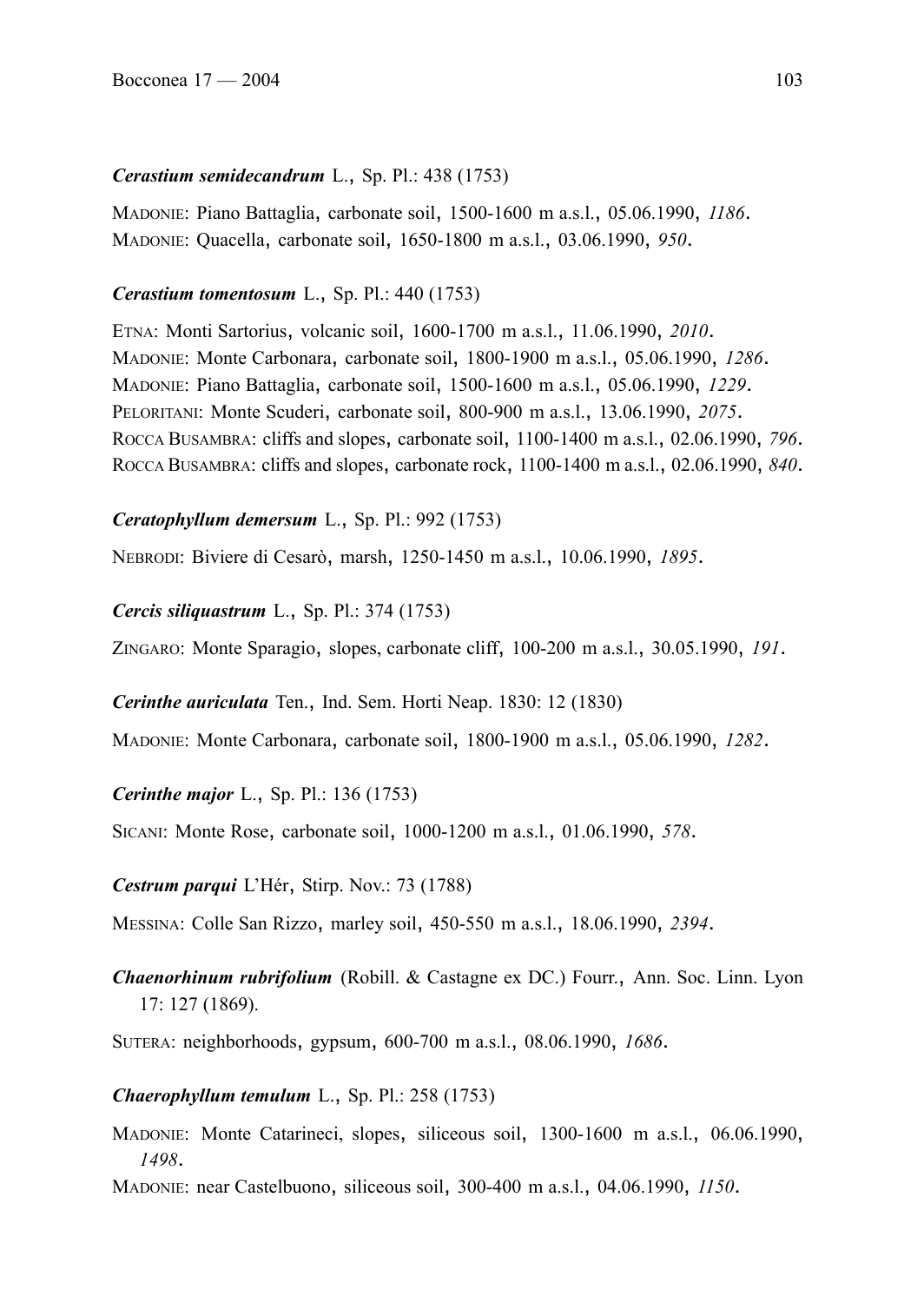### *Chamaerops humilis* L., Sp. Pl.: 1187 (1753)

CAPO CALAVÀ: neighborhoods, carbonate cliff, 0-100 m a.s.l., 18.06.1990, *2451*. MT. COFANO: slopes, carbonate soil, 150-250 m a.s.l., 31.05.1990, *357*. SCIACCA: Gole della Tardara, carbonate cliff, 50-200 m a.s.l., 02.06.1990, *873*.

*Cheilanthes pteridioides* (Reichard) C. Chr., Index Filic.: 178 (1905)

ZINGARO: Tonnarella dell'Uzzo, carbonate soil, 0-50 m a.s.l., 30.05.1990, *267*.

*Cheilanthes tinaei* Tod., Giorn. Sci. Nat. Econ. Palermo 1: 217 (1866). PELORITANI: Francavilla di Sicilia, walls, 300-400 m a.s.l., 14.06.1990, *2149*.

*Cheilanthes vellea* (Aiton) F. Muell., Fragm. 5: 123 (1866).

MT. CATALFANO: Solunto, carbonate soil, 100-200 m a.s.l., 19.06.1990, *2486*. PALERMO: Monte Pellegrino, slopes, carbonate soil, 100-200 m a.s.l., 29.05.1990, *7*.

### *Cheiranthus cheiri* L., Sp. Pl.: 661 (1753)

MADONIE: Petralia Sottana, walls of the church, 900-1000 m a.s.l., 06.06.1990, *1550*. NICOSIA: neighborhoods, siliceous soil, 600-700 m a.s.l., 08.06.1990, *1622*.

### *Chelidonium majus* L., Sp. Pl.: 505 (1753)

MT. SAN GIULIANO: near Erice, carbonate soil, 600-700 m a.s.l., 31.05.1990, *442*.

### *Chenopodium album* L., Sp. Pl.: 219 (1753)

NEBRODI: Biviere di Cesarò, marsh, 1250-1450 m a.s.l., 10.06.1990, *1871*.

### *Chenopodium ambrosioides* L., Sp. Pl.: 219 (1753)

PALERMO: Monte Pellegrino, carbonate soil, 300-400 m a.s.l., 29.05.1990, *21*.

### *Chenopodium bonus-henricus* L., Sp. Pl.: 218 (1753)

MADONIE: Monte Carbonara, carbonate soil, 1800-1900 m a.s.l., 05.06.1990, *1270*.

*Chenopodium botrys* L., Sp. Pl.: 219 (1753)

ETNA: Bosco di Milo, volcanic soil, 700-800 m a.s.l., 11.06.1990, *1950*.

### *Chenopodium murale* L., Sp. Pl.: 219 (1753)

CHIUSA SCLAFANI: Portella Grande, carbonate soil, 400-500 m a.s.l., 02.06.1990, *706*.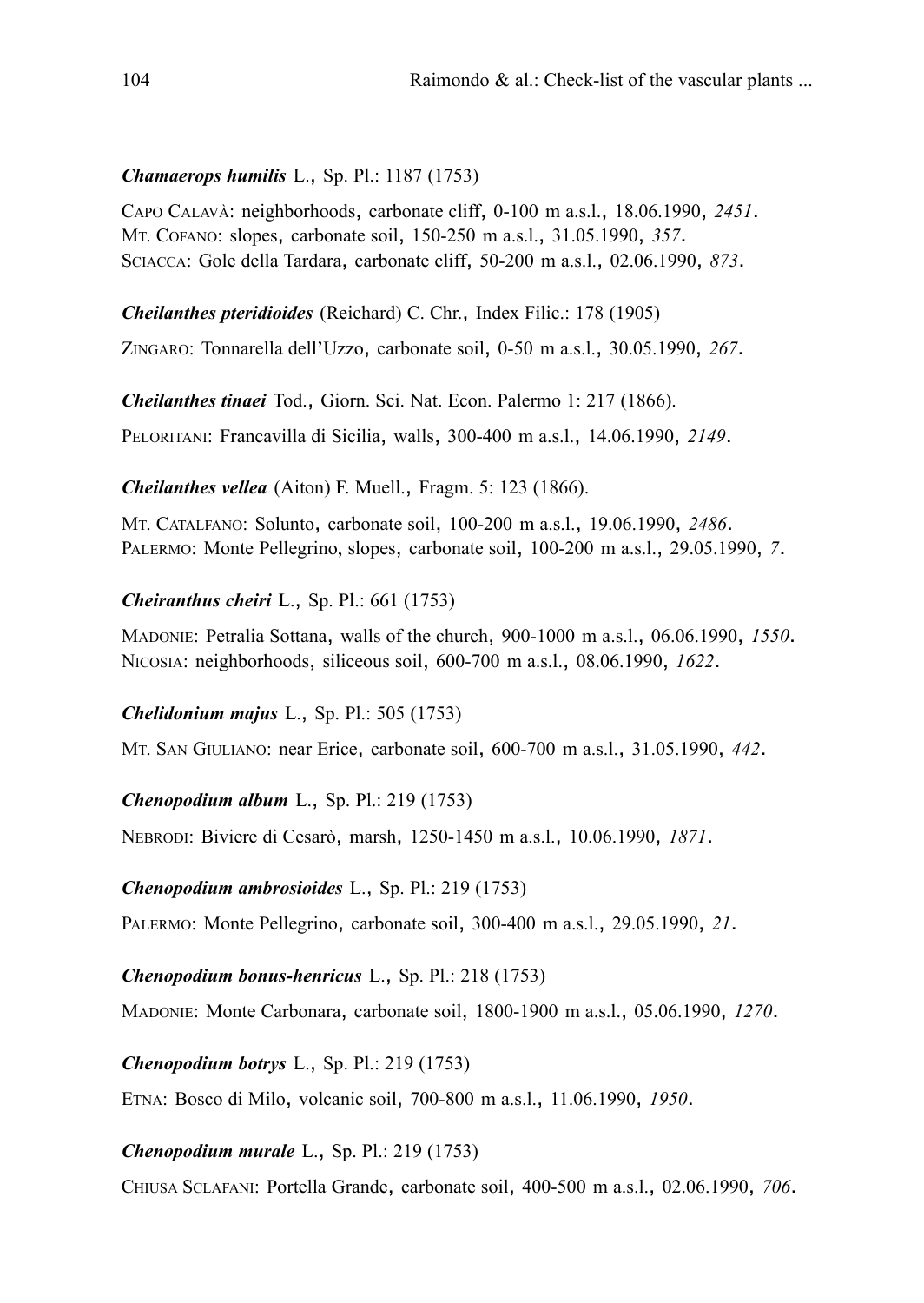### *Chrozophora tinctoria* (L.) Juss., Euphorb. Tent.: 84 (1824)

CALTAGIRONE: Bosco di Santo Pietro, sandstone and marlic soil, 250-300 m a.s.l., 17.06.1990, *2374*.

SORTINO: Valle dell'Anapo, carbonate soil, 250-300 m a.s.l., 15.06.1990, *2177*.

# *Chrysanthemum coronarium* L., Sp. Pl.: 890 (1753)

CHIUSA SCLAFANI: Fiume Sosio, banks, 400 m a.s.l., 02.06.1990, *661*.

*Chrysanthemum segetum* L., Sp. Pl.: 889 (1753)

NEBRODI: Biviere di Cesarò, siliceous soil, 1250-1450 m a.s.l., 10.06.1990, *1900*.

# *Cichorium intybus* L., Sp. Pl.: 813 (1753)

MADONIE: Polizzi, Pietà, carbonate soil, 600-700 m a.s.l., 07.06.1990, *1588*.

# *Cichorium spinosum* L., Sp. Pl.: 813 (1753)

PORTO PALO: neighborhoods, carbonate soil, 10-20 m a.s.l., 16.06.1990, *2236*. SCOGLITTI: neighborhoods, carbonate soil, 10-30 m a.s.l., 16.06.1990, *2282*. VITTORIA: Pineta di Vittoria, siliceous soil, 100-200 m a.s.l., 16.06.1990, *2316*.

*Cirsium arvense* (L.) Scop., Fl. Carniol. 2: 126 (1772)

MADONIE: Portella Mandarini, damp siliceous soil, 1200 m a.s.l., 06.06.1990, *1401*.

*Cirsium echinatum* (Desf.) DC., Fl. Franç. 5: 465 (1815)

MADONIE: Faguare, carbonate soil, 1300-1400 m a.s.l., 06.06.1990, *1342*.

*Cirsium scabrum* (Poir.) Bonnet & Barratte, Expl. sci. Tunisie, Cat. pl.: 238 (1896)

MADONIE: Castelbuono, San Guglielmo, siliceous soil, 500-600 m a.s.l., 04.06.1990, *1169*.

MADONIE: Ferro, siliceous soil, 1200-1400 m a.s.l., 04.06.1990, *1175*.

*Cirsium vallis-demonis* Lojac., Naturalista Sicil. 3: 267 (1884)

NEBRODI: Tassita di Caronia, brown siliceous woody soil, 1500-1600 m a.s.l., 09.06.1990, *1784*.

# *Cirsium vulgare* (Savi) Ten., Fl. Napol. 5: 209 (1835-1838)

MADONIE: Ferro, siliceous soil, 1200-1400 m a.s.l., 04.06.1990, *1176*.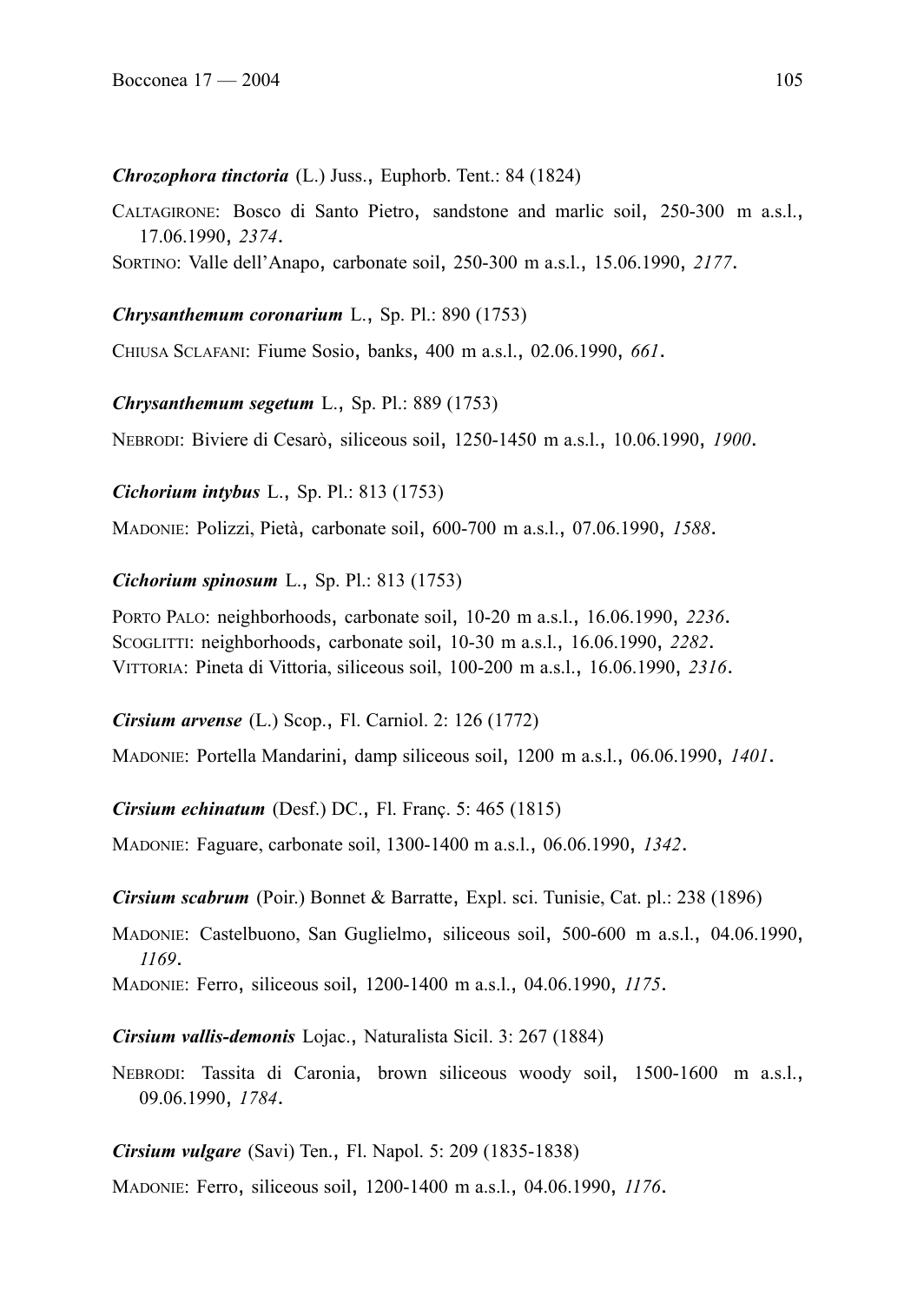#### *Cistus clusii* Dunal, Prodr. 1: 266 (1824)

VITTORIA: Pineta di Vittoria, siliceous soil, 100-200 m a.s.l., 16.06.1990, *2324*.

#### *Cistus creticus* L., Sp. Pl.: 738 (1762)

MADONIE: Monte Catarineci, slopes, siliceous soil, 1300-1600 m a.s.l., 06.06.1990, *1484*.

MADONIE: near Polizzi Generosa, siliceous soil, 700-800 m a.s.l., 07.06.1990, *1590*.

*Cistus crispus* L., Sp. Pl.: 524 (1753)

MESSINA: Colle San Rizzo, marley soil, 450-550 m a.s.l., 18.06.1990, *2433*.

*Cistus incanus* L., Feddes Repert. 79: 60 (1968)

CALTAGIRONE: Bosco di Santo Pietro, sandstone and marlic soil, 250-300 m a.s.l., 17.06.1990, *2377*.

#### *Cistus monspeliensis* L., Sp. Pl.: 524 (1753)

MADONIE: near Isnello, siliceous soil, 400-500 m a.s.l., 04.06.1990, *1061*. VITTORIA: Pineta di Vittoria, siliceous soil, 100-200 m a.s.l., 16.06.1990, *2327*.

*Cistus salvifolius* L., Sp. Pl.: 524 (1753)

MADONIE: Monte Catarineci, slopes, siliceous soil, 1300-1600 m a.s.l., 06.06.1990, *1480*.

*Cladium mariscus* (L.) Pohl, Tent. Fl. Bohem. 1: 32 (1809)

MAZARA DEL VALLO: laghetti Preola, marshes, 10-50 m a.s.l., 31.05.1990, *505*.

#### *Clematis cirrhosa* L., Sp. Pl.: 544 (1753)

PALERMO: Monte Pellegrino, slopes, carbonate soil, 100-200 m a.s.l., 29.05.1990, *6*.

*Clematis vitalba* L., Verh. Bot. Vereins Prov. Brandenburg 26: 100 (1885)

MADONIE: near Isnello, carbonate soil, 400-500 m a.s.l., 04.06.1990, *1057*.

*Clinopodium vulgare* subsp. *arundanum* (Boiss.) Nyman, Consp. Fl. Eur.: 587 (1881)

ETNA: Bosco di Milo, volcanic soil, 700-800 m a.s.l., 11.06.1990, *1971*.

MADONIE: Monte Catarineci, slopes, siliceous soil, 1300-1600 m a.s.l., 06.06.1990, *1492*.

NEBRODI: Portella Femmina Morta, siliceous soil, 1500-1600 m a.s.l., 09.06.1990, *1751*.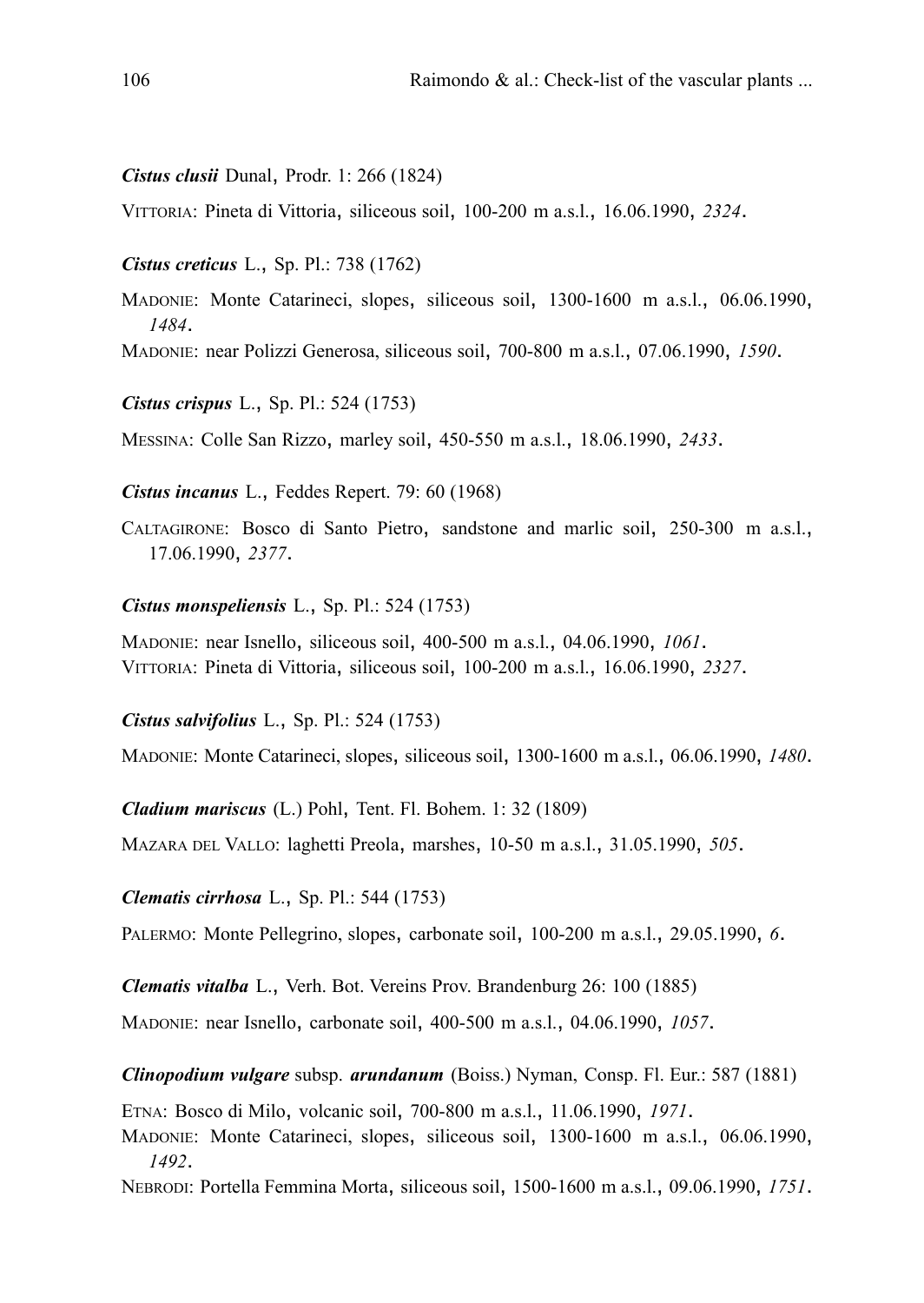PELORITANI: Monte Scuderi, slopes, carbonate soil, 700-800 m a.s.l., 13.06.1990, *2042*. SICANI: Monte Rose, carbonate soil, 1000-1200 m a.s.l., 01.06.1990, *602*.

## *Clypeola jonthlaspi* L., Sp. Pl.: 652 (1753)

MADONIE: near Castelbuono, siliceous soil, 300-400 m a.s.l., 04.06.1990, *1120*. MADONIE: Quacella, carbonate rock, 1650-1800 m a.s.l., 03.06.1990, *1009*.

*Colchicum triphyllum* G. Kunze, Flora 29: 755 (1846)

MADONIE: Monte Carbonara, carbonate soil, 1800-1900 m a.s.l., 05.06.1990, *1287*.

*Coleostephus myconis* (L.) Rchb. f., Icon. Fl. germ. helv. 16: 49 (1853)

SORTINO: Valle dell'Anapo, carbonate soil, 250-300 m a.s.l., 15.06.1990, *2165*.

*Conopodium capillifolium* (Guss.) Boiss., Voy. Bot. Espagne 2: 736 (1845)

MT. SAN GIULIANO: near Erice, carbonate soil, 600-700 m a.s.l., 31.05.1990, *458*. NEBRODI: Biviere di Cesarò, marsh, 1250-1450 m a.s.l., 10.06.1990, *1889*. ROCCA BUSAMBRA: cliffs and slopes, carbonate soil, 1100-1400 m a.s.l., 02.06.1990, *778*.

*Consolida ajacis* (L.) Schur, Verh. Mitth. Siebenbürg. Vereins Naturwiss. Hermannstadt 4: 47 (1853)

RANDAZZO: between Lago Gurrida and Fiume Alcantara, roadside, 600-700 m a.s.l., 14.06.1990, *2121*.

# *Convolvulus althaeoides* L., Sp. Pl.: 156 (1753)

MADONIE: near Castelbuono, siliceous soil, 300-400 m a.s.l., 04.06.1990, *1121*. PALERMO: Monte Pellegrino, carbonate soil, 300-400 m a.s.l., 29.05.1990, *22*.

### *Convolvulus arvensis* L., Sp. Pl.: 153 (1753)

MADONIE: near Castelbuono, siliceous soil, 300-400 m a.s.l., 04.06.1990, *1128*.

# *Convolvulus cantabrica* L., Sp. Pl.: 158 (1753)

MADONIE: Piano Zucchi, carbonate soil, 1000-1100 m a.s.l., 07.06.1990, *1557*. MADONIE: Quacella, carbonate soil, 1650-1800 m a.s.l., 03.06.1990, *999*.

# *Convolvulus cneorum* L., Sp. Pl.: 157 (1753)

ZINGARO: Monte Passo del Lupo, carbonate soil, 550-650 m a.s.l., 30.05.1990, *239*.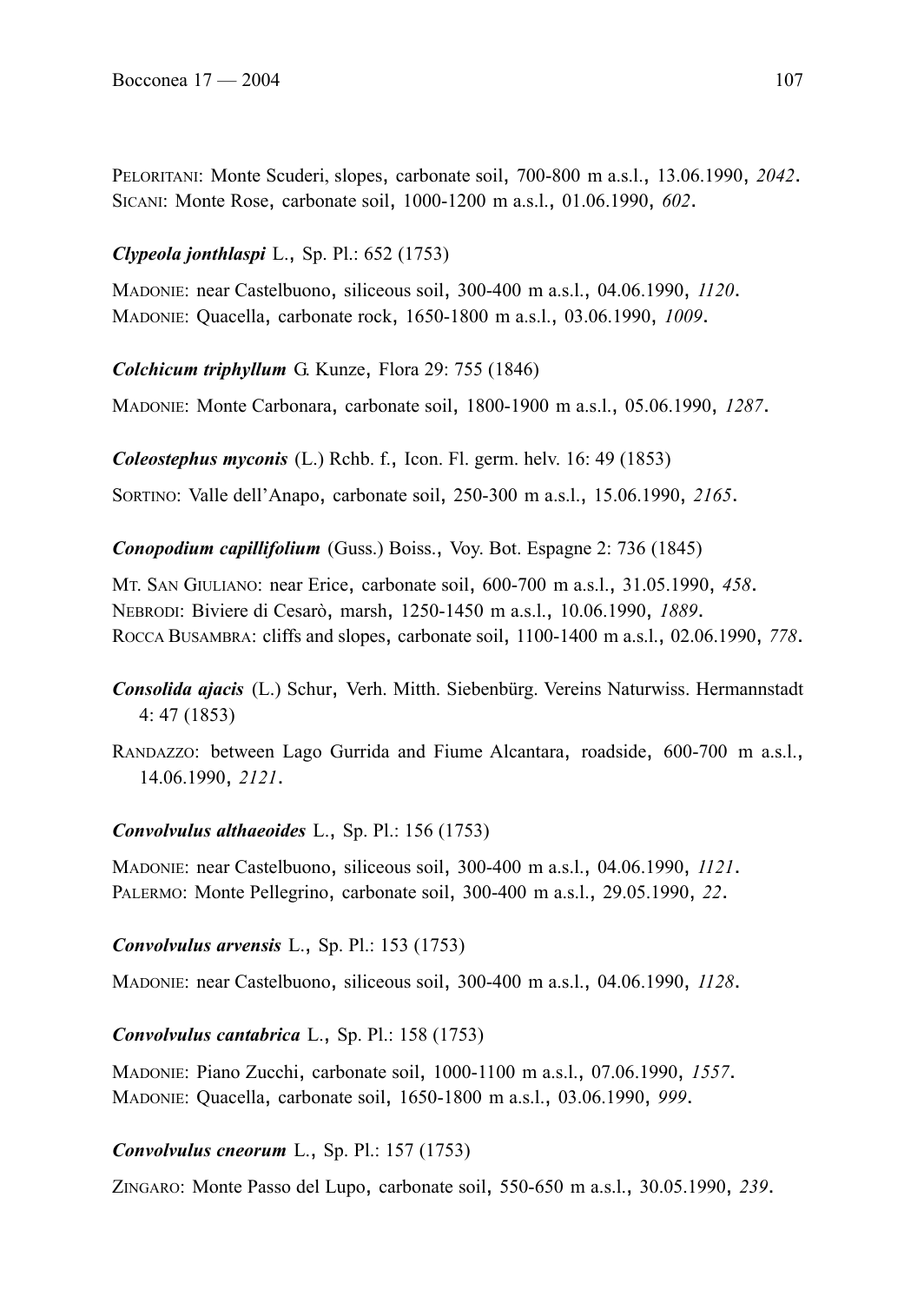*Convolvulus elegantissimus* Mill., Gard. Dict. ed. 8: Convolvulus no. 22 (1768)

- CALTAGIRONE: Bosco di Santo Pietro, sandstone and marlic soil, 250-300 m a.s.l., 17.06.1990, *2375*.
- SCIACCA: Gole della Tardara, carbonate cliff, 50-200 m a.s.l., 02.06.1990, *860*.

*Convolvulus lineatus* L., Syst. Nat. ed. 10: 923 (1759)

EGADI: Favignana, carbonate soil, 0-100 m a.s.l., 31.05.1990, *490*.

*Convolvulus pentapetaloides* L., Syst. Nat. ed. 12 3: 229 (1768)

ZINGARO: Tonnarella dell'Uzzo, carbonate soil, 0-50 m a.s.l., 30.05.1990, *272*.

*Convolvulus siculus* L., Sp. Pl.: 156 (1753)

MT. CATALFANO: Mongerbino, carbonate soil, 25-75 m a.s.l., 19.06.1990, *2493*.

*Convolvulus tricolor* L., Sp. Pl.: 158 (1753)

SICANI: Monte Rose, carbonate soil, 1000-1200 m a.s.l., 01.06.1990, *540*.

*Conyza bonariensis* (L.) Cronq., Bull. Torrey Bot. Club 70: 632 (1943)

VENDICARI: natural reserve, marsh, 0-20 m a.s.l., 16.06.1990, *2200*.

#### *Coris monspeliensis* L., Sp. Pl.: 177 (1753)

CALTAGIRONE: Bosco di Santo Pietro, sandstone and marlic soil, 250-300 m a.s.l., 17.06.1990, *2380*.

#### *Cornus sanguinea* L., Sp. Pl.: 117 (1753)

MADONIE: near Polizzi Generosa, carbonate soil, 700-800 m a.s.l., 07.06.1990, *1621*.

*Coronilla emerus* subsp. *emeroides* (Boiss. & Spruner.) Hayek, Prodr. Fl. Penins. Balcan. 1: 917 (1926)

MADONIE: Monte Carbonara, carbonate soil, 1800-1900 m a.s.l., 05.06.1990, *1322*. MADONIE: near Polizzi Generosa, siliceous soil, 700-800 m a.s.l., 07.06.1990, *1597*. ZINGARO: Monte Passo del Lupo, carbonate soil, 550-650 m a.s.l., 30.05.1990, *245*.

*Coronilla scorpioides* (L.) W. D. J. Koch, Syn. Fl. Germ. Helv.: 188 (1835)

SICANI: Monte Rose, carbonate soil, 1000-1200 m a.s.l., 01.06.1990, *587*.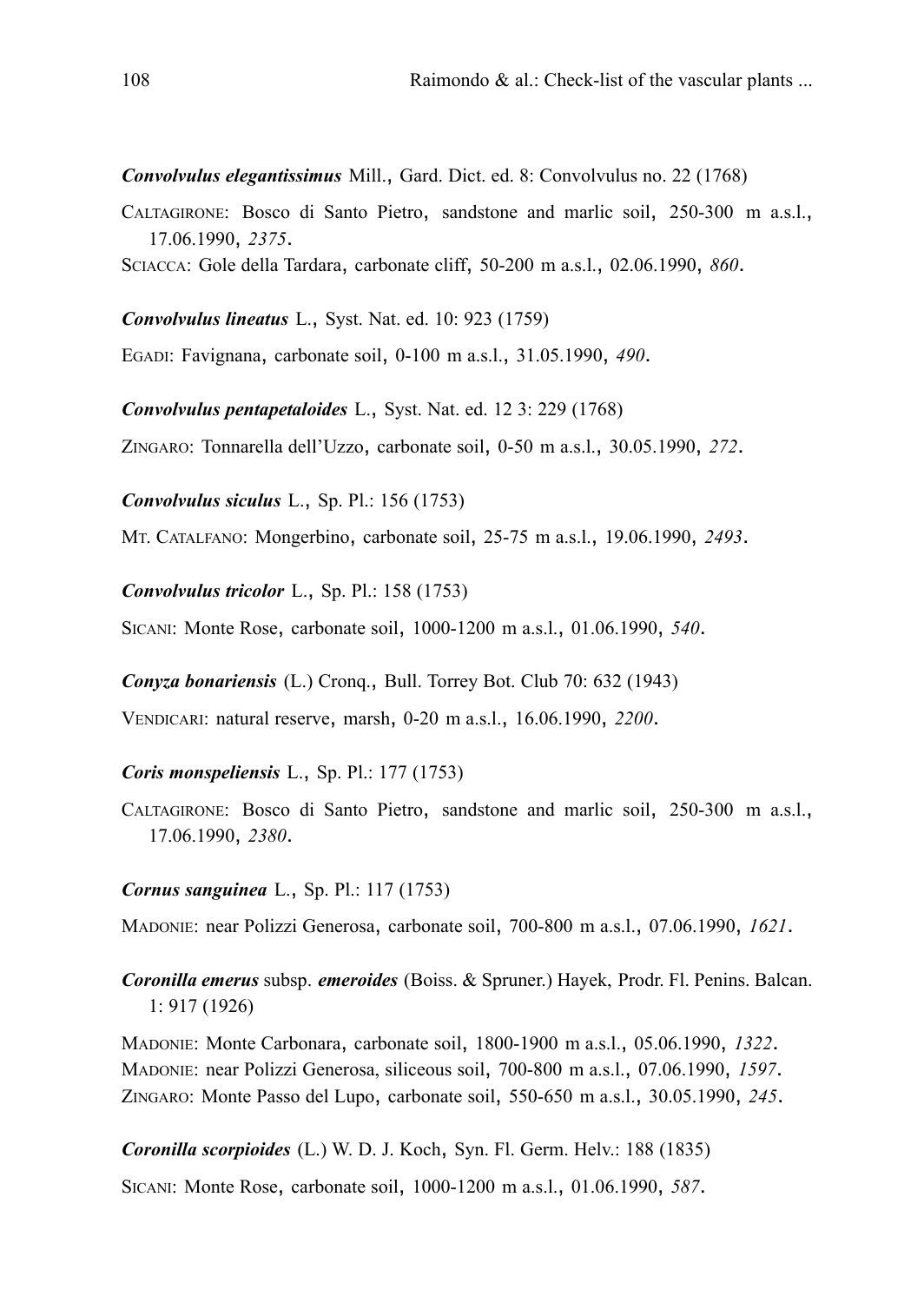### *Coronilla valentina* L., Sp. Pl.: 742 (1753). subsp. *valentina*

MADONIE: Quacella, carbonate soil, 1650-1800 m a.s.l., 03.06.1990, *966*. SCIACCA: Gole della Tardara, carbonate cliff, 50-200 m a.s.l., 02.06.1990, *871*.

*Coronilla valentina* subsp. *glauca* (L.) Batt., Fl. Algérie 1: 285 (1889)

MADONIE: Quacella, carbonate soil, 1650-1800 m a.s.l., 03.06.1990, *965*.

*Coronopus squamatus* (Forssk.) Asch., Fl. Brandenburg 1: 62 (1860)

RANDAZZO: Lago Gurrida, moist meadows, 850 m a.s.l., 14.06.1990, *2095*.

*Corrigiola litoralis* L., Sp. Pl.: 271 (1753)

ETNA: Bosco di Milo, volcanic soil, 700-800 m a.s.l., 11.06.1990, *1989*.

*Corydalis intermedia* (L.) Mérat, Nouv. Fl. Env. Paris: 272 (1812)

MADONIE: Monte Carbonara, carbonate soil, 1800-1900 m a.s.l., 05.06.1990, *1266*.

*Corydalis solida* (L.) Clairv., Svensk Bot. 8: t. 531 (1817)

MADONIE: Battaglia, *Fagus sylvatica* wood, organic moist soil, 1500-1600 m a.s.l., 05.06.1990, *1240*.

*Corylus avellana* L., Sp. Pl.: 998 (1753)

- MADONIE: cultivated and subspontaneous near Polizzi Generosa, 700-800 m a.s.l., 07.06.1990, *1619*.
- *Corynephorus divaricatus* (Pourr.) Breistr., Procès-Verbaux Soc. Dauphin. Études Biol. Bio-Club 17: 3 (1950)

ETNA: Bosco di Milo, volcanic soil, 700-800 m a.s.l., 11.06.1990, *2000*.

*Cosentinia vellea* (Aiton) Tod., Giorn. Sci. Nat. Econ. Palermo 1: 220 (1866)

PALERMO: Monte Pellegrino, carbonate soil, 300-400 m a.s.l., 29.05.1990, *51*.

*Cotoneaster nebrodensis* (Guss.) K. Koch, Hort. Dendrol.: 179 (1853)

MADONIE: Quacella, carbonate soil, 1650-1800 m a.s.l., 03.06.1990, *978*.

*Crataegus laciniata* Ucria, Nuova Racc. Opusc. Aut. Sic. 6: 251 (1793)

MADONIE: Portella Mandarini, siliceous soil, 1200 m a.s.l., 06.06.1990, *1407*.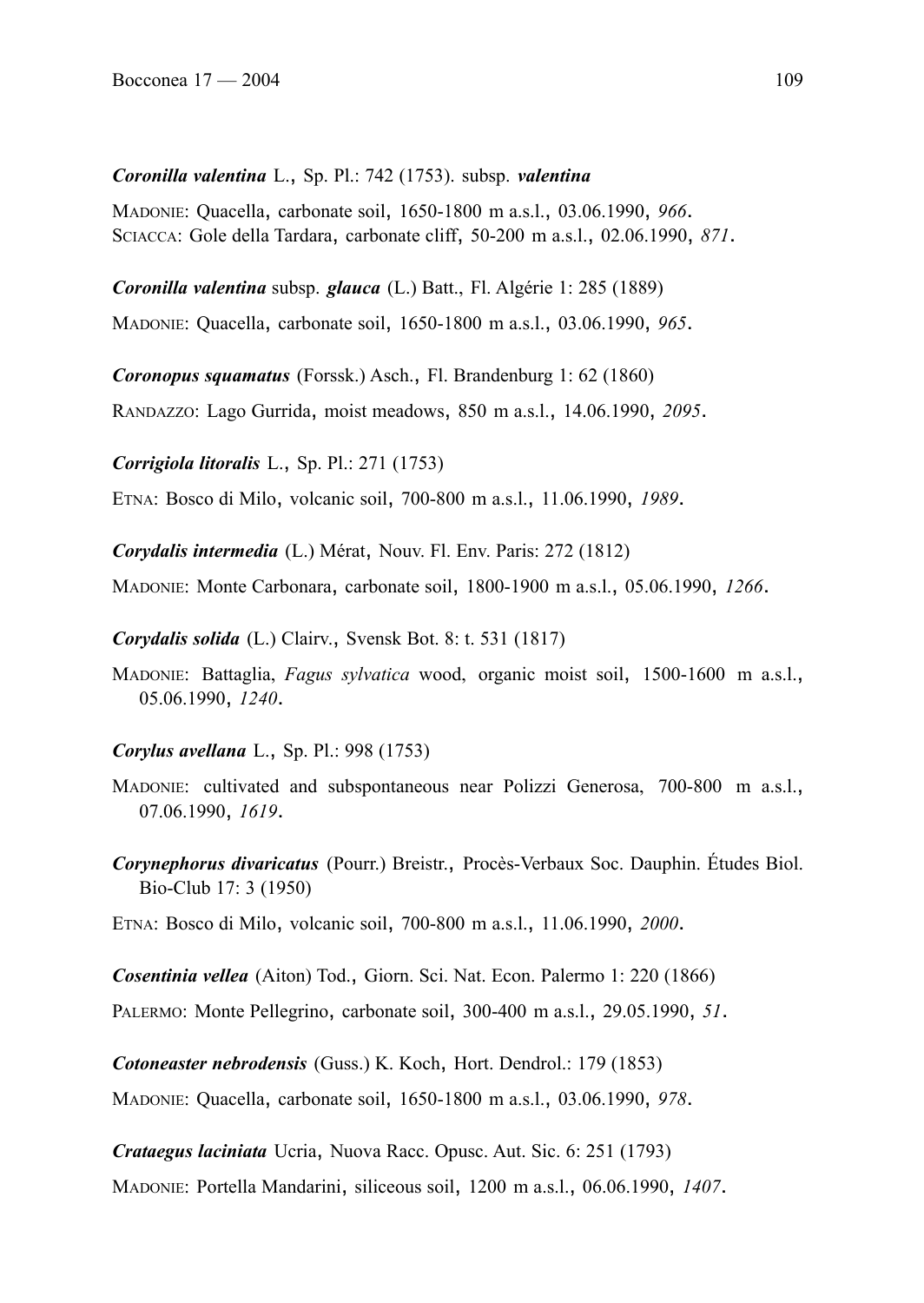MT. SAN GIULIANO: near Erice, carbonate soil, 600-700 m a.s.l., 31.05.1990, *390*. ROCCA BUSAMBRA: cliffs and slopes, carbonate soil, 1100-1400 m a.s.l., 02.06.1990, *818*.

### *Crataegus monogyna* Jacq., Biologia (Bratislava) 24: 553 (1969)

MADONIE: Monte Catarineci, slopes, siliceous soil, 1300-1600 m a.s.l., 06.06.1990, *1490*. PALERMO: Addaura, carbonate soil, 0-50 m a.s.l., 29.05.1990, *110*. RANDAZZO: Lago Gurrida, moist meadows, 850 m a.s.l., 14.06.1990, *2105*. ROCCA BUSAMBRA: cliffs and slopes, carbonate soil, 1100-1400 m a.s.l., 02.06.1990, *762*. ZINGARO: near Monte Sparagio, carbonate cliff, 100-200 m a.s.l., 30.05.1990, *149*.

### *Crepis leontodontoides* All., Auct. Fl. Pedem.: 13 (1789)

MADONIE: near Isnello, carbonate soil, 400-500 m a.s.l., 04.06.1990, *1042*. RANDAZZO: Lago Gurrida, moist meadows, 850 m a.s.l., 14.06.1990, *2104*.

*Crepis neglecta* subsp. *corymbosa* (Tenore) Nyman, Consp. Fl. Eur. 460 (1878) MESSINA: Colle San Rizzo, marley soil, 450-550 m a.s.l., 18.06.1990, *2426*.

*Crepis rubra* L., Sp. Pl.: 806 (1753)

PORTO PALO: Pantani Longarini, marsh, 0-10 m a.s.l., 16.06.1990, *2249*.

*Crepis vesicaria* L., Sp. Pl.: 805 (1753). subsp. *vesicaria*

MADONIE: Bozzolino, siliceous soil, 1000-1200 m a.s.l., 06.06.1990, *1418*. MT. COFANO: slopes, carbonate soil, 150-250 m a.s.l., 31.05.1990, *325*.

*Crepis vesicaria* subsp. *hyemalis* (Biv.) Babc., Univ. Calif. Publ. Bot. 19: 404 (1941)

CHIUSA SCLAFANI: Portella Grande, carbonate soil, 400-500 m a.s.l., 02.06.1990, *704*.

*Crocus siculus* Tineo in Guss., Fl. Sic. Prodr.: Suppl. 7 (1832)

NEBRODI: Monte Soro, brown siliceous woody soil, 1700-1800 m a.s.l., 09.06.1990, *1843*.

# *Crucianella angustifolia* L., Sp. Pl.: 108 (1753)

MT. SAN GIULIANO: near Erice, carbonate soil, 600-700 m a.s.l., 31.05.1990, *427*.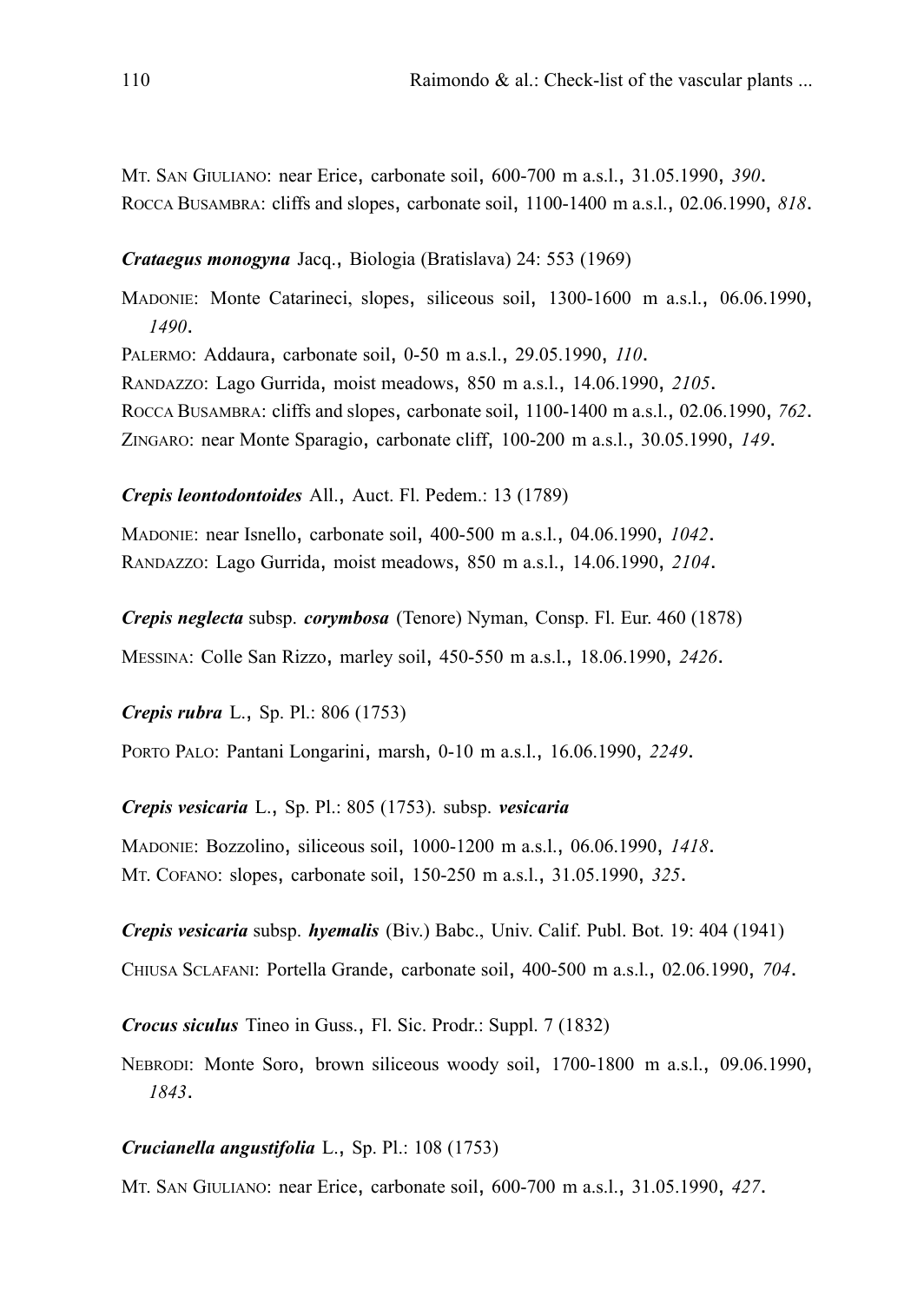# *Crucianella maritima* L., Sp. Pl.: 109 (1753)

MADONIE: between Collesano and Lascari, siliceous soil, 200-400 m a.s.l., 04.06.1990, *1034*.

# *Crucianella rupestris* Guss., Fl. Sic. Prodr.: Suppl. 44 (1832)

SCOGLITTI: neighborhoods, carbonate soil, 10-30 m a.s.l., 16.06.1990, *2281*.

*Cruciata pedemontana* (All.) Ehrend., Notes Roy. Bot. Gard. Edinburgh 22: 396 (1958)

MADONIE: Faguare, carbonate soil, 1300-1400 m a.s.l., 06.06.1990, *1326*. MADONIE: near Castelbuono, siliceous soil, 300-400 m a.s.l., 04.06.1990, *1099*. MADONIE: Piano Pomieri, siliceous soil, 1200-1300 m a.s.l., 06.06.1990, *1381*. MADONIE: Quacella, carbonate soil, 1650-1800 m a.s.l., 03.06.1990, *991*. PELORITANI: Monte Scuderi, carbonate soil, 800-900 m a.s.l., 13.06.1990, *2060*. ROCCA BUSAMBRA: cliffs and slopes, carbonate soil, 1100-1400 m a.s.l., 02.06.1990, *780*.

*Crupina crupinastrum* (Moris) Vis., Fl. Dalmat. 2: 42 (1847)

MT. COFANO: slopes, carbonate soil, 150-250 m a.s.l., 31.05.1990, *335*. ROCCA BUSAMBRA: cliffs and slopes, carbonate soil, 1100-1400 m a.s.l., 02.06.1990, *835*.

# *Crypsis schoenoides* (L.) Lam., Tabl. Encycl. 1: 166 (1791)

SICANI: Lago Prizzi, moist meadows, 600-700 m a.s.l., 01.06.1990, *610*.

# *Cupressus sempervirens* L., Sp. Pl.: 1002 (1753)

PALERMO: Monte Pellegrino, cultivated, 300-400 m a.s.l., 29.05.1990, *9*.

*Cuscuta palaestina* Boiss., Diagn. Pl. Orient. 11: 86 (1849)

MESSINA: Colle San Rizzo, on several *Fabaceae*, 450-550 m a.s.l., 18.06.1990, *2420*.

# *Cuscuta planiflora* Ten., Fl. Napol. 3: 250 (1824)

MADONIE: near Castelbuono, on several *Fabaceae*, 300-400 m a.s.l., 04.06.1990, *1143*.

*Cuscuta tinei* Inzenga, Pl. Rar. Sic.: 14 (1846)

PELORITANI: Monte Scuderi, carbonate soil, 800-900 m a.s.l., 13.06.1990, *2081*.

# *Cutandia maritima* (L.) Barbey, Fl. Sard. Comp.: 72 (1885)

MT. COFANO: seaside, littoral sands, 0-10 m a.s.l., 31.05.1990, *289*.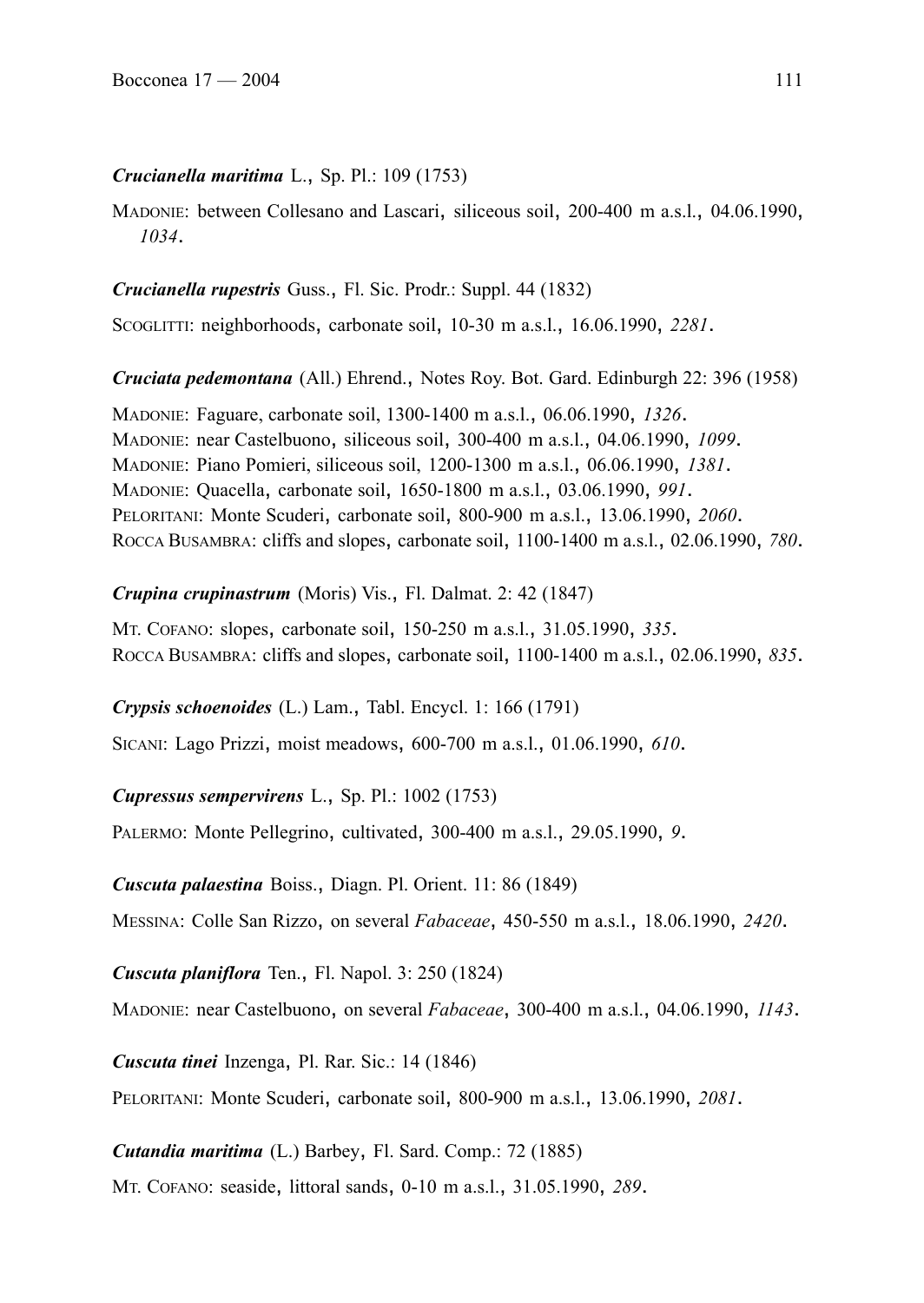#### *Cyanus segetum* Hill, Veg. Syst. 4: 29 (1762)

MADONIE: near Isnello, carbonate soil, 400-500 m a.s.l., 04.06.1990, *1055*. MT. PIZZUTA: slopes, carbonate soil, 1200-1300 m a.s.l., 02.06.1990, *910*. ROCCA BUSAMBRA: cliffs and slopes, carbonate soil, 1100-1400 m a.s.l., 02.06.1990, *789*.

*Cyclamen repandum* Sibth. & Sm., Fl. Graec. Prodr. 1: 128 (1806)

MADONIE: Monte Catarineci, slopes, siliceous soil, 1300-1600 m a.s.l., 06.06.1990, *1487*.

*Cydonia oblonga* Mill., Gard. Dict. ed. 8: Cydonia no. 1 (1768)

MADONIE: Aquileia, subspontaneous, 300-400 m a.s.l., 04.06.1990, *1065*.

*Cymbalaria muralis* P. Gaertn., B. Mey. & Scherb., Oekon. Fl. Wetterau 2: 397 (1800)

ROCCA BUSAMBRA: cliffs and slopes, carbonate soil, 1100-1400 m a.s.l., 02.06.1990, *738*.

*Cymbalaria pubescens* (C. Presl) Cufod., Bot. Not. 1947: 148 (1947)

MADONIE: Quacella, carbonate soil, 1650-1800 m a.s.l., 03.06.1990, *995*. MT. SAN GIULIANO: near Erice, carbonate soil, 600-700 m a.s.l., 31.05.1990, *440*. MT. SAN GIULIANO: slopes, carbonate soil, 350-450 m a.s.l., 31.05.1990, *376*. ROCCA BUSAMBRA: cliffs and slopes, carbonate soil, 1100-1400 m a.s.l., 02.06.1990, *809*. SICANI: Monte Rose, carbonate soil, 1000-1200 m a.s.l., 01.06.1990, *549*. SIRACUSA: Fiume Ciane, banks, 0-20 m a.s.l., 15.06.1990, *2198*. ZINGARO: Portella S. Giovanni, carbonate soil, 750-850 m a.s.l., 30.05.1990, *216*.

*Cymodocea nodosa* (Ucria) Asch., Sitzungsber. Ges. Naturf. Freunde Berlin 1869: 4 (1869)

TINDARI: Oliveri, littoral sands, 0-10 m a.s.l., 18.06.1990, *2445*.

#### *Cynanchum acutum* L., Sp. Pl.: 212 (1753).

MILENA: neighborhoods, clay soil, 400-500 m a.s.l., 08.06.1990, *1691*.

### *Cynara cardunculus* L., Sp. Pl.: 827 (1753) subsp. *cardunculus* var. *cardunculus*

MADONIE: Castelbuono, Coprania, swamp on siliceous soil, 1200-1300 m a.s.l., 04.06.1990, *1174*.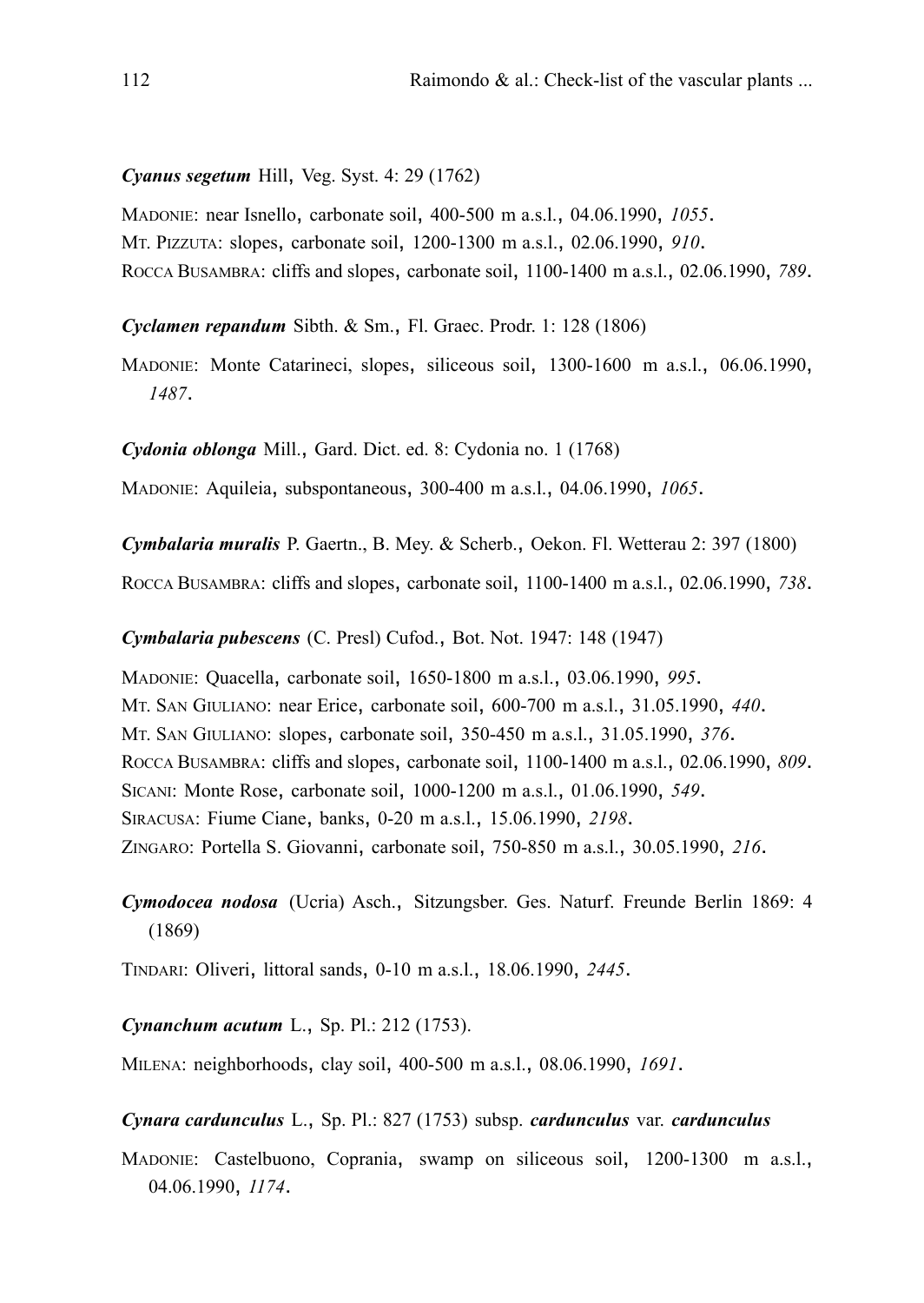# *Cynara cardunculus* subsp. *cardunculus* var. *zingaroensis* Raimondo & Domina **var. nova**

ZINGARO: Portella S. Giovanni, carbonate soil, 750-850 m a.s.l., 30.05.1990, *219*.

Differt a var. *cardunculus* capitulo subcylindrico floribusque roseis.

- Etymology from "Zingaro", the name of the natural reserve where the *locus classicus* of the new variety falls.
- TYPUS Zingaro: Portella San Giovanni, carbonate soil, 750-850 m a.s.l., 30.05.1990, Raimondo & al. *219*. (PAL, G, B, SEV, RNG).

(F. M. Raimondo & G. Domina)

*Cynara cardunculus* subsp. *flavescens* A. Wiklund, Bot. J. Linn. Soc. 109(1): 120 (1992)

SANTA CATERINA VILLARMOSA: Torrente Vaccarizzo, salty riverbed and banks, 350 m a.s.l., 08.06.1990, *1678*.

# *Cynodon dactylon* (L.) Pers., Syn. Pl. 1: 85 (1805)

MT. COFANO: slopes, carbonate soil, 150-250 m a.s.l., 31.05.1990, *354*.

*Cynoglossum apenninum* L., Sp. Pl.: 134 (1753)

NEBRODI: Portella Miraglia, siliceous soil, 1500-1600 m a.s.l., 09.06.1990, *1787*.

*Cynoglossum columnae* Ten., Fl. Napol. 1: 14 (1811)

MADONIE: near Castelbuono, siliceous soil, 300-400 m a.s.l., 04.06.1990, *1081*. ZINGARO: near Monte Sparagio, carbonate cliff, 100-200 m a.s.l., 30.05.1990, *151*.

*Cynoglossum creticum* Mill., Gard. Dict. ed. 8: Cynoglossum no. 3 (1768)

MADONIE: near Castelbuono, siliceous soil, 300-400 m a.s.l., 04.06.1990, *1103*.

NEBRODI: Monte Soro, brown siliceous woody soil, 1700-1800 m a.s.l., 09.06.1990, *1816*.

ZINGARO: near Monte Sparagio, carbonate cliff, 100-200 m a.s.l., 30.05.1990, *163*.

*Cynoglossum nebrodense* Guss., Fl. Sic. Prodr. 1: 216 (1827)

MADONIE: Monte Carbonara, carbonate soil, 1800-1900 m a.s.l., 05.06.1990, *1224*.

# *Cynosurus cristatus* L., Sp. Pl.: 72 (1753)

FICUZZA: Alpe Cucco, subacid brown soil, 850-1000 m a.s.l., 02.06.1990, *721*. MT. SAN GIULIANO: near Erice, carbonate soil, 600-700 m a.s.l., 31.05.1990, *457*. SICANI: Monte Rose, carbonate soil, 1000-1200 m a.s.l., 01.06.1990, *516*.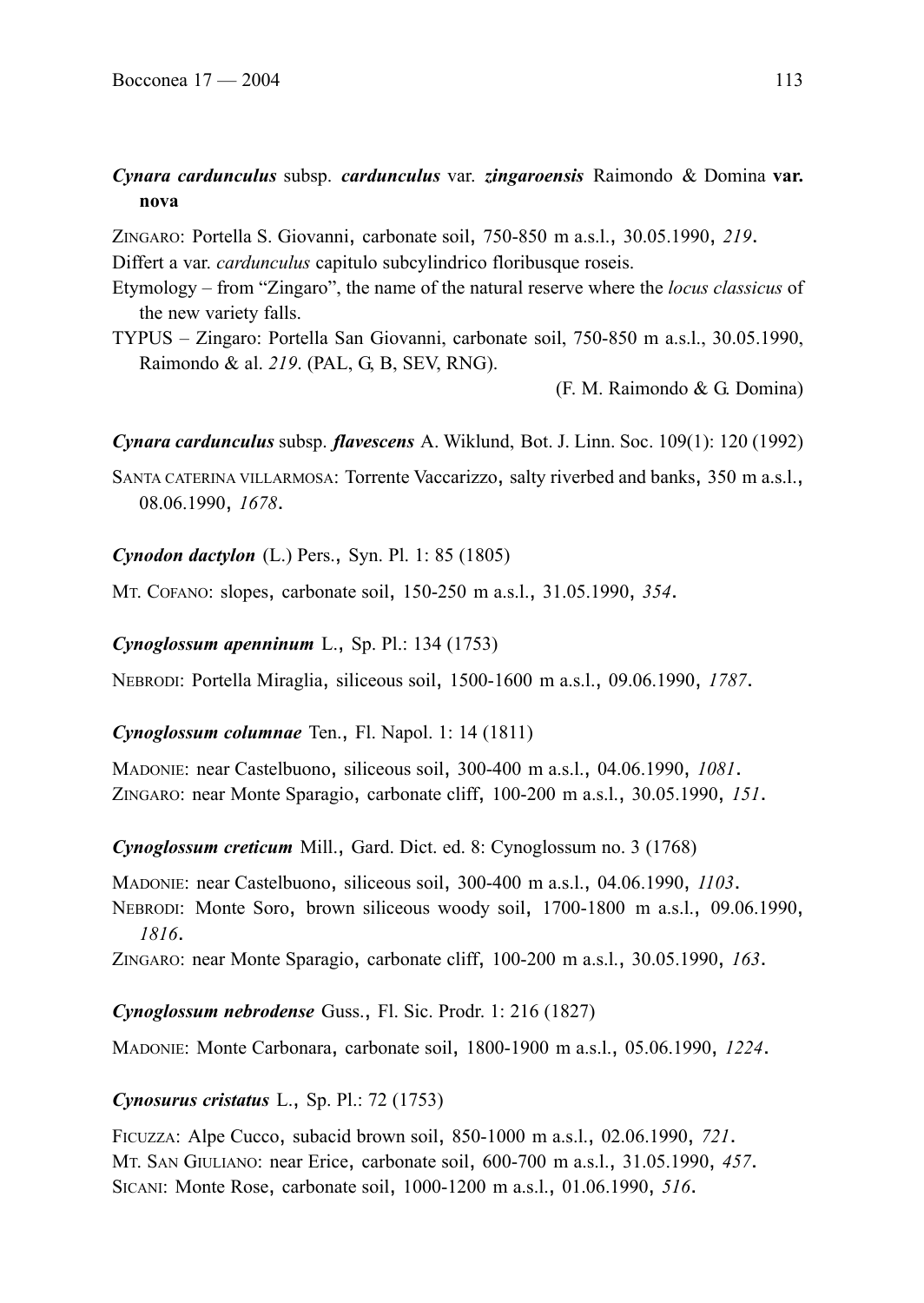ZINGARO: near Monte Sparagio, carbonate cliff, 100-200 m a.s.l., 30.05.1990, *171*.

### *Cynosurus echinatus* L., Sp. Pl.: 72 (1753)

MADONIE: near Castelbuono, siliceous soil, 300-400 m a.s.l., 04.06.1990, *1149*. ROCCA BUSAMBRA: cliffs and slopes, carbonate soil, 1100-1400 m a.s.l., 02.06.1990, *746*.

*Cynosurus elegans* Desf., Fl. Atlant. 1: 82 (1798)

ROCCA BUSAMBRA: cliffs and slopes, carbonate soil, 1100-1400 m a.s.l., 02.06.1990, *819*.

*Cyperus fuscus* L., Sp. Pl.: 46 (1753)

NEBRODI: Portella Scafi, swamp on siliceous soil, 1300-1400 m a.s.l., 10.06.1990, *1921*.

*Cyperus kallii* (Forssk.) Murb., Contr. Fl. Nord-Ouest Afrique 3: 24 (1899)

SCOGLITTI: neighborhoods, carbonate soil, 10-30 m a.s.l., 16.06.1990, *2284*. TINDARI: Oliveri, littoral sands, 0-10 m a.s.l., 18.06.1990, *2439*.

*Cyperus laevigatus* subsp. *distachyos* (All.) Maire & Weiller, Fl. Afr. Nord 4: 35 (1957)

GELA: Biviere, marsh, 20-30 m a.s.l., 16.06.1990, *2348*. TINDARI: Oliveri, littoral sands, 0-10 m a.s.l., 18.06.1990, *2440*.

*Cyperus longus* subsp. *badius* (Desf.) Murb., Contr. Fl. Nord-Ouest Afrique 3: 27 (1899)

CHIUSA SCLAFANI: Fiume Sosio, banks, 400 m a.s.l., 02.06.1990, *667*. SORTINO: Valle dell'Anapo, carbonate soil, 250-300 m a.s.l., 15.06.1990, *2157*.

*Cyperus papyrus* L., Sp. Pl.: 47 (1753)

SIRACUSA: Fiume Ciane, banks, 0-20 m a.s.l., 15.06.1990, *2188*.

*Cyperus rotundus* L., Sp. Pl.: 45 (1753)

CHIUSA SCLAFANI: Fiume Sosio, banks, 400 m a.s.l., 02.06.1990, *659*.

*Cystopteris fragilis* (L.) Bernh., Neu. J. Bot. 1(2): 27 (1805)

MADONIE: near Castelbuono, walls, 300-400 m a.s.l., 04.06.1990, *1101*.

*Cytinus hypocistis* (L.) L., Syst. Nat. ed. 12 2: 602 (1767)

MADONIE: between Collesano and Lascari, on *Cistus creticus*, 200-400 m a.s.l., 04.06.1990, *1037*.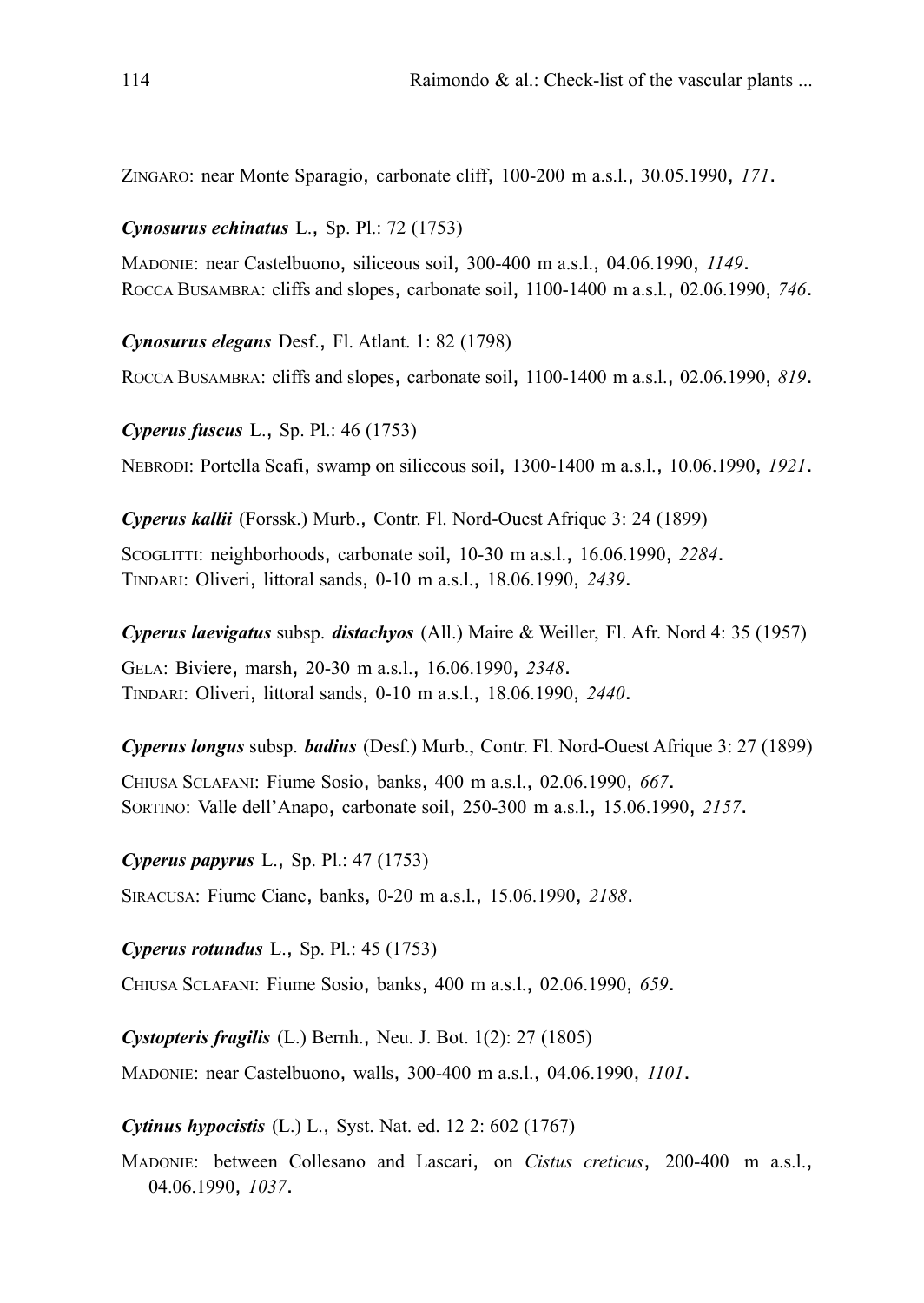*Cytisus scoparius* (L.) Link, Enum. Hort. Berol. Alt. 2: 241 (1822)

MADONIE: Quacella, carbonate soil, 1650-1800 m a.s.l., 03.06.1990, *1004*.

MADONIE: Vallone Madonna degli Angeli, subspontaneus, 1400-1500 m a.s.l., 07.06.1990, *1584*.

MESSINA: Colle San Rizzo, marley soil, 450-550 m a.s.l., 18.06.1990, *2429*.

*Cytisus villosus* Pourr., Hist. & Mém. Acad. Roy. Sci. Toulouse 3: 317 (1788)

MESSINA: Colle San Rizzo, marley soil, 450-550 m a.s.l., 18.06.1990, *2404*.

*Dactylis glomerata* L., Sp. Pl.: 71 (1753)

MT. SAN GIULIANO: Bivio di Erice, carbonate soil, 600 m a.s.l., 31.05.1990, *477*.

# *Dactylis hispanica* Roth, Catal. Bot. 1: 8 (1797)

MT. COFANO: slopes, carbonate soil, 150-250 m a.s.l., 31.05.1990, *328*. PALERMO: Addaura, carbonate soil, 0-50 m a.s.l., 29.05.1990, *105*. ZINGARO: Monte Passo del Lupo, carbonate soil, 550-650 m a.s.l., 30.05.1990, *254*.

*Dactyloctenium aegyptium* (L.) P. Beauv., Ess. Agrostogr.: 72, Expl. Pl. 10 (1812)

MADONIE: Rocca di Cefalù, carbonate soil, 30-100 m a.s.l., 18.06.1990, *2462*. MT. CATALFANO: Cavallo Di Mezzo, carbonate soil, 50-150 m a.s.l., 19.06.1990, *2488*.

*Dactylorhiza saccifera* (Brongn.) Soó, Nom. Nov. Gen. Dactylorhiza: 8 (1962)

MADONIE: Margio Scorzone, marshy area on siliceous soil, 1300-1400 m a.s.l., 06.06.1990, *1467*.

# *Damasonium alisma* subsp. *bourgaei* (Coss.) Maire, Cat. Pl. Maroc 1: 22 (1931)

GELA: Biviere, marsh, 20-30 m a.s.l., 16.06.1990, *2335*.

*Daphne gnidium* L., Sp. Pl.: 357 (1753)

PALERMO: Monte Pellegrino, subacid carbonate soil, 300-400 m a.s.l., 29.05.1990, *31*.

# *Daphne laureola* L., Sp. Pl.: 357 (1753)

MADONIE: Castelbuono, bosco comunale, siliceous soil, 900-1000 m a.s.l., 04.06.1990, *1157*.

MADONIE: Piano Pomieri, siliceous soil, 1200-1300 m a.s.l., 06.06.1990, *1374*.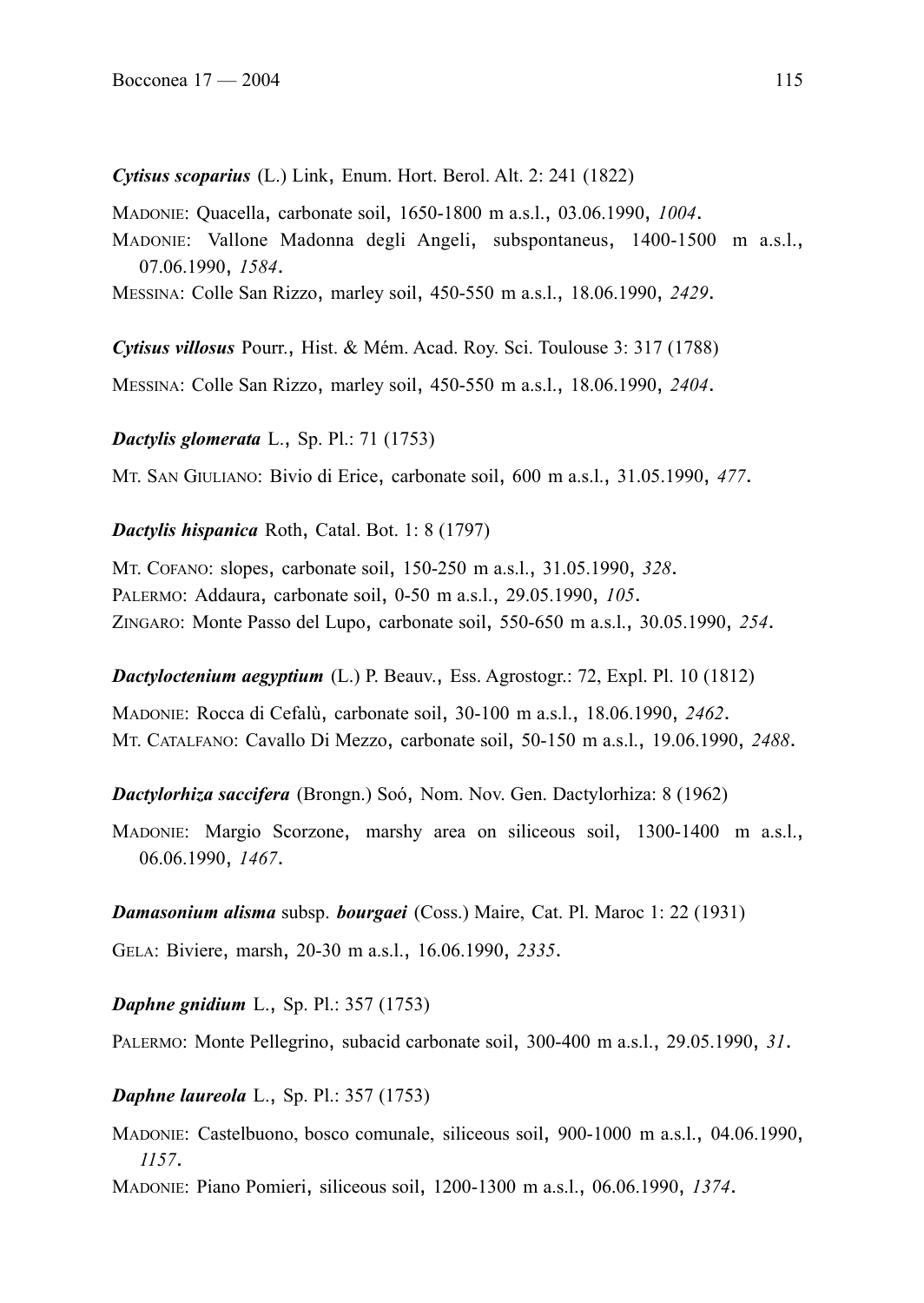*Daphne oleoides* Schreb., Icon. Descr. Pl.: 13 (1766)

MADONIE: Quacella, carbonate soil, 1650-1800 m a.s.l., 03.06.1990, *951*.

*Daphne sericea* Vahl, Symb. Bot. 1: 28 (1790) EGADI: Marettimo, carbonate soil, 0-100 m a.s.l., 31.05.1990, *496*.

*Dasypyrum villosum* (L.) P.Candargy, Arch. Biol. Vég. Pure Appl. 1: 35 & 62 (1901) ZINGARO: Portella S. Giovanni, carbonate soil, 750-850 m a.s.l., 30.05.1990, *206*.

*Datura innoxia* Mill., Gard. Dict. ed. 8: Datura no. 5 (1768)

MADONIE: near Castelbuono, siliceous soil, 300-400 m a.s.l., 04.06.1990, *1131*. MT. SAN GIULIANO: near Erice, disturbed soil, 600-700 m a.s.l., 31.05.1990, *474*.

*Daucus aureus* Desf., Fl. Atlant. 1: 242 (1798)

MADONIE: near Petralia Sottana, clay soil, 900-1000 m a.s.l., 06.06.1990, *1549*.

*Daucus carota* L., Sp. Pl.: 242 (1753)

SCOGLITTI: neighborhoods, carbonate soil, 10-30 m a.s.l., 16.06.1990, *2268*.

*Daucus gingidium* L., Sp. Pl.: 242 (1753). subsp. *gingidium* MT. COFANO: slopes, carbonate soil, 150-250 m a.s.l., 31.05.1990, *342*.

*Daucus gingidium* subsp. *polygamus* (Gouan) Onno

MT. COFANO: slopes, carbonate soil, 150-250 m a.s.l., 31.05.1990, *337*.

*Daucus nebrodensis* Strobl, Oestr. Bot. Zeitschr. 34: 223 (1884)

NEBRODI: Monte Soro, brown siliceous woody soil, 1700-1800 m a.s.l., 09.06.1990, *1815*.

*Delphinium emarginatum* C. Presl, Delic. Prag.: 6 (1822)

MT. SAN GIULIANO: near Erice, carbonate soil, 600-700 m a.s.l., 31.05.1990, *445*. PALERMO: Addaura, carbonate soil, 0-50 m a.s.l., 29.05.1990, *99*.

*Delphinium halteratum* Sibth. & Sm., Fl. Graec. Prodr. 1: 37 (1809)

PORTO PALO: neighborhoods, carbonate soil, 10-20 m a.s.l., 16.06.1990, *2228*. ZINGARO: near Monte Sparagio, carbonate cliff, 100-200 m a.s.l., 30.05.1990, *156*.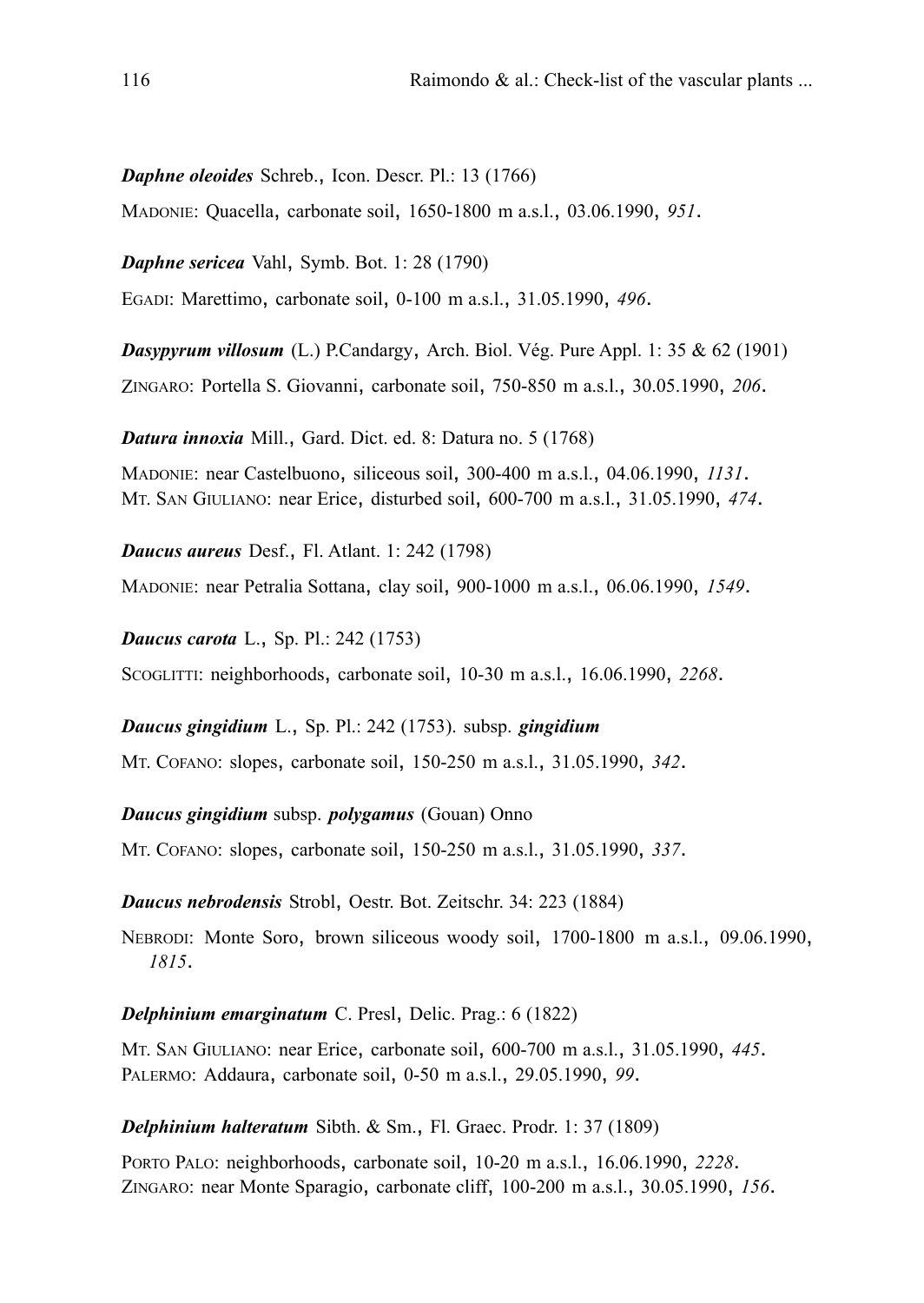#### *Delphinium staphisagria* L., Sp. Pl.: 531 (1753)

SCIACCA: Gole della Tardara, carbonate cliff, 50-200 m a.s.l., 02.06.1990, *867*.

*Deschampsia cespitosa* (L.) P. Beauv., Ess. Agrostogr.: 91, 160 (1812)

MADONIE: Bozzolino, siliceous soil, 1000-1200 m a.s.l., 06.06.1990, *1456*.

*Desmazeria sicula* (Jacq.) Dumort., Comment. Bot.: 27 (1822)

MT. COFANO: seaside, littoral sands, 0-10 m a.s.l., 31.05.1990, *288*.

*Dianthus armeria* L., Sp. Pl.: 410 (1753)

NEBRODI: near Ucria, siliceous soil, 600-700 m a.s.l., 10.06.1990, *1944*.

*Dianthus arrostii* C. Presl, Delic. Prag. 1: 60 (1822)

ZINGARO: Monte Passo del Lupo, carbonate soil, 550-650 m a.s.l., 30.05.1990, *237*.

*Dianthus gasparrinii* Guss., Fl. Sic. Syn. 1: 479 (1843)

MADONIE: near Polizzi Generosa, marley cliff, 700-800 m a.s.l., 07.06.1990, *1617*.

*Dianthus minae* Mazzola, Raimondo & Ilardi, Bocconea 17: 307 (2004)

MADONIE: Castelbuono, Passo Scuro, carbonate cliff, 700 m a.s.l., 04.06.1990, *1162*. Note: Species described on material collected during the Iter.

*Dianthus paniculatus* Lojac., Malpighia 20:188 (1906)

ROCCA BUSAMBRA: cliffs and slopes, carbonate rock, 1100-1400 m a.s.l., 02.06.1990, *839*.

*Dianthus rupicola* Biv., Sicul. Pl. 1: 31 (1806)

PALERMO: Monte Pellegrino, carbonate soil, 300-400 m a.s.l., 29.05.1990, *29*. SCIACCA: Gole della Tardara, carbonate cliff, 50-200 m a.s.l., 02.06.1990, *869*.

*Dianthus siculus* C. Presl, Delic. Prag.: 59 (1822)

SICANI: Monte Rose, carbonate soil, 1000-1200 m a.s.l., 01.06.1990, *579*. ZINGARO: Monte Passo del Lupo, carbonate soil, 550-650 m a.s.l., 30.05.1990, *236*.

*Diplotaxis crassifolia* (Raf.) DC., Syst. Nat. 2: 629 (1821)

ARAGONA: Maccalube, clay soil, 50-150 m a.s.l., 08.06.1990, *1708*.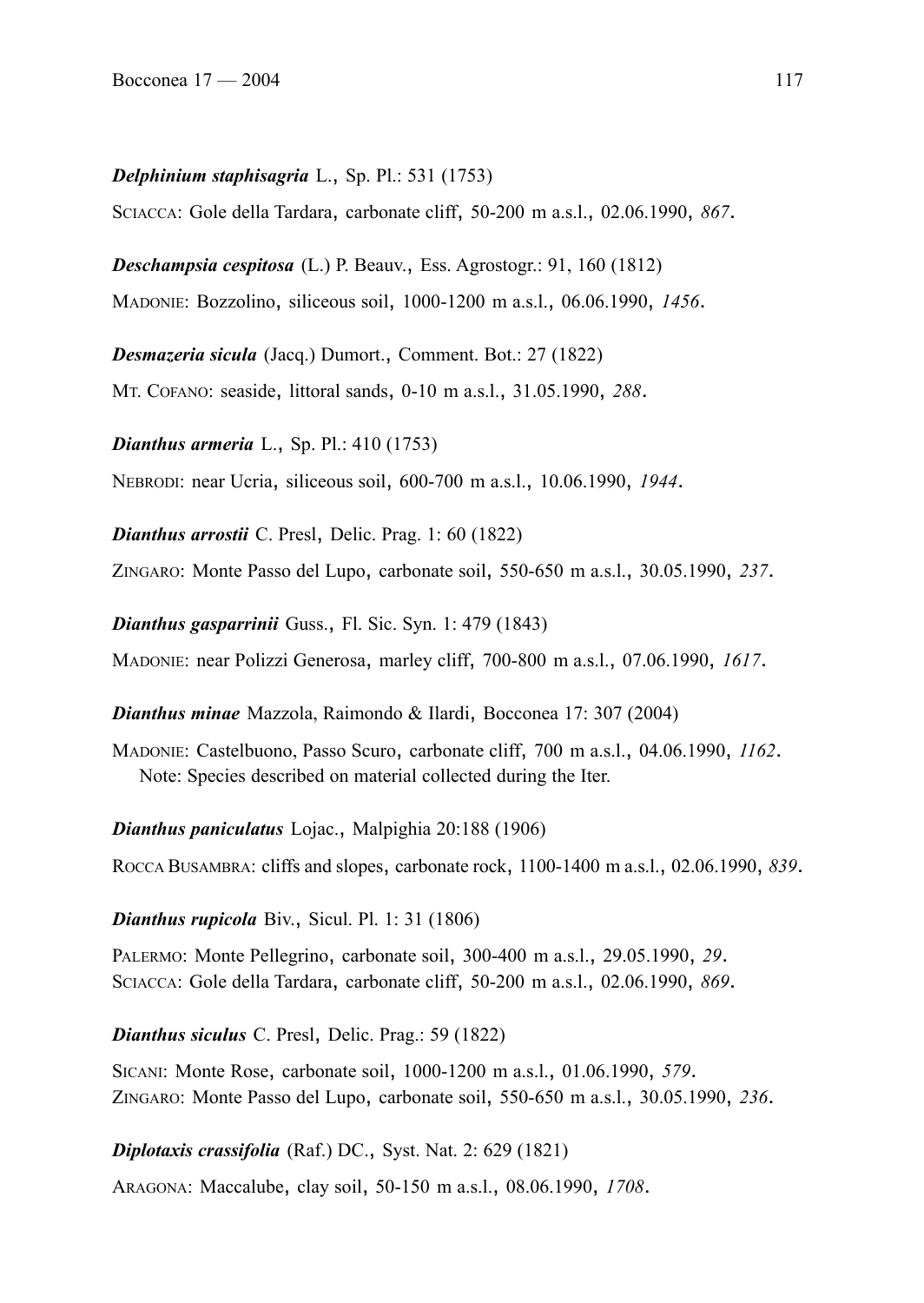*Diplotaxis erucoides* (L.) DC., Syst. Nat. 2: 631 (1821) var. *erucoides*

CHIUSA SCLAFANI: Portella Grande, carbonate soil, 400-500 m a.s.l., 02.06.1990, *700*.

*Diplotaxis erucoides* var. *hispidula* Lojac., Fl. Sic. 1(1): 118 (1888)

SUTERA: neighborhoods, clay soil, 600-700 m a.s.l., 08.06.1990, *1688*.

*Diplotaxis muralis* (L.) DC., Syst. Nat. 2: 634 (1821)

ZINGARO: Monte Passo del Lupo, carbonate soil, 550-650 m a.s.l., 30.05.1990, *243*.

*Dipsacus fullonum* L., Sp. Pl.: 97 (1753)

CHIUSA SCLAFANI: Fiume Sosio, banks, 400 m a.s.l., 02.06.1990, *664*.

- *Doronicum orientale* Hoffm., Commentat. Soc. Phys.-Med. Univ. Lit. Caes. Mosq. 1: 8 (1808)
- MADONIE: Castelbuono, bosco comunale, siliceous soil, 900-1000 m a.s.l., 04.06.1990, *1155*.

MADONIE: near Castelbuono, siliceous soil, 300-400 m a.s.l., 04.06.1990, *1116*.

#### *Dorycnium hirsutum* (L.) Ser., Prodr. 2: 208 (1825)

MESSINA: Colle San Rizzo, marley soil, 450-550 m a.s.l., 18.06.1990, *2410*. PORTO PALO: Pantani Longarini, marsh, 0-10 m a.s.l., 16.06.1990, *2245*. VITTORIA: neighborhoods, carbonate soil, 0-10 m a.s.l., 16.06.1990, *2307*.

*Dorycnium rectum* (L.) Ser., Prodr. 2: 208 (1825)

CHIUSA SCLAFANI: Fiume Sosio, banks, 400 m a.s.l., 02.06.1990, *672*.

*Draba muralis* L., Sp. Pl.: 642 (1753)

MT. PIZZUTA: slopes, carbonate soil, 1200-1300 m a.s.l., 02.06.1990, *919*.

*Draba olympicoides* Strobl, Verh. K. K. Zool.-Bot. Ges. Wien 53: 459 (1903)

MADONIE: Quacella, carbonate cliffs, 1800 m a.s.l., 03.06.1990, *935*.

- *Dryopteris pseudomas* Holub & Pouzar, Folia Geobot. Phytotax. Bohemoslov. 2: 332 (1967)
- MADONIE: Castelbuono, San Guglielmo, siliceous soil, 500-600 m a.s.l., 04.06.1990, *1168*.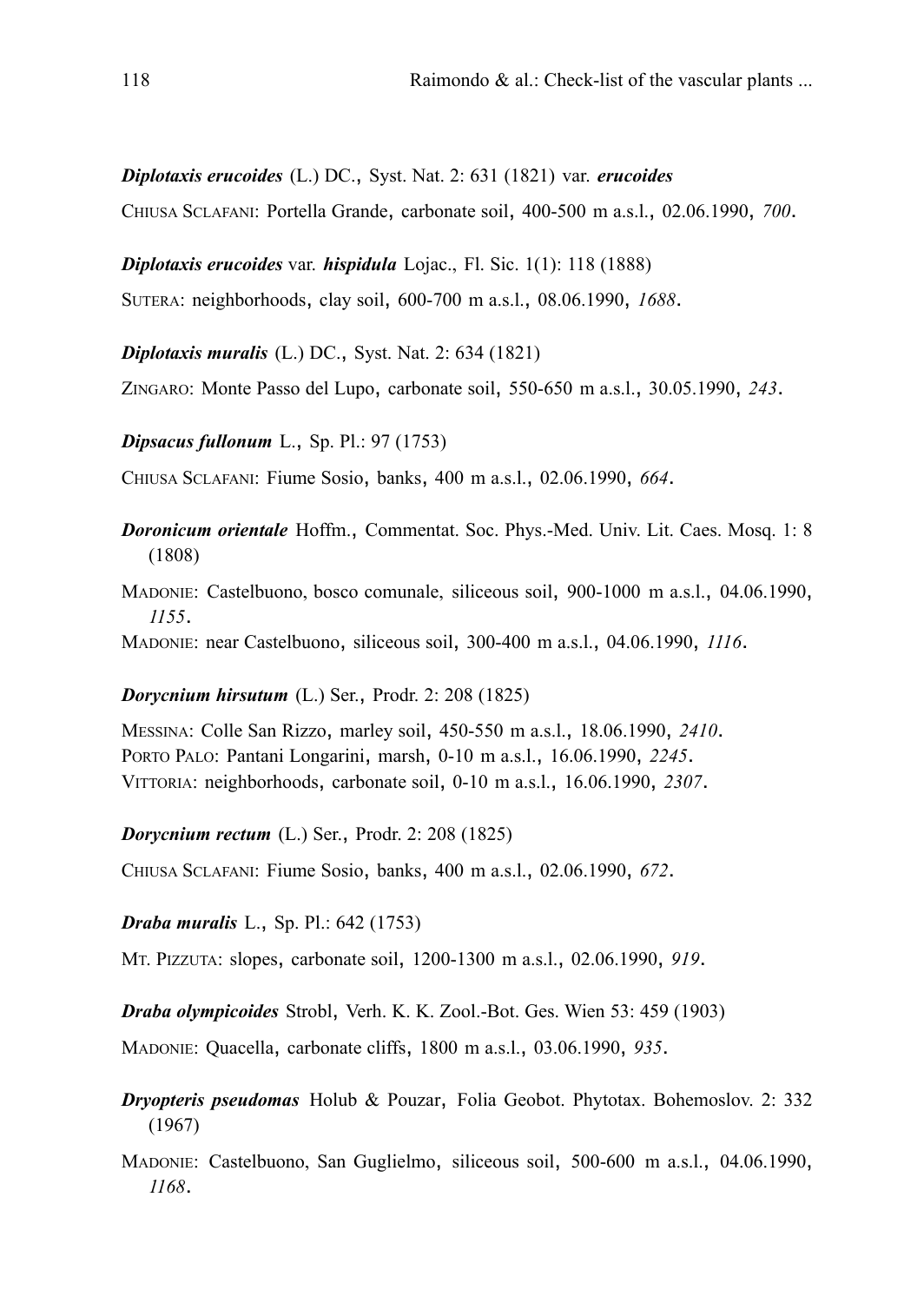*Dryopteris villarii* subsp. *pallida* (Bory) Heywood, Feddes Repert. 69: 44 (1964)

MADONIE: near Isnello, carbonate soil, 400-500 m a.s.l., 04.06.1990, *1044*. PALERMO: Monte Pellegrino, carbonate soil, 300-400 m a.s.l., 29.05.1990, *57*. ROCCA BUSAMBRA: cliffs and slopes, carbonate soil, 1100-1400 m a.s.l., 02.06.1990, *791*.

*Echinaria capitata* (L.) Desf., Fl. Atlant. 2: 385 (1799)

MADONIE: Bozzolino, siliceous soil, 1000-1200 m a.s.l., 06.06.1990, *1424*.

*Echinaria todaroana* (Ces.) Ciferri & Giacom., Nomencl. Fl. Ital. Pt. 1: 46 (1950) GELA: Biviere, marsh, 20-30 m a.s.l., 16.06.1990, *2352*.

*Echinophora spinosa* L., Sp. Pl.: 239 (1753)

GELA: Biviere, marsh, 20-30 m a.s.l., 16.06.1990, *2341*.

#### *Echinophora tenuifolia* L., Sp. Pl.: 239 (1753)

CALTAGIRONE: Bosco di Santo Pietro, sandstone and marlic soil, 250-300 m a.s.l., 17.06.1990, *2385*.

LEONFORTE: neighborhoods, marlic soil, 300-400 m a.s.l., 08.06.1990, *1671*.

*Echinops ritro* subsp. *siculus* ( Strobl ) Greuter, Willdenowia 33(1): 58 (2003)

NEBRODI: Portella Femmina Morta, siliceous soil, 1500-1600 m a.s.l., 09.06.1990, *1769*.

*Echinops spinosissimus* Turra, Farsetia: 13 (1765)

TINDARI: Oliveri, littoral sands, 0-10 m a.s.l., 18.06.1990, *2442*.

*Echium arenarium* Guss., Ind. Sem. Horto Boccad.: 5 (1826)

SCOGLITTI: neighborhoods, carbonate soil, 10-30 m a.s.l., 16.06.1990, *2288*.

*Echium italicum* L., Sp. Pl.: 139 (1753)

PALERMO: Monte Pellegrino, carbonate soil, 300-400 m a.s.l., 29.05.1990, *19*.

*Echium parviflorum* Moench, Methodus: 423 (1794)

MT. COFANO: Westward slope, carbonate soil, 400-600 m a.s.l., 31.05.1990, *318*.

*Echium plantagineum* L., Mant. Pl.: 202 (1771)

ETNA: Bosco di Milo, volcanic soil, 700-800 m a.s.l., 11.06.1990, *1972*.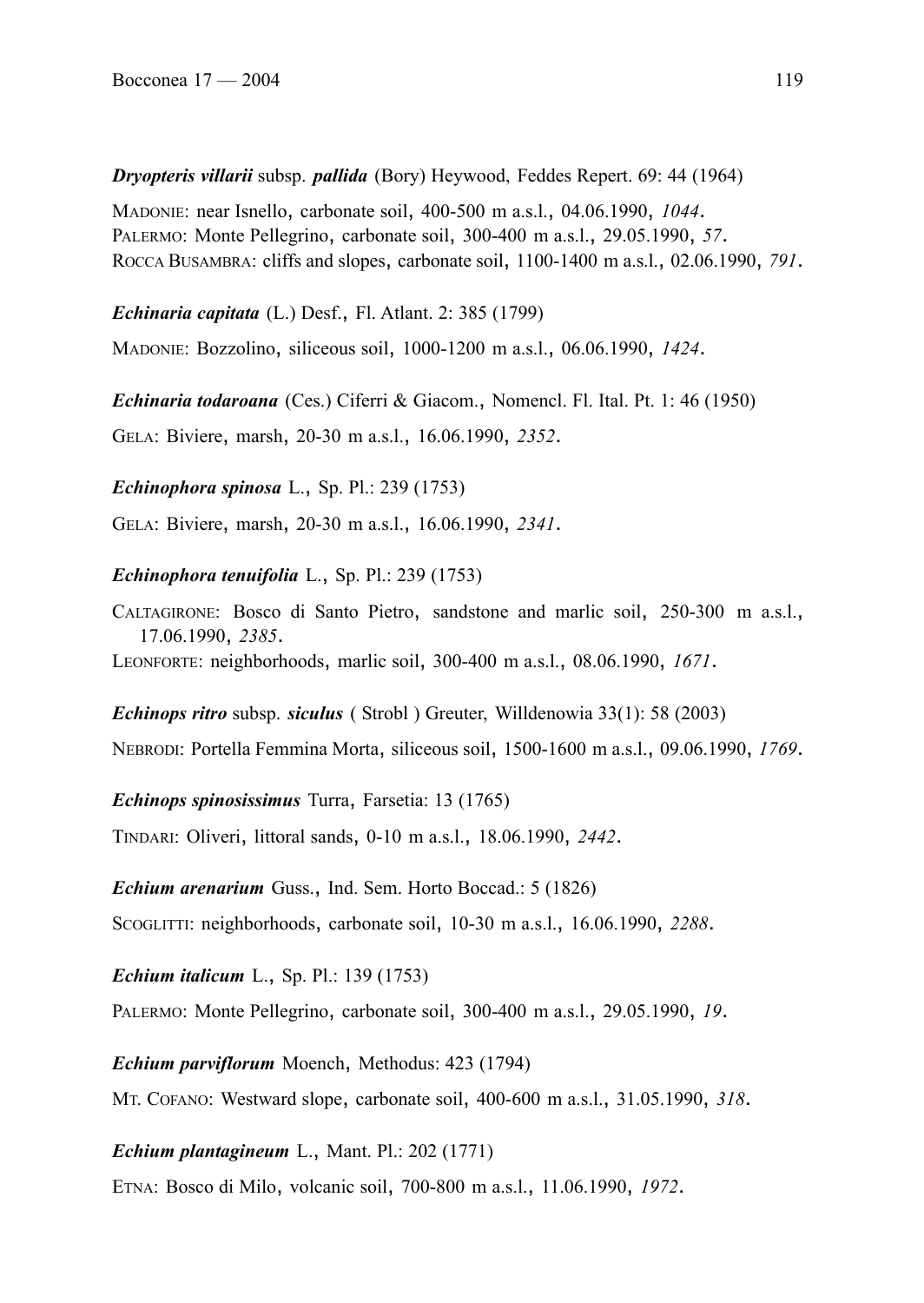PALERMO: Addaura, carbonate soil, 0-50 m a.s.l., 29.05.1990, *103*.

*Echium pustulatum* Sibth. & Sm., Fl. Graec. Prodr. 1: 125 (1806)

PELORITANI: Francavilla di Sicilia, walls, 300-400 m a.s.l., 14.06.1990, *2150*.

*Echium vulgare* L., Sp. Pl.: 139 (1753)

RANDAZZO: Lago Gurrida, moist meadows, 850 m a.s.l., 14.06.1990, *2087*.

*Edraianthus graminifolius* (L.) A. DC., Prodr. 7: 448 (1839). subsp. *graminifolius* PELORITANI: Monte Scuderi, carbonate soil, 800-900 m a.s.l., 13.06.1990, *2055*.

*Edraianthus graminifolius* subsp. *siculus* (Strobl) Greuter & Burdet, Willdenowia 13: 280 (1984)

MADONIE: Monte Carbonara, carbonate soil, 1800-1900 m a.s.l., 05.06.1990, *1248*. MADONIE: Quacella, carbonate cliffs, 1800 m a.s.l., 03.06.1990, *930*. ROCCA BUSAMBRA: cliffs and slopes, carbonate soil, 1100-1400 m a.s.l., 02.06.1990, *820*.

*Eichornia crassipes* (Mart.) Solms, Monogr. Phan. 4: 527 (1883)

VENDICARI: natural reserve, marsh, 0-20 m a.s.l., 16.06.1990, *2210*.

### *Eleocharis nebrodensis* Parl., Fl. Ital. 2: 63 (1852)

MADONIE: Gangi, gurghi di monte Zimmarra, marshy and lacustrine habitat, 1100-1200 m a.s.l., 08.06.1990, *1637*.

MADONIE: Piano Battaglia, carbonate soil, 1500-1600 m a.s.l., 05.06.1990, *1230*.

*Eleocharis palustris* (L.) Roem. & Shult., Syst. Veg. 2: 151 (1817)

NEBRODI: Biviere di Cesarò, marsh, 1250-1450 m a.s.l., 10.06.1990, *1874*. RANDAZZO: Lago Gurrida, moist meadows, 850 m a.s.l., 14.06.1990, *2086*.

*Eleusine indica* (L.) Gaertn., Fruct. Sem. Pl. 1: 8 (1788)

PALERMO: Foro Italico, disturbed soil, 0-20 m a.s.l., 29.05.1990, *2*.

*Emex spinosa* (L.) Campd., Monogr. Rumex: 58 (1819)

CHIUSA SCLAFANI: Fiume Sosio, banks, 400 m a.s.l., 02.06.1990, *669*.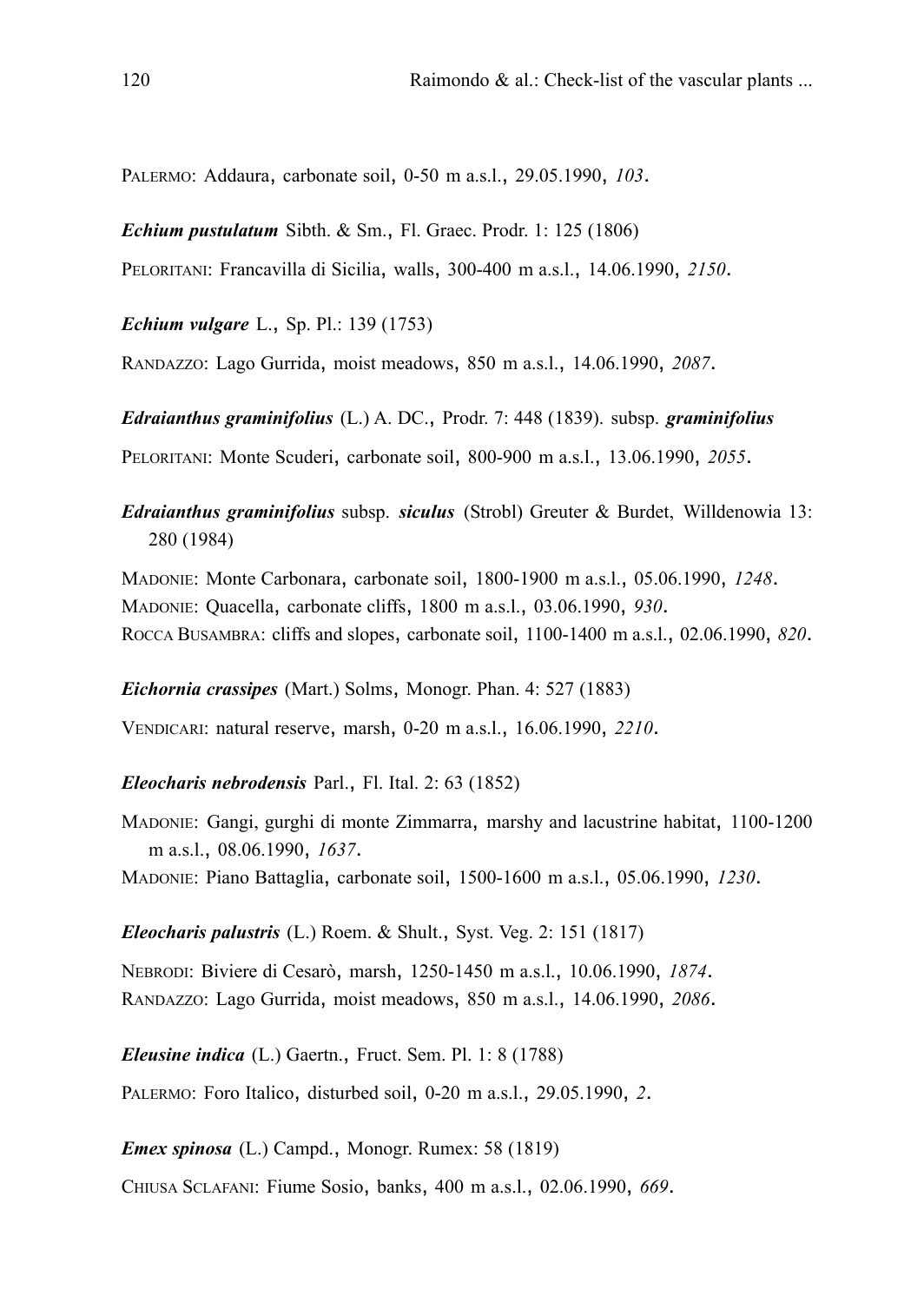# *Ephedra distachya* L., Sp. Pl.: 1040 (1753)

CAPO RAMA: natural reserve, carbonate rock, 0-50 m a.s.l., 29.05.1990, *127*. MT. SAN GIULIANO: slopes, carbonate cliff, 350-450 m a.s.l., 31.05.1990, *385*.

# *Ephedra fragilis* Desf., Fl. Atlant. 2: 372 (1799)

BALESTRATE: Spiaggia cimitero, siliceous ittoral sands, 0-10 m a.s.l., 29.05.1990, *129*. MT. COFANO: slopes, carbonate soil, 150-250 m a.s.l., 31.05.1990, *356*. MT. SAN GIULIANO: near Erice, carbonate soil, 600-700 m a.s.l., 31.05.1990, *430*. VITTORIA: Pineta di Vittoria, siliceous sandy soil, 100-200 m a.s.l., 16.06.1990, *2310*.

*Ephedra nebrodensis* Tineo ex Guss., Fl. Sic. Syn. 2: 638 (1844)

MADONIE: Monte Carbonara, carbonate rock, 1800-1900 m a.s.l., 05.06.1990, *1302*.

*Epilobium dodonaei* Vill., Prosp. Hist. Pl. Dauphiné: 45 (1779).

NEBRODI: near Longi, carbonate rochy soil, 600-700 m a.s.l., 10.06.1990, *1928*.

*Epilobium hirsutum* L., Sp. Pl.: 347 (1753)

PELORITANI: Monte Scuderi, slopes, damp carbonate soil, 700-800 m a.s.l., 13.06.1990, *2045*.

### *Epilobium montanum* L., Sp. Pl.: 348 (1753)

NEBRODI: Monte Soro, damp siliceous soil, 1700-1800 m a.s.l., 09.06.1990, *1842*.

*Epilobium parviflorum* Schreb., Spic. Fl. Lips.: 147 (1771)

MADONIE: Geraci Siculo, Pietra Giordano, marsh on siliceous soil, 1400-1500 m a.s.l., 06.06.1990, *1524*.

NEBRODI: Lago Maulazzo, meadows on siliceous soil, 1400-1450 m a.s.l., 09.06.1990, *1788*.

# *Equisetum arvense* L., Sp. Pl.: 1061 (1753)

MADONIE: Margio Scorzone, marshy area on siliceous soil, 1300-1400 m a.s.l., 06.06.1990, *1466*.

MADONIE: near Polizzi Generosa, siliceous soil, 700-800 m a.s.l., 07.06.1990, *1610*.

# *Equisetum ramosissimum* Desf., Fl. Atlant. 2: 398 (1799)

MADONIE: near Polizzi Generosa, damp carbonate soil, 700-800 m a.s.l., 07.06.1990, *1596*.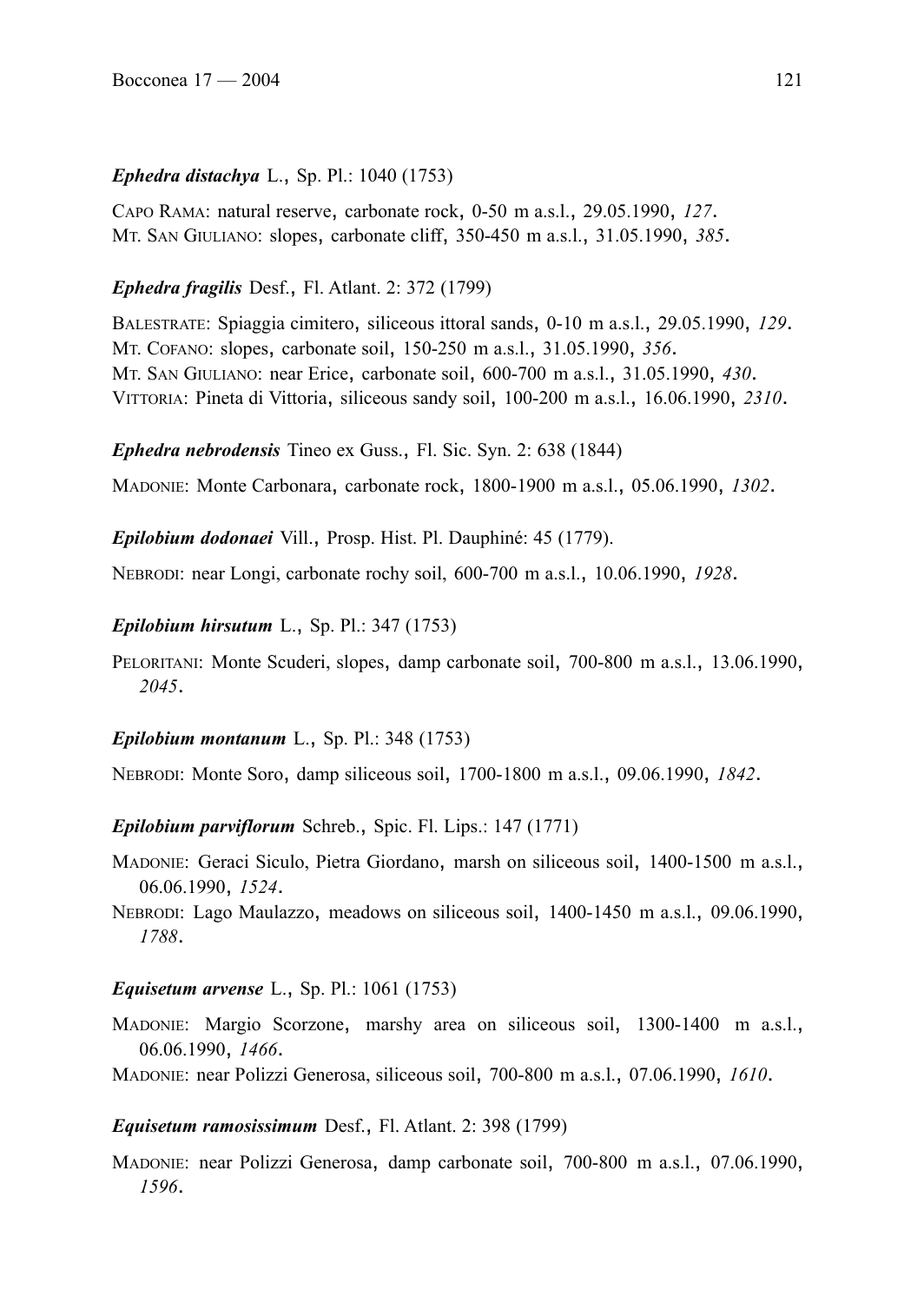*Equisetum telmateia* Ehrh., Hannover. Mag. 18: 287 (1783)

MADONIE: near Polizzi Generosa, damp carbonate soil, 700-800 m a.s.l., 07.06.1990, *1609*.

SIRACUSA: Fiume Ciane, banks, 0-20 m a.s.l., 15.06.1990, *2186*.

*Eragrostis cilianensis* (All.) Janch., Mitt. Naturwiss. Vereins Univ. Wien 5(9): 110 (1907) MADONIE: Fiume Himera, riverbed, 0-20 m a.s.l., 02.06.1990, *847*.

*Eragrostis minor* Host, Icon. Descr. Gram. Austriac. 4: 15 (1809)

MADONIE: Rocca di Cefalù, carbonate soil, 30-100 m a.s.l., 18.06.1990, *2463*.

*Erica arborea* L., Sp. Pl.: 353 (1753)

PELORITANI: Monte Scuderi, slopes, carbonate soil, 700-800 m a.s.l., 13.06.1990, *2044*.

*Erica multiflora* L., Sp. Pl.: 355 (1753)

CALTAGIRONE: Bosco di Santo Pietro, sandstone and marlic soil, 250-300 m a.s.l., 17.06.1990, *2369*.

MT. COFANO: Westward slope, carbonate soil, 400-600 m a.s.l., 31.05.1990, *304*.

*Erica sicula* Guss., Cat. Pl. Boccad.: 74 (1821)

MT. COFANO: Westward slope, carbonate cliff, 400-600 m a.s.l., 31.05.1990, *323*.

*Erigeron karvinskianus* DC., Prodr. 5: 285 (1836).

PELORITANI: Francavilla di Sicilia, walls, 300-400 m a.s.l., 14.06.1990, *2148*.

*Erodium acaule* (L.) Bech. & Thell., Repert. Spec. Nov. Regni Veg. 25: 215 (1928) MADONIE: Piano Battaglia, siliceous soil, 1500-1600 m a.s.l., 05.06.1990, *1206*. ZINGARO: near Monte Sparagio, carbonate cliff, 100-200 m a.s.l., 30.05.1990, *187*.

*Erodium cicutarium* (L.) Aiton, Hort. Kew. 2: 414 (1789)

SICANI: Monte Rose, carbonate soil, 1000-1200 m a.s.l., 01.06.1990, *596*.

*Erodium laciniatum* (Cav.) Willd., Sp. Pl. 3: 633 (1800)

SCOGLITTI: neighborhoods, carbonate soil, 10-30 m a.s.l., 16.06.1990, *2296*.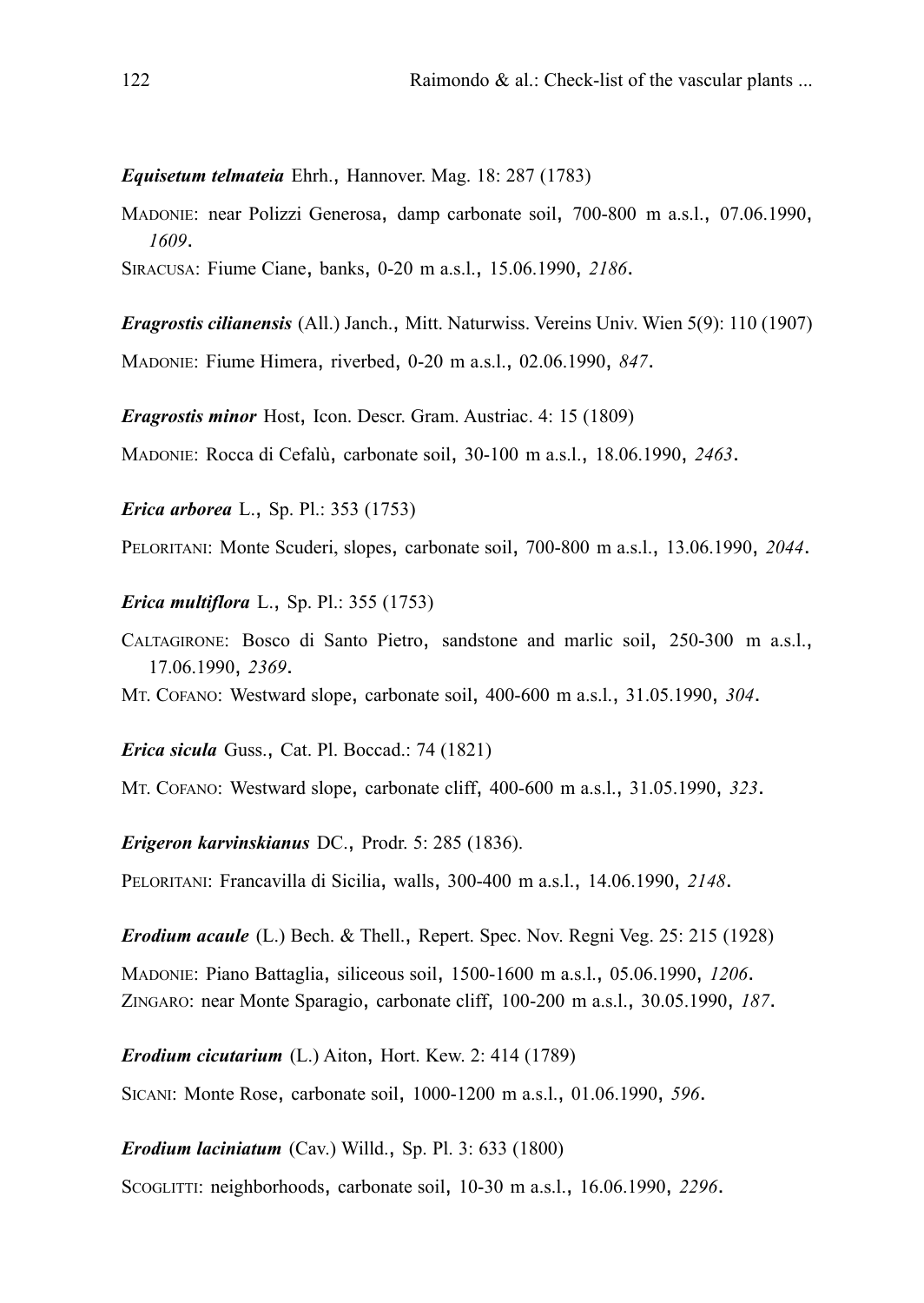*Erodium malacoides* (L.) Aiton, Hort. Kew. 2: 415 (1789)

MT. COFANO: slopes, carbonate soil, 150-250 m a.s.l., 31.05.1990, *344*.

*Erodium moschatum* (L.) Aiton, Hort. Kew. 2: 414 (1789) MT. PIZZUTA: slopes, carbonate soil, 1200-1300 m a.s.l., 02.06.1990, *902*.

*Erophila verna* subsp. *praecox* (Steven) Walters, Feddes Repert. 69: 57 (1964)

MADONIE: Monte Carbonara, carbonate soil, 1800-1900 m a.s.l., 05.06.1990, *1253*.

*Erucastrum virgatum* (J. Presl & C. Presl) C. Presl, Fl. Sic.: 94 (1826)

TUSA: Milianni, clay and marley soil, 0-30 m a.s.l., 18.06.1990, *2460*.

*Eryngium barrelieri* Boiss., Ann. Sci. Nat., Bot. 1: 125 (1844)

RANDAZZO: Lago Gurrida, moist meadows, 850 m a.s.l., 14.06.1990, *2099*.

*Eryngium dichotomum* Desf., Fl. Atlant. 1: 226 (1798)

ARAGONA: Maccalube, clay soil, 50-150 m a.s.l., 08.06.1990, *1720*.

*Eryngium maritimum* L., Sp. Pl.: 233 (1753)

MT. COFANO: seaside, littoral sands, 0-10 m a.s.l., 31.05.1990, *291*.

*Eryngium tricuspidatum* L., Demonstr. Pl.: 8 (1753)

MADONIE: Canna, carbonate soil, 1200-1500 m a.s.l., 06.06.1990, *1361*. ZINGARO: Monte Passo del Lupo, carbonate soil, 550-650 m a.s.l., 30.05.1990, *259*. ZINGARO: near Monte Sparagio, carbonate cliff, 100-200 m a.s.l., 30.05.1990, *176*.

#### *Eryngium triquetrum* Vahl, Symb. Bot. 2: 46 (1791)

ZINGARO: near Monte Sparagio, carbonate cliff, 100-200 m a.s.l., 30.05.1990, *167*.

#### *Erysimum bonannianum* C. Presl, Fl. Sic.: 78 (1826)

ETNA: Bosco di Milo, volcanic soil, 700-800 m a.s.l., 11.06.1990, *1952*. ETNA: Monti Sartorius, volcanic soil, 1600-1700 m a.s.l., 11.06.1990, *2016*. MADONIE: Monte San Salvatore, siliceous soil, 1500-1900 m a.s.l., 03.06.1990, *1026*. MT. SAN GIULIANO: near Erice, carbonate soil, 600-700 m a.s.l., 31.05.1990, *396*. ROCCA BUSAMBRA: cliffs and slopes, carbonate soil, 1100-1400 m a.s.l., 02.06.1990, *816*.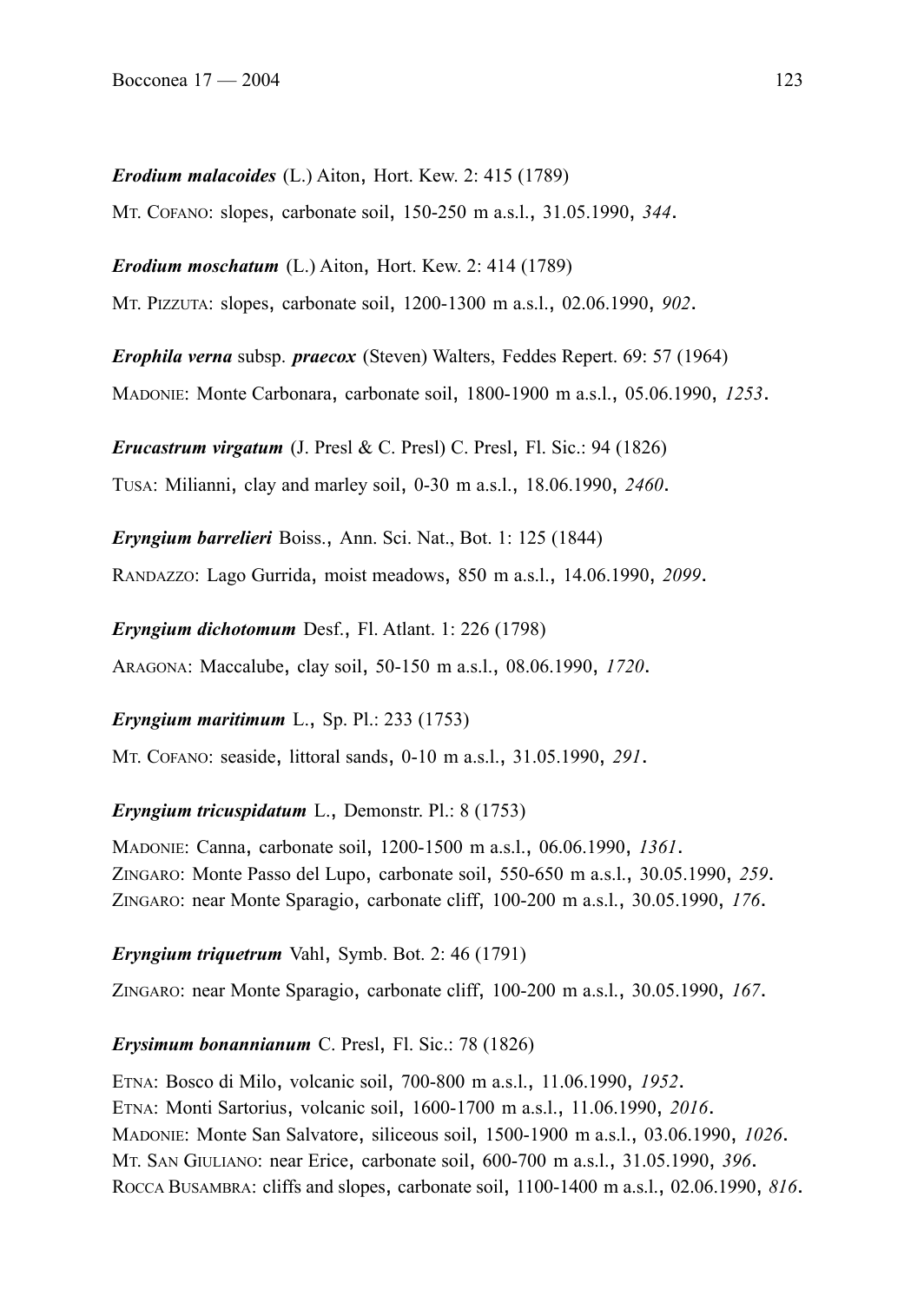### *Erysimum cheiri* (L.) Crantz, Cl. Crucif. Emend.: 116 (1769)

MADONIE: near Petralia Sottana, carbonate soil, 800-900 m a.s.l., 06.06.1990, *1540*.

*Erysimum etnense* Jord., Diagn. Esp. Nouv.: 161 (1864)

ETNA: near Nicolosi, volcanic soil, 500-600 m a.s.l., 11.06.1990, *1946*.

*Erysimum metlesicsii* Polatschek, Ann. Naturhist. Mus. Wien 78: 178 (1974)

SICANI: Monte Rose, carbonate soil, 1000-1200 m a.s.l., 01.06.1990, *515*.

*Eschscholzia californica* Cham., Horae Phys. Berol. 74 (1820)

MADONIE: Geraci Siculo, siliceous soil, 1000-1100 m a.s.l., 06.06.1990, *1528*. Note: Known only near Palermo between Capo Zafferano and the village of Aspra (Spadaro & Raimondo 2002), this record is the second from Sicily and the first from the Madonie.

### *Eupatorium cannabinum* L., Sp. Pl.: 838 (1753)

CHIUSA SCLAFANI: Fiume Sosio, banks, 400 m a.s.l., 02.06.1990, *681*.

*Euphorbia amygdaloides* subsp. *arbuscula* Meusel, Wiss. Z. Martin-Luther-Univ. Halle-Wittenberg, Math.-Naturwiss. Reihe 18: 134 (1969)

SICANI: Monte Rose, carbonate soil, 1000-1200 m a.s.l., 01.06.1990, *570*.

*Euphorbia biumbellata* Poir., Voy. Barbarie 2: 174 (1789)

NEBRODI: Biviere di Cesarò, marsh, 1250-1450 m a.s.l., 10.06.1990, *1912*.

# *Euphorbia bivonae* Steudel, Nomencl. Bot. 1: 610 (1840)

SCIACCA: Gole della Tardara, carbonate cliff, 50-200 m a.s.l., 02.06.1990, *856*. ZINGARO: Galleria di Scopello, carbonate soil, 100 m a.s.l., 30.05.1990, *132*.

# *Euphorbia ceratocarpa* Ten., Fl. Napol. 1: xxviii (1811)

MT. SAN GIULIANO: near Erice, carbonate soil, 600-700 m a.s.l., 31.05.1990, *446*. NEBRODI: near Galati Mamertino, carbonate soil, 700-800 m a.s.l., 10.06.1990, *1933*. SICANI: Monte Rose, carbonate soil, 1000-1200 m a.s.l., 01.06.1990, *558*.

# *Euphorbia characias* L., Sp. Pl.: 463 (1753)

CHIUSA SCLAFANI: Portella Grande, carbonate soil, 400-500 m a.s.l., 02.06.1990, *712*.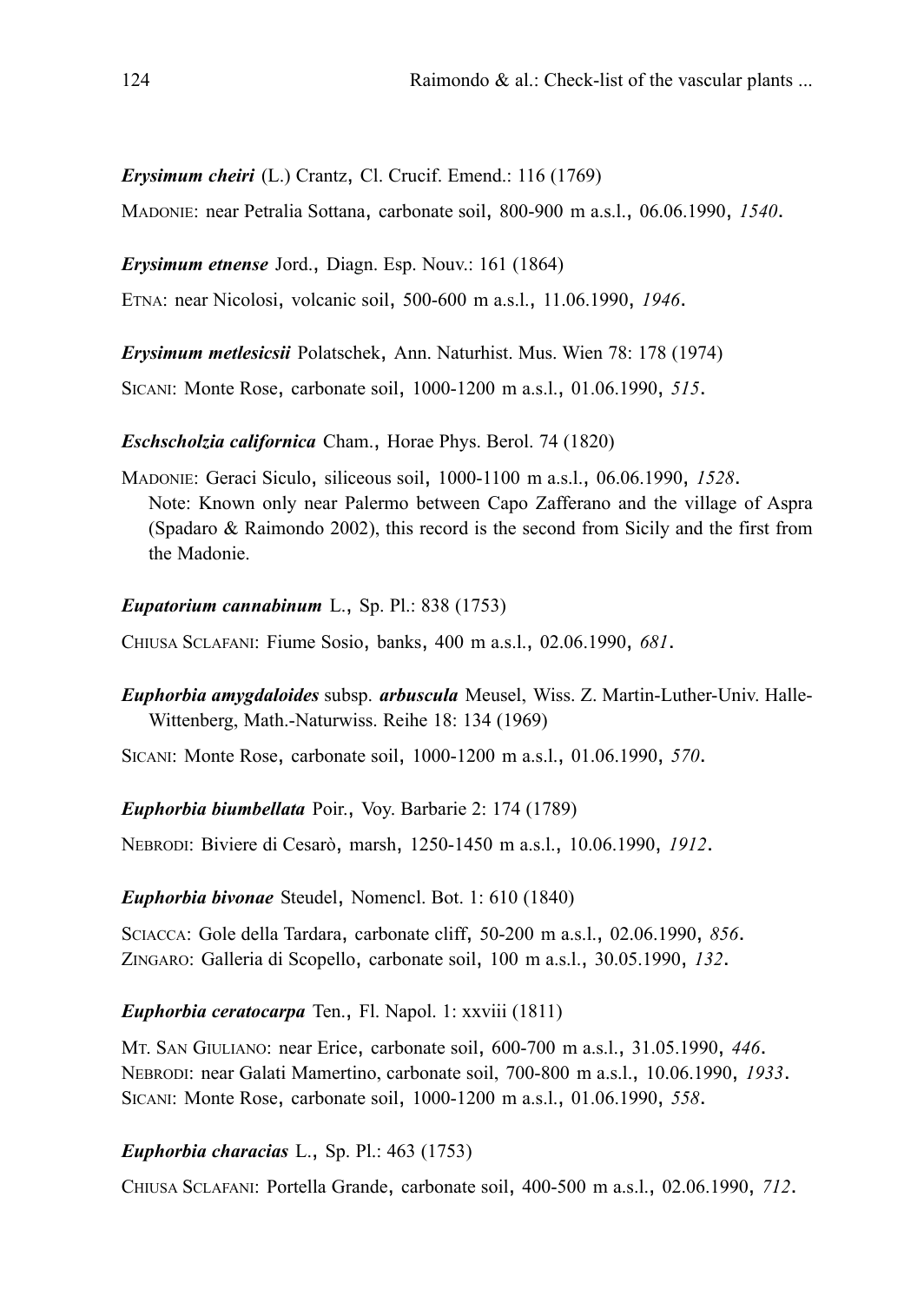MT. PIZZUTA: slopes, carbonate soil, 1200-1300 m a.s.l., 02.06.1990, *905*.

#### *Euphorbia corallioides* L., Sp. Pl.: 460 (1753)

NEBRODI: Monte Soro, brown siliceous woody soil, 1700-1800 m a.s.l., 09.06.1990, *1830*. NEBRODI: Portella Femmina Morta, siliceous soil, 1500-1600 m a.s.l., 09.06.1990, *1761*.

*Euphorbia dendroides* L., Sp. Pl.: 462 (1753)

PALERMO: Monte Pellegrino, carbonate soil, 300-400 m a.s.l., 29.05.1990, *60*.

*Euphorbia exigua* L., Sp. Pl.: 456 (1753)

ZINGARO: near Monte Sparagio, carbonate cliff, 100-200 m a.s.l., 30.05.1990, *182*.

*Euphorbia helioscopia* L., Sp. Pl.: 459 (1753)

SICANI: Monte Carcaci, carbonate soil, 900-1100 m a.s.l., 01.06.1990, *642*.

*Euphorbia papillaris* ( Boiss. ) Raffaelli & Ricceri, Webbia 42(1): 7 (1988) EGADI: Favignana, carbonate soil, 0-100 m a.s.l., 31.05.1990, *489*.

*Euphorbia paralias* L., Sp. Pl.: 458 (1753)

PORTO PALO: neighborhoods, carbonate soil, 10-20 m a.s.l., 16.06.1990, *2233*.

*Euphorbia peplis* L., Sp. Pl.: 455 (1753)

MESSINA: Colle San Rizzo, marley soil, 450-550 m a.s.l., 18.06.1990, *2411*.

*Euphorbia peplus* L., Sp. Pl.: 456 (1753)

SICANI: Monte Rose, carbonate soil, 1000-1200 m a.s.l., 01.06.1990, *600*. ZINGARO: near Monte Sparagio, carbonate cliff, 100-200 m a.s.l., 30.05.1990, *199*.

*Euphorbia pinea* L., Syst. Nat. ed. 12 2: 333 (1767) PALERMO: Monte Pellegrino, carbonate soil, 300-400 m a.s.l., 29.05.1990, *62*.

*Euphorbia prostrata* Aiton, Hort. Kew. 2: 139 (1789)

ETNA: Bosco di Milo, volcanic soil, 700-800 m a.s.l., 11.06.1990, *1948*.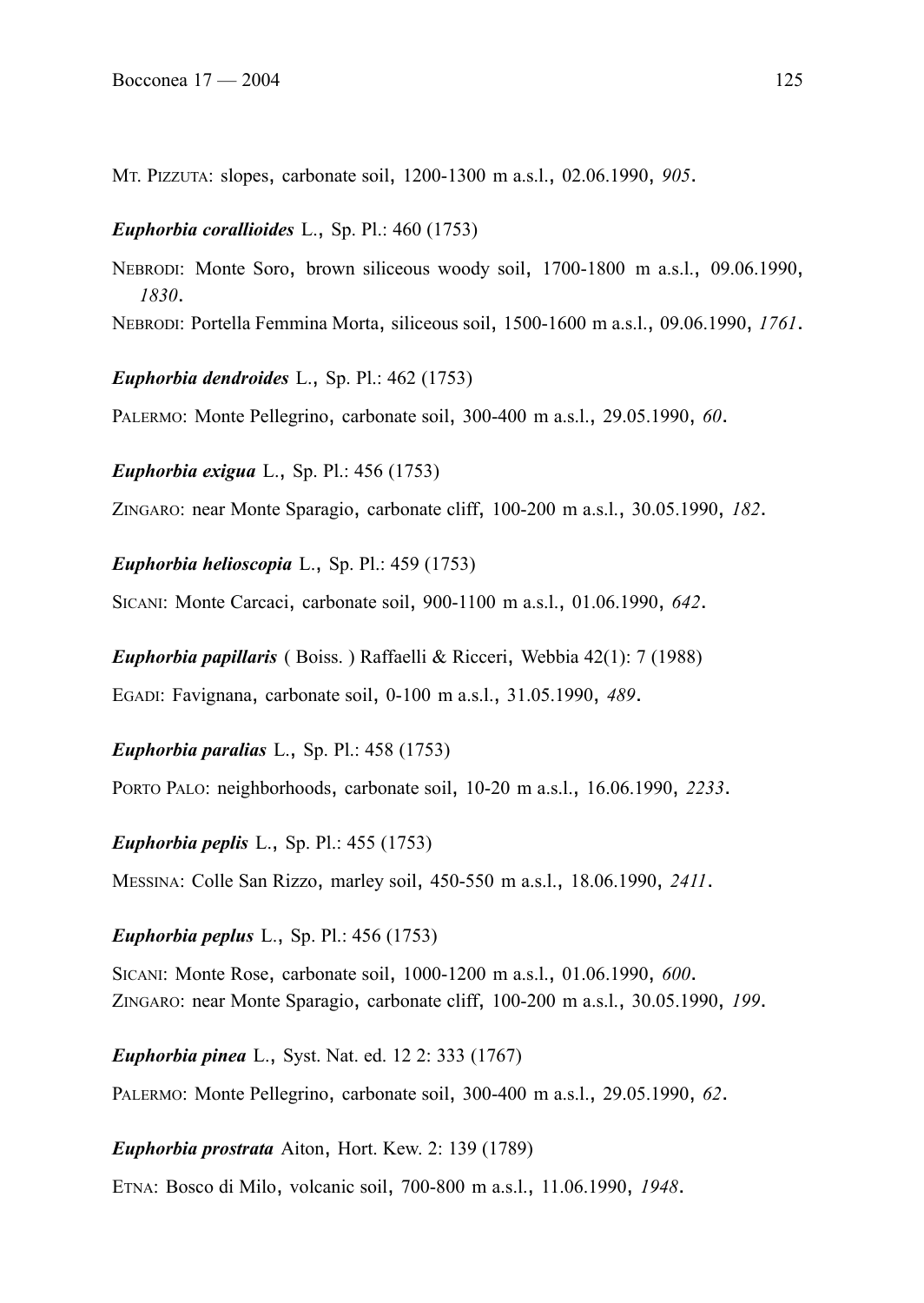*Euphorbia rigida* M. Bieb., Fl. Taur.-Caucas. 1: 375 (1808)

NEBRODI: near Cesarò, siliceous soil, 800-900 m a.s.l., 10.06.1990, *1915*.

*Euphorbia terracina* L., Sp. Pl. ed. 2: 654 (1762)

PORTO PALO: neighborhoods, carbonate soil, 10-20 m a.s.l., 16.06.1990, *2232*. SORTINO: Vaccarizzo, carbonate soil, 250-300 m a.s.l., 15.06.1990, *2179*.

*Evax discolor* (Guss.) DC., Prodr. 5: 459 (1836)

MADONIE: Monte Carbonara, carbonate soil, 1800-1900 m a.s.l., 05.06.1990, *1262*.

*Evax pygmaea* (L.) Brot., Fl. Lusit. 1: 363 (1804)

MADONIE: Bozzolino, siliceous soil, 1000-1200 m a.s.l., 06.06.1990, *1417*. MADONIE: near Castelbuono, siliceous soil, 300-400 m a.s.l., 04.06.1990, *1118*. MT. COFANO: Westward slope, carbonate soil, 400-600 m a.s.l., 31.05.1990, *310*.

*Fagus sylvatica* L., Sp. Pl.: 998 (1753)

MADONIE: Monte San Salvatore, siliceous soil, 1500-1900 m a.s.l., 03.06.1990, *1025*. MADONIE: Piano Battaglia, carbonate soil, 1500-1600 m a.s.l., 05.06.1990, *1198*.

*Fallopia convolvulus* (L.) Á. Löve, Taxon 19: 300 (1970)

ROCCA BUSAMBRA: damp gravels, 1100-1400 m a.s.l., 02.06.1990, *795*.

*Fedia caput-bovis* Pomel, Nouv. Mat. Fl. Atl.: 72 (1874)

ZINGARO: Tonnarella dell'Uzzo, carbonate soil, 0-50 m a.s.l., 30.05.1990, *275*.

*Fedia cornucopiae* (L.) Gaertn., Fruct. Sem. Pl. 2: 37 (1790)

MT. SAN GIULIANO: near Erice, carbonate soil, 600-700 m a.s.l., 31.05.1990, *421*. ROCCA BUSAMBRA: cliffs and slopes, carbonate soil, 1100-1400 m a.s.l., 02.06.1990, *731*.

*Ferula communis* L., Sp. Pl.: 246 (1753)

PALERMO: Monte Pellegrino, carbonate soil, 300-400 m a.s.l., 29.05.1990, *30*.

*Ferulago nodosa* (L.) Boiss., Diagn. Pl. Orient. 2(10): 37 (1849)

SORTINO: Valle dell'Anapo, carbonate soil, 250-300 m a.s.l., 15.06.1990, *2154*.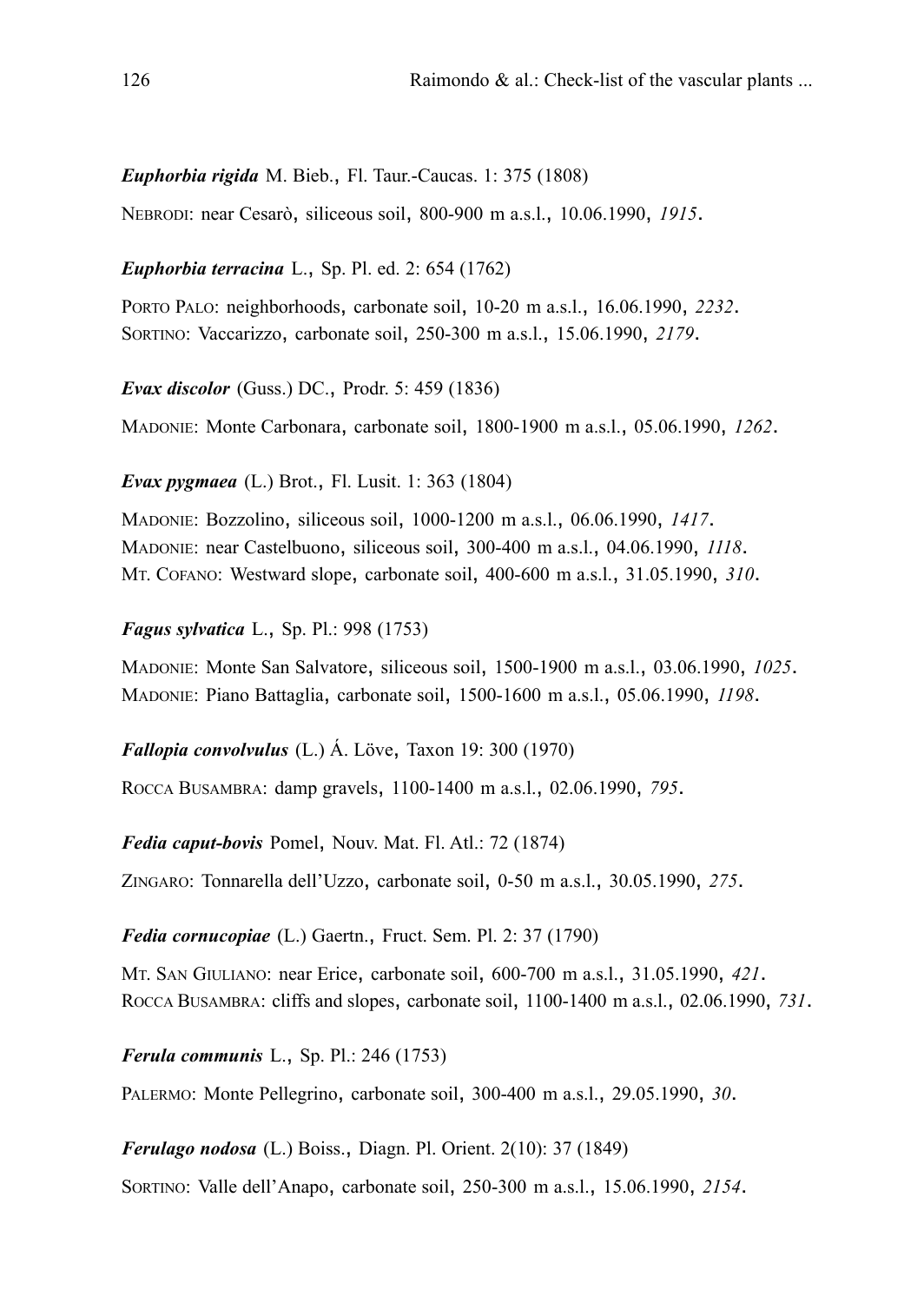# *Festuca arundinacea* Schreb., Spic. Fl. Lips.: 57 (1771)

CHIUSA SCLAFANI: Fiume Sosio, banks, 400 m a.s.l., 02.06.1990, *683*. MADONIE: Bozzolino, siliceous soil, 1000-1200 m a.s.l., 06.06.1990, *1450*. MADONIE: near Isnello, carbonate soil, 400-500 m a.s.l., 04.06.1990, *1047*. MADONIE: Quacella, carbonate soil, 1650-1800 m a.s.l., 03.06.1990, *982*. RANDAZZO: Lago Gurrida, moist meadows, 850 m a.s.l., 14.06.1990, *2096*. ROCCA BUSAMBRA: cliffs and slopes, carbonate soil, 1100-1400 m a.s.l., 02.06.1990, *834*.

# *Festuca circummediterranea* Patzke, Oesterr. Bot. Z. 122: 261 (1973)

ETNA: Monti Sartorius, volcanic soil, 1600-1700 m a.s.l., 11.06.1990, *2008*. MADONIE: Bozzolino, siliceous soil, 1000-1200 m a.s.l., 06.06.1990, *1454*. MADONIE: Monte Carbonara, carbonate soil, 1800-1900 m a.s.l., 05.06.1990, *1246*. MADONIE: Piano Battaglia, carbonate soil, 1500-1600 m a.s.l., 05.06.1990, *1192*. MADONIE: Quacella, carbonate soil, 1650-1800 m a.s.l., 03.06.1990, *956*. MESSINA: Colle San Rizzo, marley soil, 450-550 m a.s.l., 18.06.1990, *2422*. MT. SAN GIULIANO: near Erice, carbonate soil, 600-700 m a.s.l., 31.05.1990, *403*. NEBRODI: Fiume Troina, banks, 700-800 m a.s.l., 09.06.1990, *1725*.

# *Festuca coerulescens* Desf., Fl. Atlant. 1: 87 (1798)

MT. CATALFANO: Irice, carbonate cliff northward, 250-350 m a.s.l., 19.06.1990, *2489*.

*Festuca drymeja* Mert. & W. D. J. Koch, Deutschl. Fl. 1: 670 (1823)

ETNA: Bosco di Milo, volcanic soil, 700-800 m a.s.l., 11.06.1990, *2002*.

*Festuca exaltata* C. Presl., Fl. Sic.: xlv (1826)

MADONIE: Bozzolino, siliceous soil, 1000-1200 m a.s.l., 06.06.1990, *1458*.

*Festuca pignattiorum* Markgr.-Dann., Giorn. Bot. Ital. 116: 94 (1983)

MADONIE: Monte San Salvatore, siliceous soil, 1500-1900 m a.s.l., 03.06.1990, *1021*.

*Festuca robustifolia* Markgr.-Dann., Bot. J. Linn. Soc. 76: 328 (1978)

MT. PIZZUTA: slopes, carbonate soil, 1200-1300 m a.s.l., 02.06.1990, *898*.

*Ficus carica* var. *caprificus* (L.) Guss., Fl. Sic. Syn. 2: 647 (1844)

SIRACUSA: Fiume Ciane, banks, 0-20 m a.s.l., 15.06.1990, *2187*.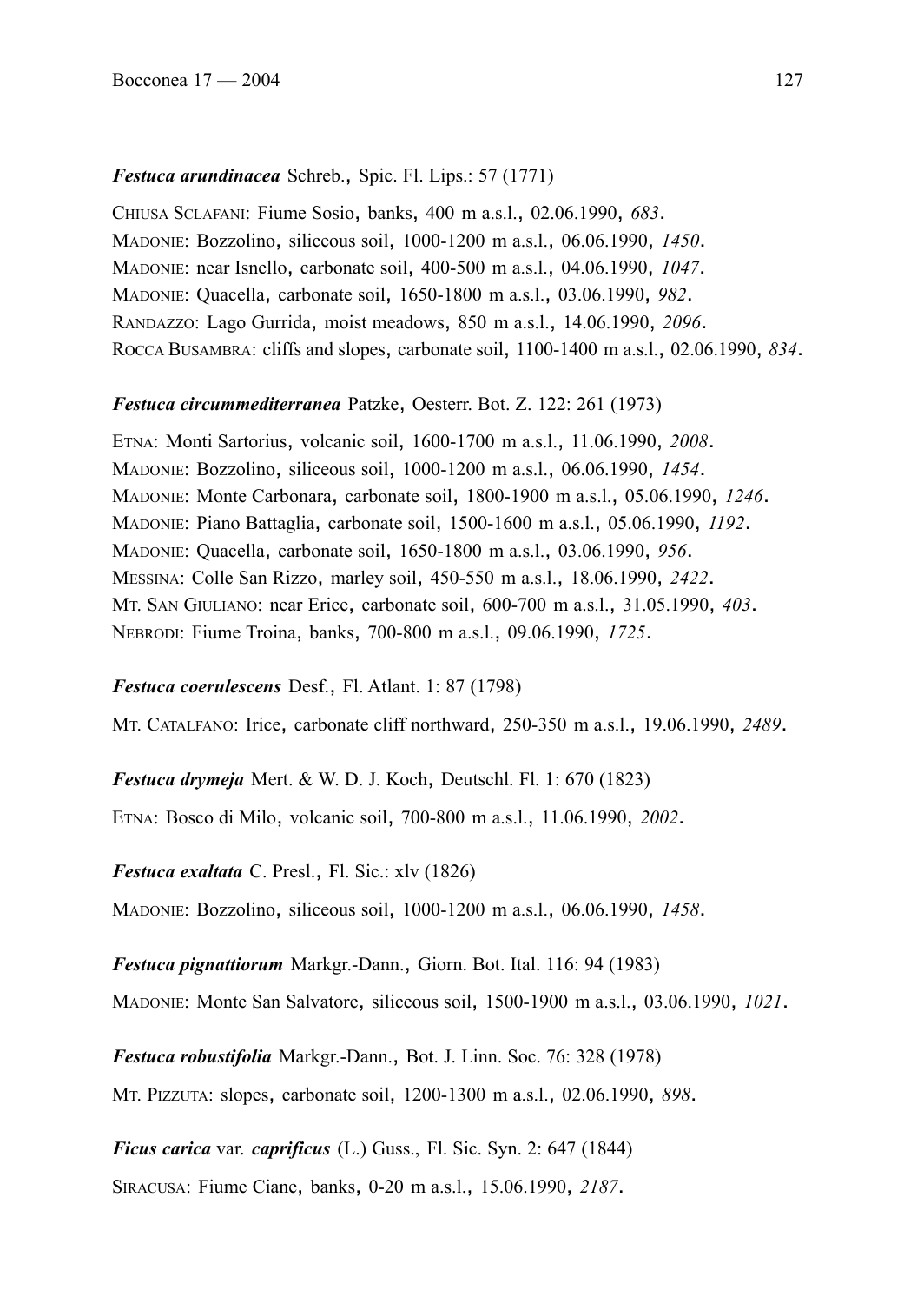### *Filago germanica* L., Syst. Nat. ed. 10: 1235 (1759)

MADONIE: Quacella, carbonate soil, 1650-1800 m a.s.l., 03.06.1990, *974*. MT. COFANO: Westward slope, carbonate soil, 400-600 m a.s.l., 31.05.1990, *321*.

### *Filago pyramidata* L., Sp. Pl.: 1199 [1230] (1753)

MADONIE: near Castelbuono, siliceous soil, 300-400 m a.s.l., 04.06.1990, *1109*. MT. COFANO: Westward slope, carbonate soil, 400-600 m a.s.l., 31.05.1990, *309*. ROCCA BUSAMBRA: cliffs and slopes, carbonate soil, 1100-1400 m a.s.l., 02.06.1990, *740*. SICANI: Monte Rose, carbonate soil, 1000-1200 m a.s.l., 01.06.1990, *517*.

### *Foeniculum vulgare* Mill., Gard. dict. ed. 8: no. 1 (1768). subsp. *vulgare*

PALERMO: Monte Pellegrino, carbonate soil, 300-400 m a.s.l., 29.05.1990, *37*. SCOGLITTI: neighborhoods, carbonate soil, 10-30 m a.s.l., 16.06.1990, *2275*.

*Foeniculum vulgare* subsp. *piperitum* (Ucria) Cout., Fl. Portugal: 450 (1913)

PALERMO: Monte Pellegrino, carbonate soil, 300-400 m a.s.l., 29.05.1990, *86*.

# *Fragaria vesca* L., Sp. Pl.: 494 (1753)

NEBRODI: Biviere di Cesarò, brown soil in *Fagus sylvatica* wood, 1250-1450 m a.s.l., 10.06.1990, *1914*.

### *Frankenia pulverulenta* L., Sp. Pl.: 332 (1753)

SANTA CATERINA VILLARMOSA: Torrente Vaccarizzo, salty riverbed and banks, 350 m a.s.l., 08.06.1990, *1675*.

### *Fraxinus angustifolia* Vahl, Enum. Pl. 1: 52 (1804)

MADONIE: Castelbuono, Coprania, swamp on siliceous soil, 1200-1300 m a.s.l., 04.06.1990, *1172*.

MADONIE: Quacella, carbonate soil, 1400-1500 m a.s.l., 07.06.1990, *1570*.

ROCCA BUSAMBRA: cliffs and slopes, carbonate soil, 1100-1400 m a.s.l., 02.06.1990, *783*. SIRACUSA: Fiume Ciane, banks, 0-20 m a.s.l., 15.06.1990, *2182*.

SORTINO: Valle dell'Anapo, carbonate soil, 250-300 m a.s.l., 15.06.1990, *2151*.

# *Fraxinus excelsior* L., Sp. Pl.: 1057 (1753)

NEBRODI: Tassita di Caronia, brown siliceous woody soil, 1500-1600 m a.s.l., 09.06.1990, *1785*.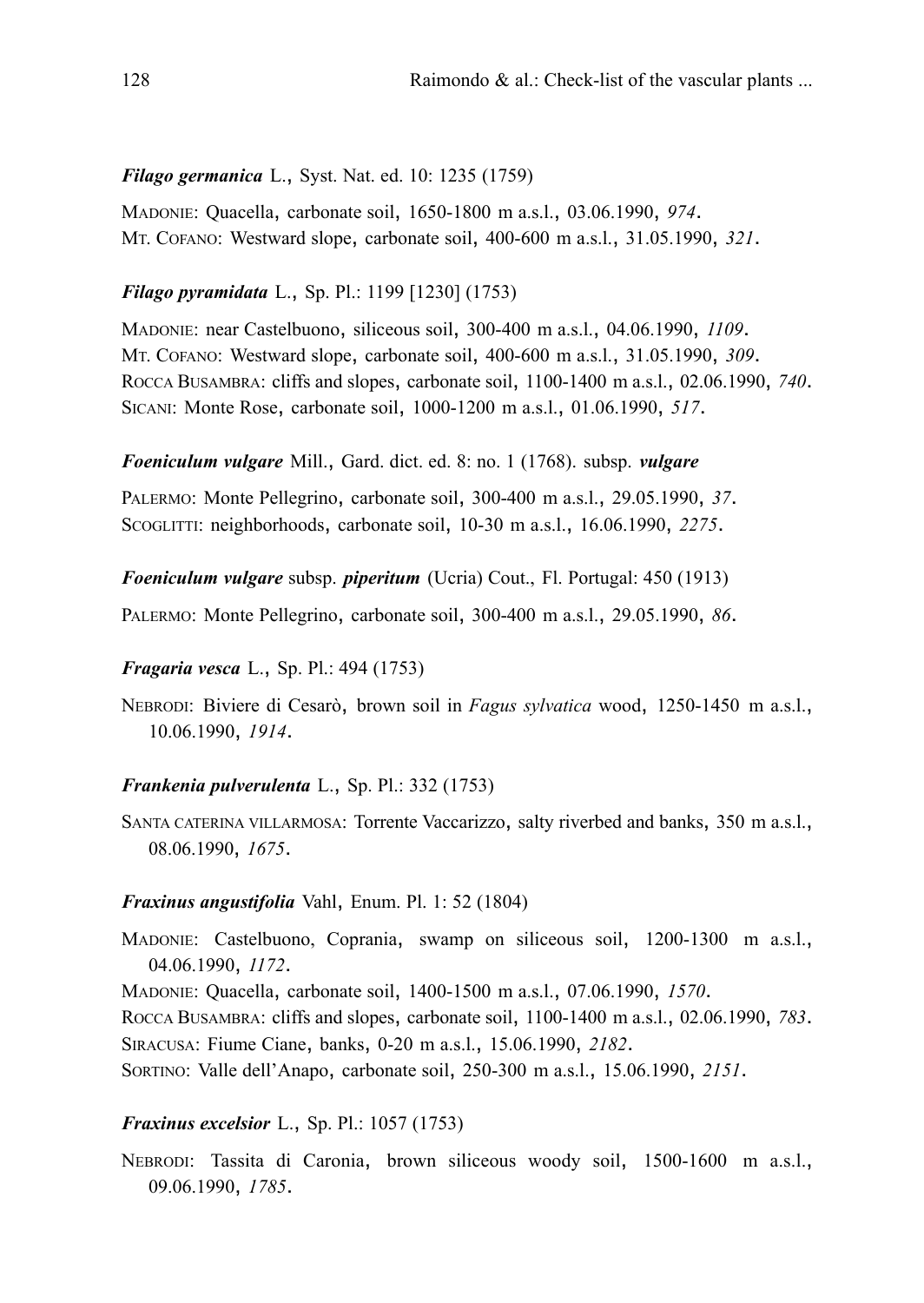#### *Fraxinus ornus* L., Sp. Pl.: 1057 (1753)

ROCCA BUSAMBRA: cliffs and slopes, carbonate soil, 1100-1400 m a.s.l., 02.06.1990, *770*.

#### *Fritillaria messanensis* Raf., J. Bot. Appl. 4: 272 (1814)

PELORITANI: near Novara di Sicilia, siliceous soil, 600-700 m a.s.l., 13.06.1990, *2037*.

*Fumana laevipes* (L.) Spach, Ann. Sci. Nat., Bot. 6: 359 (1836)

MT. SAN GIULIANO: near Erice, carbonate soil, 600-700 m a.s.l., 31.05.1990, *441*.

*Fumana thymifolia* (L.) Webb, Iter Hispan.: 69 (1838)

CALTAGIRONE: Bosco di Santo Pietro, sandstone and marlic soil, 250-300 m a.s.l., 17.06.1990, *2378*. MADONIE: Quacella, carbonate soil, 1400-1500 m a.s.l., 07.06.1990, *1572*. MT. COFANO: slopes, carbonate soil, 150-250 m a.s.l., 31.05.1990, *358*. MT. SAN GIULIANO: near Erice, carbonate soil, 600-700 m a.s.l., 31.05.1990, *448*. VITTORIA: Pineta di Vittoria, siliceous soil, 100-200 m a.s.l., 16.06.1990, *2325*.

*Fumaria flabellata* Gasp., Rendiconto Accad. Sci. Soc. Borbon. Napoli 1: 51 (1842)

ZINGARO: near Monte Sparagio, carbonate cliff, 100-200 m a.s.l., 30.05.1990, *190*.

*Fumaria officinalis* L., Sp. Pl.: 700 (1753)

MT. PIZZUTA: slopes, carbonate soil, 1200-1300 m a.s.l., 02.06.1990, *906*.

*Fumaria vaillantii* Loisel, J. Bot. (Desvaux) 2: 358 (1809)

CALTAGIRONE: Bosco di Santo Pietro, sandstone and marlic soil, 250-300 m a.s.l., 17.06.1990, *2384*.

*Gagea amblyopetala* Boiss. & Heldr., Diagn. Pl. Orient. 1(7): 107 (1846)

SICANI: Monte Carcaci, carbonate soil, 900-1100 m a.s.l., 01.06.1990, *635*.

*Gagea chrysantha* (Jan.) Schult. & Schult. f., Syst. Veg. 7: 545 (1829)

NEBRODI: Monte Soro, brown siliceous woody soil, 1700-1800 m a.s.l., 09.06.1990, *1844*.

### *Galactites tomentosa* Moench, Methodus: 558 (1794)

TAORMINA: near Isola Bella, roadside, 10-30 m a.s.l., 12.06.1990, *2028*.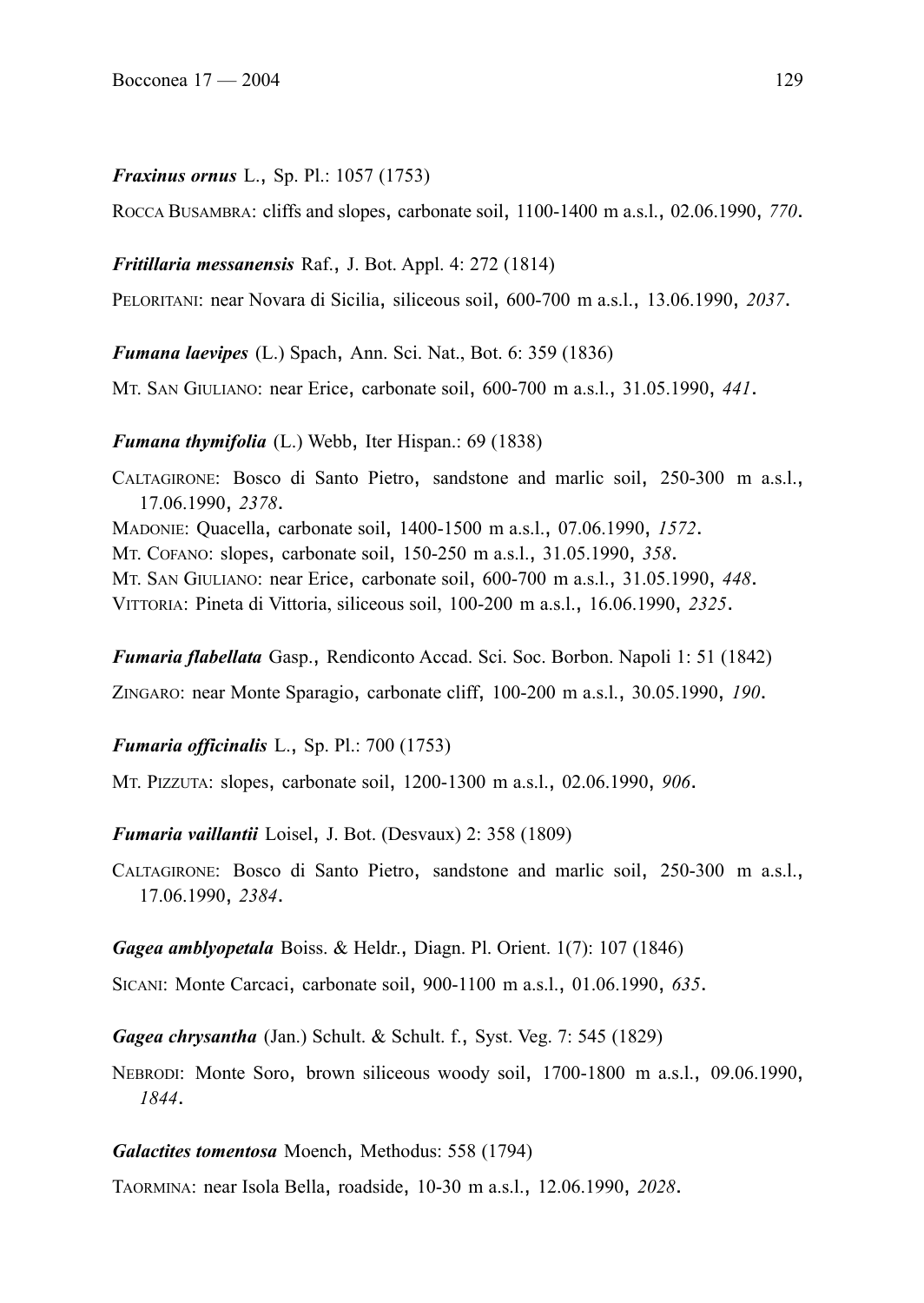ZINGARO: near Monte Sparagio, carbonate cliff, 100-200 m a.s.l., 30.05.1990, *164*.

*Galinsoga parviflora* Cav., Icon. 3: 41 (1795)

RANDAZZO: between Lago Gurrida and Fiume Alcantara, roadside, 600-700 m a.s.l., 14.06.1990, *2120*.

*Galium aetnicum* Biv., Stirp. Rar. Sicilia 4: 21 (1816)

ETNA: Bosco di Milo, volcanic soil, 700-800 m a.s.l., 11.06.1990, *1949*. PALERMO: Monte Pellegrino, carbonate rock, 300-400 m a.s.l., 29.05.1990, *54*.

*Galium aparine* L., Sp. Pl.: 108 (1753)

SICANI: Monte Rose, carbonate soil, 1000-1200 m a.s.l., 01.06.1990, *584*.

*Galium debile* Desv., Observ. Pl. Angers: 134 (1818)

RANDAZZO: Lago Gurrida, moist meadows, 850 m a.s.l., 14.06.1990, *2089*.

*Galium divaricatum* Pourr. ex Lam., Encycl. 2: 580 (1788)

MADONIE: Bozzolino, siliceous soil, 1000-1200 m a.s.l., 06.06.1990, *1451*. MADONIE: Comunello, carbonate soil, 1200-1400 m a.s.l., 07.06.1990, *1580*.

*Galium elongatum* C. Presl, Delic. Prag.: 119 (1822)

RANDAZZO: Lago Gurrida, moist meadows, 850 m a.s.l., 14.06.1990, *2101*.

*Galium lucidum* All., Auct. Syn. Stirp. Horti Taur.: 5 (1773)

ETNA: Bosco di Milo, volcanic soil, 700-800 m a.s.l., 11.06.1990, *1956*. ETNA: Monti Sartorius, volcanic soil, 1600-1700 m a.s.l., 11.06.1990, *2009*. MADONIE: Bozzolino, siliceous soil, 1000-1200 m a.s.l., 06.06.1990, *1431*. MADONIE: Canna, carbonate soil, 1200-1500 m a.s.l., 06.06.1990, *1352*. MADONIE: near Castelbuono, siliceous soil, 300-400 m a.s.l., 04.06.1990, *1096*. PALERMO: Addaura, carbonate soil, 0-50 m a.s.l., 29.05.1990, *100*. PALERMO: Monte Pellegrino, carbonate soil, 300-400 m a.s.l., 29.05.1990, *27*. PELORITANI: Monte Scuderi, slopes, carbonate soil, 700-800 m a.s.l., 13.06.1990, *2040*. ROCCA BUSAMBRA: cliffs and slopes, carbonate soil, 1100-1400 m a.s.l., 02.06.1990, *810*. SICANI: Monte Rose, carbonate soil, 1000-1200 m a.s.l., 01.06.1990, *593*. ZINGARO: Monte Passo del Lupo, carbonate soil, 550-650 m a.s.l., 30.05.1990, *255*.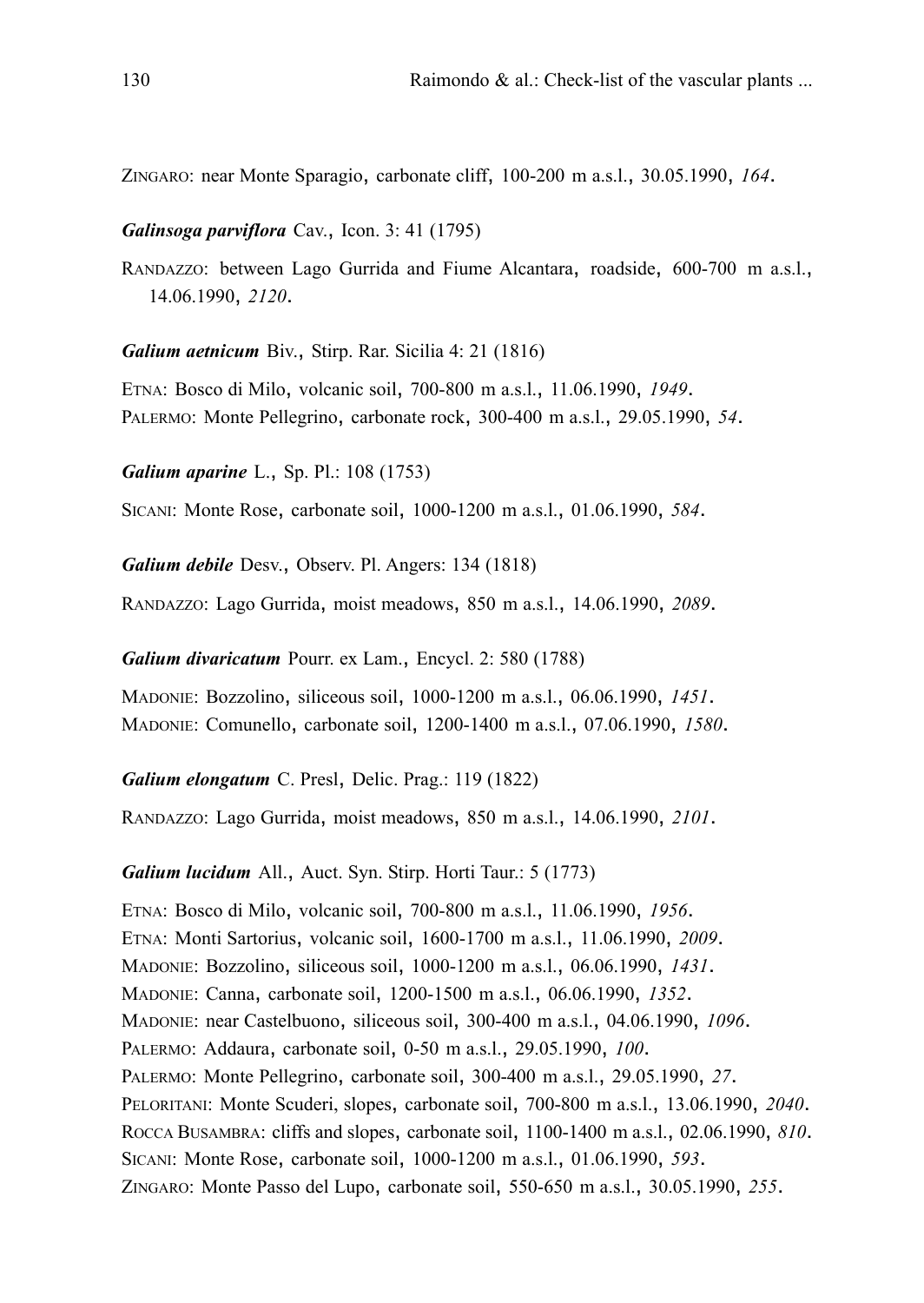### *Galium murale* (L.) All., Fl. Pedem. 1: 8 (1785)

SICANI: Monte Rose, carbonate soil, 1000-1200 m a.s.l., 01.06.1990, *529*.

## *Galium odoratum* (L.) Scop., Fl. Carniol. 1: 105 (1771)

- MADONIE: Gangi, gurghi di monte Zimmarra, marshy and lacustrine habitat, 1100-1200 m a.s.l., 08.06.1990, *1629*.
- MADONIE: near Castelbuono, siliceous soil, 300-400 m a.s.l., 04.06.1990, *1098*.

NEBRODI: Monte Soro, brown siliceous woody soil, 1700-1800 m a.s.l., 09.06.1990, *1832*.

### *Galium parisiense* L., Sp. Pl.: 108 (1753)

MT. KUMETA: slopes, carbonate soil, 900-1000 m a.s.l., 02.06.1990, *926*.

### *Galium rotundifolium* L., Sp. Pl.: 108 (1753)

CHIUSA SCLAFANI: Fiume Sosio, banks, 400 m a.s.l., 02.06.1990, *680*. MADONIE: Portella Mandarini, siliceous soil, 1200 m a.s.l., 06.06.1990, *1400*.

#### *Galium setaceum* Lam., Encycl. 2: 584 (1788)

MADONIE: Bozzolino, siliceous soil, 1000-1200 m a.s.l., 06.06.1990, *1425*. ZINGARO: Portella S. Giovanni, carbonate soil, 750-850 m a.s.l., 30.05.1990, *202*.

### *Galium verrucosum* Huds., Philos. Trans. 56: 251 (1767)

MADONIE: Monte Carbonara, carbonate soil, 1800-1900 m a.s.l., 05.06.1990, *1269*. ROCCA BUSAMBRA: cliffs and slopes, carbonate soil, 1100-1400 m a.s.l., 02.06.1990, *749*.

### *Galium verum* L., Sp. Pl.: 107 (1753)

MADONIE: near Polizzi Generosa, siliceous soil, 700-800 m a.s.l., 07.06.1990, *1607*. MADONIE: Portella Mandarini, siliceous soil, 1200 m a.s.l., 06.06.1990, *1389*.

### *Gastridium scabrum* C. Presl, Cyper. Gramin. Sic.: 21 (1820)

NEBRODI: Fiume Troina, banks, 700-800 m a.s.l., 09.06.1990, *1731*.

*Gastridium ventricosum* (Gouan) Schinz. & Thell., Vierteljahrsschr. Naturf. Ges. Zürich 58: 39 (1913)

MADONIE: Gangi, gurghi di monte Zimmarra, damp siliceous soil, 1100-1200 m a.s.l., 08.06.1990, *1655*.

MT. COFANO: slopes, carbonate soil, 150-250 m a.s.l., 31.05.1990, *365*.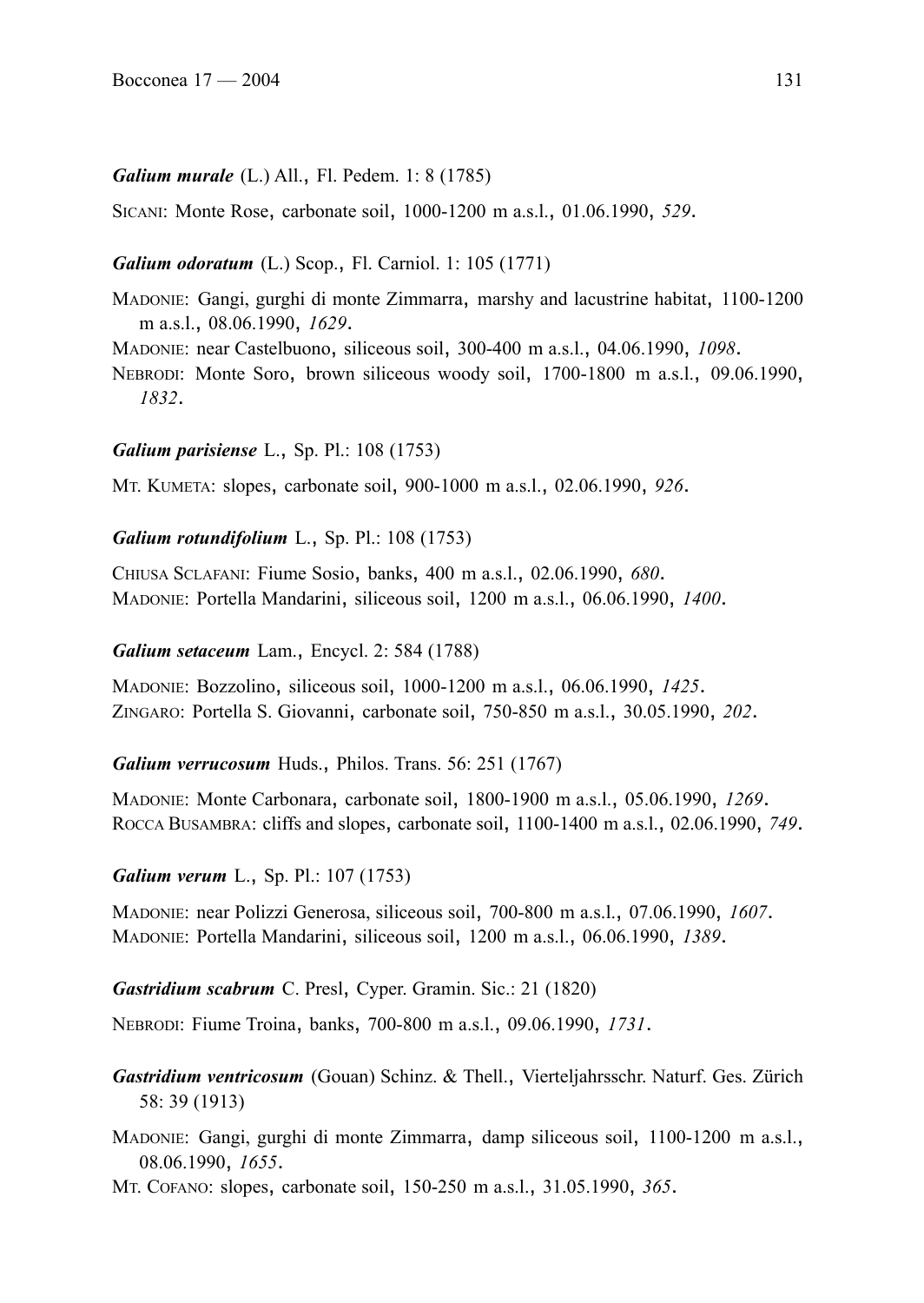ZINGARO: near Monte Sparagio, carbonate cliff, 100-200 m a.s.l., 30.05.1990, *198*.

*Gaudinia fragilis* (L.) P. Beauv., Ess. Agrostogr.: 95 & 164 (1812)

ZINGARO: near Monte Sparagio, carbonate cliff, 100-200 m a.s.l., 30.05.1990, *170*.

*Genista aetnensis* (Biv.) DC., Prodr. 2: 150 (1825)

ETNA: Bosco di Milo, volcanic soil, 700-800 m a.s.l., 11.06.1990, *1957*.

*Genista aristata* C. Presl, Delic. Prag.: 34 (1822)

MADONIE: Bivio Mongerrati, siliceous soil, 400-500 m a.s.l., 04.06.1990, *1027*.

*Genista cupanii* Guss., Cat. Pl. Boccad.: 77 (1821)

MADONIE: Piano Pomieri, siliceous soil, 1200-1300 m a.s.l., 06.06.1990, *1380*. MADONIE: Portella Mandarini, siliceous soil, 1200 m a.s.l., 06.06.1990, *1388*. MADONIE: Quacella, carbonate soil, 1650-1800 m a.s.l., 03.06.1990, *970*.

*Genista demarcoi* Brullo, Scelsi & Siracusa, Fl. Medit. 3: 304 (1993)

MADONIE: near Isnello, carbonate soil, 400-500 m a.s.l., 04.06.1990, *1039*.

*Genista gasparrinii* (Guss.) C. Presl, Fl. Sic.: xix (1826)

PALERMO: Monte Gallo, slopes, carbonate cliff, 100-200 m a.s.l., 29.05.1990, *119*.

*Genista madoniensis* Raimondo, Fl. Medit. 9: 319 (1999)

MADONIE: between Collesano and Lascari, siliceous soil, 200-400 m a.s.l., 04.06.1990, *1035*.

*Geranium dissectum* L., Cent. Pl. I 1: 21 (1755)

MADONIE: Piano Battaglia, carbonate soil, 1500-1600 m a.s.l., 05.06.1990, *1207*.

*Geranium lucidum* L., Sp. Pl.: 682 (1753)

MADONIE: Monte San Salvatore, siliceous soil, 1500-1900 m a.s.l., 03.06.1990, *1032*. SICANI: Monte Rose, carbonate soil, 1000-1200 m a.s.l., 01.06.1990, *599*.

*Geranium molle* L., Sp. Pl.: 682 (1753)

MT. SAN GIULIANO: near Erice, carbonate soil, 600-700 m a.s.l., 31.05.1990, *464*.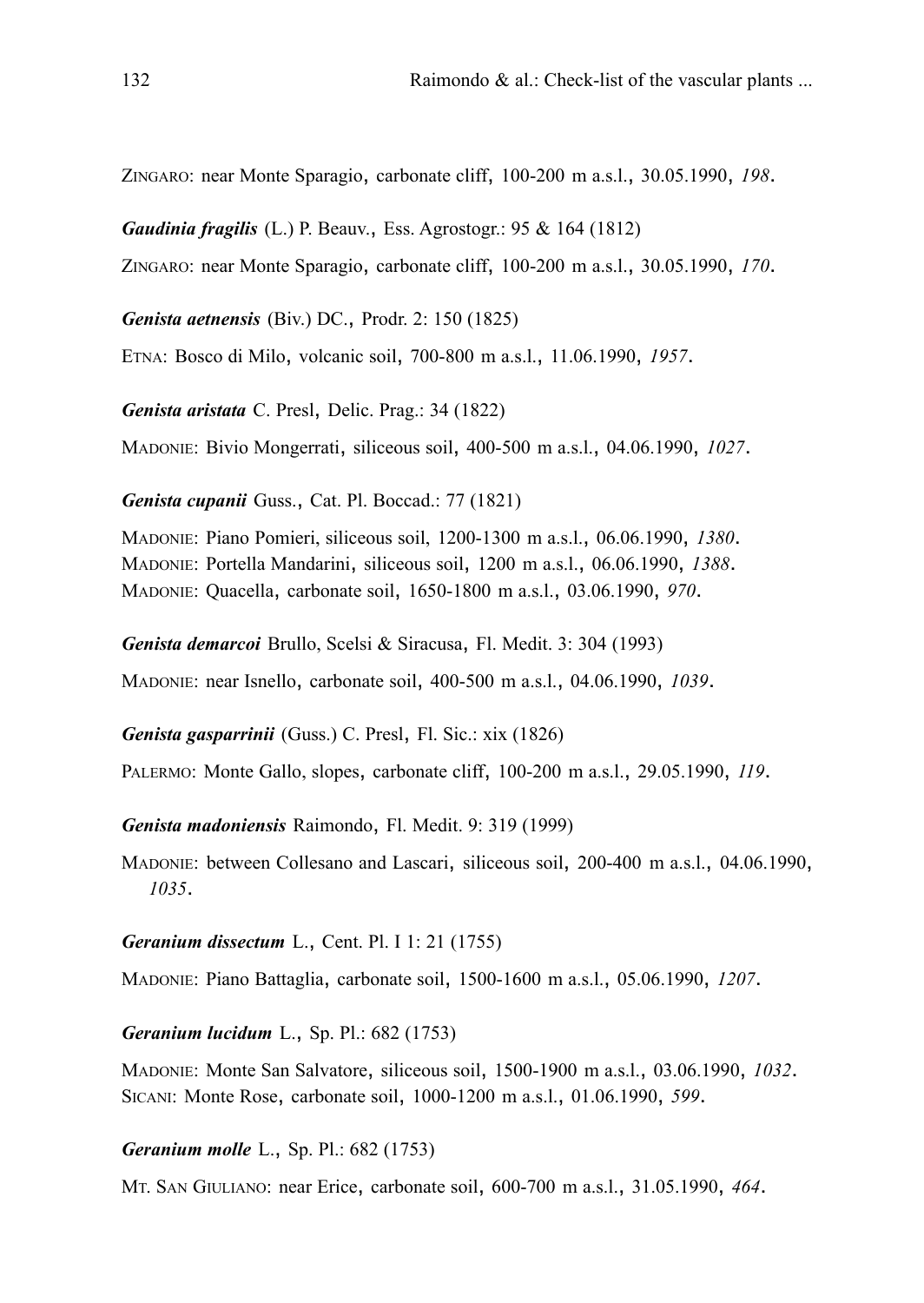RANDAZZO: between Lago Gurrida and Fiume Alcantara, roadside, 600-700 m a.s.l., 14.06.1990, *2119*.

## *Geranium purpureum* Vill., Sys. Pl. Eur.: 1 (1785)

MESSINA: Colle San Rizzo, marley soil, 450-550 m a.s.l., 18.06.1990, *2425*. PALERMO: Monte Pellegrino, carbonate soil, 300-400 m a.s.l., 29.05.1990, *50*.

*Geranium pyrenaicum* Burm., Spec. Bot. Geran.: 27 (1759)

MADONIE: Monte Carbonara, carbonate soil, 1800-1900 m a.s.l., 05.06.1990, *1305*.

### *Geranium robertianum* L., Sp. Pl.: 681 (1753)

NEBRODI: Monte Soro, brown siliceous woody soil, 1700-1800 m a.s.l., 09.06.1990, *1810*.

ZINGARO: near Monte Sparagio, carbonate cliff, 100-200 m a.s.l., 30.05.1990, *189*.

### *Geranium rotundifolium* L., Sp. Pl.: 683 (1753)

MT. COFANO: slopes, carbonate soil, 150-250 m a.s.l., 31.05.1990, *345*. PALERMO: Monte Pellegrino, carbonate soil, 300-400 m a.s.l., 29.05.1990, *91*.

### *Geranium versicolor* L., Cent. Pl. I 1: 21 (1755)

MADONIE: Geraci siculo, woody siliceous soil, 1000-1100 m a.s.l., 06.06.1990, *1529*. MADONIE: Monte Catarineci, slopes, siliceous soil, 1300-1600 m a.s.l., 06.06.1990, *1505*.

### *Geum urbanum* L., Sp. Pl.: 501 (1753)

MADONIE: near Castelbuono, siliceous soil, 300-400 m a.s.l., 04.06.1990, *1130*. MESSINA: Colle San Rizzo, marley soil, 450-550 m a.s.l., 18.06.1990, *2428*.

*Gladiolus communis* subsp. *byzantinus* (Mill.) A. P. Ham., Bot. J. Linn. Soc. 76: 358 (1978)

SICANI: Monte Carcaci, carbonate soil, 900-1100 m a.s.l., 01.06.1990, *649*.

*Gladiolus italicus* Mill., Gard. Dict. ed. 8: Gladiolus no. 2 (1768)

ROCCA BUSAMBRA: cliffs and slopes, carbonate soil, 1100-1400 m a.s.l., 02.06.1990, *739*.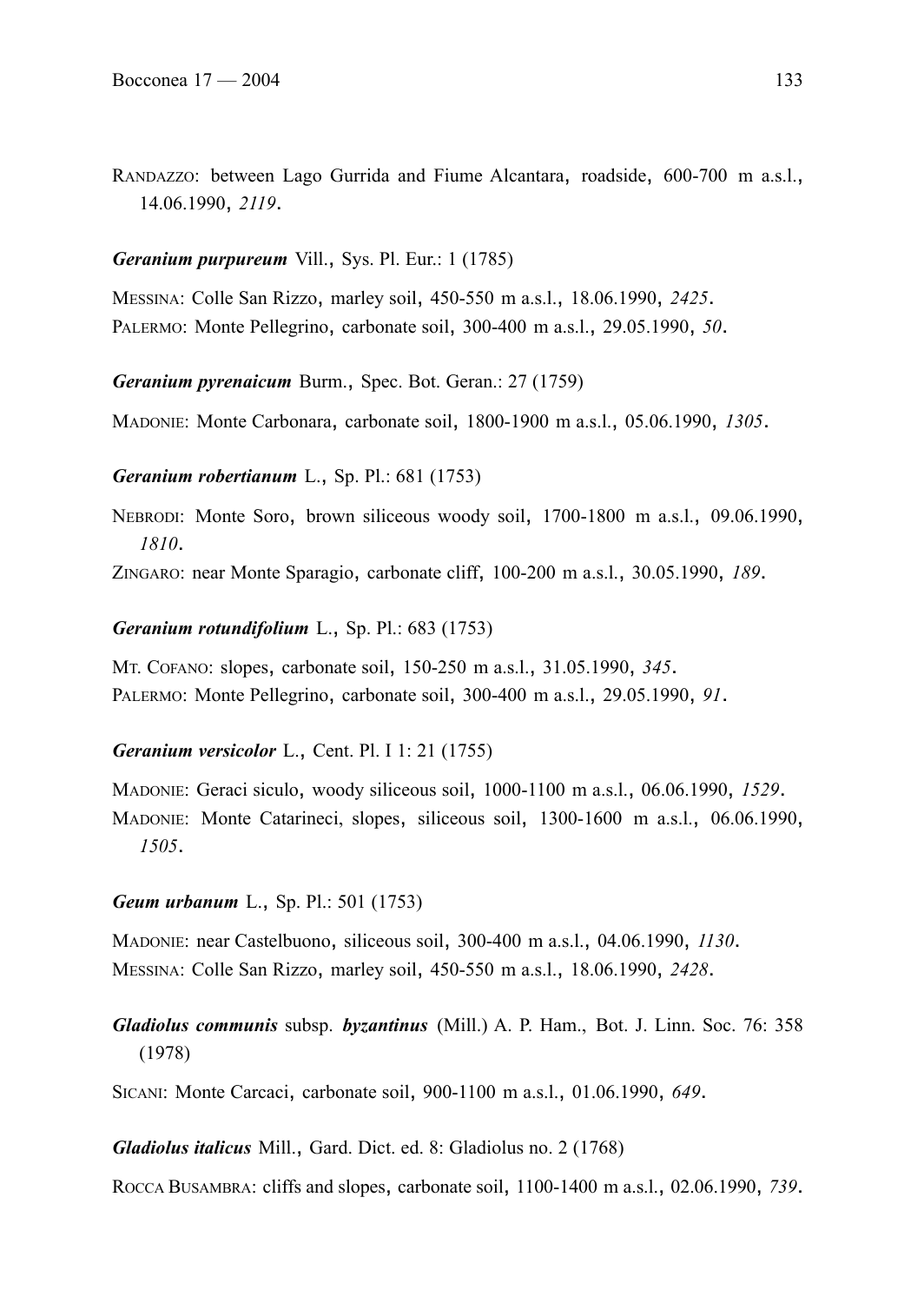### *Globularia alypum* L., Sp. Pl.: 95 (1753)

MT. SAN GIULIANO: near Erice, carbonate soil, 600-700 m a.s.l., 31.05.1990, *473*. VITTORIA: Pineta di Vittoria, siliceous soil, 100-200 m a.s.l., 16.06.1990, *2329*.

### *Glyceria plicata* (Fr.) Fr., Novit. Fl. Suec. Mant. 3: 176 (1842)

MADONIE: Margio Scorzone, marshy area on siliceous soil, 1300-1400 m a.s.l., 06.06.1990, *1462*.

MADONIE: near Castelbuono, siliceous soil, 300-400 m a.s.l., 04.06.1990, *1148*. MADONIE: Piano Battaglia, carbonate soil, 1500-1600 m a.s.l., 05.06.1990, *1196*.

NEBRODI: Portella Femmina Morta, siliceous soil, 1500-1600 m a.s.l., 09.06.1990, *1746*.

### *Glycyrrhiza glabra* L., Sp. Pl.: 742 (1753)

MADONIE: near Castellana Sicula, clay soil, 600-700 m a.s.l., 06.06.1990, *1535*.

*Gomphocarpus fruticosus* (L.) W. T. Aiton, Hort. Kew. 2: 80 (1811)

BUONFORNELLO: neighborhoods, disturbed soil, 10-50 m a.s.l., 02.06.1990, *844*. SICANI: Monte Rose, carbonate soil, 1000-1200 m a.s.l., 01.06.1990, *538*.

### *Groenlandia densa* (L.) Fourr., Ann. Soc. Linn. Lyon 17: 169 (1869)

NEBRODI: Biviere di Cesarò, marsh, 1250-1450 m a.s.l., 10.06.1990, *1883*. NEBRODI: Fiume Troina, bog, 700-800 m a.s.l., 09.06.1990, *1728*.

### *Gypsophila arrostii* Guss., Pl. Rar.: 160 (1826)

MADONIE: near Polizzi Generosa, carbonate soil, 700-800 m a.s.l., 07.06.1990, *1620*. SORTINO: Valle dell'Anapo, carbonate soil, 250-300 m a.s.l., 15.06.1990, *2167*.

# *Hainardia cylindrica* (Willd.) Greuter, Boissiera 13: 177 (1967)

MADONIE: Canna, carbonate soil, 1200-1500 m a.s.l., 06.06.1990, *1353*. NEBRODI: Fiume Troina, banks, 700-800 m a.s.l., 09.06.1990, *1736*. PORTO PALO: Pantani Longarini, marsh, 0-10 m a.s.l., 16.06.1990, *2251*. VENDICARI: natural reserve, marsh, 0-20 m a.s.l., 16.06.1990, *2219*.

# *Halimione portulacoides* (L.) Aellen, Verh. Naturf. Ges. Basel 49: 126 (1938)

PORTO PALO: Pantani Longarini, marsh, 0-10 m a.s.l., 16.06.1990, *2255*. VENDICARI: natural reserve, marsh, 0-20 m a.s.l., 16.06.1990, *2218*.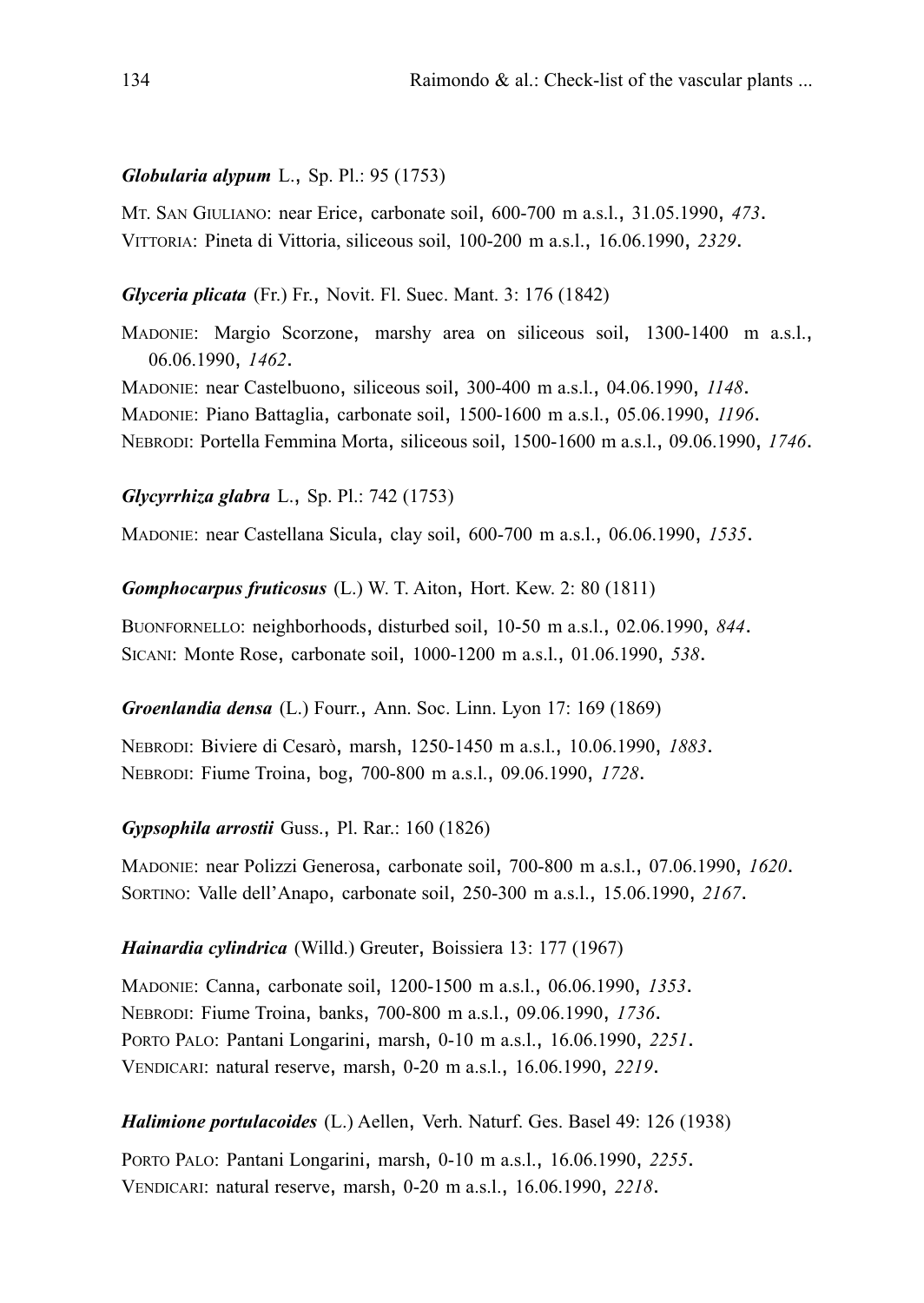*Halocnemum strobilaceum* (Pall.) M. Bieb., Fl. Taur.-Caucas. 3: 3 (1819)

PORTO PALO: Pantani Longarini, marsh, 0-10 m a.s.l., 16.06.1990, *2240*. VENDICARI: natural reserve, marsh, 0-20 m a.s.l., 16.06.1990, *2209*.

*Hedera helix* L., Sp. Pl.: 202 (1753)

ETNA: Bosco di Milo, volcanic soil, 700-800 m a.s.l., 11.06.1990, *2007*.

MADONIE: Monte Catarineci, slopes, siliceous soil, 1300-1600 m a.s.l., 06.06.1990, *1506*.

RANDAZZO: between Lago Gurrida and Fiume Alcantara, roadside, 600-700 m a.s.l., 14.06.1990, *2123*.

ZINGARO: near Monte Sparagio, carbonate cliff, 100-200 m a.s.l., 30.05.1990, *180*.

*Hedypnois cretica* (L.) Dum.Cours., Bot. Cult. 2: 339 (1802)

ZINGARO: near Monte Sparagio, carbonate cliff, 100-200 m a.s.l., 30.05.1990, *146*.

*Hedysarum coronarium* L., Sp. Pl.: 750 (1753)

MT. CATALFANO: Mongerbino, carbonate soil, 25-75 m a.s.l., 19.06.1990, *2491*. SICANI: Monte Rose, carbonate soil, 1000-1200 m a.s.l., 01.06.1990, *544*.

*Hedysarum glomeratum* F. Dietr., Vollst. Lex. Gartn. 4: 534 (1804)

MT. CATALFANO: Eastward slope, carbonate soil, 200-300 m a.s.l., 19.06.1990, *2482*.

*Hedysarum spinosissimum* L., Sp. Pl.: 750 (1753)

MADONIE: between Gibilmanna and Cefalù, siliceous soil, 250-350 m a.s.l., 18.06.1990, *2469*.

# *Helianthemum canum* (L.) Baumg., Enum. Stirp. Transsilv. 2: 85 (1816)

MADONIE: Quacella, carbonate soil, 1650-1800 m a.s.l., 03.06.1990, *967*. MT. PIZZUTA: slopes, carbonate soil, 1200-1300 m a.s.l., 02.06.1990, *889*.

*Helianthemum cinereum* (Cav.) Pers., Syn. Pl. 2: 76 (1806)

MT. PIZZUTA: slopes, carbonate soil, 1200-1300 m a.s.l., 02.06.1990, *882*.

*Helianthemum croceum* (Desf.) Pers., Syn. Pl. 2: 79 (1806)

ROCCA BUSAMBRA: cliffs and slopes, carbonate soil, 1100-1400 m a.s.l., 02.06.1990, *811*.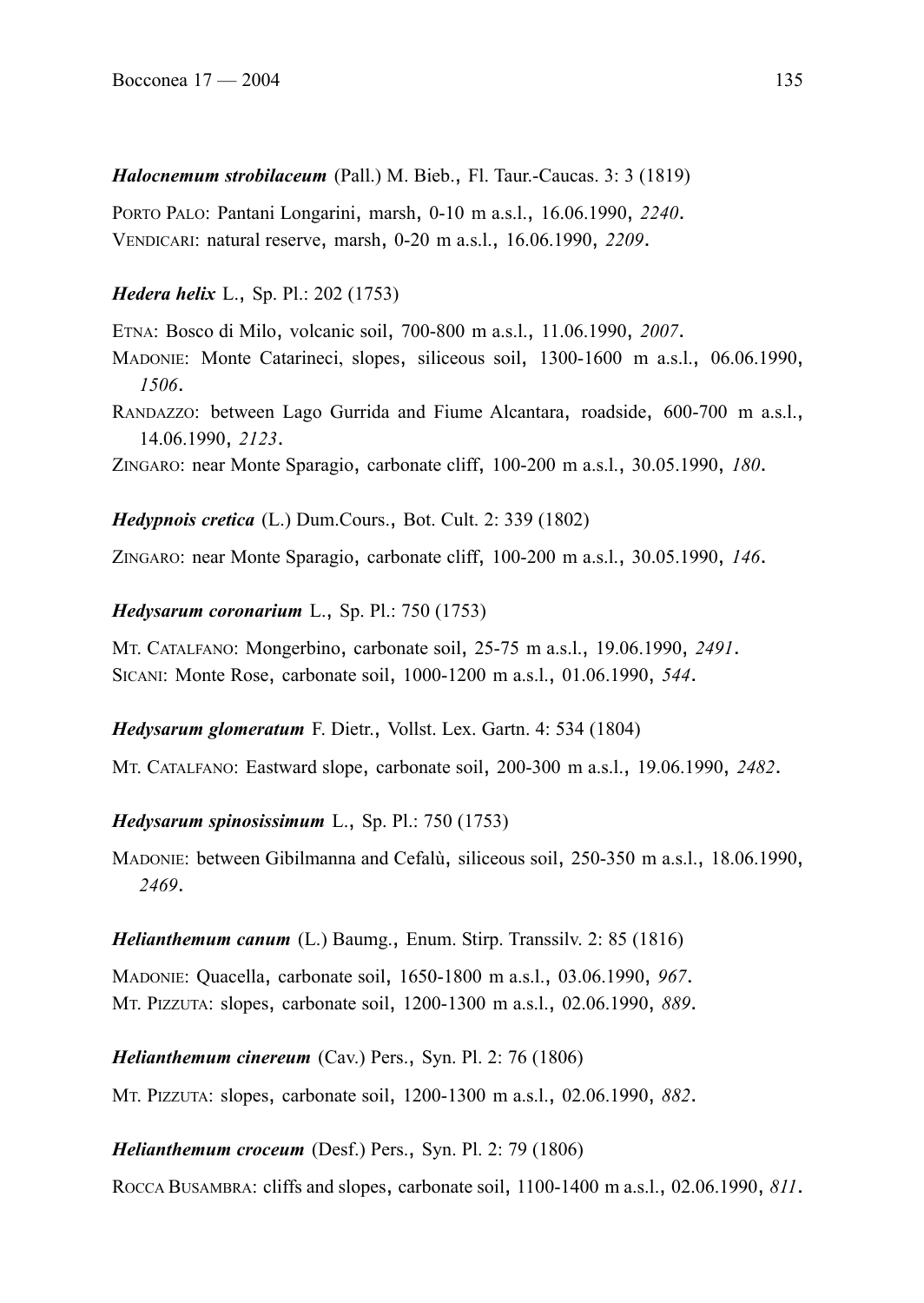*Helianthemum nummularium* (L.) Mill., Gard. Dict. ed. 8: Helianthemum no. 12 (1768) MADONIE: Bozzolino, siliceous soil, 1000-1200 m a.s.l., 06.06.1990, *1432*.

MT. SAN GIULIANO: near Erice, carbonate soil, 600-700 m a.s.l., 31.05.1990, *475*.

*Helianthemum salicifolium* (L.) Mill., Gard. Dict. ed. 8: Helianthemum no. 21 (1768)

MT. SAN GIULIANO: near Erice, carbonate soil, 600-700 m a.s.l., 31.05.1990, *426*.

*Helichrysum italicum* (Roth) G. Don, Hort. Brit.: 342 (1830)

CALTAGIRONE: Bosco di Santo Pietro, sandstone and marlic soil, 250-300 m a.s.l., 17.06.1990, *2387*. ETNA: Bosco di Milo, volcanic soil, 700-800 m a.s.l., 11.06.1990, *1987*. MADONIE: Quacella, carbonate soil, 1650-1800 m a.s.l., 03.06.1990, *958*. VITTORIA: Pineta di Vittoria, siliceous soil, 100-200 m a.s.l., 16.06.1990, *2323*.

*Helichrysum nebrodense* Heldr., Flora 27: 67 (1844)

MADONIE: Quacella, carbonate soil, 1650-1800 m a.s.l., 03.06.1990, *971*.

*Helichrysum pendulum* (C. Presl) C. Presl, Fl. Sic.: xxix (1826)

ZINGARO: Monte Passo del Lupo, carbonate soil, 550-650 m a.s.l., 30.05.1990, *250*.

*Helichrysum rupestre* (Raf.) DC., Prodr. 6: 182 (1838) var. *rupestre*

ZINGARO: Monte Passo del Lupo, carbonate soil, 550-650 m a.s.l., 30.05.1990, *225*.

*Helichrysum rupestre* var. *messerii* Pignatti, Giorn. Bot. Ital., 113(5-6): 363 (1980)

EGADI: Marettimo, carbonate soil, 0-100 m a.s.l., 31.05.1990, *494*.

*Helichrysum stoechas* (L.) Moench, Methodus: 575 (1794)

VENDICARI: natural reserve, marsh, 0-20 m a.s.l., 16.06.1990, *2216*.

*Helictotrichon convolutum* (C. Presl) Henrard, Blumea 3: 430 (1940)

MT. SAN GIULIANO: near Erice, carbonate soil, 600-700 m a.s.l., 31.05.1990, *439*.

*Heliotropium bocconei* Guss., Ind. Sem. Horto Boccad. 1825: 6 (1825)

ETNA: Bosco di Milo, volcanic soil, 700-800 m a.s.l., 11.06.1990, *1951*.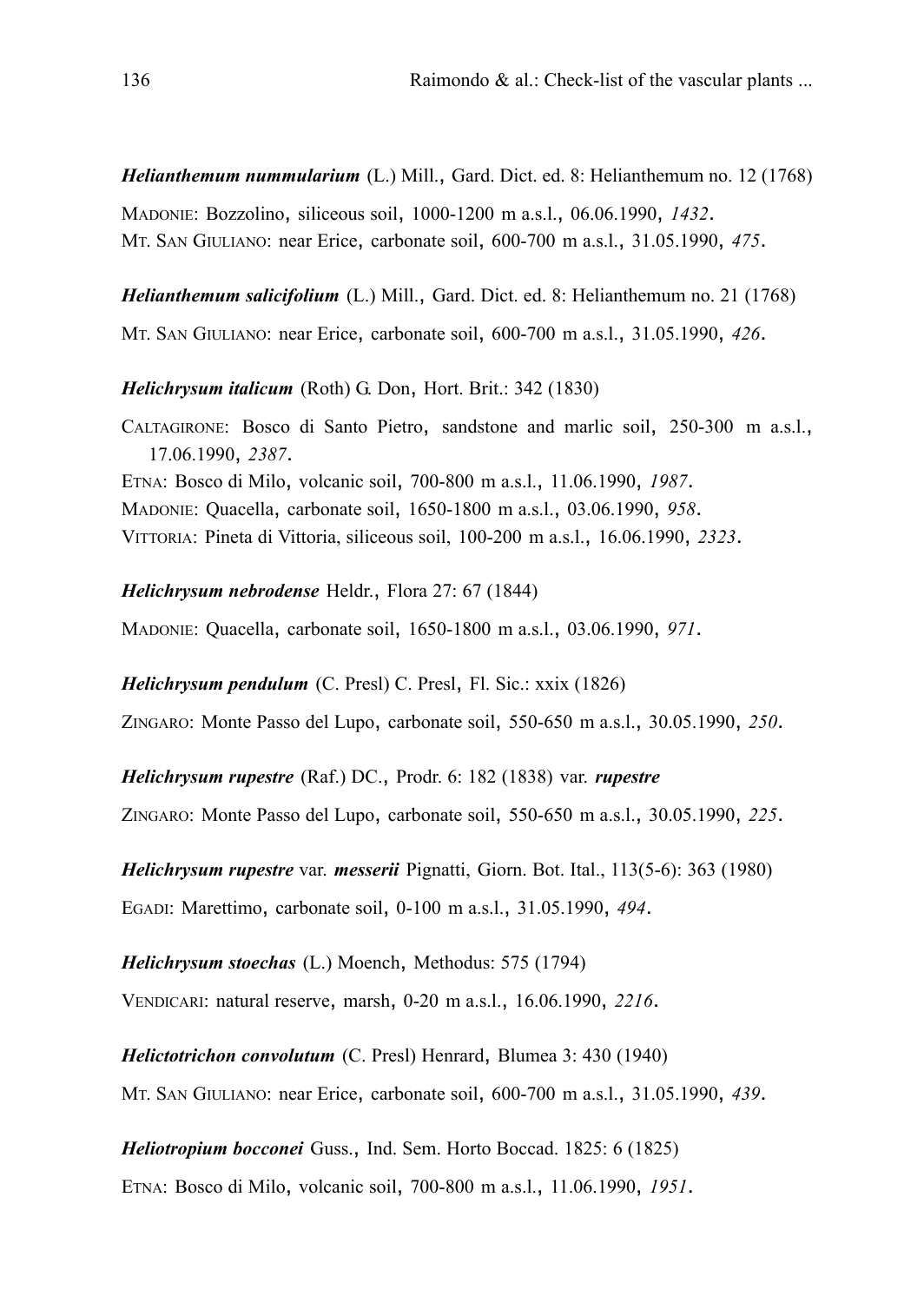#### *Heliotropium europaeum* L., Sp. Pl.: 130 (1753)

CALTAGIRONE: Bosco di Santo Pietro, sandstone and marlic soil, 250-300 m a.s.l., 17.06.1990, *2371*.

#### *Heliotropium supinum* L., Sp. Pl.: 139 (1753)

SICANI: Gorgo Carcaci, marsh, 800-900 m a.s.l., 01.06.1990, *615*.

*Helleborus bocconei* subsp. *intermedius* (Guss.) Greuter & Burdet, Willdenowia 19: 44 (1989)

MT. PIZZUTA: slopes, carbonate soil, 1200-1300 m a.s.l., 02.06.1990, *900*.

*Herniaria glabra* L., Sp. Pl.: 218 (1753) subsp. *glabra*

MADONIE: Monte Carbonara, carbonate soil, 1800-1900 m a.s.l., 05.06.1990, *1289*. MADONIE: Quacella, carbonate soil, 1650-1800 m a.s.l., 03.06.1990, *953*.

*Herniaria glabra* subsp. *nebrodensis* Nyman, Consp. Fl. Eur.: 677 (1881).

MADONIE: Piano Battaglia, carbonate soil, 1500-1600 m a.s.l., 05.06.1990, *1211*.

*Herniaria hirsuta* L., Sp. Pl.: 218 (1753)

MADONIE: Monte San Salvatore, siliceous soil, 1500-1900 m a.s.l., 03.06.1990, *1019*.

*Hesperis matronalis* L., Sp. Pl.: 663 (1753)

MADONIE: Monte Carbonara, carbonate soil, 1800-1900 m a.s.l., 05.06.1990, *1299*.

*Heteropogon contortus* (L.) Roem. & Schult., Syst. Veg. 2: 836 (1817)

PALERMO: Monte Pellegrino, carbonate soil, 300-400 m a.s.l., 29.05.1990, *40*. S. STEFANO DI CAMASTRA: between S. Stefano di Camastra and Tusa, clay and marley soil,

0-50 m a.s.l., 18.06.1990, *2458*.

*Hieracium cophanense* Lojac., Fl. Sic. 2(1): 218 (1903)

ZINGARO: Portella S. Giovanni, carbonate soil, 750-850 m a.s.l., 30.05.1990, *222*.

*Hieracium crinitum* Sibth. & Sm., Fl. Graec. Prodr. 2: 134 (1813)

NEBRODI: near Mirto, siliceous soil, 400-500 m a.s.l., 10.06.1990, *1931*.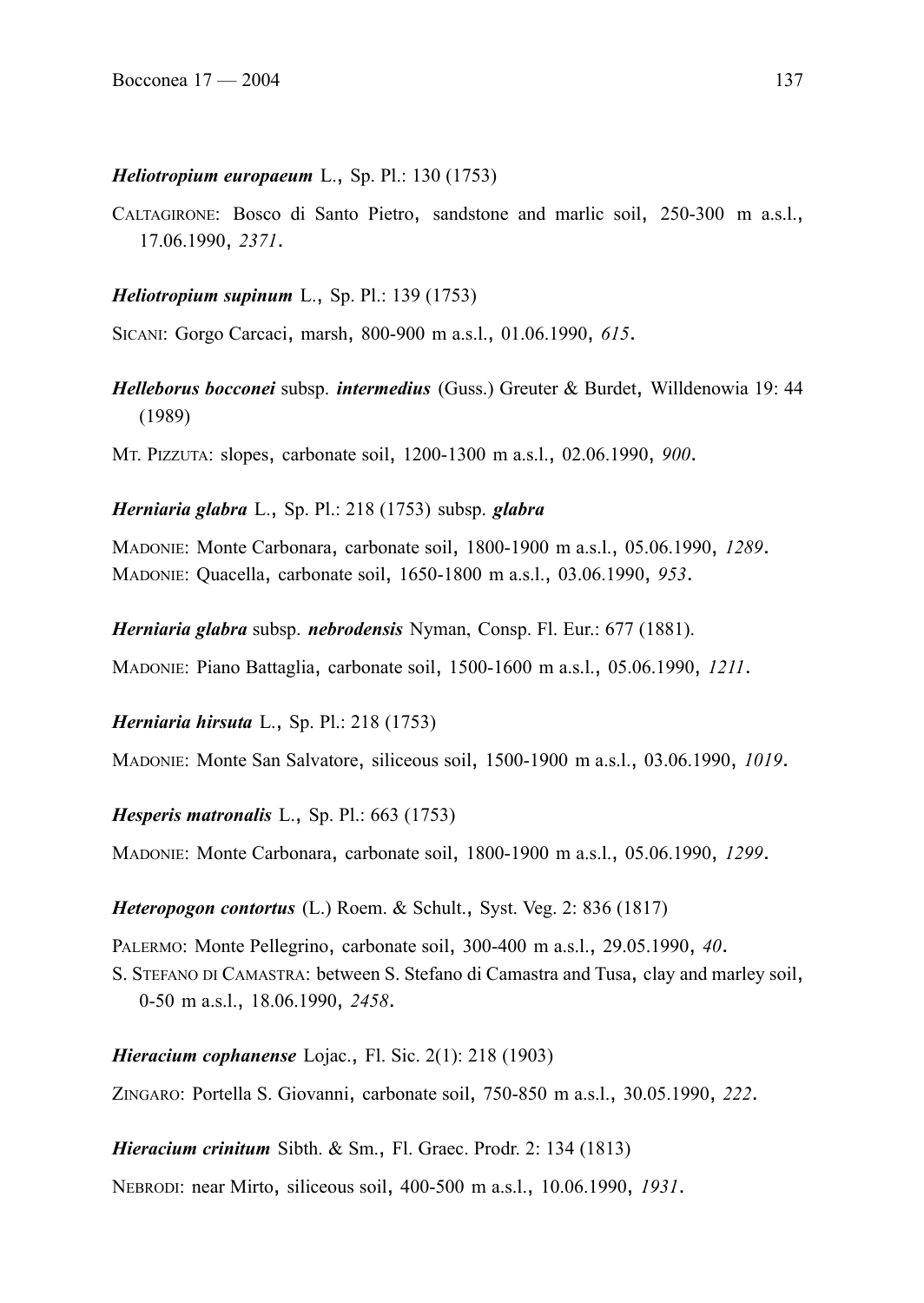*Hieracium lucidum* Guss., Ind. Sem. Horto Boccad. 1825: 6 (1825)

PALERMO: Monte Gallo, slopes, carbonate cliff, 100-200 m a.s.l., 29.05.1990, *116*.

### *Hieracium macranthum* (Ten.) Ten., Fl. Napol. 5: 190 (1836)

MADONIE: Piano Battaglia, carbonate soil, 1500-1600 m a.s.l., 05.06.1990, *1197*. MADONIE: Quacella, carbonate soil, 1650-1800 m a.s.l., 03.06.1990, *1001*.

*Hieracium murorum* L., Sp. Pl.: 802 (1753)

MADONIE: Passo della Botte, carbonate cliff, 1200-1400 m a.s.l., 06.06.1990, *1366*.

*Hieracium pallidum* Biv., Nuove piante: 11 (1838)

MADONIE: Rocca di Mele, carbonate soil, 1600-1700 m a.s.l., 06.06.1990, *1370*.

*Hieracium pignattianum* Raimondo & Di Gristina, Bocconea 17: 314 (2004)

MADONIE: Passo della Botte, carbonate cliff, 1200-1400 m a.s.l., 06.06.1990, *1369*. Note: Species described after observations and more suitable collections starting from the material collected during the Iter.

## *Hieracium symphytifolium* Froel., Prodr. 7: 232 (1838)

- MADONIE: Quacella, carbonate soil, 1650-1800 m a.s.l., 03.06.1990, *954*. Note: The interpretation given of this taxon as an hybrid between *Hieracium lucidum* and *H. crinitum*, on the results of recent studies (Di Gristina & al. 2003), is not sustainable anymore.
- *Hippocrepis ciliata* Willd., Ges. Naturf. Freunde Berlin Mag. Neuesten Entdeck. Gesammten Naturk. 2: 173 (1808)

MT. PIZZUTA: slopes, carbonate soil, 1200-1300 m a.s.l., 02.06.1990, *918*.

### *Hippocrepis multisiliquosa* L., Sp. Pl.: 744 (1753)

MT. PIZZUTA: slopes, carbonate soil, 1200-1300 m a.s.l., 02.06.1990, *899*.

### *Hippocrepis unisiliquosa* L., Sp. Pl.: 744 (1753)

MT. SAN GIULIANO: slopes, carbonate soil, 350-450 m a.s.l., 31.05.1990, *379*. ZINGARO: Portella S. Giovanni, carbonate soil, 750-850 m a.s.l., 30.05.1990, *210*.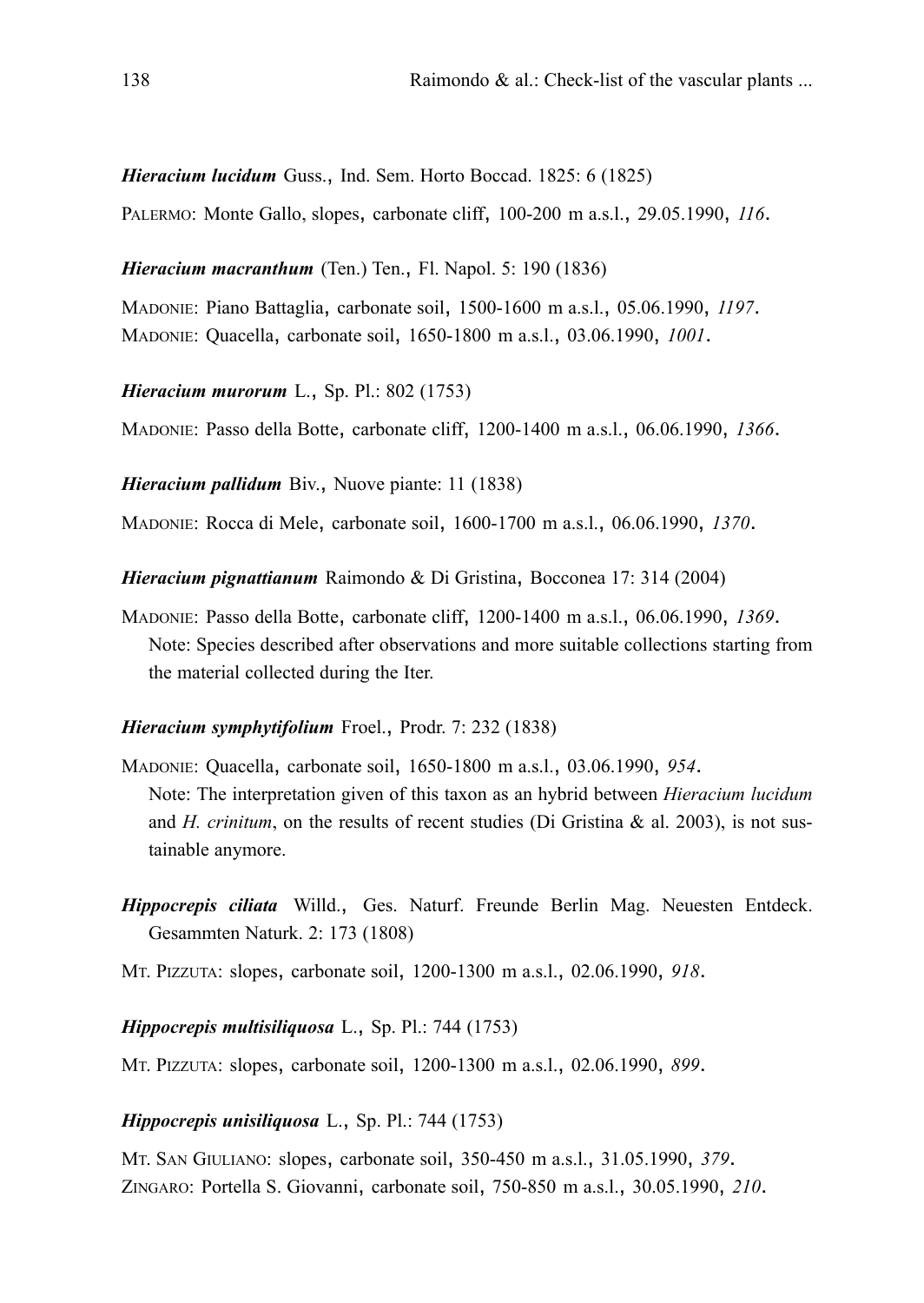## *Holcus lanatus* L., Sp. Pl.: 1048 (1753)

MADONIE: Gangi, gurghi di monte Zimmarra, marshy and lacustrine habitat, 1100-1200 m a.s.l., 08.06.1990, *1633*.

PELORITANI: Monte Scuderi, carbonate soil, 800-900 m a.s.l., 13.06.1990, *2065*. ROCCA BUSAMBRA: cliffs and slopes, carbonate soil, 1100-1400 m a.s.l., 02.06.1990, *792*.

### *Holosteum umbellatum* L., Sp. Pl.: 88 (1753)

MADONIE: Monte Carbonara, carbonate soil, 1800-1900 m a.s.l., 05.06.1990, *1264*.

### *Hordeum bulbosum* L., Cent. Pl. I: 8 (1756)

MADONIE: near Castelbuono, siliceous soil, 300-400 m a.s.l., 04.06.1990, *1071*. MT. COFANO: slopes, carbonate soil, 150-250 m a.s.l., 31.05.1990, *327*. ROCCA BUSAMBRA: cliffs and slopes, carbonate soil, 1100-1400 m a.s.l., 02.06.1990, *825*.

## *Hordeum hystrix* Roth, Catal. Bot. 1: 23 (1797)

MADONIE: Gangi, gurghi di monte Zimmarra, marshy and lacustrine habitat, 1100-1200 m a.s.l., 08.06.1990, *1663*.

### *Hordeum leporinum* Link, Linnaea (Berlin) 9: 133 (1834)

MADONIE: Piano Pomieri, siliceous soil, 1200-1300 m a.s.l., 06.06.1990, *1373*.

### *Hordeum secalinum* Schreb., Spic. Fl. Lips.: 148 (1771)

MADONIE: Piano Pomieri, siliceous soil, 1200-1300 m a.s.l., 06.06.1990, *1372*.

## *Hornungia petraea* (L.) Rchb., Deutschl. Fl. 1: 33 (1837)

MADONIE: Monte Carbonara, carbonate soil, 1800-1900 m a.s.l., 05.06.1990, *1242*. MADONIE: Portella Colla, carbonate rock, 1300-1400 m a.s.l., 07.06.1990, *1566*. MT. SAN GIULIANO: near Erice, carbonate soil, 600-700 m a.s.l., 31.05.1990, *393*.

*Hymenocarpos circinnatus* (L.) Savi, Fl. Pis. 2: 205 (1798)

ZINGARO: Tonnarella dell'Uzzo, carbonate soil, 0-50 m a.s.l., 30.05.1990, *271*.

## *Hyoscyamus albus* L., Sp. Pl.: 180 (1753)

MT. CATALFANO: Capo Zafferano, carbonate soil, 25-75 m a.s.l., 19.06.1990, *2498*.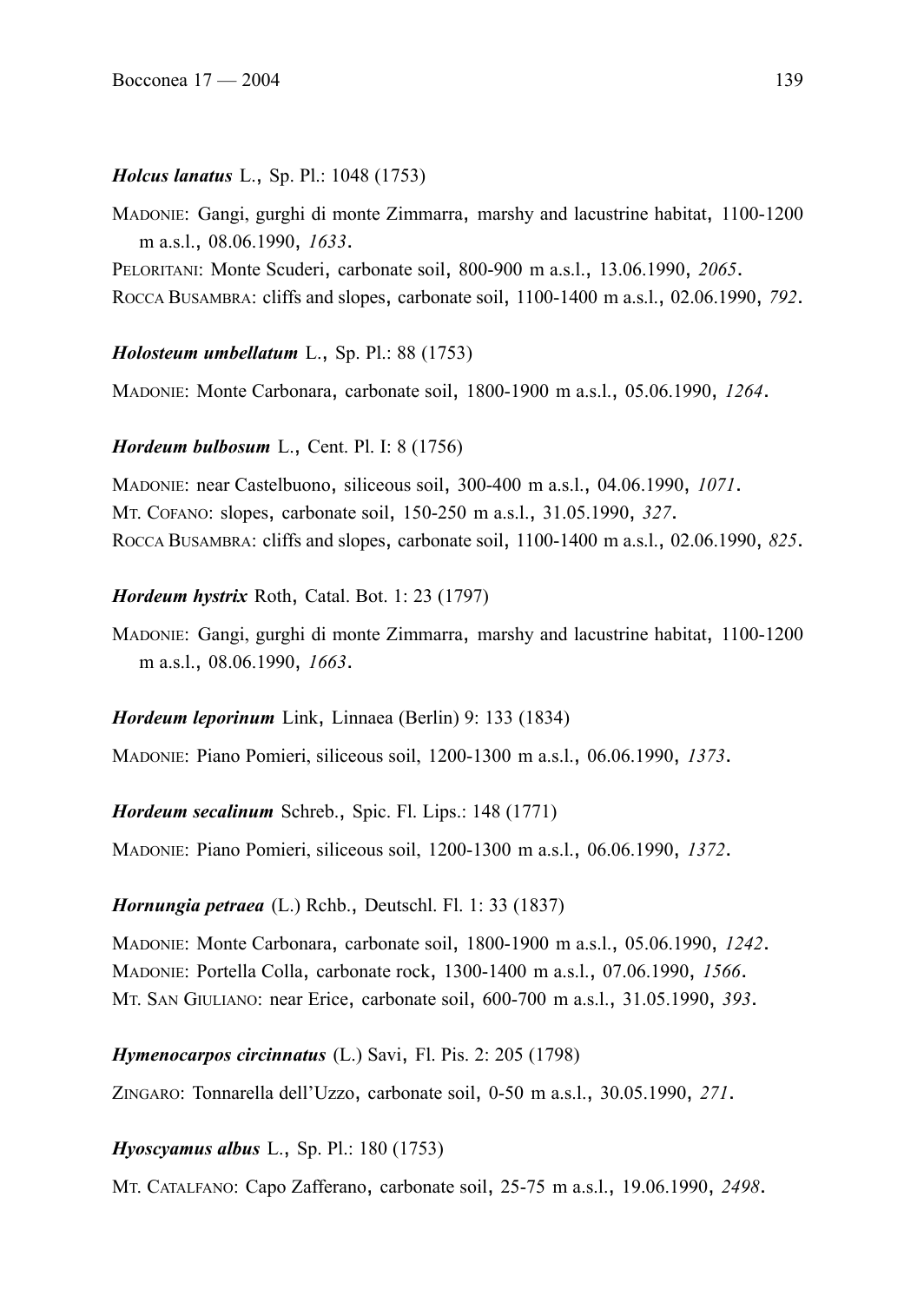### *Hyoseris radiata* L., Sp. Pl.: 808 (1753)

MADONIE: Bozzolino, siliceous soil, 1000-1200 m a.s.l., 06.06.1990, *1421*. MT. SAN GIULIANO: near Erice, carbonate soil, 600-700 m a.s.l., 31.05.1990, *431*. ZINGARO: Monte Passo del Lupo, carbonate soil, 550-650 m a.s.l., 30.05.1990, *258*.

*Hyoseris taurina* (Pamp.) Martinoli, Caryologia 5: 257 (1953)

TINDARI: Oliveri, littoral sands, 0-10 m a.s.l., 18.06.1990, *2444*.

*Hyparrhenia hirta* (L.) Stapf, Fl. Trop. Afr. 9: 315 (1919)

MT. COFANO: slopes, carbonate soil, 150-250 m a.s.l., 31.05.1990, *362*.

*Hypericum androsaemum* L., Sp. Pl.: 784 (1753)

MADONIE: Geraci Siculo, San Cosimano, siliceous soil, 1300-1400 m a.s.l., 06.06.1990, *1527*.

### *Hypericum hircinum* L., Sp. Pl.: 784 (1753)

ETNA: Bosco di Milo, volcanic soil, 700-800 m a.s.l., 11.06.1990, *1958*.

### *Hypericum perfoliatum* L., Syst. Nat. ed. 12 2: 510 (1767)

MADONIE: Portella Mandarini, siliceous soil, 1200 m a.s.l., 06.06.1990, *1392*. NEBRODI: Portella Femmina Morta, siliceous soil, 1500-1600 m a.s.l., 09.06.1990, *1781*. PALERMO: Monte Pellegrino, carbonate soil, 300-400 m a.s.l., 29.05.1990, *41*.

### *Hypericum perforatum* L., Sp. Pl.: 785 (1753)

ETNA: Bosco di Milo, volcanic soil, 700-800 m a.s.l., 11.06.1990, *1976*.

MADONIE: Monte Catarineci, slopes, siliceous soil, 1300-1600 m a.s.l., 06.06.1990, *1479*.

MADONIE: Polizzi, Pietà, carbonate soil, 600-700 m a.s.l., 07.06.1990, *1585*.

*Hypericum pubescens* Boiss., Elench. Pl. Nov.: 26 (1838)

MAZARA DEL VALLO: neighborhoods, carbonate soil, 10-50 m a.s.l., 31.05.1990, *503*.

### *Hypericum tetrapterum* Fr., Novit. Fl. Suec.: 94 (1823)

NEBRODI: Mangalaviti, swamp, 1500-1600 m a.s.l., 10.06.1990, *1924*.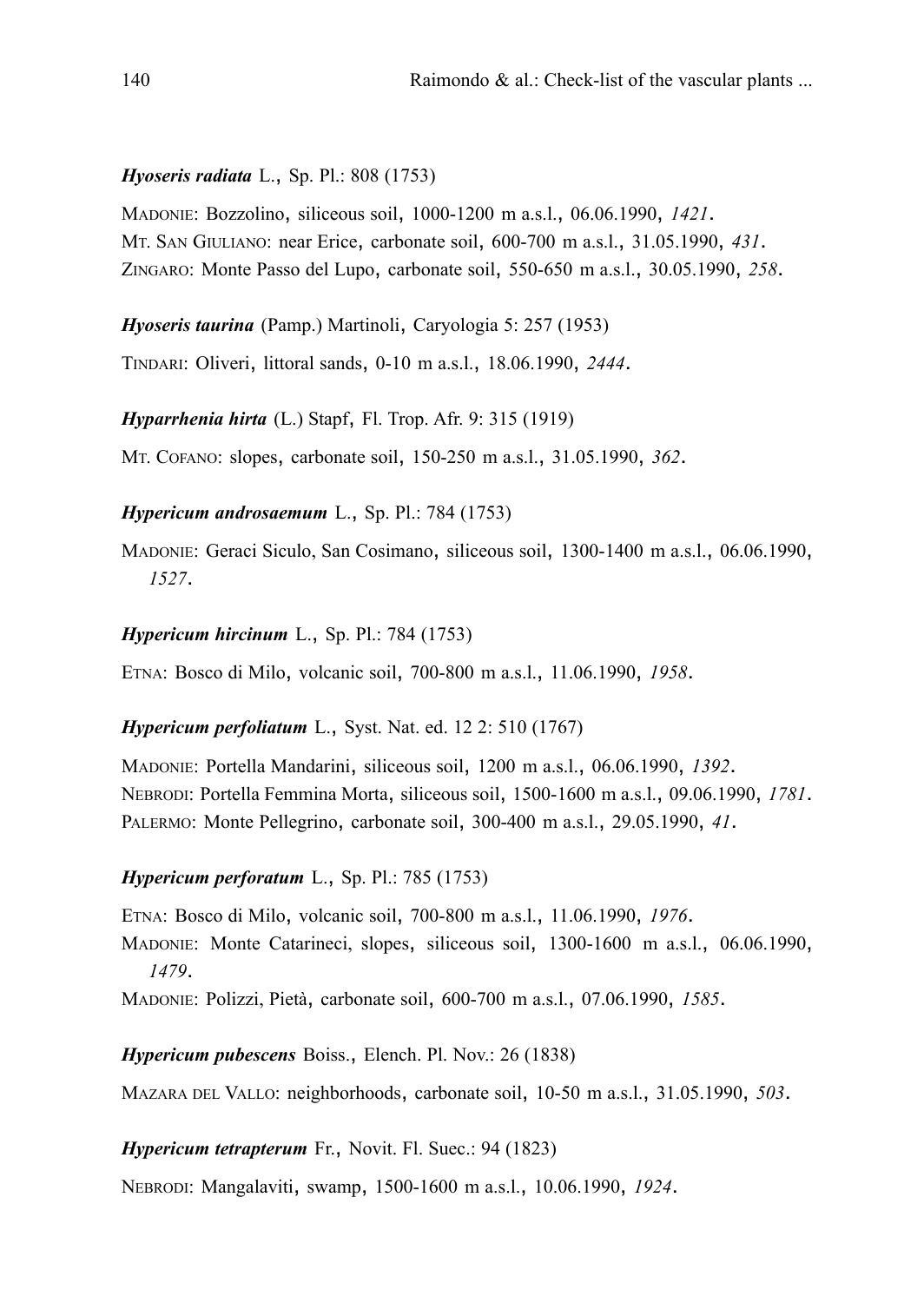# *Hypericum triquetrifolium* Turra, Farsetia: 12 (1765)

PORTO PALO: neighborhoods, carbonate soil, 10-20 m a.s.l., 16.06.1990, *2231*. SORTINO: Valle dell'Anapo, carbonate soil, 250-300 m a.s.l., 15.06.1990, *2153*.

# *Hypochaeris radicata* L., Sp. pl.: 811 (1753). subsp. *radicata*

MESSINA: Colle San Rizzo, marley soil, 450-550 m a.s.l., 18.06.1990, *2427*.

# *Hypochaeris radicata* subsp. *neapolitana* (DC.) Guadagno

MADONIE: Bozzolino, siliceous soil, 1000-1200 m a.s.l., 06.06.1990, *1440*. SICANI: Monte Rose, carbonate soil, 1000-1200 m a.s.l., 01.06.1990, *585*.

# *Hypochoeris achyrophorus* L., Sp. Pl.: 810 (1753)

ETNA: Monti Sartorius, volcanic soil, 1600-1700 m a.s.l., 11.06.1990, *2012*. MT. PIZZUTA: slopes, carbonate soil, 1200-1300 m a.s.l., 02.06.1990, *883*.

## *Hypochoeris cretensis* (L.) Bory & Chaub., Exp. Sci. Morée, Bot. 3(2): 237 (1832)

MADONIE: Bozzolino, siliceous soil, 1000-1200 m a.s.l., 06.06.1990, *1411*. MADONIE: Piano Battaglia, carbonate soil, 1500-1600 m a.s.l., 05.06.1990, *1191*. PALERMO: Monte Pellegrino, carbonate soil, 300-400 m a.s.l., 29.05.1990, *72*. SICANI: Monte Rose, carbonate soil, 1000-1200 m a.s.l., 01.06.1990, *523*.

## *Hypochoeris laevigata* (L.) Ces., Pass. & Gibelli, Comp. Fl. Ital.: 465 (1879)

MADONIE: Bozzolino, siliceous soil, 1000-1200 m a.s.l., 06.06.1990, *1423*. ROCCA BUSAMBRA: cliffs and slopes, carbonate soil, 1100-1400 m a.s.l., 02.06.1990, *766*. SICANI: Monte Rose, carbonate soil, 1000-1200 m a.s.l., 01.06.1990, *582*.

## *Iberis pruitii* Tineo, Pl. Rar. Sic. 1: 11 (1817)

MADONIE: Monte Carbonara, carbonate soil, 1800-1900 m a.s.l., 05.06.1990, *1257*.

## *Iberis semperflorens* L., Sp. Pl.: 648 (1753)

ROCCA BUSAMBRA: cliffs and slopes, carbonate soil, 1100-1400 m a.s.l., 02.06.1990, *764*. ZINGARO: Monte Passo del Lupo, carbonate soil, 550-650 m a.s.l., 30.05.1990, *224*.

## *Ilex aquifolium* L., Sp. Pl.: 125 (1753)

MADONIE: Piano Pomo, siliceous soil, 1200-1300 m a.s.l., 04.06.1990, *1180*.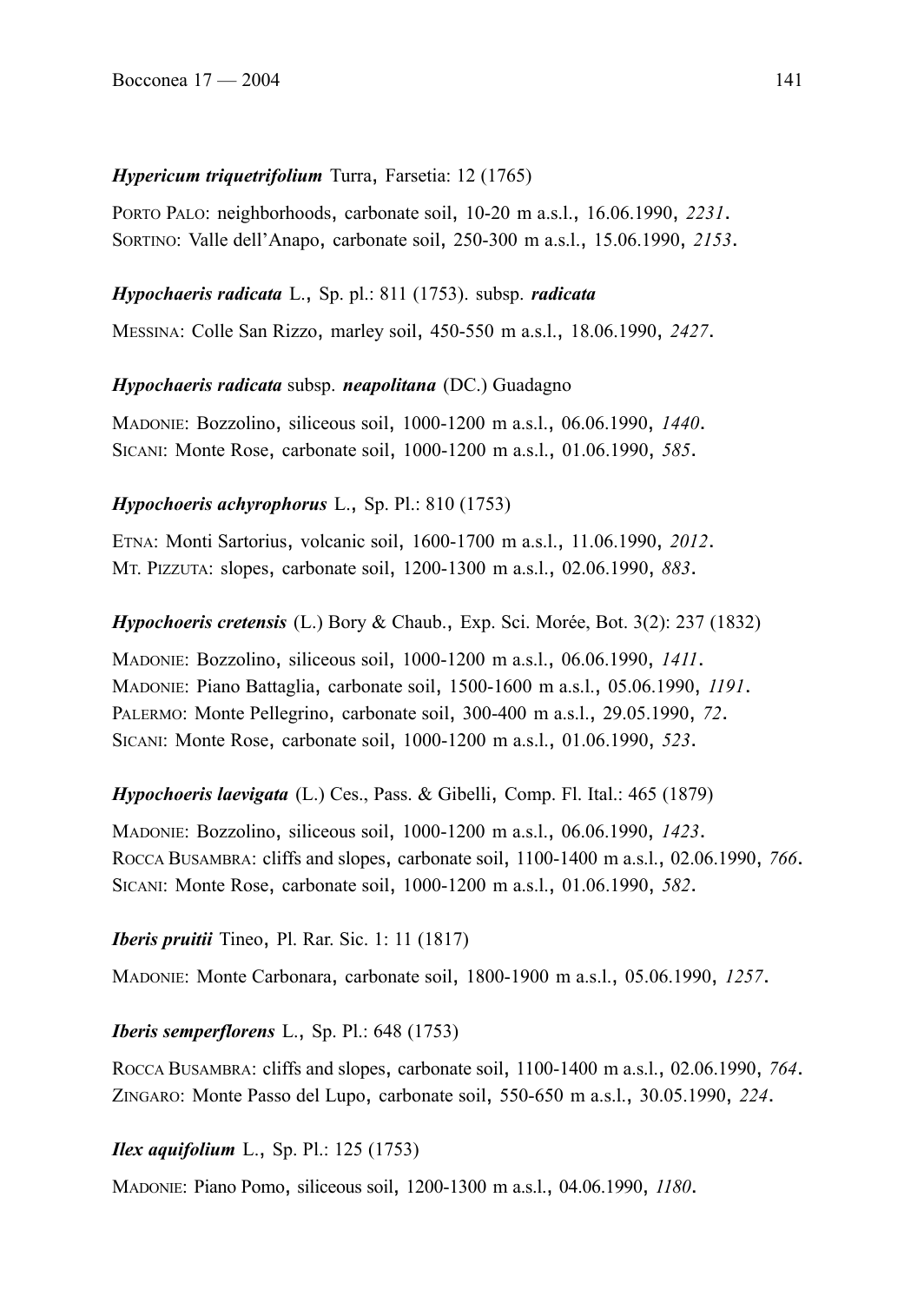*Imperata cylindrica* (L.) Raeusch., Nomencl. bot.: 10 (1797)

MADONIE: Fiume Himera, riverbed, 0-20 m a.s.l., 02.06.1990, *851*. POZZALLO: neighborhoods, sandy soil, 0-50 m a.s.l., 16.06.1990, *2256*. SCOGLITTI: Passo Marinaro, carbonate soil, 20-40 m a.s.l., 16.06.1990, *2301*.

*Inula conyza* DC., Prodr. 5: 464 (1836)

NEBRODI: near Galati Mamertino, carbonate soil, 700-800 m a.s.l., 10.06.1990, *1932*.

*Inula crithmoides* L., Sp. Pl.: 883 (1753)

PORTO PALO: Pantani Longarini, marsh, 0-10 m a.s.l., 16.06.1990, *2247*.

*Inula graveolens* (L.) Desf., Fl. Atlant. 2: 275 (1799)

MADONIE: near Castelbuono, siliceous soil, 300-400 m a.s.l., 04.06.1990, *1141*.

*Inula montana* L., Sp. Pl.: 884 (1753)

MADONIE: Quacella, carbonate soil, 1650-1800 m a.s.l., 03.06.1990, *1014*. PELORITANI: Monte Scuderi, carbonate soil, 800-900 m a.s.l., 13.06.1990, *2067*. ROCCA BUSAMBRA: cliffs and slopes, carbonate soil, 1100-1400 m a.s.l., 02.06.1990, *727*.

*Inula viscosa* (L.) Ait., Hort. Kew. 3: 223 (1789)

PALERMO: Monte Pellegrino, carbonate soil, 300-400 m a.s.l., 29.05.1990, *47*.

*Iris foetidissima* L., Sp. Pl.: 39 (1753)

FICUZZA: Bosco di Ficuzza, subacid brown soil, 850-1000 m a.s.l., 02.06.1990, *720*.

*Iris pseudacorus* L., Sp. Pl.: 38 (1753)

MADONIE: Petralia Soprana, Gurgo di Pollicino, marsh, 800-900 m a.s.l., 06.06.1990, *1536*.

*Iris pseudopumila* Tineo, Cat. Pl. Hort. Panorm.: 283 (1827)

MADONIE: Quacella, carbonate soil, 1400-1500 m a.s.l., 07.06.1990, *1573*. SICANI: Monte Carcaci, carbonate soil, 900-1100 m a.s.l., 01.06.1990, *628*.

*Isatis tinctoria* L., Sp. Pl.: 670 (1753)

SCIACCA: Gole della Tardara, carbonate cliff, 50-200 m a.s.l., 02.06.1990, *875*. SICANI: Monte Carcaci, carbonate soil, 900-1100 m a.s.l., 01.06.1990, *651*.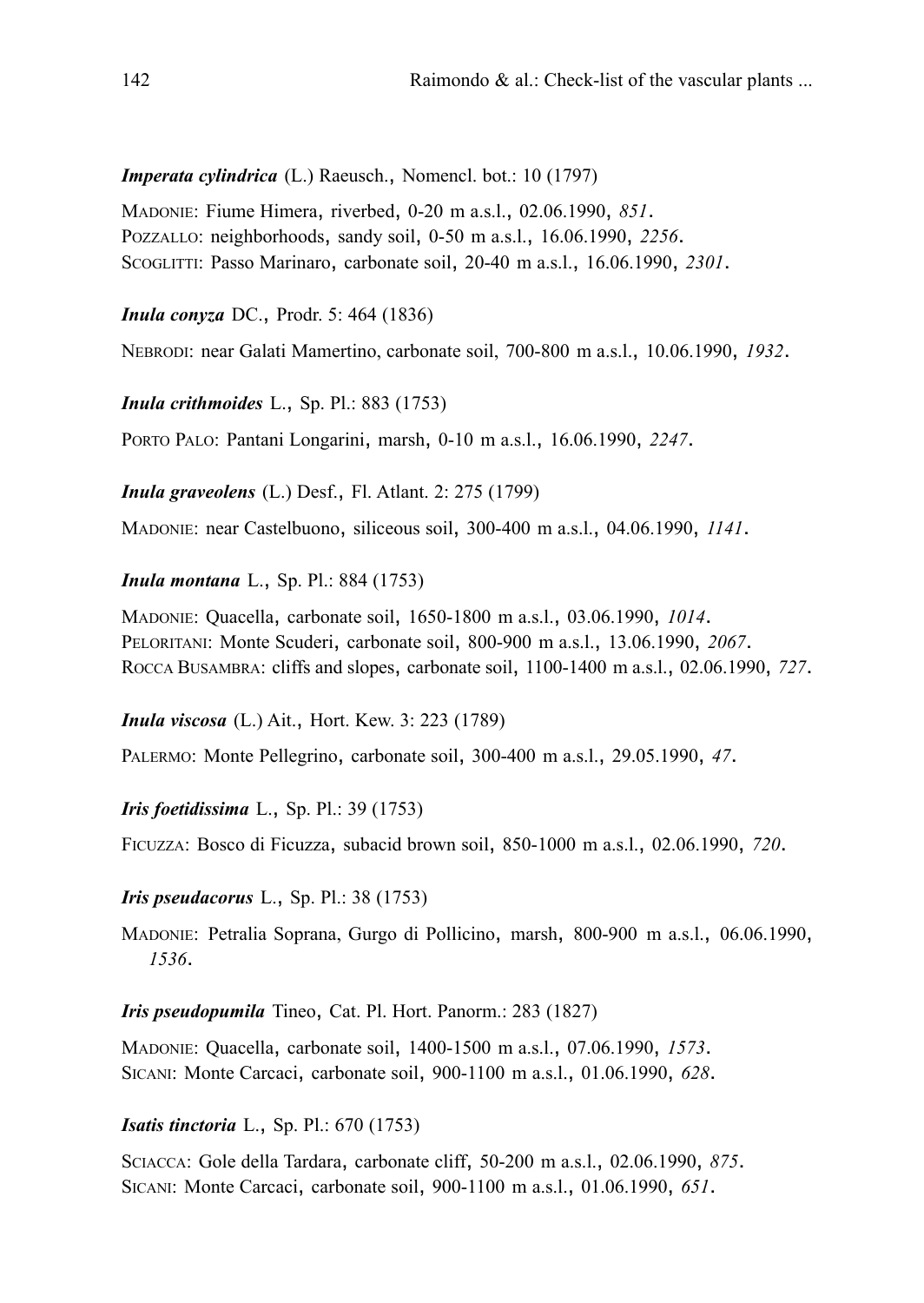*Isolepis cernua* (Vahl) Roem. & Shult., Syst. Veg. 2: 106 (1817)

CHIUSA SCLAFANI: Fiume Sosio, banks, 400 m a.s.l., 02.06.1990, *687*.

MADONIE: Margio Scorzone, marshy area on siliceous soil, 1300-1400 m a.s.l., 06.06.1990, *1469*.

NEBRODI: Fiume Troina, banks, 700-800 m a.s.l., 09.06.1990, *1732*.

*Isolepis setacea* (L.) R. Br., Prodr.: 222 (1810)

MADONIE: Faguare, marsh area on carbonate, 1300-1400 m a.s.l., 06.06.1990, *1333*. NEBRODI: Portella Femmina Morta, siliceous soil, 1500-1600 m a.s.l., 09.06.1990, *1752*.

*Jasione montana* L., Sp. Pl.: 928 (1753). subsp. *montana*

MADONIE: Bozzolino, siliceous soil, 1000-1200 m a.s.l., 06.06.1990, *1435*.

*Jasione montana* subsp. *echinata* (Boiss. & Reut.) Rivas Mart., Publ. Inst. Biol. Aplicada 42: 122 (1967)

MADONIE: Monte Carbonara, carbonate soil, 1800-1900 m a.s.l., 05.06.1990, *1283*. MESSINA: Colle San Rizzo, marley soil, 450-550 m a.s.l., 18.06.1990, *2402*.

## *Juncus acutiflorus* Ehrh. ex Hoffm., Deutschl. Fl.: 125 (1791)

CHIUSA SCLAFANI: Fiume Sosio, banks, 400 m a.s.l., 02.06.1990, *663*. NEBRODI: Biviere di Cesarò, marsh, 1250-1450 m a.s.l., 10.06.1990, *1880*. NEBRODI: Fiume Troina, banks, 700-800 m a.s.l., 09.06.1990, *1743*.

*Juncus acutus* L., Sp. Pl.: 325 (1753)

MADONIE: near Polizzi Generosa, damp clay soil, 700-800 m a.s.l., 07.06.1990, *1613*. SCOGLITTI: neighborhoods, salty damp area, 10-30 m a.s.l., 16.06.1990, *2286*. TINDARI: Oliveri, salty retrodunal area, 0-10 m a.s.l., 18.06.1990, *2437*.

*Juncus ambiguus* Guss., Fl. Sic. Prodr. 1: 437 (1827)

MESSINA: Colle San Rizzo, damp marley soil, 450-550 m a.s.l., 18.06.1990, *2423*.

# *Juncus articulatus* L., Sp. Pl.: 327 (1753)

MADONIE: near Isnello, marsh on siliceous soil, 400-500 m a.s.l., 04.06.1990, *1043*. NEBRODI: Biviere di Cesarò, marsh, 1250-1450 m a.s.l., 10.06.1990, *1858*. NEBRODI: Fiume Troina, banks, 700-800 m a.s.l., 09.06.1990, *1722*.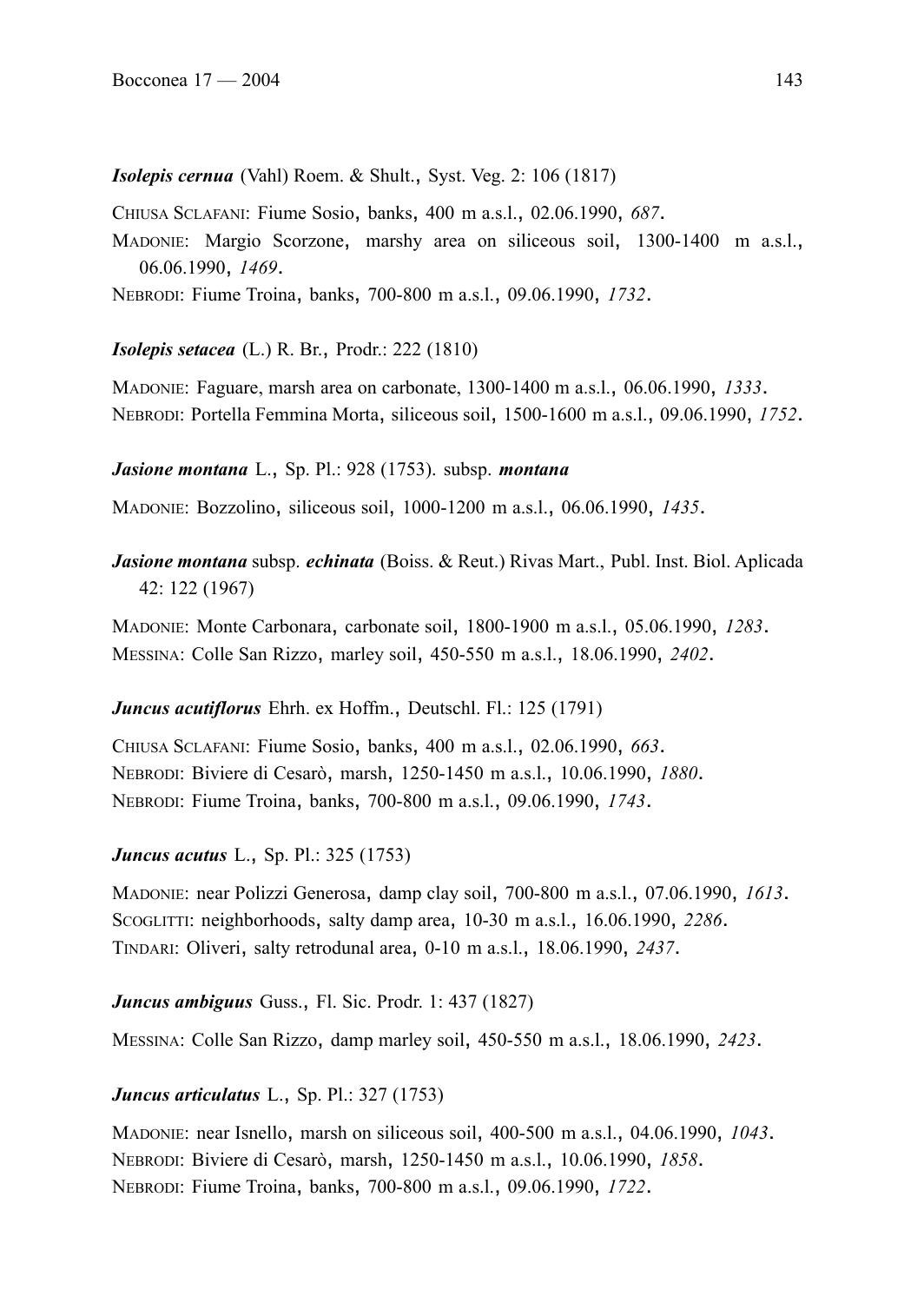## *Juncus bufonius* L., Sp. Pl.: 328 (1753)

CHIUSA SCLAFANI: Fiume Sosio, banks, 400 m a.s.l., 02.06.1990, *655*. MADONIE: Gangi, gurghi di monte Zimmarra, marsh, 1100-1200 m a.s.l., 08.06.1990, *1639*. MADONIE: near Polizzi Generosa, marsh on carbonate, 700-800 m a.s.l., 07.06.1990, *1593*. MADONIE: Portella Mandarini, siliceous soil, 1200 m a.s.l., 06.06.1990, *1405*. NEBRODI: Fiume Troina, banks, 700-800 m a.s.l., 09.06.1990, *1734*.

*Juncus compressus* Jacq., Enum. Stirp. Vindob.: 60, 235 (1762)

MADONIE: near Isnello, clay soil, 400-500 m a.s.l., 04.06.1990, *1048*. MADONIE: Piano Battaglia, clay soil, 1500-1600 m a.s.l., 05.06.1990, *1234*.

*Juncus conglomeratus* L., Sp. Pl.: 326 (1753)

NEBRODI: Biviere di Cesarò, marsh, 1250-1450 m a.s.l., 10.06.1990, *1860*.

*Juncus effusus* L., Sp. Pl.: 326 (1753)

NEBRODI: Portella Femmina Morta, marsh, 1500-1600 m a.s.l., 09.06.1990, *1774*.

*Juncus foliosus* Desf., Fl. Atlant. 1: 315 (1798)

NEBRODI: Portella Femmina Morta, siliceous soil, 1500-1600 m a.s.l., 09.06.1990, *1772*.

*Juncus fontanesii* Laharpe, Essai monogr. jonc.: 42 (1825)

ZINGARO: Tonnarella dell'Uzzo, carbonate soil, 0-50 m a.s.l., 30.05.1990, *276*.

*Juncus gerardi* Loisel., J. Bot. 2: 284 (1809)

GELA: Biviere, marshy soil, 20-30 m a.s.l., 16.06.1990, *2353*.

### *Juncus hybridus* Brot., Fl. Lusit. 1: 513 (1804)

MADONIE: near Castelbuono, siliceous soil, 300-400 m a.s.l., 04.06.1990, *1108*. MADONIE: Piano Battaglia, carbonate soil, 1500-1600 m a.s.l., 05.06.1990, *1184*. NEBRODI: Biviere di Cesarò, marsh, 1250-1450 m a.s.l., 10.06.1990, *1872*. NEBRODI: Fiume Troina, banks, 700-800 m a.s.l., 09.06.1990, *1724*. SICANI: Gorgo Carcaci, marsh, 800-900 m a.s.l., 01.06.1990, *612*.

### *Juncus inflexus* L., Sp. Pl.: 326 (1753)

NEBRODI: Biviere di Cesarò, marsh, 1250-1450 m a.s.l., 10.06.1990, *1881*. NEBRODI: Fiume Troina, banks, 700-800 m a.s.l., 09.06.1990, *1742*.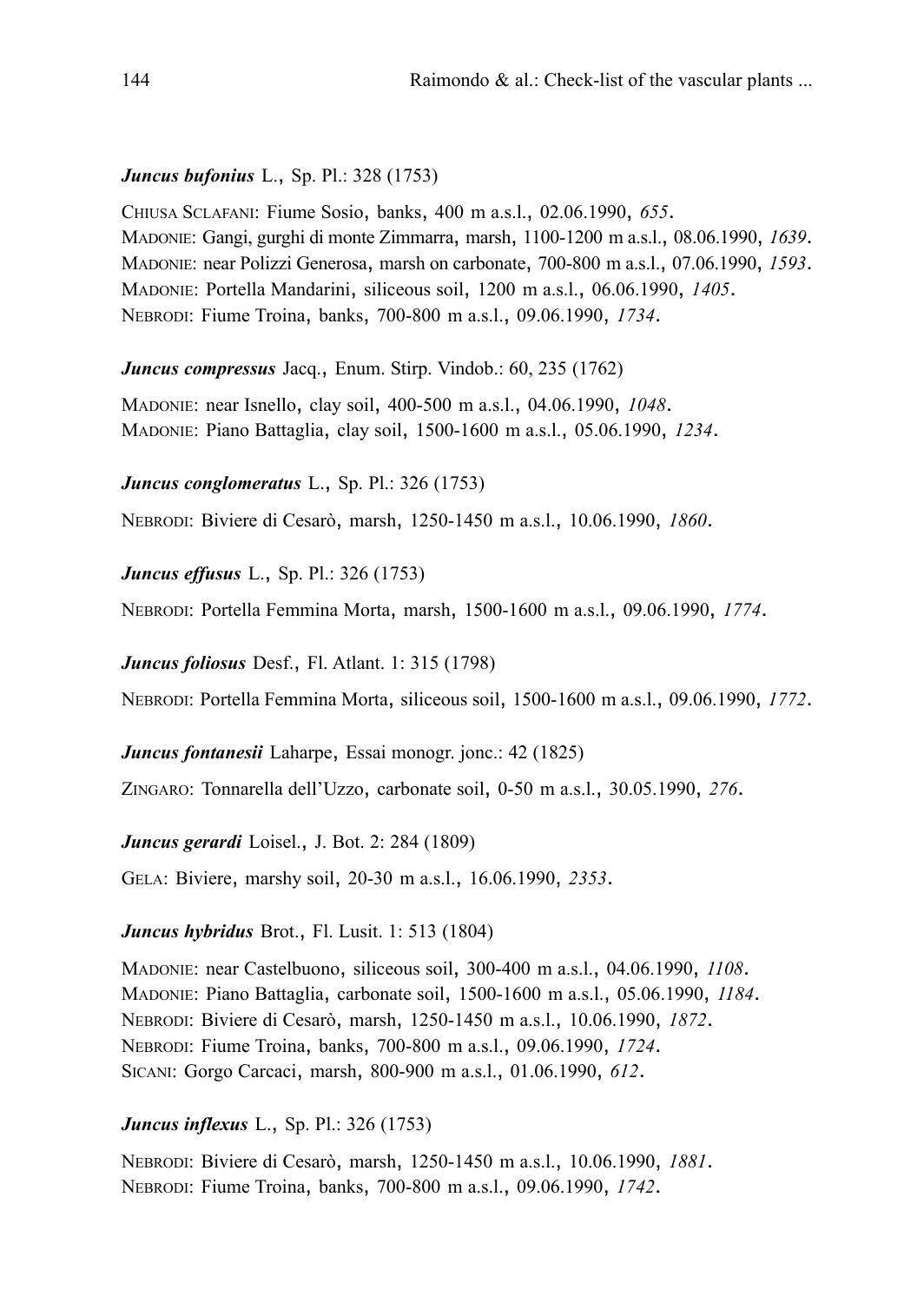RANDAZZO: between Lago Gurrida and Fiume Alcantara, roadside, 600-700 m a.s.l., 14.06.1990, *2118*.

## *Juncus littoralis* C. A. Mey., Verz. Pfl. Casp. Meer.: 34 (1831)

POZZALLO: neighborhoods, sandy soil, 0-50 m a.s.l., 16.06.1990, *2257*.

*Juncus maritimus* Lam., Encycl. 3: 264 (1789)

GELA: Biviere, marsh, 20-30 m a.s.l., 16.06.1990, *2355*.

*Juncus reflexus* Wender. ex Schult.f., Syst. Veg. ed. 16 7: 183 (1829)

CHIUSA SCLAFANI: Fiume Sosio, banks, 400 m a.s.l., 02.06.1990, *682*. MADONIE: Gangi, gurghi di monte Zimmarra, marsh, 1100-1200 m a.s.l., 08.06.1990, *1659*. MADONIE: Margio Scorzone, marshy area on siliceous soil, 1300-1400 m a.s.l., 06.06.1990, *1459*.

VITTORIA: near Pineta di Vittoria, siliceous soil, 100-200 m a.s.l., 16.06.1990, *2332*. VITTORIA: Pineta di Vittoria, siliceous soil, 100-200 m a.s.l., 16.06.1990, *2314*.

*Juncus striatus* E. Mey., Syn. Junc.: 27 (1822)

NEBRODI: Mangalaviti, swamp, 1500-1600 m a.s.l., 10.06.1990, *1925*.

*Juncus subulatus* Forssk., Fl. Aegypt.-Arab.: 75 (1775)

PORTO PALO: Pantani Longarini, marsh, 0-10 m a.s.l., 16.06.1990, *2246*.

*Juniperus hemisphaerica* C. Presl, Delic. Prag.: 142 (1822)

ETNA: Bosco di Milo, volcanic soil, 700-800 m a.s.l., 11.06.1990, *2006*. MADONIE: Monte Catarineci, slopes, siliceous soil, 1300-1600 m a.s.l., 06.06.1990, *1499*.

*Juniperus oxycedrus* var. *macrocarpa* (Sibth. & Sm.) J. Silba, J. Int. Conifer Preserv. Soc. 7(1): 25 (2000)

SCOGLITTI: neighborhoods, carbonate soil, 10-30 m a.s.l., 16.06.1990, *2292*. VITTORIA: neighborhoods, carbonate soil, 0-10 m a.s.l., 16.06.1990, *2304*.

## *Juniperus phoenicea* L., Sp. Pl.: 1040 (1753)

BALESTRATE: littoral sands, 0-10 m a.s.l., 29.05.1990, *128*. SCOGLITTI: Passo Marinaro, carbonate soil, 20-40 m a.s.l., 16.06.1990, *2297*.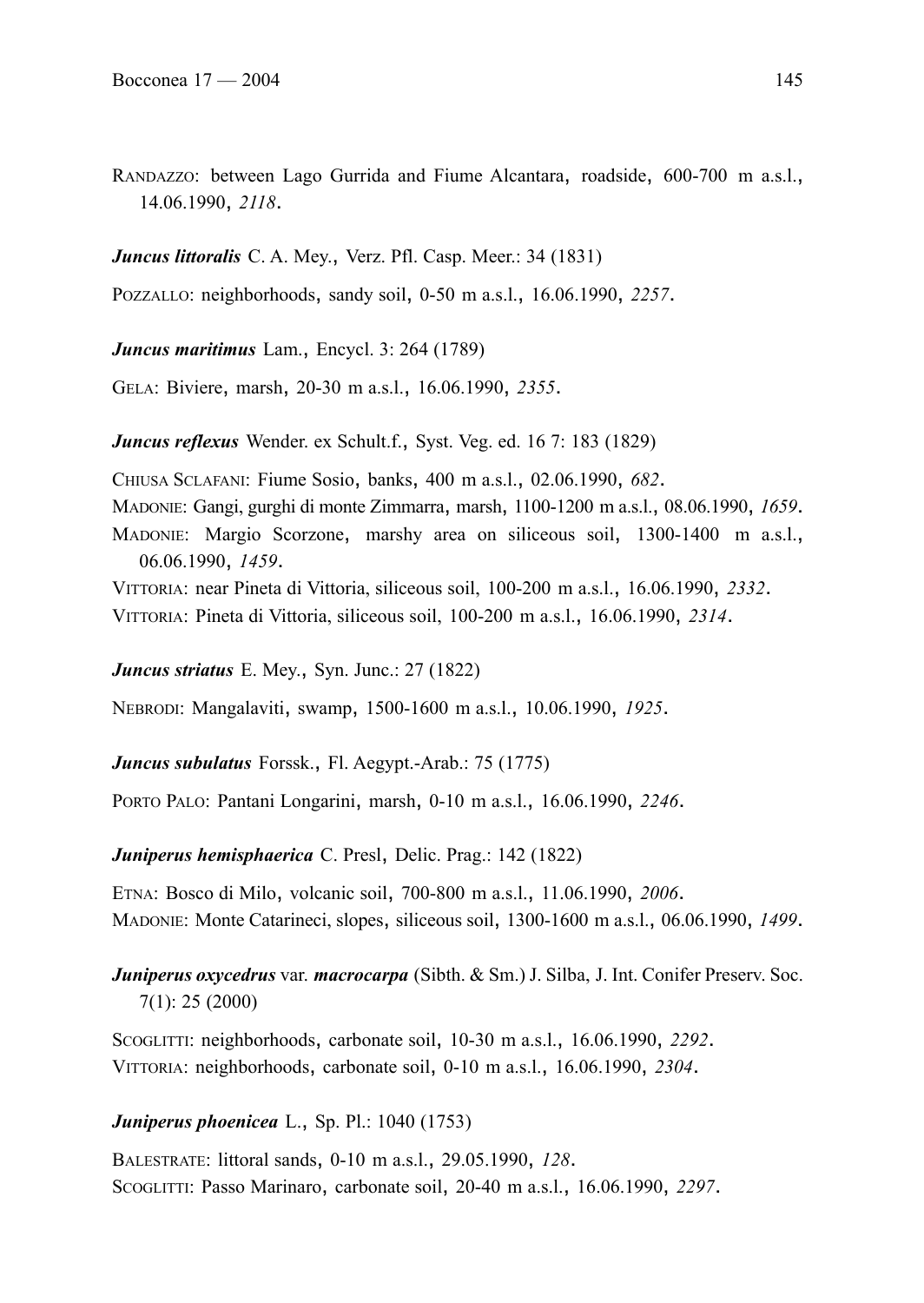*Jurinea humilis*. subsp. *bocconii* (Guss.) Malagarriga, Las Subesp. y Variac. Geogr.: 16 (1973).

MADONIE: Quacella, carbonate cliffs, 1800 m a.s.l., 03.06.1990, *931*.

*Kickxia commutata* (Bernh. ex Rchb.) Fritsch, Excursionsfl. Oesterreich: 492 (1897)

PELORITANI: Monte Scuderi, slopes, carbonate soil, 700-800 m a.s.l., 13.06.1990, *2051*.

*Knautia calycina* (C. Presl) Guss., Fl. Sic. Syn. 1: 170 (1843)

MADONIE: Quacella, carbonate soil, 1650-1800 m a.s.l., 03.06.1990, *962*.

*Knautia integrifolia* (L.) Bertol., Fl. Ital. 2: 32 (1835)

CHIUSA SCLAFANI: Portella Grande, carbonate soil, 400-500 m a.s.l., 02.06.1990, *689*. MADONIE: Geraci Siculo, sughereta, siliceous soil, 800-900 m a.s.l., 06.06.1990, *1530*.

*Koeleria splendens* C. Presl, Cyper. Gramin. Sic.: 34 (1820)

MADONIE: Quacella, carbonate soil, 1650-1800 m a.s.l., 03.06.1990, *981*. MT. SAN GIULIANO: near Erice, carbonate soil, 600-700 m a.s.l., 31.05.1990, *400*.

*Kundmannia sicula* (L.) DC., Prodr. 4: 143 (1830)

MT. COFANO: Westward slope, carbonate soil, 400-600 m a.s.l., 31.05.1990, *316*.

*Lagurus ovatus* L., Sp. Pl.: 81 (1753)

MADONIE: Gangi, near gurghi di monte Zimmarra, siliceous soil, 1100-1200 m a.s.l., 08.06.1990, *1657*.

*Lamarckia aurea* (L.) Moench, Methodus: 201 (1794)

CHIUSA SCLAFANI: Fiume Sosio, banks, 400 m a.s.l., 02.06.1990, *656*.

*Lamium amplexicaule* L., Sp. Pl.: 579 (1753)

MT. PIZZUTA: slopes, carbonate soil, 1200-1300 m a.s.l., 02.06.1990, *907*.

*Lamium bifidum* Cyr., Pl. Rar. Neapol. 1: 22 (1788)

NEBRODI: Monte Soro, brown siliceous woody soil, 1700-1800 m a.s.l., 09.06.1990, *1817*.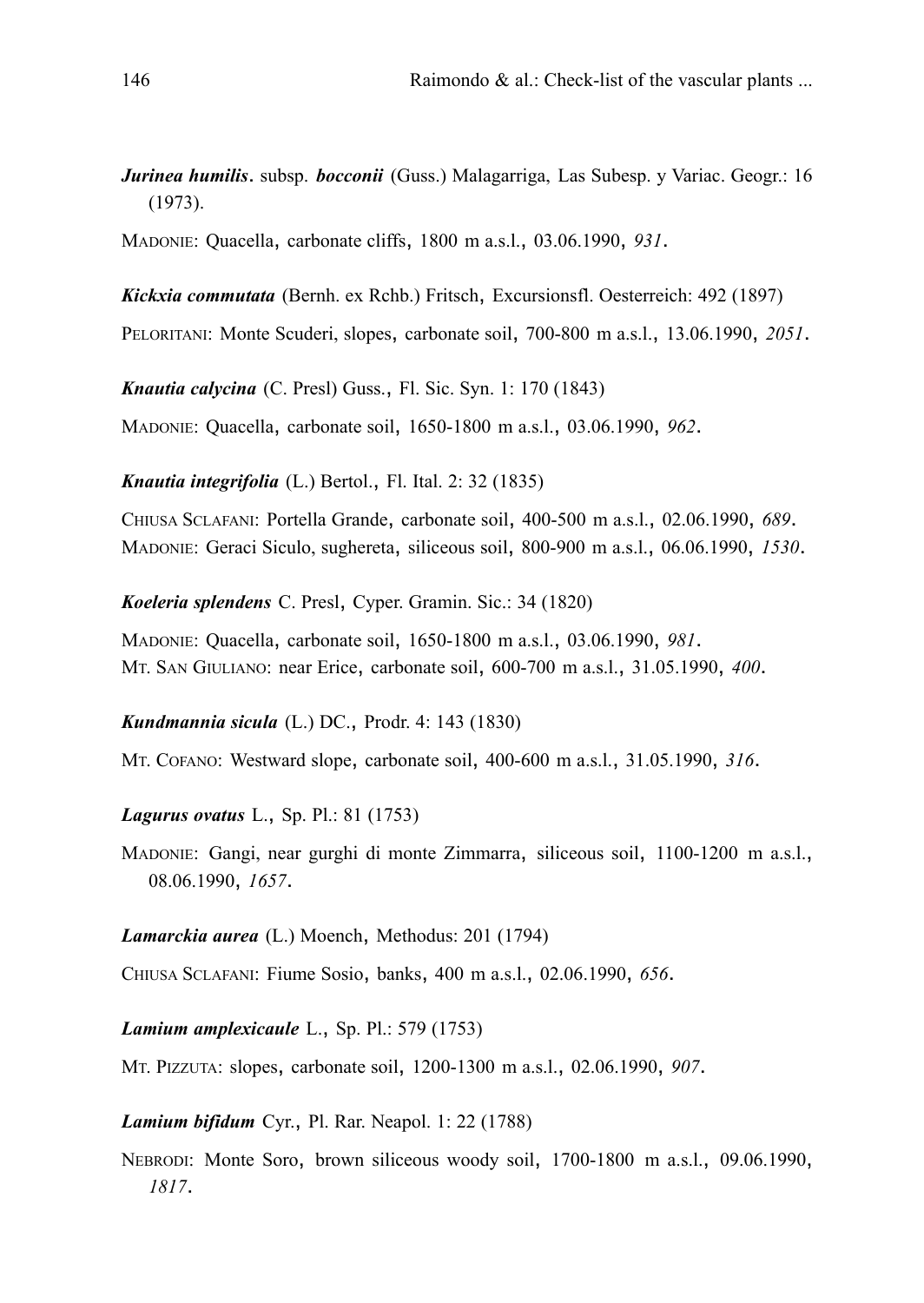#### *Lamium flexuosum* Ten., Fl. Napol. 1: xxxiv (1811)

MADONIE: near Polizzi Generosa, cultivated on carbonate soil, 700-800 m a.s.l., 07.06.1990, *1605*.

#### *Lamium purpureum* L., Sp. Pl.: 579 (1753)

NEBRODI: near Tortorici, swamp, 500-600 m a.s.l., 10.06.1990, *1941*.

*Lapsana communis* L., Sp. Pl.: 811 (1753)

MADONIE: Piano Pomieri, siliceous soil, 1200-1300 m a.s.l., 06.06.1990, *1376*. NEBRODI: Monte Soro, brown siliceous woody soil, 1700-1800 m a.s.l., 09.06.1990, *1827*.

*Laserpitium siculum* Sprengel, Syst. Veg. ed. 16 1: 918 (1825)

MADONIE: Quacella, carbonate soil, 1650-1800 m a.s.l., 03.06.1990, *980*.

### *Lathraea squamaria* L., Sp. Pl.: 606 (1753)

NEBRODI: Monte Soro, brown siliceous woody soil, 1700-1800 m a.s.l., 09.06.1990, *1836*.

### *Lathyrus aphaca* L., Sp. Pl.: 729 (1753)

SICANI: Monte Rose, carbonate soil, 1000-1200 m a.s.l., 01.06.1990, *571*.

### *Lathyrus cicera* L., Sp. Pl.: 730 (1753)

MT. SAN GIULIANO: near Erice, carbonate soil, 600-700 m a.s.l., 31.05.1990, *465*. MT. SAN GIULIANO: slopes, carbonate soil, 350-450 m a.s.l., 31.05.1990, *378*.

### *Lathyrus clymenum* L., Sp. Pl.: 732 (1753)

MT. SAN GIULIANO: slopes, carbonate soil, 350-450 m a.s.l., 31.05.1990, *374*. PALERMO: Monte Pellegrino, carbonate soil, 300-400 m a.s.l., 29.05.1990, *67*. ROCCA BUSAMBRA: cliffs and slopes, carbonate soil, 1100-1400 m a.s.l., 02.06.1990, *799*. SICANI: Monte Rose, carbonate soil, 1000-1200 m a.s.l., 01.06.1990, *572*.

### *Lathyrus grandiflorus* Sibth. & Sm., Fl. Graec. Prodr. 2: 67 (1813)

MADONIE: Piano Battaglia, carbonate soil, 1500-1600 m a.s.l., 05.06.1990, *1226*. MADONIE: Quacella, carbonate soil, 1650-1800 m a.s.l., 03.06.1990, *941*.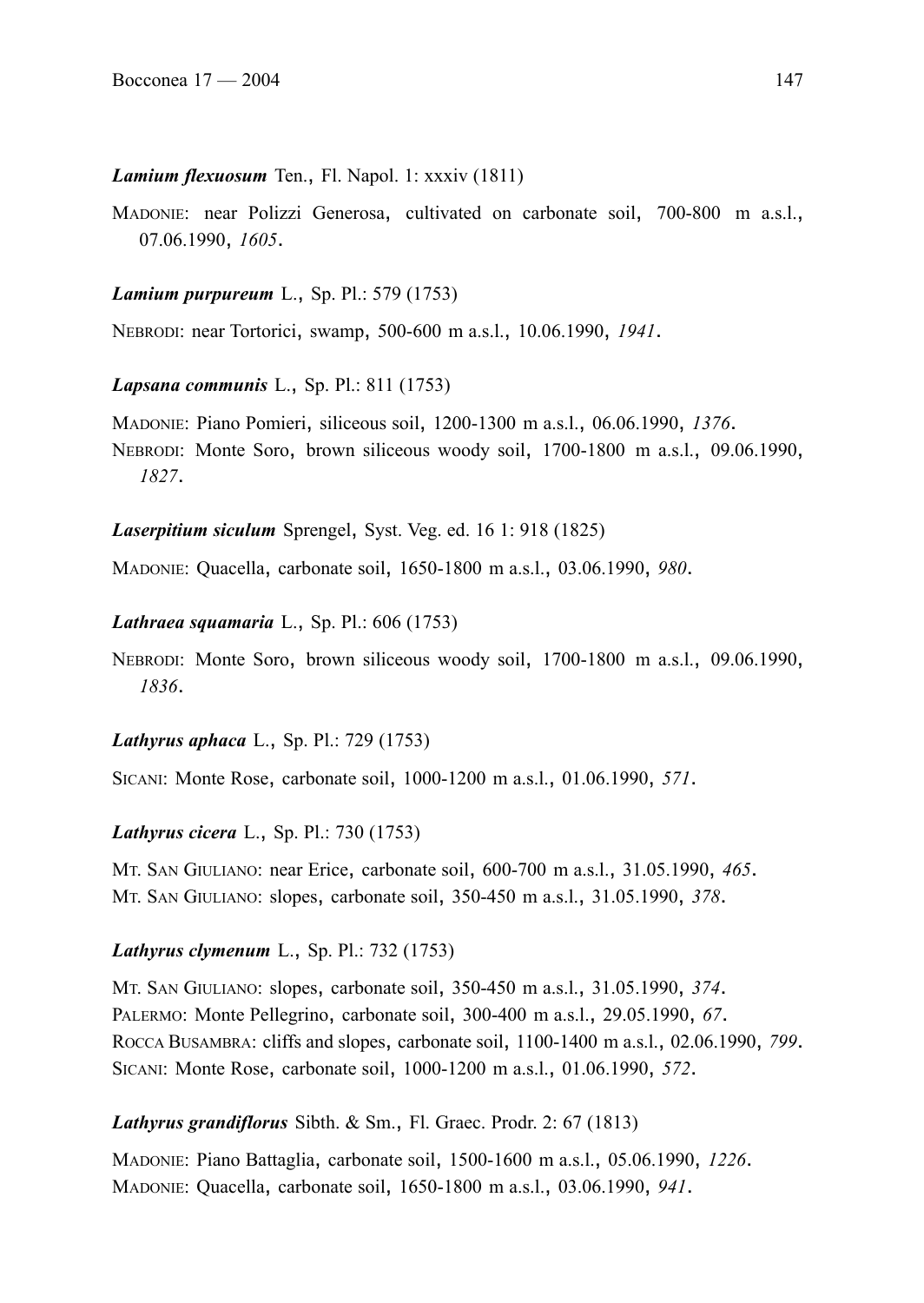### *Lathyrus hirsutus* L., Sp. Pl.: 732 (1753)

RANDAZZO: Lago Gurrida, moist meadows, 850 m a.s.l., 14.06.1990, *2094*.

*Lathyrus nissolia* L., Sp. Pl.: 729 (1753)

NEBRODI: Biviere di Cesarò, marsh, 1250-1450 m a.s.l., 10.06.1990, *1907*.

*Lathyrus ochrus* (L.) DC., Fl. Franç. 4: 578 (1805)

SICANI: Monte Carcaci, clay soil, 900-1100 m a.s.l., 01.06.1990, *650*.

*Lathyrus odoratus* L., Sp. Pl.: 732 (1753)

SICANI: Monte Carcaci, clay soil, 900-1100 m a.s.l., 01.06.1990, *627*.

*Lathyrus pratensis* L., Sp. Pl.: 733 (1753)

MADONIE: Canna, carbonate soil, 1200-1500 m a.s.l., 06.06.1990, *1355*. MADONIE: Piano Battaglia, siliceous soil, 1500-1600 m a.s.l., 05.06.1990, *1194*. NEBRODI: Biviere di Cesarò, siliceous soil, 1250-1450 m a.s.l., 10.06.1990, *1908*.

### *Lathyrus setifolius* L., Sp. Pl.: 731 (1753)

ROCCA BUSAMBRA: cliffs and slopes, carbonate soil, 1100-1400 m a.s.l., 02.06.1990, *798*.

*Lathyrus sphaericus* Retz, Observ. Bot. 3: 39 (1783)

MADONIE: Monte Carbonara, carbonate soil, 1800-1900 m a.s.l., 05.06.1990, *1263*. MADONIE: Quacella, carbonate soil, 1650-1800 m a.s.l., 03.06.1990, *961*.

*Lathyrus venetus* (Mill.) Wohlf., Syn. Fl. Germ. helv. 3: 714 (1892)

MADONIE: Piano Pomieri, siliceous soil, 1200-1300 m a.s.l., 06.06.1990, *1378*. NEBRODI: Biviere di Cesarò, *Quercus cerris* woods on siliceous soil, 1250-1450 m a.s.l., 10.06.1990, *1898*.

#### *Launaea resedifolia* (L.) Kuntze, Revis. Gen. Pl. 1: 351 (1891)

GELA: Biviere, marsh, 20-30 m a.s.l., 16.06.1990, *2344*. PORTO PALO: Pantani Longarini, marsh, 0-10 m a.s.l., 16.06.1990, *2239*. SCOGLITTI: neighborhoods, littoral sands, 10-30 m a.s.l., 16.06.1990, *2289*.

*Laurus nobilis* L., Sp. Pl.: 369 (1753)

MADONIE: Gibilmanna, siliceous soil, 700-800 m a.s.l., 18.06.1990, *2477*.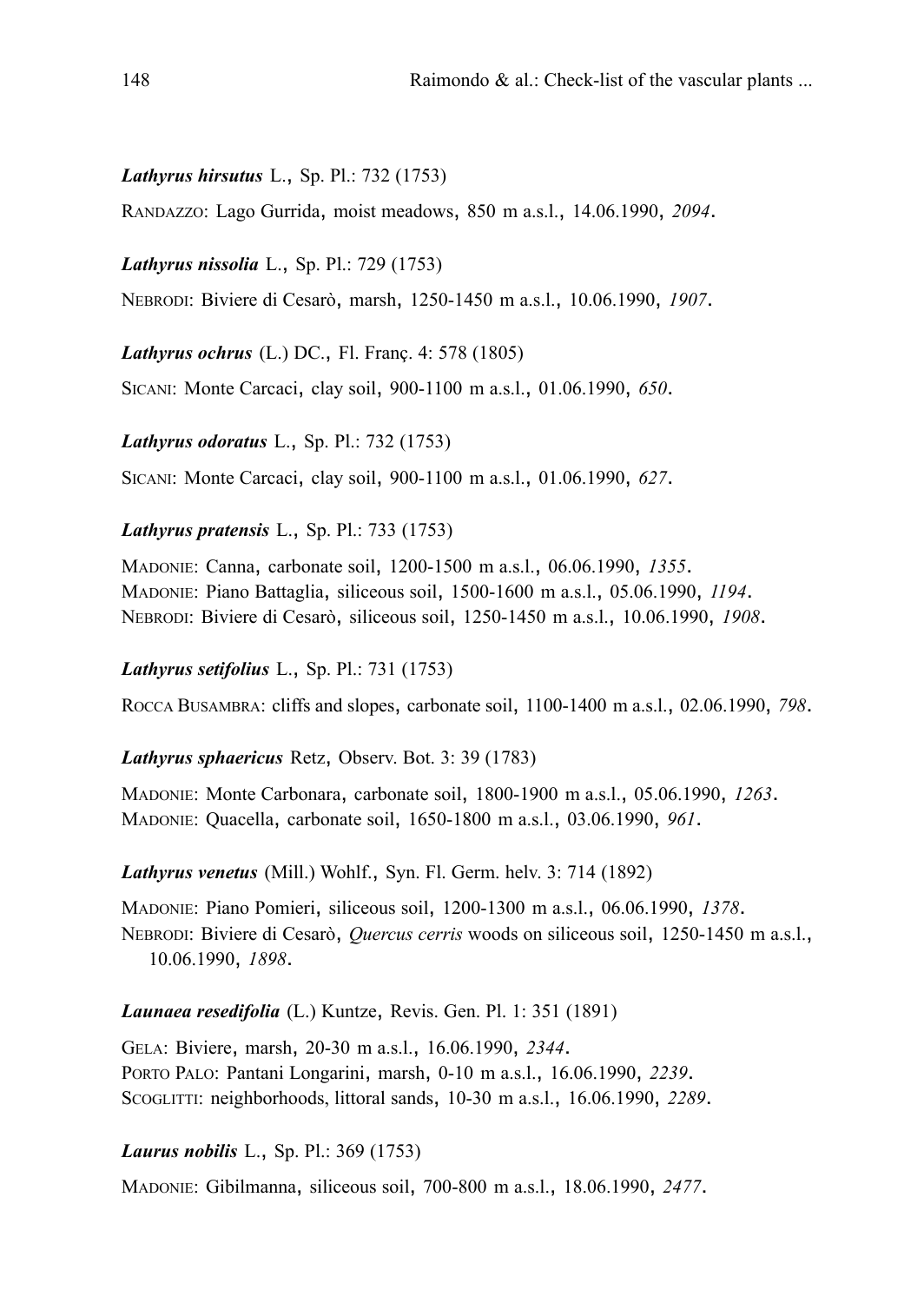PALERMO: Fiumelato di Meccini, banks, 350-400 m a.s.l., 29.05.1990, *125*.

## *Lavandula multifida* L., Sp. Pl.: 572 (1753)

PALERMO: Monte Pellegrino, carbonate soil, 300-400 m a.s.l., 29.05.1990, *82*.

## *Lavandula stoechas* L., Sp. Pl.: 573 (1753)

MADONIE: between Gibilmanna and Cefalù, siliceous soil, 250-350 m a.s.l., 18.06.1990, *2471*.

## *Lavatera agrigentina* Tineo, Pl. Rar. Sic. 1: 13 (1817)

SANTA CATERINA VILLARMOSA: Torrente Vaccarizzo, salty riverbed and banks, 350 m a.s.l., 08.06.1990, *1680*. ARAGONA: Maccalube, clay soil, 50-150 m a.s.l., 08.06.1990, *1701*. CALTANISSETTA: Terrapilata, clay soil, 300-400 m a.s.l., 08.06.1990, *1683*.

## *Lavatera arborea* L., Sp. Pl.: 690 (1753)

MADONIE: Castelbuono, Rocca Lupa, siliceous soil, 350-400 m a.s.l., 04.06.1990, *1067*. ZINGARO: near Monte Sparagio, carbonate soil, 100-200 m a.s.l., 30.05.1990, *157*.

# *Lavatera trimestris* L., Sp. Pl.: 692 (1753)

ROCCA BUSAMBRA: carbonate soil, 1100-1400 m a.s.l., 02.06.1990, *833*.

## *Legousia hybrida* (L.) Delarbre, Fl. Auvergne: 47 (1800)

MT. SAN GIULIANO: Bivio di Erice, carbonate soil, 600 m a.s.l., 31.05.1990, *481*. ROCCA BUSAMBRA: cliffs and slopes, carbonate soil, 1100-1400 m a.s.l., 02.06.1990, *747*.

## *Lemna minor* L., Sp. Pl.: 970 (1753)

MADONIE: Castelbuono, Coprania, lacustrine habitat, 1200-1300 m a.s.l., 04.06.1990, *1171*.

NEBRODI: Biviere di Cesarò, lacustrine habitat, 1250-1450 m a.s.l., 10.06.1990, *1876*.

*Lens ervoides* (Brign.) Grande, Bull. Orto Bot. Regia Univ. Napoli 5: 58 (1918)

MADONIE: Piano Battaglia, siliceous soil, 1500-1600 m a.s.l., 05.06.1990, *1231*. MADONIE: Portella Mandarini, siliceous soil, 1200 m a.s.l., 06.06.1990, *1404*.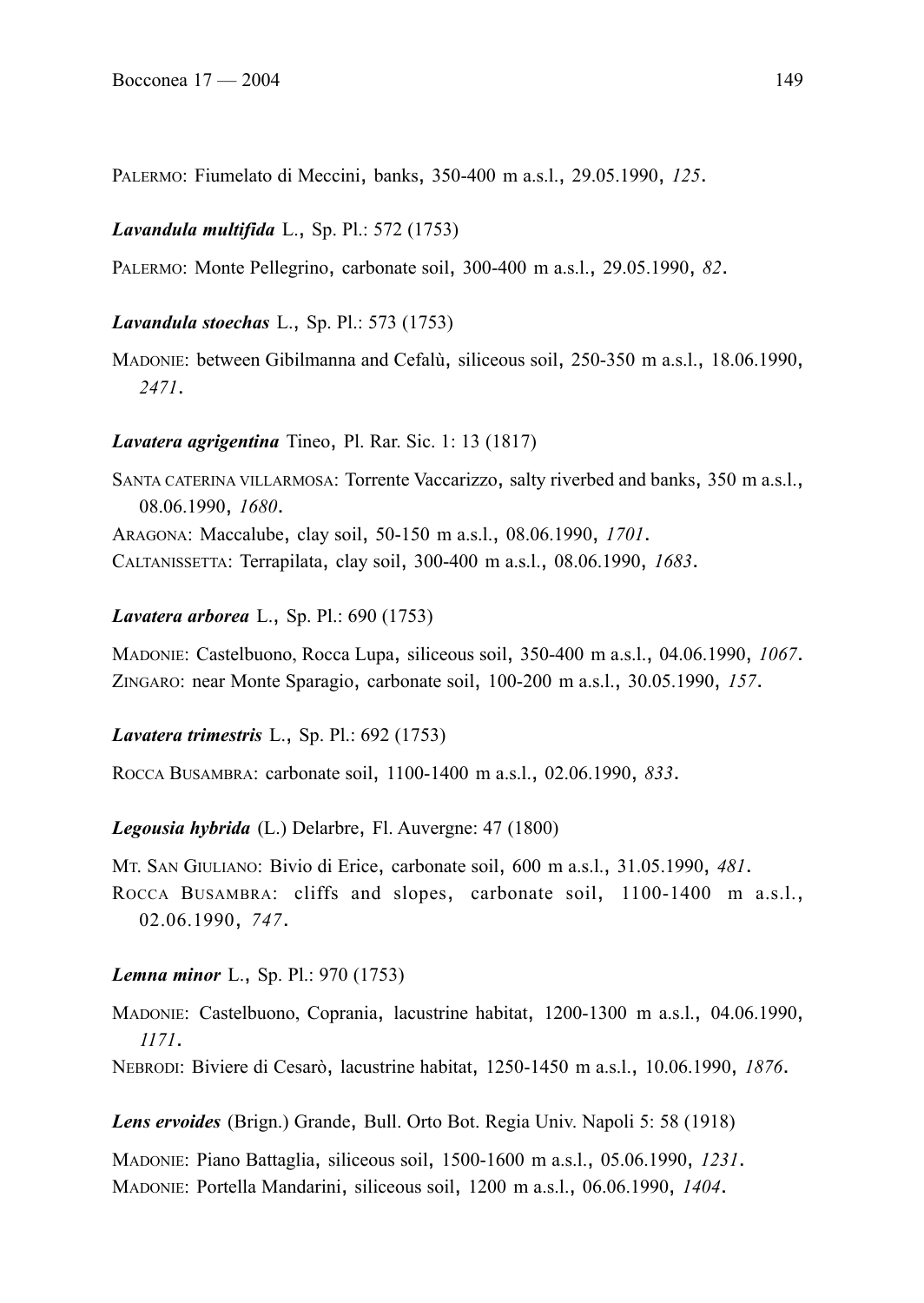### *Leontodon hispidus* L., Sp. Pl.: 799 (1753). subsp. *hispidus*

MT. SAN GIULIANO: near Erice, clay soil, 600-700 m a.s.l., 31.05.1990, *429*.

*Leontodon hispidus* subsp. *siculus* (Guss.) Strobl, Verh. K. K. Zool.-Bot. Ges. Wien 53: 314 (1903)

MADONIE: Bozzolino, clay soil, 1000-1200 m a.s.l., 06.06.1990, *1445*.

*Leontodon tuberosus* L., Sp. Pl.: 799 (1753)

MADONIE: Bozzolino, siliceous soil, 1000-1200 m a.s.l., 06.06.1990, *1420*. MADONIE: near Castelbuono, siliceous soil, 300-400 m a.s.l., 04.06.1990, *1145*.

*Lepidium hirtum* subsp. *nebrodense* (Raf.) Thell., Vierteljahrsschr. Naturf. Ges. Zürich 51: 154 (1906)

MADONIE: Piano Battaglia, siliceous soil, 1500-1600 m a.s.l., 05.06.1990, *1199*.

*Lepidium latifolium* L., Sp. Pl.: 644 (1753)

MADONIE: near Petralia Sottana, damp clay soil, 800-900 m a.s.l., 06.06.1990, *1541*.

*Leuzea conifera* (L.) DC., Fl. Franç. 4: 109 (1805)

MADONIE: near Polizzi Generosa, siliceous soil, 700-800 m a.s.l., 07.06.1990, *1603*. MADONIE: Quacella, carbonate soil, 1650-1800 m a.s.l., 03.06.1990, *968*. MT. PIZZUTA: slopes, carbonate soil, 1200-1300 m a.s.l., 02.06.1990, *885*.

*Limodorum abortivum* (L.) Sw., Nova Acta Regiae Soc. Sci. Upsal. 6: 80 (1799)

MADONIE: Quacella, carbonate soil, 1300-1500 m a.s.l., 03.06.1990, *1010*.

*Limoniastrum monopetalum* (L.) Boiss., Monde Pl. Rev. Mens. Bot. 38: 3 (1937) SCOGLITTI: neighborhoods, littoral carbonate rock, 10-30 m a.s.l., 16.06.1990, *2265*.

*Limonium bocconei* (Lojac.) Litard., Prodr. Fl. Corse 3(2): 16 (1955)

PALERMO: Addaura, littoral arbonate rock, 0-10 m a.s.l., 29.05.1990, *108*.

*Limonium catanzaroi* Brullo, Bot. Not. 133: 289 (1980)

RIBERA: neighborhoods, marley soil, 50-200 m a.s.l., 08.06.1990, *1696*.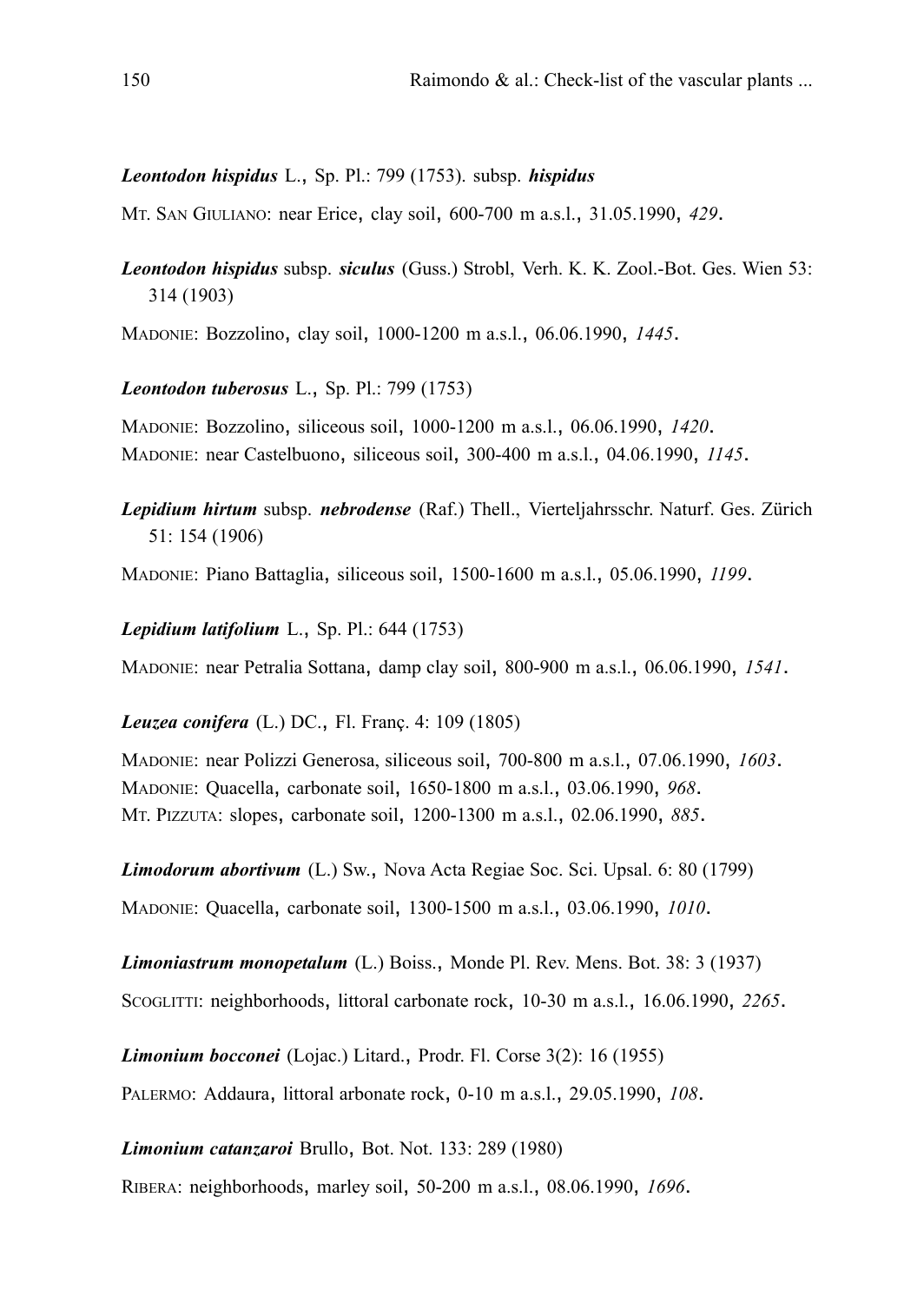*Limonium flagellare* (Lojac. ) Brullo, Bot. Not. 133: 284 (1980)

MT. COFANO: seaside, littoral carbonate rock, 0-10 m a.s.l., 31.05.1990, *297*. ZINGARO: Tonnarella dell'Uzzo, littoral carbonate rock, 0-10 m a.s.l., 30.05.1990, *283*.

*Limonium hyblaeum* Brullo, Bot. Not. 133: 282 (1980).

ISPICA: neighborhoods, seaside carbonate cliff, 0-10 m a.s.l., 16.06.1990, *2302*.

*Limonium narbonense* Mill., Gard. Dict. ed. 8: Limonium no.2 (1768)

PORTO PALO: Pantani Longarini, marsh, 0-10 m a.s.l., 16.06.1990, *2250*. SCOGLITTI: neighborhoods, damp carbonate soil, 10-30 m a.s.l., 16.06.1990, *2280*.

*Limonium optimae* Raimondo, Fl. Medit. 3: 13 (1993)

SANTA CATERINA VILLARMOSA: Torrente Vaccarizzo, salty riverbed and banks, 350 m a.s.l., 08.06.1990, *1674*.

*Limonium sinuatum* (L.) Mill., Gard. Dict. ed. 8: Limonium no.6 (1768)

SCOGLITTI: neighborhoods, salt marsh, 10-30 m a.s.l., 16.06.1990, *2260*. VITTORIA: near Pineta di Vittoria, marshy soil, 100-200 m a.s.l., 16.06.1990, *2321*.

*Limonium siracusanum* Brullo, Bot. Not. 133(3): 284 (1980)

VENDICARI: natural reserve, littoral carbonate rock, 0-20 m a.s.l., 16.06.1990, *2203*.

*Limonium virgatum* (Willd.) Fourr., Ann. Soc. Linn. Lyon 17: 141 (1869)

VENDICARI: natural reserve, littoral carbonate rock, 0-20 m a.s.l., 16.06.1990, *2208*.

*Linaria heterophylla* Desf., Fl. Atlant. 2: 48 (1798)

MT. KUMETA: slopes, carbonate soil, 900-1000 m a.s.l., 02.06.1990, *920*.

*Linaria pelisseriana* (L.) Mill., Gard. Dict. ed. 8: Linaria no. 11 (1768)

MADONIE: near Castelbuono, siliceous soil, 300-400 m a.s.l., 04.06.1990, *1135*.

*Linaria purpurea* (L.) Mill., Gard. Dict. ed. 8: Linaria no. 5 (1768)

MADONIE: Portella Mandarini, siliceous soil, 1200 m a.s.l., 06.06.1990, *1387*. NEBRODI: Biviere di Cesarò, marsh, 1250-1450 m a.s.l., 10.06.1990, *1897*.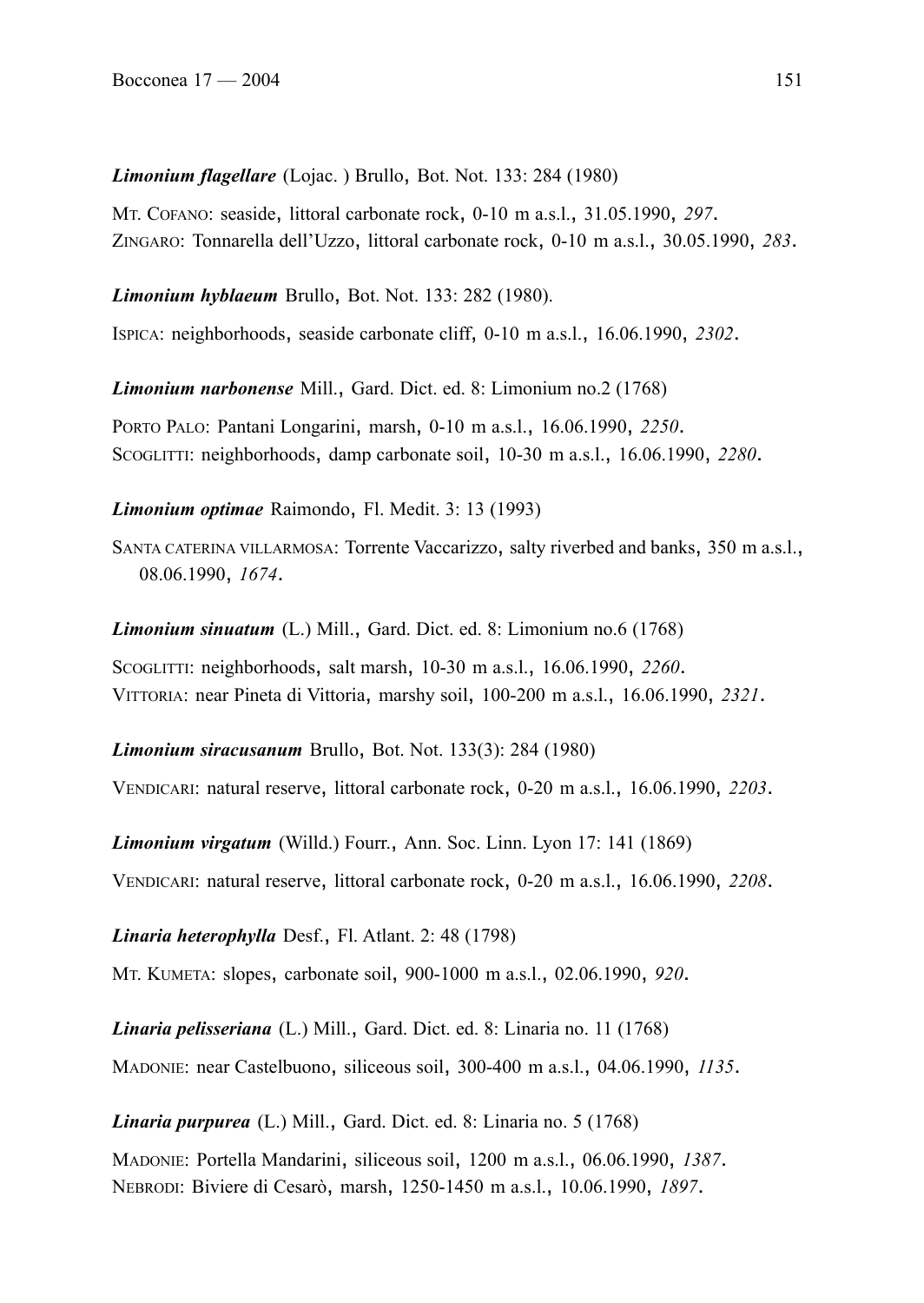*Linaria reflexa* (L.) Desf., Fl. Atlant. 2: 42 (1798) var. *reflexa*

SICANI: Monte Rose, carbonate soil, 1000-1200 m a.s.l., 01.06.1990, *562*. ZINGARO: near Monte Sparagio, carbonate cliff, 100-200 m a.s.l., 30.05.1990, *161*.

*Linaria reflexa* var. *castelli* Nicotra, Prodr. Fl. Messanensis: 346 (1878)

SICANI: Monte Rose, carbonate soil, 1000-1200 m a.s.l., 01.06.1990, *606*.

*Linaria simplex* (Willd.) DC., Fl. Franç. 3: 588 (1805)

MADONIE: Monte Carbonara, carbonate soil, 1800-1900 m a.s.l., 05.06.1990, *1298*.

*Linum bienne* Mill., Gard. Dict. ed. 8: Linum no.8 (1768)

MADONIE: Bozzolino, siliceous soil, 1000-1200 m a.s.l., 06.06.1990, *1437*.

MADONIE: Portella Mandarini, siliceous soil, 1200 m a.s.l., 06.06.1990, *1398*.

RANDAZZO: between Lago Gurrida and Fiume Alcantara, roadside on volcanic soil, 600- 700 m a.s.l., 14.06.1990, *2127*.

ZINGARO: Portella S. Giovanni, carbonate soil, 750-850 m a.s.l., 30.05.1990, *214*.

*Linum punctatum* C. Presl, Delic. Prag.: 58 (1822)

MADONIE: Monte Carbonara, carbonate soil, 1800-1900 m a.s.l., 05.06.1990, *1295*.

*Linum strictum* L., Sp. Pl.: 279 (1753)

PALERMO: Monte Pellegrino, carbonate soil, 300-400 m a.s.l., 29.05.1990, *16*.

*Linum trigynum* L., Sp. Pl.: 279 (1753)

ZINGARO: Portella S. Giovanni, carbonate soil, 750-850 m a.s.l., 30.05.1990, *213*.

*Lippia nodiflora* (L.) Michx., Fl. Bor.-Amer. 2: 15 (1803)

GELA: Biviere, marsh, 20-30 m a.s.l., 16.06.1990, *2343*.

*Lithodora rosmarinifolia* (Ten.) I. M. Johnst., Contr. Gray Herb. 73: 56 (1924)

MT. COFANO: Westward slope, carbonate rock, 400-600 m a.s.l., 31.05.1990, *306*.

*Lithospermum purpurocaeruleum* L., Sp. Pl.: 132 (1753)

SICANI: Monte Carcaci, carbonate soil, 900-1100 m a.s.l., 01.06.1990, *619*.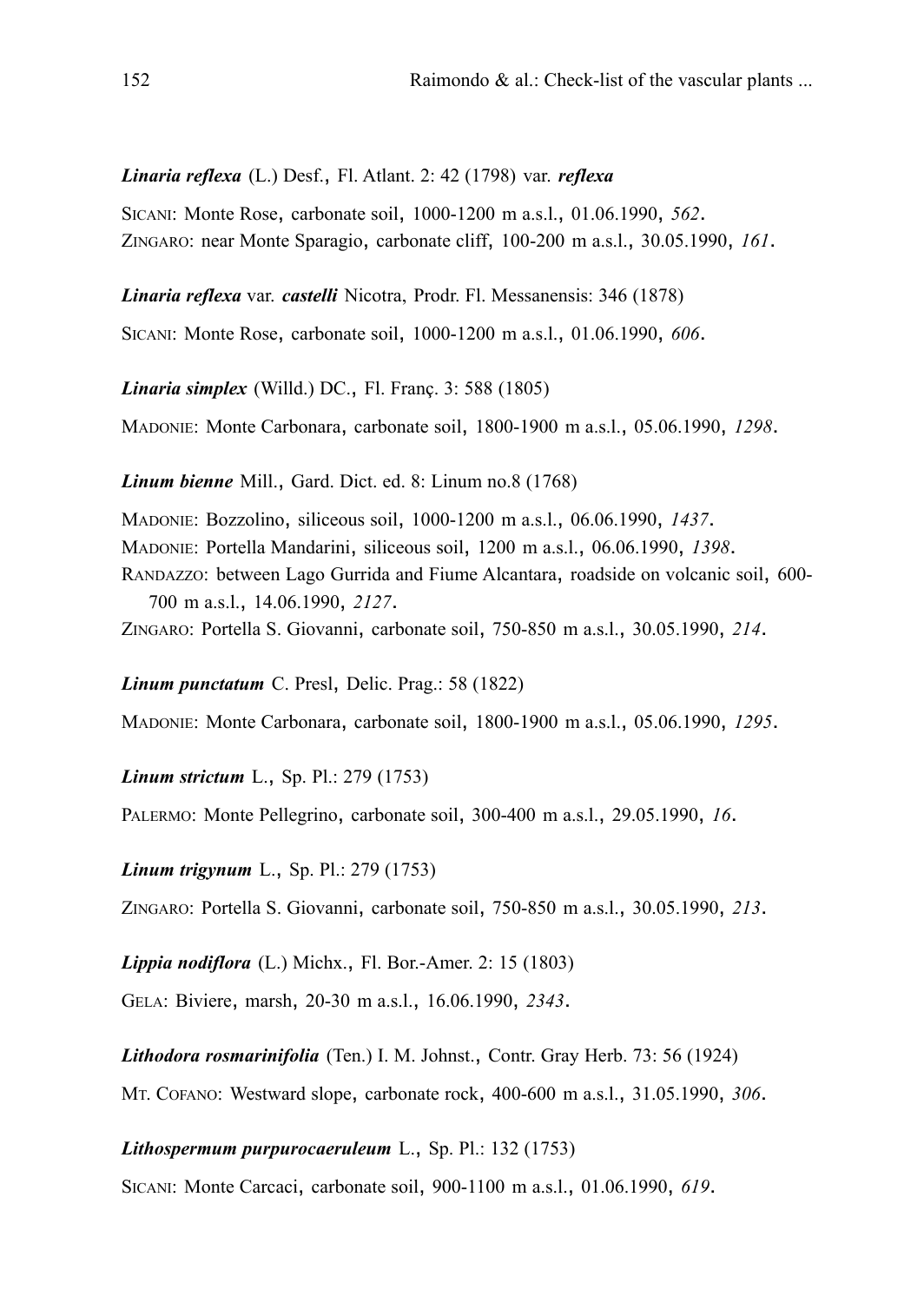### *Lobularia libyca* (Viv.) Meisn., Pl. Vasc. Gen. 2: 11 (1837)

VITTORIA: neighborhoods, siliceous sandy soil, 0-10 m a.s.l., 16.06.1990, *2305*.

### *Lobularia maritima* (L.) Desv., J. Bot. Appl. 3: 162 (1815)

MADONIE: Rocca di Cefalù, carbonate soil, 30-100 m a.s.l., 18.06.1990, *2467*. SCOGLITTI: neighborhoods, carbonate soil, 10-30 m a.s.l., 16.06.1990, *2274*.

### *Lolium multiflorum* Lam., Fl. Franç. 3: 621 (1779)

MT. CATALFANO: Mongerbino, carbonate soil, 25-75 m a.s.l., 19.06.1990, *2490*.

*Lolium perenne* L., Sp. Pl.: 83 (1753)

MADONIE: near Castelbuono, siliceous soil, 300-400 m a.s.l., 04.06.1990, *1105*. PALERMO: Addaura, carbonate soil, 0-50 m a.s.l., 29.05.1990, *101*. SICANI: Monte Rose, carbonate soil, 1000-1200 m a.s.l., 01.06.1990, *586*.

### *Lolium rigidum* Gaudin, Agrost. Helv. 1: 334 (1811)

MT. SAN GIULIANO: Bivio di Erice, carbonate soil, 600 m a.s.l., 31.05.1990, *482*. ZINGARO: Tonnarella dell'Uzzo, carbonate soil, 0-50 m a.s.l., 30.05.1990, *263*.

### *Lolium temuletum* subsp. *gussonei* (Parl.) Pignatti

GELA: near Biviere, clay soil, 20-30 m a.s.l., 16.06.1990, *2345*.

*Lomelosia crenata* (Cyr.) Greuter & Burdet, Willdenowia 15(1): 74 (1985)

MADONIE: Quacella, carbonate soil, 1650-1800 m a.s.l., 03.06.1990, *1000*.

*Lomelosia cretica* (L.) Greuter & Burdet, Willdenowia 15(1): 74 (1985)

MT. SAN GIULIANO: near Erice, carbonate cliff, 600-700 m a.s.l., 31.05.1990, *433*. SCIACCA: Gole della Tardara, carbonate cliff, 50-200 m a.s.l., 02.06.1990, *872*.

*Lonas annua* (L.) Vines & Druce, Acc. Morison. Herb.: 71 (1914)

MT. COFANO: slopes, carbonate soil, 150-250 m a.s.l., 31.05.1990, *341*. MT. COFANO: Westward slope, carbonate soil, 400-600 m a.s.l., 31.05.1990, *322*.

### *Lonicera etrusca* Santi, Viagg. Montamiata 1: 113 (1795)

MADONIE: Quacella, carbonate soil, 1650-1800 m a.s.l., 03.06.1990, *994*.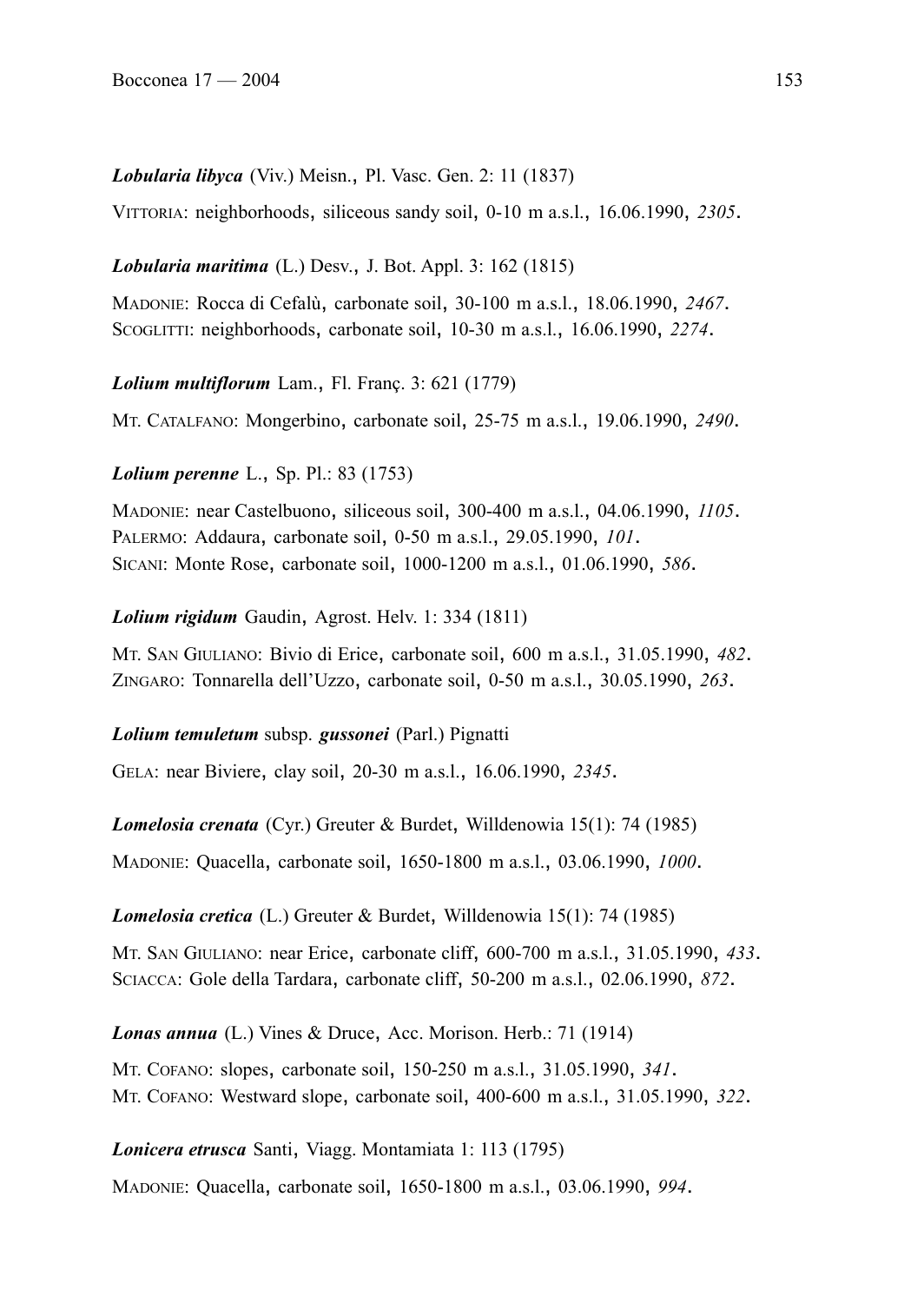### *Lonicera implexa* Aiton, Hort. Kew. 1: 231 (1789)

MADONIE: near Castelbuono, siliceous soil, 300-400 m a.s.l., 04.06.1990, *1133*.

### *Lophochloa cristata* (L.) Hyl., Bot. Not. 1953: 355 (1953)

CALTAGIRONE: Bosco di Santo Pietro, sandstone and marlic soil, 250-300 m a.s.l., 17.06.1990, *2381*.

SICANI: Monte Rose, carbonate soil, 1000-1200 m a.s.l., 01.06.1990, *557*. ZINGARO: near Monte Sparagio, carbonate soil, 100-200 m a.s.l., 30.05.1990, *201*.

*Lophochloa hispida* (Savi ) Pignatti, Bot. J. Linn. Soc. 76: 321 (1978)

RANDAZZO: Lago Gurrida, moist meadows, 850 m a.s.l., 14.06.1990, *2098*.

*Lophochloa pubescens* (Lam.) H. Scholz, Willdenowia 6: 291 (1971)

ZINGARO: Tonnarella dell'Uzzo, carbonate soil, 0-50 m a.s.l., 30.05.1990, *262*.

*Loranthus europaeus* Jacq., Enum. Stirp. Vindob.: 55 (1762)

MADONIE: Mongerrati, on *Quercus suber*, 400-500 m a.s.l., 04.06.1990, *1038*.

### *Lotus angustissimus* L., Sp. Pl.: 774 (1753)

MADONIE: near Isnello, siliceous soil, 400-500 m a.s.l., 04.06.1990, *1051*. NEBRODI: Biviere di Cesarò, siliceous soil, 1250-1450 m a.s.l., 10.06.1990, *1863*. NEBRODI: Portella Femmina Morta, siliceous soil, 1500-1600 m a.s.l., 09.06.1990, *1760*.

*Lotus conimbricensis* Brot., Phytogr. Lusitan. Select.: 59 (1800)

MADONIE: Gangi, near gurghi di monte Zimmarra, damp siliceous soil, 1100-1200 m a.s.l., 08.06.1990, *1647*.

### *Lotus corniculatus* L., Sp. Pl.: 775 (1753)

NEBRODI: Lago Maulazzo, meadows on siliceous soil, 1400-1450 m a.s.l., 09.06.1990, *1789*.

## *Lotus cytisoides* L., Sp. Pl.: 776 (1753)

MADONIE: near Isnello, carbonate soil, 400-500 m a.s.l., 04.06.1990, *1052*. MADONIE: near Polizzi Generosa, carbonate soil, 700-800 m a.s.l., 07.06.1990, *1614*. MESSINA: Colle San Rizzo, marley soil, 450-550 m a.s.l., 18.06.1990, *2398*. MT. COFANO: slopes, carbonate soil, 150-250 m a.s.l., 31.05.1990, *349*. MT. SAN GIULIANO: Bivio di Erice, carbonate soil, 600 m a.s.l., 31.05.1990, *480*.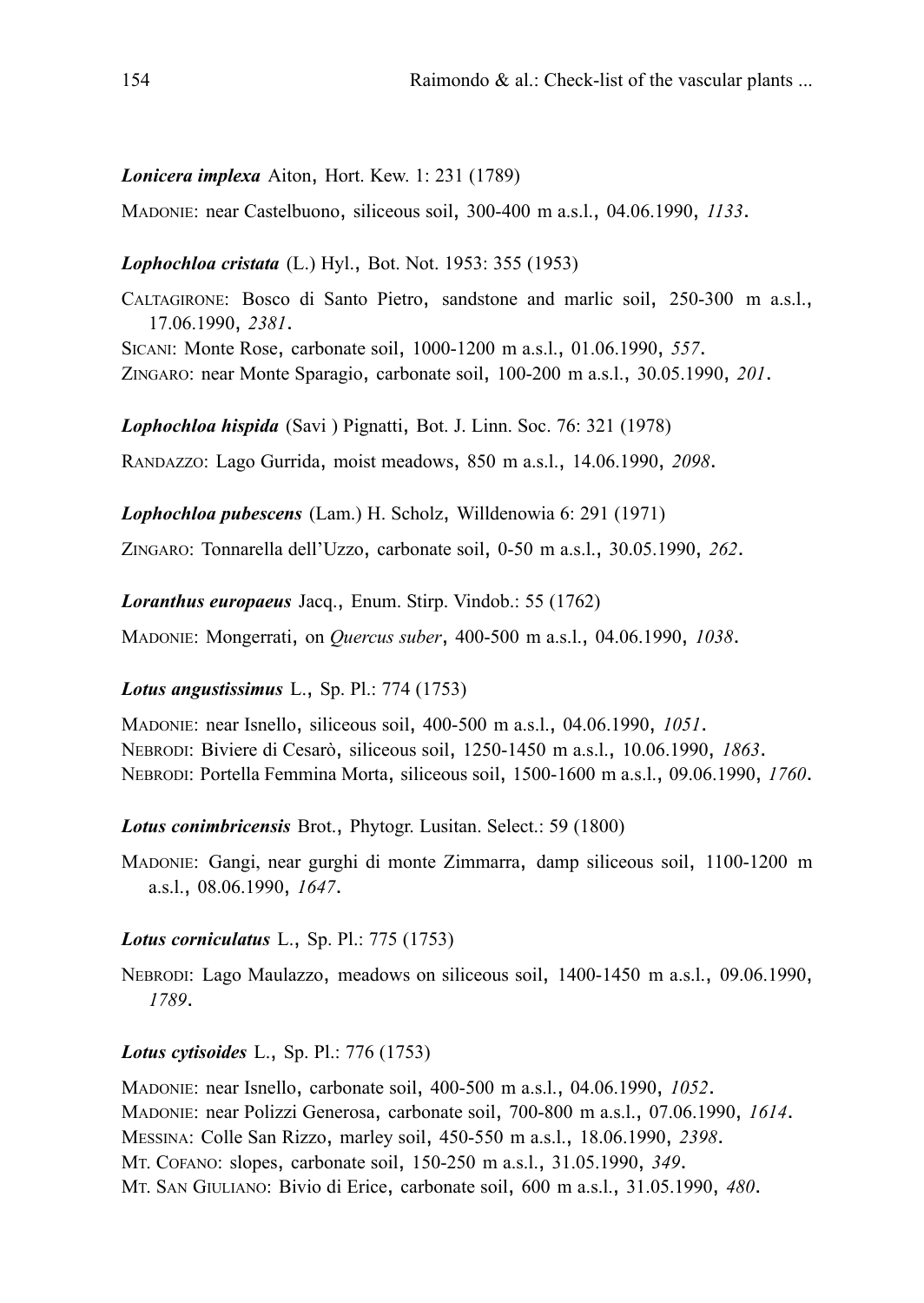S. STEFANO DI CAMASTRA: between S. Stefano di Camastra and Tusa, clay and marley soil, 0-50 m a.s.l., 18.06.1990, *2453*.

VENDICARI: natural reserve, littoral calcareous rock, 0-20 m a.s.l., 16.06.1990, *2207*. VITTORIA: neighborhoods, carbonate soil, 0-10 m a.s.l., 16.06.1990, *2306*. ZINGARO: near Monte Sparagio, carbonate cliff, 100-200 m a.s.l., 30.05.1990, *166*.

*Lotus edulis* L., Sp. Pl.: 774 (1753)

SCOGLITTI: neighborhoods, carbonate soil, 10-30 m a.s.l., 16.06.1990, *2277*.

*Lotus ornithopodioides* L., Sp. Pl.: 775 (1753)

PALERMO: Monte Pellegrino, carbonate soil, 300-400 m a.s.l., 29.05.1990, *85*. SICANI: Monte Rose, carbonate soil, 1000-1200 m a.s.l., 01.06.1990, *553*.

*Lotus tenuis* Waldst. & Kit., Enum. Pl.: 797 (1809)

PORTO PALO: neighborhoods, carbonate soil, 10-20 m a.s.l., 16.06.1990, *2227*.

*Lupinus angustifolius* L., Sp. Pl.: 721 (1753)

MADONIE: Castelbuono, San Guglielmo, siliceous soil, 500-600 m a.s.l., 04.06.1990, *1167*.

*Lupinus micranthus* Guss., Fl. Sic. Prodr. 2: 400 (1828)

MADONIE: Castelbuono, Rocca Lupa, siliceous soil, 350-400 m a.s.l., 04.06.1990, *1069*. ZINGARO: Tonnarella dell'Uzzo, carbonate soil, 0-50 m a.s.l., 30.05.1990, *268*.

*Luzula campestris* (L.) DC., Fl. Franç. 3: 161 (1805)

MADONIE: Monte Catarineci, slopes, siliceous soil, 1300-1600 m a.s.l., 06.06.1990, *1497*.

*Luzula forsterii* (Sm.) DC., Syn. Pl. Fl. Gall.: 150 (1806)

MADONIE: Monte Catarineci, slopes, siliceous soil, 1300-1600 m a.s.l., 06.06.1990, *1495*.

*Luzula sieberi* subsp. *sicula* (Parl.) Pignatti

MADONIE: Canna, carbonate soil, 1200-1500 m a.s.l., 06.06.1990, *1364*.

MADONIE: Monte Catarineci, slopes, siliceous soil, 1300-1600 m a.s.l., 06.06.1990, *1485*.

MESSINA: Colle San Rizzo, marley soil, 450-550 m a.s.l., 18.06.1990, *2399*.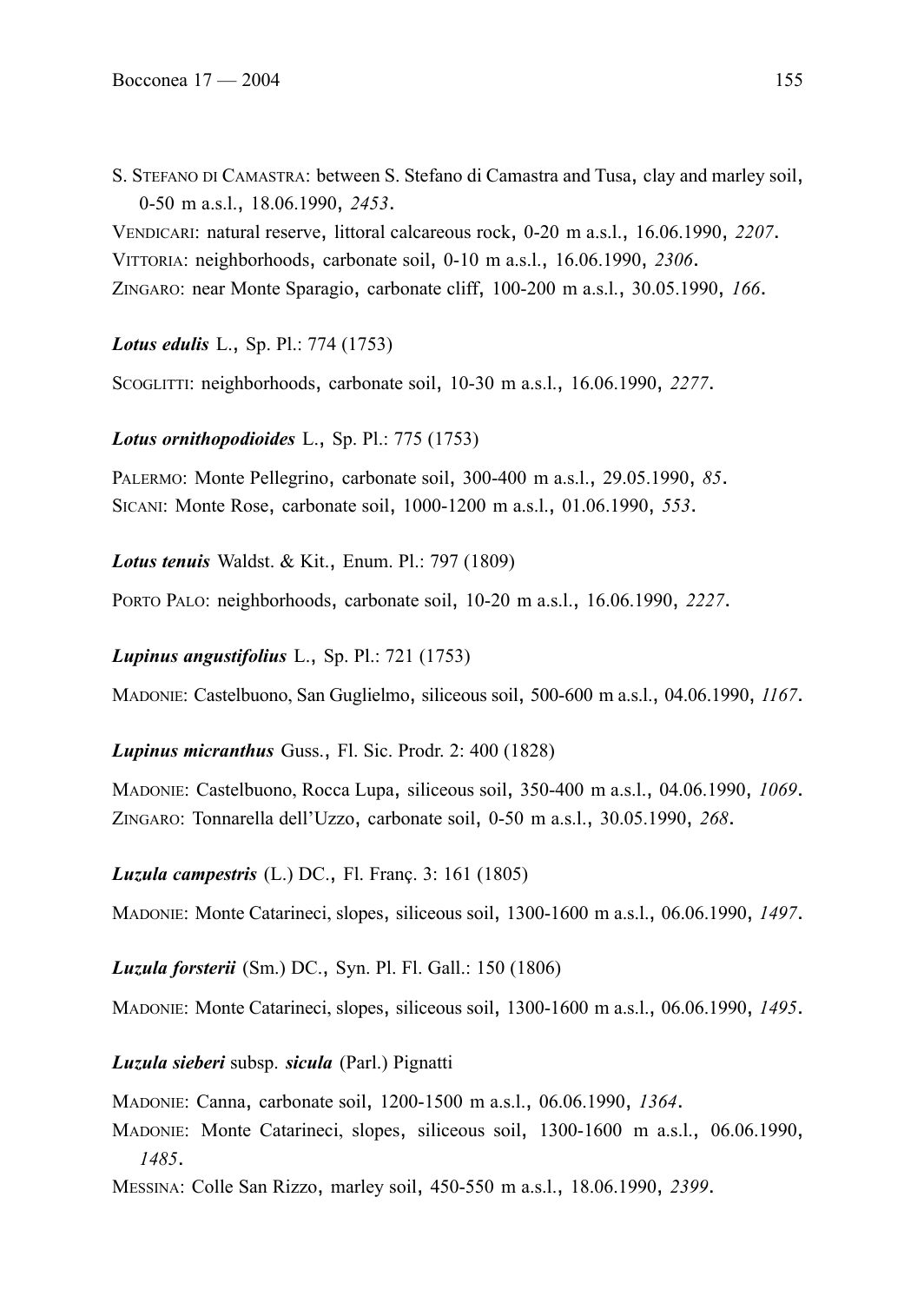#### *Lycium europaeum* L., Sp. Pl.: 192 (1753)

MADONIE: near Petralia Sottana, carbonate soil, 800-900 m a.s.l., 06.06.1990, *1538*.

### *Lycium intricatum* Boiss., Elench. Pl. Nov.: 66 (1838)

GELA: Biviere, salty sandy soil, 20-30 m a.s.l., 16.06.1990, *2347*. SCOGLITTI: neighborhoods, littoral sandy soil, 10-30 m a.s.l., 16.06.1990, *2269*.

*Lycopus europaeus* L., Sp. Pl.: 21 (1753)

NEBRODI: near Galati Mamertino, marsh on carbonate, 700-800 m a.s.l., 10.06.1990, *1936*. SIRACUSA: Fiume Ciane, banks, 0-20 m a.s.l., 15.06.1990, *2193*.

*Lygeum spartum* L., Gen. Pl. ed. 5: [522] (1754)

ARAGONA: Maccalube, clay soil, 50-150 m a.s.l., 08.06.1990, *1700*.

#### *Lysimachia nemorum* L., Sp. Pl.: 148 (1753)

MADONIE: Margio Scorzone, marshy area on siliceous soil, 1300-1400 m a.s.l., 06.06.1990, *1463*.

NEBRODI: Portella Femmina Morta, siliceous soil, 1500-1600 m a.s.l., 09.06.1990, *1767*.

### *Lythrum hyssopifolia* L., Sp. Pl.: 447 (1753)

GELA: Biviere, marsh, 20-30 m a.s.l., 16.06.1990, *2337*.

*Lythrum junceum* Banks & Sol., Nat. Hist. Aleppo 2: 253 (1794)

CHIUSA SCLAFANI: Fiume Sosio, banks, 400 m a.s.l., 02.06.1990, *671*. NEBRODI: Fiume Troina, banks, 700-800 m a.s.l., 09.06.1990, *1721*. NEBRODI: Portella Femmina Morta, siliceous soil, 1500-1600 m a.s.l., 09.06.1990, *1756*. ROCCA BUSAMBRA: cliffs and slopes, carbonate soil, 1100-1400 m a.s.l., 02.06.1990, *785*.

### *Lythrum portula* (L.) D. A. Webb, Feddes Repert. 74: 13 (1967)

NEBRODI: Mangalaviti, swamp, 1500-1600 m a.s.l., 10.06.1990, *1923*. NEBRODI: Portella Femmina Morta, siliceous soil, 1500-1600 m a.s.l., 09.06.1990, *1764*.

### *Lythrum salicaria* L., Sp. Pl.: 446 (1753)

GELA: Biviere, marsh, 20-30 m a.s.l., 16.06.1990, *2346*.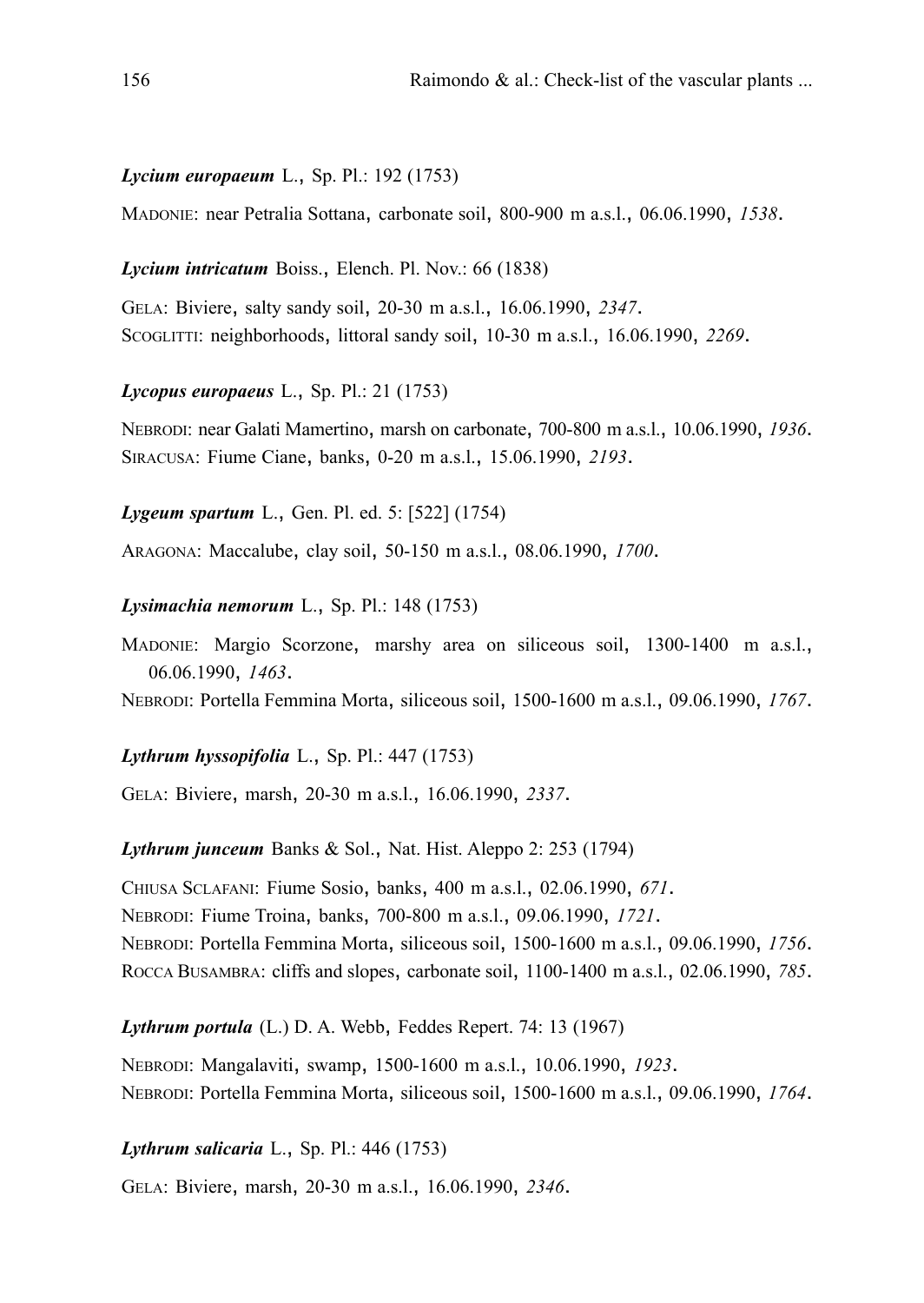*Lythrum tribracteatum* Spreng., Syst. Veg. 4(2): 190 (1827)

GELA: Biviere, moist meadow, 20-30 m a.s.l., 16.06.1990, *2338*.

*Magydaris pastinacea* (Lam.) Paol., Fl. Italia 2: 205 (1900)

ZINGARO: near Monte Sparagio, carbonate soil, 100-200 m a.s.l., 30.05.1990, *135*.

*Malope malacoides* L., Sp. Pl.: 692 (1753)

SICANI: Monte Carcaci, carbonate soil, 900-1100 m a.s.l., 01.06.1990, *630*.

*Malva cretica* Cav., Diss.: 67 (1786)

MT. SAN GIULIANO: near Erice, carbonate soil, 600-700 m a.s.l., 31.05.1990, *420*. ZINGARO: near Monte Sparagio, carbonate soil, 100-200 m a.s.l., 30.05.1990, *159*.

*Malva moschata* L., Sp. Pl.: 690 (1753)

MADONIE: Monte Carbonara, carbonate soil, 1800-1900 m a.s.l., 05.06.1990, *1309*.

*Malva nicaensis* All., Fl. Pedem. 2: 40 (1785)

SICANI: Monte Rose, carbonate soil, 1000-1200 m a.s.l., 01.06.1990, *559*.

*Malva parviflora* L., Demonstr. Pl.: 18 (1753)

BRONTE: between Bronte and Adrano, volcanic and sandstone soil, 650-750 m a.s.l., 14.06.1990, *2137*.

*Mantisalca salmantica* (L.) Briq. & Cavill., Arch. Sci. Phys. Nat. 12: 111 (1930)

ARAGONA: Maccalube, clay soil, 50-150 m a.s.l., 08.06.1990, *1704*.

*Marrubium vulgare* L., Sp. Pl.: 583 (1753)

NEBRODI: Biviere di Cesarò, siliceous soil, 1250-1450 m a.s.l., 10.06.1990, *1885*.

*Matthiola fruticulosa* (L.) Maire, Cat. Pl. Maroc 2: 311 (1932)

MADONIE: Monte Carbonara, carbonate soil, 1800-1900 m a.s.l., 05.06.1990, *1259*. MADONIE: Quacella, carbonate cliffs, 1800 m a.s.l., 03.06.1990, *929*. SCIACCA: Gole della Tardara, carbonate cliff, 50-200 m a.s.l., 02.06.1990, *855*. SUTERA: neighborhoods, clay soil, 600-700 m a.s.l., 08.06.1990, *1687*.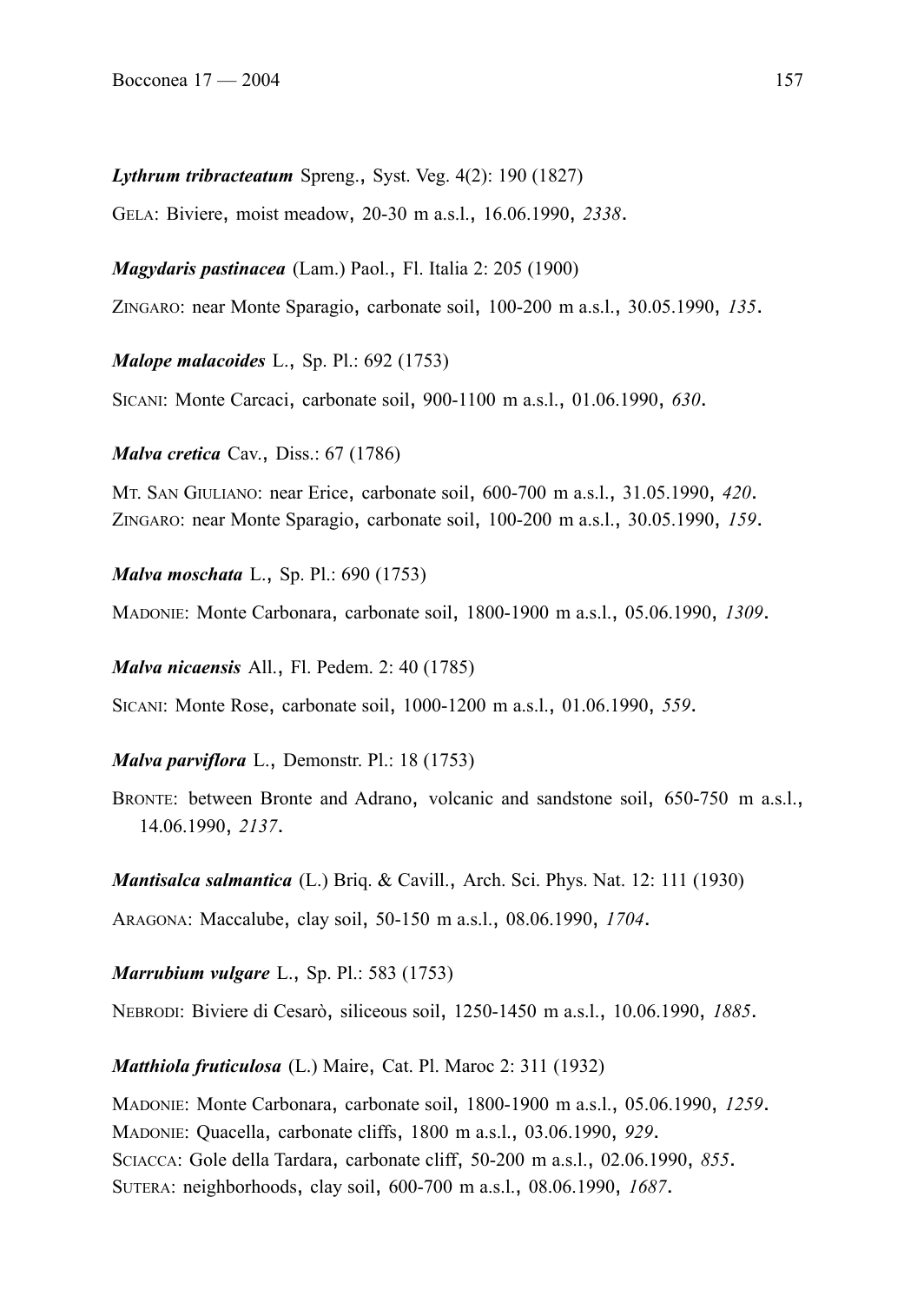*Matthiola incana* subsp. *rupestris* (Raf.) Nyman, Consp. Fl. Eur.: 30 (1878)

MT. CATALFANO: Eastward slope, carbonate cliff, 200-300 m a.s.l., 19.06.1990, *2483*. PALERMO: Monte Pellegrino, carbonate cliff, 300-400 m a.s.l., 29.05.1990, *38*.

*Matthiola sinuata* (L.) R. Br., Hort. Kew. 4: 120 (1812)

MESSINA: littoral sand, 0-10 m a.s.l., 18.06.1990, *2416*.

*Matthiola tricuspidata* (L.) R. Br., Hort. Kew. 4: 120 (1812)

SCOGLITTI: Passo Marinaro, littoral sand, 20-40 m a.s.l., 16.06.1990, *2298*.

*Medicago arabica* (L.) Huds., Fl. Angl.: 288 (1762)

MT. KUMETA: slopes, carbonate soil, 900-1000 m a.s.l., 02.06.1990, *921*.

*Medicago arborea* L., Sp. Pl.: 778 (1753)

PALERMO: Monte Pellegrino, carbonate rock, 300-400 m a.s.l., 29.05.1990, *33*.

*Medicago ciliaris* (L.) All., Fl. Pedem. 1: 315 (1785)

MADONIE: near Petralia Sottana, clay soil, 800-900 m a.s.l., 06.06.1990, *1542*. MT. KUMETA: slopes, clay soil, 900-1000 m a.s.l., 02.06.1990, *927*.

*Medicago lupulina* subsp. *cupaniana* (Guss.) Nyman, Consp. Fl. Eur.: 170 (1878)

MADONIE: Piano Pomieri, siliceous soil, 1200-1300 m a.s.l., 06.06.1990, *1377*. MT. SAN GIULIANO: near Erice, carbonate soil, 600-700 m a.s.l., 31.05.1990, *469*. ROCCA BUSAMBRA: slopes, carbonate soil, 1100-1400 m a.s.l., 02.06.1990, *752*.

*Medicago marina* L., Sp. Pl.: 779 (1753)

SCOGLITTI: neighborhoods, littoral sand, 10-30 m a.s.l., 16.06.1990, *2278*.

*Medicago minima* var. *recta* (Willd.) Burnat

SICANI: Monte Rose, carbonate soil, 1000-1200 m a.s.l., 01.06.1990, *575*.

*Medicago murex* Willd., Sp. Pl. 3: 1410 (1802)

MADONIE: near Polizzi Generosa, siliceous soil, 700-800 m a.s.l., 07.06.1990, *1594*.

*Medicago orbicularis* (L.) Bartal., Cat. Piante Siena: 60 (1776)

SICANI: Monte Rose, carbonate soil, 1000-1200 m a.s.l., 01.06.1990, *589*.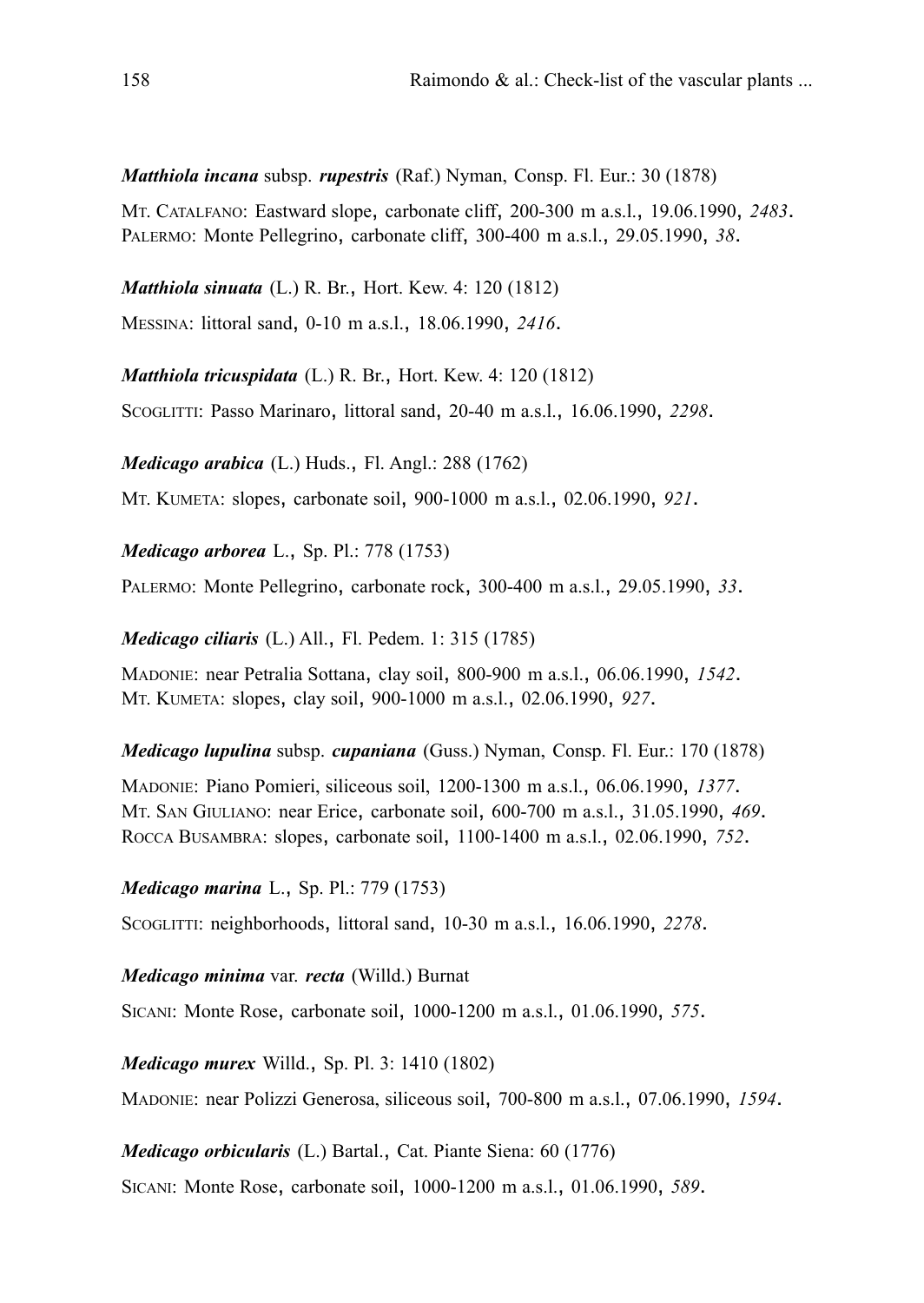ZINGARO: Portella S. Giovanni, carbonate soil, 750-850 m a.s.l., 30.05.1990, *212*.

*Medicago rigidula* (L.) All., Fl. Pedem. 1: 316 (1785)

MADONIE: Gangi, near gurghi di monte Zimmarra, siliceous soil, 1100-1200 m a.s.l., 08.06.1990, *1649*.

MT. COFANO: slopes, carbonate soil, 150-250 m a.s.l., 31.05.1990, *348*.

MT. SAN GIULIANO: Bivio di Erice, carbonate soil, 600 m a.s.l., 31.05.1990, *483*.

*Medicago rugosa* Desr., Encycl. 3: 632 (1792)

SICANI: Monte Rose, carbonate soil, 1000-1200 m a.s.l., 01.06.1990, *590*.

*Medicago sativa* L., Sp. Pl.: 778 (1753). subsp. *sativa*

RANDAZZO: between Lago Gurrida and Fiume Alcantara, roadsideon volcanic soil, 600- 700 m a.s.l., 14.06.1990, *2122*.

*Medicago sativa* subsp. *falcata* (L.) Arcang., Comp. Fl. Ital.: 160 (1882)

PALERMO: Bagheria, highway, roadside, 30-50 m a.s.l., 19.06.1990, *2481*.

*Medicago truncatula* Gaertn., Fruct. Sem. Pl. 2: 350 (1791)

SCIACCA: Gole della Tardara, carbonate soil, 50-200 m a.s.l., 02.06.1990, *868*.

*Melica arrecta* O. Kuntze, Flora 29: 740 (1846)

CHIUSA SCLAFANI: Fiume Sosio, banks, 400 m a.s.l., 02.06.1990, *665*.

#### *Melica ciliata* L., Sp. Pl.: 66 (1753)

MADONIE: Gangi, near gurghi di monte Zimmarra, siliceous rocky soil, 1100-1200 m a.s.l., 08.06.1990, *1665*.

MT. COFANO: Westward slope, carbonate rocky soil, 400-600 m a.s.l., 31.05.1990, *301*. PALERMO: Addaura, carbonate soil, 0-50 m a.s.l., 29.05.1990, *98*.

*Melica cupanii* Guss., Fl. Sic. Prodr.: Suppl. 17 (1832)

MT. SAN GIULIANO: near Erice, carbonate soil, 600-700 m a.s.l., 31.05.1990, *388*.

*Melica minuta* L., Mant. Pl.: 32 (1767)

MT. COFANO: slopes, carbonate soil, 150-250 m a.s.l., 31.05.1990, *366*.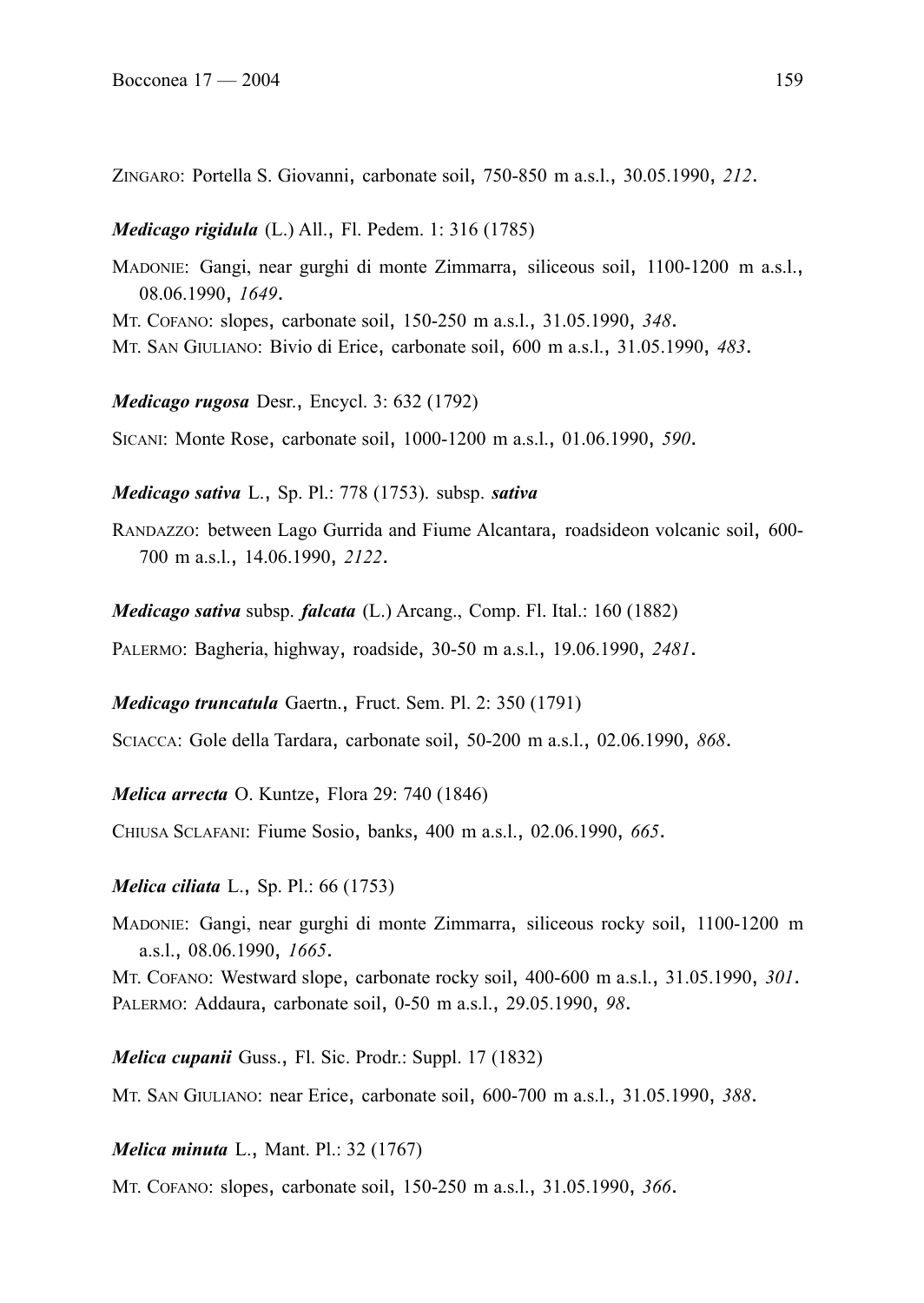### *Melica uniflora* Retz, Observ. Bot. 1: 10 (1779)

MADONIE: Monte Catarineci, *Fagus sylvatica* wood on siliceous soil, 1300-1600 m a.s.l., 06.06.1990, *1513*.

### *Melilotus messanensis* (L.) All., Fl. Pedem. 1: 309 (1785)

SANTA CATERINA VILLARMOSA: Torrente Vaccarizzo, salty riverbed and banks, 350 m a.s.l., 08.06.1990, *1681*.

### *Melilotus sulcata* Desf., Fl. Atlant. 2: 193 (1799)

MADONIE: Bozzolino, siliceous soil, 1000-1200 m a.s.l., 06.06.1990, *1427*. MT. SAN GIULIANO: near Erice, carbonate soil, 600-700 m a.s.l., 31.05.1990, *468*. SICANI: Monte Rose, carbonate soil, 1000-1200 m a.s.l., 01.06.1990, *576*.

### *Melissa officinalis* L., Sp. Pl.: 592 (1753)

NEBRODI: Portella Femmina Morta, siliceous soil, 1500-1600 m a.s.l., 09.06.1990, *1755*.

*Melissa romana* Mill., Gard. Dict. ed. 8: Melissa no. 2 (1768)

SORTINO: Valle dell'Anapo, carbonate soil, 250-300 m a.s.l., 15.06.1990, *2172*.

*Melittis albida* Guss., Fl. Sic. Prodr. 2: 140 (1828)

MADONIE: Castelbuono, bosco comunale, siliceous soil, 900-1000 m a.s.l., 04.06.1990, *1156*. MADONIE: Monte Catarineci, slopes, siliceous soil, 1300-1600 m a.s.l., 06.06.1990, *1500*.

## *Mentha aquatica* L., Sp. Pl.: 576 (1753)

NEBRODI: near Galati Mamertino, carbonate soil, 700-800 m a.s.l., 10.06.1990, *1938*.

### *Mentha longifolia* (L.) Huds., Fl. Angl.: 221 (1762)

MADONIE: Geraci Siculo, Pietra Giordano, marsh area on siliceous soil, 1400-1500 m a.s.l., 06.06.1990, *1514*.

NEBRODI: Mangalaviti, swamp, 1500-1600 m a.s.l., 10.06.1990, *1926*.

### *Mentha pulegium* L., Nat. Pflanzenfam. 4(3a): 318 (1896)

NEBRODI: Fiume Troina, banks, 700-800 m a.s.l., 09.06.1990, *1738*. NEBRODI: Portella Femmina Morta, siliceous soil, 1500-1600 m a.s.l., 09.06.1990, *1748*.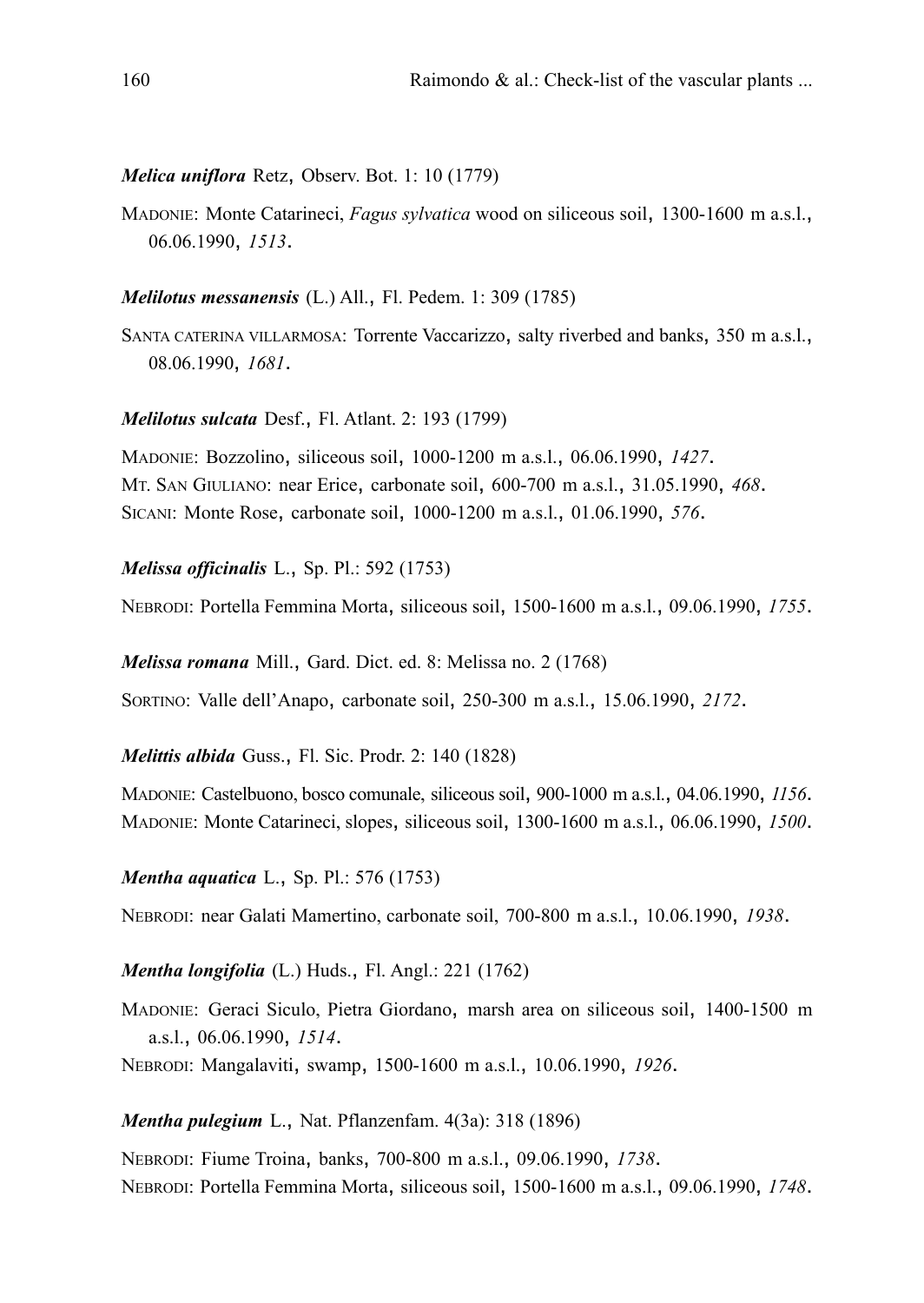### *Mentha rotundifolia* (L.) Huds., Fl. Angl.: 221 (1762)

MADONIE: Castelbuono, bosco comunale, damp siliceous soil, 900-1000 m a.s.l., 04.06.1990, *1158*.

### *Mentha suaveolens* Ehrh., Beitr. Naturk. 7: 149 (1792)

ZINGARO: Monte Passo del Lupo, clay soil, 550-650 m a.s.l., 30.05.1990, *257*.

*Mercurialis perennis* L., Prodr. F. Böhmen: 125 (1871)

MADONIE: Monte Antenna Piccola, slopes, carbonate soil, 1000-1100 m a.s.l., 07.06.1990, *1561*.

NEBRODI: Portella Femmina Morta, siliceous soil, 1500-1600 m a.s.l., 09.06.1990, *1768*.

### *Mesembryanthemum crystallinum* L., Sp. Pl.: 480 (1753)

SCOGLITTI: neighborhoods, littoral carbonate rock and sand, 10-30 m a.s.l., 16.06.1990, *2262*.

### *Mesembryanthemum nodiflorum* L., Sp. Pl.: 480 (1753)

SCOGLITTI: neighborhoods, carbonate soil, 10-30 m a.s.l., 16.06.1990, *2263*.

### *Mespilus germanica* L., Sp. Pl.: 478 (1753)

MADONIE: Geraci Siculo, San Cosimano, siliceous soil, 1300-1400 m a.s.l., 06.06.1990, *1526*.

MADONIE: Quacella, carbonate soil, 1400-1600 m a.s.l., 03.06.1990, *964*.

*Milium effusum* L., Sp. Pl.: 61 (1753)

MADONIE: Monte Carbonara, carbonate soil, 1750-1850 m a.s.l., 05.06.1990, *1292*.

*Milium vernale* subsp. *montianum* (Parl.) Jahand. & Maire, Cat. Pl. Maroc 1: 36 (1931)

MADONIE: Monte Carbonara, carbonate soil, 1800-1900 m a.s.l., 05.06.1990, *1265*. NEBRODI: Monte Soro, brown siliceous woody soil, 1700-1800 m a.s.l., 09.06.1990, *1845*.

*Minuartia hybrida* (Vill.) Schischkin, Flora U.R.S.S. 6: 488 (1936)

MADONIE: Bozzolino, siliceous soil, 1000-1200 m a.s.l., 06.06.1990, *1436*. MT. COFANO: slopes, carbonate soil, 150-250 m a.s.l., 31.05.1990, *336*. SICANI: Monte Rose, carbonate soil, 1000-1200 m a.s.l., 01.06.1990, *520*.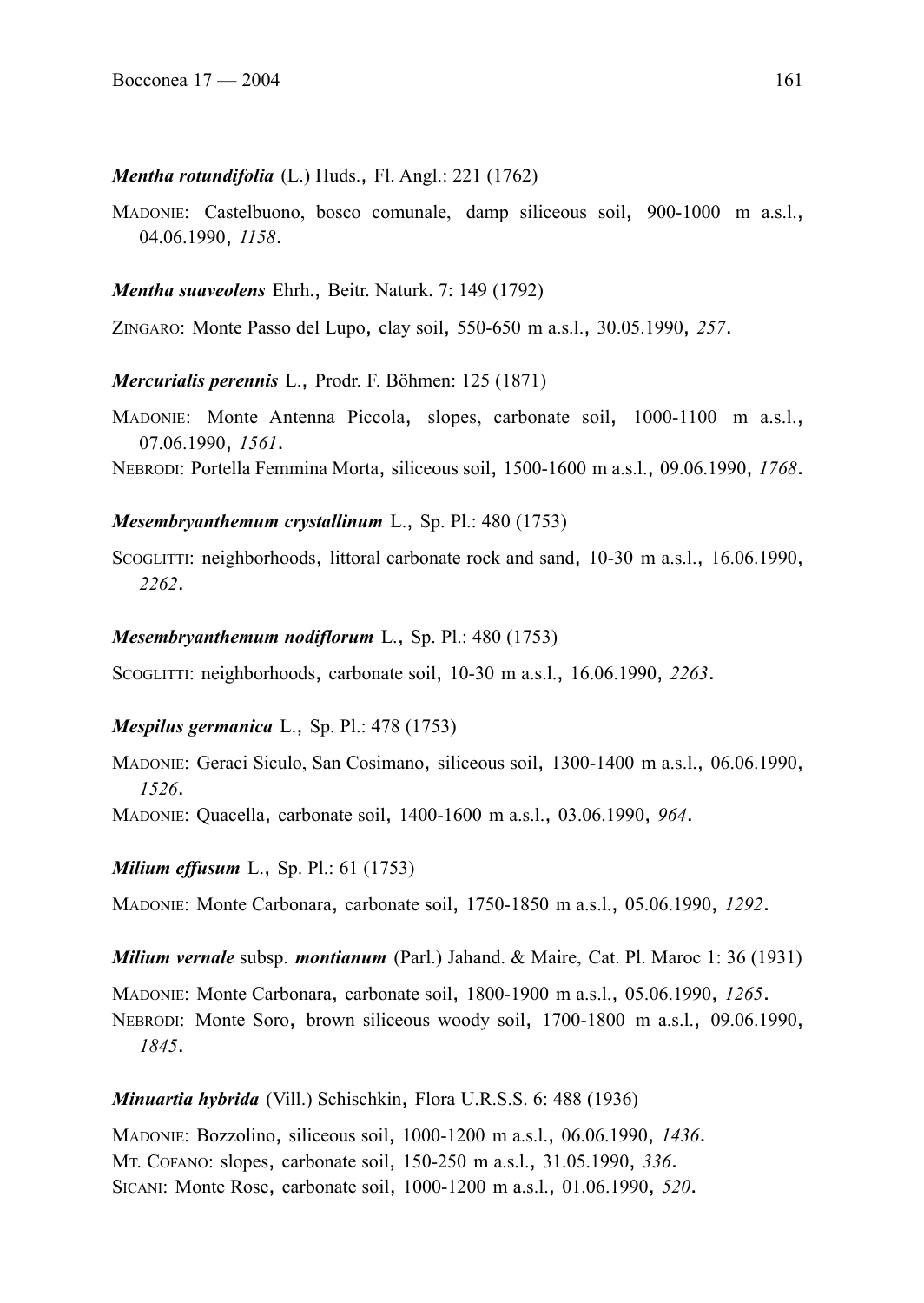*Minuartia recurva* subsp. *juressii* (Willd.) Mattf., Beibl. 126: 31 (1921) MADONIE: Monte San Salvatore, siliceous soil, 1500-1900 m a.s.l., 03.06.1990, *1029*.

*Minuartia verna* subsp. *grandiflora* (C. Presl) Hayek, Oesterr. Bot. Z. 71: 91 (1922) MADONIE: Monte Carbonara, carbonate cliff, 1750-1850 m a.s.l., 05.06.1990, *1243*. SICANI: Monte Carcaci, carbonate cliff, 900-1100 m a.s.l., 01.06.1990, *626*.

*Mirabilis jalapa* L., Sp. Pl.: 177 (1753)

MT. SAN GIULIANO: Erice, carbonate soil, 700 m a.s.l., 31.05.1990, *486*.

*Moenchia erecta* (L.) P. Gertn., B. Mey. & Scherb., Oekon. Fl. Wetterau 1: 219 (1799) MADONIE: Quacella, carbonate soil, 1650-1800 m a.s.l., 03.06.1990, *1006*.

*Moluccella spinosa* L., Sp. Pl.: 587 (1753)

GELA: near Biviere, carbonate soil, 20-30 m a.s.l., 16.06.1990, *2336*.

*Montia fontana* subsp. *chondrosperma* (Fenzl) Walters, Watsonia 3: 4 (1953)

MADONIE: Faguare, marshy area on carbonate soil, 1300-1400 m a.s.l., 06.06.1990, *1330*. NEBRODI: Monte Soro, marshy area on siliceous soil, 1700-1800 m a.s.l., 09.06.1990, *1837*.

*Moricandia arvensis* (L.) DC., Syst. Nat. 2: 626 (1821)

ARAGONA: Maccalube, clay soil, 50-150 m a.s.l., 08.06.1990, *1699*.

*Morus alba* L., Sp. Pl.: 986 (1753)

ZINGARO: Tonnarella dell'Uzzo, cultivated, 0-50 m a.s.l., 30.05.1990, *261*.

*Muscari commutatum* Guss., Fl. Sic. Prodr. 1: 426 (1827)

MADONIE: Monte Carbonara, carbonate soil, 1800-1900 m a.s.l., 05.06.1990, *1251*.

MADONIE: near Castelbuono, siliceous soil, 300-400 m a.s.l., 04.06.1990, *1090*.

NEBRODI: Monte Soro, brown siliceous woody soil, 1700-1800 m a.s.l., 09.06.1990, *1847*.

*Muscari comosum* (L.) Mill., Gard. Dict. ed. 8: Muscari no. 2 (1768)

NEBRODI: near Biviere di Cesarò, cultivated field on siliceous soil, 1250-1450 m a.s.l., 10.06.1990, *1864*.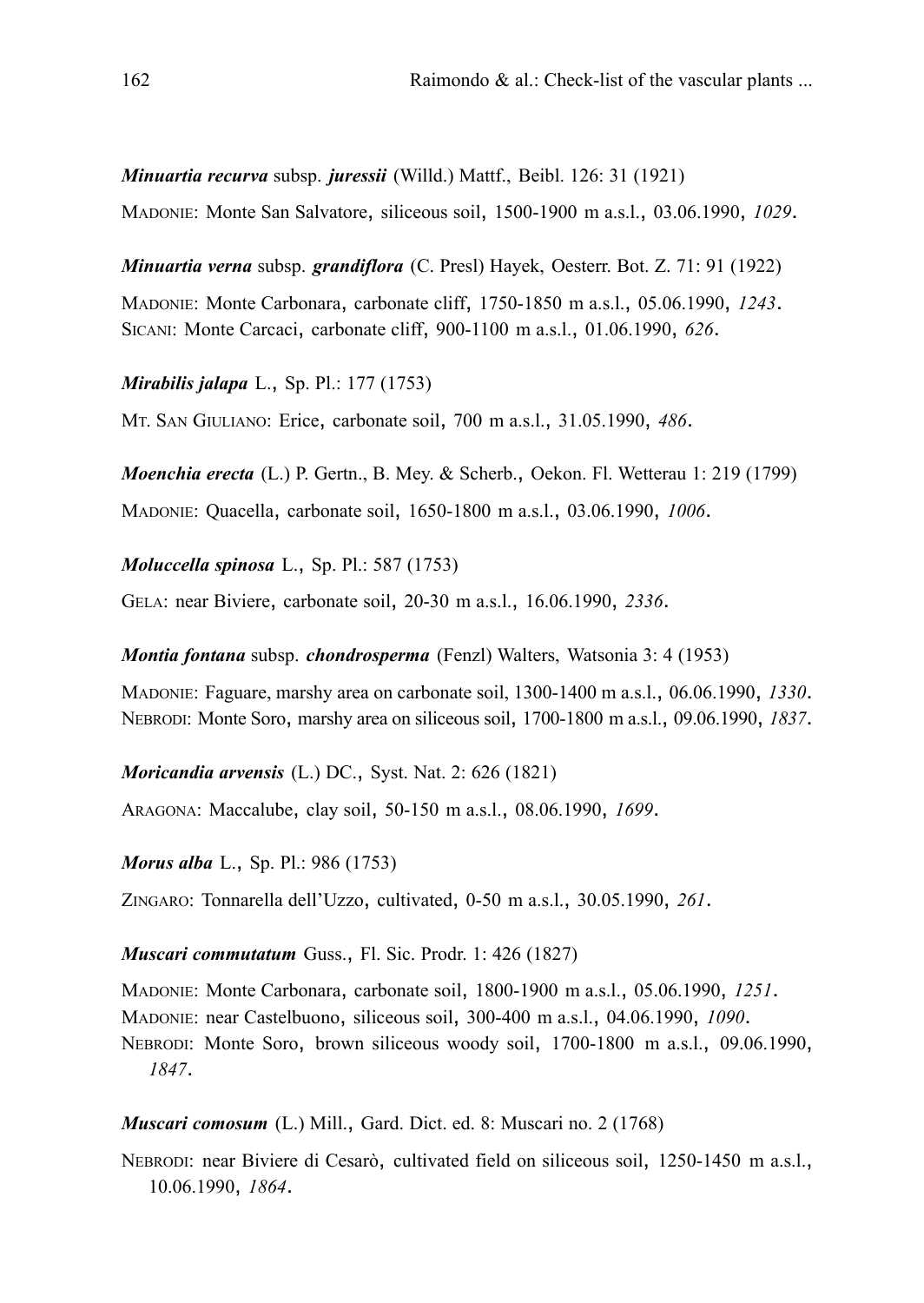*Muscari gussonei* (Parl.) Tod., Ind. Sem. Panorm.: 58 (1872)

GELA: Manfria, littoral sands, 20-30 m a.s.l., 16.06.1990, *2361*.

*Mycelis muralis* (L.) Dumort., Fl. Belg.: 60 (1827)

NEBRODI: Portella Femmina Morta, siliceous soil, 1500-1600 m a.s.l., 09.06.1990, *1771*.

*Myosotis incrassata* Guss., Fl. Sic. Syn. 1: 214 (1843)

MADONIE: Monte Carbonara, carbonate soil, 1800-1900 m a.s.l., 05.06.1990, *1244*.

*Myosotis ramosissima* Rochel in Schultes, Oesterr. Fl. 1: 366 (1814)

NEBRODI: Monte Soro, brown siliceous woody soil, 1700-1800 m a.s.l., 09.06.1990, *1831*.

SICANI: Monte Rose, carbonate soil, 1000-1200 m a.s.l., 01.06.1990, *592*.

*Myosotis sicula* Guss., Fl. Sic. Syn. 1: 214 (1843)

NEBRODI: Biviere di Cesarò, marsh, 1250-1450 m a.s.l., 10.06.1990, *1886*.

*Myosotis sylvatica* subsp. *elongata* (Strobl) Grau, Oesterr. Bot. Z. 111: 574 (1964)

MADONIE: Castelbuono, bosco comunale, siliceous soil, 900-1000 m a.s.l., 04.06.1990, *1154*.

MADONIE: Monte Carbonara, carbonate soil, 1800-1900 m a.s.l., 05.06.1990, *1252*.

NEBRODI: Monte Soro, brown siliceous woody soil, 1700-1800 m a.s.l., 09.06.1990, *1829*.

ROCCA BUSAMBRA: cliffs and slopes, carbonate soil, 1100-1400 m a.s.l., 02.06.1990, *813*.

*Myosurus minimus* L., Sp. Pl.: 284 (1753)

MADONIE: Piano Battaglia, siliceous soil, 1500-1600 m a.s.l., 05.06.1990, *1201*.

*Myriophyllum alterniflorum* DC., Fl. Franç. 5: 529 (1815)

MADONIE: Geraci Siculo, gorgo di Pietra Giordano, marsh on siliceous soil, 1400-1500 m a.s.l., 06.06.1990, *1518*.

NEBRODI: Biviere di Cesarò, marsh on siliceous soil, 1250-1450 m a.s.l., 10.06.1990, *1870*.

#### *Myriophyllum verticillatum* L., Sp. Pl.: 992 (1753)

RANDAZZO: Lago Gurrida, moist meadows, 850 m a.s.l., 14.06.1990, *2106*. SIRACUSA: Fiume Ciane, riverbed, 0-20 m a.s.l., 15.06.1990, *2196*.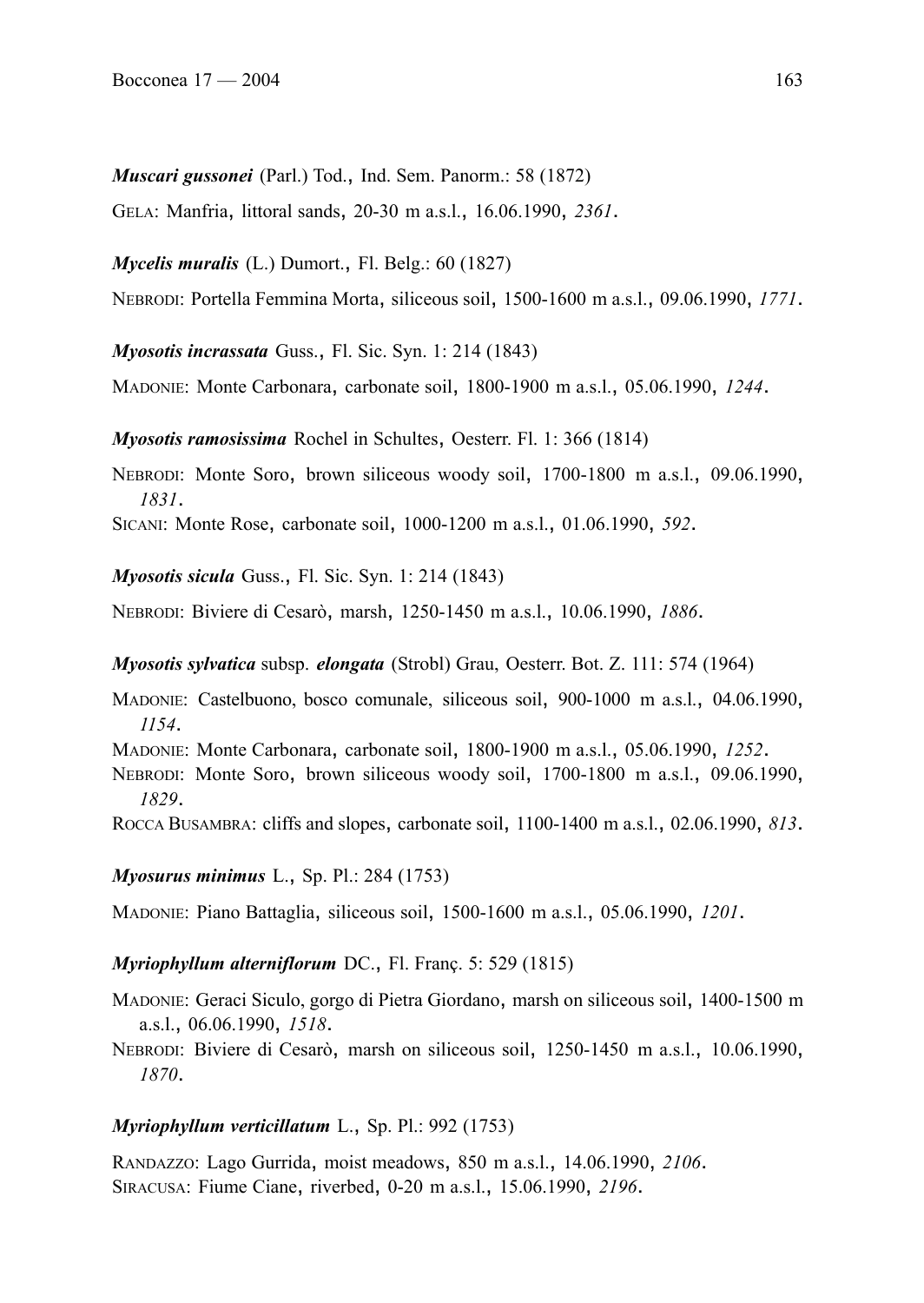## *Myrtus communis* L., Sp. Pl.: 471 (1753)

PALERMO: Fiumelato di Meccini, carbonate soil, 350-400 m a.s.l., 29.05.1990, *122*. VENDICARI: natural reserve, carbonate sandy soil, 0-20 m a.s.l., 16.06.1990, *2212*.

## *Nasturtium officinale* R. Br., Hort. Kew. 4: 111 (1812)

MADONIE: Faguare, damp area, 1300-1400 m a.s.l., 06.06.1990, *1328*. FICUZZA: Alpe Cucco, damp area, 1100-1400 m a.s.l., 02.06.1990, *784*.

*Neatostema apulum* (L.) I. M. Johnst., J. Arnold Arbor. 34: 6 (1953)

CALTAGIRONE: Bosco di Santo Pietro, sandstone and marlic soil, 250-300 m a.s.l., 17.06.1990, *2379*.

*Nectaroscordum siculum* (Ucria) Lindl., Edwards's Bot. Reg. 22: t. 1913 (1836)

MADONIE: Bozzolino, siliceous soil, 1000-1200 m a.s.l., 06.06.1990, *1438*.

*Neottia nidus-avis* (L.) Rich., De Orchid. Eur.: 37 (1817)

- MADONIE: Battaglia, Fagus sylvatica wood, organic moist soil, 1500-1600 m a.s.l., 05.06.1990, *1241*.
- *Nepeta apuleii* Ucria, Nuov. Racc. Opusc. Aut. Sicil. vi. (Pl. Linn. Op. Addend. & Secund. Linn.Syst.): 252 (1793)

MADONIE: near Castellana Sicula, clay soil, 600-700 m a.s.l., 06.06.1990, *1533*.

*Nerium oleander* L., Sp. Pl.: 209 (1753)

CHIUSA SCLAFANI: Fiume Sosio, banks, 400 m a.s.l., 02.06.1990, *674*. MADONIE: Fiume Himera, riverbed, 0-20 m a.s.l., 02.06.1990, *850*.

*Nicotiana glauca* Graham., Edinburgh New Philos. J. 5: 175 (1828)

MT. SAN GIULIANO: near Erice, carbonate soil, 600-700 m a.s.l., 31.05.1990, *450*.

*Nigella arvensis* L., Sp. Pl.: 534 (1753)

ARAGONA: Maccalube, clay soil, 50-150 m a.s.l., 08.06.1990, *1713*.

*Nigella damascena* L., Sp. Pl.: 534 (1753)

ROCCA BUSAMBRA: cliffs and slopes, carbonate soil, 1100-1400 m a.s.l., 02.06.1990, *729*. SICANI: Monte Rose, carbonate soil, 1000-1200 m a.s.l., 01.06.1990, *561*.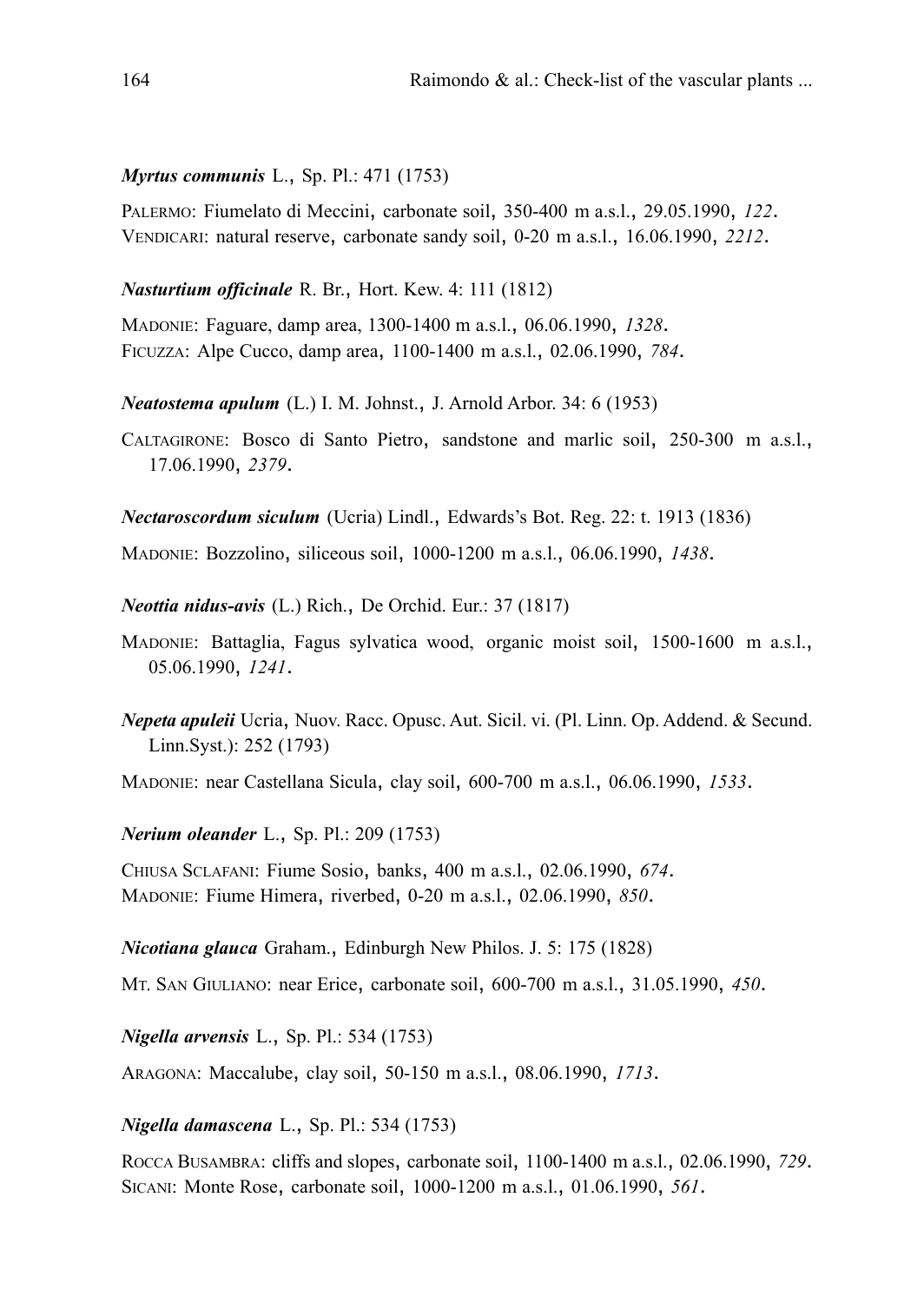## *Nothoscordum fragrans* Kunth, Enum. Pl. 4:461 (1843)

PALERMO: Foro Italico, disturbed soil, 0-20 m a.s.l., 29.05.1990, *4*. PELORITANI: Francavilla di Sicilia, walls, 300-400 m a.s.l., 14.06.1990, *2147*.

*Notobasis syriaca* (L.) Cass., Dict. Sci. Nat. 35: 171 (1825)

ROCCA BUSAMBRA: slopes, carbonate soil, 1100-1400 m a.s.l., 02.06.1990, *776*. ZINGARO: Monte Passo del Lupo, carbonate soil, 550-650 m a.s.l., 30.05.1990, *242*.

*Odontites bocconei* (Guss.) Walp., Repert. Bot. Syst. 3: 400 (1844)

MADONIE: Quacella, carbonate rock, 1650-1800 m a.s.l., 03.06.1990, *1008*.

*Odontites rubra* subsp. *sicula* (Guss.) Pignatti, Giorn. Bot. Ital. 111(1-2): 52 (1977)

MADONIE: Geraci Siculo, Pietra Giordano, marsh on siliceous soil, 1400-1500 m a.s.l., 06.06.1990, *1516*.

## *Oenanthe fistulosa* L., Sp. Pl.: 254 (1753)

SICANI: Gurgo Carcaci, marshy area, 900-1100 m a.s.l., 01.06.1990, *646*.

### *Oenanthe globulosa* L., Sp. Pl.: 255 (1753)

MADONIE: near Castelbuono, marshy area , 300-400 m a.s.l., 04.06.1990, *1134*.

## *Oenanthe pimpinelloides* L., Sp. Pl.: 255 (1753)

NEBRODI: Biviere di Cesarò, *Quercus cerris* wood on siliceous soil, 1250-1450 m a.s.l., 10.06.1990, *1899*.

ZINGARO: near Monte Sparagio, carbonate soil, 100-200 m a.s.l., 30.05.1990, *183*.

## *Oglifa gallica* (L.) Chrtek & Holub, Preslia 35:10 (1963)

MADONIE: Bozzolino, siliceous soil, 1000-1200 m a.s.l., 06.06.1990, *1444*. MADONIE: Quacella, carbonate soil, 1650-1800 m a.s.l., 03.06.1990, *959*. MT. COFANO: Westward slope, carbonate soil, 400-600 m a.s.l., 31.05.1990, *313*. PORTO PALO: near Pantani Longarini, marsh on carbonate soil, 0-10 m a.s.l., 16.06.1990, *2248*.

## *Oglifa heterantha* (Raf.) Pignatti, Giorn. Bot. Ital. 111(1-2): 56 (1977)

MADONIE: Bozzolino, siliceous soil, 1000-1200 m a.s.l., 06.06.1990, *1415*. MADONIE: near Castelbuono, siliceous soil, 300-400 m a.s.l., 04.06.1990, *1124*.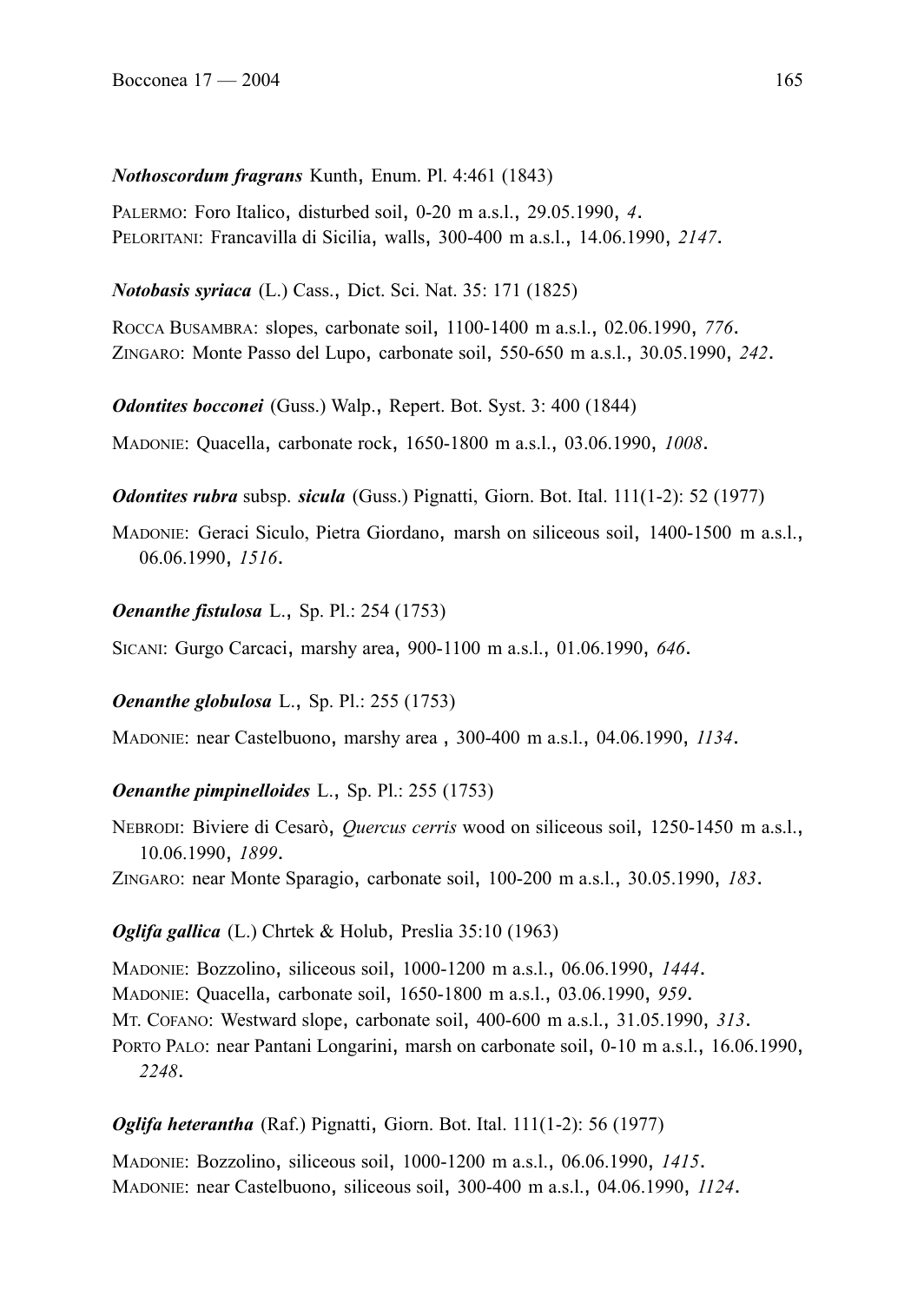## *Olea europaea* L., Sp. Pl.: 8 (1753). subsp. *europaea*

PALERMO: Addaura, carbonate soil, 0-50 m a.s.l., 29.05.1990, *112*.

*Olea europaea* subsp. *oleaster* (Hoffmanns. & Link) Negodi, Arch. Bot. Sist. 3: 79 (1927)

PALERMO: Monte Pellegrino, carbonate soil, 300-400 m a.s.l., 29.05.1990, *90*.

*Ononis alopecuroides* L., Sp. Pl.: 717 (1753)

NEBRODI: Fiume Troina, banks, 700-800 m a.s.l., 09.06.1990, *1741*.

## *Ononis breviflora* DC., Prodr. 2: 160 (1825)

MADONIE: near Isnello, carbonate soil, 400-500 m a.s.l., 04.06.1990, *1063*. MT. SAN GIULIANO: Bivio di Erice, carbonate soil, 600 m a.s.l., 31.05.1990, *479*. NEBRODI: Fiume Troina, banks, 700-800 m a.s.l., 09.06.1990, *1739*. SICANI: Monte Rose, carbonate soil, 1000-1200 m a.s.l., 01.06.1990, *554*.

## *Ononis mitissima* L., Sp. Pl.: 717 (1753)

MT. SAN GIULIANO: near Erice, carbonate soil, 600-700 m a.s.l., 31.05.1990, *435*. PORTO PALO: near Pantani Longarini, carbonate soil, 0-10 m a.s.l., 16.06.1990, *2243*. VENDICARI: natural reserve, carbonate soil, 0-20 m a.s.l., 16.06.1990, *2199*.

### *Ononis natrix* subsp. *ramosissima* (Desf.) Batt. & Trab., Fl. Algérie 1: 213 (1889)

SCOGLITTI: neighborhoods, carbonate sandy soil, 10-30 m a.s.l., 16.06.1990, *2271*. SORTINO: Valle dell'Anapo, carbonate soil, 250-300 m a.s.l., 15.06.1990, *2176*. VITTORIA: near Pineta di Vittoria, carbonate sandy soil, 100-200 m a.s.l., 16.06.1990, *2320*.

*Ononis pendula* Desf., Fl. Atlant. 2: 147 (1798)

PALERMO: Monte Pellegrino, carbonate soil, 300-400 m a.s.l., 29.05.1990, *74*.

*Ononis reclinata* L., Sp. Pl. ed. 2: 1011 (1763)

MADONIE: near Polizzi Generosa, siliceous soil, 700-800 m a.s.l., 07.06.1990, *1600*.

*Ononis variegata* L., Sp. Pl.: 717 (1753)

SCOGLITTI: neighborhoods, carbonate soil, 10-30 m a.s.l., 16.06.1990, *2279*.

## *Onopordon horridum* Viv., Fl. Lib. Spec. 68 (1824).

ZINGARO: Monte Passo del Lupo, carbonate soil, 550-650 m a.s.l., 30.05.1990, *234*.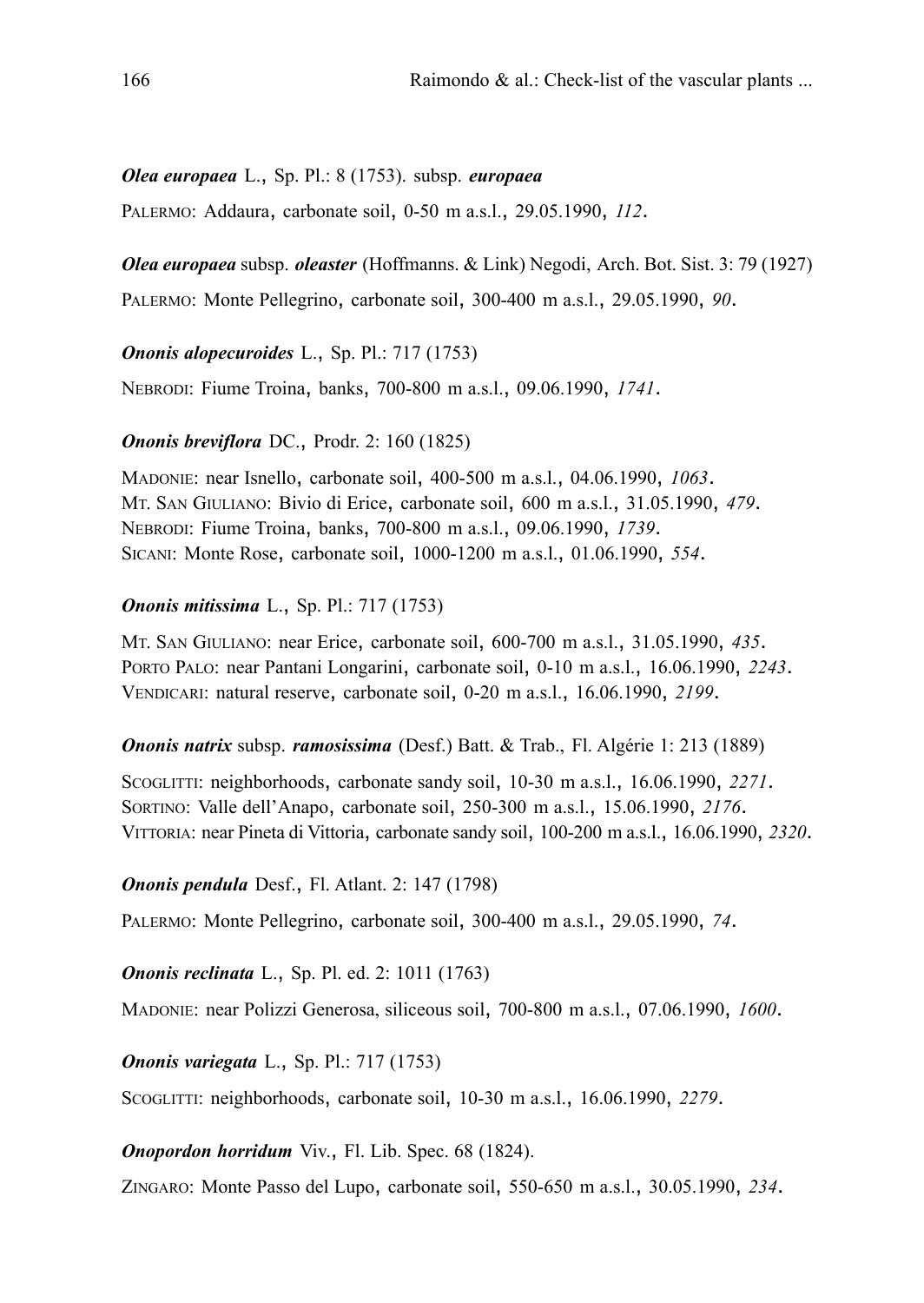## *Onopordum illyricum* L., Sp. Pl.: 827 (1753)

MADONIE: Quacella, carbonate soil, 1650-1800 m a.s.l., 03.06.1990, *1011*.

## *Onosma canescens* C. Presl, Fl. Sic.: xxxiv (1826)

MADONIE: Quacella, carbonate soil, 1650-1800 m a.s.l., 03.06.1990, *939*. MILENA: neighborhoods, gypsum, 400-500 m a.s.l., 08.06.1990, *1690*. PELORITANI: Monte Scuderi, carbonate soil, 800-900 m a.s.l., 13.06.1990, *2082*.

*Ophioglossum lusitanicum* L., Sp. Pl.: 1063 (1753)

MAZARA DEL VALLO: neighborhoods, carbonate soil, 10-50 m a.s.l., 31.05.1990, *501*.

## *Ophioglossum vulgatum* L., Sp. Pl.: 1062 (1753)

MADONIE: Faguare, marsh carbonate soil, 1300-1400 m a.s.l., 06.06.1990, *1340*. MADONIE: near Polizzi Generosa, marsh on marley soil, 700-800 m a.s.l., 07.06.1990, *1612*.

*Ophrys bertolonii* Moretti, Pl. Ital. 6: 9 (1823)

MADONIE: Quacella, carbonate soil, 1650-1800 m a.s.l., 03.06.1990, *988*.

*Ophrys fusca* Link, J. Bot. 1799(2): 324 (1800)

MT. SAN GIULIANO: slopes, carbonate soil, 350-450 m a.s.l., 31.05.1990, *373*.

*Ophrys lacaitae* Lojac., Fl. Sic. 3:41 (1909)

MADONIE: Quacella, carbonate soil, 1650-1800 m a.s.l., 03.06.1990, *1015*. ROCCA BUSAMBRA: slopes, carbonate soil, 1100-1400 m a.s.l., 02.06.1990, *774*.

## *Ophrys lunulata* Parl., Giorn. Sci. Sicilia 62: 4 (1838)

MADONIE: Quacella, carbonate soil, 1650-1800 m a.s.l., 03.06.1990, *989*. ZINGARO: near Galleria di Scopello, carbonate soil, 100 m a.s.l., 30.05.1990, *133*.

*Ophrys lutea* (Gouan) Cav., Icon. 2: 46 (1793)

SICANI: Monte Carcaci, carbonate soil, 900-1100 m a.s.l., 01.06.1990, *625*.

*Ophrys pallida* Raf., Caratt. Nuov. Gen.: 87 (1810)

ROCCA BUSAMBRA: slopes, carbonate soil, 1100-1400 m a.s.l., 02.06.1990, *771*.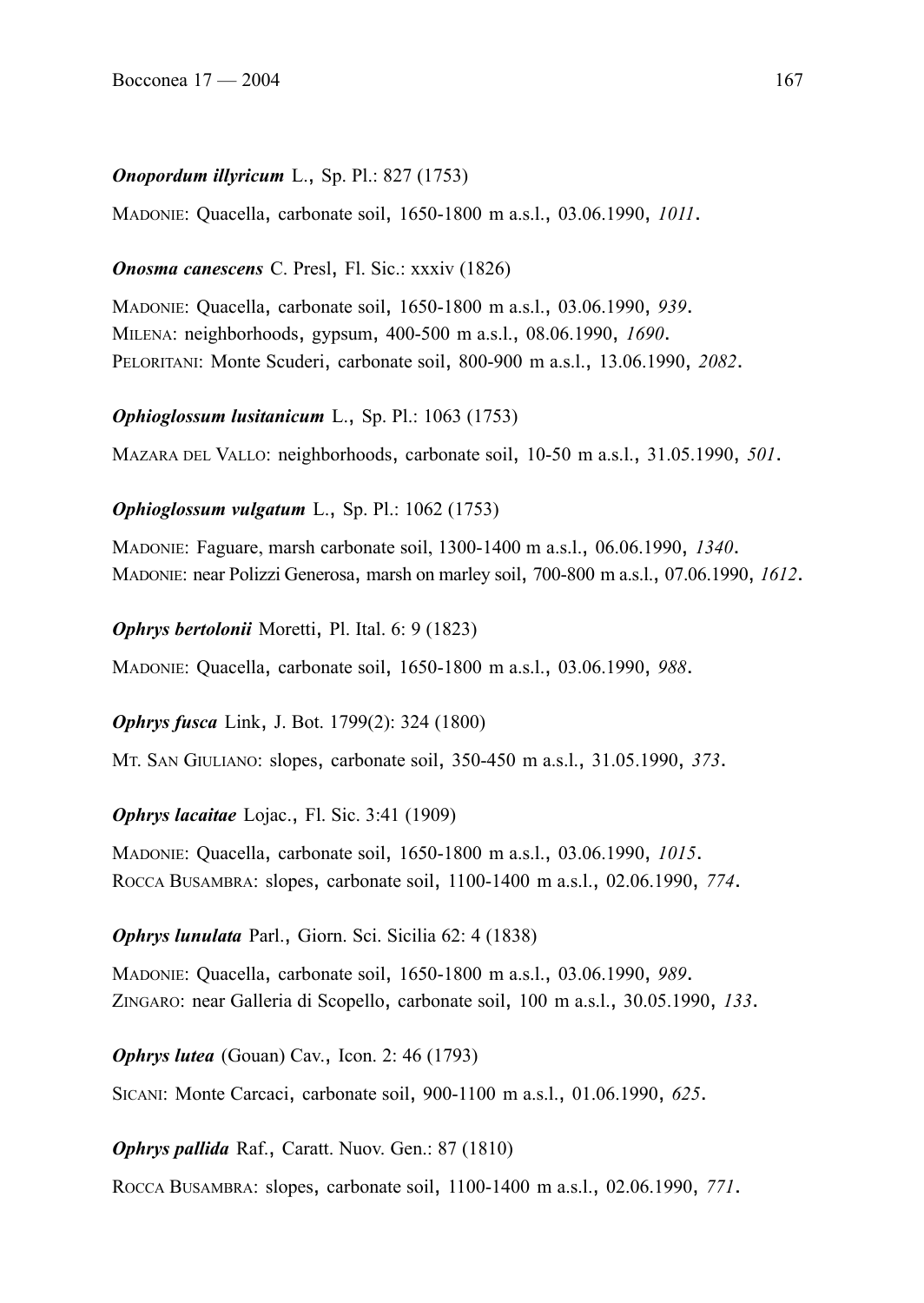*Ophrys speculum* Link, J. Bot. 1799(2): 324 (1800)

ZINGARO: Monte Passo del Lupo, carbonate soil, 550-650 m a.s.l., 30.05.1990, *249*. *Ophrys tenthredinifera* Willd., Sp. Pl. ed. 4: 67 (1805) MADONIE: Quacella, carbonate soil, 1650-1800 m a.s.l., 03.06.1990, *1005*.

*Opuntia dillenii* Haw., Suppl. Pl. Succ.: 79 (1819)

TINDARI: Oliveri, littoral sands, 0-10 m a.s.l., 18.06.1990, *2446*.

*Orchis brancifortii* Biv., Stirp. Rar. Sicil. 1(1): 1 (1813)

MADONIE: near Castelbuono, siliceous soil, 300-400 m a.s.l., 04.06.1990, *1094*. ROCCA BUSAMBRA: slopes, carbonate soil, 1100-1400 m a.s.l., 02.06.1990, *775*. SICANI: Monte Rose, carbonate soil, 1000-1200 m a.s.l., 01.06.1990, *577*.

### *Orchis commutata* Tod., Orchid. Sic.: 24 (1842)

MADONIE: Bozzolino, siliceous soil, 1000-1200 m a.s.l., 06.06.1990, *1414*. ZINGARO: Monte Passo del Lupo, carbonate soil, 550-650 m a.s.l., 30.05.1990, *256*.

*Orchis coriophora* subsp. *fragrans* (Pollini) Sudre, Fl. Toulous.: 187 (1907)

PALERMO: Monte Pellegrino, carbonate soil, 300-400 m a.s.l., 29.05.1990, *46*.

*Orchis italica* Poir., Encycl. 4: 600 (1798)

ZINGARO: Monte Passo del Lupo, carbonate soil, 550-650 m a.s.l., 30.05.1990, *241*.

*Orchis laxiflora* Lam., Fl. Franç. 3: 504 (1779)

MADONIE: Bozzolino, marshy area on Siliceous soil, 1000-1200 m a.s.l., 06.06.1990, *1441*.

*Orchis morio* L., Sp. Pl.: 940 (1753).

MADONIE: Portella Mandarini, siliceous soil, 1200 m a.s.l., 06.06.1990, *1408*.

*Orchis papilionacea* subsp. *grandiflora* (Boiss.) Baumann, Jahresber. Naturwiss. Ver. Wuppertal 39: 94 (1986)

MADONIE: Quacella, carbonate soil, 1650-1800 m a.s.l., 03.06.1990, *986*. MT. SAN GIULIANO: near Erice, carbonate soil, 600-700 m a.s.l., 31.05.1990, *410*. MT. SAN GIULIANO: slopes, carbonate soil, 350-450 m a.s.l., 31.05.1990, *372*.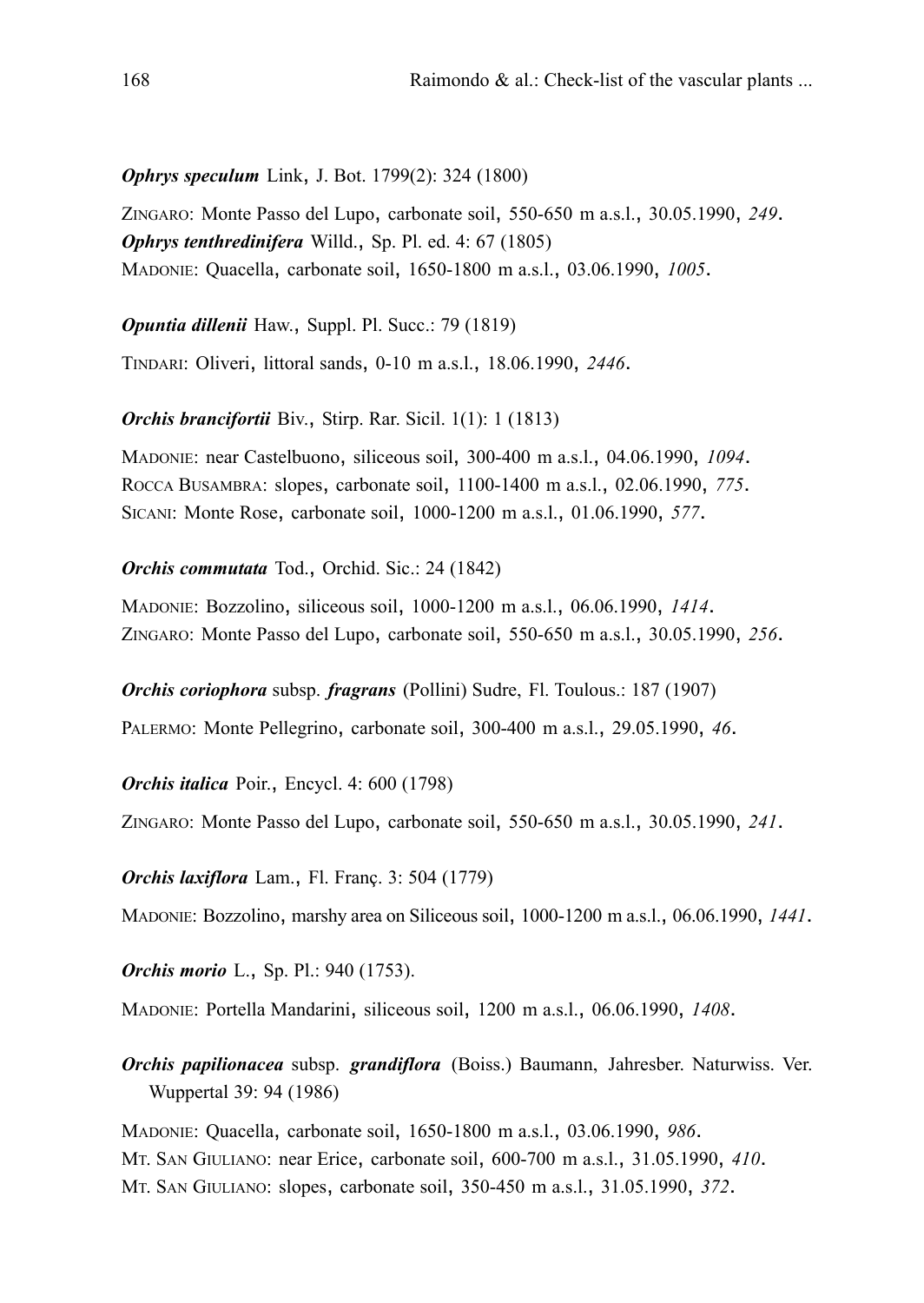# *Orchis tridentata* Scop., Fl. Carniol. 2: 190 (1772)

MT. SAN GIULIANO: slopes, carbonate soil, 350-450 m a.s.l., 31.05.1990, *371*. ROCCA BUSAMBRA: slopes, carbonate soil, 1100-1400 m a.s.l., 02.06.1990, *772*.

# *Origanum heracleoticum* L., Sp. Pl.: 589 (1753)

PELORITANI: Monte Scuderi, slopes, carbonate soil, 700-800 m a.s.l., 13.06.1990, *2048*. ROCCA BUSAMBRA: slopes, carbonate soil, 1100-1400 m a.s.l., 02.06.1990, *830*.

# *Origanum vulgare* L., Sp. Pl.: 590 (1753)

MT. PIZZUTA: slopes, carbonate soil, 1200-1300 m a.s.l., 02.06.1990, *891*. NEBRODI: near Galati Mamertino, carbonate soil, 700-800 m a.s.l., 10.06.1990, *1934*.

# *Orlaya daucoides* (L.) Greuter, Boissiera 13: 92 (1967)

MADONIE: Quacella, carbonate soil, 1650-1800 m a.s.l., 03.06.1990, *983*. PELORITANI: Monte Scuderi, carbonate soil, 800-900 m a.s.l., 13.06.1990, *2073*.

## *Ornithogalum arabicum* L., Sp. Pl.: 307 (1753)

MADONIE: between Campofelice and Collesano, clay soil, 300-400 m a.s.l., 02.06.1990, *853*.

# *Ornithogalum comosum* L., Cent. pl. I: 15 (1756)

NEBRODI: Biviere di Cesarò, marsh, 1250-1450 m a.s.l., 10.06.1990, *1856*.

# *Ornithogalum gussonei* Ten., Fl. Nap. 3: 371 (1829)

MADONIE: near Castelbuono, siliceous soil, 300-400 m a.s.l., 04.06.1990, *1100*.

MADONIE: Quacella, carbonate soil, 1650-1800 m a.s.l., 03.06.1990, *1012*.

MT. COFANO: slopes, carbonate soil, 150-250 m a.s.l., 31.05.1990, *361*.

NEBRODI: Biviere di Cesarò, meadow on siliceous soil, 1250-1450 m a.s.l., 10.06.1990, *1855*.

ROCCA BUSAMBRA: slopes, carbonate soil, 1100-1400 m a.s.l., 02.06.1990, *824*.

ZINGARO: Monte Passo del Lupo, carbonate soil, 550-650 m a.s.l., 30.05.1990, *240*.

# *Ornithogalum montanum* Cyr., Fl. Napol. 1: 176 (1811)

MADONIE: Canna, carbonate soil, 1200-1500 m a.s.l., 06.06.1990, *1350*. NEBRODI: Biviere di Cesarò, siliceous soil, 1250-1450 m a.s.l., 10.06.1990, *1857*.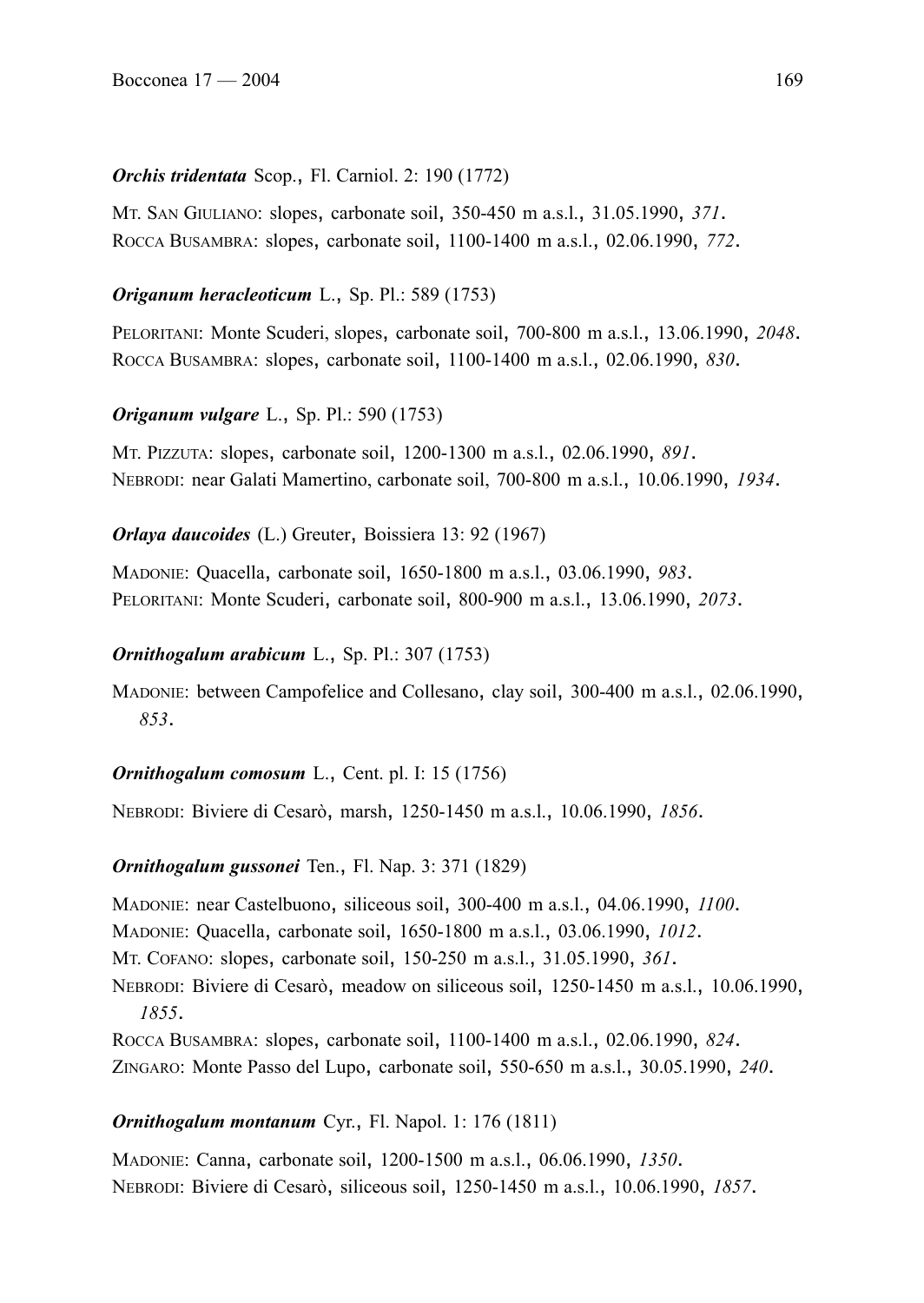### *Ornithogalum narbonense* L., Cent. Pl. I: 15 (1756)

ROCCA BUSAMBRA: slopes, carbonate soil, 1100-1400 m a.s.l., 02.06.1990, *758*.

## *Ornithogalum umbellatum* L., Sp. Pl.: 307 (1753)

MADONIE: near Castelbuono, siliceous soil, 300-400 m a.s.l., 04.06.1990, *1097*.

## *Ornithopus compressus* L., Sp. Pl.: 744 (1753)

MADONIE: near Castelbuono, siliceous soil, 300-400 m a.s.l., 04.06.1990, *1126*. NEBRODI: Biviere di Cesarò, siliceous soil, 1250-1450 m a.s.l., 10.06.1990, *1901*.

## *Orobanche alba* Steph., Sp. Pl. 3: 350 (1800)

MT. COFANO: slopes, on *Satureja graeca*, 150-250 m a.s.l., 31.05.1990, *351*. ZINGARO: near Monte Sparagio, on *Saturaja graeca*, 100-200 m a.s.l., 30.05.1990, *169*.

### *Orobanche amethystea* Thuill., Fl. Env. Paris: 317 (1800)

MADONIE: near Margio Scorzone, on *Eryngium campestre*, 1300-1400 m a.s.l., 06.06.1990, *1476*.

### *Orobanche canescens* C. Presl, Delic. Prag.: 72 (1822)

ZINGARO: near Monte Sparagio, on several *Asteraceae*, 100-200 m a.s.l., 30.05.1990, *160*.

*Orobanche caryophyllacea* Sm., Trans. Linn. Soc. London 4: 169 (1798)

MADONIE: Quacella, on *Galium lucidum*, 1650-1800 m a.s.l., 03.06.1990, *948*.

### *Orobanche gracilis* Sm., Trans. Linn. Soc. London 4: 172 (1798)

MT. SAN GIULIANO: near Erice, on *Calycotome infesta*, 600-700 m a.s.l., 31.05.1990, *452*.

### *Orobanche hederae* Duby, Bot. Gall.: 350 (1828)

ROCCA BUSAMBRA: cliffs and slopes, on *Hedera helix*, 1100-1400 m a.s.l., 02.06.1990, *736*.

## *Orobanche lavandulacea* Rchb., Iconogr. Bot. Pl. Crit. 7: 48 (1831)

CHIUSA SCLAFANI: Portella Grande, on *Bituminaria bituminosa*, 400-500 m a.s.l., 02.06.1990, *703*.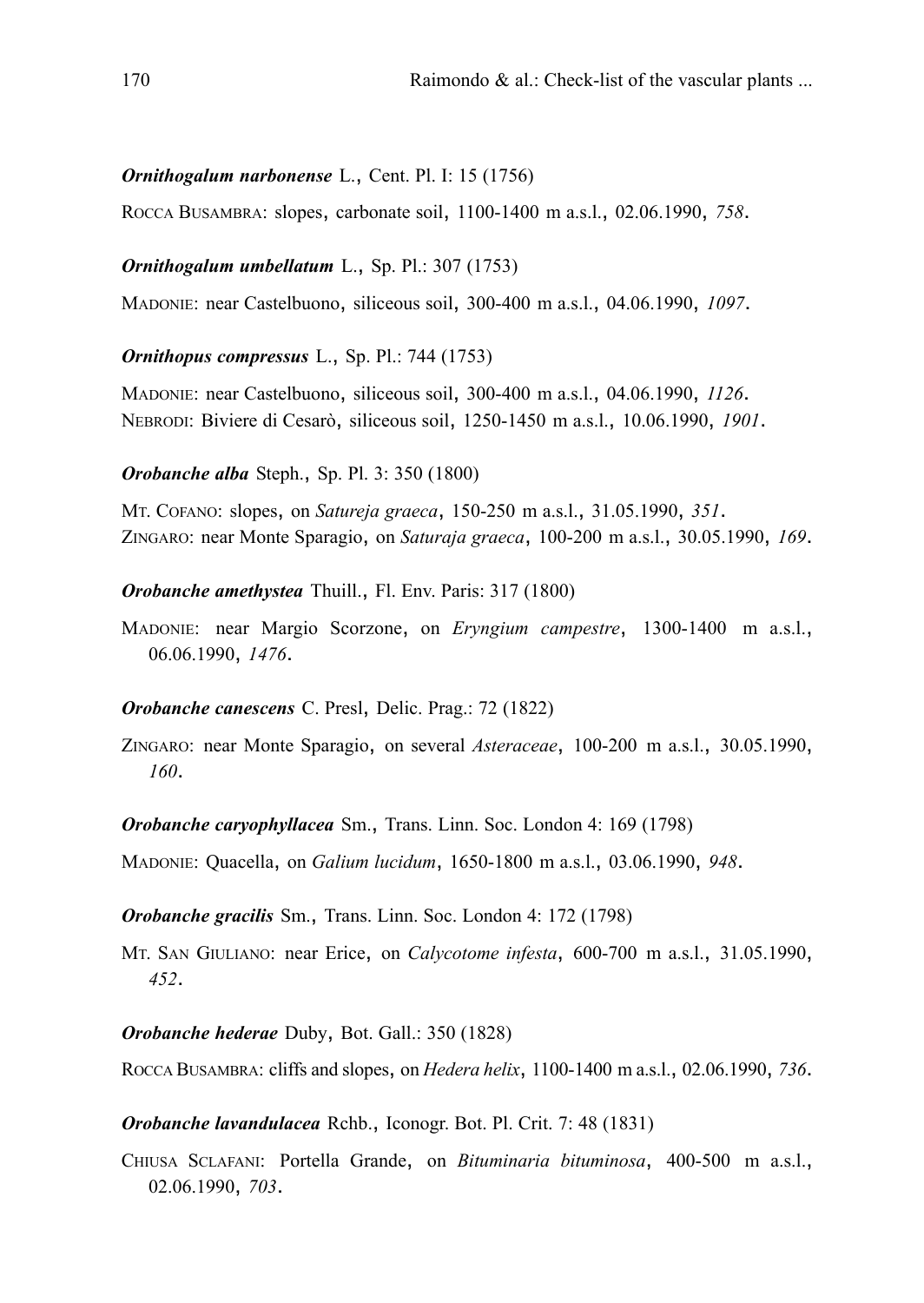### *Orobanche litorea* Guss., Fl. Sic. Prodr. 2: 184 (1828)

ZINGARO: Tonnarella dell'Uzzo, on *Anthemis,* 0-50 m a.s.l., 30.05.1990, *168*.

*Orobanche minor* Sm., Engl. Bot.: 422 (1797)

ZINGARO: near Monte Sparagio, on several *Asteraceae*, 100-200 m a.s.l., 30.05.1990, *152*.

*Orobanche ramosa* subsp. *mutelii* (F. W. Schultz) Coutinho, Fl. Portugal: 566 (1913) ZINGARO: near Monte Sparagio, on *Oxalis pes-caprae*, 100-200 m a.s.l., 30.05.1990, *154*.

*Orobanche rapum-genistae* Thuill., Fl. Env. Paris: 317 (1800)

ETNA: Bosco di Milo, on *Genista aetnensis*, 700-800 m a.s.l., 11.06.1990, *1968*.

*Orobanche schultzii* Mutel, Fl. Franç. 2: 429 (1835)

ZINGARO: near Monte Sparagio, on several *Asteraceae*, 100-200 m a.s.l., 30.05.1990, *139*.

*Orobanche variegata* Wallr., Orob. Gen.: 40 (1825)

MADONIE: Quacella, on *Coronilla emerus* subsp. *emeroides*, 1650-1800 m a.s.l., 03.06.1990, *940*.

*Orthilia secunda* (L.) House, Amer. Midl. Naturalist 7: 134 (1921)

MADONIE: Portella Arena, *Fagus sylvatica* wood, 1300-1600 m a.s.l., 06.06.1990, *1496*.

*Oryzopsis coerulescens* (Desf.) Hack., Pl. Eur. 1: 34 (1890)

MT. CATALFANO: Eastward slope, carbonate soil, 200-300 m a.s.l., 19.06.1990, *2484*.

*Oryzopsis miliacea* (L.) Asch. & Schweinf., Mem. Inst. Egypt. 2: 169 (1887)

MT. COFANO: slopes, carbonate soil, 150-250 m a.s.l., 31.05.1990, *350*. ZINGARO: near Monte Sparagio, carbonate rock, 100-200 m a.s.l., 30.05.1990, *195*.

*Osmunda regalis* L., Sp. Pl.: 1065 (1753)

MADONIE: Margio Scorzone, marshy area on siliceous soil, 1300-1400 m a.s.l., 06.06.1990, *1470*.

PELORITANI: Monte Scuderi, slopes, carbonate soil, 700-800 m a.s.l., 13.06.1990, *2041*.

### *Ostrya carpinifolia* Scop., Fl. Carniol. 2: 244 (1772)

NEBRODI: near Galati Mamertino, carbonate soil, 1250-1450 m a.s.l., 10.06.1990, *1882*.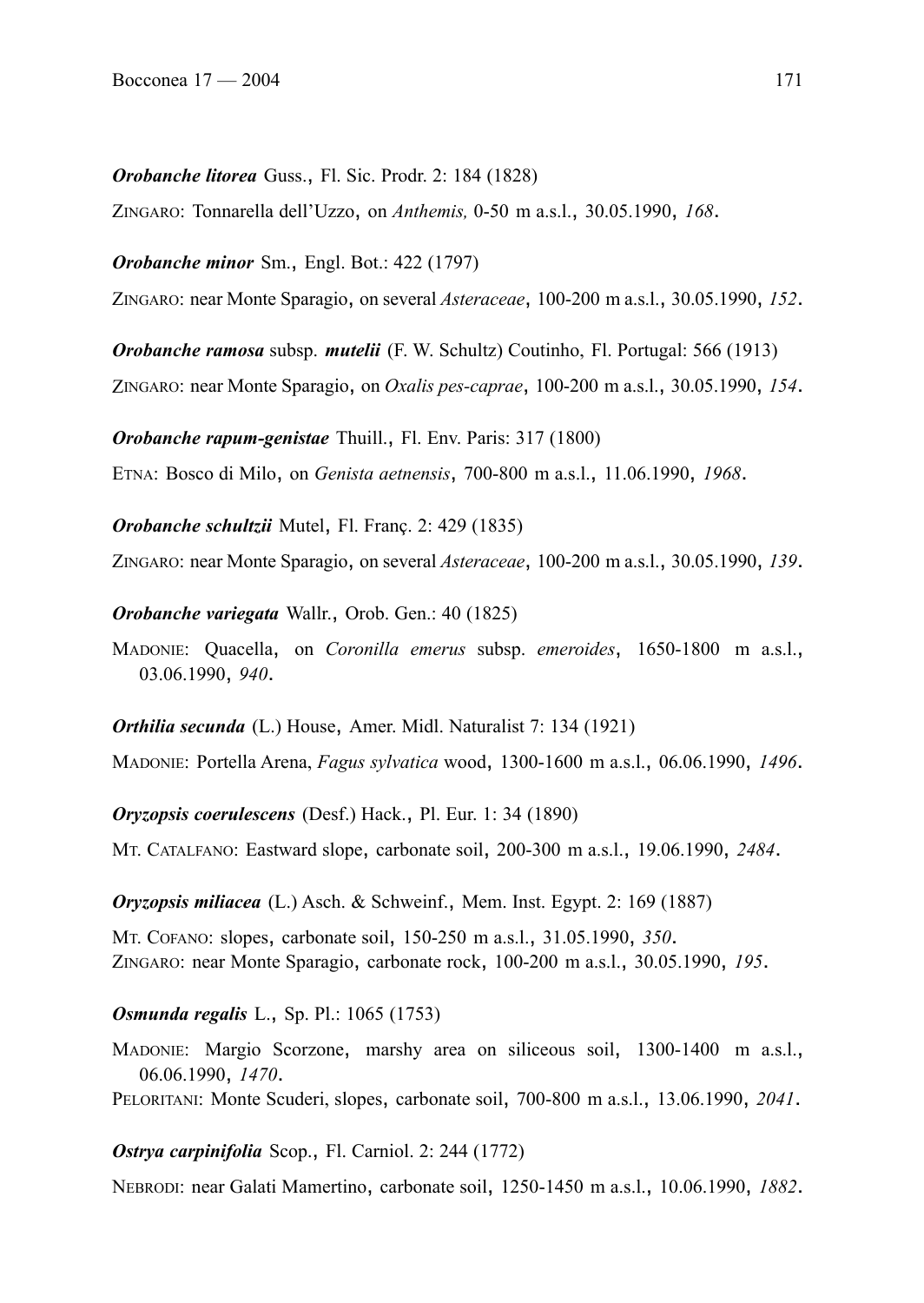PALERMO: Fiumelato di Meccini, banks, 350-400 m a.s.l., 29.05.1990, *124*. SICANI: Bosco S. Adriano, carbonate soil, 900-1000 m a.s.l., 01.06.1990, *609*. SORTINO: Valle dell'Anapo, carbonate soil, 250-300 m a.s.l., 15.06.1990, *2169*.

*Osyris alba* L., Sp. Pl.: 1022 (1753)

CHIUSA SCLAFANI: Fiume Sosio, banks, 400 m a.s.l., 02.06.1990, *657*. SCIACCA: Gole della Tardara, carbonate cliff, 50-200 m a.s.l., 02.06.1990, *865*.

*Otanthus maritimus* (L.) Hoffmanns. & Link, Fl. Portugal 2: 365 (1834) VENDICARI: seaside, littoral sands, 0-5 m a.s.l., 16.06.1990, *2221*.

*Paeonia mascula* subsp. *russii* (Biv.) Cullen & Heywood, Feddes Repert. 69: 35 (1964)

MADONIE: Quacella, carbonate soil, 1650-1800 m a.s.l., 03.06.1990, *990*. MT. SAN GIULIANO: slopes, carbonate soil, 350-450 m a.s.l., 31.05.1990, *380*. SICANI: Monte Rose, carbonate soil, 1000-1200 m a.s.l., 01.06.1990, *551*. ZINGARO: Portella S. Giovanni, carbonate soil, 750-850 m a.s.l., 30.05.1990, *203*.

*Paliurus spina-christi* Mill., Gard. Dict. ed. 8: Paliurus no.1 (1768)

MADONIE: Aquileia, carbonate soil, 300-400 m a.s.l., 04.06.1990, *1066*.

*Pallenis spinosa* (L.) Cass., Dict. Sci. Nat. 37: 276 (1825)

MADONIE: near Castelbuono, siliceous soil, 300-400 m a.s.l., 04.06.1990, *1083*. MADONIE: near Isnello, carbonate soil, 400-500 m a.s.l., 04.06.1990, *1058*.

*Panicum compressum* Forssk., Fl. Aegypt.-Arab.: 18 (1775)

MADONIE: Rocca di Cefalù, carbonate soil, 30-100 m a.s.l., 18.06.1990, *2466*.

*Panicum repens* L., Sp. Pl.: 87 (1762)

SIRACUSA: Fiume Ciane, banks, 0-20 m a.s.l., 15.06.1990, *2195*.

*Panicum sanguinale* L., Sp. Pl.: 57 (1753)

MADONIE: near Castelbuono, siliceous soil, 300-400 m a.s.l., 04.06.1990, *1127*.

*Papaver dubium* L., Sp. Pl.: 1196 (1753)

PALERMO: Monte Pellegrino, carbonate soil, 300-400 m a.s.l., 29.05.1990, *32*.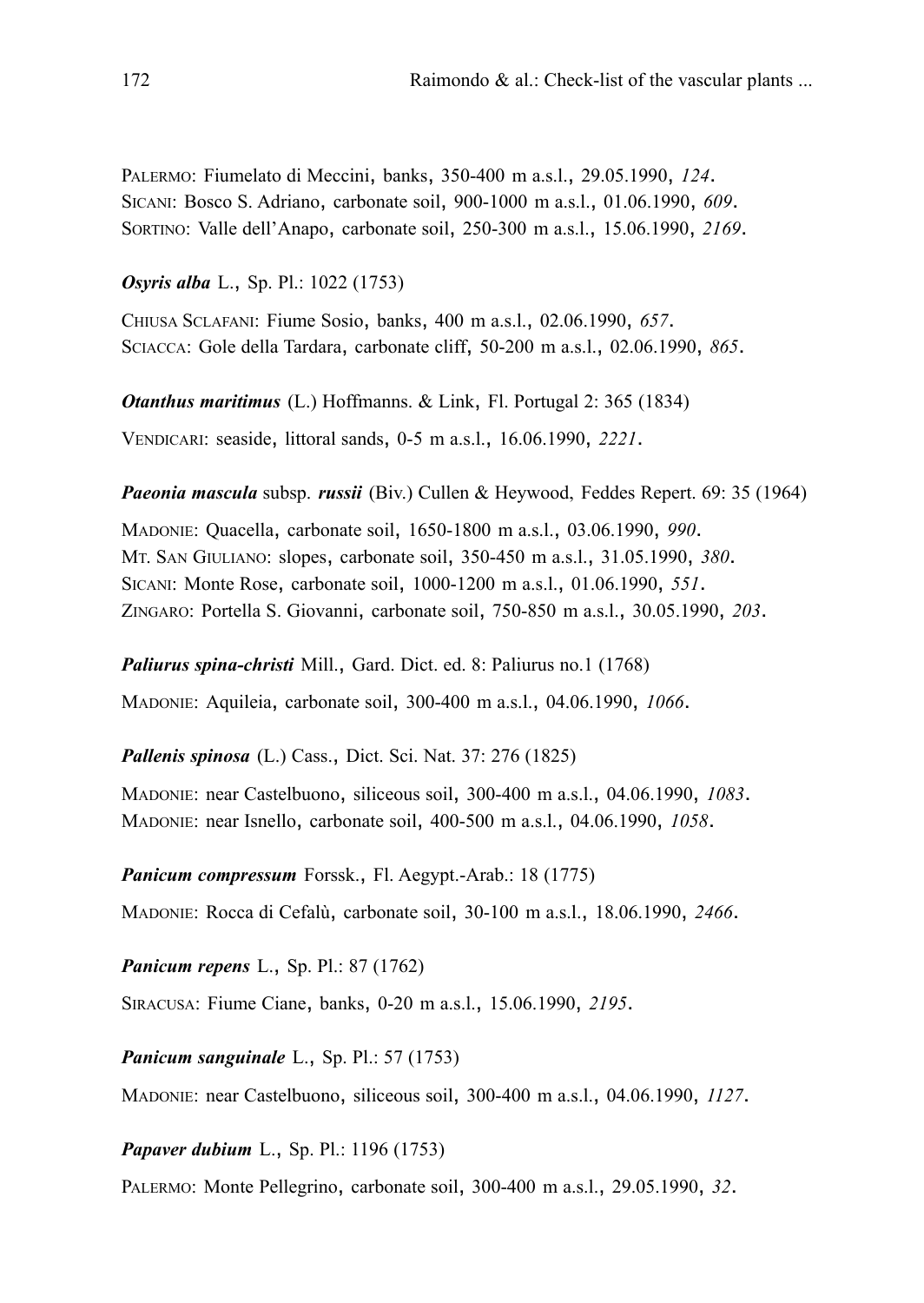#### *Papaver hybridum* L., Sp. Pl.: 506 (1753)

SICANI: Monte Rose, carbonate soil, 1000-1200 m a.s.l., 01.06.1990, *510*.

*Papaver rhoeas* L., Sp. Pl.: 507 (1753). subsp. *rhoeas*

MADONIE: Monte Carbonara, carbonate soil, 1800-1900 m a.s.l., 05.06.1990, *1311*.

*Papaver rhoeas* subsp. *strigosum* (Boenn.) Soó, Nomencl. Borbás: 17 (1931)

SICANI: Monte Carcaci, carbonate soil, 900-1100 m a.s.l., 01.06.1990, *647*.

*Papaver setigerum* DC., Fl. Franç. 5: 585 (1815) MADONIE: near Blufi, clay soil, 300-400 m a.s.l., 08.06.1990, *1673*.

*Parapholis incurva* (L.) C. E. Hubb., Blumea Suppl. 3: 14 (1946)

MT. COFANO: seaside, littoral sands, 0-10 m a.s.l., 31.05.1990, *293*. SCOGLITTI: neighborhoods, carbonate soil, 10-30 m a.s.l., 16.06.1990, *2270*.

*Parapholis pycnantha* (Hack.) C. E. Hubb., Blumea Suppl. 3: 14 (1946)

ARAGONA: Maccalube, clay soil, 50-150 m a.s.l., 08.06.1990, *1717*.

*Parentucellia latifolia* (L.) Caruel, Fl. Ital.: 480 (1885)

MADONIE: Monte Carbonara, carbonate soil, 1800-1900 m a.s.l., 05.06.1990, *1321*.

*Parentucellia viscosa* (L.) Caruel, Fl. Ital. 6: 482 (1885)

SANTA CATERINA VILLARMOSA: Torrente Vaccarizzo, salty riverbed and banks, 350 m a.s.l., 08.06.1990, *1677*.

*Parietaria diffusa* Mert. & W. D. J. Koch, Deutschl. Fl. 1: 827 (1823)

PALERMO: Monte Pellegrino, carbonate soil, 300-400 m a.s.l., 29.05.1990, *65*.

*Parkinsonia aculeata* L., Sp. Pl.: 375 (1753)

PALERMO: Monte Pellegrino, carbonate soil, 300-400 m a.s.l., 29.05.1990, *93*.

*Paronichia argentea* Lam., Fl. Franç. 3: 230 (1778)

MT. COFANO: slopes, carbonate soil, 150-250 m a.s.l., 31.05.1990, *346*.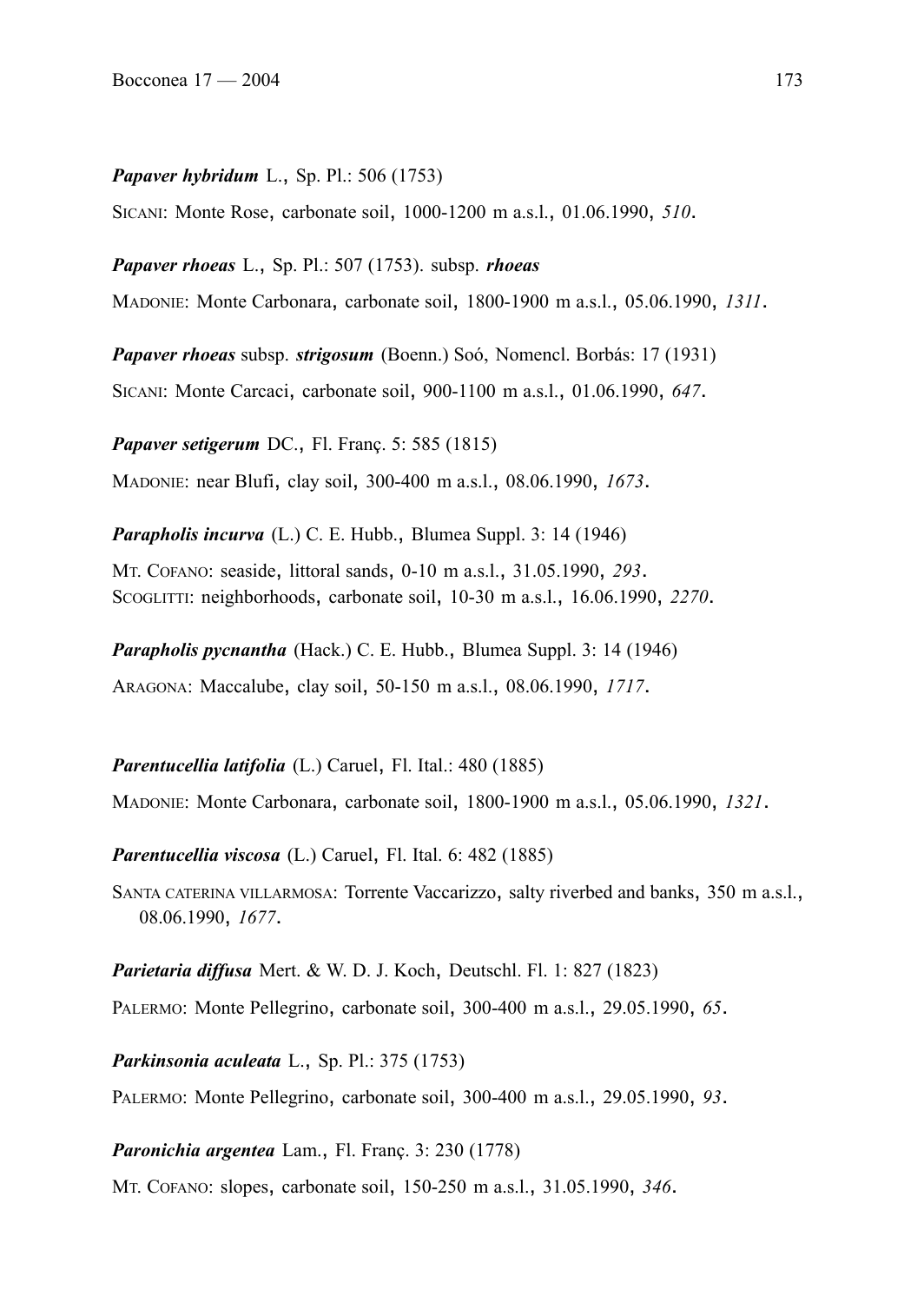*Paronychia echinulata* Chater, Feddes Repert. Spec. Nov. Regni Veg. 69: 52 (1964). SPERLINGA: neighborhoods, carbonate soil, 750-850 m a.s.l., 08.06.1990, *1668*.

*Paspalum paspalodes* (Michx.) Scribn., Mem. Torrey Bot. Club 5: 29 (1894)

PALERMO: Monte Pellegrino, Gurgo Santa Rosalia, marshy soil, 200-300 m a.s.l., 29.05.1990, *94*.

*Pennisetum setaceum* (Forssk.) Chiov., Bull. Soc. Bot. Ital. 1923: 113 (1923)

BUONFORNELLO: neighborhoods, disturbed soil, 10-50 m a.s.l., 02.06.1990, *843*. PALERMO: Monte Pellegrino, carbonate soil, 300-400 m a.s.l., 29.05.1990, *43*.

*Pennisetum villosum* Fresen., Mus. Senckenberg. 2: 134 (1837)

VICARI: neighborhoods, disturbed soil, 300-400 m a.s.l., 02.06.1990, *714*.

*Periploca angustifolia* Labill., Icon. Pl. Syr. 2: 13 (1791)

EGADI: Levanzo, carbonate soil, 0-100 m a.s.l., 31.05.1990, *492*.

*Petagnaea gussonei* (Sprengel) S. Rauschert, Taxon 31(3): 563 (1982)

NEBRODI: near Tortorici, swamp, 500-600 m a.s.l., 10.06.1990, *1942*.

*Petrorhagia illyrica* (L.) P. W. Ball & Heywood, Bull. Brit. Mus. (Nat. Hist.), Bot. 3: 133 (1964). subsp. *illyrica*

MT. COFANO: slopes, carbonate soil, 150-250 m a.s.l., 31.05.1990, *339*.

*Petrorhagia illyrica* subsp. *haynaldiana* (Janka) P. W. Ball & Heywood, Bull. Brit. Mus. (Nat. Hist.), Bot. 3: 134 (1964)

MADONIE: Monte Carbonara, carbonate soil, 1800-1900 m a.s.l., 05.06.1990, *1303*. MT. COFANO: slopes, carbonate soil, 150-250 m a.s.l., 31.05.1990, *343*. PELORITANI: Monte Scuderi, carbonate soil, 800-900 m a.s.l., 13.06.1990, *2061*. SICANI: Monte Rose, carbonate soil, 1000-1200 m a.s.l., 01.06.1990, *555*. ZINGARO: Monte Passo del Lupo, carbonate soil, 550-650 m a.s.l., 30.05.1990, *231*.

*Petrorhagia prolifera* (L.) P. W. Ball & Heywood, Bull. Brit. Mus. (Nat. Hist.), Bot. 3: 161 (1964)

MADONIE: Monte Carbonara, carbonate soil, 1800-1900 m a.s.l., 05.06.1990, *1258*. MT. SAN GIULIANO: near Erice, carbonate soil, 600-700 m a.s.l., 31.05.1990, *467*.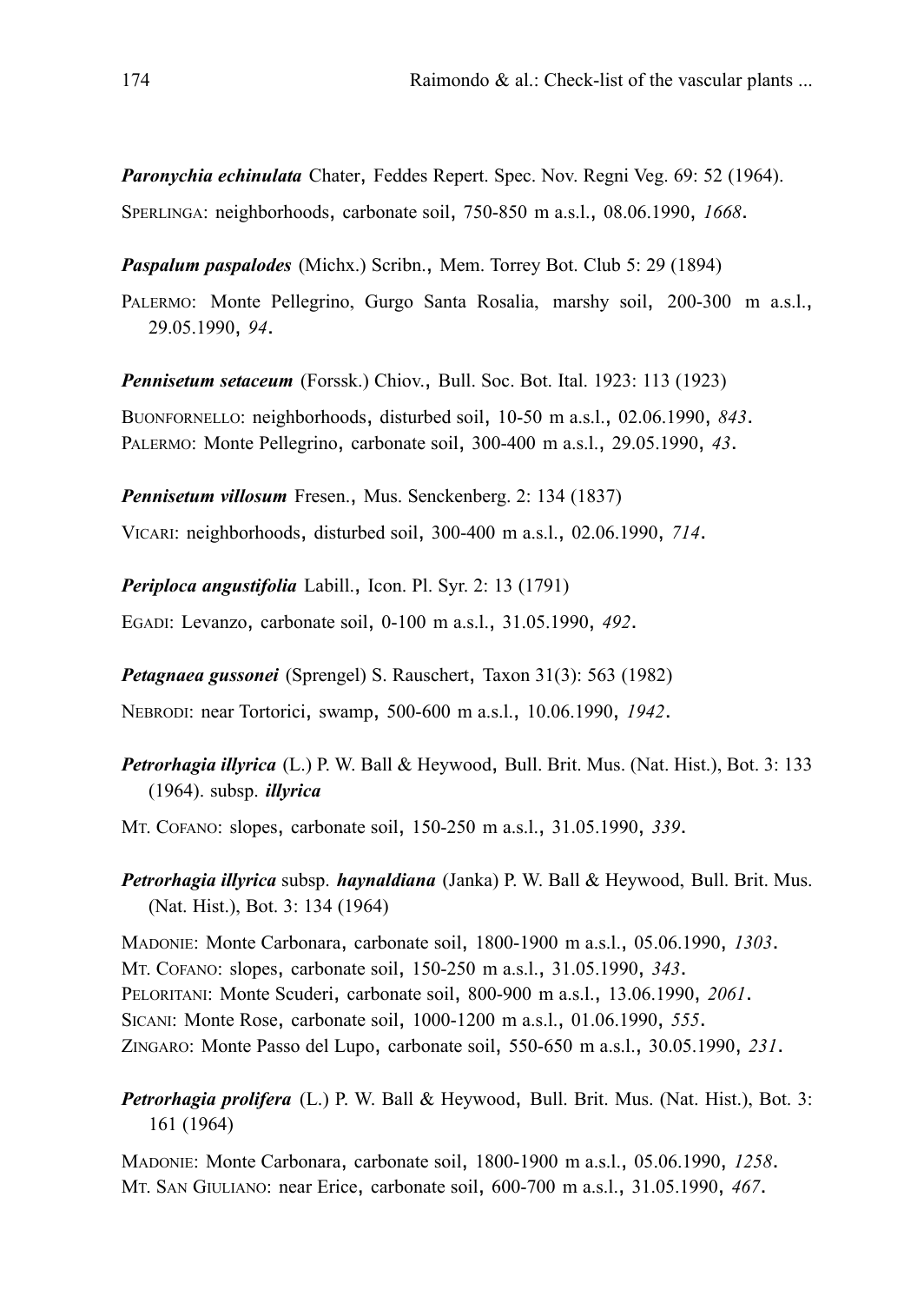*Petrorhagia saxifraga* (L.) Link, Handbuch 2: 235 (1829). subsp. *saxifraga*

MESSINA: Colle San Rizzo, marley soil, 450-550 m a.s.l., 18.06.1990, *2414*.

*Petrorhagia saxifraga* subsp. *gasparrini* ( Guss. ) Pignatti ex Greuter & Burdet, Willdenowia 14: 44 (1984)

ETNA: Bosco di Milo, volcanic soil, 700-800 m a.s.l., 11.06.1990, *1959*. MADONIE: Portella Mandarini, siliceous soil, 1200 m a.s.l., 06.06.1990, *1391*.

*Petrorhagia velutina* (Guss.) P. W. Ball & Heywood, Bull. Brit. Mus. (Nat. Hist.), Bot. 3: 166 (1964)

MADONIE: Monte Carbonara, carbonate soil, 1800-1900 m a.s.l., 05.06.1990, *1300*.

*Peucedanum nebrodense* (Guss.) Nym., Syll.: 153 (1855)

MADONIE: Monte Carbonara, carbonate soil, 1800-1900 m a.s.l., 05.06.1990, *1267*.

*Phagnalon metlesicsii* Pignatti, Giorn. Bot. Ital. 103: 291 (1969)

MT. COFANO: slopes, carbonate soil, 150-250 m a.s.l., 31.05.1990, *333*. ZINGARO: Tonnarella dell'Uzzo, carbonate soil, 0-50 m a.s.l., 30.05.1990, *273*.

# *Phagnalon rupestre* subsp. *annoticum* (Jordan) Pignatti

MT. COFANO: Westward slope, carbonate soil, 400-600 m a.s.l., 31.05.1990, *302*.

*Phagnalon saxatile* (L.) Cass., Bull. Soc. Philom. Paris 1819: 174 (1819) var. *saxatile*

PALERMO: Monte Pellegrino, carbonate soil, 300-400 m a.s.l., 29.05.1990, *56*. ZINGARO: near Monte Sparagio, carbonate cliff, 100-200 m a.s.l., 30.05.1990, *188*.

# *Phagnalon saxatile* var. *viride* (Uechtritz) Font Quer

ZINGARO: Tonnarella dell'Uzzo, carbonate soil, 0-50 m a.s.l., 30.05.1990, *280*.

*Phalaris brachystachys* Link, Neu. J. Bot. 1(3): 134 (1806)

SIRACUSA: Fiume Ciane, banks, 0-20 m a.s.l., 15.06.1990, *2189*.

*Phalaris bulbosa* L., Cent. pl. I: 4 (1755)

SICANI: near Monte Rose, clay soil, 1000-1200 m a.s.l., 01.06.1990, *539*.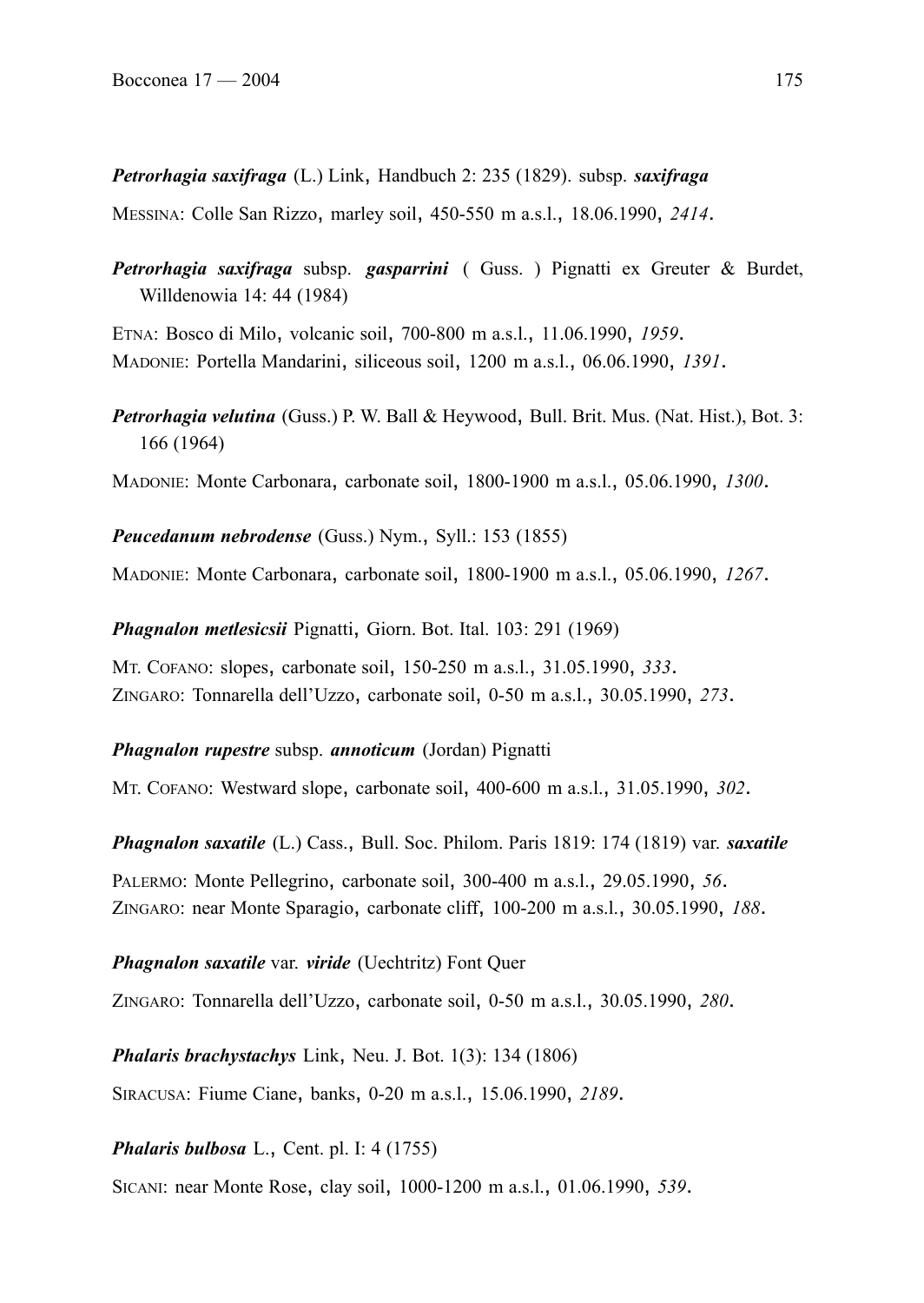### *Phalaris coerulescens* Desf., Fl. Atlant. 1: 56 (1798)

- MADONIE: between Castellana and Petralia Sottana, clay soil, 550-650 m a.s.l., 06.06.1990, *1555*.
- MADONIE: Gangi, near gurghi di monte Zimmarra, siliceous soil, 1100-1200 m a.s.l., 08.06.1990, *1661*.

NEBRODI: Biviere di Cesarò, marsh, 1250-1450 m a.s.l., 10.06.1990, *1913*.

ROCCA BUSAMBRA: cliffs and slopes, carbonate soil, 1100-1400 m a.s.l., 02.06.1990, *759*.

*Phalaris minor* Retz., Observ. Bot. 3: 8 (1783)

CHIUSA SCLAFANI: Portella Grande, carbonate soil, 400-500 m a.s.l., 02.06.1990, *693*.

#### *Phalaris paradoxa* L., Sp. Pl. ed. 2: 1665 (1763)

NEBRODI: Fiume Troina, banks, 700-800 m a.s.l., 09.06.1990, *1733*.

*Phalaris truncata* Guss. ex Bertol., Fl. Ital. 2: 777 (1836)

ARAGONA: Maccalube, clay soil, 50-150 m a.s.l., 08.06.1990, *1705*.

#### *Phillyrea latifolia* L., Sp. Pl.: 8 (1753)

CALTAGIRONE: Bosco di Santo Pietro, sandstone and marlic soil, 250-300 m a.s.l., 17.06.1990, *2372*.

MADONIE: near Isnello, carbonate soil, 400-500 m a.s.l., 04.06.1990, *1053*. PORTO PALO: neighborhoods, carbonate soil, 10-20 m a.s.l., 16.06.1990, *2229*.

PORTO PALO: near Pantani Longarini, carbonate soil, 0-10 m a.s.l., 16.06.1990, *2238*.

#### *Phleum ambiguum* Ten., Fl. Napol. 2: 377 (1820)

ETNA: Bosco di Milo, volcanic soil, 700-800 m a.s.l., 11.06.1990, *1996*. MADONIE: Bozzolino, siliceous soil, 1000-1200 m a.s.l., 06.06.1990, *1457*. MADONIE: Monte Carbonara, carbonate soil, 1800-1900 m a.s.l., 05.06.1990, *1280*. MADONIE: Portella Mandarini, siliceous soil, 1200 m a.s.l., 06.06.1990, *1402*. MADONIE: Quacella, carbonate soil, 1650-1800 m a.s.l., 03.06.1990, *979*.

#### *Phleum bertolonii* DC., Cat. Pl. Horti Monsp.: 132 (1813)

SICANI: Monte Carcaci, carbonate soil, 900-1100 m a.s.l., 01.06.1990, *648*.

*Phleum echinatum* Host, Icon. Descr. Gram. Austriac. 3: 8 (1805)

MT. SAN GIULIANO: near Erice, carbonate soil, 600-700 m a.s.l., 31.05.1990, *434*. ZINGARO: near Monte Sparagio, carbonate soil, 100-200 m a.s.l., 30.05.1990, *174*.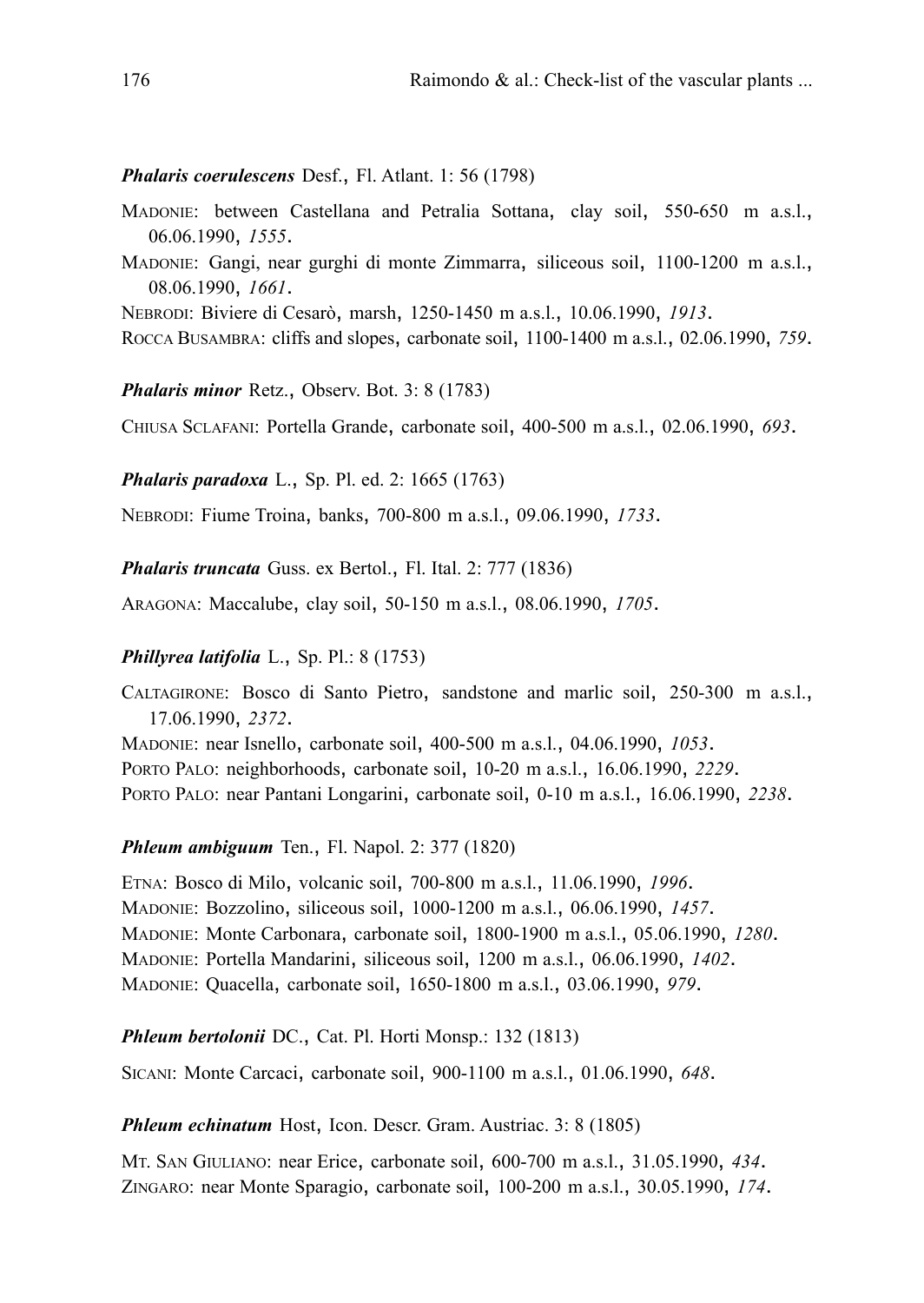#### *Phleum pratense* L., Sp. Pl.: 59 (1753)

MADONIE: near Castelbuono, siliceous soil, 300-400 m a.s.l., 04.06.1990, *1082*.

#### *Phlomis fruticosa* L., Sp. Pl.: 584 (1753)

PALERMO: near Fiumelato di Meccini, rare on carbonate soil, 350-400 m a.s.l., 29.05.1990, *123*.

PELORITANI: Monte Scuderi, carbonate soil, 800-900 m a.s.l., 13.06.1990, *2056*.

SORTINO: Valle dell'Anapo, carbonate soil, 250-300 m a.s.l., 15.06.1990, *2171*.

#### *Phlomis herba-venti* L., Sp. Pl.: 586 (1753)

MADONIE: Petralia Soprana, near Gurgo di Pollicino, siliceous soil, 800-900 m a.s.l., 06.06.1990, *1534*.

MADONIE: Quacella, carbonate soil, 1650-1800 m a.s.l., 03.06.1990, *960*.

*Phragmites australis* (Cav.) Steud., Nomencl. Bot. 2: 324 (1841)

MADONIE: Gangi, gurghi di monte Zimmarra, marshy and lacustrine habitat, 1100-1200 m a.s.l., 08.06.1990, *1636*.

*Phyllitis sagittata* (DC.) Guinea & Heywood, Collect. Bot. 4: 246 f.1 (1954)

MT. PIZZUTA: Grotta del Garrone, carbonate rocks, 1000-1100 m a.s.l., 02.06.1990, *878*. ZINGARO: Tonnarella dell'Uzzo, carbonate soil, 0-50 m a.s.l., 30.05.1990, *270*.

*Phyllitis scolopendrium* (L.) Newm., Hist. Brit. Ferns ed. 2: 10 (1844)

MADONIE: Canna, moist carbonate rock, 1200-1500 m a.s.l., 06.06.1990, *1358*. MT. PIZZUTA: Grotta del Garrone, moist carbonate rocks, 1000-1100 m a.s.l., 02.06.1990, *879*.

#### *Physospermum verticillatum* (Waldst. & Kit.) Vis., Fl. Dalmat. 3: 358 (1852)

MADONIE: Canna, carbonate soil, 1200-1500 m a.s.l., 06.06.1990, *1347*. MADONIE: Monte Carbonara, carbonate soil, 1800-1900 m a.s.l., 05.06.1990, *1268*. MT. SAN GIULIANO: near Erice, carbonate soil, 600-700 m a.s.l., 31.05.1990, *456*. SICANI: Monte Rose, carbonate soil, 1000-1200 m a.s.l., 01.06.1990, *512*.

*Picris aculeata* Vahl, Symb. Bot. 2: 89 (1791)

ZINGARO: Tonnarella dell'Uzzo, carbonate soil, 0-50 m a.s.l., 30.05.1990, *285*.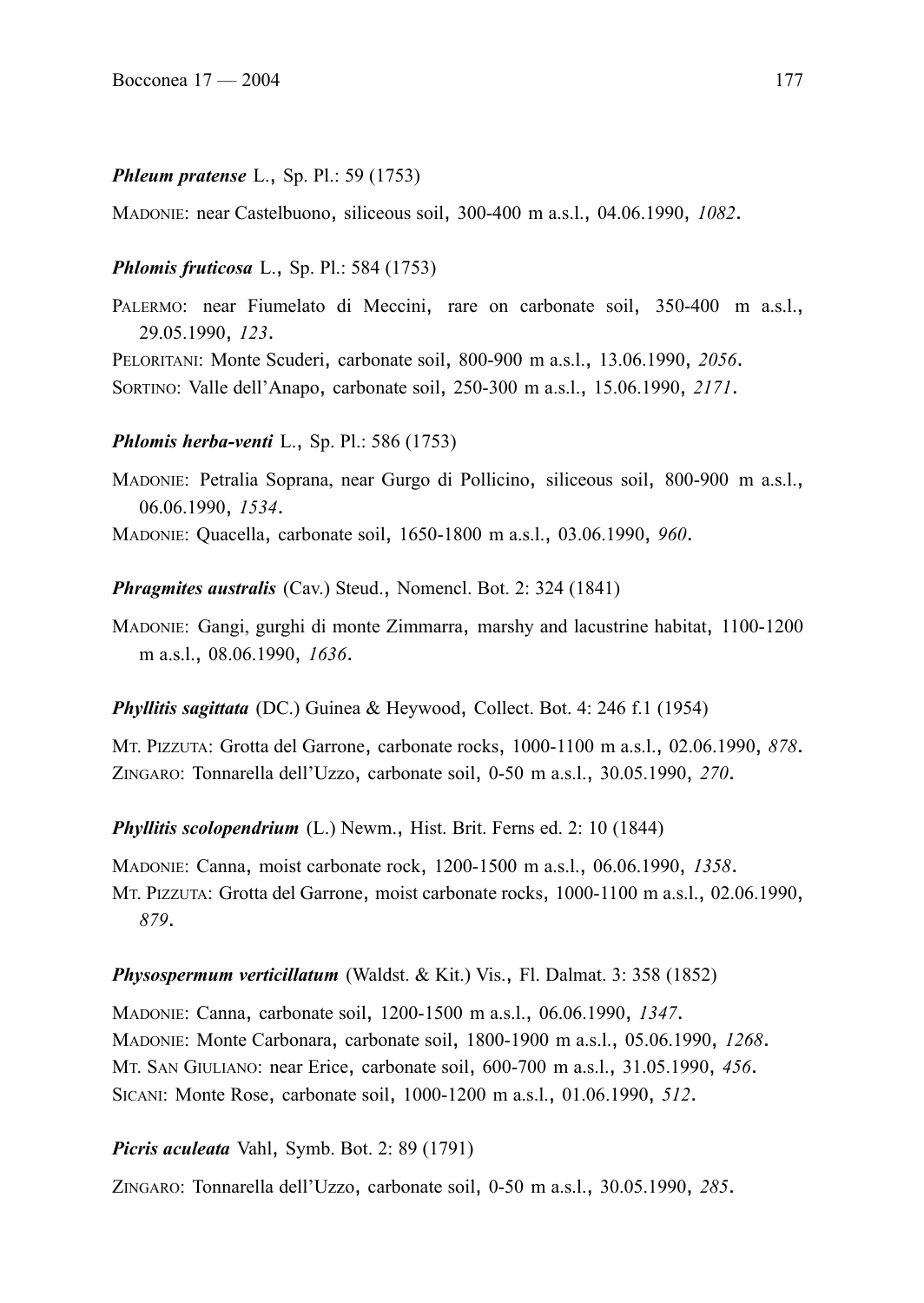#### *Picris echioides* L., Sp. Pl.: 792 (1753)

CHIUSA SCLAFANI: Portella Grande, clay soil, 400-500 m a.s.l., 02.06.1990, *701*.

*Picris hieracioides* L., Sp. Pl.: 792 (1753)

MADONIE: Portella Mandarini, siliceous soil, 1200 m a.s.l., 06.06.1990, *1390*.

*Pimpinella gussonii* Bertol., Fl. Ital. 3: 270 (1837)

PALERMO: Monte Pellegrino, carbonate soil, 300-400 m a.s.l., 29.05.1990, *69*.

#### *Pimpinella peregrina* L., Sp. Pl.: 264 (1753)

RANDAZZO: between Lago Gurrida and Fiume Alcantara, roadside, 600-700 m a.s.l., 14.06.1990, *2117*. SICANI: Monte Rose, carbonate soil, 1000-1200 m a.s.l., 01.06.1990, *536*. SORTINO: Valle dell'Anapo, carbonate soil, 250-300 m a.s.l., 15.06.1990, *2158*.

*Pimpinella tragium* Vill., Prosp. Hist. Pl. Dauphiné: 24 (1779)

MADONIE: Quacella, carbonate soil, 1650-1800 m a.s.l., 03.06.1990, *998*.

*Pinus halepensis* Mill., Gard. Dict. ed. 8: Pinus no. 8 (1768)

PALERMO: Monte Pellegrino, cultivated, 300-400 m a.s.l., 29.05.1990, *10*. VITTORIA: Pineta di Vittoria, siliceous soil, 100-200 m a.s.l., 16.06.1990, *2330*.

*Pinus nigra* subsp. *laricio* (Poiret) Maire, Bull. Soc. Hist. Nat. Afrique N. 19: 66 (1928)

ETNA: Pineta di Linguaglossa, volcanic soil, 1400-1500 m a.s.l., 11.06.1990, *2023*.

#### *Pistacia lentiscus* L., Sp. Pl.: 1026 (1753)

MADONIE: between Gibilmanna and Cefalù, siliceous soil, 250-350 m a.s.l., 18.06.1990, *2473*.

#### *Pistacia terebinthus* L., Sp. Pl.: 1025 (1753)

PALERMO: Monte Pellegrino, carbonate soil, 300-400 m a.s.l., 29.05.1990, *12*. SCIACCA: Gole della Tardara, carbonate cliff, 50-200 m a.s.l., 02.06.1990, *858*.

*Pisum sativus* subsp. *elatius* (Bieb.) Asch. & Graebn., Syn. Mitteleur. Fl. 6(2): 1064 (1910)

ROCCA BUSAMBRA: cliffs and slopes, carbonate soil, 1100-1400 m a.s.l., 02.06.1990, *801*.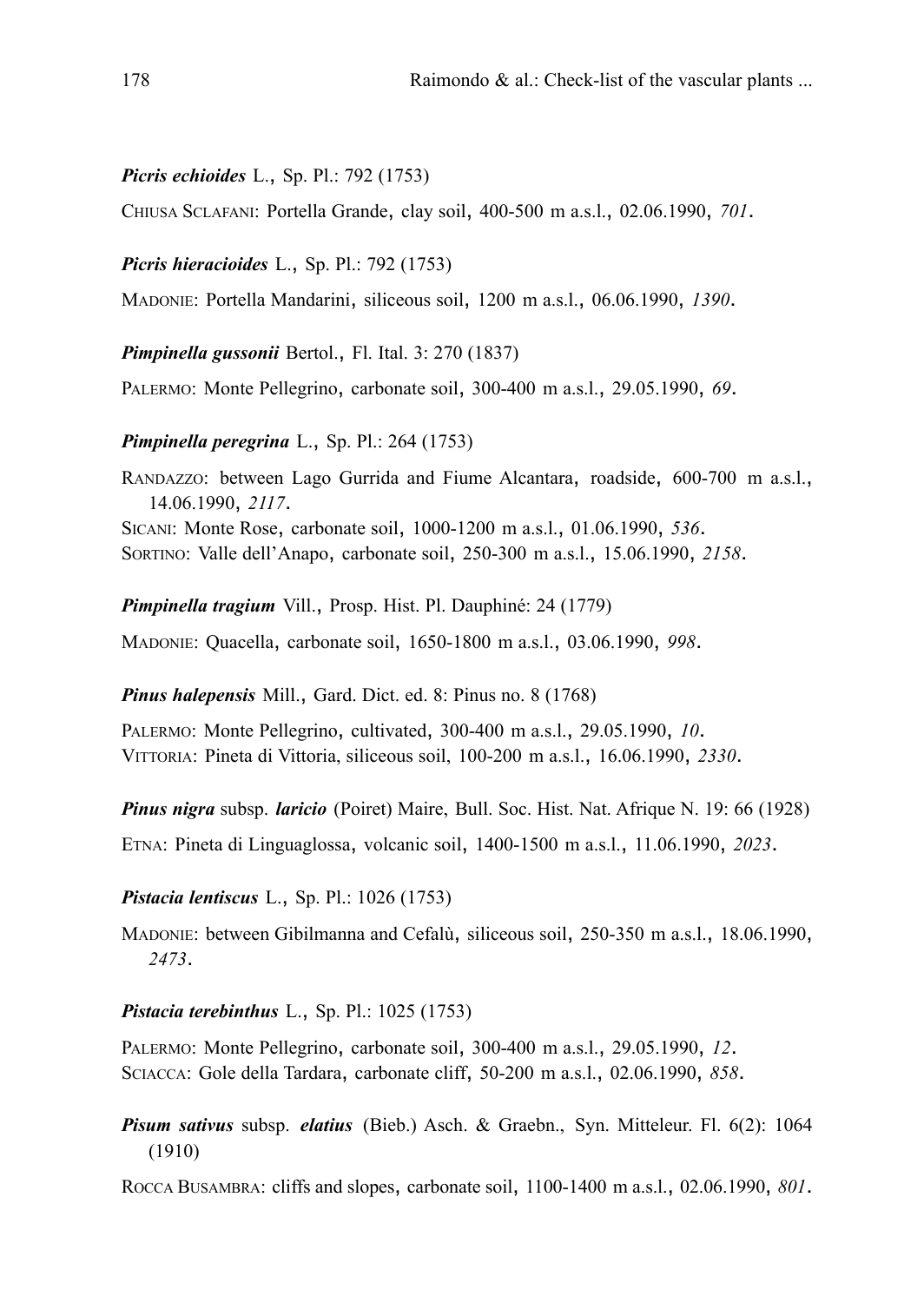## *Plantago afra* L., Sp. Pl. ed 2: 168 (1762)

MT. CATALFANO: Mongerbino, carbonate soil, 25-75 m a.s.l., 19.06.1990, *2492*.

### *Plantago bellardii* All., Fl. Pedem. 1: 82 (1785)

MT. COFANO: slopes, carbonate soil, 150-250 m a.s.l., 31.05.1990, *360*. PELORITANI: Monte Scuderi, slopes, carbonate soil, 700-800 m a.s.l., 13.06.1990, *2047*.

*Plantago coronopus* L., Sp. Pl.: 115 (1753)

SCOGLITTI: neighborhoods, carbonate soil, 10-30 m a.s.l., 16.06.1990, *2276*.

*Plantago crassifolia* Forssk., Fl. Aegypt.-Arab.: 31 (1775)

ARAGONA: Maccalube, clay soil, 50-150 m a.s.l., 08.06.1990, *1709*. VENDICARI: natural reserve, carbonate soil, 0-20 m a.s.l., 16.06.1990, *2215*.

*Plantago cupanii* Guss., Fl. Sic. Prodr. 1: 190 (1827)

MADONIE: Piano Battaglia, siliceous soil, 1800-1900 m a.s.l., 05.06.1990, *1284*. MADONIE: Monte San Salvatore, siliceous soil, 1500-1900 m a.s.l., 03.06.1990, *1023*. NEBRODI: Portella Femmina Morta, siliceous soil, 1500-1600 m a.s.l., 09.06.1990, *1776*.

*Plantago humilis* Guss., Fl. Sic. Prodr. 1: add. 3 (1827)

MADONIE: Monte San Salvatore, siliceous soil, 1500-1900 m a.s.l., 03.06.1990, *1024*.

*Plantago lagopus* L., Sp. Pl.: 114 (1753)

MADONIE: near Castelbuono, siliceous soil, 300-400 m a.s.l., 04.06.1990, *1102*. MT. COFANO: Westward slope, carbonate soil, 400-600 m a.s.l., 31.05.1990, *314*.

*Plantago lanceolata* L., Sp. Pl.: 113 (1753)

MADONIE: near Castelbuono, siliceous soil, 300-400 m a.s.l., 04.06.1990, *1092*.

*Plantago macrorhiza* Poir., Voy. Barbarie 2: 114 (1789)

SCOGLITTI: neighborhoods, carbonate soil, 10-30 m a.s.l., 16.06.1990, *2285*.

## *Plantago major* L., Sp. Pl.: 112 (1753)

NEBRODI: Portella Femmina Morta, siliceous soil, 1500-1600 m a.s.l., 09.06.1990, *1782*. RANDAZZO: between Lago Gurrida and Fiume Alcantara, roadside, 600-700 m a.s.l., 14.06.1990, *2114*.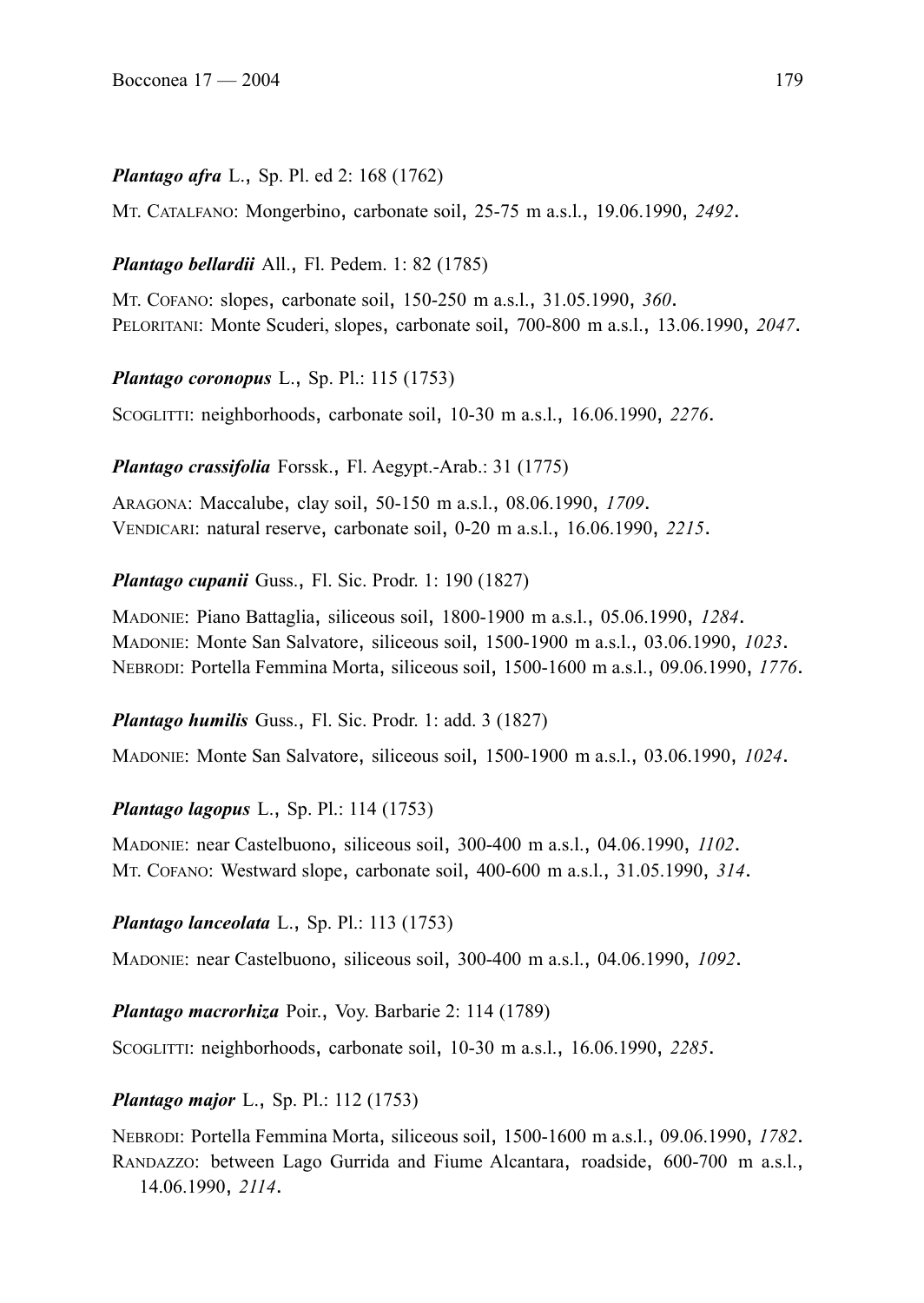## *Plantago peloritana* Lojac., Fl. Sic. 2(2): 35 (1907)

PELORITANI: Portella Mandrazze, siliceous soil, 400-500 m a.s.l., 13.06.1990, *2036*.

### *Plantago serraria* L., Syst. Nat. ed. 10 10: 896 (1759)

ZINGARO: Monte Passo del Lupo, carbonate soil, 550-650 m a.s.l., 30.05.1990, *238*.

*Plantago subulata* L., Sp. Pl.: 115 (1753)

MADONIE: Quacella, carbonate soil, 1650-1800 m a.s.l., 03.06.1990, *949*.

### *Platanus orientalis* L., Sp. Pl.: 999 (1753)

MESSINA: Savoca, banks of a stream, 400-500 m a.s.l., 17.06.1990, *2391*. PALERMO: Fiumelato di Meccini, banks, 350-400 m a.s.l., 29.05.1990, *126*. SORTINO: Valle dell'Anapo, carbonate soil, 250-300 m a.s.l., 15.06.1990, *2174*.

## *Plumbago europaea* L., Sp. Pl.: 151 (1753)

SORTINO: Valle dell'Anapo, carbonate soil, 250-300 m a.s.l., 15.06.1990, *2152*.

## *Poa annua* L., Sp. Pl.: 68 (1753)

MADONIE: Quacella, moist carbonate soil, 1400-1500 m a.s.l., 07.06.1990, *1571*. NEBRODI: Monte Soro, brown siliceous woody soil, 1700-1800 m a.s.l., 09.06.1990, *1826*.

## *Poa bivonae* Parl. ex Guss., Fl. Sic. Syn. 1: 99 (1843)

MADONIE: Monte Carbonara, carbonate rock, 1800-1900 m a.s.l., 05.06.1990, *1271*. ROCCA BUSAMBRA: carbonate cliffs, carbonate soil, 1100-1400 m a.s.l., 02.06.1990, *744*.

## *Poa bulbosa* L., Sp. Pl.: 70 (1753)

MADONIE: Monte Carbonara, carbonate soil, 1800-1900 m a.s.l., 05.06.1990, *1308*. MADONIE: Faguare, carbonate soil, 1300-1400 m a.s.l., 06.06.1990, *1336*. MT. SAN GIULIANO: near Erice, carbonate soil, 600-700 m a.s.l., 31.05.1990, *408*. ROCCA BUSAMBRA: cliffs and slopes, carbonate soil, 1100-1400 m a.s.l., 02.06.1990, *745*.

## *Poa sylvicola* Guss., Enum. Pl. Inarim.: 271 (1854)

MADONIE: Canna, carbonate soil, 1200-1500 m a.s.l., 06.06.1990, *1344*. MADONIE: near Castelbuono, siliceous soil, 300-400 m a.s.l., 04.06.1990, *1113*. MADONIE: Piano Battaglia, carbonate soil, 1500-1600 m a.s.l., 05.06.1990, *1237*. MT. COFANO: slopes, carbonate soil, 150-250 m a.s.l., 31.05.1990, *332*.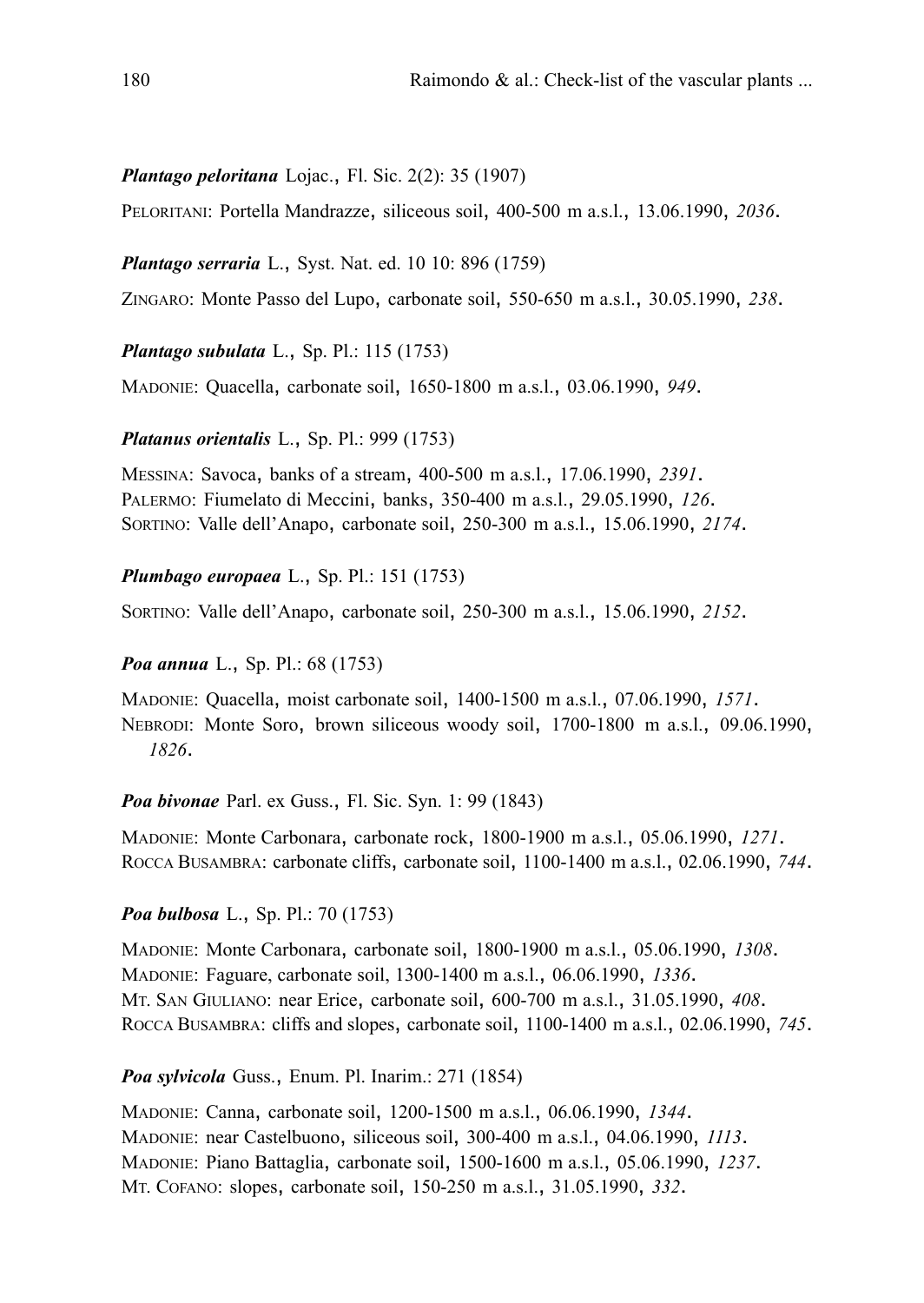ROCCA BUSAMBRA: slopes, carbonate soil, 1100-1400 m a.s.l., 02.06.1990, *821*. SICANI: Monte Rose, carbonate soil, 1000-1200 m a.s.l., 01.06.1990, *547*.

## *Poa trivialis* L., Sp. Pl.: 67 (1753)

NEBRODI: Monte Soro, brown siliceous woody soil, 1700-1800 m a.s.l., 09.06.1990, *1802*.

*Poa violacea* Bellardi, App. Fl. Pedem. 1: 8 (1792)

MADONIE: Monte Carbonara, carbonate soil, 1800-1900 m a.s.l., 05.06.1990, *1310*. NEBRODI: Monte Soro, brown siliceous woody soil, 1700-1800 m a.s.l., 09.06.1990, *1813*.

### *Polycarpon diphyllum* Cav., Icon. 2: 40 (1793)

MADONIE: Bozzolino, siliceous soil, 1000-1200 m a.s.l., 06.06.1990, *1419*.

### *Polycarpon polycarpoides* (Biv.) Fiori, Nuovo Giorn. Bot. Ital. 15(3): 347 (1908)

MADONIE: Piano Battaglia, siliceous soil, 1500-1600 m a.s.l., 05.06.1990, *1195*. MADONIE: Portella Colla, siliceous soil, 1400-1500 m a.s.l., 07.06.1990, *1564*. MT. SAN GIULIANO: near Erice, carbonate soil, 600-700 m a.s.l., 31.05.1990, *453*. NEBRODI: Portella Femmina Morta, siliceous soil, 1500-1600 m a.s.l., 09.06.1990, *1762*.

## *Polycarpon tetraphyllum* (L.) L., Syst. Nat. ed. 10: 881 (1759)

MADONIE: near Castelbuono, siliceous soil, 300-400 m a.s.l., 04.06.1990, *1117*. PALERMO: Monte Pellegrino, carbonate soil, 300-400 m a.s.l., 29.05.1990, *87*. ZINGARO: near Monte Sparagio, carbonate cliff, 100-200 m a.s.l., 30.05.1990, *136*.

## *Polygala monspeliaca* L., Sp. Pl.: 702 (1753)

MADONIE: Quacella, carbonate soil, 1650-1800 m a.s.l., 03.06.1990, *957*. ZINGARO: near Monte Sparagio, carbonate cliff, 100-200 m a.s.l., 30.05.1990, *197*.

## *Polygala preslii* Sprengel, Syst. Veg. 5: 531 (1828)

MT. PIZZUTA: slopes, carbonate soil, 1200-1300 m a.s.l., 02.06.1990, *917*. MT. SAN GIULIANO: near Erice, carbonate soil, 600-700 m a.s.l., 31.05.1990, *397*. SICANI: Monte Rose, carbonate soil, 1000-1200 m a.s.l., 01.06.1990, *530*.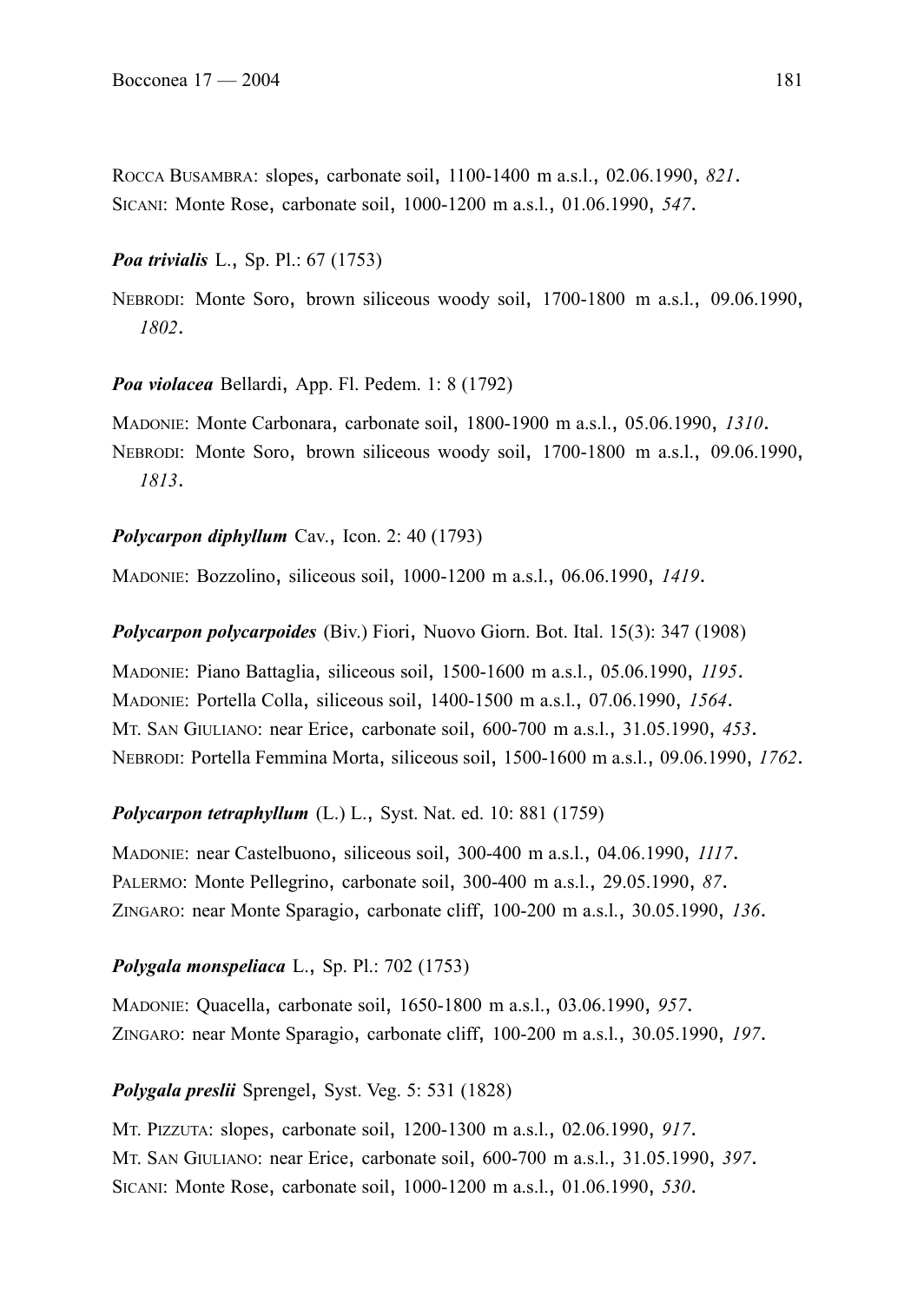### *Polygonatum multiflorum* (L.) All., Fl. Pedem. 1: 131 (1785)

NEBRODI: Tassita di Caronia, brown siliceous woody soil, 1500-1600 m a.s.l., 09.06.1990, *1783*.

### *Polygonum amphibium* L., Sp. Pl.: 361 (1753)

NEBRODI: Biviere di Cesarò, lacustrine habitat, 1250-1450 m a.s.l., 10.06.1990, *1866*.

#### *Polygonum aviculare* L., Sp. Pl.: 362 (1753)

MT. PIZZUTA: slopes, carbonate soil, 1200-1300 m a.s.l., 02.06.1990, *897*.

#### *Polygonum equisetiforme* Sm., Fl. Graec. Prodr. 1: 269 (1809)

MISILMERI: between Misilmeri and Bolognetta, carbonate soil, 200-300 m a.s.l., 19.06.1990, *2502*.

### *Polygonum lapathifolium* L., Sp. Pl.: 360 (1753)

SCOGLITTI: neighborhoods, carbonate soil, 10-30 m a.s.l., 16.06.1990, *2273*.

### *Polygonum maritimum* L., Sp. Pl.: 361 (1753)

SCOGLITTI: neighborhoods, carbonate soil, 10-30 m a.s.l., 16.06.1990, *2283*.

### *Polypodium australe* Fée, Mém. Foug. 5: 236 (1852)

ETNA: Bosco di Milo, volcanic soil, 700-800 m a.s.l., 11.06.1990, *1973*. MADONIE: Piano Pomo, siliceous soil, 1200-1300 m a.s.l., 04.06.1990, *1177*. RANDAZZO: between Lago Gurrida and Fiume Alcantara, roadside, 600-700 m a.s.l., 14.06.1990, *2124*.

ROCCA BUSAMBRA: cliffs, carbonate soil, 1100-1400 m a.s.l., 02.06.1990, *808*.

#### *Polypodium cambricum* L., Sp. Pl.: 1086 (1753)

MADONIE: Castelbuono, Monticelli, carbonate rock, 800 m a.s.l., 04.06.1990, *1160*.

*Polypodium interjectum* Shivas, J. Linn. Soc. Bot. 58: 28 (1961)

MADONIE: near Castelbuono, walls, 800 m a.s.l., 04.06.1990, *1070*.

#### *Polypogon monspeliensis* (L.) Desf., Fl. Atlant. 1: 67 (1798)

MADONIE: Gangi, gurghi di monte Zimmarra, marshy habitat, 1100-1200 m a.s.l., 08.06.1990, *1658*.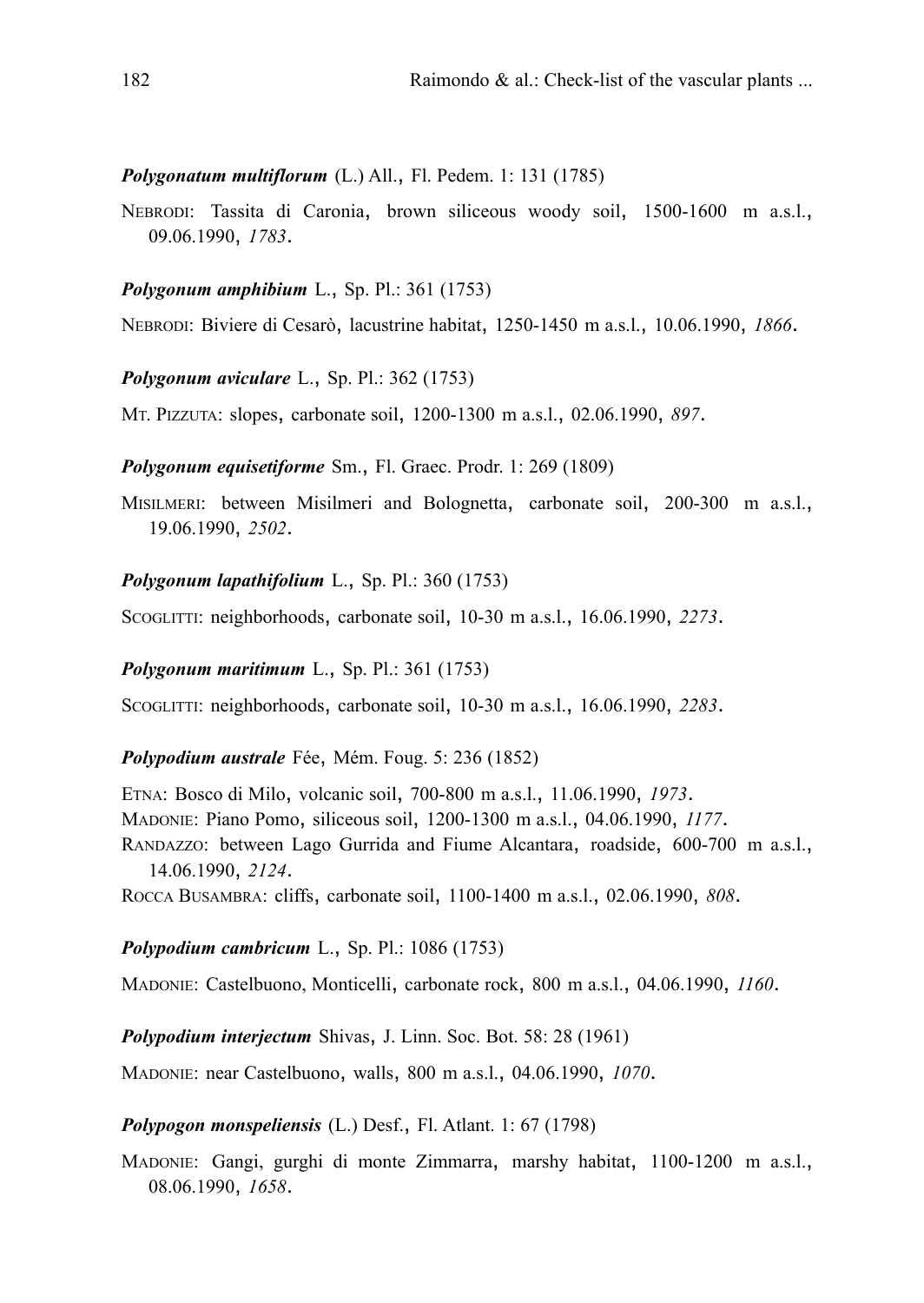NEBRODI: Fiume Troina, banks, 700-800 m a.s.l., 09.06.1990, *1727*.

*Polypogon viridis* (Gonan) Beistr., Bull. Soc. Bot. France 110 (Sess. Extr.): 56 (1966)

CHIUSA SCLAFANI: Fiume Sosio, banks, 400 m a.s.l., 02.06.1990, *679*.

- *Polystichum setiferum* (Forssk.) Woyn., Mitt. Naturwiss. Vereines Steiermark 49: 181 (1913)
- MADONIE: Castelbuono, bosco comunale, siliceous soil, 900-1000 m a.s.l., 04.06.1990, *1159*.

*Populus alba* L., Sp. Pl.: 1034 (1753)

CHIUSA SCLAFANI: Portella Grande, banks of a stream, 400-500 m a.s.l., 02.06.1990, *713*.

*Populus canescens* (Aiton) Sm., Fl. Brit. 3: 1080 (1804)

MADONIE: near Petralia Sottana, banks of a stream, 800-900 m a.s.l., 06.06.1990, *1548*.

*Populus nigra* L., Sp. Pl.: 1034 (1753)

SICANI: Monte Carcaci, marsh, 900-1100 m a.s.l., 01.06.1990, *616*.

*Populus tremula* L., Sp. Pl.: 1034 (1753)

ETNA: Bosco di Milo, volcanic soil, 700-800 m a.s.l., 11.06.1990, *1964*.

*Portulaca oleracea* L., Sp. Pl.: 445 (1753)

CALTAGIRONE: Bosco di Santo Pietro, sandstone and marlic soil, 250-300 m a.s.l., 17.06.1990, *2370*.

*Potamogeton crispus* L., Sp. Pl.: 126 (1753)

SIRACUSA: Fiume Ciane, banks, 0-20 m a.s.l., 15.06.1990, *2184*.

*Potamogeton natans* L., Sp. Pl.: 126 (1753)

NEBRODI: Biviere di Cesarò, lacustrine habitat, 1250-1450 m a.s.l., 10.06.1990, *1867*.

*Potamogeton nodosus* Poir., Encycl. Suppl. 4: 535 (1816)

MADONIE: Geraci Siculo, Pietra Giordano, lacustrine habitat, 1400-1500 m a.s.l., 06.06.1990, *1515*.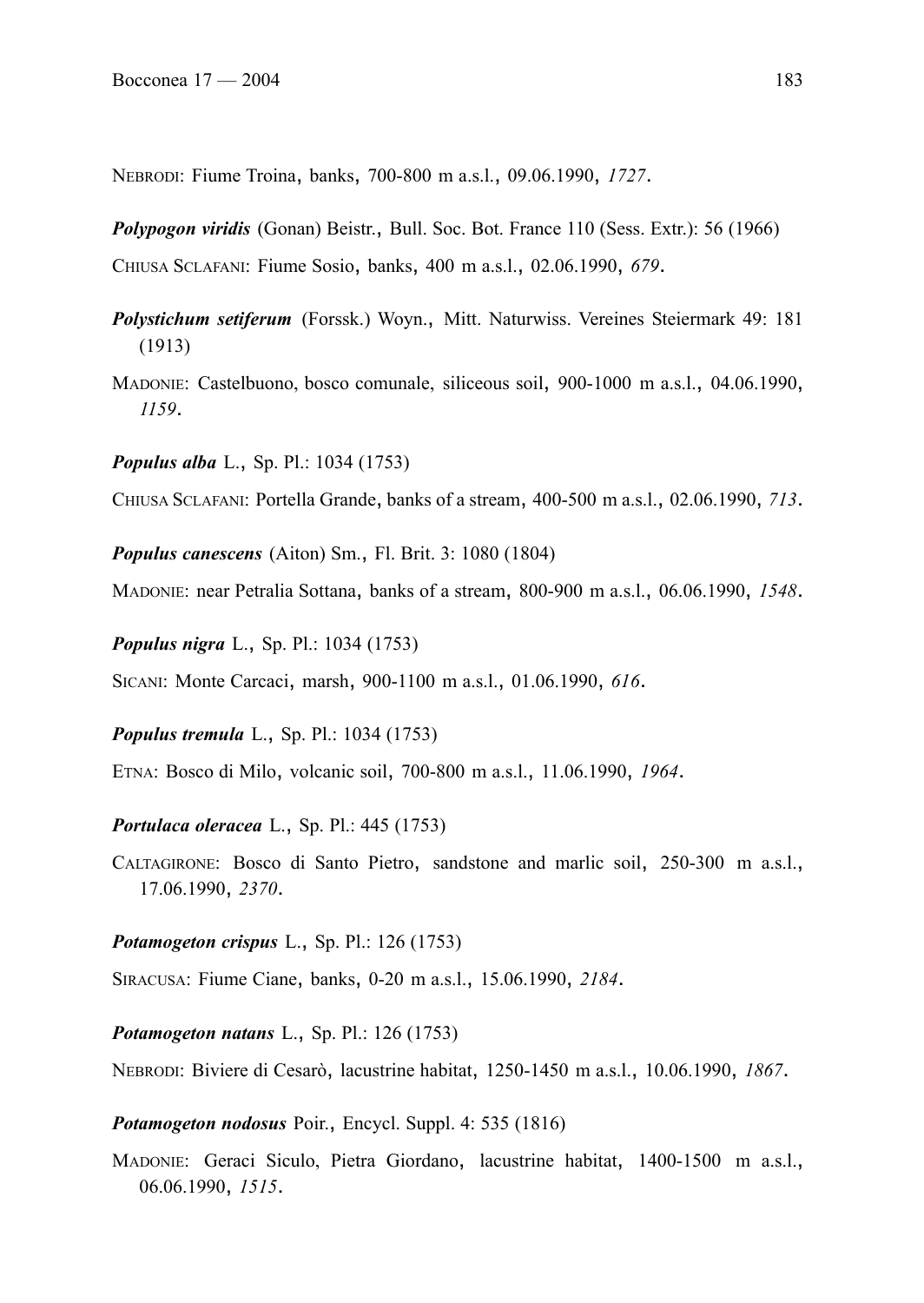#### *Potamogeton pectinatus* L., Sp. Pl.: 127 (1753)

GELA: Biviere, lacustrina habitat, 20-30 m a.s.l., 16.06.1990, *2356*.

*Potentilla argentea* L., Sp. Pl.: 497 (1753)

ETNA: Bosco di Milo, volcanic soil, 700-800 m a.s.l., 11.06.1990, *1962*.

*Potentilla calabra* Ten., Fl. Nap. Suppl. 2: 47 (1820)

MADONIE: Monte Carbonara, carbonate soil, 1800-1900 m a.s.l., 05.06.1990, *1285*. NEBRODI: Monte Soro, brown siliceous woody soil, 1700-1800 m a.s.l., 09.06.1990, *1796*.

*Potentilla canescens* Besser, Prim. Fl. Galiciae Austriac. 1: 380 (1809)

- MADONIE: Monte Catarineci, slopes, siliceous soil, 1300-1600 m a.s.l., 06.06.1990, *1510*.
- *Potentilla caulescens* subsp. *nebrodensis* (Strobl ex Zimm.) Arrigoni, Boll. Soc. Sarda Sci. Nat. 18: 289 (1979)

MADONIE: Quacella, carbonate cliffs, 1800 m a.s.l., 03.06.1990, *928*.

*Potentilla reptans* L., Sp. Pl.: 499 (1753)

RANDAZZO: Lago Gurrida, moist meadows, 850 m a.s.l., 14.06.1990, *2097*.

*Prasium majus* L., Sp. Pl.: 601 (1753)

SCIACCA: Gole della Tardara, carbonate cliff, 50-200 m a.s.l., 02.06.1990, *864*.

*Primula vulgaris* Huds., Fl. Angl.: 70 (1762)

MADONIE: Monte Catarineci, slopes, siliceous soil, 1300-1600 m a.s.l., 06.06.1990, *1509*.

*Prunella laciniata* (L.) L., Sp. Pl. ed. 2: 837 (1763)

MADONIE: Gangi, near gurghi di monte Zimmarra, siliceous soil, 1100-1200 m a.s.l., 08.06.1990, *1642*.

MADONIE: near Castelbuono, siliceous soil, 300-400 m a.s.l., 04.06.1990, *1125*.

MADONIE: Piano Battaglia, moist carbonate soil, 1500-1600 m a.s.l., 05.06.1990, *1215*.

ZINGARO: near Monte Sparagio, moist carbonate soil, 100-200 m a.s.l., 30.05.1990, *192*.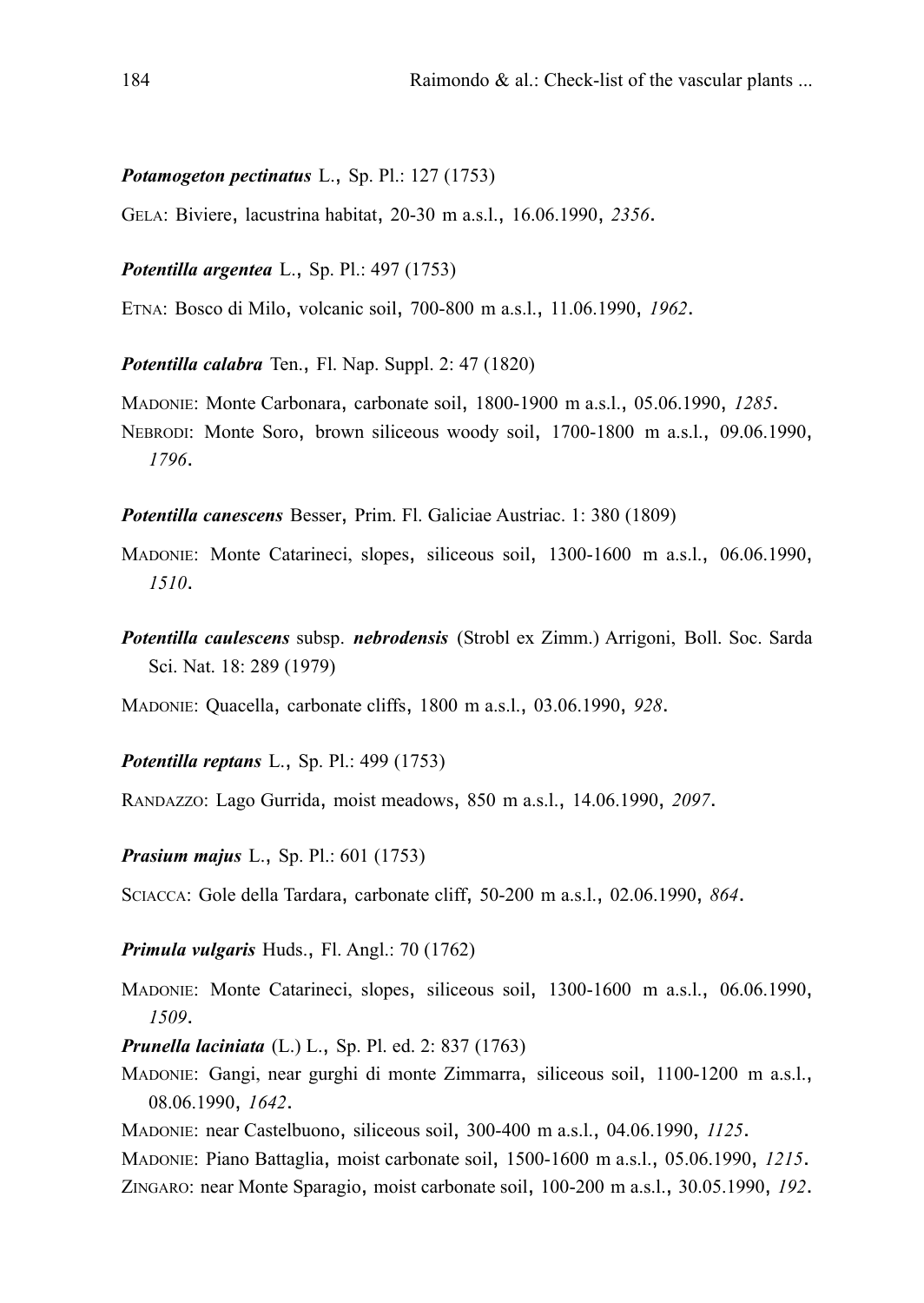### *Prunella vulgaris* L., Sp. Pl.: 600 (1753)

NEBRODI: Monte Soro, brown siliceous woody soil, 1700-1800 m a.s.l., 09.06.1990, *1806*.

ROCCA BUSAMBRA: cliffs and slopes, carbonate soil, 1100-1400 m a.s.l., 02.06.1990, *829*.

*Prunus mahaleb* L., Sp. Pl.: 474 (1753)

FICUZZA: Bosco di Ficuzza, subacid brown soil, 850-1000 m a.s.l., 02.06.1990, *719*. MT. SAN GIULIANO: near Erice, carbonate soil, 600-700 m a.s.l., 31.05.1990, *476*. ROCCA BUSAMBRA: cliffs and slopes, carbonate soil, 1100-1400 m a.s.l., 02.06.1990, *838*.

*Prunus mahaleb* var. *cupaniana* (Guss.) Fiori, Fl. Anal. Italia 1: 561 (1908)

MADONIE: Monte Carbonara, carbonate soil, 1800-1900 m a.s.l., 05.06.1990, *1304*.

*Prunus spinosa* L., Sp. Pl.: 475 (1753)

ROCCA BUSAMBRA: slopes, carbonate soil, 1100-1400 m a.s.l., 02.06.1990, *781*.

*Prunus webbii* (Spach) Vierh., Oesterr. Bot. Z. 65: 21 (1915)

SORTINO: Valle dell'Anapo, carbonate soil, 250-300 m a.s.l., 15.06.1990, *2160*.

*Pseudorlaya pumila* (L.) Grande, Nuovo Giorn. Bot. Ital. 32: 86 (1925)

SCOGLITTI: neighborhoods, carbonate soil, 10-30 m a.s.l., 16.06.1990, *2290*.

*Pteridium aquilinum* (L.) Kuhn, Reis. Ost-Afr. 3(3): 11 (1879) NEBRODI: Portella Femmina Morta, siliceous soil, 1500-1600 m a.s.l., 09.06.1990, *1773*.

*Ptilostemon niveus* (C. Presl) Greuter, Boissiera 13: 147 (1967)

MADONIE: Canna, carbonate gravels, 1200-1300 m a.s.l., 06.06.1990, *1375*.

*Ptilostemon stellatus* (L.) Greuter, Boissiera 13: 146 (1967)

MADONIE: near Isnello, carbonate soil, 400-500 m a.s.l., 04.06.1990, *1050*.

*Pulicaria dysenterica* (L.) Bernh., Syst. Verz.: 153 (1800) NEBRODI: near Galati Mamertino, carbonate soil, 700-800 m a.s.l., 10.06.1990, *1935*.

*Pulicaria odora* (L.) Rchb., Fl. Germ. Excurs.: 239 (1831) PALERMO: Monte Pellegrino, carbonate soil, 300-400 m a.s.l., 29.05.1990, *48*.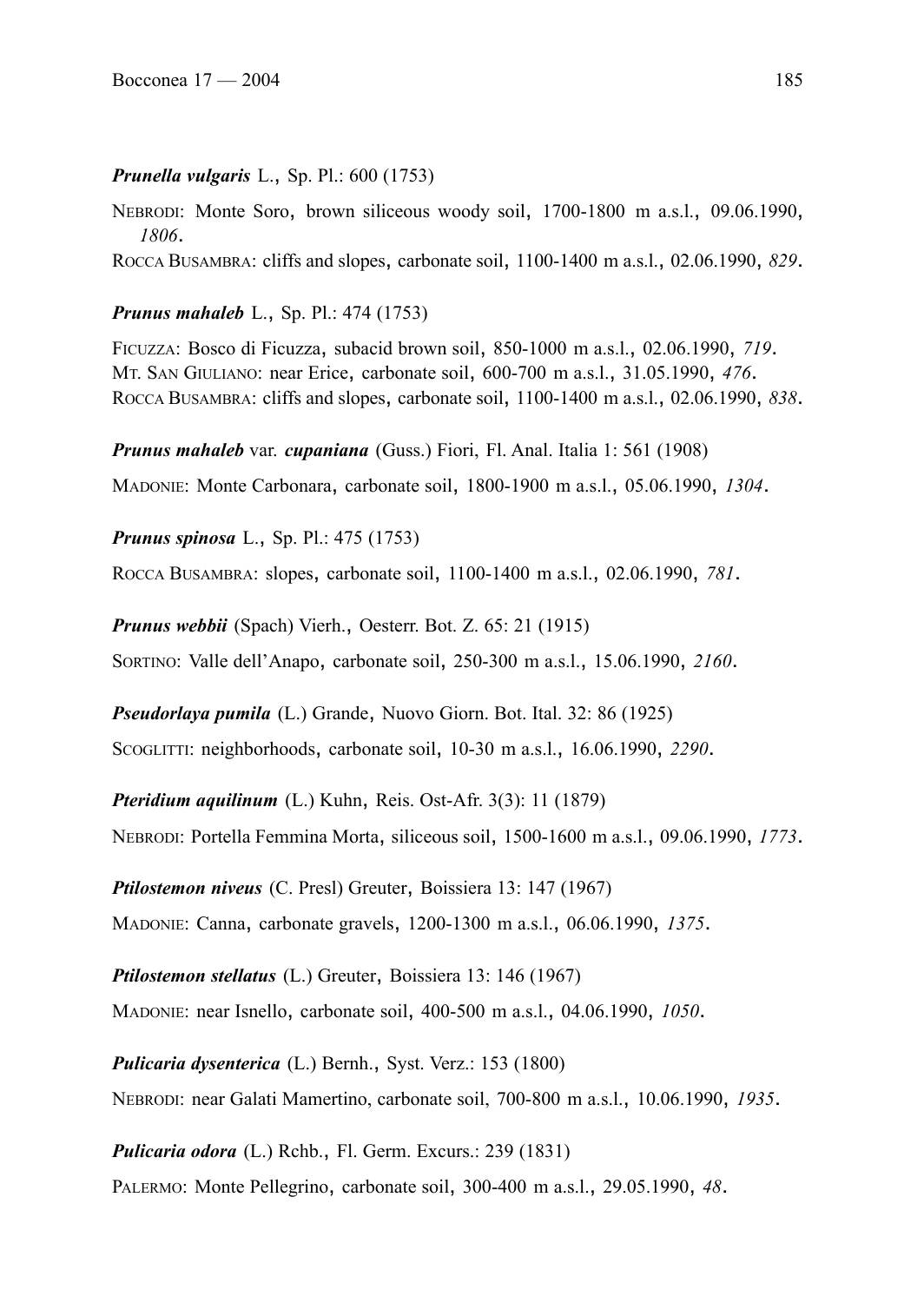ZINGARO: near Monte Sparagio, carbonate cliff, 100-200 m a.s.l., 30.05.1990, *155*.

*Pulicaria sicula* (L.) Moris, Fl. Sardoa 2: 363 (1840-1843)

GELA: Biviere, salty marsh, 20-30 m a.s.l., 16.06.1990, *2349*.

*Putoria calabrica* (L. f.) DC., Prodr. 4: 577 (1830)

SORTINO: Valle dell'Anapo, carbonate soil, 250-300 m a.s.l., 15.06.1990, *2173*.

*Pyrus amygdaliformis* Vill., Cat. Jard. Pl. Strasbourg: 323 (1807)

ROCCA BUSAMBRA: cliffs and slopes, carbonate soil, 1100-1400 m a.s.l., 02.06.1990, *754*. ZINGARO: near Monte Sparagio, carbonate cliff, 100-200 m a.s.l., 30.05.1990, *147*.

*Pyrus pyraster* Burgsd., Anl. Erzieh. Holzart. 2: 193 (1787)

MADONIE: Gangi, gurghi di monte Zimmarra, marshy and lacustrine habitat, 1100-1200 m a.s.l., 08.06.1990, *1648*.

*Pyrus vallis-demonis* Raimondo & Schicchi, Bocconea 17: 325 (2004)

NEBRODI: Tassita di Caronia, brown siliceous woody soil, 1500-1600 m a.s.l., 09.06.1990, *1786.* Note: Species described after observations and more suitable collections starting from the material collected during the Iter.

### *Quercus bivoniana* Guss., Fl. Sic. Syn. 2: 604 (1844)

MADONIE: Collesano, Bosco Pedale, siliceous soil, 400-500 m a.s.l., 04.06.1990, *1033*.

#### *Quercus calliprinos* Webb, Iter Ispan.: 15 (1838)

MAZARA DEL VALLO: laghetti Preola, carbonate soil, 10-50 m a.s.l., 31.05.1990, *506*. PORTO PALO: near Pantani Longarini, carbonate soil, 0-10 m a.s.l., 16.06.1990, *2242*. SCOGLITTI: Passo Marinaro, carbonate soil, 20-40 m a.s.l., 16.06.1990, *2299*.

*Quercus cerris* L., Sp. Pl.: 997 (1753)

NEBRODI: Biviere di Cesarò, siliceous soil, 1250-1450 m a.s.l., 10.06.1990, *1854*. NEBRODI: Portella Femmina Morta, siliceous soil, 1500-1600 m a.s.l., 09.06.1990, *1770*.

*Quercus ilex* L., Sp. Pl.: 995 (1753)

MADONIE: Quacella, carbonate soil, 1650-1800 m a.s.l., 03.06.1990, *952*.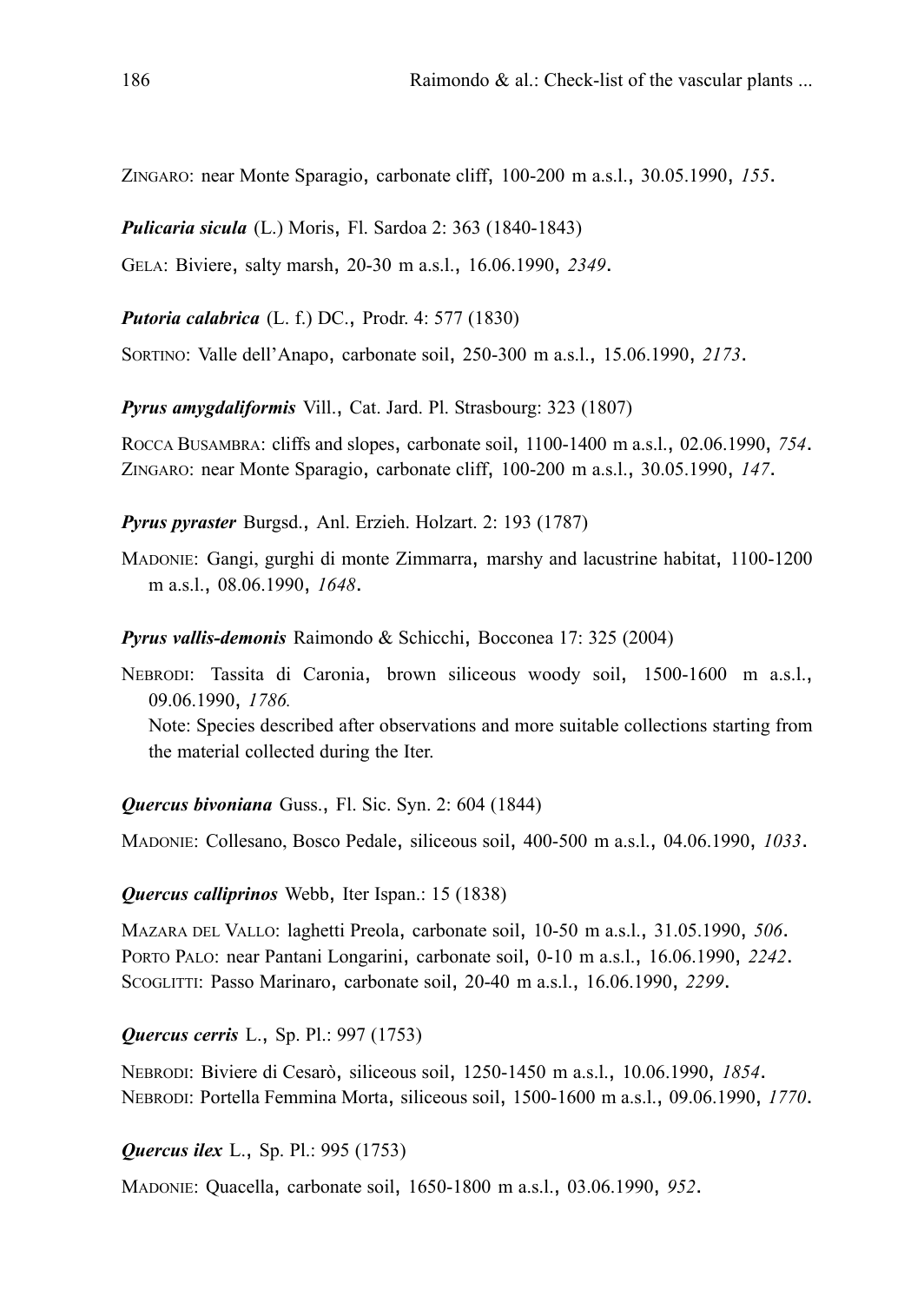SICANI: Monte Rose, carbonate soil, 1000-1200 m a.s.l., 01.06.1990, *542*.

*Quercus petraea* (Mattuschka) Liebl., Sp. Pl.: 995 (1753)

MADONIE: Piano Pomo, siliceous soil, 1200-1300 m a.s.l., 04.06.1990, *1182*.

## *Quercus suber* L., Sp. Pl.: 995 (1753)

MADONIE: between Collesano and Lascari, siliceous soil, 200-400 m a.s.l., 04.06.1990, *1036*.

## *Quercus virgiliana* (Ten.) Ten., Fl. Napol. 5: 262 (1836)

MADONIE: Portella Mandarini, siliceous soil, 1200 m a.s.l., 06.06.1990, *1409*. MT. SAN GIULIANO: near Erice, carbonate soil, 600-700 m a.s.l., 31.05.1990, *425*. ROCCA BUSAMBRA: cliffs and slopes, carbonate soil, 1100-1400 m a.s.l., 02.06.1990, *765*. SICANI: Monte Rose, carbonate soil, 1000-1200 m a.s.l., 01.06.1990, *521*.

*Quercus ×fontanesii* Guss., Ind. Sem. Hort. Boccad.: 10 (1825)

FICUZZA: Bosco di Ficuzza, subacid brown soil, 850-1000 m a.s.l., 02.06.1990, *717*.

*Quercus ×soluntina* Tineo ex Lojac., Fl. Sic. 2(2): 389 (1907)

MT. CATALFANO: Solunto, carbonate soil, 100-200 m a.s.l., 19.06.1990, *2485*.

## *Ranunculus aquatilis* L., Sp. Pl.: 556 (1753)

MADONIE: Faguare, lacustrine habitat, 1300-1400 m a.s.l., 06.06.1990, *1325*. MADONIE: Geraci Siculo, gurgo Pietra Giordano, lacustrine habitat, 1400-1500 m a.s.l., 06.06.1990, *1520*.

NEBRODI: Biviere di Cesarò, marsh, 1250-1450 m a.s.l., 10.06.1990, *1875*.

## *Ranunculus arvensis* L., Sp. Pl.: 555 (1753)

NEBRODI: Biviere di Cesarò, lacustrine, 1250-1450 m a.s.l., 10.06.1990, *1911*.

*Ranunculus bulbosus* subsp. *aleae* (Willk.) Rouy & Foucaud, Fl. France 1: 106 (1893)

MADONIE: Bozzolino, siliceous soil, 1000-1200 m a.s.l., 06.06.1990, *1416*. MADONIE: Monte San Salvatore, siliceous soil, 1500-1900 m a.s.l., 03.06.1990, *1018*. MADONIE: near Polizzi Generosa, carbonate soil, 700-800 m a.s.l., 07.06.1990, *1608*. ROCCA BUSAMBRA: slopes, carbonate soil, 1100-1400 m a.s.l., 02.06.1990, *836*. SICANI: Monte Rose, carbonate soil, 1000-1200 m a.s.l., 01.06.1990, *546*.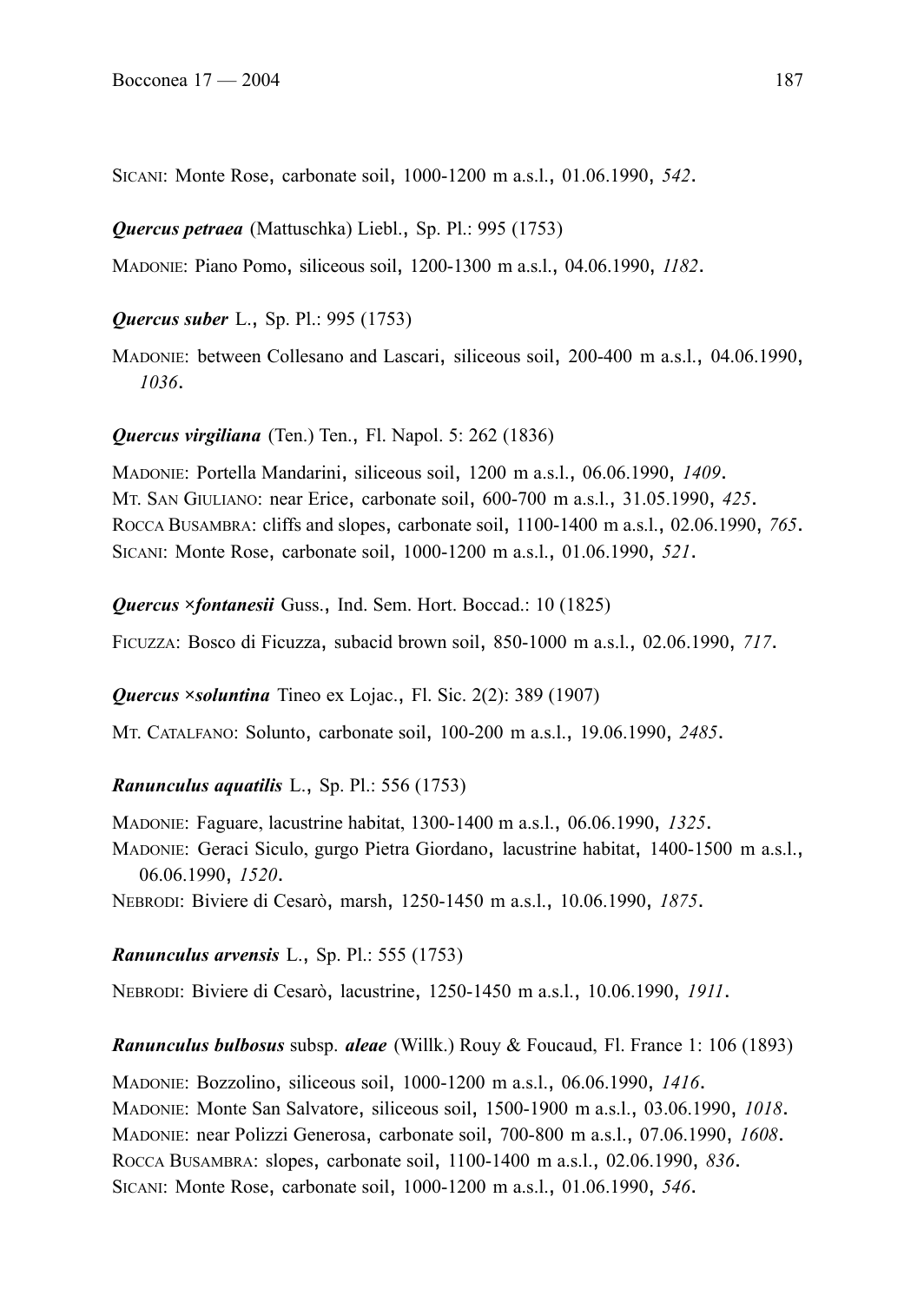### *Ranunculus ficaria* L., Sp. Pl.: 550 (1753)

CHIUSA SCLAFANI: Portella Grande, carbonate soil, 400-500 m a.s.l., 02.06.1990, *710*. SICANI: Monte Carcaci, clay soil, 900-1100 m a.s.l., 01.06.1990, *643*.

*Ranunculus flabellatus* Desf., Fl. Atlant. 1: 438 (1798)

MADONIE: Bozzolino, siliceous soil, 1000-1200 m a.s.l., 06.06.1990, *1413*.

*Ranunculus fontanus* C. Presl, Delic. Prag.: 6 (1822)

MADONIE: Geraci Siculo, Pietra Giordano, marsh on siliceous soil, 1400-1500 m a.s.l., 06.06.1990, *1523*.

*Ranunculus hederaceus* L., Sp. Pl.: 556 (1753)

NEBRODI: Portella Scafi, swamp on siliceous soil, 1300-1400 m a.s.l., 10.06.1990, *1922*.

### *Ranunculus lanuginosus* L., Sp. Pl.: 554 (1753)

MADONIE: Bozzolino, siliceous soil, 1000-1200 m a.s.l., 06.06.1990, *1426*.

MADONIE: near Castelbuono, siliceous soil, 300-400 m a.s.l., 04.06.1990, *1136*.

NEBRODI: Monte Soro, brown siliceous woody soil, 1700-1800 m a.s.l., 09.06.1990, *1850*.

## *Ranunculus lateriflorus* DC., Syst. Nat. 1: 251 (1817)

MADONIE: Piano Battaglia, carbonate soil, 1500-1600 m a.s.l., 05.06.1990, *1236*.

*Ranunculus marginatus* d'Urv., Mém. Soc. Linn. Paris 1: 318 (1822)

SICANI: Near gurgo Carcaci, damp clay, 900-1100 m a.s.l., 01.06.1990, *631*.

## *Ranunculus millefoliatus* Vahl, Symb. Bot. 2: 63 (1791)

MADONIE: near Castelbuono, siliceous soil, 300-400 m a.s.l., 04.06.1990, *1137*. MT. SAN GIULIANO: near Erice, carbonate soil, 600-700 m a.s.l., 31.05.1990, *402*.

## *Ranunculus muricatus* L., Sp. Pl.: 555 (1753)

NEBRODI: Monte Soro, brown siliceous woody soil, 1700-1800 m a.s.l., 09.06.1990, *1839*.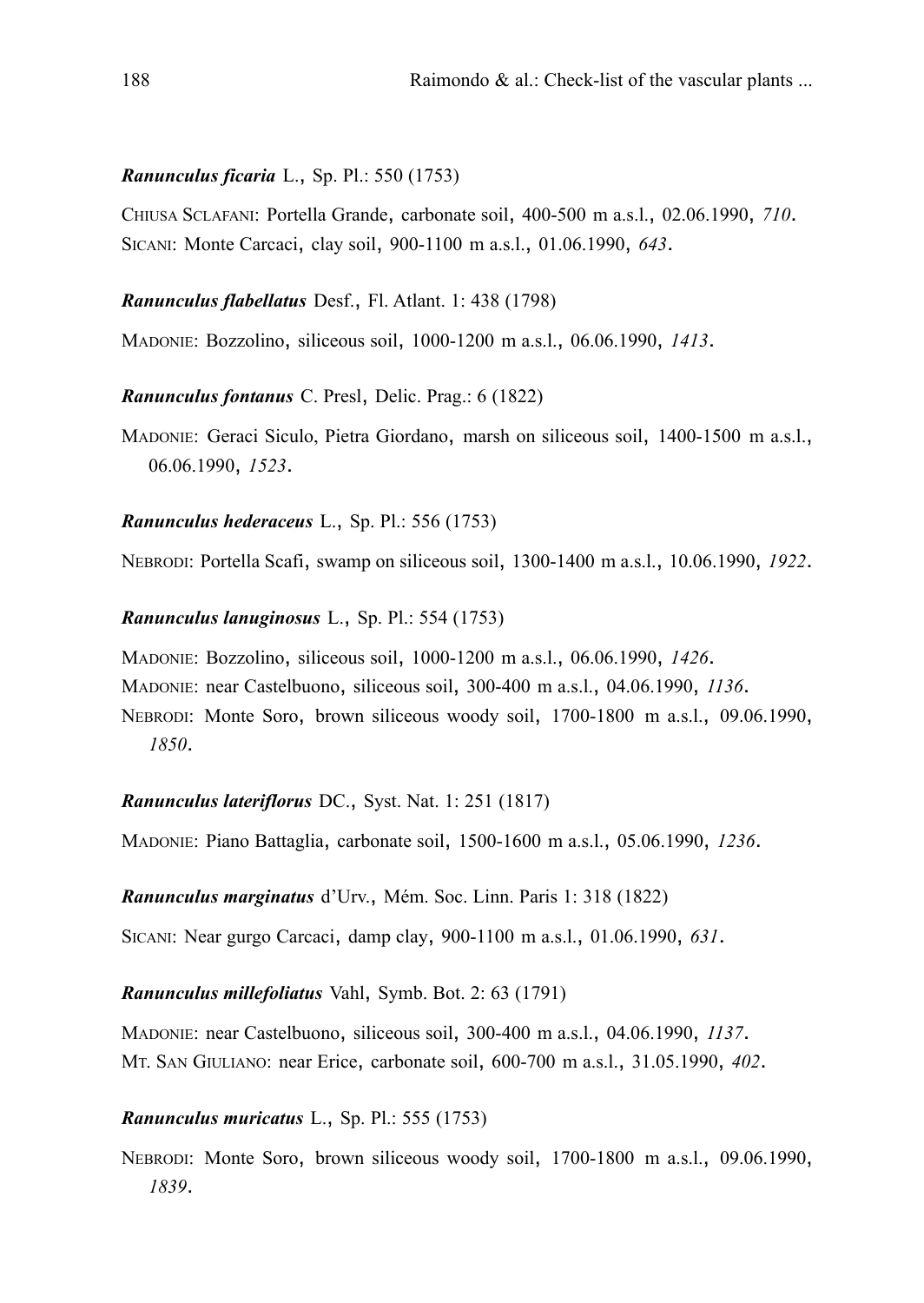#### *Ranunculus omiophyllus* Ten., Fl. Napol. 4: 338 (1830)

NEBRODI: Lago Maulazzo, meadows on siliceous soil, 1400-1450 m a.s.l., 09.06.1990, *1791*.

#### *Ranunculus ophioglossifolius* Vill., Hist. Pl. Dauphiné 3: 731 (1789)

- MADONIE: Gangi, gurghi di monte Zimmarra, marshy habitat, 1100-1200 m a.s.l., 08.06.1990, *1662*.
- MADONIE: Monte Catarineci, marsh on siliceous soil, 1300-1600 m a.s.l., 06.06.1990, *1508*.
- MADONIE: Portella Mandarini, siliceous soil, 1200 m a.s.l., 06.06.1990, *1406*.
- NEBRODI: Biviere di Cesarò, marsh, 1250-1450 m a.s.l., 10.06.1990, *1877*.
- NEBRODI: Monte Soro, marsh on iliceous soil, 1700-1800 m a.s.l., 09.06.1990, *1849*.
- NEBRODI: Portella Femmina Morta, marsh on iliceous soil, 1500-1600 m a.s.l., 09.06.1990, *1753*.

#### *Ranunculus peltatus* Schrank, Baier. Fl. 2: 103 (1789)

- MADONIE: Gangi, gurghi di monte Zimmarra, marshy and lacustrine habitat, 1100-1200 m a.s.l., 08.06.1990, *1666*.
- NEBRODI: Monte Soro, marshy and lacustrine habitat, 1700-1800 m a.s.l., 09.06.1990, *1801*.

#### *Ranunculus rupestris* Guss., Ind. Sem. Horto Boccad. 1826: 8 (1826)

MT. PIZZUTA: slopes, carbonate soil, 1200-1300 m a.s.l., 02.06.1990, *896*.

*Ranunculus sardous* Crantz, Stirp. Austr. fasc. 2: 84 (1763)

SICANI: Monte Carcaci, clay soil, 900-1100 m a.s.l., 01.06.1990, *644*.

*Ranunculus tricophyllus* Chaix, Hist. Pl. Dauphiné 1: 335 (1786)

MADONIE: Castellana, laghetto Xiremi marsh, 900-1000 m a.s.l., 06.06.1990, *1551*.

*Raphanus raphanistrum* L., Sp. Pl.: 669 (1753)

GELA: Biviere, clay soil, 20-30 m a.s.l., 16.06.1990, *2350*.

### *Reamuria vermiculata* L., Syst. Nat. ed. 10 2: 1081 (1759)

GELA: Manfria, marley seaside soil, 10-20 m a.s.l., 16.06.1990, *2365*.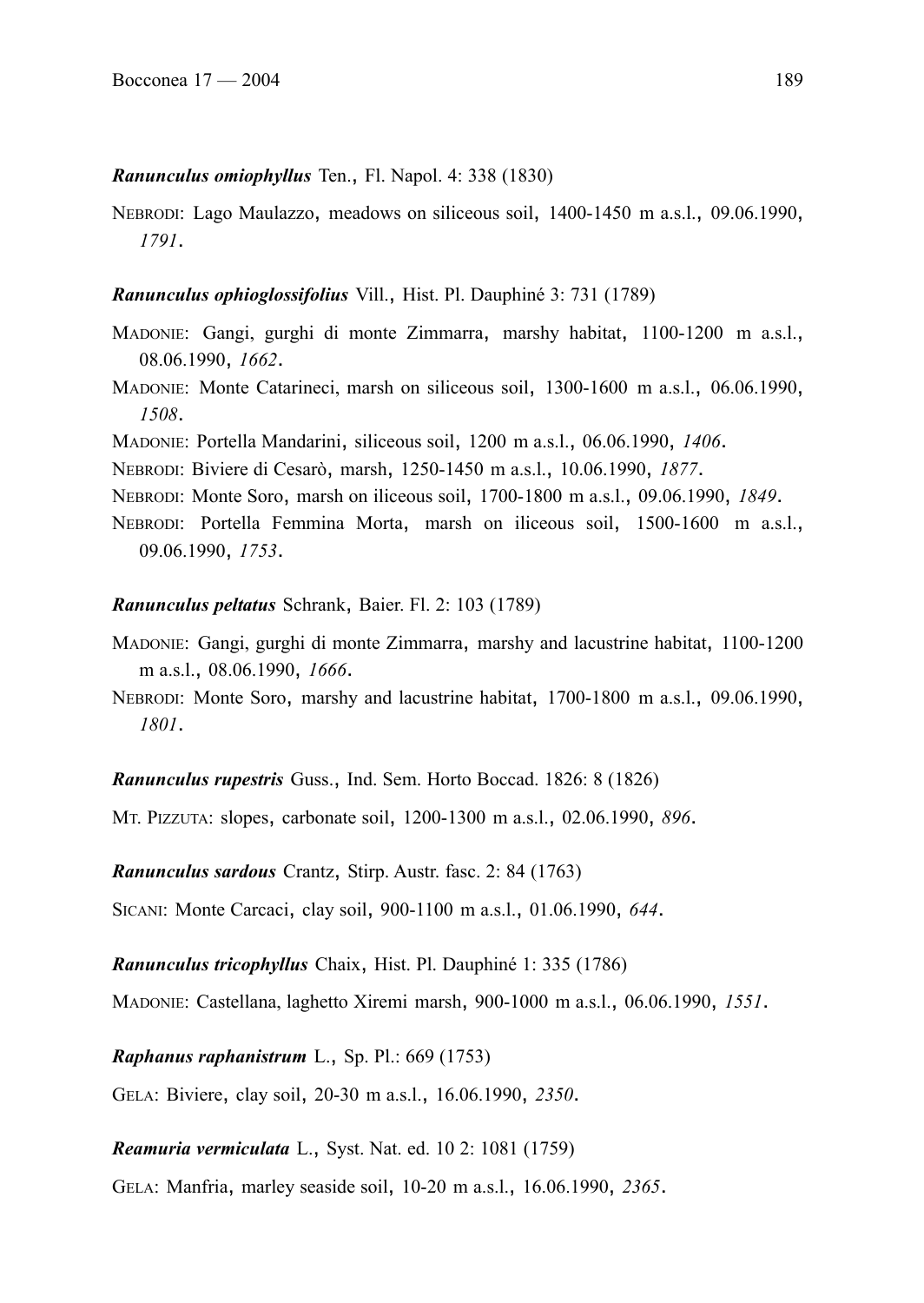### *Reichardia picroides* (L.) Roth, Bot. Abh. Beobacht.: 35 (1787)

PALERMO: Monte Pellegrino, carbonate soil, 300-400 m a.s.l., 29.05.1990, *77*. SCOGLITTI: neighborhoods, carbonate soil, 10-30 m a.s.l., 16.06.1990, *2264*.

*Reseda alba* L., Sp. Pl.: 449 (1753)

PALERMO: Monte Pellegrino, carbonate soil, 300-400 m a.s.l., 29.05.1990, *18*.

*Retama raetam* subsp. *gussonei* (Webb) Greuter, Willdenowia 15: 429 (1986)

GELA: Manfria, littoral sands, 20-30 m a.s.l., 16.06.1990, *2363*. SCOGLITTI: neighborhoods, littoral sand, 10-30 m a.s.l., 16.06.1990, *2295*.

*Rhagadiolus hedypnois* All., Fl. Pedem. 1: 226 (1785)

CHIUSA SCLAFANI: Portella Grande, carbonate soil, 400-500 m a.s.l., 02.06.1990, *705*.

*Rhagadiolus stellatus* (L.) Gaertn., Fruct. Sem. Pl. 2: 354 (1791)

MADONIE: Canna, carbonate soil, 1200-1500 m a.s.l., 06.06.1990, *1345*. MT. SAN GIULIANO: near Erice, carbonate soil, 600-700 m a.s.l., 31.05.1990, *413*.

## *Rhamnus alaternus* L., Sp. Pl.: 193 (1753)

PALERMO: Monte Pellegrino, carbonate soil, 300-400 m a.s.l., 29.05.1990, *17*.

## *Rhamnus cathartica* L., Sp. Pl.: 193 (1753)

MADONIE: Piano Battaglia, carbonate soil, 1500-1600 m a.s.l., 05.06.1990, *1222*.

### *Rhamnus oleoides* L., Sp. Pl. ed. 2: 279 (1762)

EGADI: Levanzo, carbonate soil, 0-100 m a.s.l., 31.05.1990, *491*. SCIACCA: Gole della Tardara, carbonate cliff, 50-200 m a.s.l., 02.06.1990, *862*.

*Rhamnus saxatilis* subsp. *infectorius* (L.) P. Fourn., Quatre Fl. France: 645 (1937)

SICANI: Monte Rose, carbonate soil, 1000-1200 m a.s.l., 01.06.1990, *603*.

*Rhus coriaria* L., Sp. Pl.: 265 (1753)

MONTALLEGRO: neighborhoods, clay soil, 100-200 m a.s.l., 08.06.1990, *1694*. MT. KUMETA: slopes, carbonate soil, 900-1000 m a.s.l., 02.06.1990, *922*. PALERMO: Monte Pellegrino, carbonate soil, 300-400 m a.s.l., 29.05.1990, *39*. SICANI: Monte Carcaci, carbonate soil, 900-1100 m a.s.l., 01.06.1990, *652*.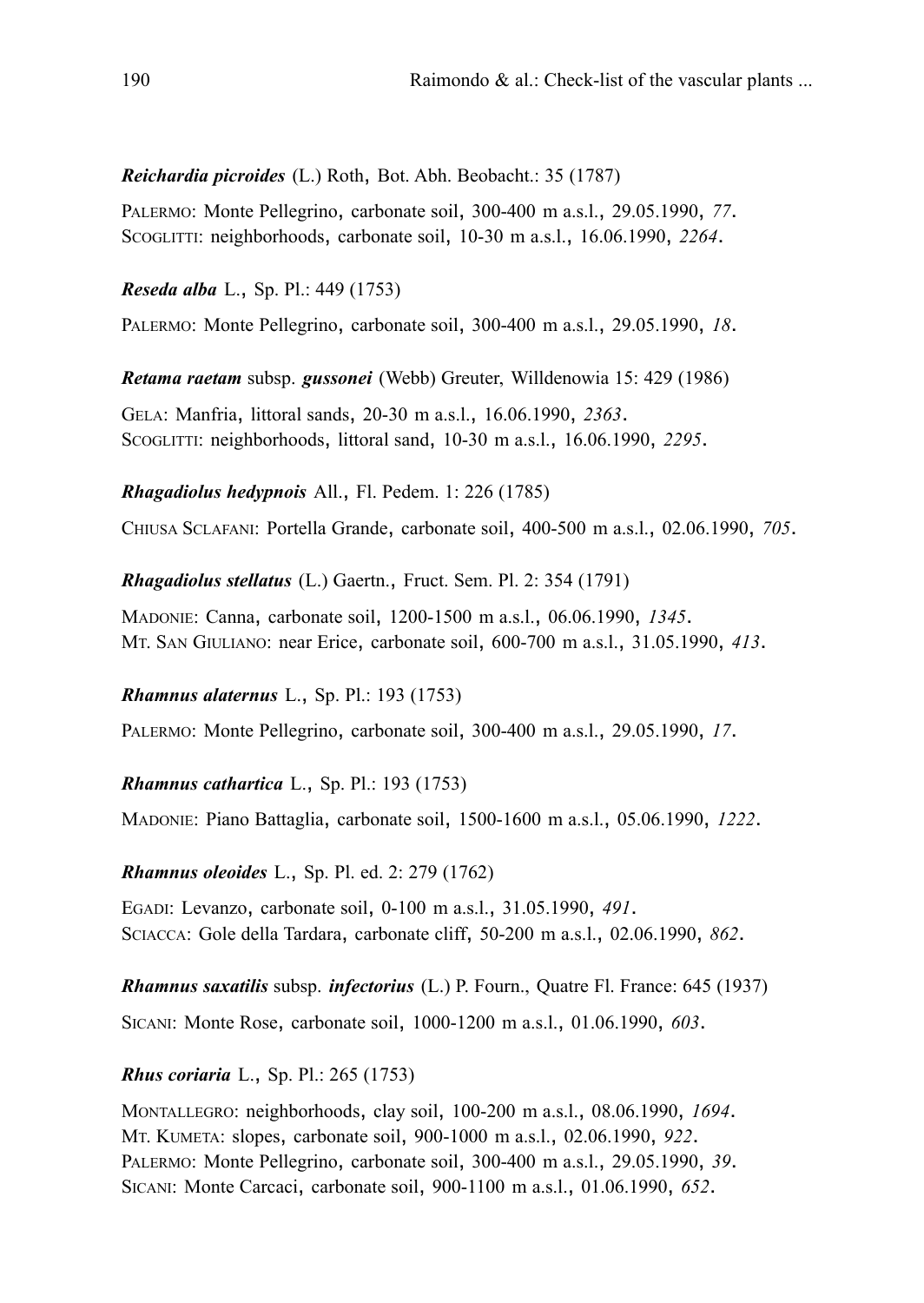*Rhus pentaphylla* (Jacq.) Desf., Fl. Atlant. 1: 267 (1798) SAMPERI: neighborhoods, carbonate soil, 50-150 m a.s.l., 16.06.1990, *2258*.

*Rhus tripartita* (Ucria) Grande, Bull. Orto Bot. Regia Univ. Napoli 5: 62 (1918) SCOGLITTI: neighborhoods, carbonate soil, 10-30 m a.s.l., 16.06.1990, *2261*.

*Rhynchocorys elephas* (L.) Griseb., Spic. Fl. Rumel. 2: 12 (1844) NEBRODI: near Tortorici, swamp, 500-600 m a.s.l., 10.06.1990, *1940*.

*Ricinus communis* L., Sp. Pl.: 1007 (1753)

BUONFORNELLO: neighborhoods, disturbed soil, 10-50 m a.s.l., 02.06.1990, *842*.

*Ridolfia segetum* Moris, Enum. Sem. Hort. Taur.: 43 (1841)

MT. COFANO: cereal fields on carbonate soil, 150-250 m a.s.l., 31.05.1990, *364*. PORTO PALO: neighborhoods, carbonate soil, 10-20 m a.s.l., 16.06.1990, *2223*.

*Robertia taraxacoides* (Loisel) DC., Fl. Franç. suppl. 453 (1805)

ETNA: Bosco di Milo, volcanic soil, 700-800 m a.s.l., 11.06.1990, *1985*. ETNA: Monti Sartorius, volcanic soil, 1600-1700 m a.s.l., 11.06.1990, *2020*.

*Romulea columnae* Sebast. & Mauri, Fl. Roman. Prodr.: 18 (1818)

MADONIE: Bozzolino, siliceous soil, 1000-1200 m a.s.l., 06.06.1990, *1410*.

*Rosa canina* L., Sp. Pl.: 491 (1753)

MT. SAN GIULIANO: near Erice, carbonate soil, 600-700 m a.s.l., 31.05.1990, *399*.

*Rosa canina* L. *sensu* Boulenger, Bull. Jard. Bot. Brux. 9: 268 (1933)

MADONIE: Gangi, near gurghi di monte Zimmarra, siliceous soil, 1100-1200 m a.s.l., 08.06.1990, *1643*.

ROCCA BUSAMBRA: cliffs and slopes, carbonate soil, 1100-1400 m a.s.l., 02.06.1990, *782*.

*Rosa montana* Chaix, Hist. Pl. Dauphiné 1: 346 (1786)

MADONIE: Portella Colla, siliceous soil, 1400-1500 m a.s.l., 07.06.1990, *1562*.

*Rosa obtusifolia* Desv., J. Bot. 2: 317 (1809)

MADONIE: Canna, carbonate soil, 1200-1500 m a.s.l., 06.06.1990, *1346*.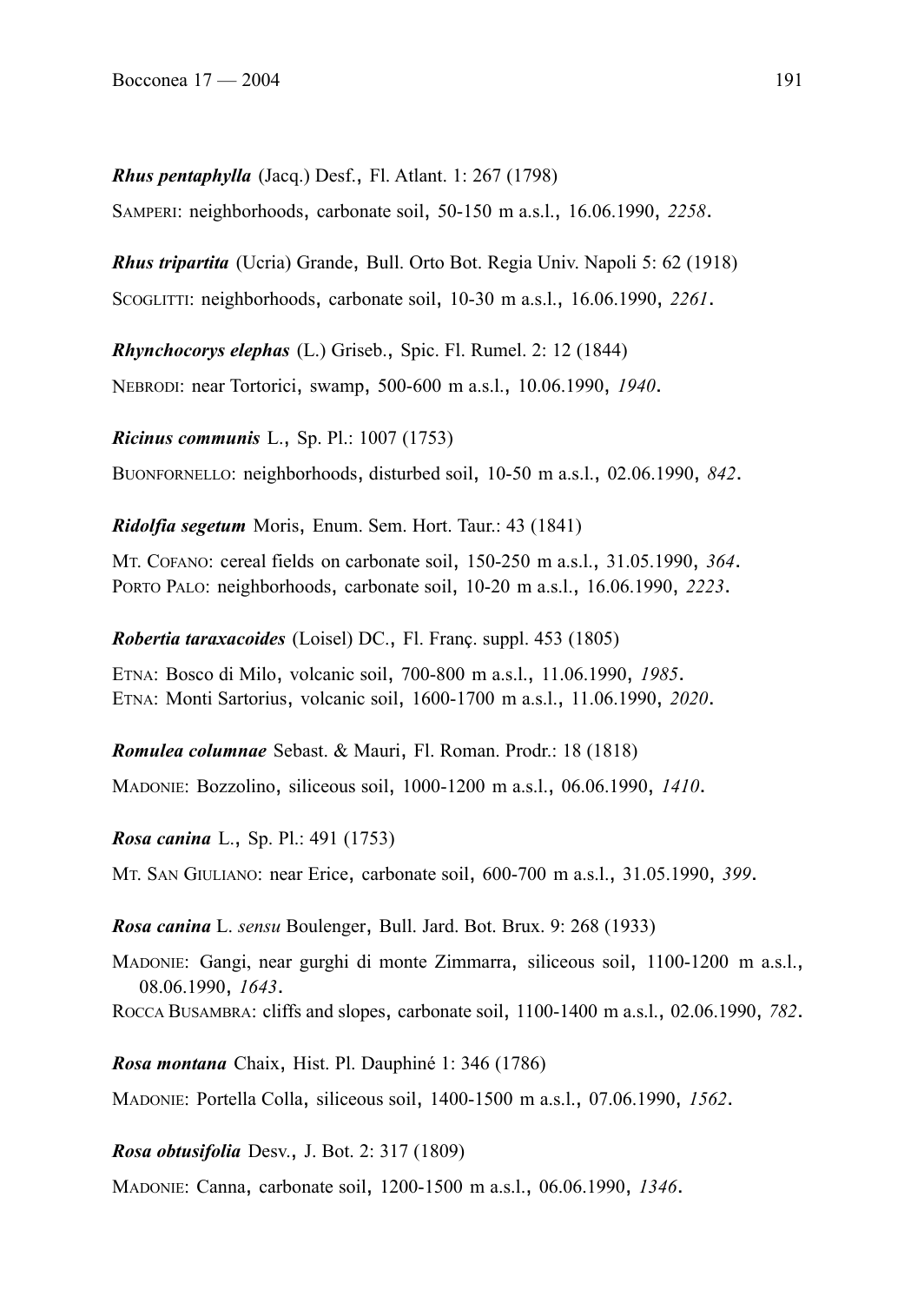## *Rosa sempervirens* L., Sp. Pl.: 492 (1753)

MT. SAN GIULIANO: near Erice, carbonate soil, 600-700 m a.s.l., 31.05.1990, *444*. PALERMO: Monte Pellegrino, carbonate soil, 300-400 m a.s.l., 29.05.1990, *36*.

### *Rosa sicula* Tratt., Rosac. Monogr. 2: 86 (1823)

MADONIE: Quacella, carbonate soil, 1650-1800 m a.s.l., 03.06.1990, *996*. MT. SAN GIULIANO: near Erice, carbonate soil, 600-700 m a.s.l., 31.05.1990, *418*. NEBRODI: Portella Femmina Morta, siliceous soil, 1500-1600 m a.s.l., 09.06.1990, *1763*. SICANI: Monte Rose, carbonate soil, 1000-1200 m a.s.l., 01.06.1990, *543*.

### *Rosmarinus officinalis* L., Sp. Pl.: 23 (1753)

CALTAGIRONE: Bosco di Santo Pietro, sandstone and marlic soil, 250-300 m a.s.l., 17.06.1990, *2386*. PORTO PALO: neighborhoods, carbonate soil, 10-20 m a.s.l., 16.06.1990, *2224*. VITTORIA: Pineta di Vittoria, siliceous soil, 100-200 m a.s.l., 16.06.1990, *2319*.

### *Rubia peregrina* L., Sp. Pl.: 109 (1753)

PALERMO: Monte Pellegrino, carbonate soil, 300-400 m a.s.l., 29.05.1990, *28*. ZINGARO: Portella S. Giovanni, carbonate soil, 750-850 m a.s.l., 30.05.1990, *208*.

### *Rubia tinctorium* L., Sp. Pl.: 109 (1753)

CALTANISSETTA: neighborhoods, clay soil, 300-400 m a.s.l., 08.06.1990, *1689*. LEONFORTE: neighborhoods, clay soil, 300-400 m a.s.l., 08.06.1990, *1670*.

### *Rubus aetnensis* C. Presl,

ETNA: Monti Sartorius, volcanic soil, 1600-1700 m a.s.l., 11.06.1990, *2013*.

### *Rubus canescens* DC., Cat. Pl. Horti Monsp.: 139 (1813)

ETNA: Bosco di Milo, volcanic soil, 700-800 m a.s.l., 11.06.1990, *1953*. MADONIE: Monte Catarineci, slopes, siliceous soil, 1300-1600 m a.s.l., 06.06.1990, *1511*.

*Rubus hirtus* Waldst. & Kit., Descr. Icon. Pl. Hung. 2: 150 (1803-1804)

MADONIE: Castelbuono, Barraca, siliceous woody soil, 700 m a.s.l., 04.06.1990, *1166*.

### *Rubus ulmifolius* Schott, Isis (Oken) 1818: 821 (1818)

MESSINA: Colle San Rizzo, marley soil, 450-550 m a.s.l., 18.06.1990, *2405*. NEBRODI: near Biviere di Cesarò, siliceous soil, 1250-1450 m a.s.l., 10.06.1990, *1878*.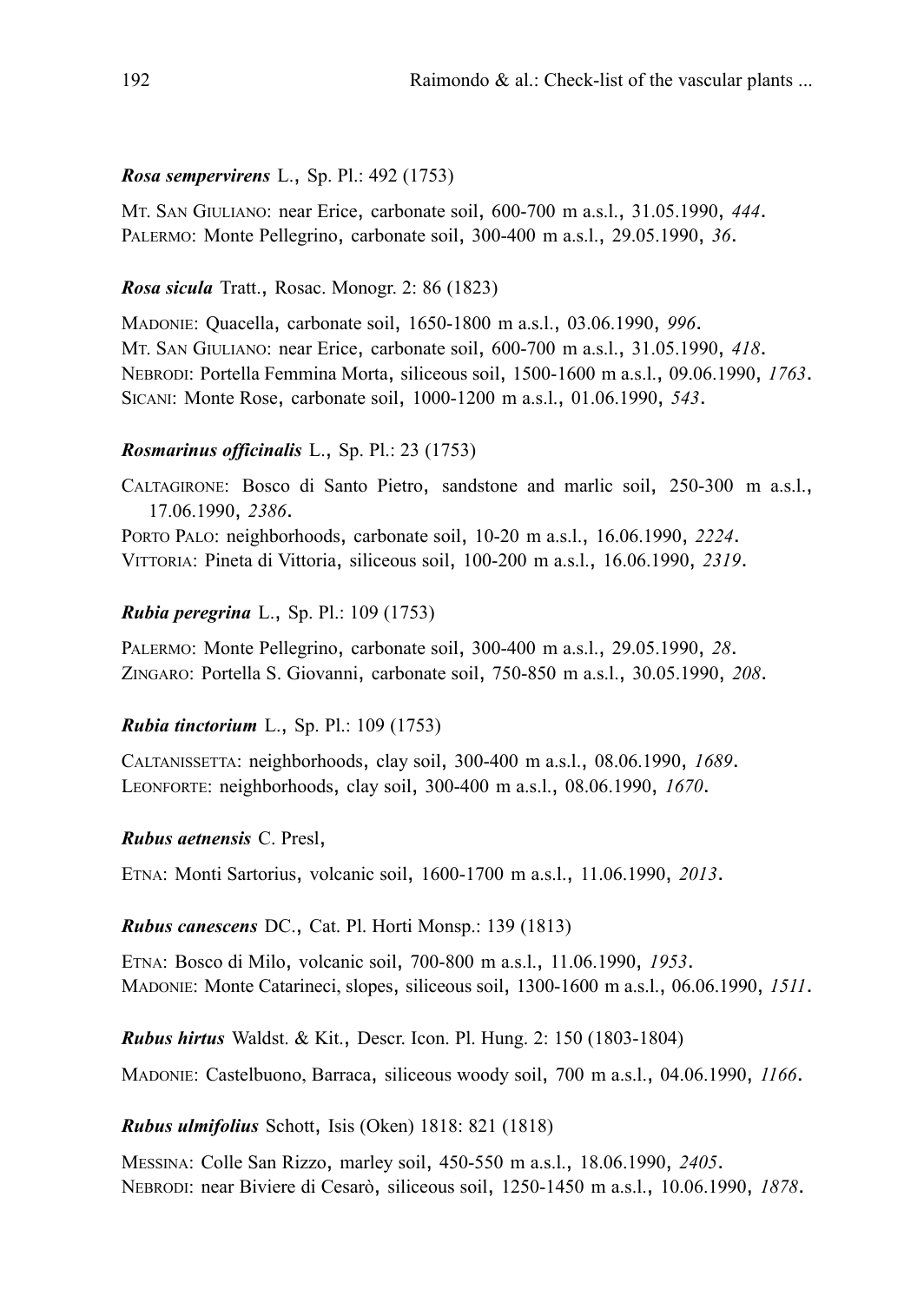## *Rumex acetosella* L., Sp. Pl.: 337 (1753)

MADONIE: Monte San Salvatore, siliceous soil, 1500-1900 m a.s.l., 03.06.1990, *1017*. MADONIE: Quacella, carbonate soil, 1650-1800 m a.s.l., 03.06.1990, *975*. MESSINA: Colle San Rizzo, marley soil, 450-550 m a.s.l., 18.06.1990, *2401*.

## *Rumex bucephalophorus* L., Sp. Pl.: 336 (1753)

MADONIE: near Castelbuono, siliceous soil, 300-400 m a.s.l., 04.06.1990, *1087*. MADONIE: near Isnello, carbonate soil, 400-500 m a.s.l., 04.06.1990, *1054*.

## *Rumex conglomeratus* Murray, Prodr. Stirp. Gott.: 52 (1770)

MADONIE: Gangi, gurghi di monte Zimmarra, marsh, 1100-1200 m a.s.l., 08.06.1990, *1634*.

NEBRODI: Biviere di Cesarò, marsh, 1250-1450 m a.s.l., 10.06.1990, *1893*.

## *Rumex nebroides* Campd., Monogr. Rumex: 150 (1819)

MADONIE: Monte Carbonara, carbonate soil, 1800-1900 m a.s.l., 05.06.1990, *1316*. MT. KUMETA: slopes, carbonate soil, 900-1000 m a.s.l., 02.06.1990, *923*. ROCCA BUSAMBRA: cliffs and slopes, carbonate soil, 1100-1400 m a.s.l., 02.06.1990, *753*.

## *Rumex pulcher* L., Sp. Pl.: 336 (1753). subsp. *pulcher*

NEBRODI: Fiume Troina, banks, 700-800 m a.s.l., 09.06.1990, *1730*.

*Rumex pulcher* subsp. *woodsii* (De Not.) Arcangeli, Comp. Fl. Ital.: 585 (1882)

NEBRODI: Fiume Troina, banks, 700-800 m a.s.l., 09.06.1990, *1740*. RANDAZZO: Lago Gurrida, moist meadows, 850 m a.s.l., 14.06.1990, *2090*. ZINGARO: Portella S. Giovanni, carbonate soil, 750-850 m a.s.l., 30.05.1990, *211*.

## *Rumex sanguineus* L., Sp. Pl.: 334 (1753)

RANDAZZO: Lago Gurrida, moist meadows, 850 m a.s.l., 14.06.1990, *2109*.

*Rumex scutatus* L., Sp. Pl.: 337 (1753)

ETNA: Bosco di Milo, volcanic rock, 700-800 m a.s.l., 11.06.1990, *1955*. ETNA: Monti Sartorius, volcanic gravel, 1600-1700 m a.s.l., 11.06.1990, *2015*. MADONIE: Quacella, carbonate gravel, 1650-1800 m a.s.l., 03.06.1990, *942*.

# *Rumex thyrsoides* Desf., Fl. Atlant. 1: 321 (1798)

MT. SAN GIULIANO: near Erice, carbonate soil, 600-700 m a.s.l., 31.05.1990, *432*.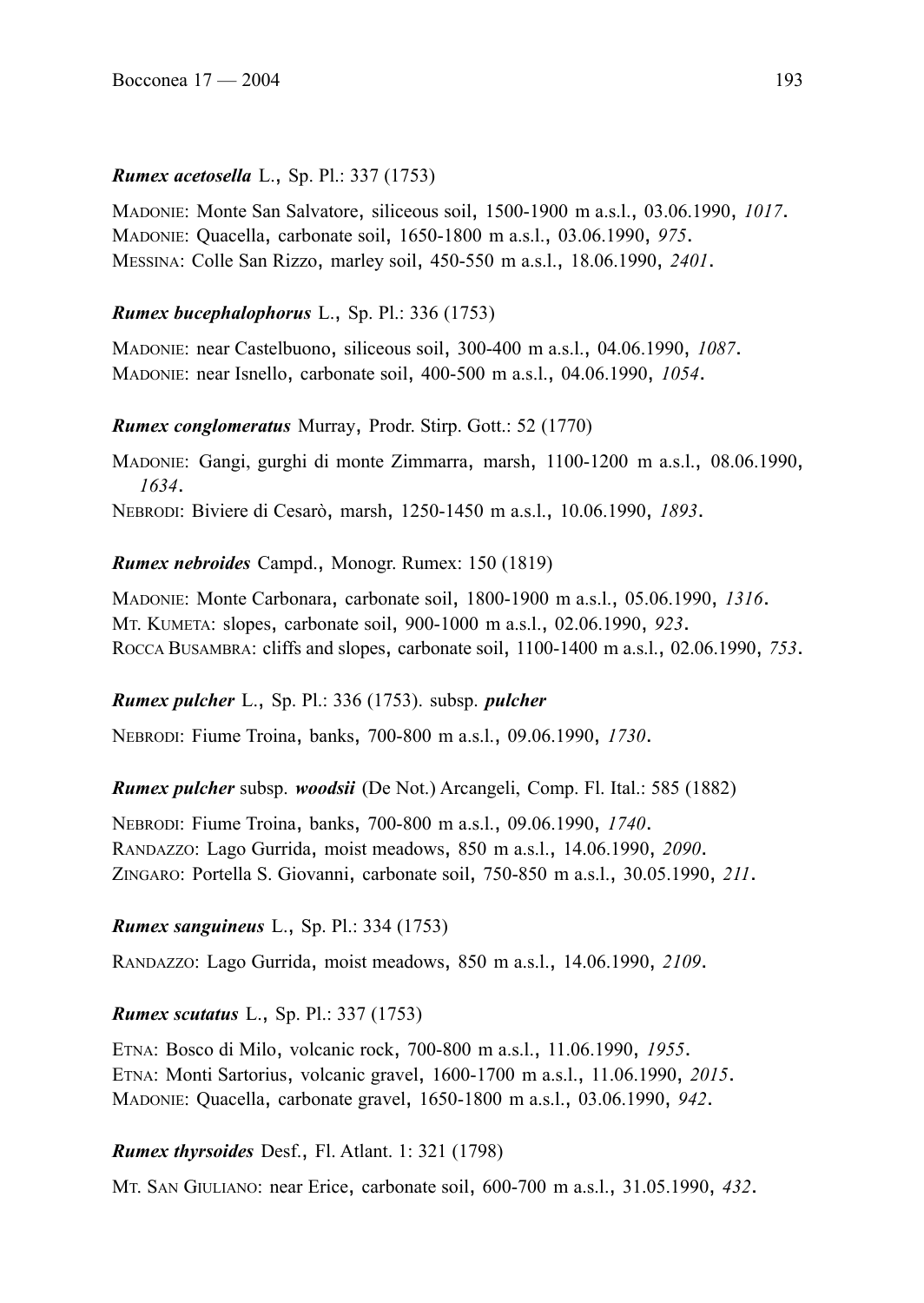PALERMO: Monte Pellegrino, carbonate soil, 300-400 m a.s.l., 29.05.1990, *61*.

*Ruppia cirrhosa* (Petagna) Grande, Boll. Orto Bot. Napoli 5: 58 (1918)

MAZARA DEL VALLO: neighborhoods, salty marsh, 10-50 m a.s.l., 31.05.1990, *504*. SIRACUSA: Fiume Ciane, riverbed, 0-20 m a.s.l., 15.06.1990, *2192*.

*Ruppia maritima* L., Sp. Pl.: 127 (1753)

PORTO PALO: Pantani Longarini, lacustrine habitat, 0-10 m a.s.l., 16.06.1990, *2253*. TINDARI: Oliveri, lacustrine habitat, 0-10 m a.s.l., 18.06.1990, *2441*.

*Ruscus aculeatus* L., Sp. Pl.: 1041 (1753)

ETNA: Bosco di Milo, volcanic soil, 700-800 m a.s.l., 11.06.1990, *1974*.

*Ruta chalepensis* L., Mant. Pl.: 69 (1767)

MADONIE: near Isnello, carbonate rock, 400-500 m a.s.l., 04.06.1990, *1040*. SCIACCA: Gole della Tardara, carbonate cliff, 50-200 m a.s.l., 02.06.1990, *859*.

*Saccharum spontaneum* subsp. *aegyptiacum* (Willd.) Hack. in A. & C. DC., Monogr. Plant. 6: 115 (1889)

TINDARI: Oliveri, littoral sands, 0-10 m a.s.l., 18.06.1990, *2436*.

*Sagina apetala* Ard., Animadv. Bot. Spec. Alt. 2: 22 (1763)

RANDAZZO: neighborhoods, volcanic soil, 600-700 m a.s.l., 14.06.1990, *2131*. SICANI: Monte Rose, carbonate soil, 1000-1200 m a.s.l., 01.06.1990, *552*.

### *Sagina subulata* (Swartz) C. Presl, Fl. Sic.: 158 (1826)

MADONIE: Monte Carbonara, carbonate soil, 1800-1900 m a.s.l., 05.06.1990, *1320*. MADONIE: Piano Battaglia, carbonate soil, 1500-1600 m a.s.l., 05.06.1990, *1225*. MESSINA: Colle San Rizzo, marley soil, 450-550 m a.s.l., 18.06.1990, *2403*. NEBRODI: Monte Soro, brown siliceous woody soil, 1700-1800 m a.s.l., 09.06.1990, *1841*.

#### *Salix alba* L., Sp. Pl.: 1021 (1753). subsp. *alba*

RANDAZZO: between Lago Gurrida and Fiume Alcantara, roadside, 600-700 m a.s.l., 14.06.1990, *2126*.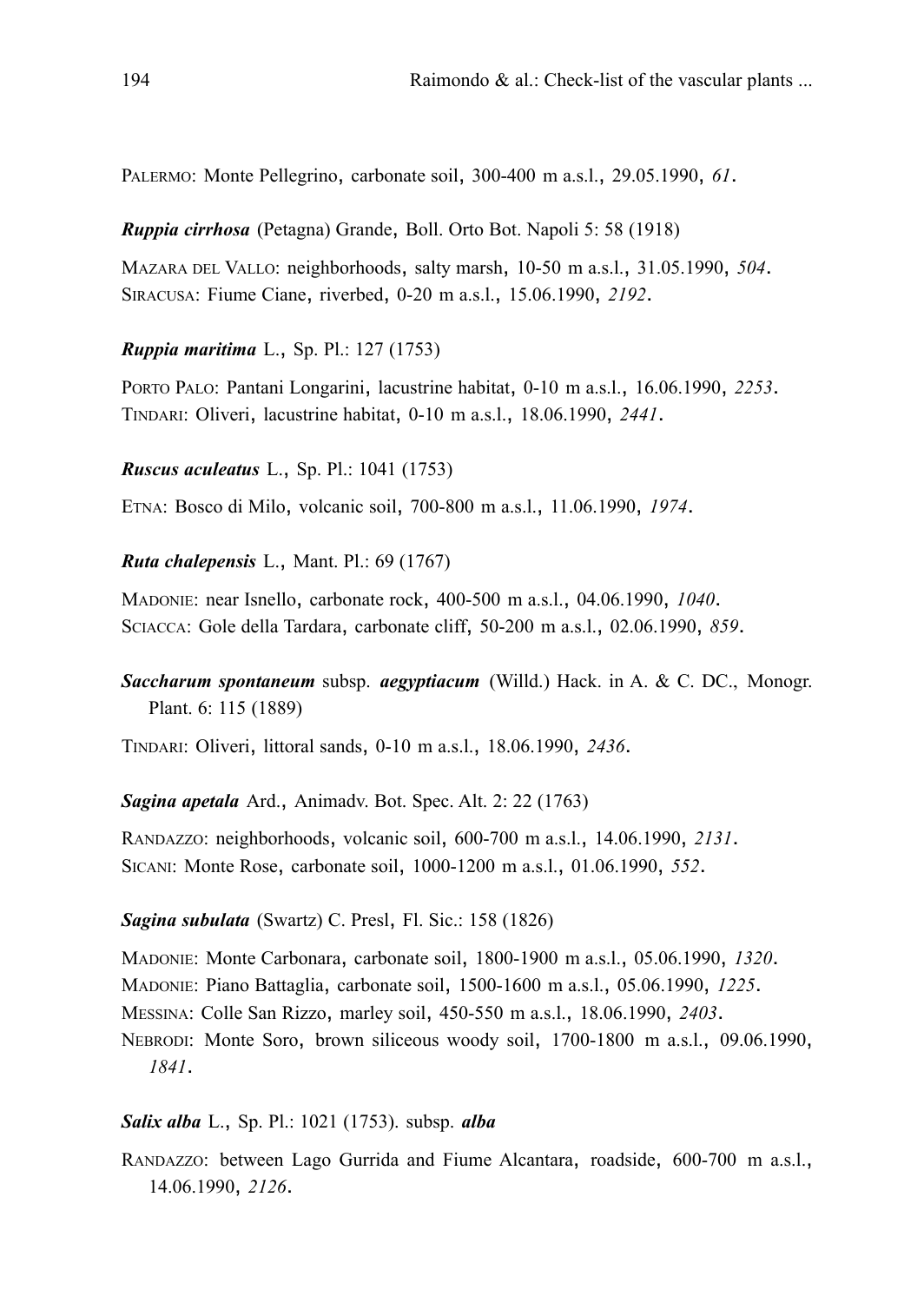*Salix alba* subsp. *vitellina* (L.) Arcang., Comp. Fl. Ital.: 626 (1882)

MADONIE: near Petralia Sottana, banks of a stream, 800-900 m a.s.l., 06.06.1990, *1545*.

#### *Salix cinerea × appendiculata*,

TAORMINA: Fiume Alcantara, basalt gorges, 50-100 m a.s.l., 14.06.1990, *2144*.

*Salix gussonei* Brullo & Spampinato, Willdenowia 18: 5 (1988) LETOJANNI: torrente, banks, 50-150 m a.s.l., 12.06.1990, *2029*.

*Salix pedicellata* Desf., Fl. Atlant. 2: 362 (1799)

CHIUSA SCLAFANI: Fiume Sosio, banks, 400 m a.s.l., 02.06.1990, *676*. MADONIE: Faguare, banks of a stream, 1300-1400 m a.s.l., 06.06.1990, *1341*.

### *Salix purpurea* L., Sp. Pl.: 1017 (1753)

MADONIE: near Petralia Sottana, banks of a stream, 800-900 m a.s.l., 06.06.1990, *1547*. NEBRODI: near portella Gazana, banks of a streaml, 700-900 m a.s.l., 10.06.1990, *1927*. RANDAZZO: Lago Gurrida, moist meadows, 850 m a.s.l., 14.06.1990, *2110*.

*Salix ×peloritana* Prestandr. ex Tineo, Pl. Rar. Sic. 1: 31 (1817) RANDAZZO: Fiume Flascio, banks, 900-1000 m a.s.l., 14.06.1990, *2141*.

*Salsola agrigentina* Guss., Fl. Sic. Prodr. 1: 303 (1827)

ARAGONA: Maccalube, clay soil, 50-150 m a.s.l., 08.06.1990, *1715*. VITTORIA: near Pineta di Vittoria, marley soil, 100-200 m a.s.l., 16.06.1990, *2308*.

### *Salsola vermiculata* L., Sp. Pl.: 323 (1753)

VITTORIA: Pineta di Vittoria, marley soil, 100-200 m a.s.l., 16.06.1990, *2328*.

*Salsola verticillata* Schousb., Kongel. Danske Vidensk.-Selsk. Skr. 1: 123 (1801)

SCOGLITTI: neighborhoods, carbonate soil, 10-30 m a.s.l., 16.06.1990, *2266*. VITTORIA: near Pineta di Vittoria, marley soil, 100-200 m a.s.l., 16.06.1990, *2318*.

#### *Salvia argentea* L., Sp. Pl.: 31 (1762)

SICANI: Monte Rose, carbonate soil, 1000-1200 m a.s.l., 01.06.1990, *545*.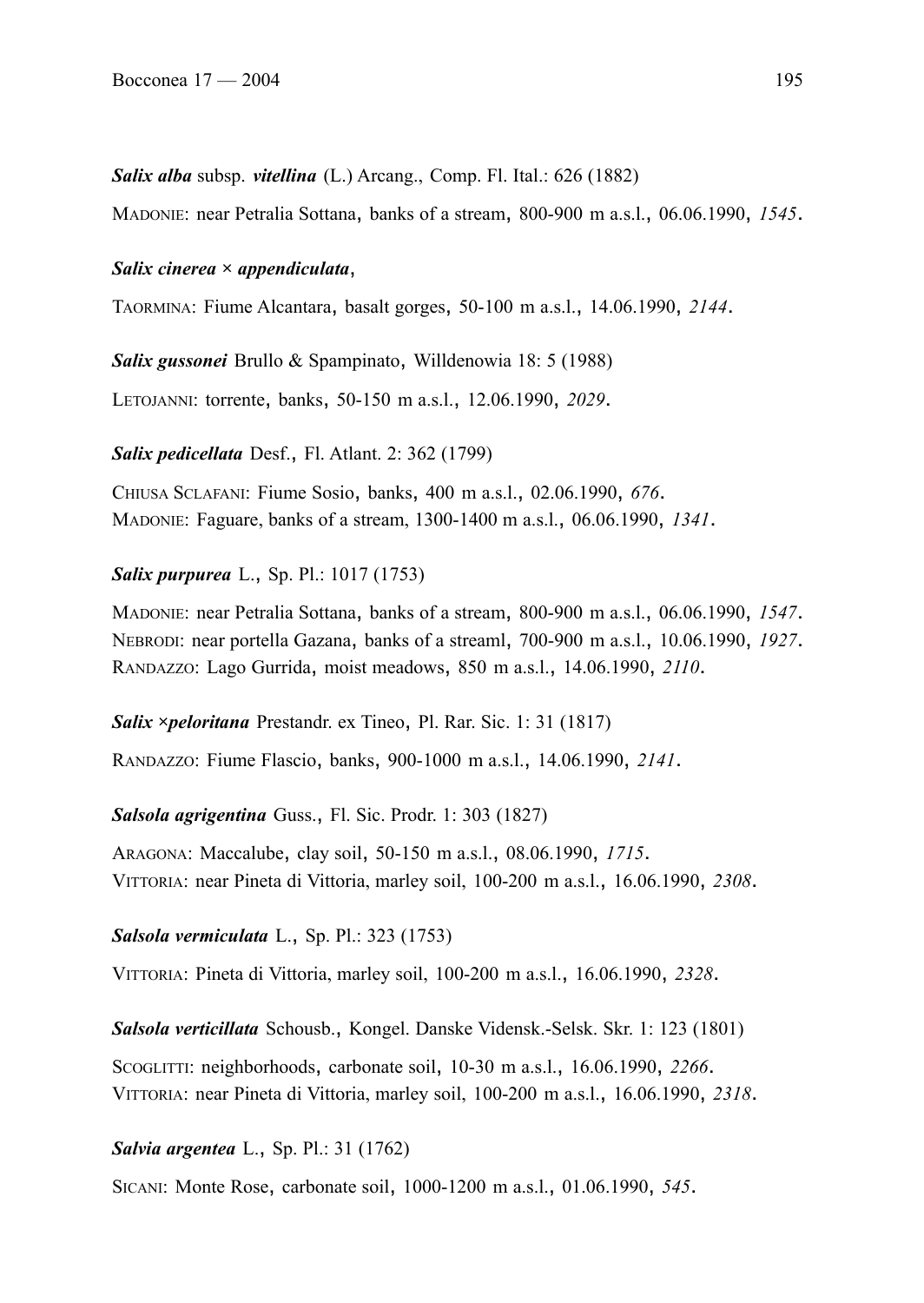#### *Salvia officinalis* L., Sp. Pl.: 23 (1753)

SICANI: Monte Rose, carbonate soil, 1000-1200 m a.s.l., 01.06.1990, *514*.

*Salvia sclarea* L., Sp. Pl.: 27 (1753)

MADONIE: Polizzi, Pietà, carbonate soil, 600-700 m a.s.l., 07.06.1990, *1586*.

*Salvia triloba* L. f., Suppl. Pl.: 88 (1782)

SORTINO: Valle dell'Anapo, carbonate soil, 250-300 m a.s.l., 15.06.1990, *2163*.

*Salvia verbenaca* L., Sp. Pl.: 25 (1753)

SICANI: Monte Carcaci, carbonate soil, 900-1100 m a.s.l., 01.06.1990, *629*.

*Sambucus ebulus* L., Sp. Pl.: 269 (1753)

NEBRODI: Portella Femmina Morta, siliceous soil, 1500-1600 m a.s.l., 09.06.1990, *1749*. SIRACUSA: Fiume Ciane, banks, 0-20 m a.s.l., 15.06.1990, *2183*.

*Sambucus nigra* L., Sp. Pl.: 269 (1753)

MADONIE: Piano Battaglia, damp carbonate soil, 1500-1600 m a.s.l., 05.06.1990, *1200*.

#### *Samolus valerandi* L., Sp. Pl.: 171 (1753)

CHIUSA SCLAFANI: Fiume Sosio, banks, 400 m a.s.l., 02.06.1990, *685*.

MADONIE: Margio Scorzone, marshy area on siliceous soil, 1300-1400 m a.s.l., 06.06.1990, *1465*.

NEBRODI: Portella Femmina Morta, marsh o siliceous soil, 1500-1600 m a.s.l., 09.06.1990, *1777*.

#### *Sanguisorba minor* subsp. *muricata* (Gremli) Briq., Prodr. Fl. Corse 2(1): 210 (1913)

ZINGARO: near Monte Sparagio, carbonate cliff, 100-200 m a.s.l., 30.05.1990, *196*.

#### *Sanicula europaea* L., Sp. Pl.: 235 (1753)

NEBRODI: Biviere di Cesarò, marsh, 1250-1450 m a.s.l., 10.06.1990, *1888*. NEBRODI: Monte Soro, brown siliceous woody soil, 1700-1800 m a.s.l., 09.06.1990, *1825*.

### *Saponaria officinalis* L., Sp. Pl.: 408 (1753)

SIRACUSA: Fiume Ciane, banks, 0-20 m a.s.l., 15.06.1990, *2194*.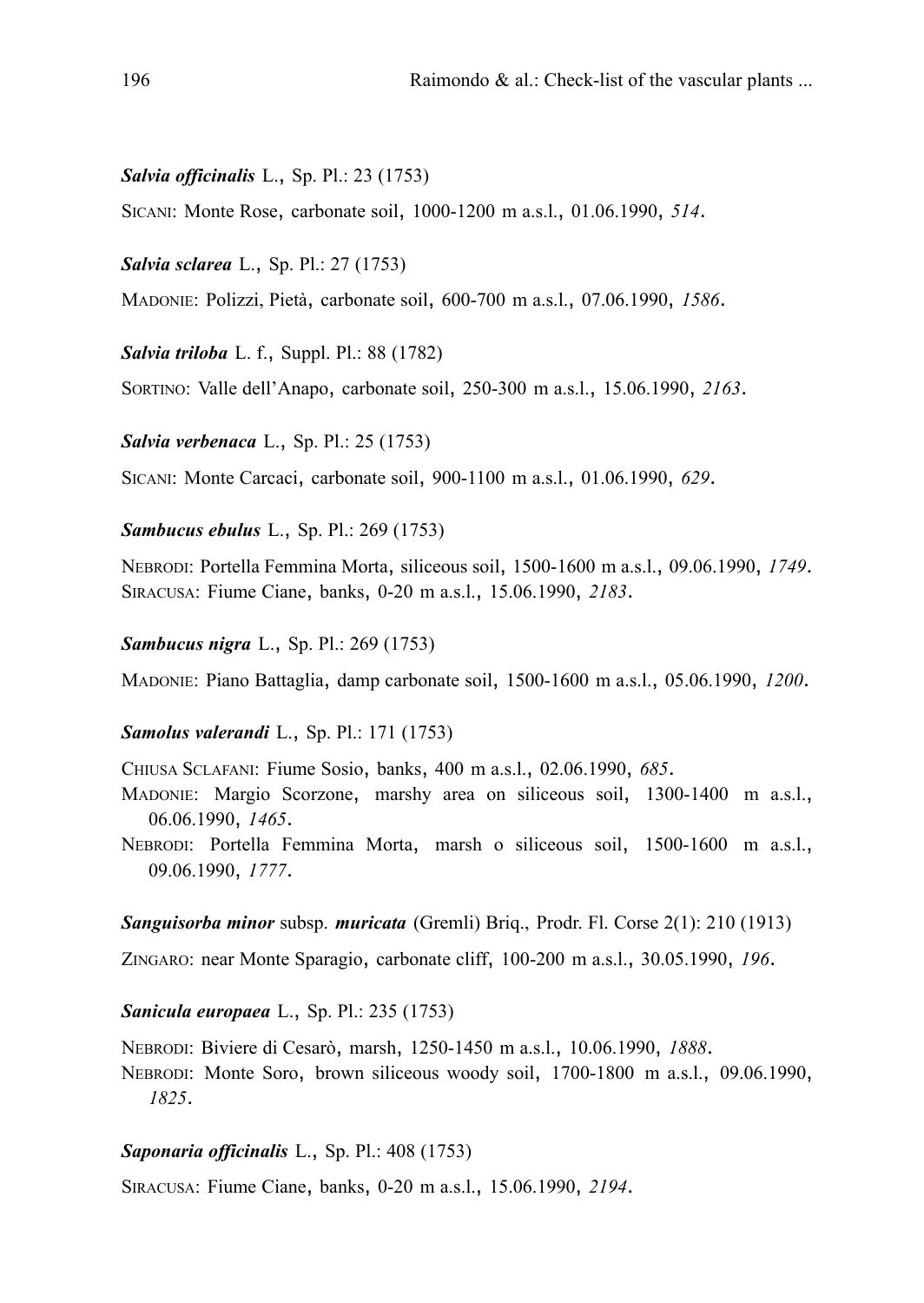SORTINO: Valle dell'Anapo, carbonate soil, 250-300 m a.s.l., 15.06.1990, *2170*.

*Saponaria sicula* Raf., Specchio Sci. 2: 7 (1814).

ETNA: Monti Sartorius, volcanic soil, 1600-1700 m a.s.l., 11.06.1990, *2017*. MADONIE: Quacella, carbonate soil, 1400-1500 m a.s.l., 07.06.1990, *1574*.

*Sarcopoterium spinosum* (L.) Spach, Ann. Sci. Nat. Bot. 5: 43 (1846)

VENDICARI: natural reserve, carbonate soil, 0-20 m a.s.l., 16.06.1990, *2213*.

*Sarothamnus scoparius* (L.) W. D. J. Koch, Syn. Deut. Schweiz. Fl. ed. 1: 152 (1838) MESSINA: Colle San Rizzo, marley soil, 450-550 m a.s.l., 18.06.1990, *2397*.

*Satureja fruticulosa* (Bertol.) Grande, Nuovo. Giorn. Bot. Ital. ser. 2, 32: 91 (1925)

MT. COFANO: Westward slope, carbonate soil, 400-600 m a.s.l., 31.05.1990, *308*. MT. SAN GIULIANO: slopes, carbonate soil, 350-450 m a.s.l., 31.05.1990, *383*. PALERMO: Addaura, carbonate soil, 0-50 m a.s.l., 29.05.1990, *111*. PELORITANI: Capo S. Alessio, carbonate soil, 10-50 m a.s.l., 12.06.1990, *2031*. ZINGARO: Monte Passo del Lupo, carbonate soil, 550-650 m a.s.l., 30.05.1990, *253*. ZINGARO: Portella S. Giovanni, carbonate soil, 750-850 m a.s.l., 30.05.1990, *204*. ZINGARO: Tonnarella dell'Uzzo, carbonate soil, 0-50 m a.s.l., 30.05.1990, *284*.

# *Satureja graeca* L., Sp. Pl.: 568 (1753) subsp. *graeca*

ETNA: Monti Sartorius, volcanic soil, 1600-1700 m a.s.l., 11.06.1990, *2018*. MADONIE: Quacella, carbonate cliffs, 1800 m a.s.l., 03.06.1990, *933*. MESSINA: Colle San Rizzo, marley soil, 450-550 m a.s.l., 18.06.1990, *2432*. MT. COFANO: Westward slope, carbonate soil, 400-600 m a.s.l., 31.05.1990, *320*. PALERMO: Monte Pellegrino, carbonate soil, 300-400 m a.s.l., 29.05.1990, *76*. SICANI: Monte Rose, carbonate soil, 1000-1200 m a.s.l., 01.06.1990, *535*.

*Satureja graeca* subsp. *consentina* (Ten.) Arcang., Comp. Fl. Ital.: 540 (1882) GELA: near Biviere, carbonate rock, 20-30 m a.s.l., 16.06.1990, *2359*.

*Satureja graeca* subsp. *tenuifolia* (Ten.) Arcangeli, Comp. Fl. Ital.: 540 (1882)

ZINGARO: Tonnarella dell'Uzzo, carbonate soil, 0-50 m a.s.l., 30.05.1990, *277*.

*Satureia juliana* L. Sp. Pl.: 567 (1753)

MADONIE: Monte Carbonara, carbonate soil, 1800-1900 m a.s.l., 05.06.1990, *1306*.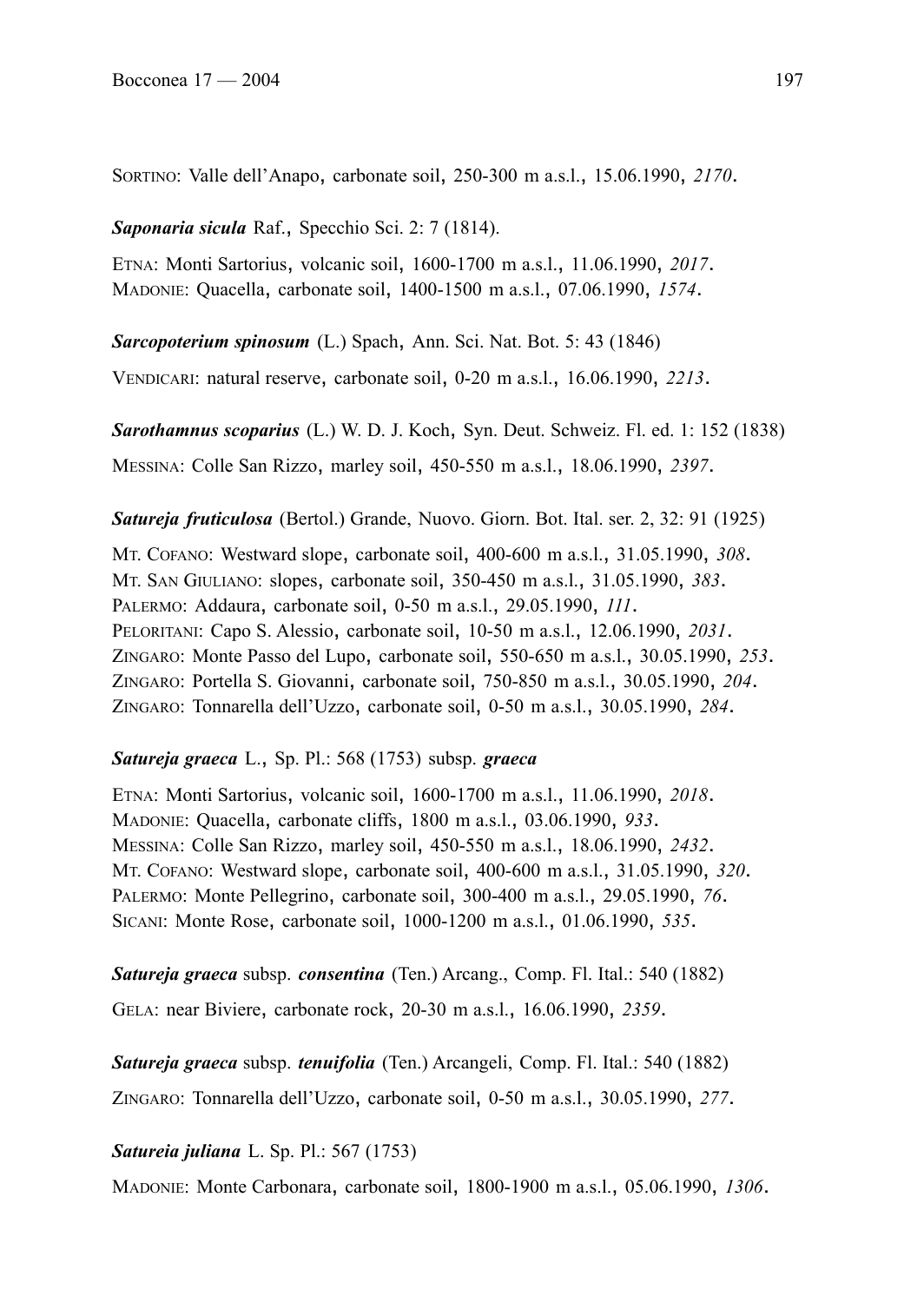### *Satureja nervosa* Desf., Fl. Atlant. 2: 9 (1798)

ZINGARO: Tonnarella dell'Uzzo, carbonate soil, 0-50 m a.s.l., 30.05.1990, *278*.

### *Saxifraga adscendens* L., Sp. Pl.: 405 (1753)

MADONIE: Monte Carbonara, carbonate rock, 1800-1900 m a.s.l., 05.06.1990, *1275*.

## *Saxifraga bulbifera* L., Sp. Pl.: 403 (1753)

MADONIE: near Castelbuono, siliceous soil, 300-400 m a.s.l., 04.06.1990, *1085*. MT. SAN GIULIANO: near Erice, carbonate soil, 600-700 m a.s.l., 31.05.1990, *411*. ROCCA BUSAMBRA: cliffs and slopes, carbonate soil, 1100-1400 m a.s.l., 02.06.1990, *726*.

*Saxifraga callosa* Sm., Coll. Pried Pl. 3: no. 63 (1791)

MADONIE: Quacella, carbonate cliffs, 1800 m a.s.l., 03.06.1990, *932*.

### *Saxifraga hederacea* L., Sp. Pl.: 405 (1753)

MT. PIZZUTA: slopes, carbonate soil, 1200-1300 m a.s.l., 02.06.1990, *915*.

## *Saxifraga tridactylites* L., Sp. Pl.: 404 (1753)

MADONIE: Monte Carbonara, carbonate soil, 1800-1900 m a.s.l., 05.06.1990, *1277*. MT. SAN GIULIANO: near Erice, carbonate soil, 600-700 m a.s.l., 31.05.1990, *415*. ROCCA BUSAMBRA: cliffs and slopes, carbonate soil, 1100-1400 m a.s.l., 02.06.1990, *733*.

## *Scabiosa atropurpurea* L., Sp. Pl.: 100 (1753)

PALERMO: Monte Pellegrino, carbonate soil, 300-400 m a.s.l., 29.05.1990, *23*. PELORITANI: Monte Scuderi, slopes, carbonate soil, 700-800 m a.s.l., 13.06.1990, *2052*. ZINGARO: Monte Passo del Lupo, carbonate soil, 550-650 m a.s.l., 30.05.1990, *226*.

*Scabiosa dichotoma* Ucria, Nuov. Racc. Opusc. Aut. Sicil. vi. (Pl. Linn. Op. Addend. & Secund. Linn.Syst.): 249 (1793)

SUTERA: neighborhoods, clay soil, 600-700 m a.s.l., 08.06.1990, *1685*.

## *Scabiosa limonifolia* Vahl, Symb. Bot. 2: 27 (1791)

EGADI: Marettimo, carbonate soil, 0-100 m a.s.l., 31.05.1990, *498*. PALERMO: Monte Gallo, slopes, carbonate cliff, 100-200 m a.s.l., 29.05.1990, *117*.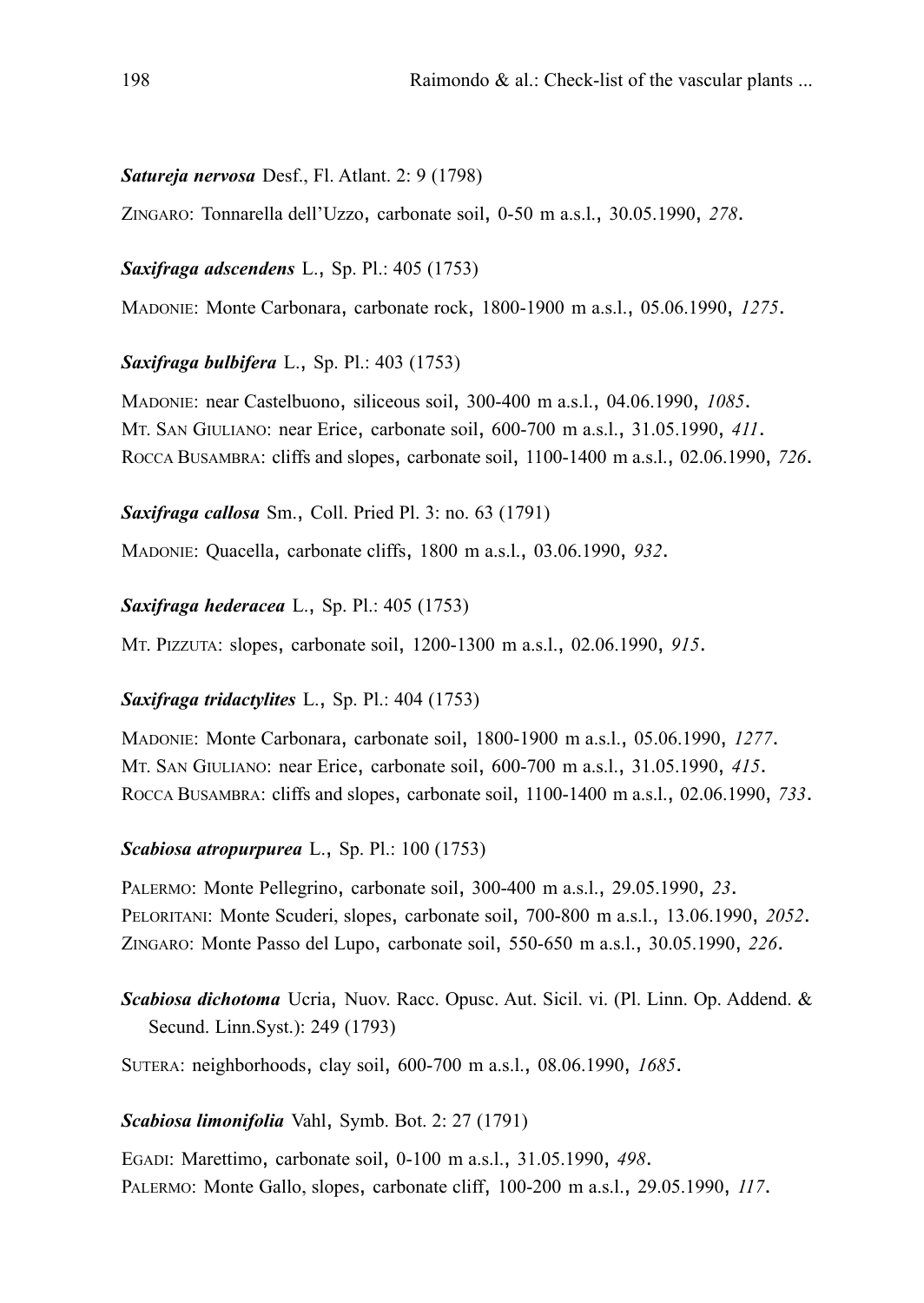#### *Scabiosa parviflora* Desf., Fl. Atlant. 1: 119 (1798)

ARAGONA: Maccalube, clay soil, 50-150 m a.s.l., 08.06.1990, *1702*.

#### *Scandix pecten-veneris* L., Sp. Pl.: 256 (1753). subsp. *pecten-veneris*

MT. COFANO: slopes, carbonate soil, 150-250 m a.s.l., 31.05.1990, *330*. MT. SAN GIULIANO: near Erice, carbonate soil, 600-700 m a.s.l., 31.05.1990, *471*.

*Scandix pecten-veneris* subsp. *brachycarpa* (Guss.) Thell., Ill. Fl. Mitt.-Eur. 5(2): 1038 (1926)

MADONIE: Monte Carbonara, carbonate soil, 1800-1900 m a.s.l., 05.06.1990, *1291*. ROCCA BUSAMBRA: cliffs and slopes, carbonate soil, 1100-1400 m a.s.l., 02.06.1990, *732*.

*Schoenoplectus lacustris* (L.) Palla, Bot. Jahrb. Syst. 10: 299 (1888). subsp. *lacustris*

MADONIE: Gangi, gurghi di monte Zimmarra, lacustrine habitat, 1100-1200 m a.s.l., 08.06.1990, *1646*.

NEBRODI: Biviere di Cesarò, lacustrine habitat, 1250-1450 m a.s.l., 10.06.1990, *1890*.

*Schoenoplectus lacustris* subsp. *glaucus* (Sm.) Luceño & Marín, Anales Jardin Bot. Madrid 59: 352 (2002)

MADONIE: Fiume Himera, riverbed, 0-20 m a.s.l., 02.06.1990, *849*.

*Schoenoplectus litoralis* (Schrad.) Palla, Bot. Jahrb. Syst. 10: 299 (1888)

MESSINA: Colle San Rizzo, marley soil, 450-550 m a.s.l., 18.06.1990, *2418*. TINDARI: Oliveri, littoral marsh, 0-10 m a.s.l., 18.06.1990, *2443*.

#### *Schoenus nigricans* L., Sp. Pl.: 43 (1753)

ZINGARO: near Monte Sparagio, marsh, 100-200 m a.s.l., 30.05.1990, *165*.

*Scilla bifolia* L., Sp. Pl.: 309 (1753)

MADONIE: Piano Battaglia, carbonate soil, 1500-1600 m a.s.l., 05.06.1990, *1185*. NEBRODI: Portella Femmina Morta, siliceous soil, 1500-1600 m a.s.l., 09.06.1990, *1750*.

*Scilla cupanii* Guss., Fl. Sic. Prodr. 1: 416 (1827).

MT. PIZZUTA: slopes, carbonate soil, 1200-1300 m a.s.l., 02.06.1990, *892*.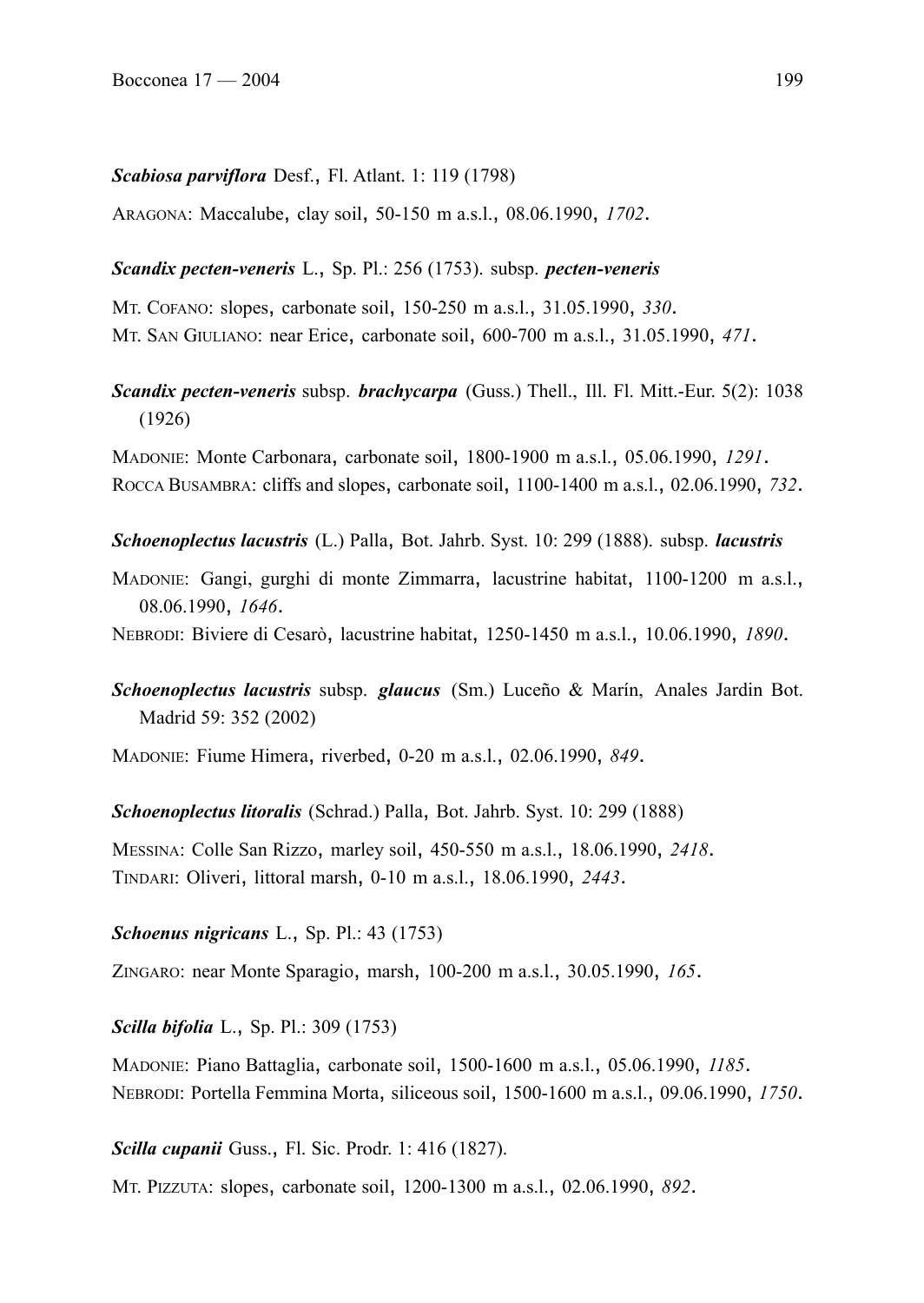## *Scilla hughii* Tineo ex Guss., Fl. Sic. Prodr.: Suppl. 162 (1832).

EGADI: Marettimo, carbonate soil, 0-100 m a.s.l., 31.05.1990, *493*.

# *Scirpoides holoschoenus* (L.) Soják, Sborn. Nár. Mus. v Praze, Rada B, Prir. Vedy 140: 127 (1972)

CHIUSA SCLAFANI: Fiume Sosio, banks, 400 m a.s.l., 02.06.1990, *662*. MADONIE: Faguare, carbonate soil, 1300-1400 m a.s.l., 06.06.1990, *1331*. MADONIE: near Isnello, carbonate soil, 400-500 m a.s.l., 04.06.1990, *1060*. MADONIE: near Petralia Sottana, banks of a stream, 800-900 m a.s.l., 06.06.1990, *1546*. NEBRODI: Fiume Troina, banks, 700-800 m a.s.l., 09.06.1990, *1723*. PELORITANI: Monte Scuderi, slopes, carbonate soil, 700-800 m a.s.l., 13.06.1990, *2054*. VITTORIA: near Pineta di Vittoria, siliceous soil, 100-200 m a.s.l., 16.06.1990, *2331*.

## *Scleranthus annuus* L., Sp. Pl.: 406 (1753)

MADONIE: Piano Battaglia, siliceous soil, 1500-1600 m a.s.l., 05.06.1990, *1217*. NEBRODI: Monte Soro, brown siliceous woody soil, 1700-1800 m a.s.l., 09.06.1990, *1821*.

## *Scleranthus marginatus* Guss., Fl. Sic. Prodr. 1: 486 (1827).

MADONIE: Piano Battaglia, siliceous soil, 1500-1600 m a.s.l., 05.06.1990, *1210*.

## *Scleranthus perennis* L., Sp. Pl.: 406 (1753)

MADONIE: near Castelbuono, siliceous soil, 300-400 m a.s.l., 04.06.1990, *1139*.

### *Scleranthus venustus* Strobl, Oesterr. Bot. Z. 24: 70 (1874)

MADONIE: near Castelbuono, siliceous soil, 300-400 m a.s.l., 04.06.1990, *1138*. NEBRODI: Monte Soro, brown siliceous woody soil, 1700-1800 m a.s.l., 09.06.1990, *1797*.

## *Scolymus grandiflorus* Desf., Fl. Atlant. 2: 240 (1799)

MADONIE: between Gibilmanna and Cefalù, siliceous soil, 250-350 m a.s.l., 18.06.1990, *2475*.

## *Scolymus hispanicus* L., Sp. Pl.: 813 (1753)

MT. SAN GIULIANO: near Erice, carbonate soil, 600-700 m a.s.l., 31.05.1990, *438*.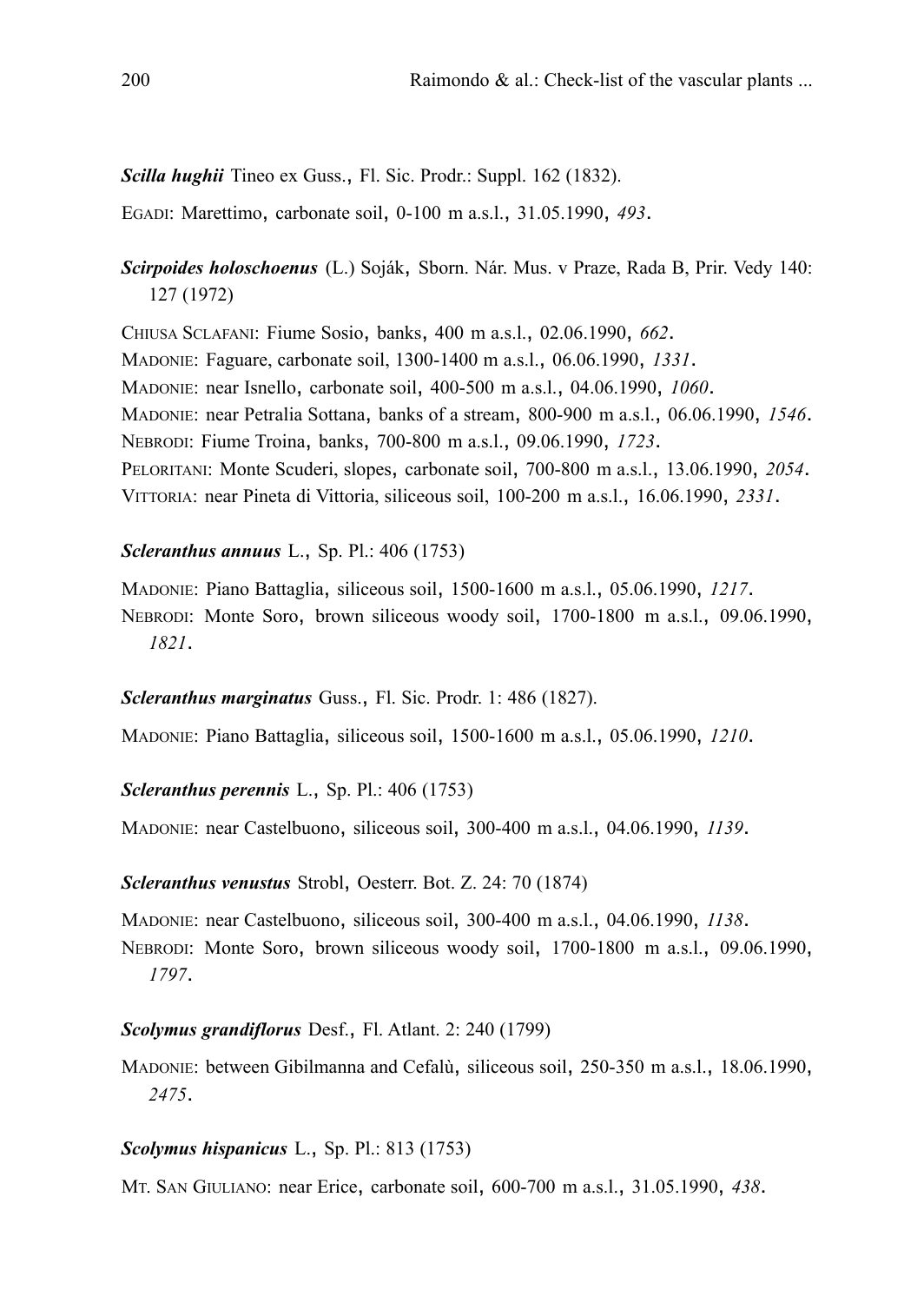## *Scolymus maculatus* L., Sp. Pl.: 813 (1753)

CHIUSA SCLAFANI: Fiume Sosio, banks, 400 m a.s.l., 02.06.1990, *658*.

## *Scorzonera cana* (C. A. Mey.) O. Hoffm., Nat. Pflanzenfam. 4(5): 365 (1893)

MADONIE: near Castelbuono, siliceous soil, 300-400 m a.s.l., 04.06.1990, *1107*. MT. SAN GIULIANO: near Erice, carbonate soil, 600-700 m a.s.l., 31.05.1990, *417*.

### *Scorzonera deliciosa* Guss. ex DC., Prodr. 7: 118 (1838)

MADONIE: near Castelbuono, siliceous soil, 300-400 m a.s.l., 04.06.1990, *1091*.

### *Scorzonera hirsuta* L., Mant. Pl. Alt.: 278 (1771)

MADONIE: Gangi, near gurghi di monte Zimmarra, siliceous soil, 1100-1200 m a.s.l., 08.06.1990, *1632*.

MADONIE: Monte Catarineci, slopes, siliceous soil, 1300-1600 m a.s.l., 06.06.1990, *1478*. MT. SAN GIULIANO: near Erice, carbonate soil, 600-700 m a.s.l., 31.05.1990, *423*. ROCCA BUSAMBRA: cliffs and slopes, carbonate soil, 1100-1400 m a.s.l., 02.06.1990, *831*. ZINGARO: Monte Passo del Lupo, carbonate soil, 550-650 m a.s.l., 30.05.1990, *232*. ZINGARO: near Monte Sparagio, carbonate soil, 100-200 m a.s.l., 30.05.1990, *175*.

### *Scrophularia auriculata* L., Sp. Pl.: 620 (1753)

MADONIE: near Castelbuono, moist ditch on siliceous soil, 300-400 m a.s.l., 04.06.1990, *1095*.

## *Scrophularia canina* L., Sp. Pl.: 621 (1753)

ETNA: Bosco di Milo, volcanic soil, 700-800 m a.s.l., 11.06.1990, *1991*.

### *Scrophularia peregrina* L., Sp. Pl.: 621 (1753)

MT. PIZZUTA: slopes, carbonate soil, 1200-1300 m a.s.l., 02.06.1990, *901*.

### *Scrophularia scopolii* Hoppe, Syn. Pl. 2: 160 (1806)

MADONIE: Battaglia, *Fagus sylvatica* wood, organic moist soil, 1500-1600 m a.s.l., 05.06.1990, *1239*.

MT. PIZZUTA: slopes, carbonate soil, 1200-1300 m a.s.l., 02.06.1990, *895*.

### *Scrophularia umbrosa* Dumort., Fl. Belg.: 37 (1827)

SICANI: Monte Carcaci, carbonate soil, 900-1100 m a.s.l., 01.06.1990, *632*.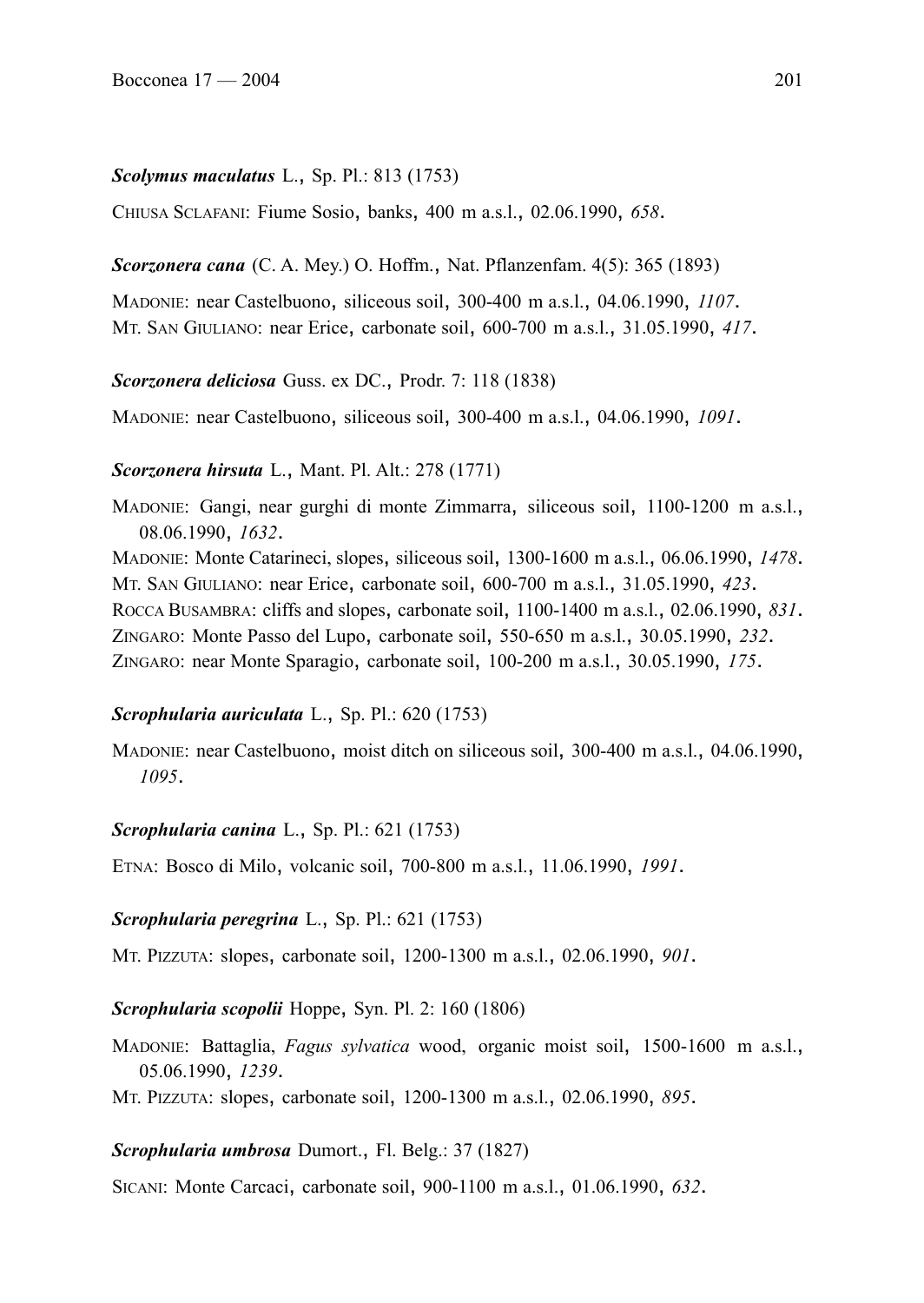### *Scutellaria columnae* All., Fl. Pedem. 1: 40 (1785)

NEBRODI: Portella Femmina Morta, siliceous soil, 1500-1600 m a.s.l., 09.06.1990, *1775*.

*Scutellaria rubicunda* Hornem., Hort. Bot. Hafn.: 968 (1815) subsp. *rubicunda*

MT. SAN GIULIANO: slopes, carbonate soil, 350-450 m a.s.l., 31.05.1990, *377*. SICANI: Monte Rose, carbonate soil, 1000-1200 m a.s.l., 01.06.1990, *531*.

### *Scutellaria rubicunda* subsp. *linneana* (Caruel) Rech. f., Bot. Arch. 43: 22 (1941)

MADONIE: Quacella, carbonate soil, 1650-1800 m a.s.l., 03.06.1990, *943*. ROCCA BUSAMBRA: cliffs and slopes, carbonate soil, 1100-1400 m a.s.l., 02.06.1990, *763*. SORTINO: Valle dell'Anapo, carbonate soil, 250-300 m a.s.l., 15.06.1990, *2155*.

*Secale strictum* (C. Presl) Strobl, Verh. K. K. Zool.-Bot. Ges. Wien 53: 130 (1903)

ETNA: Bosco di Milo, volcanic soil, 700-800 m a.s.l., 11.06.1990, *1994*. MADONIE: Canna, carbonate soil, 1200-1500 m a.s.l., 06.06.1990, *1365*. MADONIE: Monte Carbonara, carbonate soil, 1800-1900 m a.s.l., 05.06.1990, *1294*. MADONIE: Portella Mandarini, siliceous soil, 1200 m a.s.l., 06.06.1990, *1399*. ROCCA BUSAMBRA: cliffs and slopes, carbonate soil, 1100-1400 m a.s.l., 02.06.1990, *768*.

## *Sedum acre* L., Sp. Pl.: 432 (1753)

MADONIE: Monte Carbonara, carbonate soil, 1800-1900 m a.s.l., 05.06.1990, *1319*. RANDAZZO: between Lago Gurrida and Fiume Alcantara, roadside, 600-700 m a.s.l., 14.06.1990, *2129*.

*Sedum caeruleum* L., Mant. Pl.: 241 (1771)

PALERMO: Addaura, carbonate soil, 0-50 m a.s.l., 29.05.1990, *113*.

*Sedum cepaea* L., Sp. Pl.: 431 (1753)

MESSINA: Colle San Rizzo, marley soil, 450-550 m a.s.l., 18.06.1990, *2431*.

*Sedum dasyphyllum* L., Sp. Pl.: 431 (1753)

PALERMO: Addaura, carbonate soil, 0-50 m a.s.l., 29.05.1990, *106*.

*Sedum hispanicum* L., Amoen. Acad. 4: 273 (1759)

MADONIE: Quacella, carbonate soil, 1650-1800 m a.s.l., 03.06.1990, *977*. SICANI: Monte Rose, carbonate soil, 1000-1200 m a.s.l., 01.06.1990, *591*.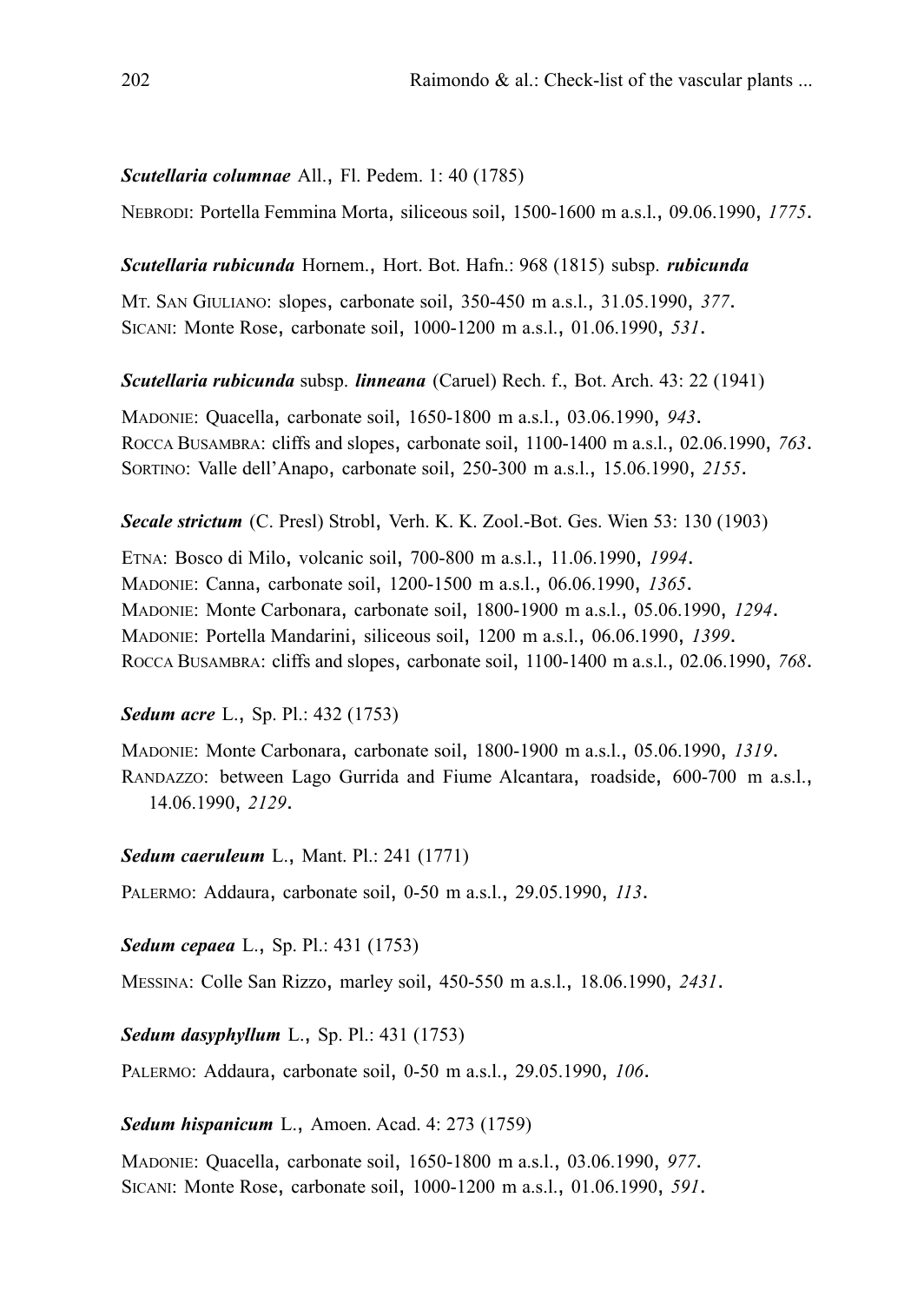### *Sedum litoreum* Guss., Pl. Rar.: 185 (1826)

MT. CATALFANO: Capo Zafferano, carbonate soil, 25-75 m a.s.l., 19.06.1990, *2501*.

*Sedum sediforme* (Jacq.) Pau., Actas Mem. Prim. Congr. Nat. Esp. Zaragoza: 246 (1909) SICANI: Monte Rose, carbonate rock, 1000-1200 m a.s.l., 01.06.1990, *509*.

## *Sedum stellatum* L., Sp. Pl.: 431 (1753)

MT. COFANO: Westward slope, carbonate soil, 400-600 m a.s.l., 31.05.1990, *317*. PALERMO: Addaura, carbonate soil, 0-50 m a.s.l., 29.05.1990, *107*.

### *Sedum tenuifolium* (Sm.) Strobl, Acta Bot. Neerl. 23: 553 (1974)

MADONIE: Gangi, gurghi di monte Zimmarra, siliceous soil, 1100-1200 m a.s.l., 08.06.1990, *1656*.

MADONIE: Piano Pomieri, siliceous soil, 1200-1300 m a.s.l., 06.06.1990, *1383*. PELORITANI: Monte Scuderi, carbonate soil, 800-900 m a.s.l., 13.06.1990, *2072*.

### *Selaginella denticulata* (L.) Spring, Flora (Regensb.) 21(1): 149 (1838)

PALERMO: Monte Pellegrino, carbonate soil, 300-400 m a.s.l., 29.05.1990, *55*. PELORITANI: Monte Scuderi, slopes, carbonate soil, 700-800 m a.s.l., 13.06.1990, *2050*. ROCCA BUSAMBRA: cliffs and slopes, carbonate soil, 1100-1400 m a.s.l., 02.06.1990, *737*.

## *Senecio aetnesis* Jan ex DC., Prodr. 6: 345 (1838) var. *aetnensis*

ETNA: Bosco di Milo, volcanic soil, 700-800 m a.s.l., 11.06.1990, *1960*. ETNA: Bosco di Milo, volcanic soil, 700-800 m a.s.l., 11.06.1990, *1998*.

### *Senecio aetnesis* var. *incisus* DC., Prodr. 6: 345 (1838)

ETNA: Bosco di Milo, volcanic soil, 700-800 m a.s.l., 11.06.1990, *1961*.

## *Senecio ambiguus* (Biv.) DC., Prodr. 6: 356 (1838)

ETNA: near Nicolosi, volcanic soil, 500-600 m a.s.l., 11.06.1990, *1945*.

RANDAZZO: between Lago Gurrida and Fiume Alcantara, roadside, 600-700 m a.s.l., 14.06.1990, *2112*.

TINDARI: Oliveri, littoral carbonate rock, 0-10 m a.s.l., 18.06.1990, *2435*.

### *Senecio candidus* (C. Presl) DC., Prodr. 6: 355 (1838)

MADONIE: Quacella, carbonate soil, 1650-1800 m a.s.l., 03.06.1990, *945*.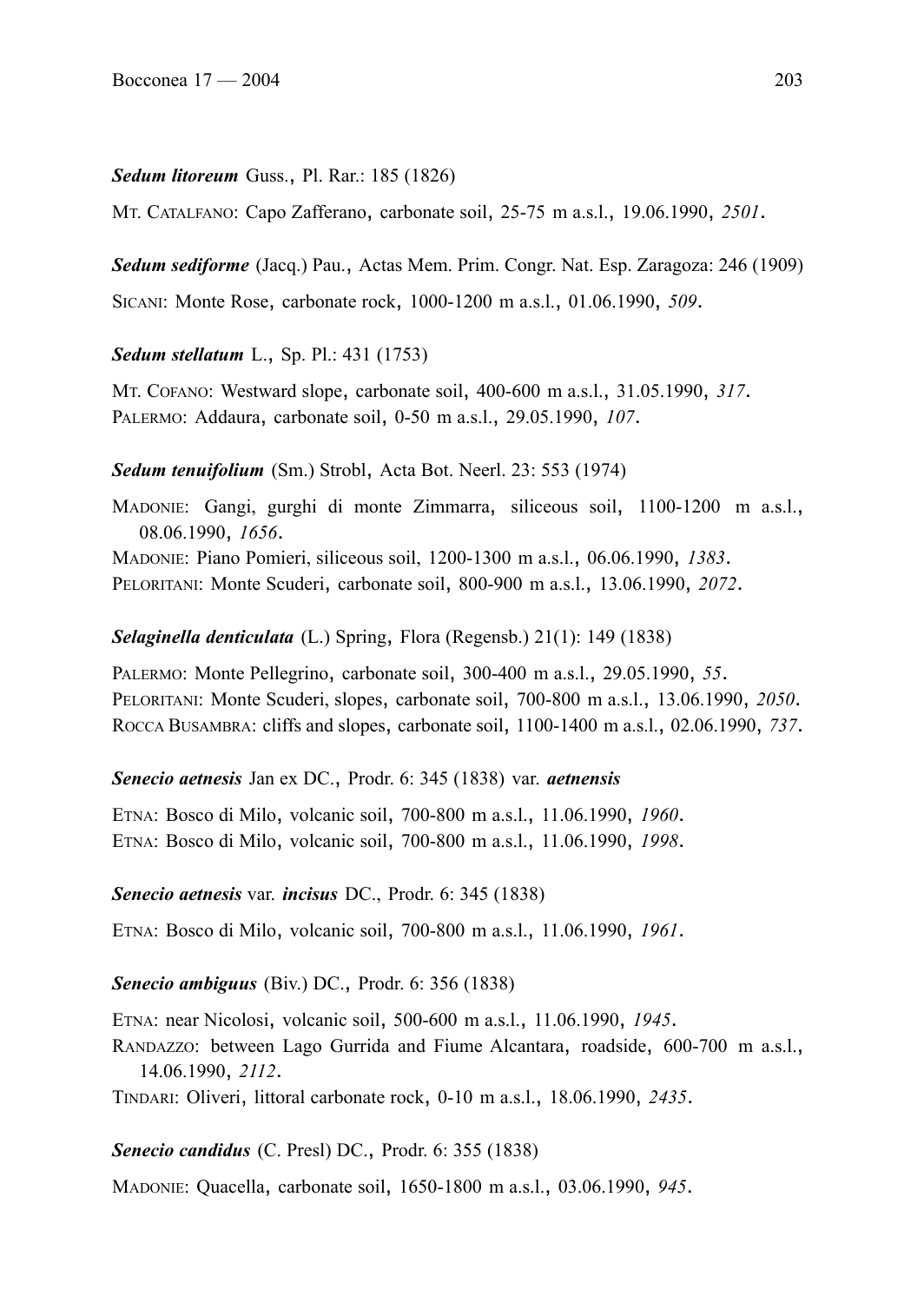### *Senecio cineraria* DC., Prodr. 6: 355 (1838)

TUSA: Milianni, clay and marley soil, 0-30 m a.s.l., 18.06.1990, *2459*.

*Senecio coronopifolius* Desf., Fl. Atlant. 2: 273 (1798-1799)

GELA: Biviere, marsh, 20-30 m a.s.l., 16.06.1990, *2354*.

*Senecio delphinifolius* Vahl, Symb. Bot. 2: 91 (1791)

SICANI: Monte Rose, carbonate soil, 1000-1200 m a.s.l., 01.06.1990, *563*.

*Senecio erraticus* Bertol., Rar. Lig. Pl. 3: 62 (1810)

SICANI: Monte Carcaci, moist carbonate soil, 900-1100 m a.s.l., 01.06.1990, *639*.

*Senecio gibbosus* (Guss.) DC., Prodr. 6: 355 (1838)

MESSINA: Colle San Rizzo, marley soil, 450-550 m a.s.l., 18.06.1990, *2396*.

*Senecio leucanthemifolius* Poir., Voy. Barbarie 2: 238 (1789) var. *leucanthemifolius* MT. COFANO: Westward slope, carbonate soil, 400-600 m a.s.l., 31.05.1990, *300*.

*Senecio leucanthemifolius* var. *pinnatifidus* Fiori, Fl. Anal. Italia 3: 211 (1903-1904) ETNA: Bosco di Milo, volcanic soil, 700-800 m a.s.l., 11.06.1990, *1954*.

*Senecio siculus* All., Auct. Syn. Stirp. Horti Taur.: 18 (1773)

MADONIE: Monte Carbonara, carbonate soil, 1800-1900 m a.s.l., 05.06.1990, *1296*. MADONIE: Monte San Salvatore, siliceous soil, 1500-1900 m a.s.l., 03.06.1990, *1020*. MT. COFANO: Westward slope, carbonate soil, 400-600 m a.s.l., 31.05.1990, *305*. PALERMO: Monte Pellegrino, carbonate soil, 300-400 m a.s.l., 29.05.1990, *83*. ROCCA BUSAMBRA: cliffs and slopes, carbonate soil, 1100-1400 m a.s.l., 02.06.1990, *728*. SICANI: Monte Rose, carbonate soil, 1000-1200 m a.s.l., 01.06.1990, *569*.

# *Senecio squallidus* subsp. *chrysanthemifolius* (Poir.) Greuter, Willdenowia 33(2): 248 (2003)

PELORITANI: Capo S. Alessio, carbonate soil, 10-50 m a.s.l., 12.06.1990, *2030*. RANDAZZO: Lago Gurrida, moist meadows, 850 m a.s.l., 14.06.1990, *2093*.

### *Serapias parviflora* Parl., Giorn. Sci. Sicilia 59: 66 (1837)

ZINGARO: Tonnarella dell'Uzzo, carbonate soil, 0-50 m a.s.l., 30.05.1990, *269*.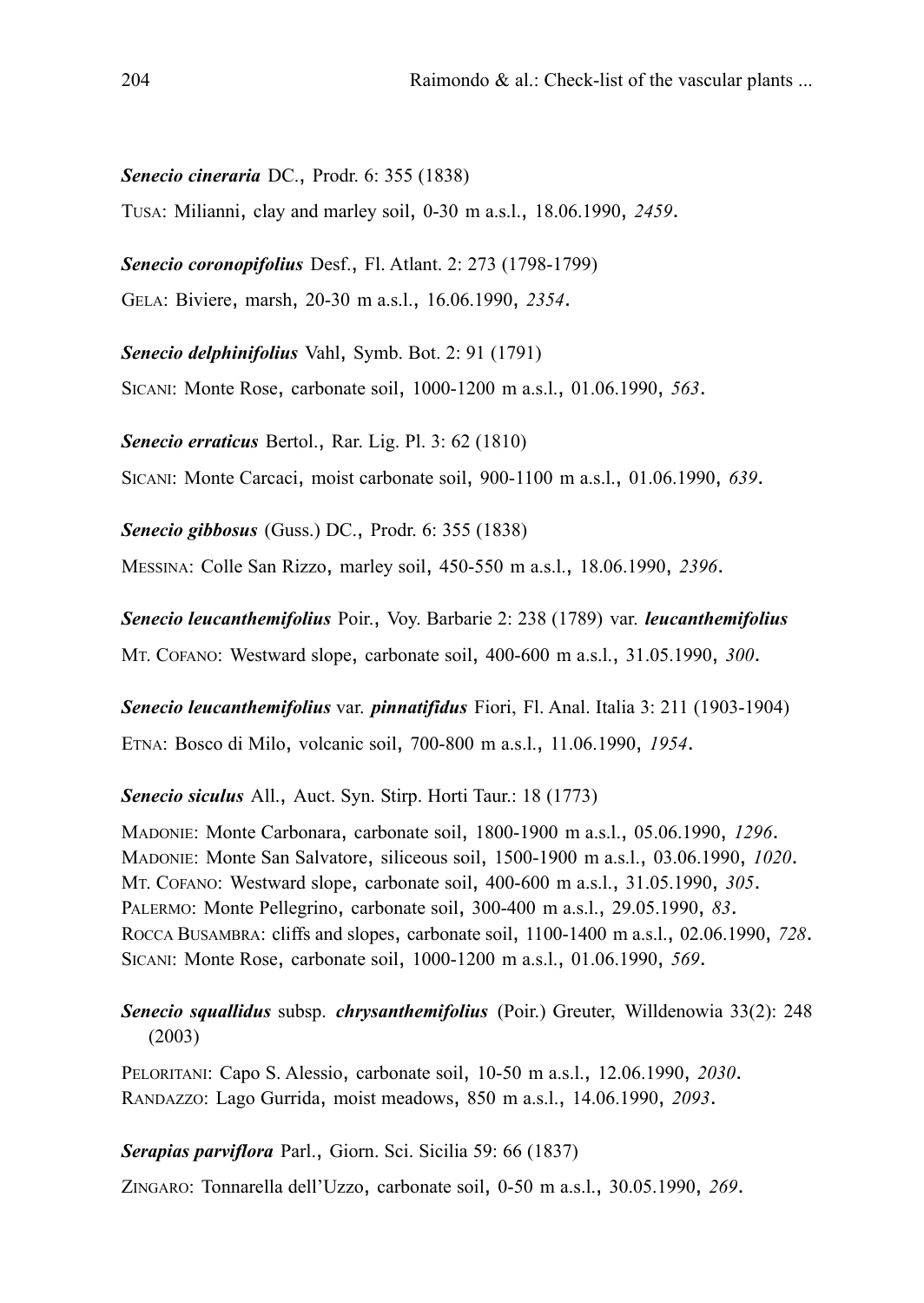*Serapias vomeracea* (Brum. F.) Briq., Prodr. Fl. Corse 1: 378 (1910)

MADONIE: near Castelbuono, siliceous soil, 300-400 m a.s.l., 04.06.1990, *1122*.

#### *Serratula cichoracea* (L.) DC., Prodr. 6: 670 (1838). subsp. *cichoracea*

MT. SAN GIULIANO: near Erice, carbonate soil, 600-700 m a.s.l., 31.05.1990, *443*. ZINGARO: Tonnarella dell'Uzzo, carbonate soil, 0-50 m a.s.l., 30.05.1990, *281*.

*Serratula cichoracea* subsp. *mucronata* (Desf.) Jahand. & Maire, Cat. Pl. Maroc 3: 805 (1934)

PALERMO: Monte Pellegrino, carbonate soil, 300-400 m a.s.l., 29.05.1990, *58*.

*Seseli bocconi* Guss., Cat. Pl. Boccad.: 80 (1821)

PALERMO: Monte Pellegrino, slopes, carbonate soil, 100-200 m a.s.l., 29.05.1990, *5*.

*Seseli tortuosum* L., Sp. Pl.: 260 (1753)

GELA: near Biviere, littoral sand, 0-10 m a.s.l., 16.06.1990, *2342*.

*Sesleria nitida* Ten., Fl. Napol. 1: 322 (1811)

ROCCA BUSAMBRA: cliffs and slopes, carbonate soil, 1100-1400 m a.s.l., 02.06.1990, *837*.

*Setaria geniculata* (Lam.) P. Beauv., Ess. Agrostogr.: 51 & 178 (1812) PALERMO: Foro Italico, disturbed soil, 0-20 m a.s.l., 29.05.1990, *1*.

*Setaria verticillata* (L.) P. Beauv., Ess. Agrostogr.: 51 & 178 (1812)

S. STEFANO DI CAMASTRA: between S. Stefano di Camastra and Tusa, clay and marley soil, 0-50 m a.s.l., 18.06.1990, *2456*.

*Setaria viridis* (L.) P. Beauv., Ess. Agrostogr.: 51 & 178 (1812)

NEBRODI: near Ucria, siliceous soil, 600-700 m a.s.l., 10.06.1990, *1943*.

*Sherardia arvensis* L., Sp. Pl.: 102 (1753)

MESSINA: Colle San Rizzo, marley soil, 450-550 m a.s.l., 18.06.1990, *2424*. ZINGARO: Portella S. Giovanni, carbonate soil, 750-850 m a.s.l., 30.05.1990, *220*.

*Sideritis romana* L., Sp. Pl.: 575 (1753)

ZINGARO: Monte Passo del Lupo, carbonate soil, 550-650 m a.s.l., 30.05.1990, *244*.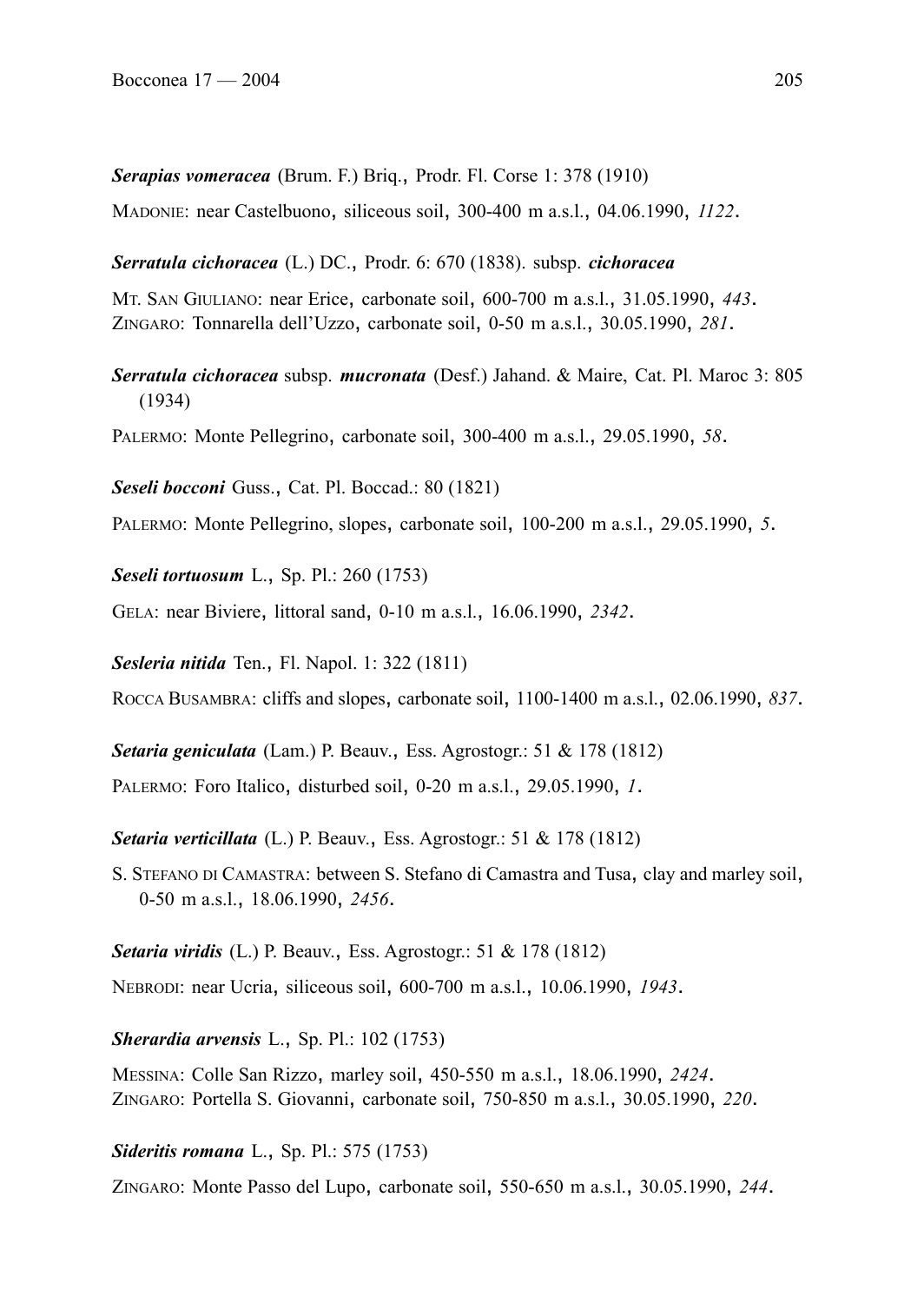#### *Sideritis syriaca* L., Sp. Pl.: 574 (1753)

MADONIE: Monte Carbonara, carbonate soil, 1800-1900 m a.s.l., 05.06.1990, *1281*. MADONIE: Quacella, carbonate soil, 1650-1800 m a.s.l., 03.06.1990, *997*.

#### *Silene coeli-rosa* (L.) Godr., Fl. France 1: 221 (1847)

FICUZZA: Alpe Cucco, subacid brown soil, 850-1000 m a.s.l., 02.06.1990, *722*. MADONIE: Gangi, gurghi di monte Zimmarra, siliceous soil, 1100-1200 m a.s.l., 08.06.1990, *1664*. MESSINA: Colle San Rizzo, marley soil, 450-550 m a.s.l., 18.06.1990, *2409*. MT. COFANO: Westward slope, carbonate soil, 400-600 m a.s.l., 31.05.1990, *319*.

#### *Silene colorata* Poir., Voy. Barbarie 2: 163 (1789)

MT. COFANO: seaside, littoral sands, 0-10 m a.s.l., 31.05.1990, *298*. ZINGARO: near Monte Sparagio, carbonate cliff, 100-200 m a.s.l., 30.05.1990, *179*.

#### *Silene conica* L., Sp. Pl.: 418 (1753)

MADONIE: Quacella, carbonate soil, 1650-1800 m a.s.l., 03.06.1990, *1016*. MT. SAN GIULIANO: near Erice, carbonate soil, 600-700 m a.s.l., 31.05.1990, *463*.

#### *Silene fruticosa* L., Sp. Pl.: 417 (1753)

SCIACCA: Gole della Tardara, carbonate cliff, 50-200 m a.s.l., 02.06.1990, *866*. ZINGARO: Portella S. Giovanni, carbonate soil, 750-850 m a.s.l., 30.05.1990, *209*.

*Silene fuscata* Brot., Fl. Lusit. 2: 187 (1805)

CHIUSA SCLAFANI: Fiume Sosio, banks, 400 m a.s.l., 02.06.1990, *668*.

### *Silene gallica* L., Sp. Pl.: 417 (1753)

MADONIE: Gangi, gurghi di monte Zimmarra, siliceous soil, 1100-1200 m a.s.l., 08.06.1990, *1651*.

NEBRODI: Biviere di Cesarò, siliceous soil, 1250-1450 m a.s.l., 10.06.1990, *1910*.

#### *Silene latifolia* Poir., Voy. Barbarie 2: 165 (1789)

MADONIE: near Castelbuono, siliceous soil, 300-400 m a.s.l., 04.06.1990, *1073*. PALERMO: Monte Pellegrino, carbonate soil, 300-400 m a.s.l., 29.05.1990, *64*. ZINGARO: near Monte Sparagio, carbonate cliff, 100-200 m a.s.l., 30.05.1990, *134*.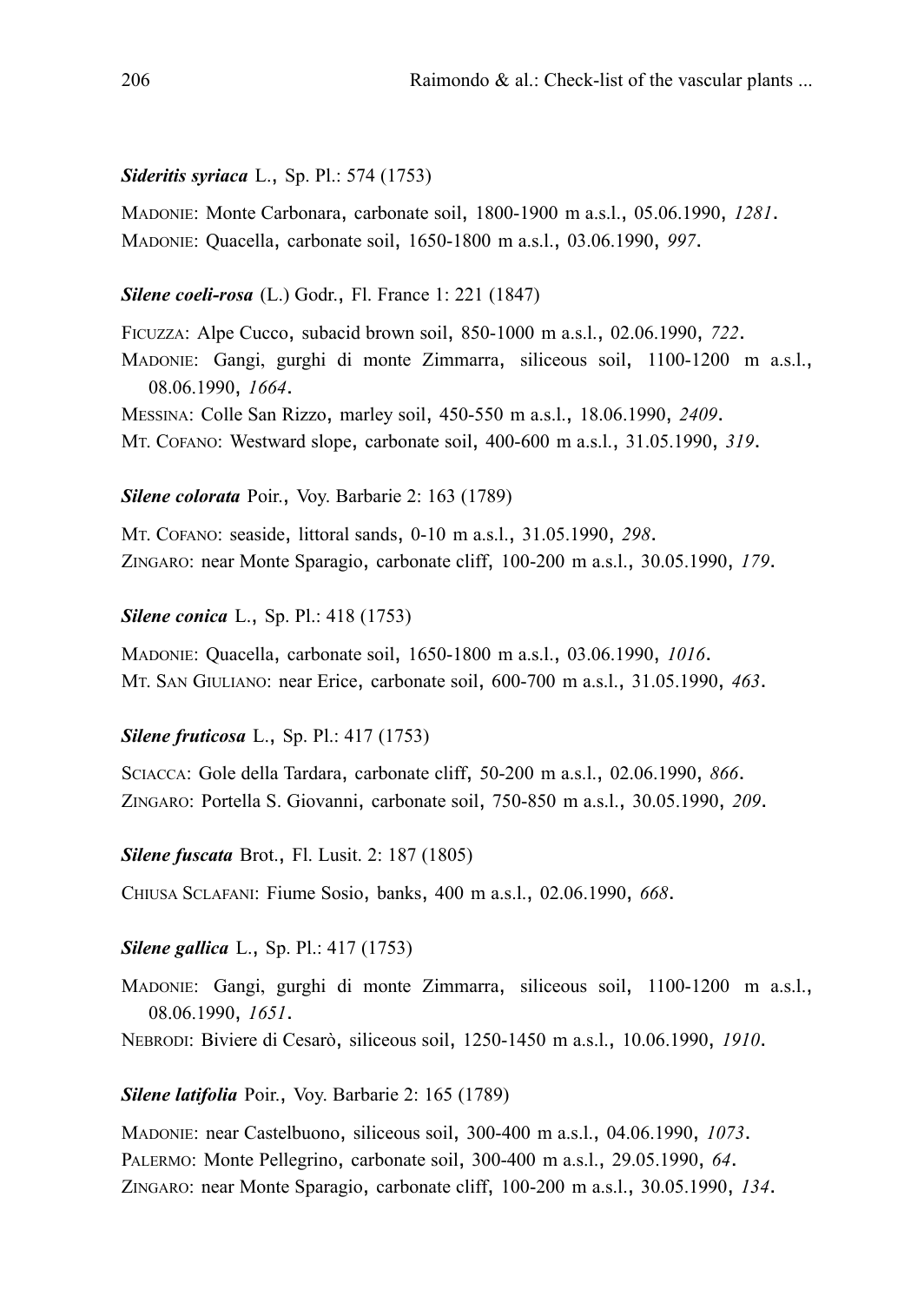## *Silene neglecta* Ten., Fl. Neapol. app. 5: 13 (1826)

PALERMO: Monte Pellegrino, carbonate soil, 300-400 m a.s.l., 29.05.1990, *88*. PELORITANI: Monte Scuderi, slopes, carbonate soil, 700-800 m a.s.l., 13.06.1990, *2053*.

## *Silene nicaeensis* All., Fl. Pedem.2: 81 (1785)

MT. COFANO: seaside, littoral sands, 0-10 m a.s.l., 31.05.1990, *295*. VENDICARI: natural reserve, marsh, 0-20 m a.s.l., 16.06.1990, *2201*.

# *Silene nocturna* L., Sp. Pl.: 416 (1753)

MADONIE: Canna, carbonate soil, 1200-1500 m a.s.l., 06.06.1990, *1354*. MADONIE: near Isnello, carbonate soil, 400-500 m a.s.l., 04.06.1990, *1056*. SICANI: Monte Rose, carbonate soil, 1000-1200 m a.s.l., 01.06.1990, *573*.

## *Silene sedoides* Poir., Voy. Barbarie 2: 164 (1789)

PORTO PALO: neighborhoods, carbonate soil, 10-20 m a.s.l., 16.06.1990, *2235*. ZINGARO: Tonnarella dell'Uzzo, carbonate soil, 0-50 m a.s.l., 30.05.1990, *265*.

## *Silene sicula* Ucria, Nuova Racc. Opusc. Aut. Sicil. 6: 251 (1793)

ETNA: Bosco di Milo, volcanic soil, 700-800 m a.s.l., 11.06.1990, *1999*. MADONIE: Monte Carbonara, carbonate soil, 1800-1900 m a.s.l., 05.06.1990, *1318*. MADONIE: near Castelbuono, siliceous soil, 300-400 m a.s.l., 04.06.1990, *1111*. MADONIE: Quacella, carbonate soil, 1650-1800 m a.s.l., 03.06.1990, *973*. MESSINA: Colle San Rizzo, marley soil, 450-550 m a.s.l., 18.06.1990, *2400*. MT. COFANO: Westward slope, carbonate soil, 400-600 m a.s.l., 31.05.1990, *324*. ROCCA BUSAMBRA: cliffs and slopes, carbonate soil, 1100-1400 m a.s.l., 02.06.1990, *802*.

*Silene vulgaris* (Moench) Garcke, Fl. Nord-Mittel-Deutschl.: 64 (1869). subsp. *vulgaris*

ZINGARO: near Monte Sparagio, carbonate cliff, 100-200 m a.s.l., 30.05.1990, *145*.

*Silene vulgaris* subsp. *angustifolia* Hayek, Repert. Spec. Nov. Regni Veg. Beih. 30(1): 256 (1924)

MT. CATALFANO: Mongerbino, carbonate soil, 25-75 m a.s.l., 19.06.1990, *2494*.

*Silene vulgaris* subsp. *commutata* (Guss.) Hayek, Repert. Spec. Nov. Regni Veg. Beih. 30(1): 258 (1924)

MADONIE: near Castelbuono, carbonate soil, 300-400 m a.s.l., 04.06.1990, *1123*. MADONIE: near Polizzi Generosa, siliceous soil, 700-800 m a.s.l., 07.06.1990, *1598*.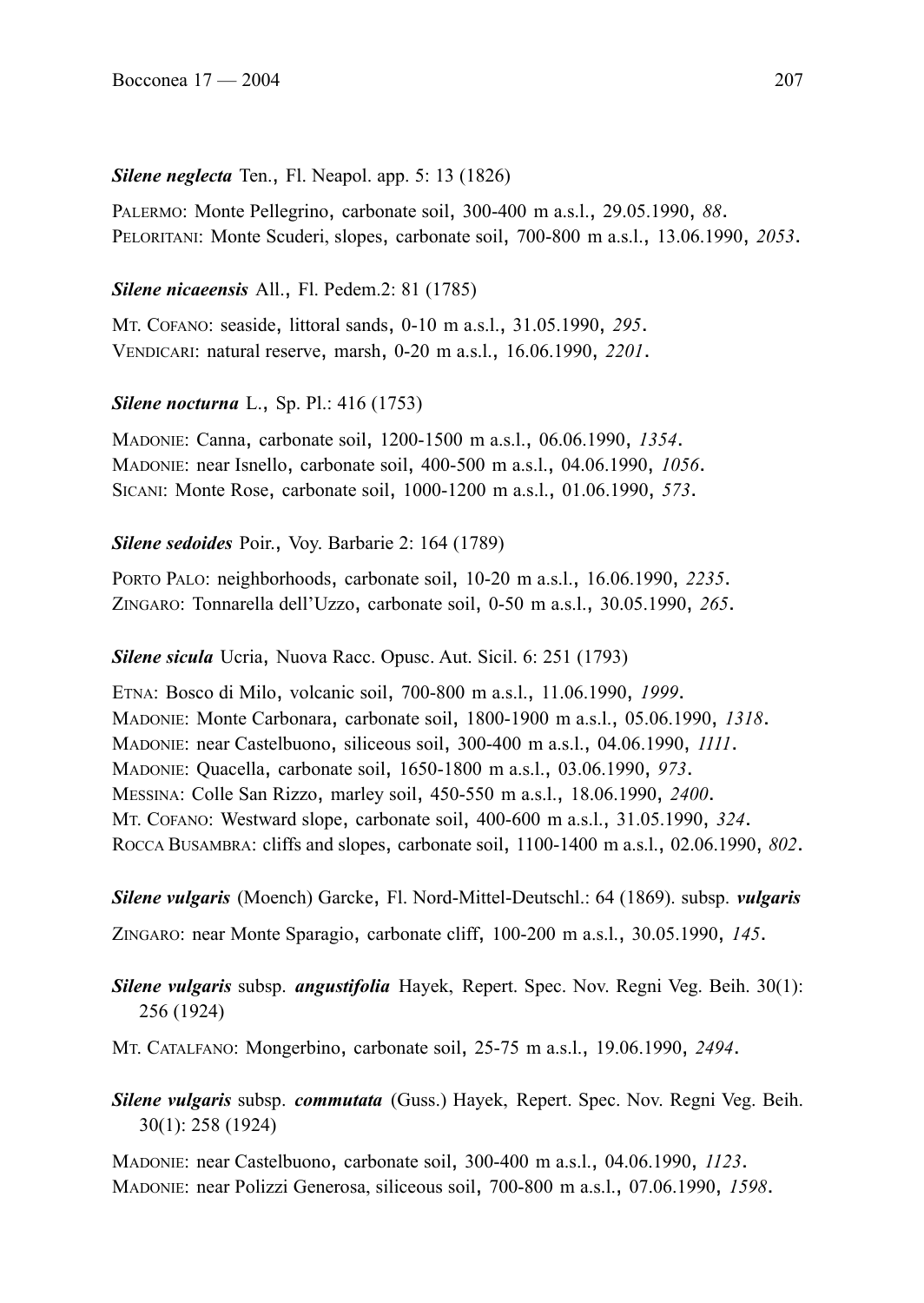SICANI: Monte Rose, carbonate soil, 1000-1200 m a.s.l., 01.06.1990, *568*.

*Silybum marianum* (L.) Gaertn., Fruct. Sem. Pl. 2: 378 (1791)

CHIUSA SCLAFANI: Portella Grande, carbonate soil, 400-500 m a.s.l., 02.06.1990, *696*.

*Sinapis alba* L., Sp. Pl.: 668 (1753)

CHIUSA SCLAFANI: Portella Grande, carbonate soil, 400-500 m a.s.l., 02.06.1990, *699*.

*Sinapis arvensis* L., Sp. Pl.: 668 (1753)

ARAGONA: Maccalube, clay soil, 50-150 m a.s.l., 08.06.1990, *1718*. SICANI: Monte Carcaci, carbonate soil, 900-1100 m a.s.l., 01.06.1990, *654*.

*Sinapis pubescens* L., Mant. Pl.: 95 (1767)

CHIUSA SCLAFANI: Portella Grande, carbonate soil, 400-500 m a.s.l., 02.06.1990, *707*.

*Sisymbrella dentata* (L.) O. E. Schulz, Pflanzenr. 86: 144 (1924)

RANDAZZO: Lago Gurrida, moist meadows, 850 m a.s.l., 14.06.1990, *2103*. SICANI: Monte Carcaci, marsh, 900-1100 m a.s.l., 01.06.1990, *638*.

#### *Sisymbrium orientale* L., Cent. Pl. I 2: 24 (1756)

MT. CATALFANO: between Mongerbino and Capo Zafferano, carbonate soil, 0-50 m a.s.l., 19.06.1990, *2495*.

PALERMO: Monte Pellegrino, carbonate soil, 300-400 m a.s.l., 29.05.1990, *68*.

*Smilax aspera* L., Sp. Pl.: 1028 (1753)

PALERMO: Monte Pellegrino, carbonate soil, 300-400 m a.s.l., 29.05.1990, *20*.

*Smyrnium olusatrum* L., Sp. Pl.: 262 (1753)

PALERMO: Monte Pellegrino, carbonate soil, 300-400 m a.s.l., 29.05.1990, *89*.

### *Smyrnium perfoliatum* L., Sp. Pl.: 262 (1753)

NEBRODI: Biviere di Cesarò, marsh, 1250-1450 m a.s.l., 10.06.1990, *1887*.

NEBRODI: Monte Soro, brown siliceous woody soil, 1700-1800 m a.s.l., 09.06.1990, *1820*.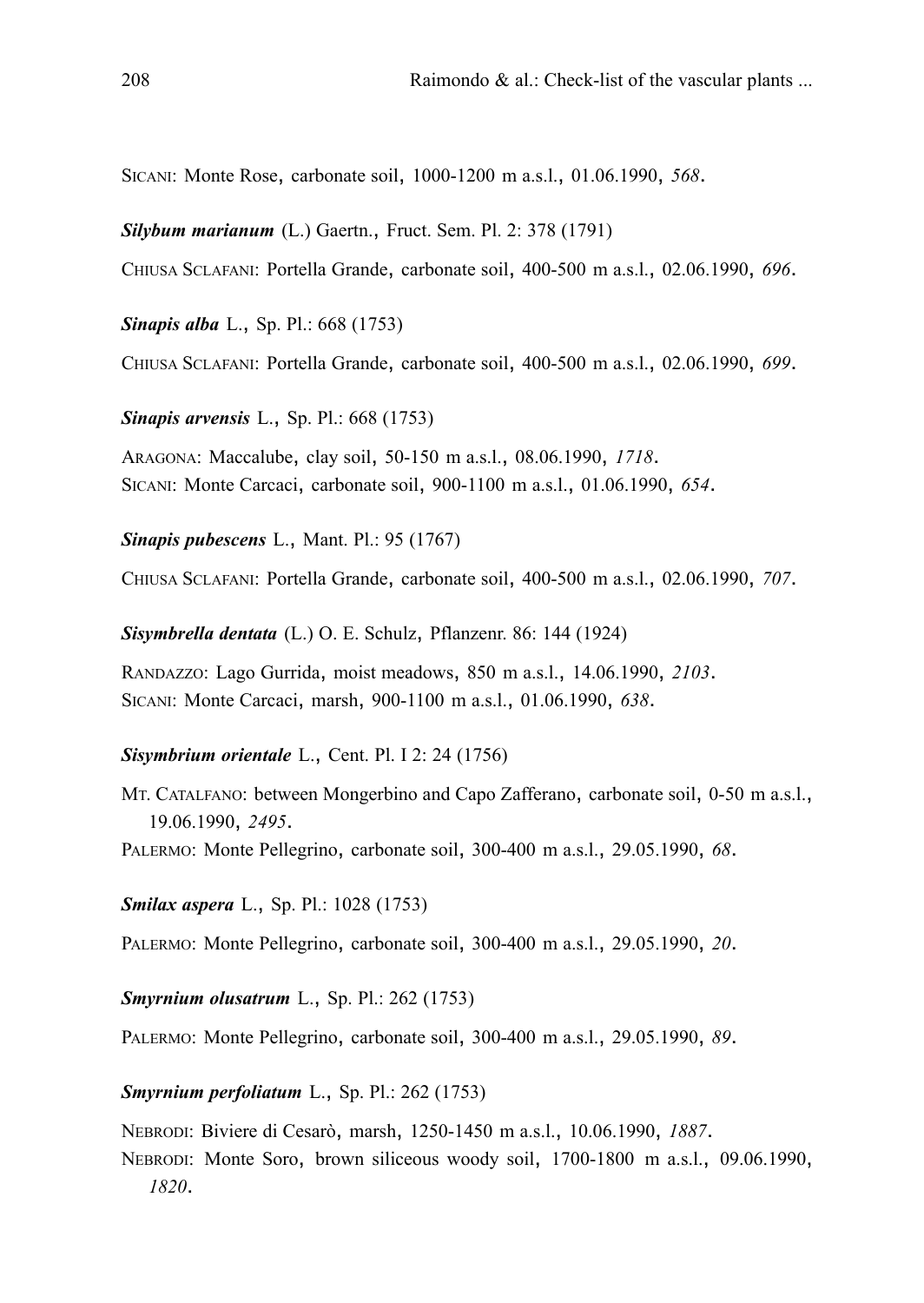### *Smyrnium rotundifolium* Mill., Gard. Dict. ed. 8: Smyrnium no. 2 (1768)

- MADONIE: Monte Catarineci, slopes, siliceous soil, 1300-1600 m a.s.l., 06.06.1990, *1493*.
- MT. SAN GIULIANO: near Erice, carbonate soil, 600-700 m a.s.l., 31.05.1990, *460*. ROCCA BUSAMBRA: cliffs and slopes, carbonate soil, 1100-1400 m a.s.l., 02.06.1990, *787*.

# *Solanum dulcamara* L., Sp. Pl.: 185 (1753)

MADONIE: Portella Mandarini, siliceous soil, 1200 m a.s.l., 06.06.1990, *1393*. RANDAZZO: Lago Gurrida, moist meadows, 850 m a.s.l., 14.06.1990, *2088*.

### *Solanum eleagnifolium* Cav., Icon. 3: 22 (1795)

CATANIA: Highway PA-CT, Gerbini, roadside, disturbed soil, 40 m a.s.l., 14.06.1990, *2139*.

TRAPANI: Bonagia, carbonate soil, 0-50 m a.s.l., 31.05.1990, *369*.

#### *Solanum sodomeum* L., Sp. Pl.: 187 (1753)

PALERMO: Addaura, carbonate soil, 0-50 m a.s.l., 29.05.1990, *114*.

#### *Solenopsis minuta* subsp. *nobilis* (E. Wimm.) Meikle, Kew Bull. 34: 374 (1979)

MADONIE: Margio Scorzone, marshy area on siliceous soil, 1300-1400 m a.s.l., 06.06.1990, *1472*.

MADONIE: Faguare, marsh on carbonate soil, 1500-1600 m a.s.l., 05.06.1990, *1220*.

### *Sonchus asper* (L.) Hill, Herb. Brit. 1: 47 (1769)

SICANI: Monte Carcaci, carbonate soil, 900-1100 m a.s.l., 01.06.1990, *634*.

#### *Sonchus maritimus* L., Syst. Nat. ed. 10 2: 1192 (1759)

SIRACUSA: Fiume Ciane, banks, 0-20 m a.s.l., 15.06.1990, *2191*.

# *Sonchus oleraceus* L., Sp. Pl.: 794 (1753)

MADONIE: near Castelbuono, siliceous soil, 300-400 m a.s.l., 04.06.1990, *1142*. MADONIE: Piano Pomo, siliceous soil, 1200-1300 m a.s.l., 04.06.1990, *1181*. PALERMO: Monte Pellegrino, carbonate soil, 300-400 m a.s.l., 29.05.1990, *79*.

#### *Sonchus tenerrimus* L., Sp. Pl.: 794 (1753)

PALERMO: Monte Pellegrino, carbonate soil, 300-400 m a.s.l., 29.05.1990, *75*.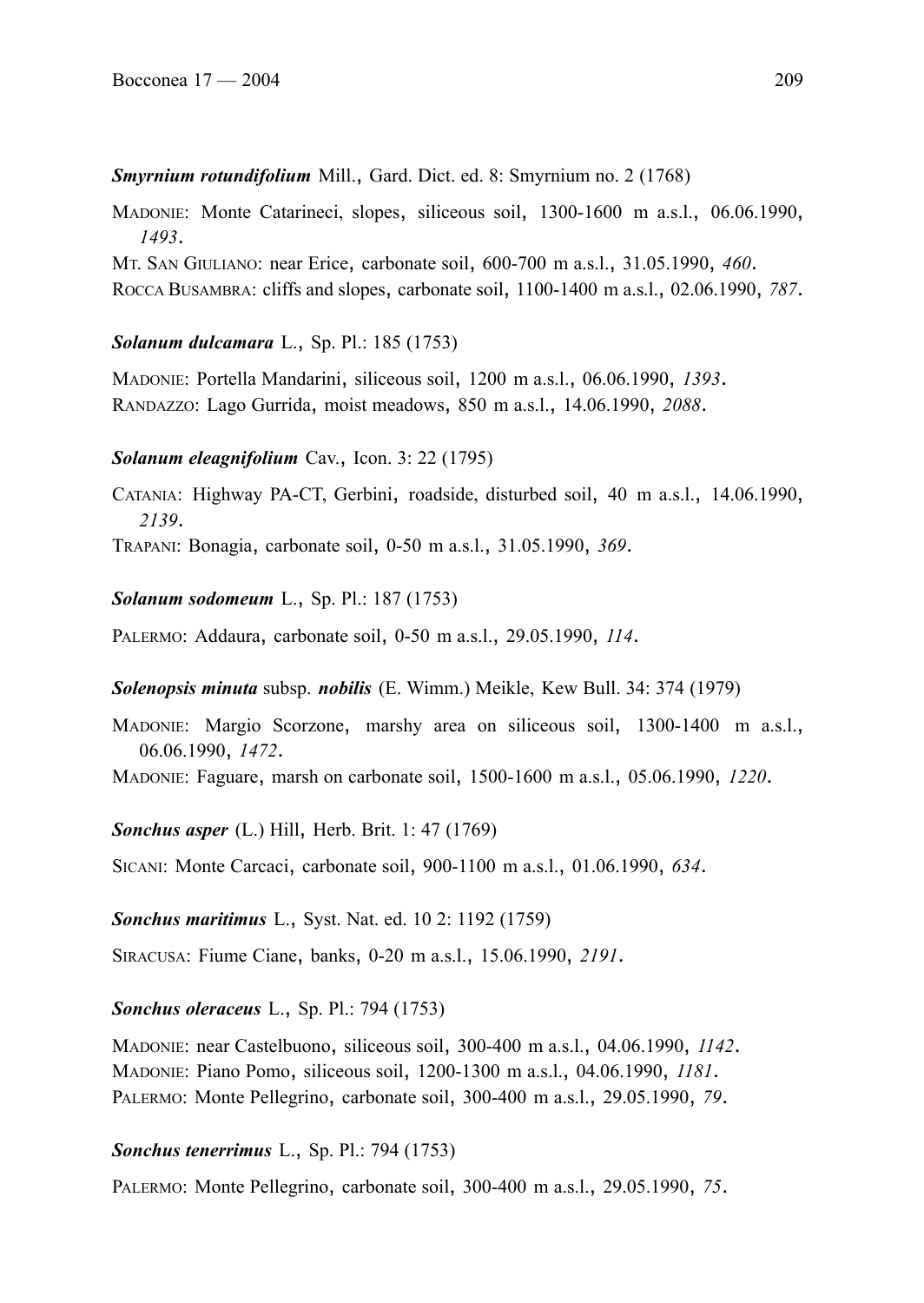# *Sorbus aria* (L.) Crantz, Stirp. Austr. fasc. 2: 46 (1763)

PELORITANI: Monte Scuderi, carbonate soil, 800-900 m a.s.l., 13.06.1990, *2063*. ROCCA BUSAMBRA: cliffs and slopes, carbonate soil, 1100-1400 m a.s.l., 02.06.1990, *827*.

# *Sorbus graeca* (Spach) Kotsky, Ins. Cypern 369 (1865)

MADONIE: Monte Catarineci, slopes, siliceous soil, 1300-1600 m a.s.l., 06.06.1990, *1494*. MADONIE: Quacella, carbonate soil, 1650-1800 m a.s.l., 03.06.1990, *946*. ROCCA BUSAMBRA: cliffs and slopes, carbonate soil, 1100-1400 m a.s.l., 02.06.1990, *817*. SICANI: Monte Rose, carbonate soil, 1000-1200 m a.s.l., 01.06.1990, *511*.

*Sorbus torminalis* (L.) Crantz, Stirp. Austr. fasc. 2: 45 (1763)

SICANI: Bosco S. Adriano, carbonate soil, 900-1000 m a.s.l., 01.06.1990, *608*.

*Sorghum halepense* (L.) Pers., Syn. Pl. 1: 101 (1805)

TINDARI: seaside, sandy soil, 0-10 m a.s.l., 18.06.1990, *2447*.

# *Sparganium erectum* L., Sp. Pl.: 971 (1753). subsp. *erectum*

NEBRODI: Biviere di Cesarò, marsh, 1250-1450 m a.s.l., 10.06.1990, *1903*.

# *Sparganium erectum* subsp. *neglectum* (Beeby) Schinz. & Thell., Fl. Schweiz 2: 14 (1914)

SORTINO: Valle dell'Anapo, marsh, 250-300 m a.s.l., 15.06.1990, *2159*.

*Spartium junceum* L., Sp. Pl.: 708 (1753)

SICANI: Monte Carcaci, carbonate soil, 900-1100 m a.s.l., 01.06.1990, *622*.

*Spergula pentandra* L., Sp. Pl.: 440 (1753)

MADONIE: near Castelbuono, siliceous soil, 300-400 m a.s.l., 04.06.1990, *1140*.

*Spergularia diandra* (Guss.) Boiss., Fl. Orient. 1: 733 (1867)

MT. CATALFANO: between Mongerbino and Capo Zafferano, carbonate soil, 0-50 m a.s.l., 19.06.1990, *2497*.

*Spergularia rubra* (L.) C. & J. Presl, Fl. Cech.: 94 (1819). subsp. *rubra*

NEBRODI: Portella Femmina Morta, siliceous soil, 1500-1600 m a.s.l., 09.06.1990, *1765*.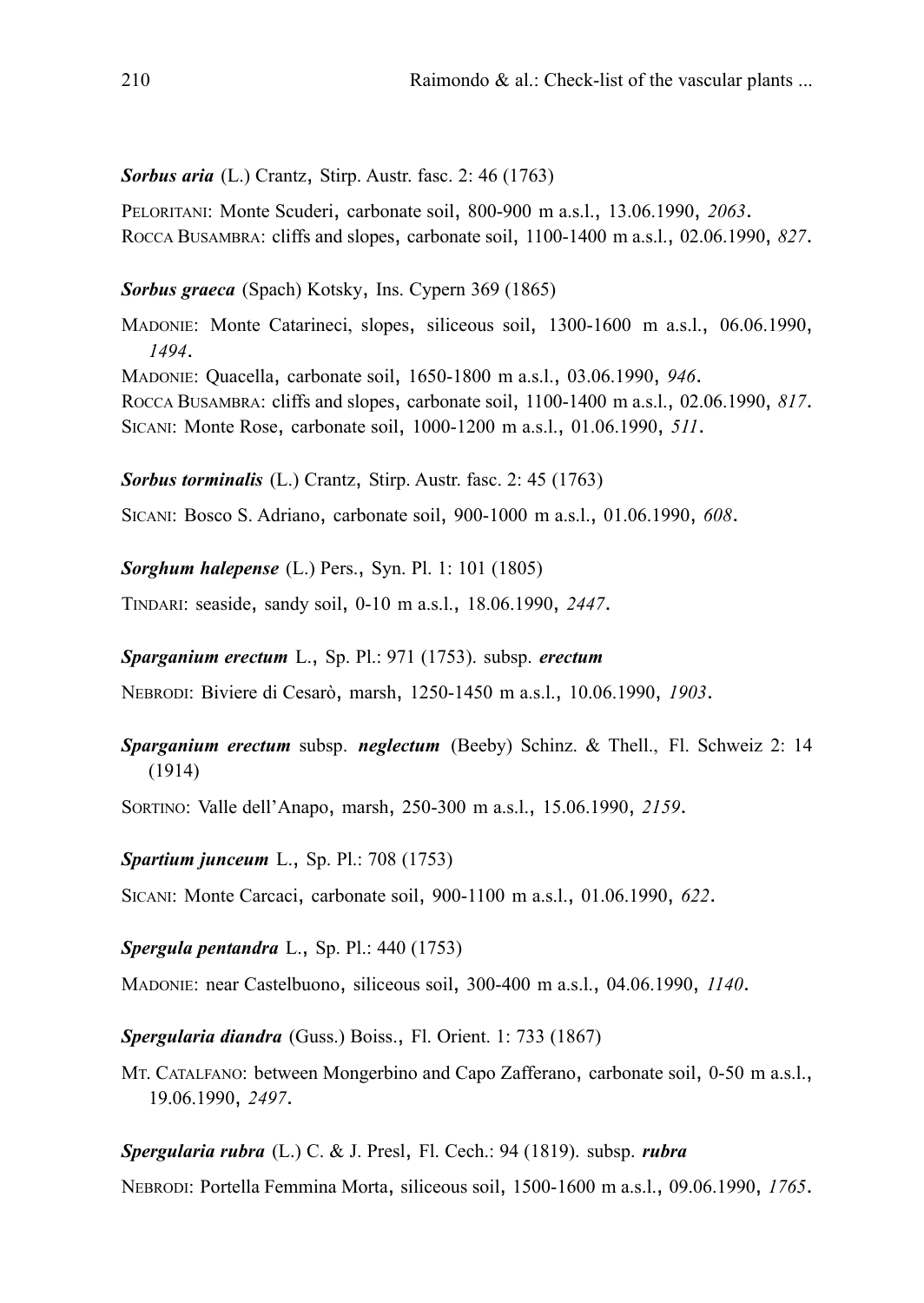# *Spergularia rubra* subsp. *radicans* C. & J. Presl, Fl. Cech.: 94 (1819)

MADONIE: Piano Battaglia, siliceous soil, 1500-1600 m a.s.l., 05.06.1990, *1193*. NEBRODI: Portella Femmina Morta, siliceous soil, 1500-1600 m a.s.l., 09.06.1990, *1779*.

*Sporolobus pungens* (Schreber) Kunth, Révis. gramin. 1: 68 (1829)

MT. COFANO: seaside, littoral sands, 0-10 m a.s.l., 31.05.1990, *292*. PORTO PALO: neighborhoods, littoral sand, 10-20 m a.s.l., 16.06.1990, *2226*.

# *Stachys arenaria* Vahl, Symb. Bot. 2: 64 (1791)

CALTAGIRONE: Bosco di Santo Pietro, sandstone and marlic soil, 250-300 m a.s.l., 17.06.1990, *2390*.

*Stachys arvensis* (L.) L., Sp. Pl.: 814 (1763)

CHIUSA SCLAFANI: Portella Grande, carbonate soil, 400-500 m a.s.l., 02.06.1990, *702*.

*Stachys germanica* L., Comp. Fl. Ital.: 437 (1894)

MADONIE: Monte Catarineci, slopes, siliceous soil, 1300-1600 m a.s.l., 06.06.1990, *1491*.

MADONIE: near Castelbuono, siliceous soil, 300-400 m a.s.l., 04.06.1990, *1077*. NEBRODI: Portella Femmina Morta, siliceous soil, 1500-1600 m a.s.l., 09.06.1990, *1754*.

*Stachys ocymastrum* (L.) Briq., Lab. Alp. mar.: 252 (1893)

ROCCA BUSAMBRA: cliffs and slopes, carbonate soil, 1100-1400 m a.s.l., 02.06.1990, *828*.

*Stellaria media* (L.) Vill., Hist. Pl. Dauphiné 3: 615 (1789). subsp. *media*

MADONIE: Bozzolino, siliceous soil, 1000-1200 m a.s.l., 06.06.1990, *1448*.

NEBRODI: Monte Soro, brown siliceous woody soil, 1700-1800 m a.s.l., 09.06.1990, *1819*.

ZINGARO: Monte Passo del Lupo, carbonate soil, 550-650 m a.s.l., 30.05.1990, *252*.

*Stellaria media* subsp. *cupaniana* (Jord & Fourn.) Nyman, Consp. Fl. Eur.: 111 (1878)

MADONIE: Gangi, gurghi di monte Zimmarra, siliceous soil, 1100-1200 m a.s.l., 08.06.1990, *1652*.

MADONIE: Piano Pomieri, siliceous soil, 1200-1300 m a.s.l., 06.06.1990, *1386*.

NEBRODI: Monte Soro, brown siliceous woody soil, 1700-1800 m a.s.l., 09.06.1990, *1840*.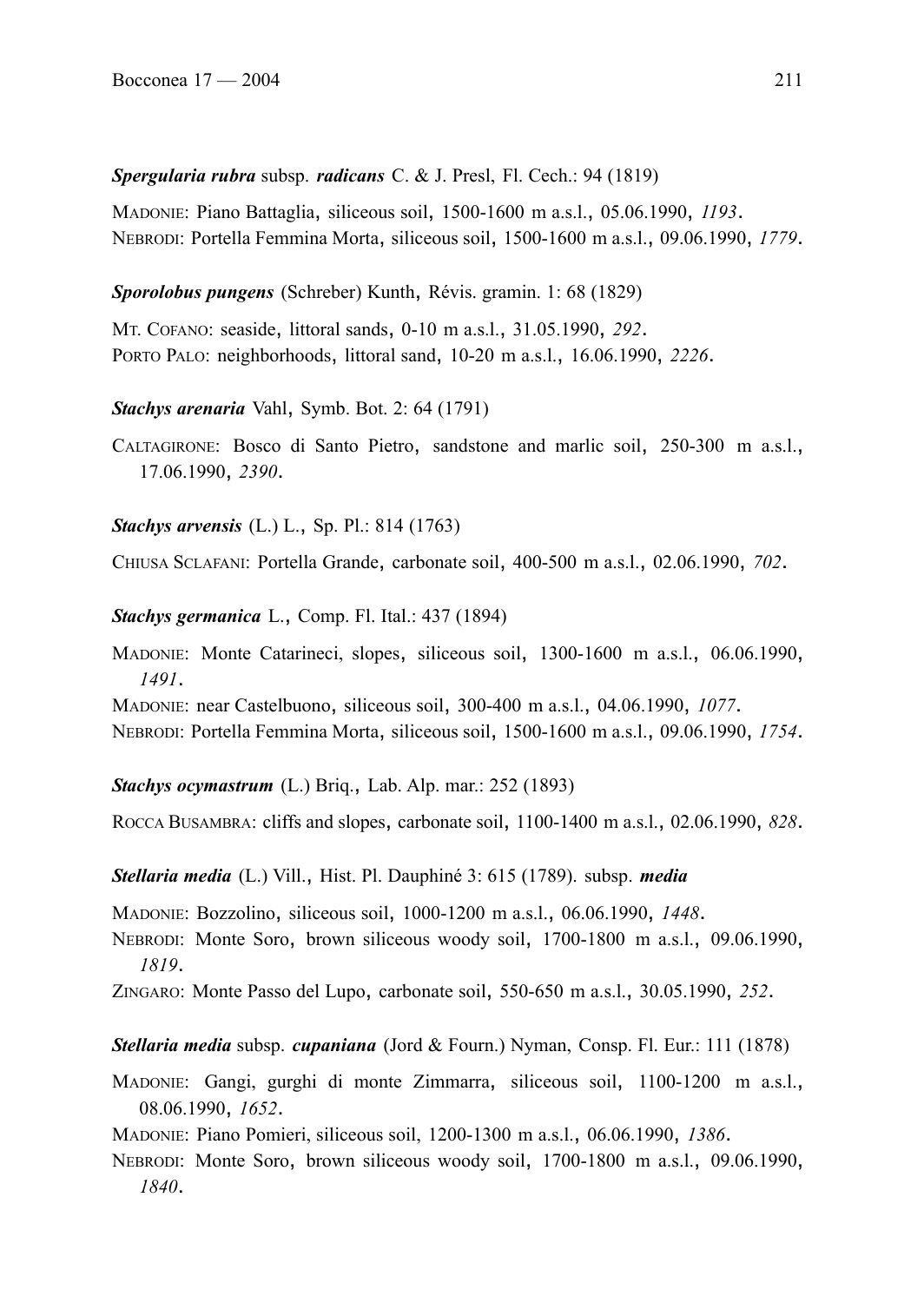*Stipa barbata* Desf., Fl. Atlant. 1: 97, t. 27 (1798)

SICANI: Bivio Filaga, carbonate soil, 700 m a.s.l., 01.06.1990, *611*. SICANI: Monte Carcaci, carbonate soil, 900-1100 m a.s.l., 01.06.1990, *636*.

*Stipa bromoides* (L.) Dörfl., Herb. Norm. 34: 129 (1897)

SIRACUSA: near Fiume Ciane, banks, 0-20 m a.s.l., 15.06.1990, *2185*.

*Stipa capensis* Thunb., Prodr. Pl. cap.: 19 (1794)

MADONIE: near Isnello, carbonate soil, 400-500 m a.s.l., 04.06.1990, *1049*. RANDAZZO: between Lago Gurrida and Fiume Alcantara, roadside, 600-700 m a.s.l., 14.06.1990, *2130*.

*Stipa gussonei* Moraldo, Webbia 40(2): 221 (1986)

CALTAGIRONE: Bosco di Santo Pietro, sandstone and marlic soil, 250-300 m a.s.l., 17.06.1990, *2376*.

*Stipa sicula* Moraldo, La Valva, Ricciardi & G. Caputo, Delpinoa 23–24: 139 (1985)

MADONIE: Gangi, Monte San Calogero, siliceous soil, 850-950 m a.s.l., 08.06.1990, *1628*.

MADONIE: near Gangi, siliceous soil, 700-800 m a.s.l., 08.06.1990, *1625*.

MADONIE: Quacella, carbonate soil, 1650-1800 m a.s.l., 03.06.1990, *937*.

ROCCA BUSAMBRA: cliffs and slopes, carbonate soil, 1100-1400 m a.s.l., 02.06.1990, *822*. SPERLINGA: neighborhoods, siliceous soil, 750-850 m a.s.l., 08.06.1990, *1669*.

Note: This species was known only from its *locus classicus* "Quacella in the Madonie mountains" after the records *1625, 1628* and *1669* its distribution was expanded inward.

*Suaeda fruticosa* (L.) Forssk., Fl. Aegypt. Arab.: 70 (1775)

PORTO PALO: Pantani Longarini, marsh, 0-10 m a.s.l., 16.06.1990, *2252*. SORTINO: Vaccarizzo, carbonate soil, 250-300 m a.s.l., 15.06.1990, *2180*.

# *Suaeda maritima* (L.) Dumort., Fl. Belg.: 22 (1827)

PORTO PALO: Pantani Longarini, marsh, 0-10 m a.s.l., 16.06.1990, *2241*. VENDICARI: natural reserve, marsh, 0-20 m a.s.l., 16.06.1990, *2202*.

# *Symphytum gussonei* F. W. Schultz, Arch. Fl. Eur. 58 (1874)

MADONIE: Piano Pomieri, siliceous soil, 1200-1300 m a.s.l., 06.06.1990, *1384*.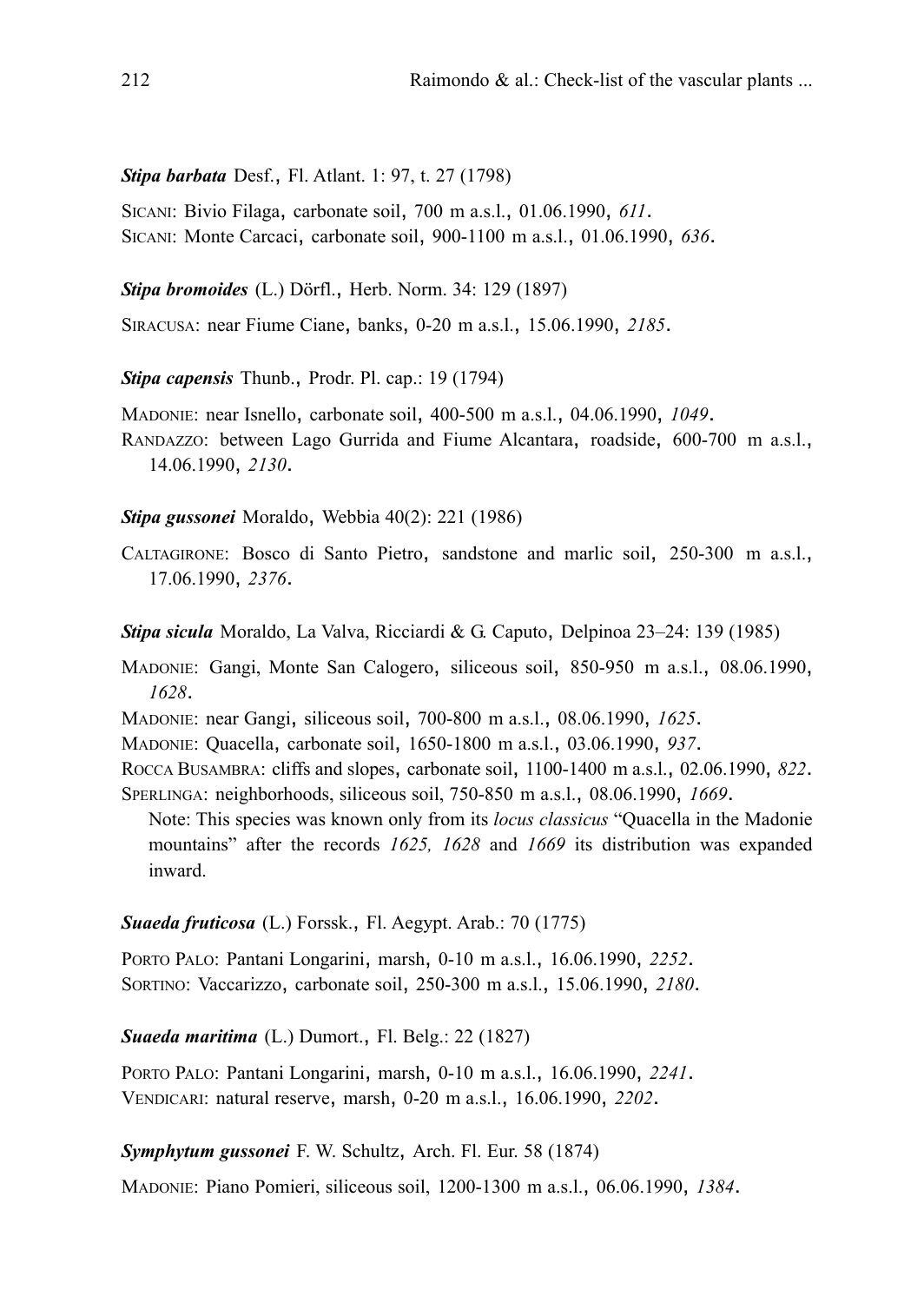- NEBRODI: Monte Soro, brown siliceous woody soil, 1700-1800 m a.s.l., 09.06.1990, *1807*.
- *Taeniatherum caput-medusae* (L.) Nevski, Trudy Sredne-Aziatsk. Gosud. Univ., Ser. 8b, Bot. 17: 38 (1934)

ETNA: Bosco di Milo, volcanic soil, 700-800 m a.s.l., 11.06.1990, *1980*.

*Tamarix canariensis* Willd., Abh. Königl. Akad. Wiss. Berlin 1812-13: 79 (1816)

GELA: Biviere, marsh, 20-30 m a.s.l., 16.06.1990, *2351*.

*Tamus communis* L., Sp. Pl.: 1028 (1753)

MT. SAN GIULIANO: near Erice, carbonate soil, 600-700 m a.s.l., 31.05.1990, *461*.

*Tanacetum balsamita* L., Sp. Pl.: 845 (1753)

MADONIE: near Gangi, siliceous soil, 850-950 m a.s.l., 08.06.1990, *1626*.

*Tanacetum officinale* Gueldenst. ex Ledeb., Fl. Ross. 2: 601 (1842)

NEBRODI: Monte Soro, brown siliceous woody soil, 1700-1800 m a.s.l., 09.06.1990, *1812*.

*Tanacetum siculum* (Guss.) Strobl, Flora 65: 249 (1882)

MADONIE: Portella Mandarini, siliceous soil, 1200 m a.s.l., 06.06.1990, *1395*. NEBRODI: Portella Femmina Morta, siliceous soil, 1500-1600 m a.s.l., 09.06.1990, *1757*. RANDAZZO: between Lago Gurrida and Fiume Alcantara, volcanic soil, 600-700 m a.s.l., 14.06.1990, *2116*.

*Taraxacum obovatum* (Willd.) DC., Mém. Agric. Soc. Agric. Dép. Seine 11: 83 (1809)

NEBRODI: Monte Soro, brown siliceous woody soil, 1700-1800 m a.s.l., 09.06.1990, *1814*.

*Taraxacum officinale* Weber, Prim. Fl. Holsat.: 56 (1780)

MADONIE: Monte Carbonara, carbonate soil, 1800-1900 m a.s.l., 05.06.1990, *1273*. MADONIE: near Castelbuono, siliceous soil, 300-400 m a.s.l., 04.06.1990, *1078*.

MADONIE: Portella Colla, siliceous soil, 1400-1500 m a.s.l., 07.06.1990, *1565*.

NEBRODI: Monte Soro, brown siliceous woody soil, 1700-1800 m a.s.l., 09.06.1990, *1838*.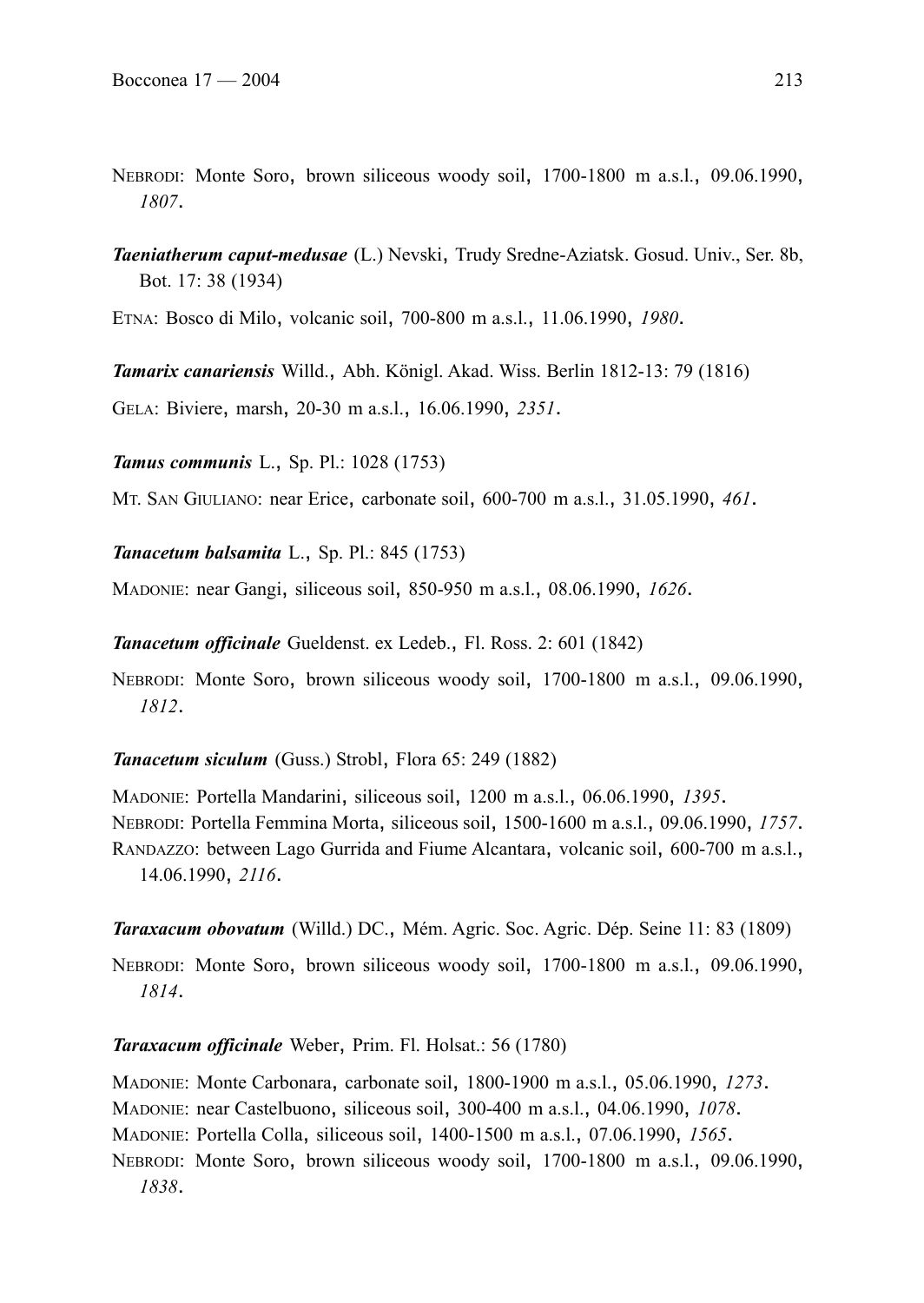*Taxus baccata* L., Sp. Pl.: 1040 (1753)

NEBRODI: Biviere di Cesarò, moist meadows on siliceous soil, 1250-1450 m a.s.l., 10.06.1990, *1917*.

*Teline monspessulana* (L.) K. Koch, Dendrologie 1: 30 (1869)

NEBRODI: near Galati Mamertino, carbonate soil, 700-800 m a.s.l., 10.06.1990, *1937*.

*Tetragonolobus biflorus* (Desr.) DC., Prodr. 2: 215 (1825)

FICUZZA: Alpe Cucco, subacid brown soil, 850-1000 m a.s.l., 02.06.1990, *724*.

*Tetragonolobus purpureus* Moench, Methodus: 164 (1794)

MADONIE: Gangi, gurghi di monte Zimmarra, siliceous soil, 1100-1200 m a.s.l., 08.06.1990, *1650*.

SICANI: Monte Rose, carbonate soil, 1000-1200 m a.s.l., 01.06.1990, *533*.

*Teucrium campanulatum* L., Sp. Pl.: 562 (1753)

RANDAZZO: Lago Gurrida, moist meadows, 850 m a.s.l., 14.06.1990, *2091*.

### *Teucrium chamaedrys* L., Sp. Pl.: 565 (1753)

MADONIE: Gangi, near gurghi di monte Zimmarra, siliceous soil, 1100-1200 m a.s.l., 08.06.1990, *1667*.

MADONIE: Monte Carbonara, carbonate soil, 1800-1900 m a.s.l., 05.06.1990, *1261*.

PELORITANI: Monte Scuderi, carbonate soil, 800-900 m a.s.l., 13.06.1990, *2070*.

RANDAZZO: between Lago Gurrida and Fiume Alcantara, roadside, 600-700 m a.s.l., 14.06.1990, *2125*.

### *Teucrium flavum* L., Sp. Pl.: 565 (1753)

ZINGARO: Portella S. Giovanni, carbonate soil, 750-850 m a.s.l., 30.05.1990, *223*.

*Teucrium fruticans* L., Sp. Pl.: 563 (1753)

ZINGARO: Portella S. Giovanni, carbonate soil, 750-850 m a.s.l., 30.05.1990, *221*.

*Teucrium gussonei* Lojac., Fl. Sic. 2(2): 247 (1907)

CALTAGIRONE: Bosco di Santo Pietro, sandstone and marlic soil, 250-300 m a.s.l., 17.06.1990, *2382*.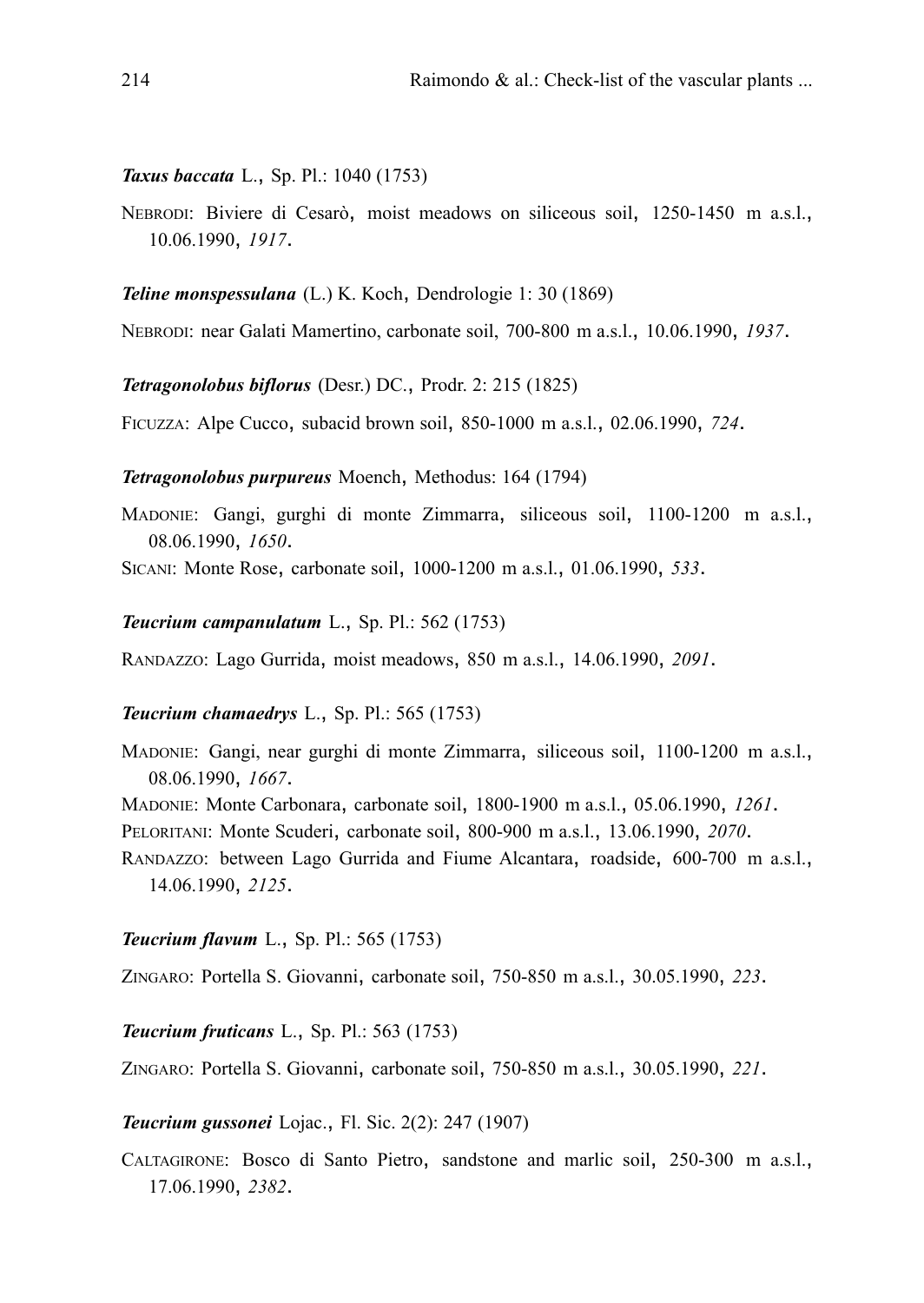#### *Teucrium montanum* L., Sp. Pl.: 565 (1753)

MADONIE: Quacella, carbonate soil, 1650-1800 m a.s.l., 03.06.1990, *976*.

#### *Teucrium polium* L., Sp. Pl.: 566 (1753). subsp. *polium*

VITTORIA: Pineta di Vittoria, siliceous soil, 100-200 m a.s.l., 16.06.1990, *2309*.

*Teucrium polium* subsp. *capitatum* (L.) Arcang., Comp. Fl. Ital.: 559 (1882)

CALTAGIRONE: Bosco di Santo Pietro, sandstone and marlic soil, 250-300 m a.s.l., 17.06.1990, *2366*.

SICANI: Monte Rose, carbonate soil, 1000-1200 m a.s.l., 01.06.1990, *604*. VITTORIA: Pineta di Vittoria, siliceous soil, 100-200 m a.s.l., 16.06.1990, *2313*.

*Teucrium scordium* subsp. *scordioides* (Schreb.) Arcang., Comp. Fl. Ital.: 559 (1882)

MADONIE: Geraci Siculo, Pietra Giordano, marsh on siliceous soil, 1400-1500 m a.s.l., 06.06.1990, *1525*.

ZINGARO: Accia, marsh on carbonate soil, 550-650 m a.s.l., 30.05.1990, *227*.

#### *Teucrium siculum* (Raf.) Guss., Fl. Sic. Syn. 2: 837 (1845)

ETNA: Monti Sartorius, volcanic soil, 1600-1700 m a.s.l., 11.06.1990, *2014*. MADONIE: near Polizzi Generosa, siliceous soil, 700-800 m a.s.l., 07.06.1990, *1602*. PELORITANI: Monte Scuderi, slopes, carbonate soil, 700-800 m a.s.l., 13.06.1990, *2043*.

*Teucrium spinosum* L., Sp. Pl.: 566 (1753)

FICUZZA: neighborhoods, clay soil, 850-1000 m a.s.l., 02.06.1990, *715*.

*Thalictrum calabricum* Sprengel, Pl. Min. Cogn. Pug. 1: 37 (1813)

MADONIE: Monte Catarineci, slopes, siliceous soil, 1300-1600 m a.s.l., 06.06.1990, *1488*.

MT. SAN GIULIANO: near Erice, carbonate soil, 600-700 m a.s.l., 31.05.1990, *406*.

*Theligonum cynocrambe* L., Sp. Pl.: 993 (1753)

MT. PIZZUTA: slopes, carbonate soil, 1200-1300 m a.s.l., 02.06.1990, *894*.

*Thesium humile* Vahl, Symb. Bot. 3: 43 (1794)

CALTAGIRONE: Bosco di Santo Pietro, sandstone and marlic soil, 250-300 m a.s.l., 17.06.1990, *2373*.

GELA: Manfria, littoral sands, 20-30 m a.s.l., 16.06.1990, *2362*.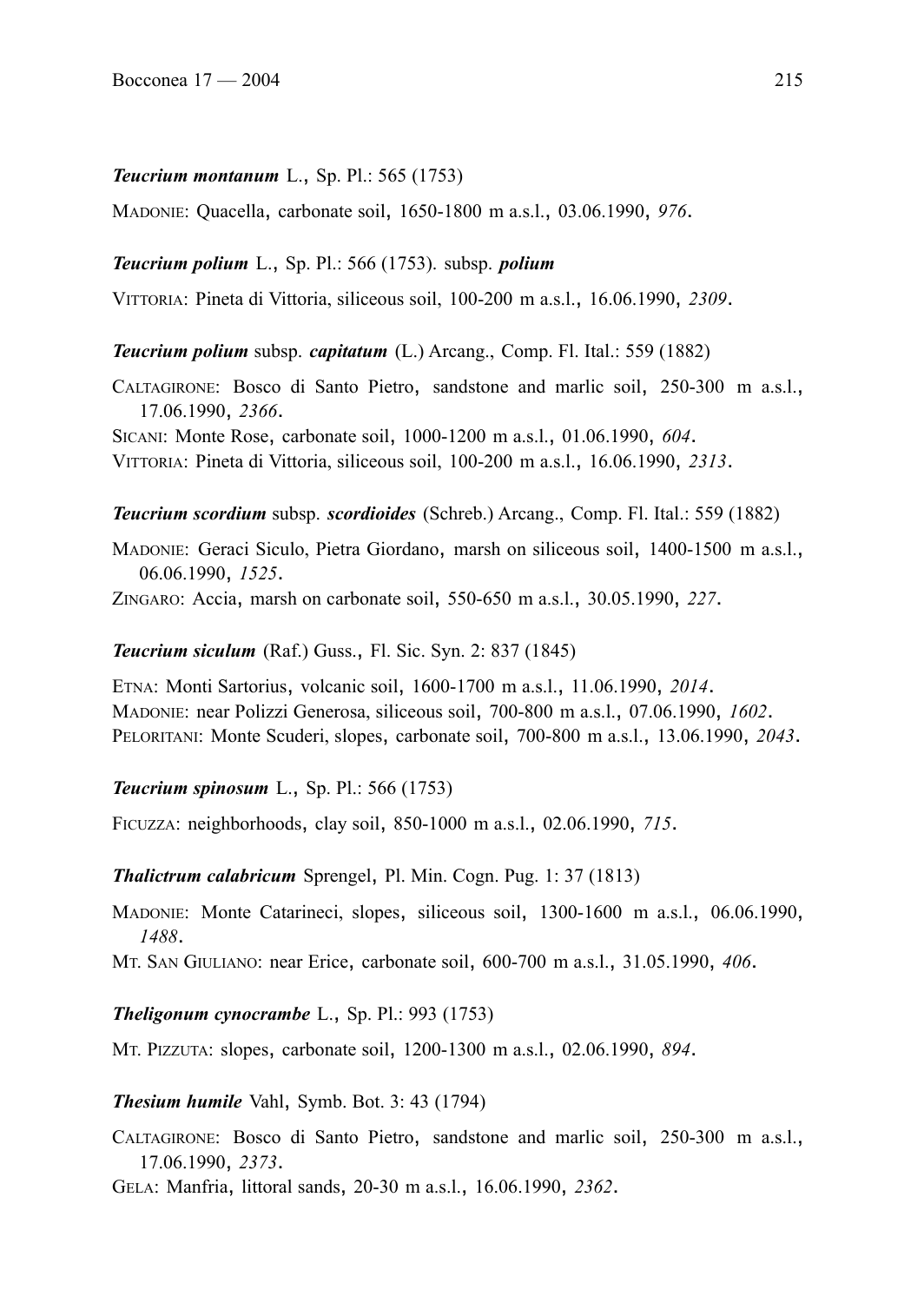# *Thlaspi alliaceum* L., Sp. Pl.: 646 (1753)

SICANI: Monte Carcaci, carbonate soil, 900-1100 m a.s.l., 01.06.1990, *640*.

*Thlaspi rivale* C. Presl, Delic. Prag.: 12 (1822)

MADONIE: Monte Carbonara, carbonate soil, 1800-1900 m a.s.l., 05.06.1990, *1255*. MADONIE: Quacella, carbonate soil, 1650-1800 m a.s.l., 03.06.1990, *993*.

*Thymbra capitata* (L.) Cav., Elench. Pl. Horti Matr. 37 (1803)

MT. COFANO: slopes, carbonate soil, 150-250 m a.s.l., 31.05.1990, *368*.

*Thymelaea hirsuta* (L.) Endl., Gen. Pl. suppl. 4: 65 (1847)

MT. COFANO: seaside, littoral sands, 0-10 m a.s.l., 31.05.1990, *296*. SCOGLITTI: neighborhoods, carbonate soil, 10-30 m a.s.l., 16.06.1990, *2267*.

*Thymus pulegioides* L., Sp. Pl.: 592 (1753)

PELORITANI: Monte Scuderi, carbonate soil, 800-900 m a.s.l., 13.06.1990, *2059*.

*Thymus richardii* subsp. *nitidus* (Guss.) Jalas, Bot. J. Linn. Soc. 64(3): 264 (1971)

EGADI: Marettimo, carbonate soil, 0-100 m a.s.l., 31.05.1990, *495*.

# *Thymus spinulosus* Ten., Fl. Napol. 1: xxxv (1811)

MADONIE: Quacella, carbonate soil, 1650-1800 m a.s.l., 03.06.1990, *944*. MT. SAN GIULIANO: near Erice, carbonate soil, 600-700 m a.s.l., 31.05.1990, *472*. PELORITANI: Monte Scuderi, carbonate soil, 800-900 m a.s.l., 13.06.1990, *2078*. SICANI: Monte Rose, carbonate soil, 1000-1200 m a.s.l., 01.06.1990, *537*.

# *Tilia platyphyllos* Scop., Fl. Carniol. 1: 373 (1772)

PELORITANI: Fiumedinisi, banks of a straem, 300-400 m a.s.l., 13.06.1990, *2039*. PELORITANI: near Novara di Sicilia, siliceous soil, 600-700 m a.s.l., 13.06.1990, *2038*.

*Tolpis altissima* (Balb.) Pers., Syn. Pl. 2: 377 (1807). MILENA: neighborhoods, clay soil, 400-500 m a.s.l., 08.06.1990, *1693*.

*Tolpis virgata* (Desf.) Bertol., Rar. Lig. [Ital.] Pl. 1: 15 (1803). subsp. *virgata* MT. COFANO: slopes, carbonate soil, 150-250 m a.s.l., 31.05.1990, *338*.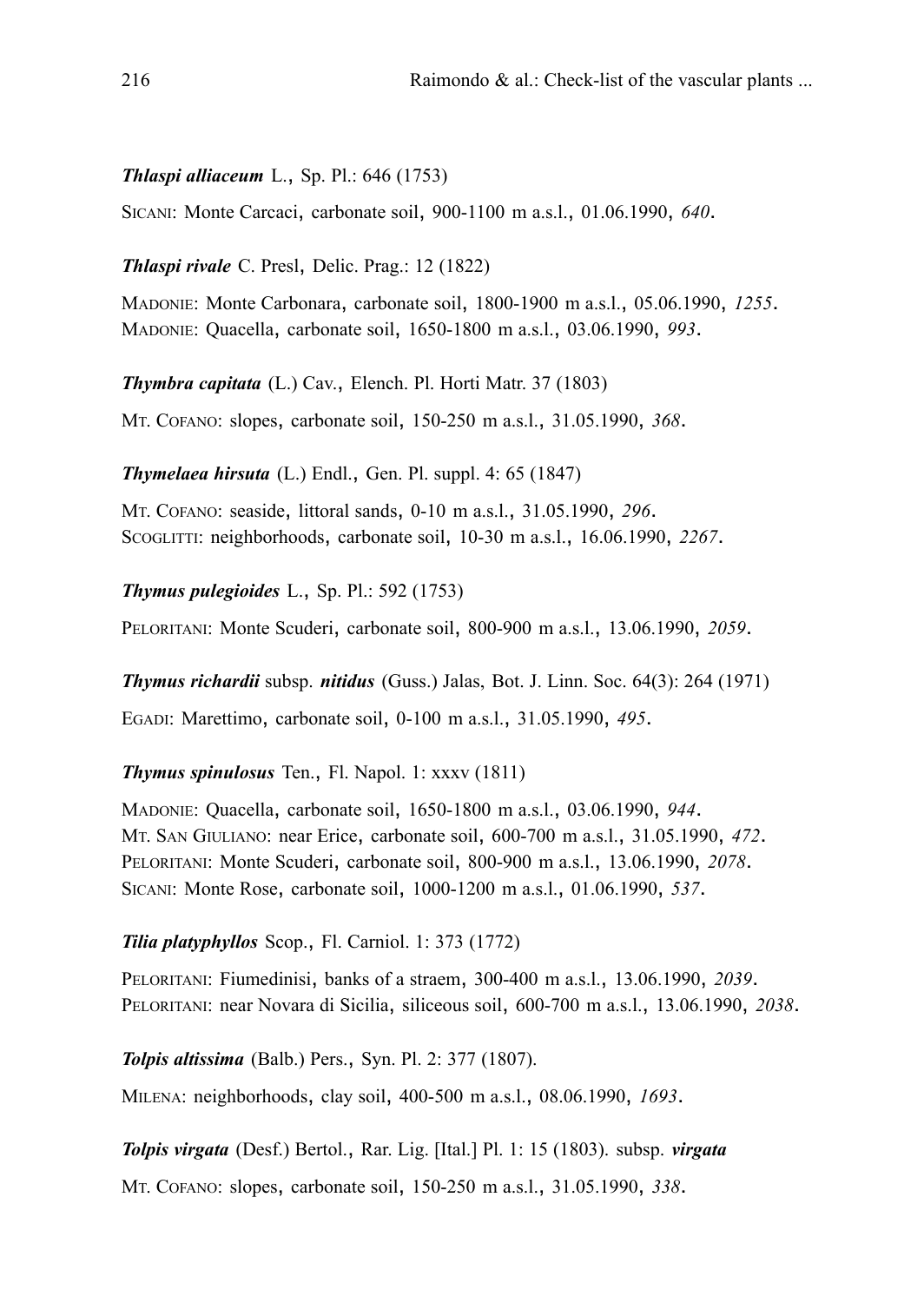*Tolpis virgata* subsp. *grandiflora* (Ten.) Pignatti, Giorn.Bot. Ital. 111(1-2): 57 (1977)

MADONIE: Quacella, carbonate soil, 1650-1800 m a.s.l., 03.06.1990, *1002*. MESSINA: Colle San Rizzo, marley soil, 450-550 m a.s.l., 18.06.1990, *2395*. MT. COFANO: slopes, carbonate soil, 150-250 m a.s.l., 31.05.1990, *329*. PORTO PALO: Pantani Longarini, marsh, 0-10 m a.s.l., 16.06.1990, *2237*.

*Tordylium apulum* L., Sp. Pl.: 239 (1753)

CHIUSA SCLAFANI: Portella Grande, carbonate soil, 400-500 m a.s.l., 02.06.1990, *711*.

*Tordylium maximum* L., Sp. Pl.: 240 (1753)

MADONIE: Castelbuono, Barraca, siliceous soil, 500-600 m a.s.l., 04.06.1990, *1170*.

*Torilis arvensis* (Huds.) Link, Enum. Hort. Berol. alt. 1: 265 (1821)

MADONIE: Bozzolino, siliceous soil, 1000-1200 m a.s.l., 06.06.1990, *1430*. NEBRODI: Portella Femmina Morta, siliceous soil, 1500-1600 m a.s.l., 09.06.1990, *1766*.

*Torilis nodosa* (L.) Gaertn., Fruct. Sem. Pl. 1: 82 (1788)

CHIUSA SCLAFANI: Fiume Sosio, banks, 400 m a.s.l., 02.06.1990, *684*. MADONIE: Bozzolino, siliceous soil, 1000-1200 m a.s.l., 06.06.1990, *1433*. MADONIE: Gangi, gurghi di monte Zimmarra, marshy and lacustrine habitat, 1100-1200 m a.s.l., 08.06.1990, *1660*. ZINGARO: near Monte Sparagio, carbonate cliff, 100-200 m a.s.l., 30.05.1990, *172*.

*Trachelium caeruleum* L., Sp. Pl.: 171 (1753)

PELORITANI: Castelmola, carbonate soil, 400-500 m a.s.l., 12.06.1990, *2034*.

*Trachelium lanceolatum* Guss., Fl. Sic. Syn. 1: 252 (1843)

SORTINO: Valle dell'Anapo, carbonate soil, 250-300 m a.s.l., 15.06.1990, *2164*.

# *Tragopogon hybridus* L., Sp. Pl.: 789 (1753)

ARAGONA: Maccalube, clay soil, 50-150 m a.s.l., 08.06.1990, *1707*. MADONIE: near Castelbuono, siliceous soil, 300-400 m a.s.l., 04.06.1990, *1093*. MADONIE: Quacella, carbonate soil, 1650-1800 m a.s.l., 03.06.1990, *963*.

# *Tragopogon porrifolius* L., Sp. Pl.: 789 (1753). subsp. *porrifolius*

MT. PIZZUTA: slopes, carbonate soil, 1200-1300 m a.s.l., 02.06.1990, *886*. PALERMO: Monte Pellegrino, carbonate soil, 300-400 m a.s.l., 29.05.1990, *14*.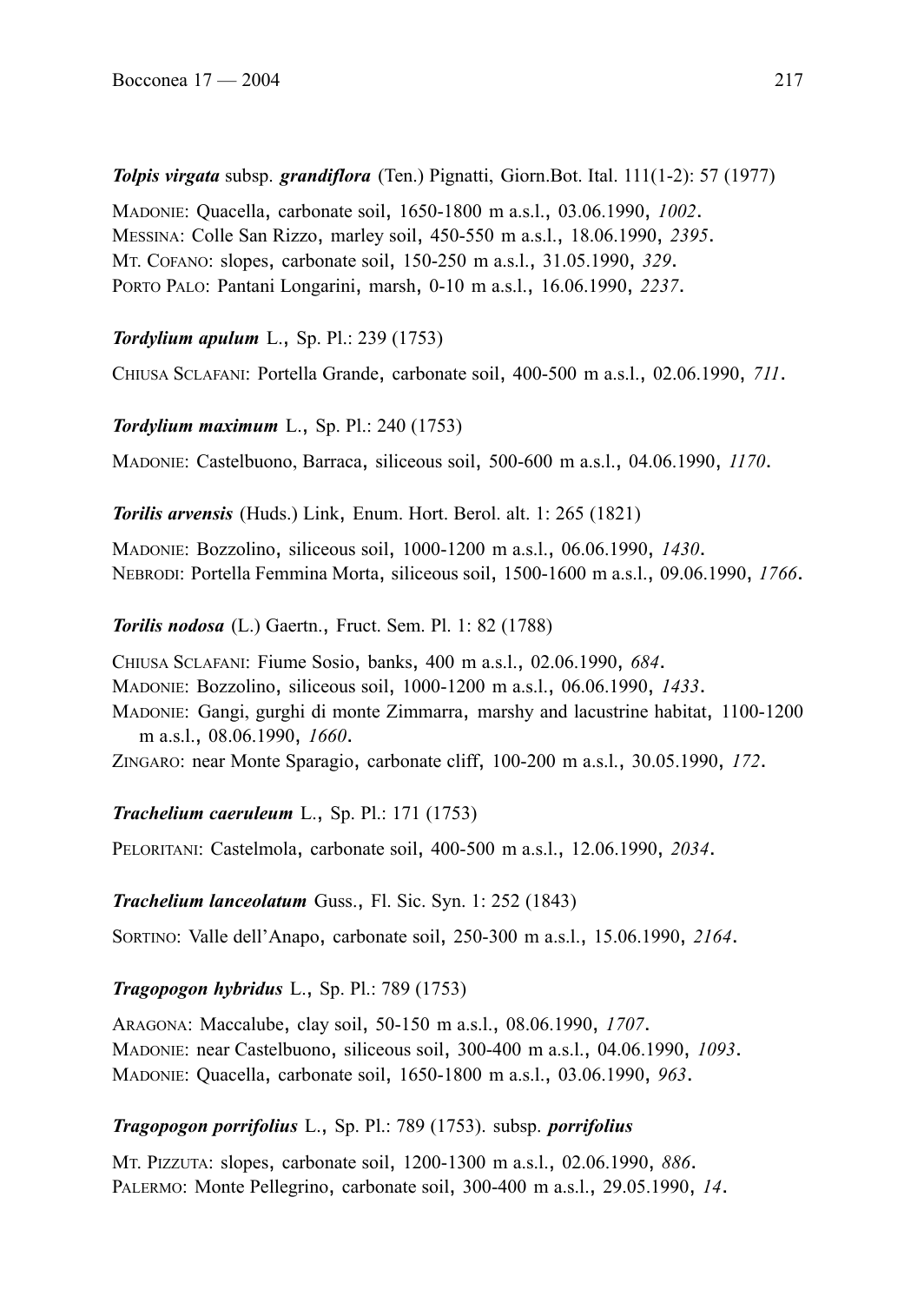*Tragopogon porrifolius* subsp. *cupani* (Guss. ex DC.) I. Richardson, Bot. J. Linn. Soc. 71: 270 (1976)

CHIUSA SCLAFANI: Portella Grande, carbonate soil, 400-500 m a.s.l., 02.06.1990, *692*.

MT. CATALFANO: between Mongerbino and Capo Zafferano, carbonate soil, 0-50 m a.s.l., 19.06.1990, *2496*.

### *Tribulus terrestris* L., Sp. Pl.: 387 (1753)

CALTAGIRONE: Bosco di Santo Pietro, sandstone and marlic soil, 250-300 m a.s.l., 17.06.1990, *2383*.

### *Tricholaena teneriffae* (L. f.) Link, Handbuch 1: 91 (1829)

MESSINA: Roccalumera, disturbed soil, 0-50 m a.s.l., 17.06.1990, *2392*.

### *Trifolium angustifolium* L., Sp. Pl.: 769 (1753)

SICANI: Monte Rose, carbonate soil, 1000-1200 m a.s.l., 01.06.1990, *594*. ZINGARO: Monte Passo del Lupo, carbonate soil, 550-650 m a.s.l., 30.05.1990, *247*.

### *Trifolium arvense* L., Sp. Pl.: 769 (1753)

MADONIE: Monte Carbonara, carbonate soil, 1800-1900 m a.s.l., 05.06.1990, *1274*. ROCCA BUSAMBRA: cliffs and slopes, carbonate soil, 1100-1400 m a.s.l., 02.06.1990, *800*.

*Trifolium bivonae* Guss., Fl. Sic. Prodr. 2: 512 (1828)

MADONIE: near Quacella, clay soil, 1650-1800 m a.s.l., 03.06.1990, *938*.

### *Trifolium bocconei* Savi, Atti Accad. Ital. 1: 191 (1808)

MADONIE: near Castelbuono, siliceous soil, 300-400 m a.s.l., 04.06.1990, *1112*.

#### *Trifolium campestre* Schreb., Deutschl. Fl. Abth.1: 16 (1804)

PALERMO: Monte Pellegrino, carbonate soil, 300-400 m a.s.l., 29.05.1990, *45*. ROCCA BUSAMBRA: cliffs and slopes, carbonate soil, 1100-1400 m a.s.l., 02.06.1990, *779*.

# *Trifolium cherleri* L., Demonstr. Pl.: 21 (1753)

MADONIE: near Polizzi Generosa, siliceous soil, 700-800 m a.s.l., 07.06.1990, *1599*. NEBRODI: Monte Soro, brown siliceous woody soil, 1700-1800 m a.s.l., 09.06.1990, *1835*.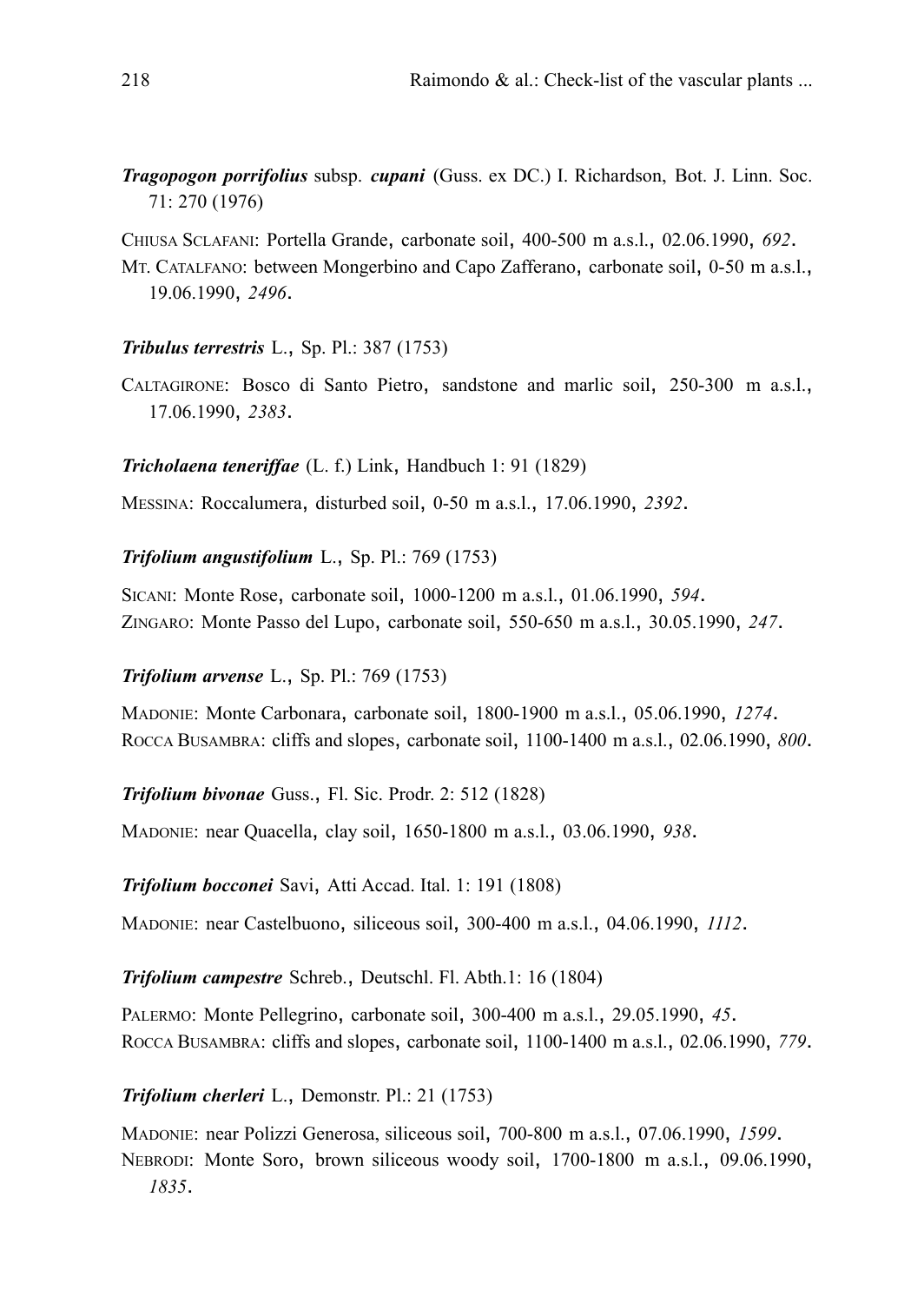# *Trifolium fragiferum* L., Sp. Pl.: 772 (1753)

MT. PIZZUTA: slopes, marsh on carbonate soil, 1200-1300 m a.s.l., 02.06.1990, *914*.

# *Trifolium glomeratum* L., Sp. Pl.: 770 (1753)

MADONIE: Gangi, gurghi di monte Zimmarra, siliceous soil, 1100-1200 m a.s.l., 08.06.1990, *1645*.

MADONIE: Monte Carbonara, carbonate soil, 1800-1900 m a.s.l., 05.06.1990, *1297*.

*Trifolium incarnatum* subsp. *molinerii* (Hornem.) Syme, Eng. Bot. (ed. 3B) 3: 45 (1864)

PALERMO: Monte Pellegrino, carbonate soil, 300-400 m a.s.l., 29.05.1990, *49*. ZINGARO: near Monte Sparagio, carbonate soil, 100-200 m a.s.l., 30.05.1990, *193*.

# *Trifolium lappaceum* L., Sp. Pl.: 768 (1753)

MADONIE: Finale di Pollina, clay and marley soil, 0-50 m a.s.l., 18.06.1990, *2461*. NEBRODI: Fiume Troina, banks, 700-800 m a.s.l., 09.06.1990, *1744*.

# *Trifolium leucanthum* M. Bieb., Fl. Taur.-Caucas. 2: 214 (1808)

MADONIE: Piano Pomieri, siliceous soil, 1200-1300 m a.s.l., 06.06.1990, *1379*. MT. SAN GIULIANO: near Erice, carbonate soil, 600-700 m a.s.l., 31.05.1990, *466*. SICANI: Monte Rose, carbonate soil, 1000-1200 m a.s.l., 01.06.1990, *524*.

# *Trifolium ligusticum* Loisel., Fl. Gall.: 731 (1807)

PALERMO: Monte Pellegrino, carbonate soil, 300-400 m a.s.l., 29.05.1990, *52*.

*Trifolium micranthum* Viv., Fl. Libyc. Spec.: 45 (1824)

MADONIE: Piano Battaglia, siliceous soil, 1500-1600 m a.s.l., 05.06.1990, *1202*.

# *Trifolium nigrescens* Viv., Fl. Tal. Fragm.: 12 (1808)

SICANI: Monte Rose, carbonate soil, 1000-1200 m a.s.l., 01.06.1990, *597*. SICANI: Monte Rose, carbonate soil, 1000-1200 m a.s.l., 01.06.1990, *526*.

*Trifolium ochroleucum* Boiss. & Heldr. in Boiss., Diagn. Pl. Orient. 2(8): 39 (1849)

MADONIE: Monte Catarineci, slopes, siliceous soil, 1300-1600 m a.s.l., 06.06.1990, *1504*.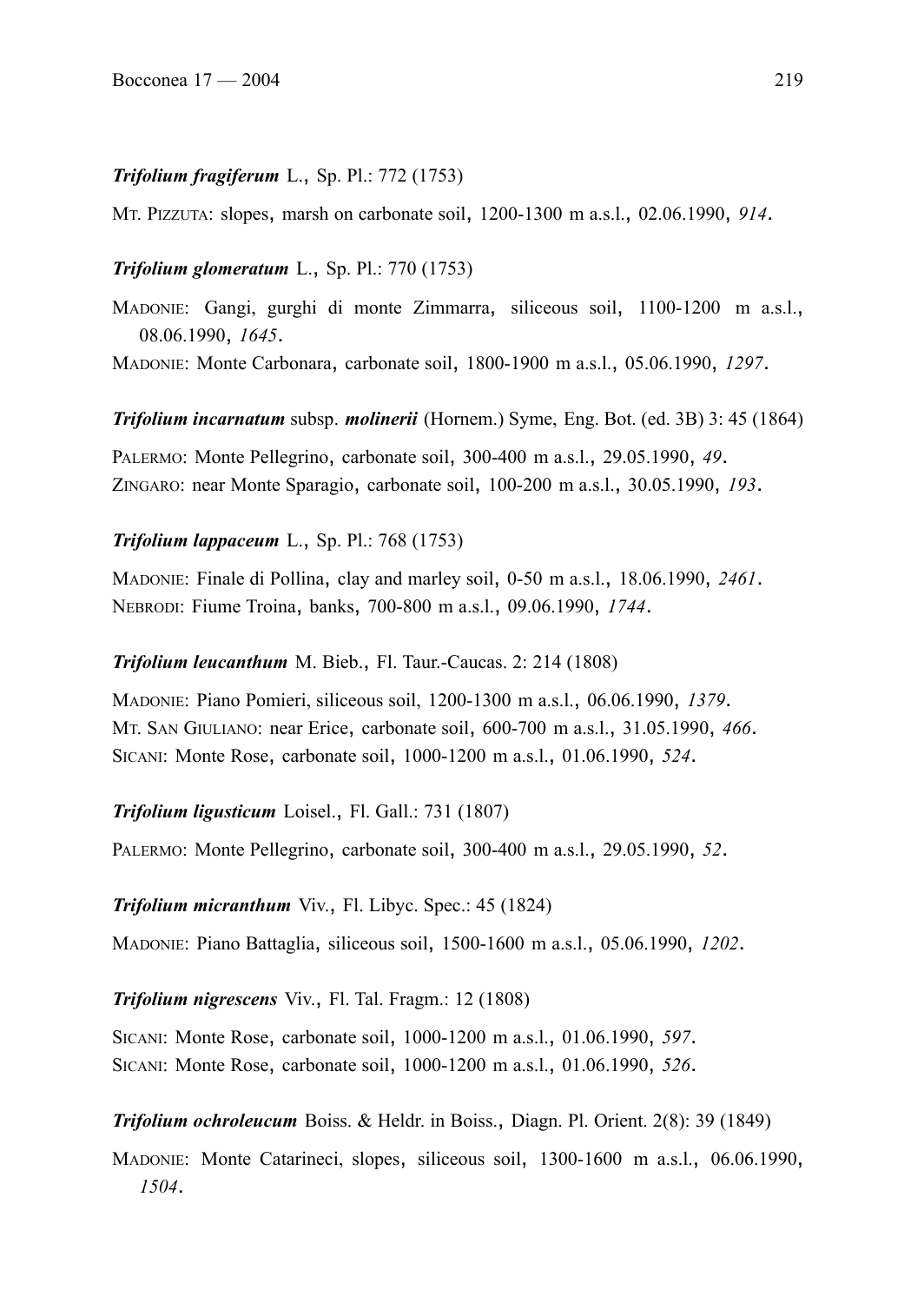# *Trifolium phleoides* Pourret, Bull. Soc. Bot. France 47: 89 (1900)

MADONIE: Piano Battaglia, siliceous soil, 1500-1600 m a.s.l., 05.06.1990, *1205*.

### *Trifolium physodes* M. Bieb., Fl. Taur.-Caucas. 2: 217 (1808)

ZINGARO: near Monte Sparagio, carbonate cliff, 100-200 m a.s.l., 30.05.1990, *150*.

# *Trifolium pratense* subsp. *semipurpureum* (Strobl) Pignatti, Giorn. Bot. Ital. 107(5): 218 (1973)

ETNA: Bosco di Milo, volcanic soil, 700-800 m a.s.l., 11.06.1990, *1997*. MADONIE: Bozzolino, siliceous soil, 1000-1200 m a.s.l., 06.06.1990, *1422*. MADONIE: Monte Carbonara, carbonate soil, 1800-1900 m a.s.l., 05.06.1990, *1279*. MADONIE: Piano Battaglia, carbonate soil, 1500-1600 m a.s.l., 05.06.1990, *1233*. MESSINA: Colle San Rizzo, marley soil, 450-550 m a.s.l., 18.06.1990, *2417*.

### *Trifolium resupinatum* L., Mem. Reale Accad. Sci. Torino 41: 163 (1891)

MADONIE: Gangi, gurghi di monte Zimmarra, marshy and lacustrine habitat, 1100-1200 m a.s.l., 08.06.1990, *1653*.

MT. SAN GIULIANO: Bivio di Erice, carbonate soil, 600 m a.s.l., 31.05.1990, *478*. ROCCA BUSAMBRA: cliffs and slopes, carbonate soil, 1100-1400 m a.s.l., 02.06.1990, *755*. SICANI: Monte Rose, carbonate soil, 1000-1200 m a.s.l., 01.06.1990, *550*.

### *Trifolium scabrum* L., Comp. Fl. ital.: 493 (1894)

ROCCA BUSAMBRA: cliffs and slopes, carbonate soil, 1100-1400 m a.s.l., 02.06.1990, *804*. SICANI: Monte Rose, carbonate soil, 1000-1200 m a.s.l., 01.06.1990, *588*. ZINGARO: near Monte Sparagio, carbonate soil, 100-200 m a.s.l., 30.05.1990, *177*.

### *Trifolium sebastianii* Savi, Diar. Med. Flajiani: 2 (1815)

NEBRODI: Biviere di Cesarò, moist meadows on siliceous soil, 1250-1450 m a.s.l., 10.06.1990, *1916*.

#### *Trifolium speciosum* Willd., Sp. pl. 3: 1382 (1802)

MADONIE: near Castelbuono, siliceous soil, 300-400 m a.s.l., 04.06.1990, *1075*. MT. SAN GIULIANO: slopes, carbonate soil, 350-450 m a.s.l., 31.05.1990, *382*. ROCCA BUSAMBRA: cliffs and slopes, carbonate soil, 1100-1400 m a.s.l., 02.06.1990, *805*.

### *Trifolium spumosum* L., Sp. Pl.: 771 (1753)

SICANI: Monte Rose, carbonate soil, 1000-1200 m a.s.l., 01.06.1990, *527*.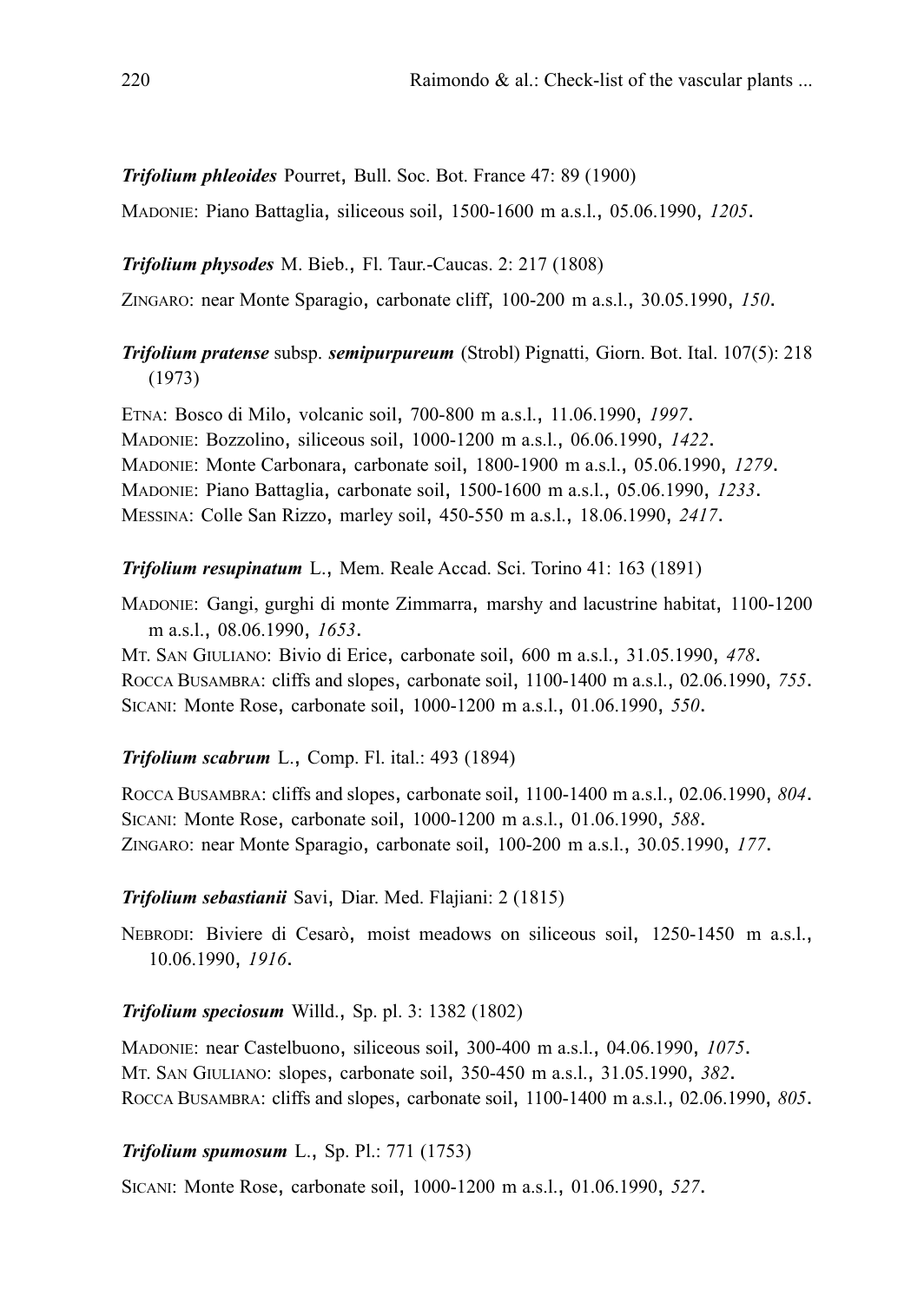# *Trifolium stellatum* L., Feddes Repert. 83: 637 (1973)

MADONIE: near Castelbuono, siliceous soil, 300-400 m a.s.l., 04.06.1990, *1072*.

# *Trifolium striatum* L., Sp. Pl.: 770 (1753)

MADONIE: Monte Carbonara, carbonate soil, 1800-1900 m a.s.l., 05.06.1990, *1314*. MADONIE: near Polizzi Generosa, marley soil, 700-800 m a.s.l., 07.06.1990, *1601*. MADONIE: Piano Pomieri, siliceous soil, 1200-1300 m a.s.l., 06.06.1990, *1385*.

*Trifolium strictum* L., Cent. pl. I 1: 24 (1755)

NEBRODI: near Biviere di Cesarò, siliceous, 1250-1450 m a.s.l., 10.06.1990, *1865*.

# *Trifolium subterraneum* L., Israel J. Bot. 14: 127 (1965)

MADONIE: Piano Battaglia, siliceous soil, 1500-1600 m a.s.l., 05.06.1990, *1189*. PALERMO: Monte Pellegrino, carbonate soil, 300-400 m a.s.l., 29.05.1990, *59*.

# *Trifolium suffocatum* L., Mant. Pl.: 276 (1771)

RANDAZZO: between Randazzo and Cesarò, volcanic soil, 800-900 m a.s.l., 14.06.1990, *2136*.

# *Trifolium tomentosum* L., Feddes Repert. 83: 637 (1973)

ZINGARO: Portella S. Giovanni, carbonate soil, 750-850 m a.s.l., 30.05.1990, *207*.

# *Trigonella foenum-graecum* L., Sp. Pl.: 777 (1753)

SANTA CATERINA VILLARMOSA: Torrente Vaccarizzo, salty riverbed and banks, 350 m a.s.l., 08.06.1990, *1676*.

# *Trigonella gladiata* Steven, Fl. Taur.-Caucas. 2: 222 (1808)

MADONIE: Quacella, carbonate soil, 1650-1800 m a.s.l., 03.06.1990, *1007*. MT. SAN GIULIANO: near Erice, carbonate soil, 600-700 m a.s.l., 31.05.1990, *454*.

*Trisetaria aurea* (Ten.) Pignatti, Archiv. Bot. 31: 51 (1955)

SICANI: Monte Rose, carbonate soil, 1000-1200 m a.s.l., 01.06.1990, *583*.

*Trisetum flavescens* (L.) P. Beauv., Ess. Agrostogr.: 88 & 180 (1812)

MADONIE: Bozzolino, siliceous soil, 1000-1200 m a.s.l., 06.06.1990, *1453*.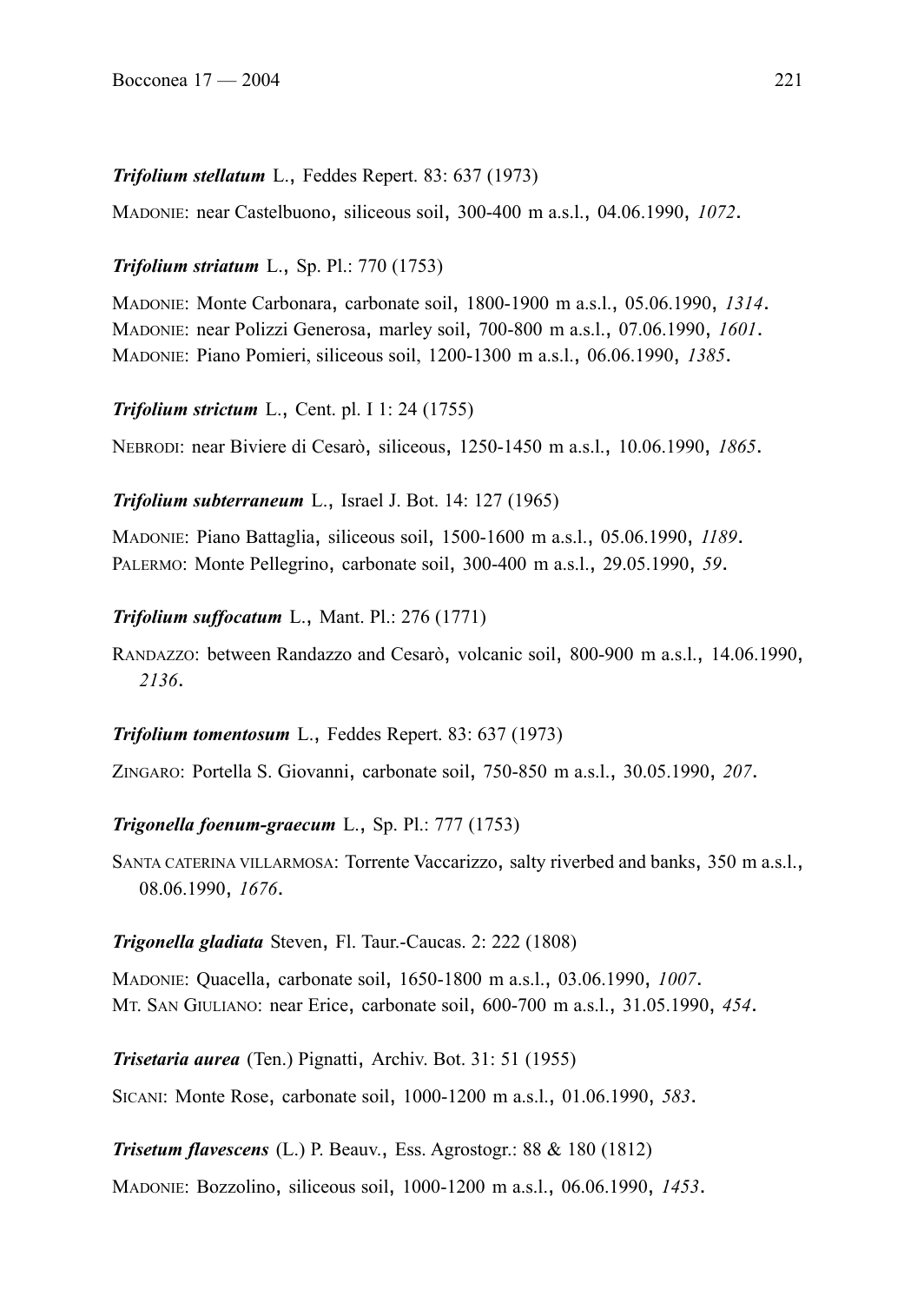- MADONIE: Gangi, near gurghi di monte Zimmarra, siliceous soil, 1100-1200 m a.s.l., 08.06.1990, *1640*.
- MT. SAN GIULIANO: near Erice, carbonate soil, 600-700 m a.s.l., 31.05.1990, *407*.

#### *Trisetum paniceum* (Lam.) Pers., Syn. Pl. 1: 97 (1805)

MT. KUMETA: slopes, carbonate soil, 900-1000 m a.s.l., 02.06.1990, *924*.

*Trisetum parviflorum* (Desf.) Pers., Syn. Pl. 1: 97 (1805)

ARAGONA: Maccalube, clay soil, 50-150 m a.s.l., 08.06.1990, *1716*.

*Tuberaria guttata* (L.) Fourr., Ann. Soc. Linn. Lyon 16: 340 (1868)

ETNA: Bosco di Milo, volcanic soil, 700-800 m a.s.l., 11.06.1990, *1979*. MESSINA: Colle San Rizzo, marley soil, 450-550 m a.s.l., 18.06.1990, *2406*. PELORITANI: Monte Scuderi, carbonate soil, 800-900 m a.s.l., 13.06.1990, *2077*.

*Tuberaria lignosa* (Sweet) Sampaio, Bol. Soc. Brot. 1: 128 (1922) MESSINA: Colle San Rizzo, marley soil, 450-550 m a.s.l., 18.06.1990, *2415*.

*Tussilago farfara* L., Sp. Pl.: 865 (1753)

MADONIE: Faguare, moist carbonate soil, 1300-1400 m a.s.l., 06.06.1990, *1327*.

*Typha angustifolia* L., Sp. Pl.: 971 (1753)

MADONIE: Fiume Himera, riverbed, 0-20 m a.s.l., 02.06.1990, *846*.

*Typha latifolia* L., Sp. Pl.: 971 (1753)

MADONIE: Fiume Himera, riverbed, 0-20 m a.s.l., 02.06.1990, *852*. TAORMINA: Fiume Alcantara, basalt gorges, riverbed, 50-100 m a.s.l., 14.06.1990, *2142*.

*Ulmus canescens* Melville, Kew Bull. 1957: 499 (1958)

TAORMINA: Fiume Alcantara, basalt gorges, 50-100 m a.s.l., 14.06.1990, *2146*.

#### *Ulmus canescens × glabra*,

NEBRODI: between Nicosia and Troina, clay soil, 600-700 m a.s.l., 09.06.1990, *1745*. RANDAZZO: Lago Gurrida, moist meadows, 850 m a.s.l., 14.06.1990, *2102*.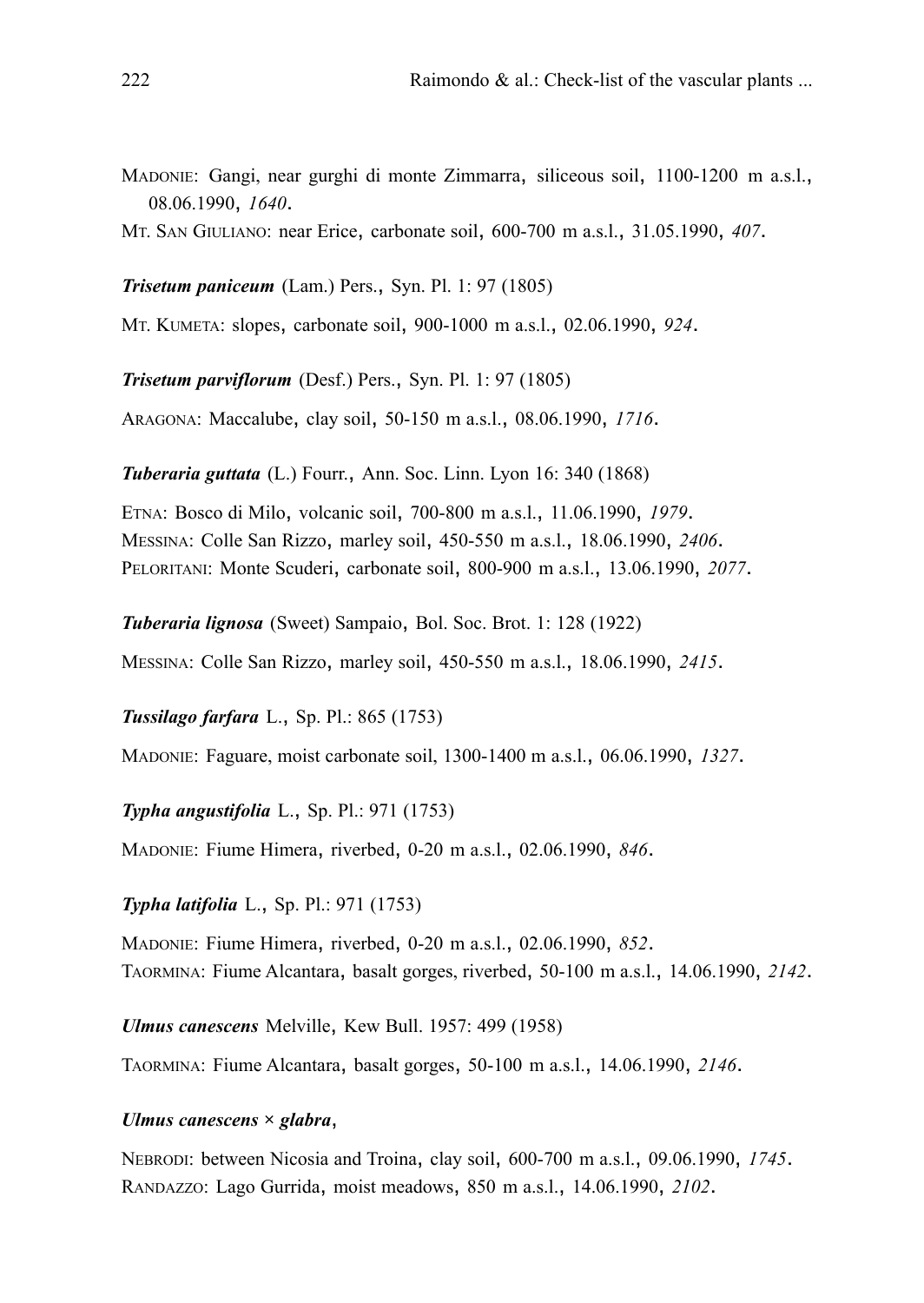#### *Ulmus glabra* Huds., Fl. Angl.: 95 (1762)

MADONIE: Canna, carbonate soil, 1200-1500 m a.s.l., 06.06.1990, *1356*.

#### *Ulmus glabra × minor*,

TAORMINA: Fiume Alcantara, basalt gorges, 50-100 m a.s.l., 14.06.1990, *2145*.

*Ulmus minor* Mill., Gard. Dict. ed. 8: Ulmus no. 6 (1768)

MADONIE: near Petralia Sottana, marley soil, 900-1000 m a.s.l., 06.06.1990, *1543*.

### *Ulmus minor × canescens*,

MADONIE: Canna, carbonate soil, 1200-1500 m a.s.l., 06.06.1990, *1351*. MADONIE: near Isnello, carbonate soil, 400-500 m a.s.l., 04.06.1990, *1041*. SICANI: Monte Rose, carbonate soil, 1000-1200 m a.s.l., 01.06.1990, *580*.

#### *Umbilicus horizontalis* (Guss.) DC., Prodr. 3: 400 (1828)

PALERMO: Monte Pellegrino, carbonate soil, 300-400 m a.s.l., 29.05.1990, *11*.

*Umbilicus rupestris* (Salisb.) Dandy, Fl. Gloucestershire: 611 (1948)

MADONIE: Monte Catarineci, slopes, siliceous soil, 1300-1600 m a.s.l., 06.06.1990, *1477*.

MADONIE: Piano Pomo, siliceous soil, 1200-1300 m a.s.l., 04.06.1990, *1179*.

ZINGARO: Monte Passo del Lupo, carbonate soil, 550-650 m a.s.l., 30.05.1990, *230*.

*Urospermum dalechampii* (L.) Scop. ex F. W. Schmidt, Samml. Phys.-ökon. Aufs.: 276 (1795)

MADONIE: Bozzolino, siliceous soil, 1000-1200 m a.s.l., 06.06.1990, *1439*. PALERMO: Monte Pellegrino, carbonate soil, 300-400 m a.s.l., 29.05.1990, *13*.

*Urospermum picroides* (L.) F. W. Schimdt, Samml. Phys.-ökon. Aufs.: 275 (1795)

ZINGARO: near Monte Sparagio, carbonate cliff, 100-200 m a.s.l., 30.05.1990, *140*.

*Urtica dioica* L., Sp. Pl.: 984 (1753)

RANDAZZO: between Randazzo and Cesarò, siliceous soil, 800-900 m a.s.l., 14.06.1990, *2132*.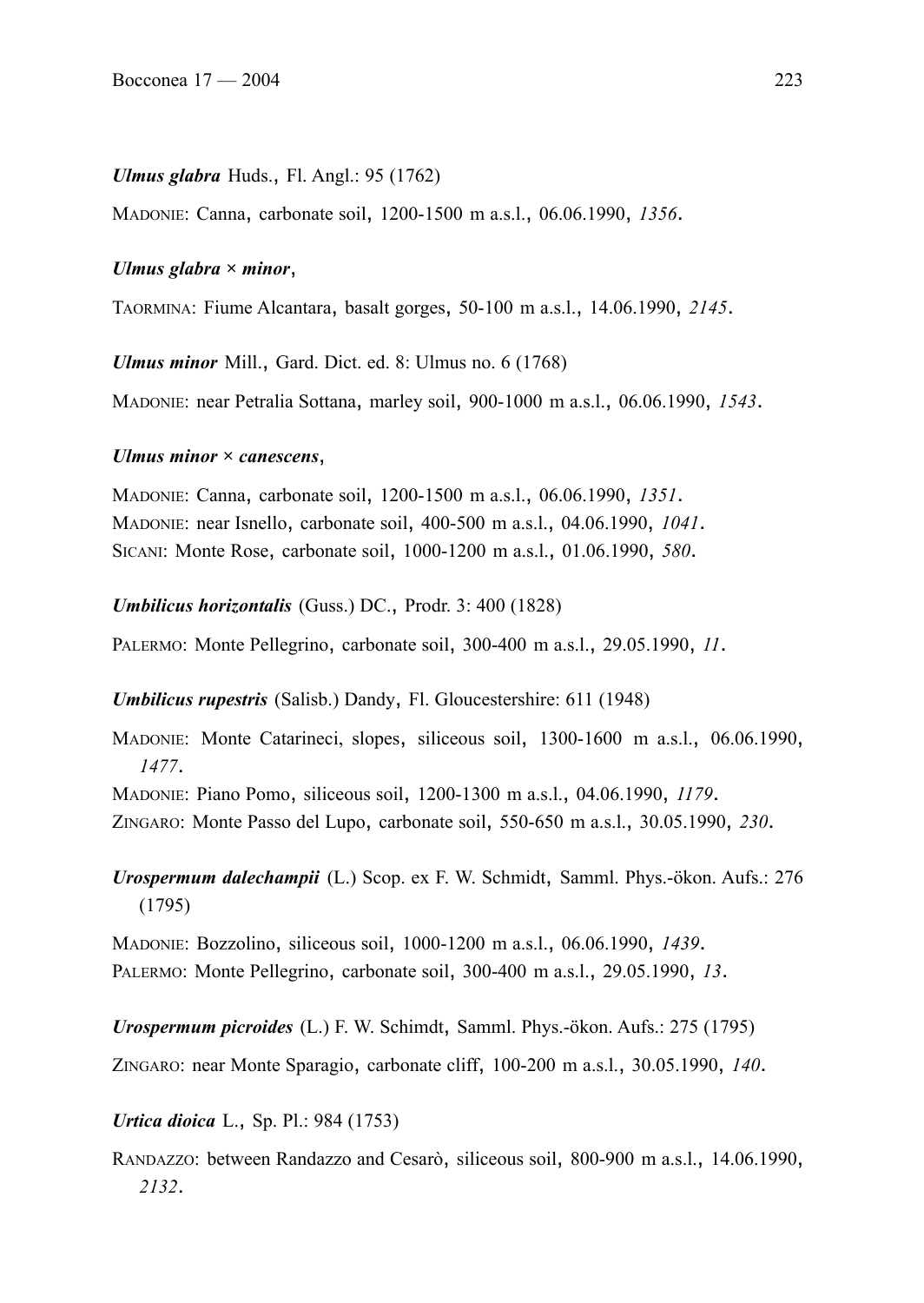# *Urtica pilulifera* L., Sp. Pl.: 983 (1753)

SCOPELLO: neighborhoods, carbonate soil, 0-50 m a.s.l., 30.05.1990, *131*.

### *Urtica rupestris* Guss., Cat. Pl. Boccad.: 83 (1821)

SORTINO: Valle dell'Anapo, carbonate soil, 250-300 m a.s.l., 15.06.1990, *2168*.

### *Utricularia australis* R. Br., Prodr.: 430 (1810)

NEBRODI: Biviere di Cesarò, marsh, 1250-1450 m a.s.l., 10.06.1990, *1862*. NEBRODI: Lago Maulazzo, meadows on siliceous soil, 1400-1450 m a.s.l., 09.06.1990, *1792*.

- *Vaccaria hispanica* (Mill.) Rauschert, Wiss. Z. Martin-Luther-Univ. Halle-Wittenberg, Math.-Naturwiss. Reihe 14: 496 (1965)
- ARAGONA: Maccalube, clay soil, 50-150 m a.s.l., 08.06.1990, *1697*.

*Valantia deltoidea* Brullo, Bot. Not. 133: 63 (1980)

ROCCA BUSAMBRA: cliffs and slopes, carbonate soil, 1100-1400 m a.s.l., 02.06.1990, *823*.

#### *Valantia muralis* L., Sp. Pl.: 1051 (1753)

MT. SAN GIULIANO: near Erice, carbonate soil, 600-700 m a.s.l., 31.05.1990, *428*. PALERMO: Addaura, carbonate soil, 0-50 m a.s.l., 29.05.1990, *96*. PELORITANI: Monte Scuderi, carbonate soil, 800-900 m a.s.l., 13.06.1990, *2062*.

### *Valeriana tuberosa* L., Sp. Pl.: 33 (1753)

MADONIE: Quacella, carbonate soil, 1650-1800 m a.s.l., 03.06.1990, *972*. MT. SAN GIULIANO: near Erice, carbonate soil, 600-700 m a.s.l., 31.05.1990, *416*. ROCCA BUSAMBRA: cliffs and slopes, carbonate soil, 1100-1400 m a.s.l., 02.06.1990, *735*.

### *Valerianella coronata* (L.) DC., Fl. Franç. 4: 241 (1805)

MADONIE: Quacella, carbonate soil, 1650-1800 m a.s.l., 03.06.1990, *1003*.

*Valerianella costata* (Stev.) Betcke, Animadv. Bot. Valer.: 11 (1826) MADONIE: Monte Carbonara, carbonate soil, 1800-1900 m a.s.l., 05.06.1990, *1278*.

*Valerianella dentata* (L.) Pollich, Hist. Pl. Palat. 1: 30 (1776)

MADONIE: near Castelbuono, siliceous soil, 300-400 m a.s.l., 04.06.1990, *1089*.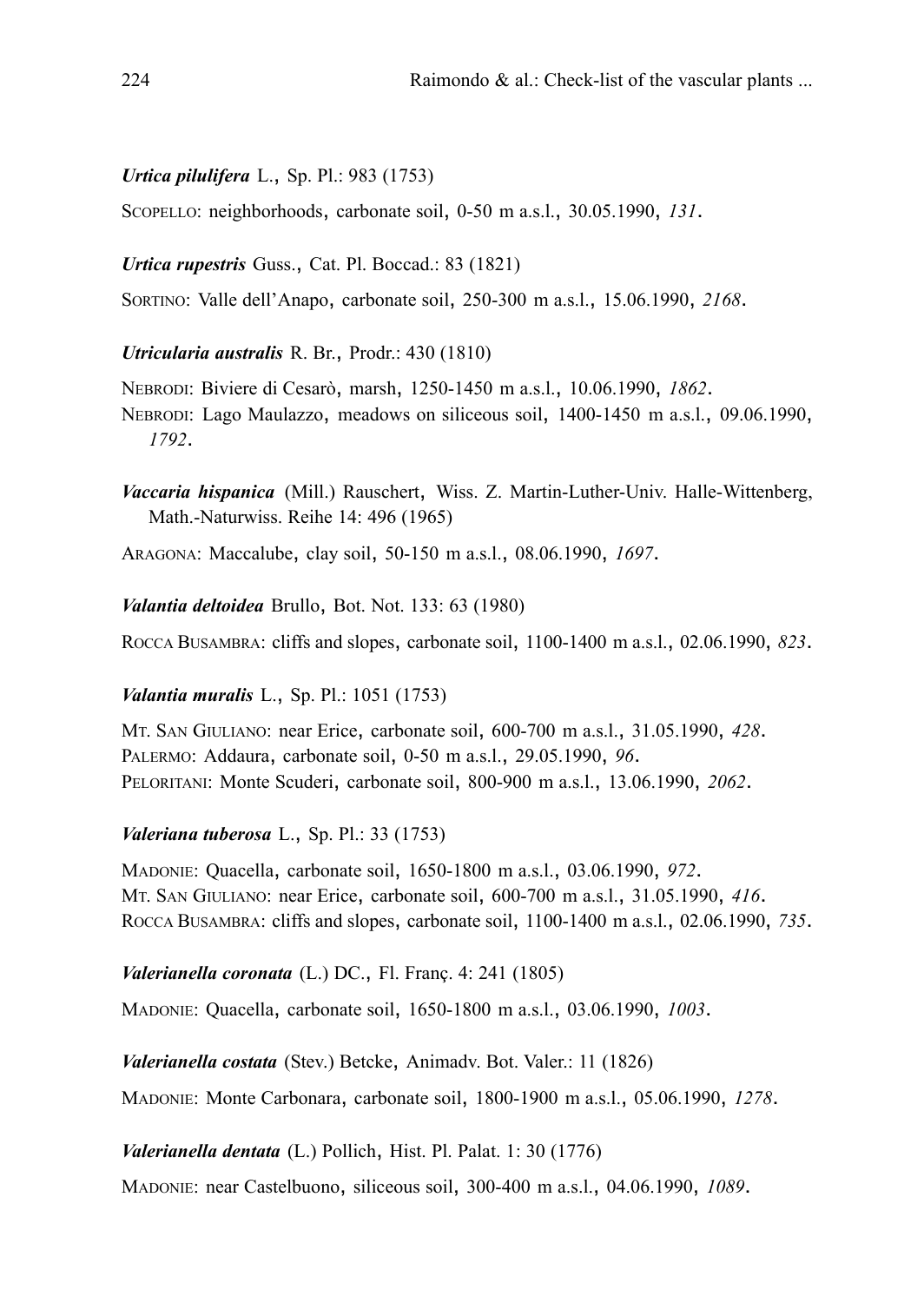#### *Valerianella discoidea* (L.) Loisel, Not. Fl. France: 148 (1810)

ROCCA BUSAMBRA: cliffs and slopes, carbonate soil, 1100-1400 m a.s.l., 02.06.1990, *743*.

### *Valerianella eriocarpa* Desv., J. Bot. 2: 314 (1809)

MT. SAN GIULIANO: slopes, carbonate soil, 350-450 m a.s.l., 31.05.1990, *384*. NEBRODI: Biviere di Cesarò, marsh, 1250-1450 m a.s.l., 10.06.1990, *1859*. SICANI: Monte Rose, carbonate soil, 1000-1200 m a.s.l., 01.06.1990, *528*.

*Velezia rigida* L., Sp. Pl.: 332 (1753)

MADONIE: Quacella, carbonate soil, 1650-1800 m a.s.l., 03.06.1990, *987*.

*Verbascum blattaria* L., Sp. Pl.: 178 (1753)

SORTINO: Valle dell'Anapo, carbonate soil, 250-300 m a.s.l., 15.06.1990, *2166*.

*Verbascum creticum* (L.) Cav., Elench. Pl. Horti Matr.: 39 (1803)

PALERMO: Addaura, carbonate soil, 0-50 m a.s.l., 29.05.1990, *95*. SICANI: Monte Rose, carbonate soil, 1000-1200 m a.s.l., 01.06.1990, *508*.

*Verbascum siculum* Tod. ex Lojac., Fl. Sic. 2(2): 116 (1907)

NEBRODI: near Longi, carbonate soil, 600-700 m a.s.l., 10.06.1990, *1929*.

#### *Verbascum sinuatum* L., Sp. Pl.: 178 (1753)

MT. COFANO: slopes, carbonate soil, 150-250 m a.s.l., 31.05.1990, *363*.

S. STEFANO DI CAMASTRA: neighborhoods, clay and marley soil, 0-50 m a.s.l., 18.06.1990, *2452*.

ZINGARO: near Monte Sparagio, carbonate cliff, 100-200 m a.s.l., 30.05.1990, *143*.

### *Verbascum thapsus* L., Sp. Pl.: 177 (1753)

MADONIE: Comunello, carbonate soil, 1200-1400 m a.s.l., 07.06.1990, *1579*.

### *Verbena officinalis* L., Sp. Pl.: 20 (1753)

MADONIE: Piano Battaglia, carbonate soil, 1500-1600 m a.s.l., 05.06.1990, *1223*. ROCCA BUSAMBRA: cliffs and slopes, carbonate soil, 1100-1400 m a.s.l., 02.06.1990, *761*.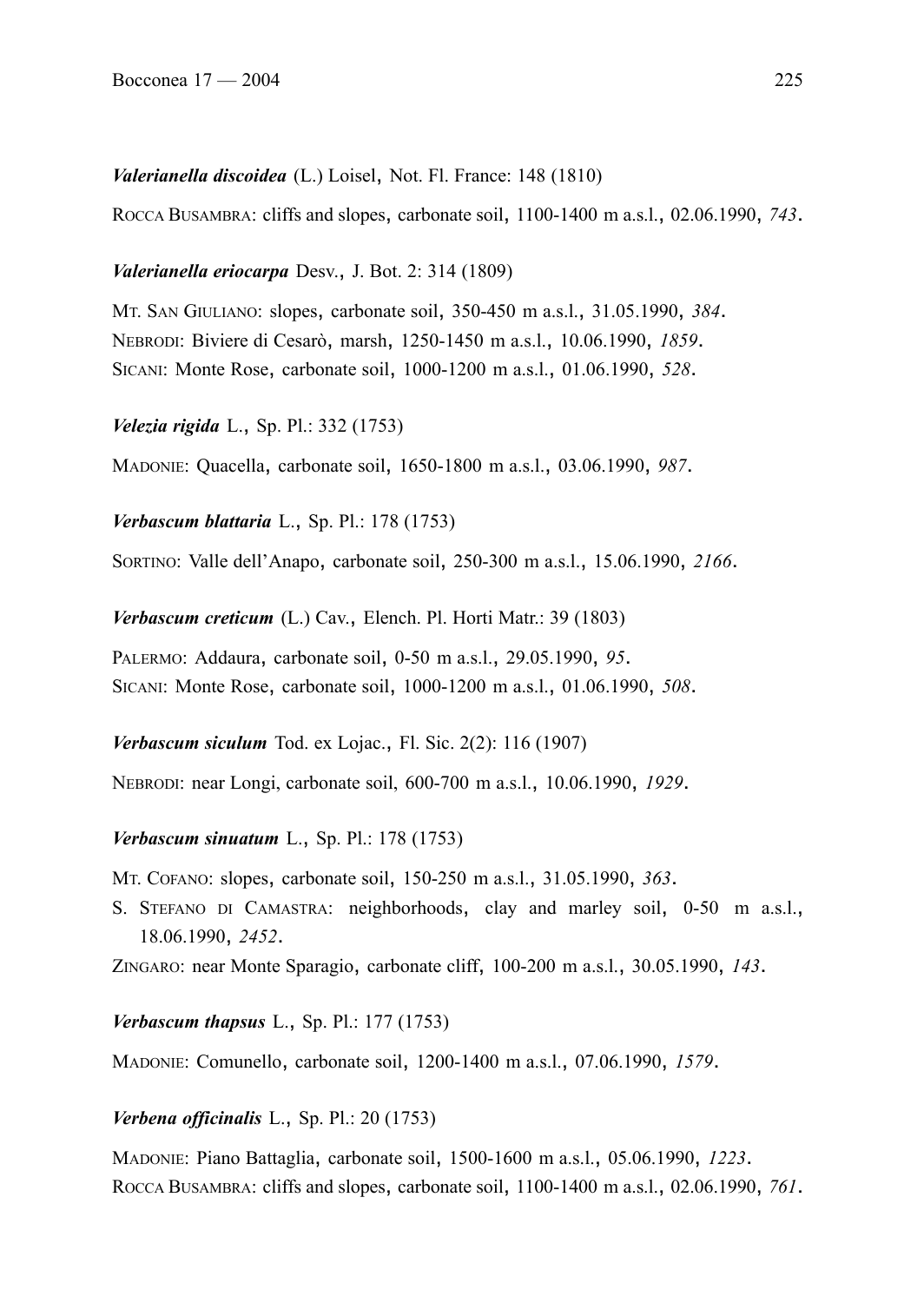### *Verbena supina* L., Sp. Pl.: 21 (1753)

RANDAZZO: between Randazzo and Cesarò, volcanic soil, 800-900 m a.s.l., 14.06.1990, *2135*.

## *Veronica anagallis-aquatica* L., Sp. Pl.: 12 (1753)

CHIUSA SCLAFANI: Fiume Sosio, banks, 400 m a.s.l., 02.06.1990, *686*. GELA: Biviere, marsh, 20-30 m a.s.l., 16.06.1990, *2334*. MADONIE: Baita del Faggio, marshy area, 1300-1400 m a.s.l., 06.06.1990, *1324*. MADONIE: Margio Scorzone, marshy area on siliceous soil, 1300-1400 m a.s.l., 06.06.1990, *1468*.

### *Veronica arvensis* L., Sp. Pl.: 13 (1753)

MADONIE: Monte Carbonara, carbonate soil, 1800-1900 m a.s.l., 05.06.1990, *1312*. MADONIE: near Polizzi Generosa, siliceous soil, 700-800 m a.s.l., 07.06.1990, *1611*. MT. SAN GIULIANO: near Erice, carbonate soil, 600-700 m a.s.l., 31.05.1990, *436*.

NEBRODI: Monte Soro, brown siliceous woody soil, 1700-1800 m a.s.l., 09.06.1990, *1805*.

ROCCA BUSAMBRA: cliffs and slopes, carbonate soil, 1100-1400 m a.s.l., 02.06.1990, *777*.

#### *Veronica beccabunga* L., Sp. Pl.: 12 (1753)

MADONIE: Canna, marsh on carbonate soil, 1200-1500 m a.s.l., 06.06.1990, *1349*. MADONIE: near Castelbuono, marsh on siliceous soil, 300-400 m a.s.l., 04.06.1990, *1119*. NEBRODI: Monte Soro, marsh on siliceous soil, 1700-1800 m a.s.l., 09.06.1990, *1798*.

#### *Veronica cymbalaria* Bodard, Mém. Véronique Cymb.: 3 (1798)

MT. SAN GIULIANO: Bivio di Erice, carbonate cliff, 600 m a.s.l., 31.05.1990, *484*.

#### *Veronica hederifolia* L., Sp. Pl.: 13 (1753)

GELA: Biviere, marsh, 20-30 m a.s.l., 16.06.1990, *2340*.

#### *Veronica officinalis* L., Sp. Pl.: 11 (1753)

NEBRODI: Monte Soro, Sollazzo Verde, siliceous soil, 1500-1600 m a.s.l., 09.06.1990, *1793*.

#### *Veronica praecox* All., Auct. Fl. Pedem.: 5 (1789)

ETNA: Bosco di Milo, volcanic soil, 700-800 m a.s.l., 11.06.1990, *1992*.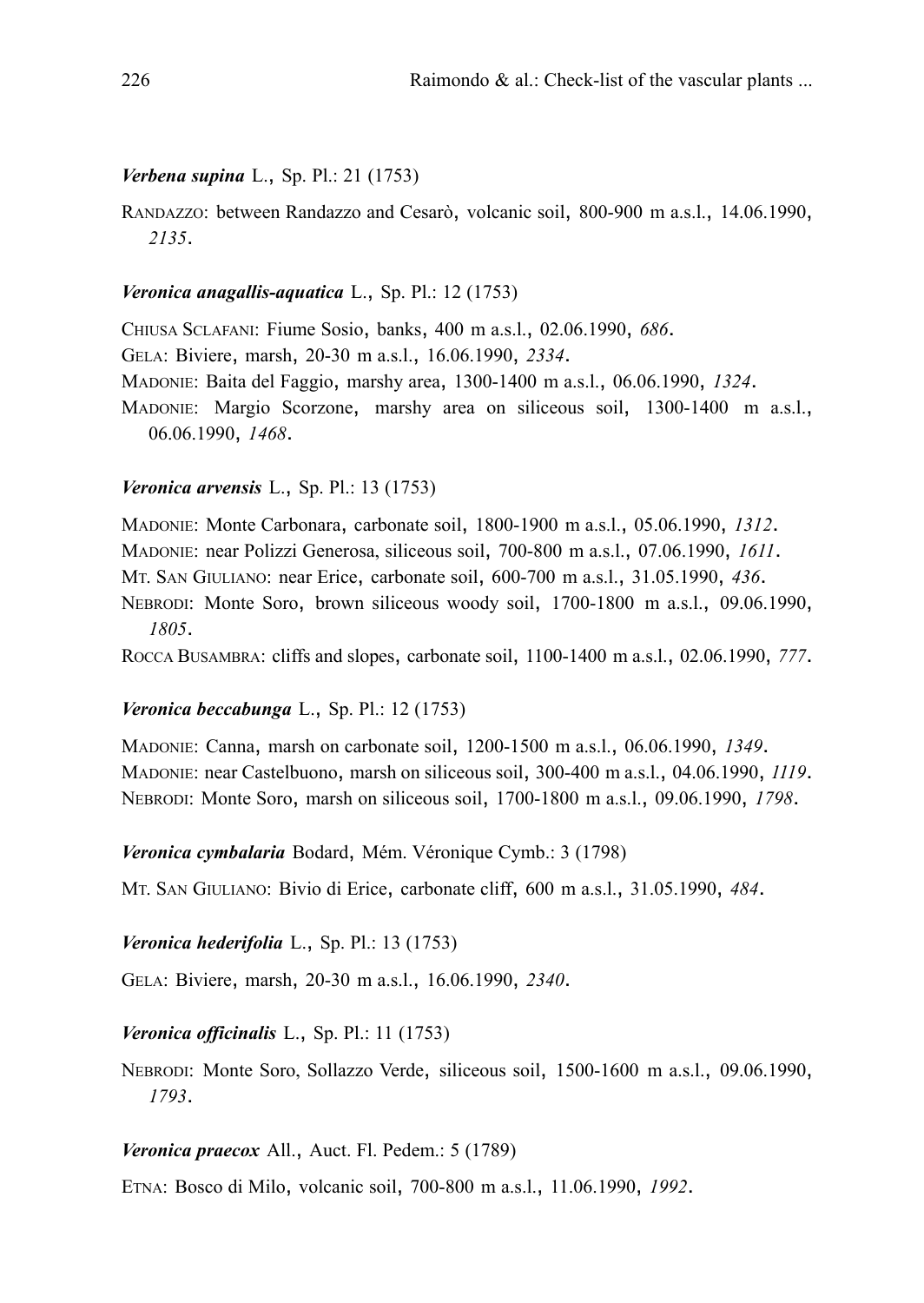# *Veronica serpyllifolia* L., Sp. Pl.: 12 (1753)

MADONIE: Piano Battaglia, moist siliceous soil, 1500-1600 m a.s.l., 05.06.1990, *1228*. NEBRODI: Monte Soro, moist siliceous soil, 1700-1800 m a.s.l., 09.06.1990, *1834*.

*Viburnum tinus* L., Sp. Pl.: 267 (1753).

MADONIE: Gibilmanna, siliceous soil, 700-800 m a.s.l., 18.06.1990, *2478*.

*Vicia altissima* Desf., Fl. Atlant. 2: 163 (1799)

ZINGARO: Tonnarella dell'Uzzo, carbonate soil, 0-50 m a.s.l., 30.05.1990, *274*.

*Vicia bithynica* (L.) L., Syst. Nat. ed. 10 10: 1166 (1759)

MADONIE: Bozzolino, siliceous soil, 1000-1200 m a.s.l., 06.06.1990, *1442*. NEBRODI: Biviere di Cesarò, siliceous soil, 1250-1450 m a.s.l., 10.06.1990, *1902*.

*Vicia cassubica* L., Sp. Pl.: 735 (1753)

NEBRODI: near Tortorici, siliceous soil, 500-600 m a.s.l., 10.06.1990, *1939*.

*Vicia disperma* DC., Cat. Pl. Horti Monsp.: 154 (1813)

NEBRODI: Monte Soro, brown siliceous woody soil, 1700-1800 m a.s.l., 09.06.1990, *1828*.

*Vicia glauca* C. Presl, Delic. Prag.: 37 (1822).

MADONIE: Monte Carbonara, carbonate rock, 1800-1900 m a.s.l., 05.06.1990, *1315*.

*Vicia lathyroides* L., Sp. Pl.: 736 (1753)

MADONIE: Bozzolino, siliceous soil, 1000-1200 m a.s.l., 06.06.1990, *1434*. MADONIE: Piano Pomo, siliceous soil, 1200-1300 m a.s.l., 04.06.1990, *1178*. NEBRODI: Monte Soro, brown siliceous woody soil, 1700-1800 m a.s.l., 09.06.1990, *1811*.

*Vicia leucantha* Biv., Stirp. Rar. Sicilia 1: [9] (1813)

MADONIE: near Castelbuono, siliceous soil, 500-700 m a.s.l., 04.06.1990, *1084*.

*Vicia pubescens* (DC.) Link, Handbuch 2: 190 (1831)

ROCCA BUSAMBRA: cliffs and slopes, carbonate soil, 1100-1400 m a.s.l., 02.06.1990, *793*.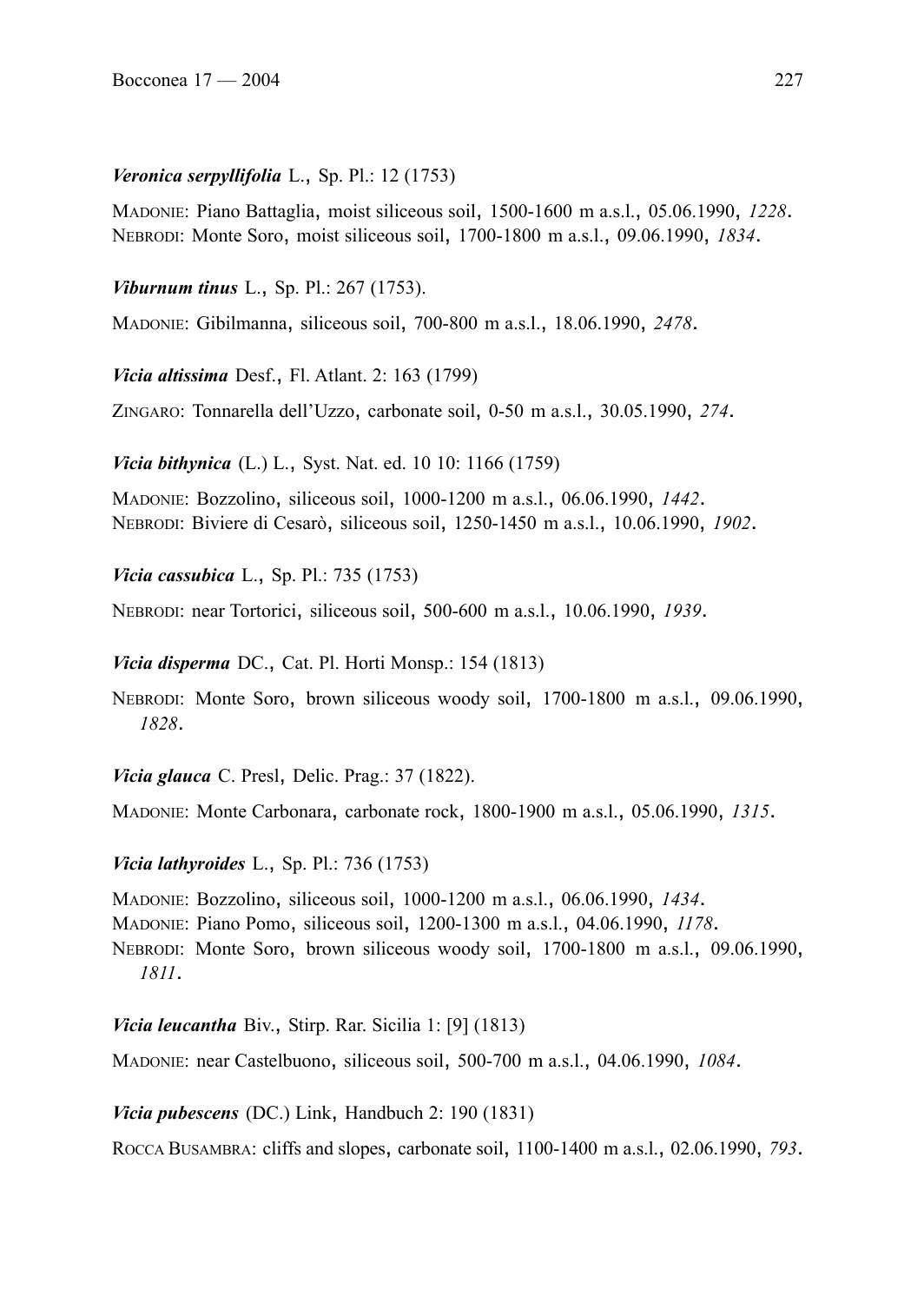#### *Vicia sativa* L., Sp. pl.: 736 (1753). subsp. *sativa*

MT. SAN GIULIANO: slopes, carbonate soil, 350-450 m a.s.l., 31.05.1990, *381*.

*Vicia sativa* subsp. *segetalis* (Thuill.) Dostál, Folia Mus. Rer. Nat. Bohem. Occid., Bot. 21: 8 (1984)

MT. COFANO: slopes, carbonate soil, 150-250 m a.s.l., 31.05.1990, *334*. NEBRODI: Biviere di Cesarò, siliceous soil, 1250-1450 m a.s.l., 10.06.1990, *1853*.

*Vicia sicula* (Raf.) Guss., Fl. Sic. Syn. 2: 292 (1844).

FICUZZA: neighborhoods, clayey soil, 850-1000 m a.s.l., 02.06.1990, *716*.

*Vicia tenuissima* (M. Bieb.) Schinz & Thell., Vierteljahrsschr. Naturf. Ges. Zürich 58: 70 (1913)

MADONIE: near Castelbuono, siliceous soil, 300-400 m a.s.l., 04.06.1990, *1110*. PALERMO: Monte Pellegrino, carbonate soil, 300-400 m a.s.l., 29.05.1990, *44*.

*Vicia villosa* subsp. *varia* (Host) Corb., Nouv. Fl. Normandie: 181 (1893)

ROCCA BUSAMBRA: cliffs and slopes, carbonate soil, 1100-1400 m a.s.l., 02.06.1990, *797*. ZINGARO: Portella S. Giovanni, carbonate soil, 750-850 m a.s.l., 30.05.1990, *217*.

*Vinca major* L., Sp. Pl.: 209 (1753)

SICANI: Monte Rose, carbonate soil, 1000-1200 m a.s.l., 01.06.1990, *560*.

*Viola aethnensis* Parl., Fl. Ital. 9: 185 (1890). subsp. *aethnensis*

ETNA: Bosco di Milo, volcanic soil, 700-800 m a.s.l., 11.06.1990, *1970*.

*Viola aethnensis* subsp. *messanensis* (W. Becker) Merxm. & W. Lippert, Mitt. Bot. Staatssamml. Munchen 13: 504 (1977)

PELORITANI: Monte Scuderi, carbonate soil, 800-900 m a.s.l., 13.06.1990, *2058*.

*Viola alba* subsp. *dehnhardtii* (Ten.) W. Becker, Ber. Bayer. Bot. Ges. 8(2): 257 (1902)

- MADONIE: between Portella Colla e Portella Serra, carbonate soil, 1500-1600 m a.s.l., 07.06.1990, *1567*.
- MADONIE: Monte Catarineci, slopes, siliceous soil, 1300-1600 m a.s.l., 06.06.1990, *1507*.
- NEBRODI: Biviere di Cesarò, siliceous soil, 1250-1450 m a.s.l., 10.06.1990, *1892*.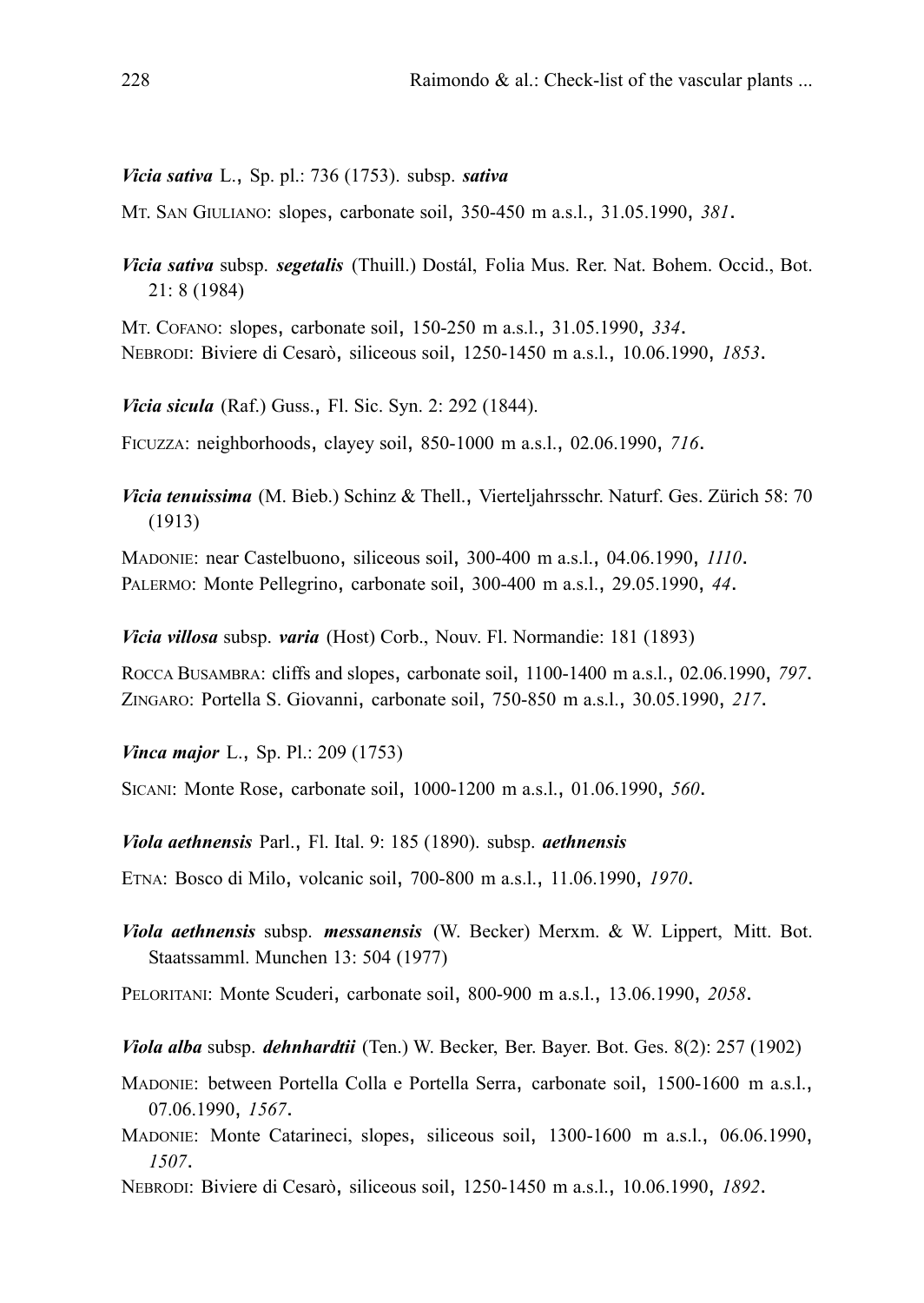NEBRODI: Monte Soro, brown siliceous woody soil, 1700-1800 m a.s.l., 09.06.1990, *1818*.

*Viola arvensis* Murray, Prodr. Stirp. Gott.: 73 (1770)

NEBRODI: Biviere di Cesarò, siliceous soil, 1250-1450 m a.s.l., 10.06.1990, *1861*.

*Viola nebrodensis* C. Presl, Delic. Prag.: 26 (1822)

MADONIE: Monte Carbonara, carbonate soil, 1800-1900 m a.s.l., 05.06.1990, *1323*.

*Viola parvula* Tineo, Pl. Rar. Sic.: 5 (1817)

MADONIE: Monte Carbonara, carbonate soil, 1800-1900 m a.s.l., 05.06.1990, *1247*. MADONIE: near Castelbuono, siliceous soil, 300-400 m a.s.l., 04.06.1990, *1104*. NEBRODI: Monte Soro, brown siliceous woody soil, 1700-1800 m a.s.l., 09.06.1990, *1846*.

*Viola tineorum* Erben & Raimondo, Giorn. Bot. Ital. 129(1): 80 (1995)

ROCCA BUSAMBRA: cliffs and slopes, carbonate soil, 1100-1400 m a.s.l., 02.06.1990, *814*.

*Viola ucriana* Erben & Raimondo, Giorn. Bot. Ital. 129(1): 85 (1995)

MT. PIZZUTA: slopes, carbonate soil, 1200-1300 m a.s.l., 02.06.1990, *912*.

*Viscum album* L., Sp. Pl.: 1023 (1753)

MADONIE: Monte Catarineci, slopes, siliceous soil, 1300-1600 m a.s.l., 06.06.1990, *1481*.

#### *Vitex agnus-castus* L., Sp. Pl.: 638 (1753)

MESSINA: Colle San Rizzo, marley soil, 450-550 m a.s.l., 18.06.1990, *2413*. SCOPELLO: neighborhoods, carbonate soil, 0-50 m a.s.l., 30.05.1990, *130*.

*Vulpia ciliata* Link, Observ. Gramin. Belg.: 100 (1824)

MADONIE: Bozzolino, siliceous soil, 1000-1200 m a.s.l., 06.06.1990, *1452*. MADONIE: Gangi, gurghi di monte Zimmarra, marshy and lacustrine habitat, 1100-1200 m a.s.l., 08.06.1990, *1631*.

MT. SAN GIULIANO: near Erice, carbonate soil, 600-700 m a.s.l., 31.05.1990, *398*.

*Vulpia ligustica* (All.) Link, Hort. Berol. 1: 148 (1827)

MT. COFANO: slopes, carbonate soil, 150-250 m a.s.l., 31.05.1990, *326*.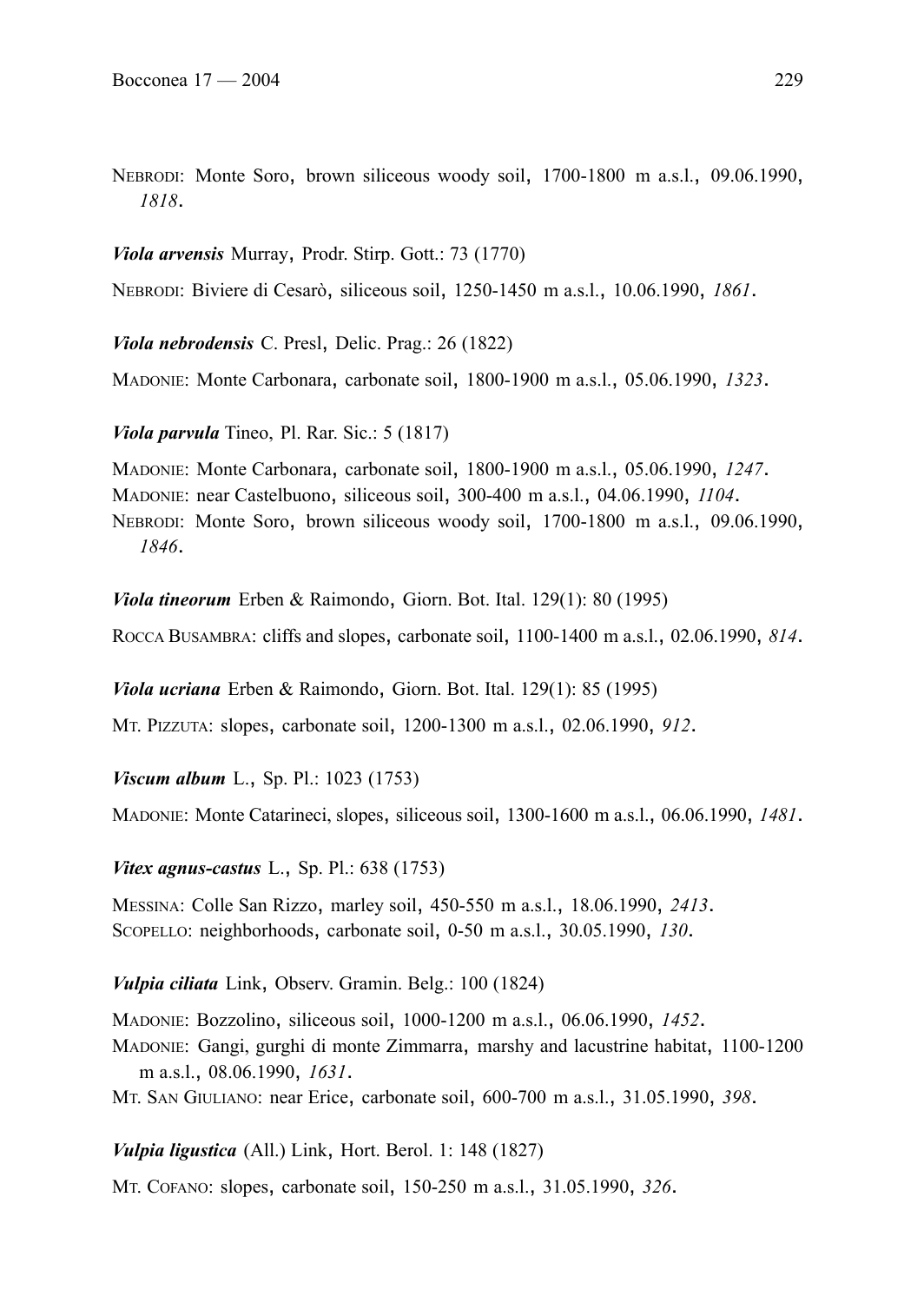*Vulpia muralis* (Kunth) Nees, Linnaea (Berlin) 19: 694 (1847)

MADONIE: Bozzolino, siliceous soil, 1000-1200 m a.s.l., 06.06.1990, *1443*. NEBRODI: Biviere di Cesarò, marsh, 1250-1450 m a.s.l., 10.06.1990, *1896*.

*Vulpia myuros* (L.) C. C. Gmel., Fl. Bad. 1: 8 (1805)

MADONIE: near Castelbuono, siliceous soil, 300-400 m a.s.l., 04.06.1990, *1079*. MESSINA: Colle San Rizzo, marley soil, 450-550 m a.s.l., 18.06.1990, *2407*.

*Vulpia sicula* (C. Presl) Link, Hort. Berol. 2: 272 (1833)

MADONIE: Piano Battaglia, carbonate soil, 1500-1600 m a.s.l., 05.06.1990, *1235*. ZINGARO: Pianetti, carbonate cliff, 450-550 m a.s.l., 30.05.1990, *260*.

*Wigandia caracasana* Kunth, Nov. gen. sp. 3: ed. folio 100; ed. 4o. 128 (1819) TAORMINA: in the village, 50-100 m a.s.l., 12.06.1990, *2025*.

*Withania somnifera* (L.) Dunal, Prodr. 13(1): 453 (1852)

MT. CATALFANO: Capo Zafferano, carbonate soil, 25-75 m a.s.l., 19.06.1990, *2499*.

*Woodwardia radicans* (L.) Sm., Mém. Acad. Roy. Sci. Turin 5: 412 (1816) ETNA: Bosco di Milo, volcanic soil, 700-800 m a.s.l., 11.06.1990, *1969*.

*Xeranthemum inapertum* (L.) Mill., Gard. Dict. ed. 8: Xeranthemum no. 2 (1768) MADONIE: Piano Battaglia, carbonate soil, 1500-1600 m a.s.l., 05.06.1990, *1238*. MADONIE: Quacella, carbonate soil, 1650-1800 m a.s.l., 03.06.1990, *1013*. MT. SAN GIULIANO: near Erice, carbonate soil, 600-700 m a.s.l., 31.05.1990, *419*.

# *Zannichellia palustris* L., Sp. Pl.: 969 (1753)

NEBRODI: Portella Scafi, swamp on siliceous soil, 1300-1400 m a.s.l., 10.06.1990, *1919*.

*Zelkova sicula* Di Pasquale, Garfi & Quezel, Biocosme Mésogéen 8(4)–9(1): 403 (1992) IBLEI: Buccheri, carbonate soil, 600-700 m a.s.l., 15.06.1990, *2181*.

*Ziziphus lotus* (L.) Lam., Encycl. 3: 317 (1789)

PALERMO: Addaura, carbonate soil, 0-50 m a.s.l., 29.05.1990, *115*.